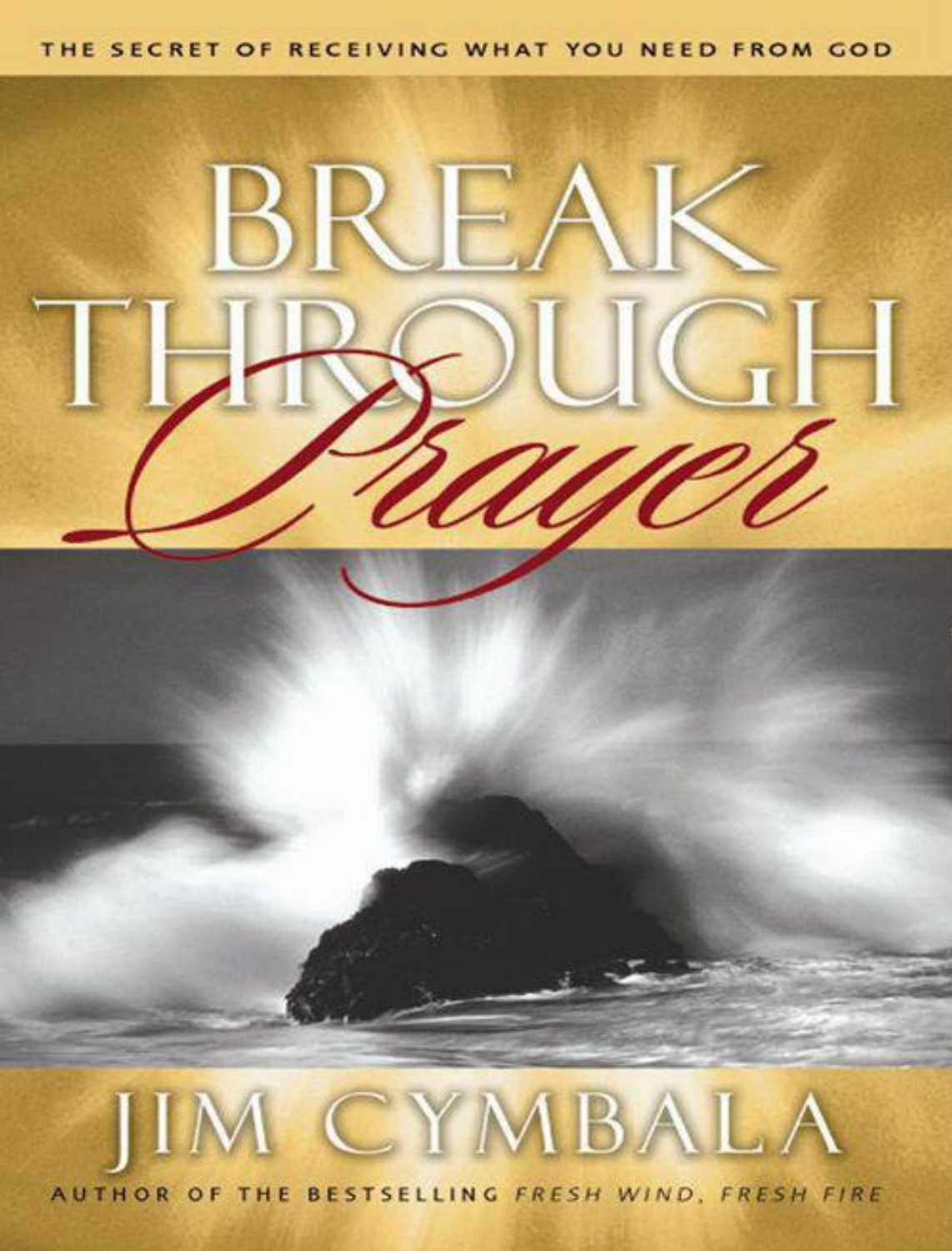#### **Resources by Jim Cymbala**

*Fresh Wind, Fresh Fire* (book and audio) *Fresh Faith* (book and audio) *Fresh Power* (book and audio) *The Life God Blesses* (book and audio) *The Church God Blesses* (book and audio) *Breakthrough Prayer* (book and audio) *When God's People Pray* (curriculum)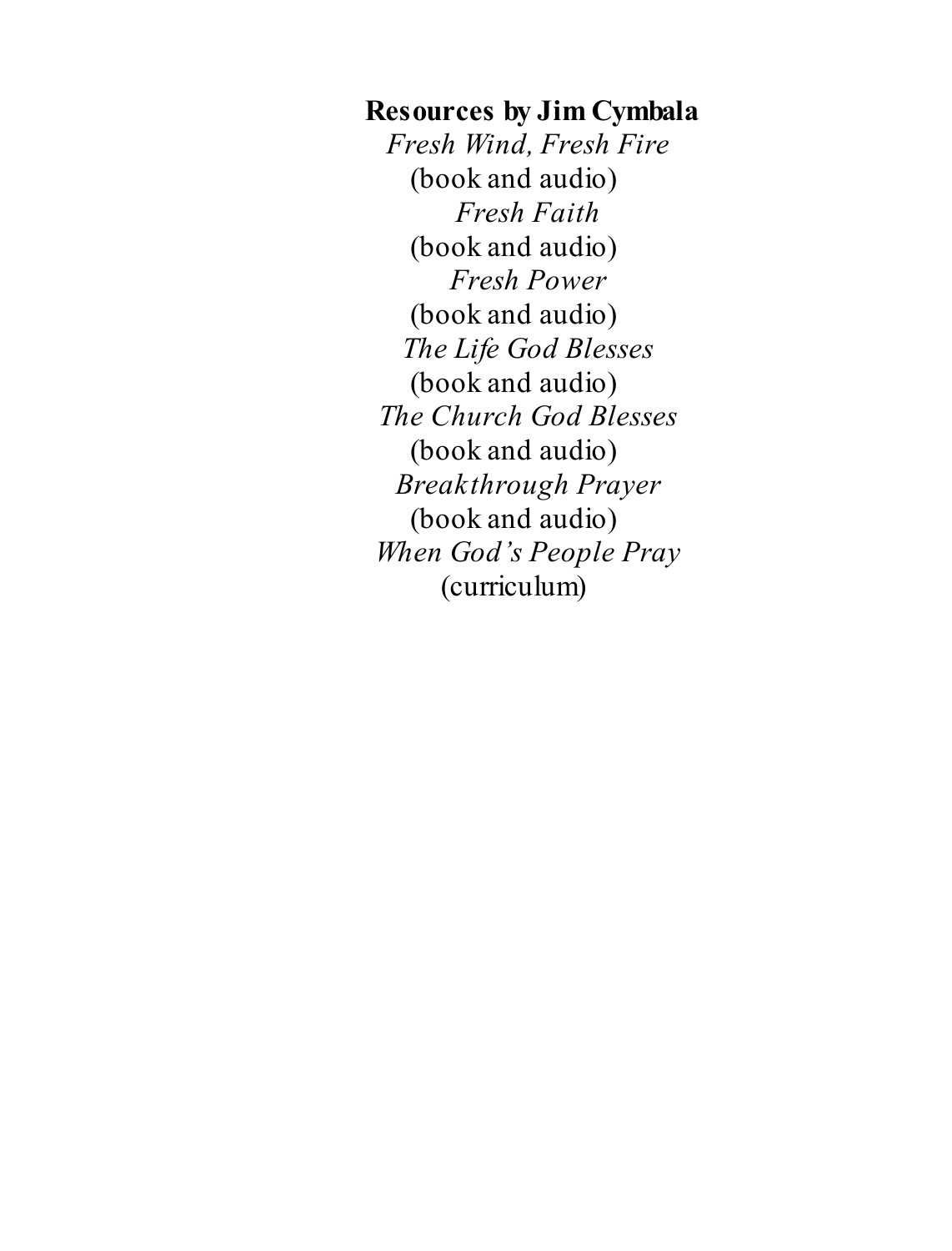# $BREAK-$ THROUGH PRAYER

The Power of Connecting with the Heart of God

# **JIM CYMBALA**

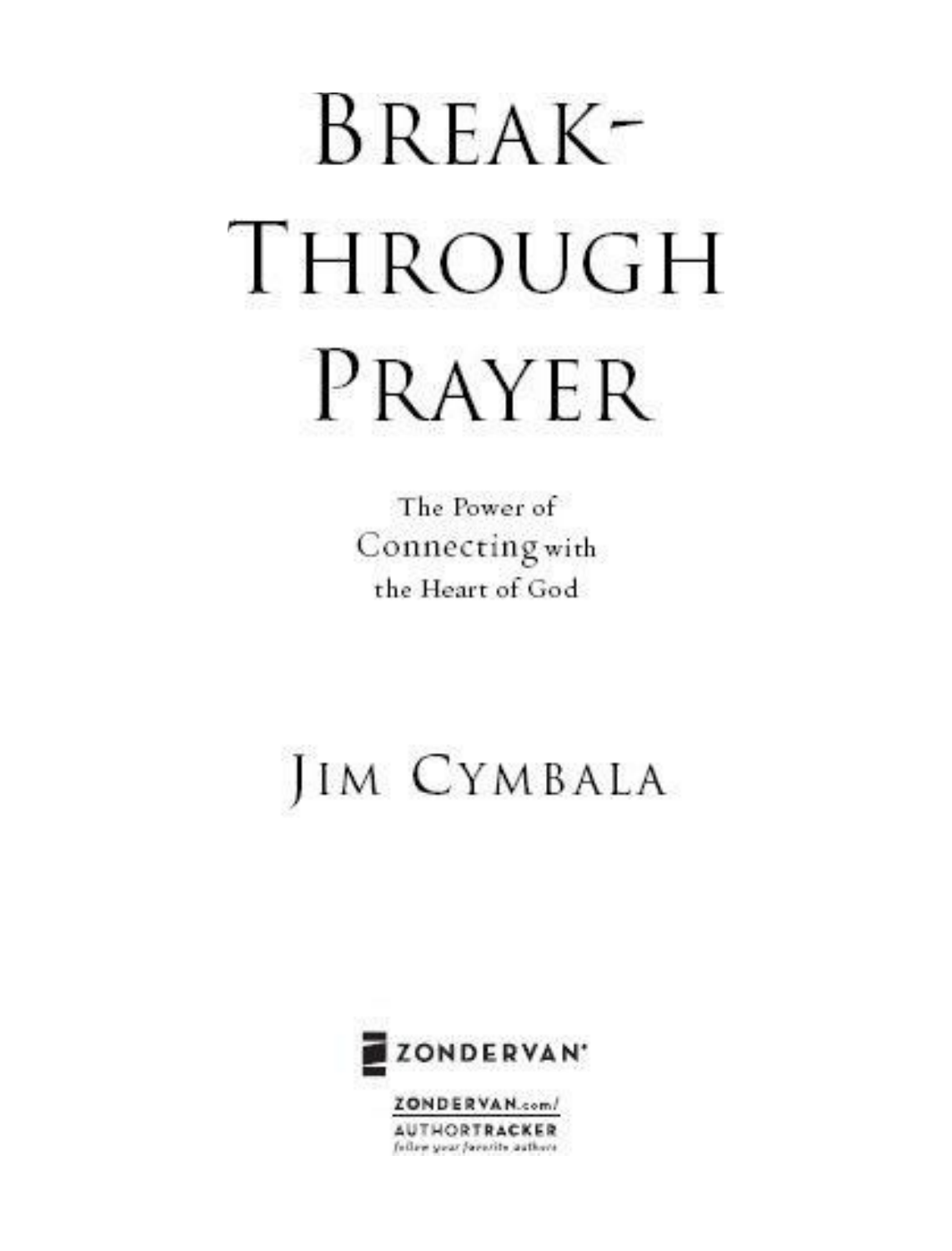## **ZONDERVAN**

#### *BREAKTHROUGH PRAYER*

Copyright © 2003 by Jim Cymbala

All rights reserved under International and Pan-American Copyright Conventions. By payment of the required fees, you have been granted the non-exclusive, nontransferable right to access and read the text of this e-book on-screen. No part of this text may be reproduced, transmitted, down-loaded, decompiled, reverse engineered, or stored in or introduced into any information storage and retrieval system, in any form or by any means, whether electronic or mechanical, now known or hereinafter invented, without the express written permission of Zondervan.

ePub Edition June 2009 ISBN: 0-310-86121-7

This title is also available as a Zondervan audio product.

Requests for information should be addressed to:

Zondervan, *Grand Rapids, Michigan 49530*

#### **The Library of Congress catalogued the original hardcover edition as follows:**

Cymbala, Jim, 1943– Breakthrough prayer : the secret of receiving what you need from God / Jim Cymbala.—1st ed. p. cm. Includes bibliographical references. ISBN-13: 978-0-310-23626-9 1. Prayer—Christianity. I. Title. BV215.C96 2003 248.3'2—dc22

2003014645

#### ISBN-13: 978-0-31025518-5

All Scripture quotations, unless otherwise noted, are taken from the *Holy Bible:*

*New International Version*®. Copyright ©1973, 1978, 1984 by International Bible Society. Used by permission of Zondervan. All rights reserved.

Italics in Scripture quotations have been inserted by the author for emphasis. KJV refers to the King James Version, NKJV refers to the *New King James Version,* and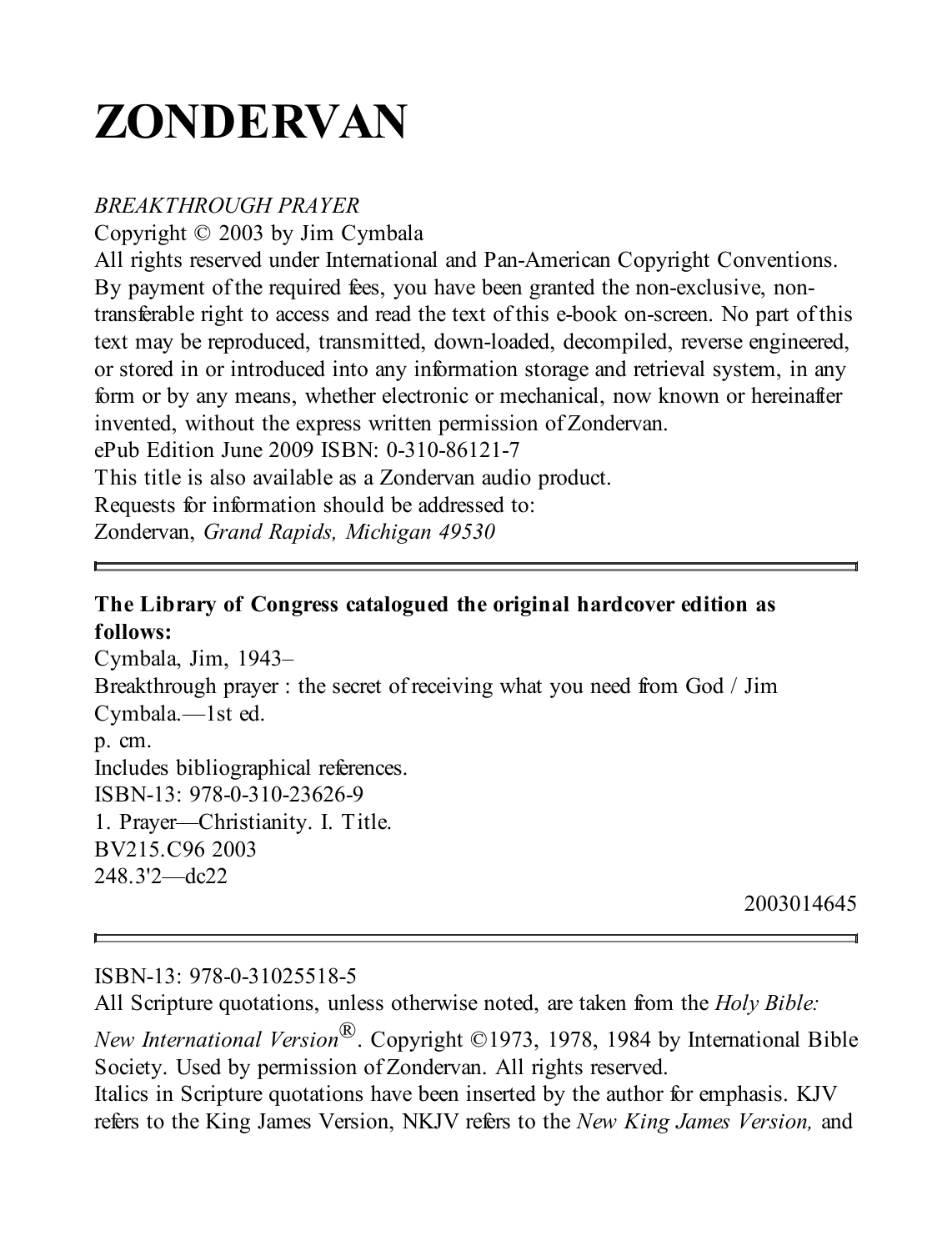NASB refers to the *New American Standard Bible.*

The website addresses recommended throughout this book are offered as a resource to readers. These websites are not intended in any way to be or imply an endorsement on the part of Zondervan, nor do we vouch for their content for the life of this book.

All rights reserved. No part of this publication may be reproduced, stored in a retrieval system, or transmitted in any form or by any means—electronic, mechanical, photocopy, recording, or any other—except for brief quotations in printed reviews, without the prior permission of the publisher.

Published in association with the literary agency of Ann Spangler and Company, 1420 Pontiac Road S.E., Grand Rapids, MI 49506.

07 08 09 10 11 12 13 • 26 25 24 23 22 21 20 19 18 17 16 15 14 13 12 11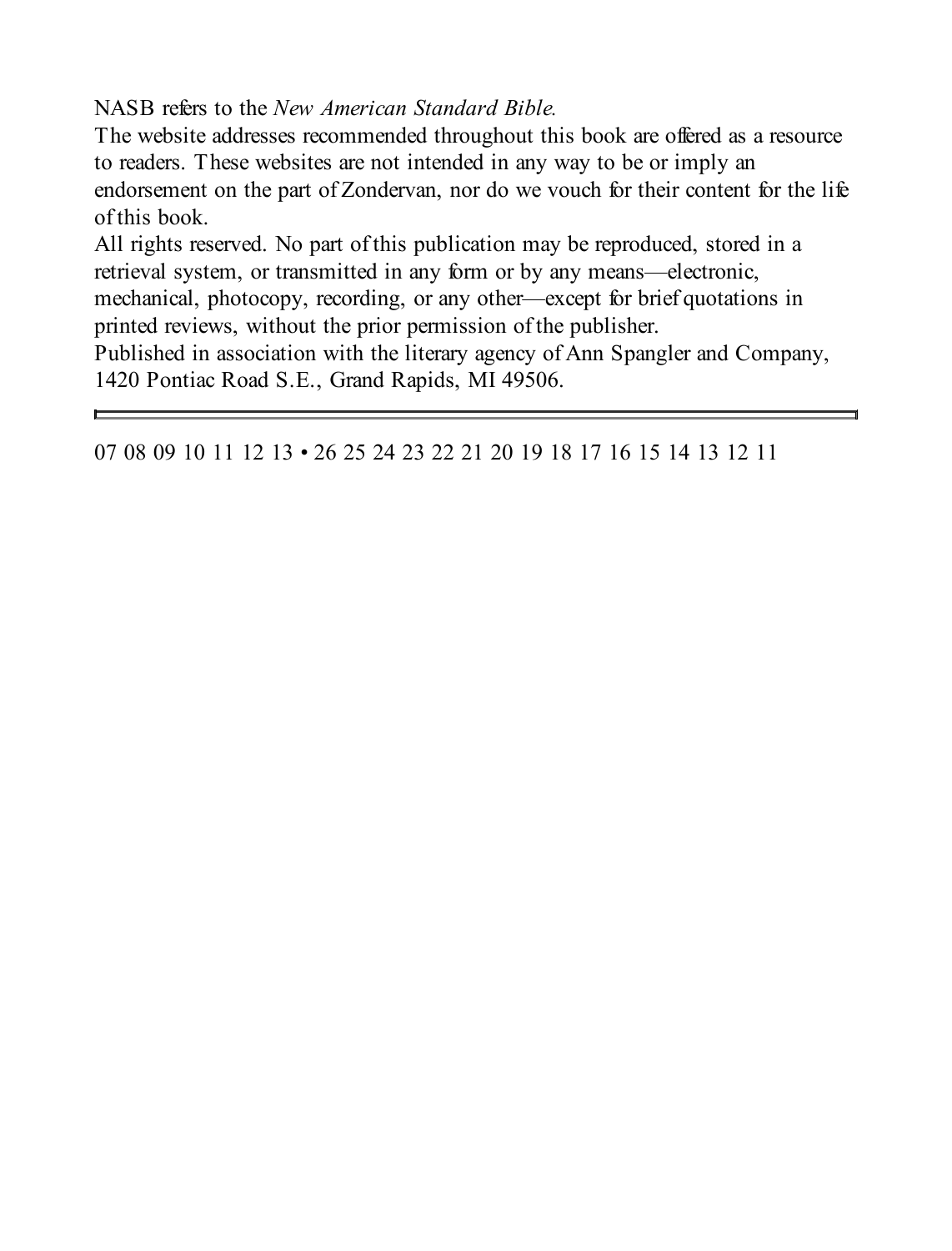# **CONTENTS**

Cover Page Title Page **Copyright** *Preface* 1. Breakthrough Blessings 2. God Goes with You 3. Calling 911 4. Breakthrough Promises 5. When the Mountain Won't Move 6. Break Through to Fruitfulness 7. A Breakthrough Word 8. A Breakthrough Moment **9. Break Through to Holiness** 10. The Point of Attack 11. Breakthrough Timing 12. Breakthrough Joy 13. Beyond Breakthrough *Notes* About the Publisher **Share Your Thoughts** 

#### **PREFACE**

**S**ince I've never had the opportunity to attend seminary, God has regularly used theological books to give me much-needed instruction. Of the more than two thousand volumes that line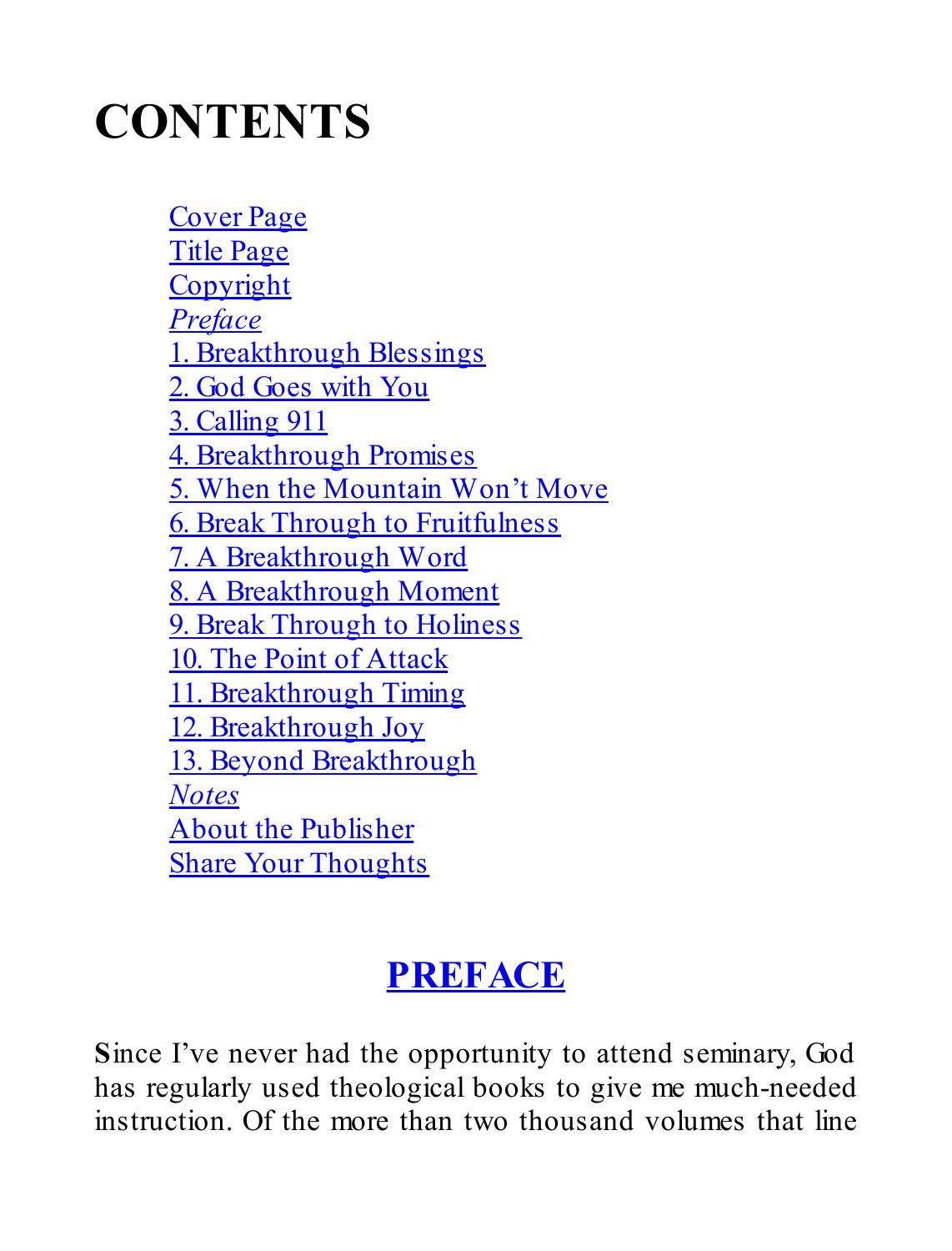the shelves of my study, none have meant more to me than books on the subject of prayer. They have proven invaluable to my own spiritual growth because they have driven me both to the Scriptures and to my knees.

When I reach heaven, I will want to meet and thank the saints who wrote the books that so affected my life. People like David Brainerd, E. M. Bounds, Charles Finney, and Samuel Chadwick have an investment in my life although they lived decades and centuries ago. They and others did much more than lay out the principles of prayer. Their writings ignited my faith and inspired me to call on the name of the Lord. Countless breakthroughs in my life and ministry can be traced to God using their writings to help this needy pastor in New York City.

*Breakthrough Prayer* is aimed at more than outlining the important biblical principle of seeking God's help. It is also about what I call the lost prayers of Scripture—the things we rarely pray for even though God has promised them to all his children. For example, when was the last time you heard others pray for joy or to understand God's timing for their lives? We individuals and our churches all suffer great loss when we fail to ask God for the blessings he wants to give us. The following chapters are written in hopes that no one who reads this book will suffer the tragedy of a life summed up by these words from Scripture: "You do not have, because you do not ask God" (James 4:2).

During my pilgrimage of prayer I have also come across a host of books that "clinically" analyze the subject but fail to draw the heart toward the throne of grace. Although biblically correct in their doctrine, they have fallen short of their purpose. Many also fail to highlight the main pitfalls that most often hinder a spirit of prayer in us. Effective praying depends not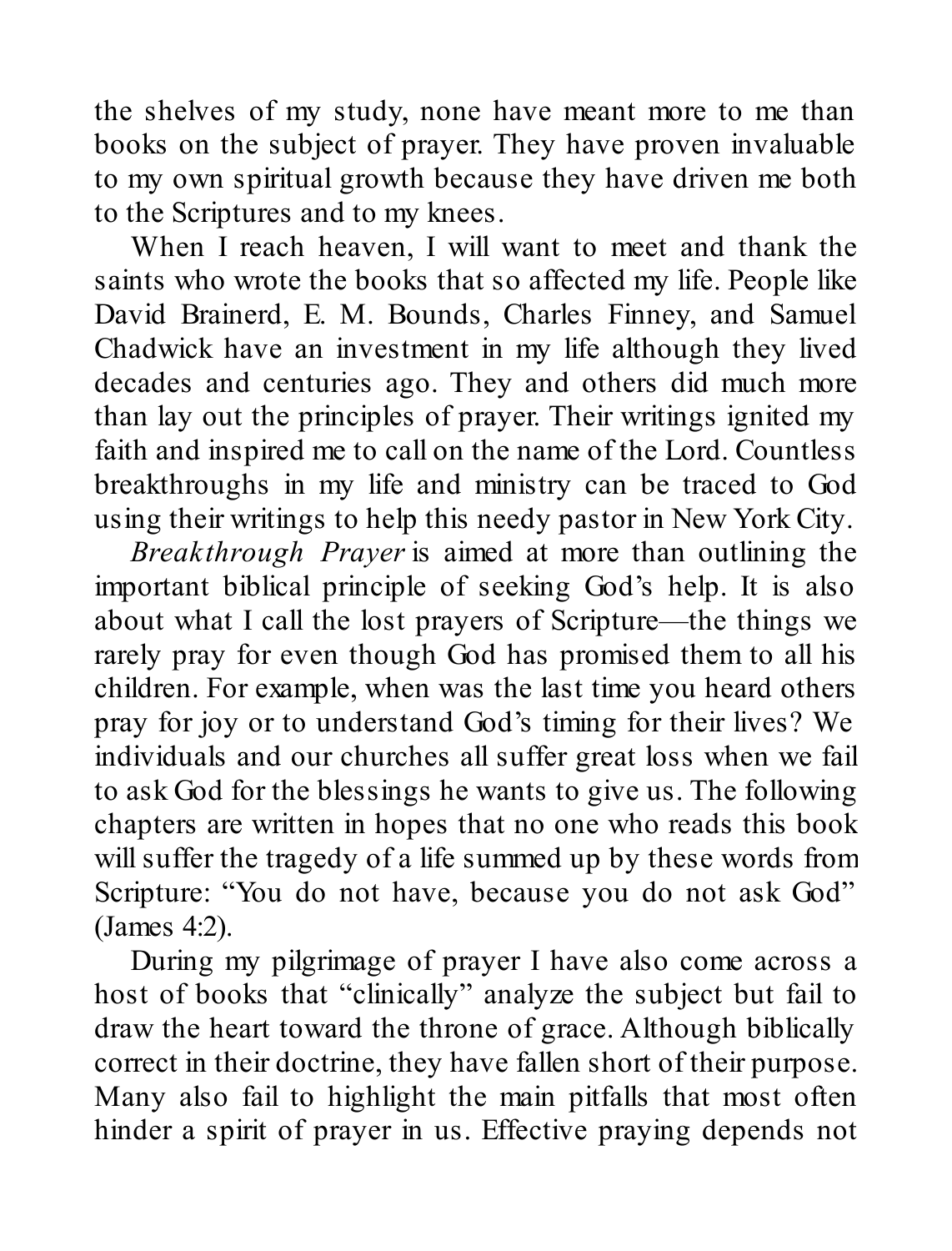just on "what to do," but also on "what never to do" if we want answers from God. By his grace, I pray that this book will instruct, inspire, and assist many in breaking through to a new life of asking and receiving fromGod.

#### **CHAPTER ONE**

#### **BREAK THROUGH BLESSINGS**

**I**t was a sweltering night in New York. My wife, Carol, and I along with a handful of others had gathered around the altar of our little church in Brooklyn. As we stood together in that rundown building, tears flowing freely and our voices lifted in prayer, we knew that our struggling church faced problems only God could defeat. If anything was going to change, if the church was ever going to reach its potential, one critical ingredient was absolutely required. We could not live one more day without breaking through to the blessing of God.

But what exactly was this blessing we sought? As the young pastor of that inner-city church, I was beginning to realize that the blessing of God is something very real and tangible. It can change a man's life, transform a neighborhood, invigorate a church, and even alter the course of history. Often it is given to the most unlikely people, like a friend of mine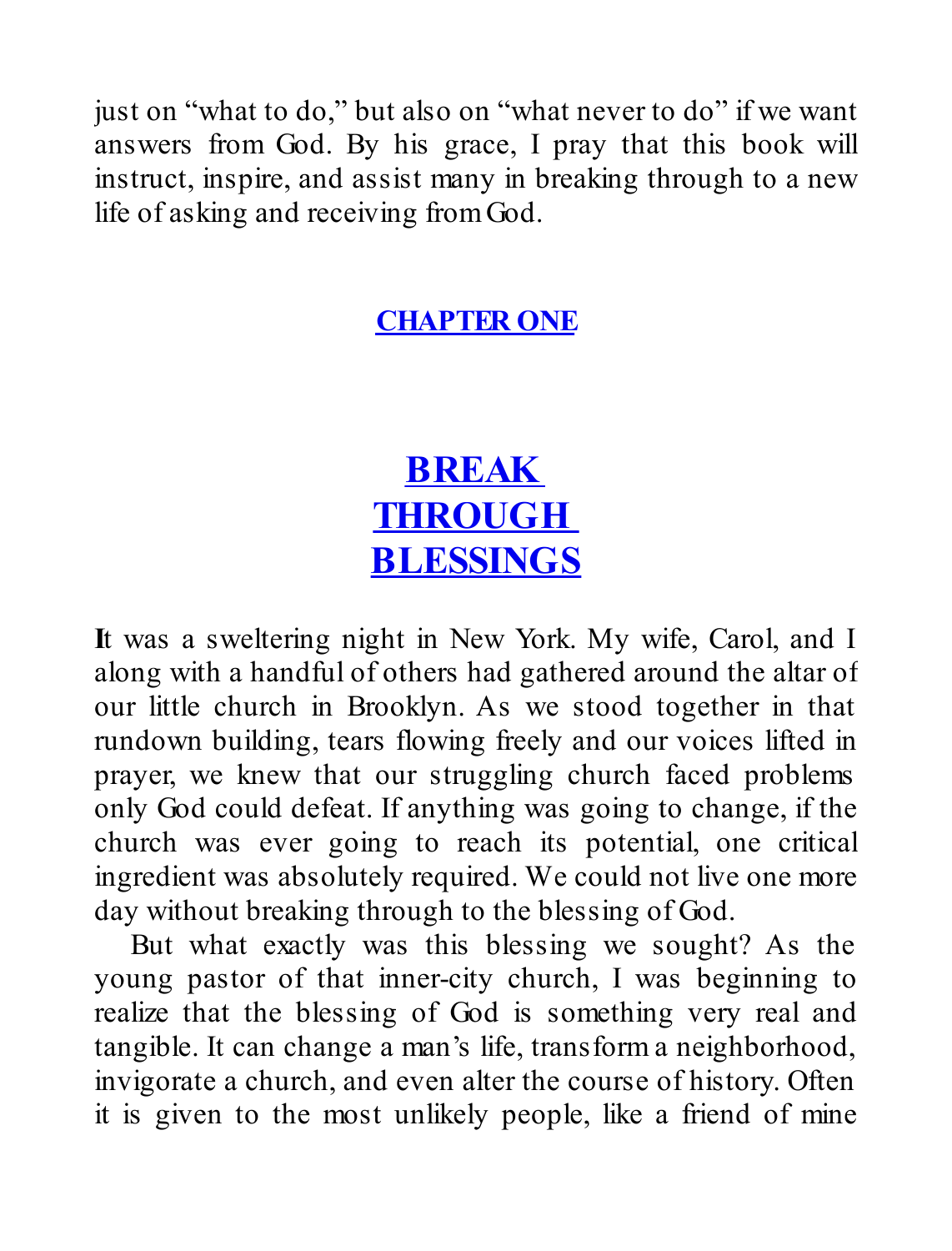whose life seemed cursed from the start. He is a great example of the difference God can make.

Perched on a hill high above the village of Las Piedras was a house dedicated to the powers of darkness. Inside lived a family that earned its living through practicing sorcery, holding séances, and trafficking with evilspirits. The father, a large man who was feared throughout Puerto Rico, was known as "the Great One." His wife assisted in the work and bore him eighteen children—seventeen sons and a lone daughter. The house on the hill became a favorite lodging place for mediums and spiritualists throughout the island.

One of the children was especially affected by growing up in that house. He feared the sorcery practiced there and resented the lack of attention he felt as one among so many children. He got into trouble early and often. One day his father caught him stealing from his mother's purse. As punishment, the five-year-old was locked in a filthy little pigeon house. The boy tried frantically to escape but only succeeded in exciting the birds, who slammed into his little body as they flew around in the darkness. After his father released him, the boy cried hysterically for several hours. The ordeal caused him repeated nightmares.

This son, out of all the others, seemed marked for evil. When he was eight years old, his mother proclaimed that he was not her son but a "son of Satan, a child of the devil!" When he yelled back in anger, "I hate you!" she merely laughed in his face. He was a cursed child in a house of curses.

The boy grew quickly into an uncontrollable rebel. He tried running away from home on five occasions, and the hatred he felt for his parents turned into contempt for all authority. Unable to deal with their troubled son, his parents sent him to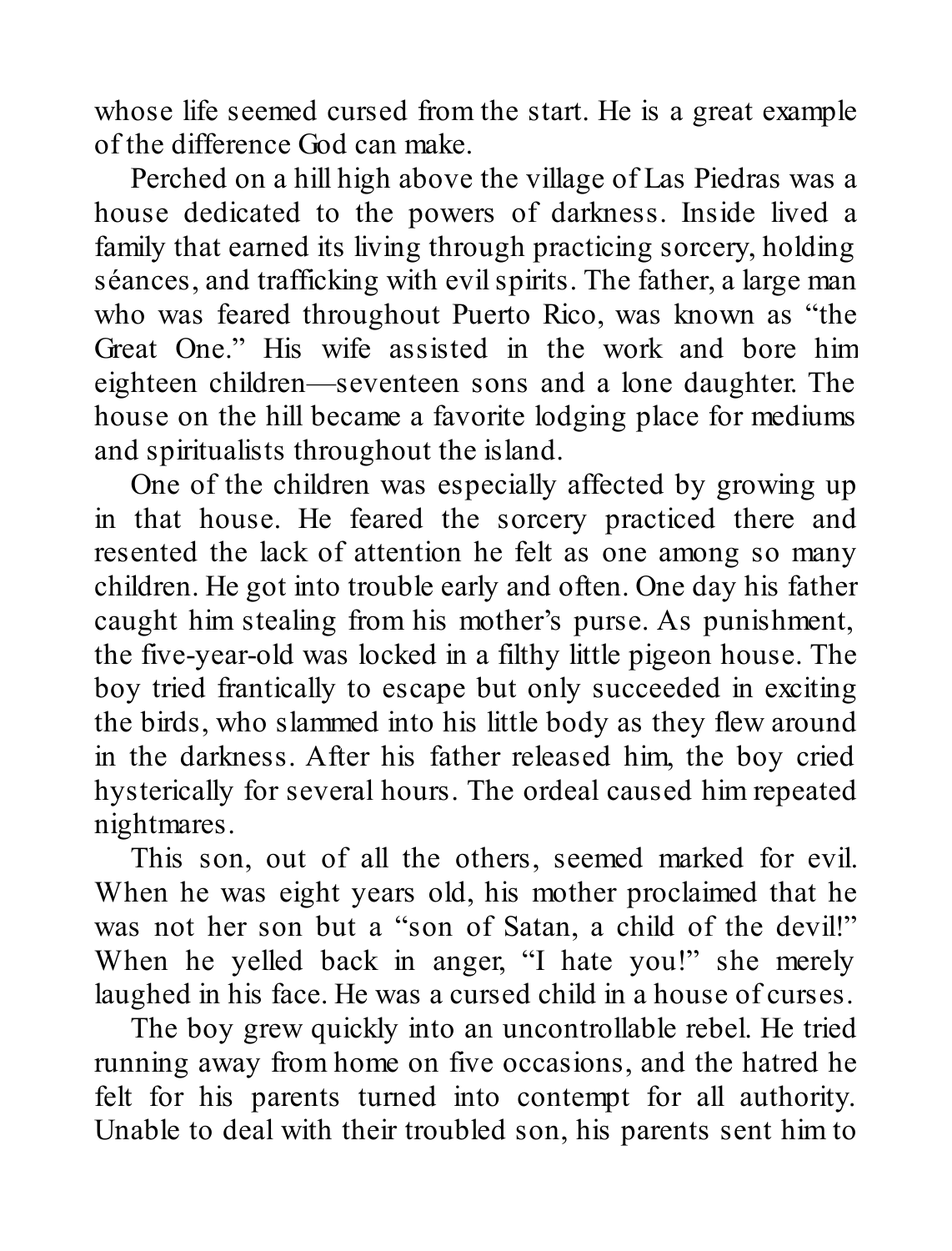New York City at the age of fifteen. Upon arriving at the airport, he quickly disappeared into the streets for two days. Relatives there eventually enrolled him in school, but he was expelled after repeatedly threatening students, teachers, and the school's principal. Soon after that, he left his relatives' home and took up living on the street in one of the toughest neighborhoods in the city.

The young man's life continued to cycle downward. What else could happen to a kid who had been cursed by his own mother, abused by a father who was a satanic priest, and dedicated to the devil?

Nicky Cruz soon became the warlord of a vicious street gang called the Mau Maus. The smoldering rage inside him found expression in violence, crime, and bloodshed. He was a twisted psychopath who frightened even his friends. (A police psychiatrist told him after an evaluation that he was on a fast track to the electric chair.)

Then one day God sent a street preacher, named David Wilkerson, who dared to proclaim the gospel of Jesus Christ to him. Incredibly, the gang leader surrendered his life to Christ. The change was instantaneous. Instead of being full of tortured, self-destructive rage, the young man became filled with love and compassion for hopeless cases—kids like him who seemed bent on destroying themselves.

Before long, Nicky began attending a Bible school in California, where he met his future wife. Later, Nicky returned to Puerto Rico and witnessed the conversion of his mother. Over time, the Lord opened doors all over the world for him to share his story, and he became one of the greatest evangelists of his generation. Untold thousands of people have been led to Christ by this man once dedicated to the devil. Today his four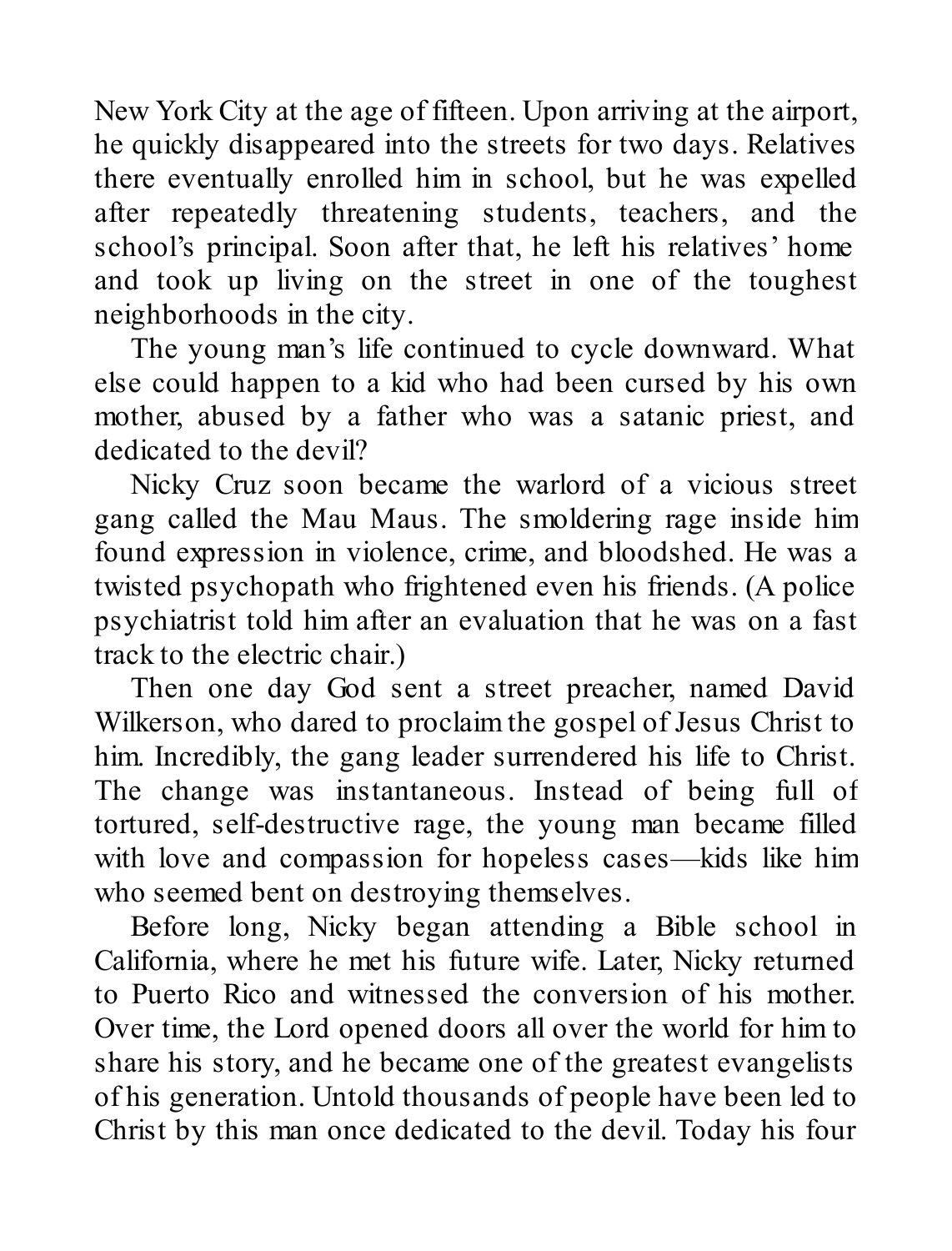daughters and their husbands and children are all serving the Lord.

The curse on Nicky Cruz was real, but God's blessing canceled the curse.<sup>1</sup>

Unlike Nicky, Carol and I had been believers since childhood, but we were still desperate for God's blessing. Our breakthrough began in that sticky, uncomfortable, old church during a Tuesday night when a handful of believers were crying out in prayer. The Lord would indeed bless us beyond our wildest imagination, using us to reach out to thousands of broken people—drug addicts, drunks, homeless people, and criminals as well as many professional people who also desperately needed to experience God's blessing. Surprises were coming straight from God in heaven, and the surprises continue to this day.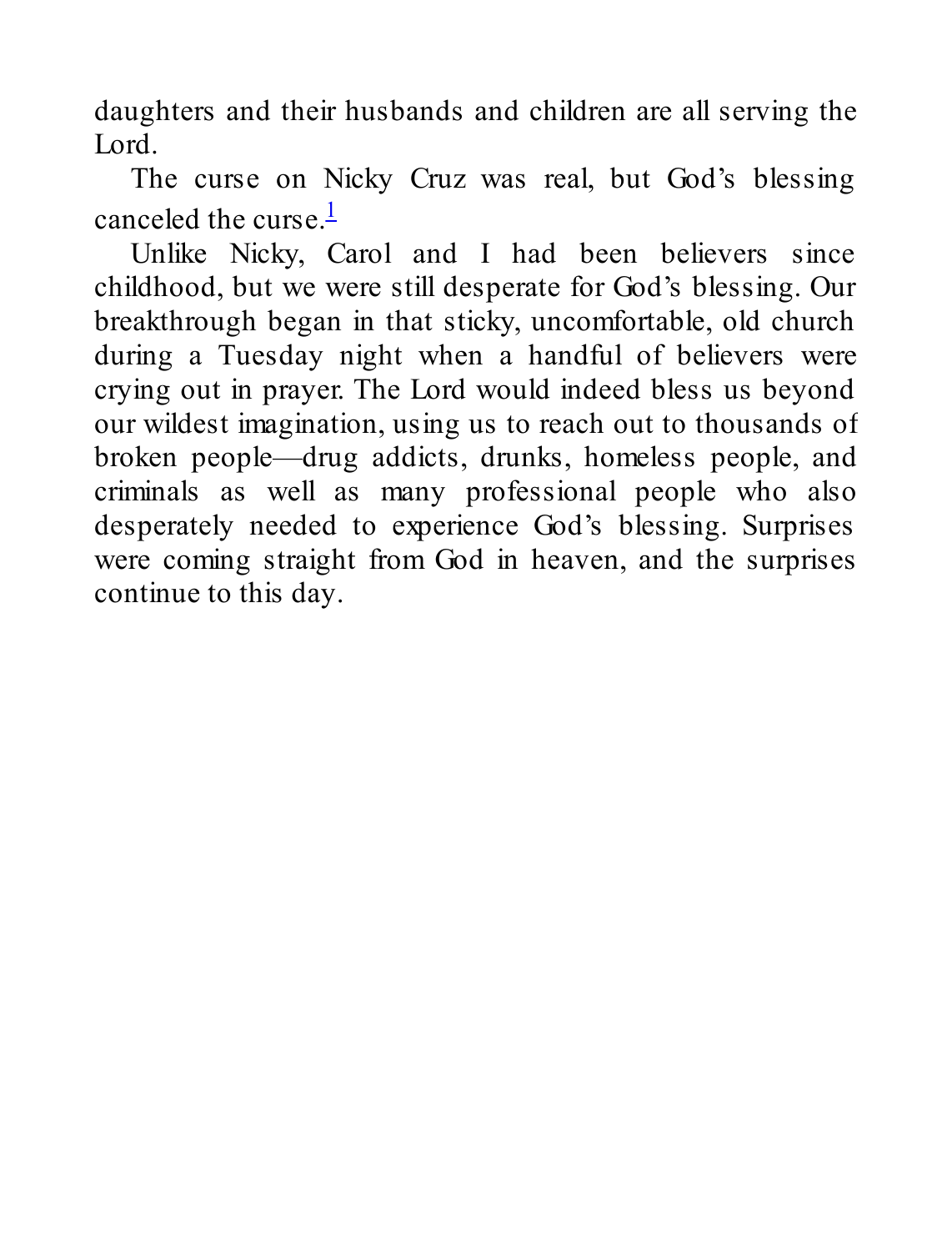### **BLESSING THE PEOPLE**

Although God has richly blessed us over the years in some dramatic ways, I'm convinced that the kinds of blessings we enjoy are intended for every church and every believer who earnestly prays for them.

In the Bible we see, first of all, that God's blessing is a reflection of his incredible love for his creation. While it is invisible in its essence, his blessing is invincible, overcoming everything that earth or hell can throw against it. This blessing is rooted in the ancient instructions God gave to Moses to be carried out by the high priest of Israel:

The LORD said to Moses, " Tell Aaron and his sons, 'This is how you are to bless the Israelites. Say to them: " The LORD *bless* you and keep you; the LORD make his face shine upon you and be gracious to you; the LORD turn his face toward you and give you neace." 'So they will nut my name on the Israelites, and *I will bless them*" (Numbers 6:22–27).

This practice of conferring a priestly blessing in the name of the Lord is what separated Israel from the people around them for all the centuries of its history. Only God's covenant people enjoyed the divine blessing. A nation favored and protected by the Lord, they knew that God had promised to listen to their prayers and be attentive to their problems. The God of the universe had turned his face toward them so that they could receive his supernatural grace. What a privilege to live under the Lord's favor, to daily experience his blessing! What enemy could intimidate themwhen God was with themin power?

God's blessing is a reflection of his incredible love for his creation.

The good news is that God is still a blessing God. In fact, the Bible could be characterized as a book revealing the Lord's intense desire to bless every man and woman he has created.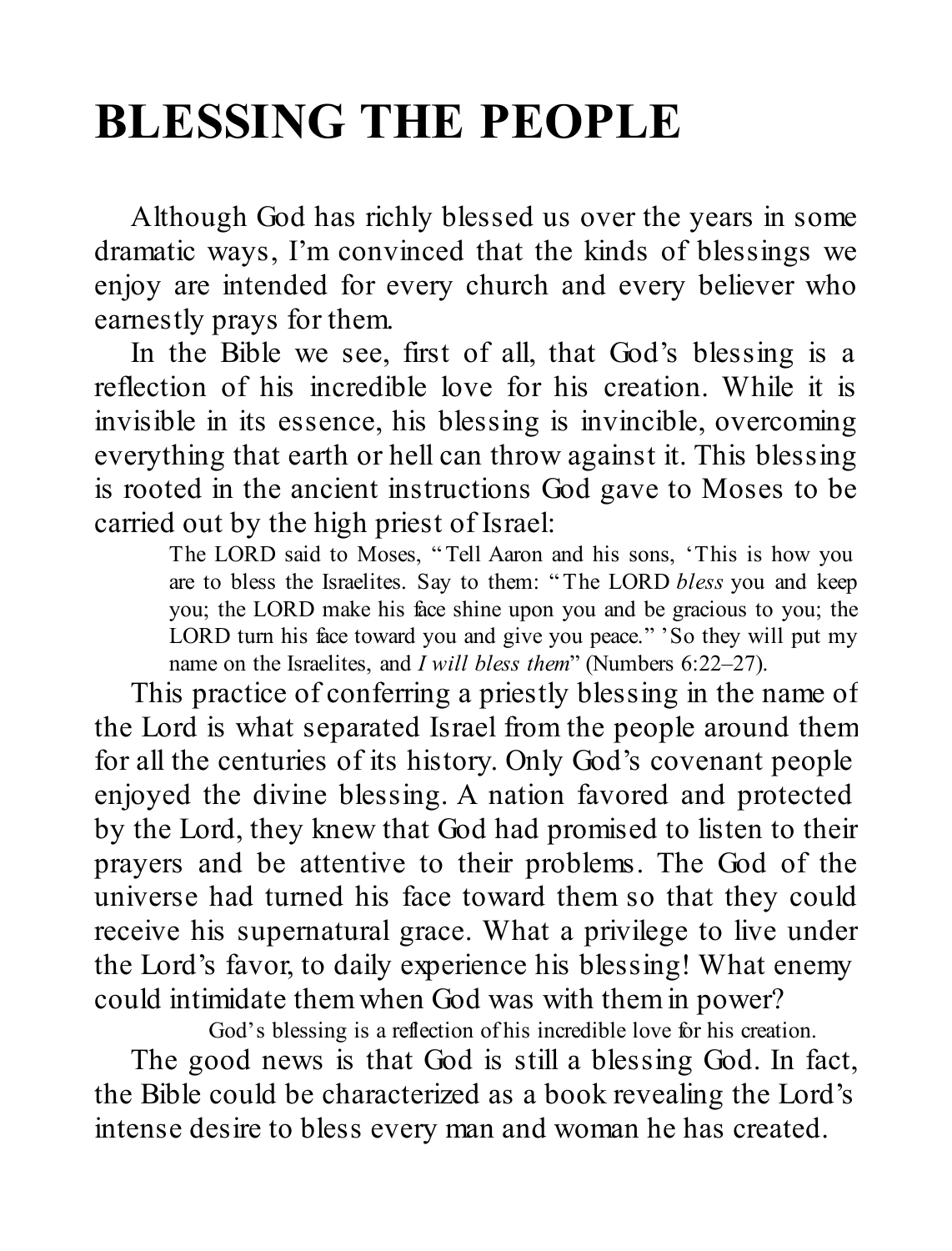If this surprises you, you have only to consider the fact that love *always* desires to bless the object of its affection. I'm reminded of this every Christmas Eve as our family gathers to celebrate. Whenever we get together, I'm not thinking about what gifts I might receive. Like most parents and grandparents, that's the last thing on my mind. Instead, I'm thinking about my children and grandchildren, watching as they open the giftwrapped boxes Carol and I have prepared for them. My joy comes from giving, not from receiving.

Ask yourself whom you most enjoy giving to. That will tell you whom you really love. Self-centered folks find their greatest delight in spending money on themselves, but when you love someone else, your heart is always going out to bless and help them.

This explains why the Hebrew word *b a r a k* and its derivatives are used more than 330 times in the Old Testament. It's the word for "bless" or "blessing," a word first mentioned in Genesis 1:22 regarding the creatures of the sea: "God blessed them and said, 'Be fruitful and increase in number and fill the water in the seas.'" If God desired to bless crabs and tuna, just think of his interest in helping you and me, creatures who are made in his image! In fact, the very first words recorded after the Lord created Adam and Eve are these: "God *blessed* them" (Genesis 1:28).

God's blessing was also the secret behind Noah's escape from the flood. Scripture tells us that "God *blessed* Noah and his sons" (Genesis 9:1). The divine blessing also enabled them to face the daunting task of leaving their ark of safety and starting over. God blessed them first of all by delivering them from judgment and then by providing for them and making themfruitful as they built a new life together.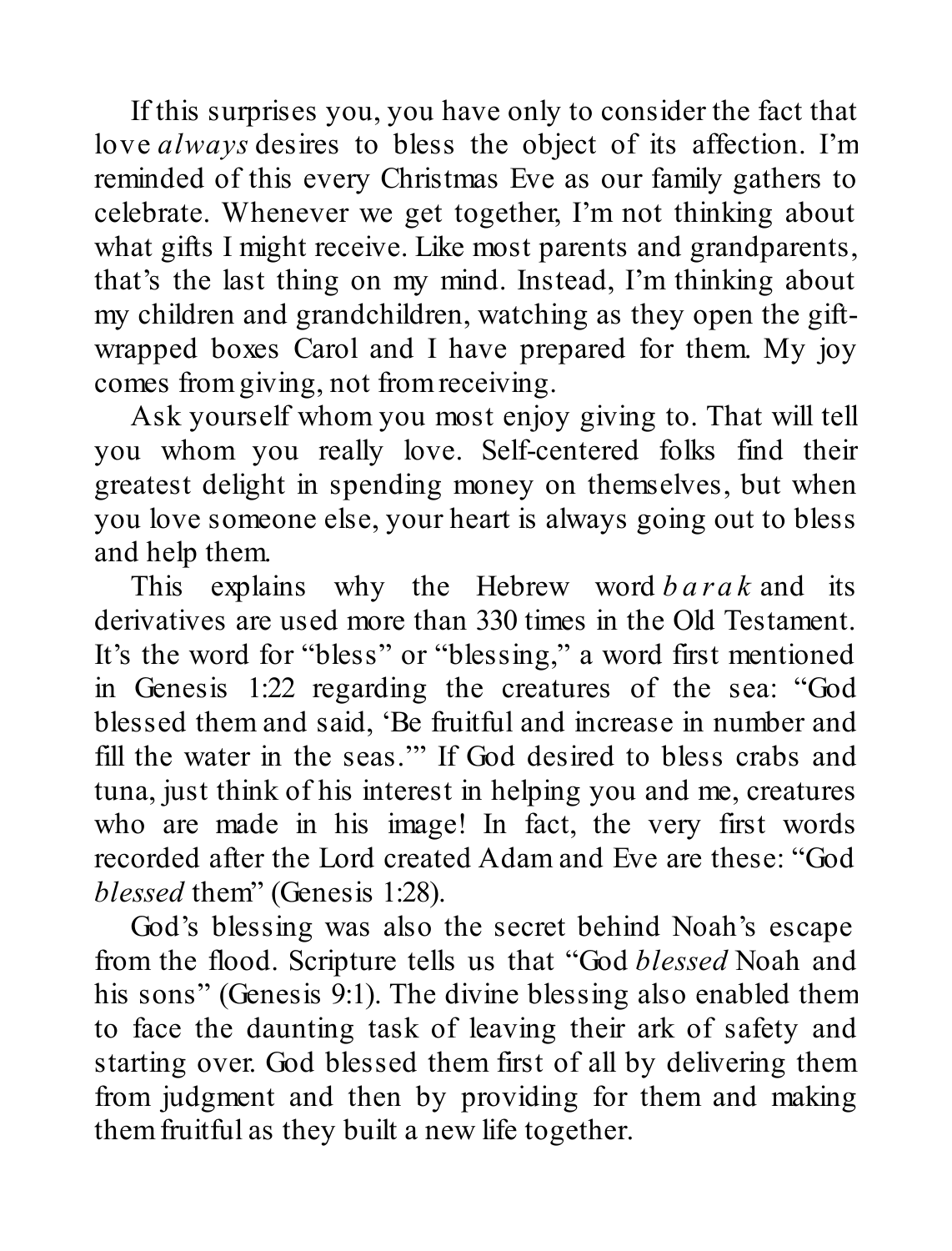Like Noah, what stands out about every man and woman God uses for his glory is that they have the special favor of heaven resting upon them. The best words any of us could ever hope to hear from God are the same ones he spoke to Abraham: "I will make you into a great nation [that is, something beyond yourself] and I will bless you" (Genesis 12:2). There it is in its simplest form. God wanted to change Abraham into a great nation, and he wants to change each of us into something more wonderful than we are at present, showering us with his blessings. How could perfect Love ever want anything less for those for whom he gave his Son as a sacrifice for sin?

God wants to change each of us into something more wonderful than we are at present, showering us with his blessings.

God doesn't just want us merely to enjoy a moderate amount of blessings. He wants to bless us abundantly. How else could the rest of his word to our father Abraham be fulfilled: "and *you will be* a blessing" (Genesis 12:2)? Like Abraham, we bless others when God's favor overflows in our lives so much that it affects the world around us. When that happens, the Lord's name can be praised throughout the earth.

But how can we bless others if we are barely eking out enough power to live our own spiritual lives? How can barren lives ever provide help for those who are searching for life and rest? One of the most important questions we face as Christians in the twenty-first century is the question of whether or not we are really living under the full blessing of God.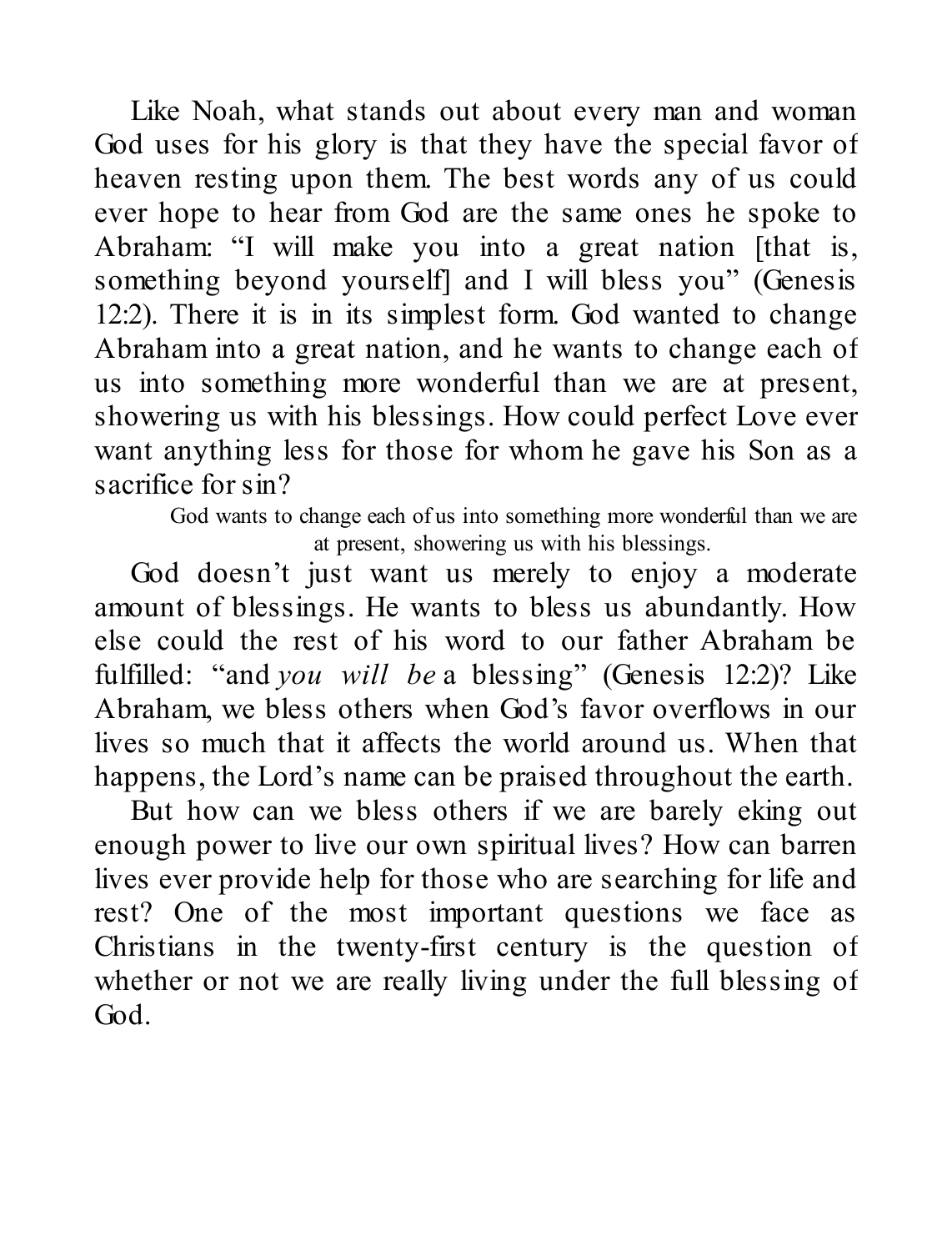# **UNBLOCKING THE BLESSING**

According to Scripture, God's blessing can rest on both men and women, because with God there is no gender bias. His blessing can rest on a family, a child, or even unborn offspring. It can prosper a local church in such measure that an entire city or region will feel the effect of God's favor on that congregation. God's blessing can rest on the labor of our hands, our personal finances, or our physical well-being. In fact, Moses told the Israelites that "the LORD your God will *bless you in everything you do*" (Deuteronomy 15:18). Think of the vast potential we have if we live under the blessing of God!

But then again, the blessing of God does *not* automatically rest on every person, family, or church. Some of us live out our years under a closed heaven. Because God doesn't smile on our lives, nothing seems to work as we struggle on year after year. This can be true even for those who have professed faith in Jesus Christ as Savior.

Likewise, Christian churches can live outside God's favor, becoming like the congregation at Laodicea that Christ warned us about: "So, because you are lukewarm—neither hot nor cold —I am about to spit you out of my mouth" (Revelation 3:16). Doesn't exactly sound as if God's blessings were overflowing in that church! Just because "God is love" doesn't mean that all is well with everyone here on planet earth. In fact, it's possible to live life under God's displeasure, even to the point of bringing his curse down upon us. The Word of God speaks clearly about this subject as something that requires sober thought and honest investigation.

Perhaps no one in the history of Israel treasured the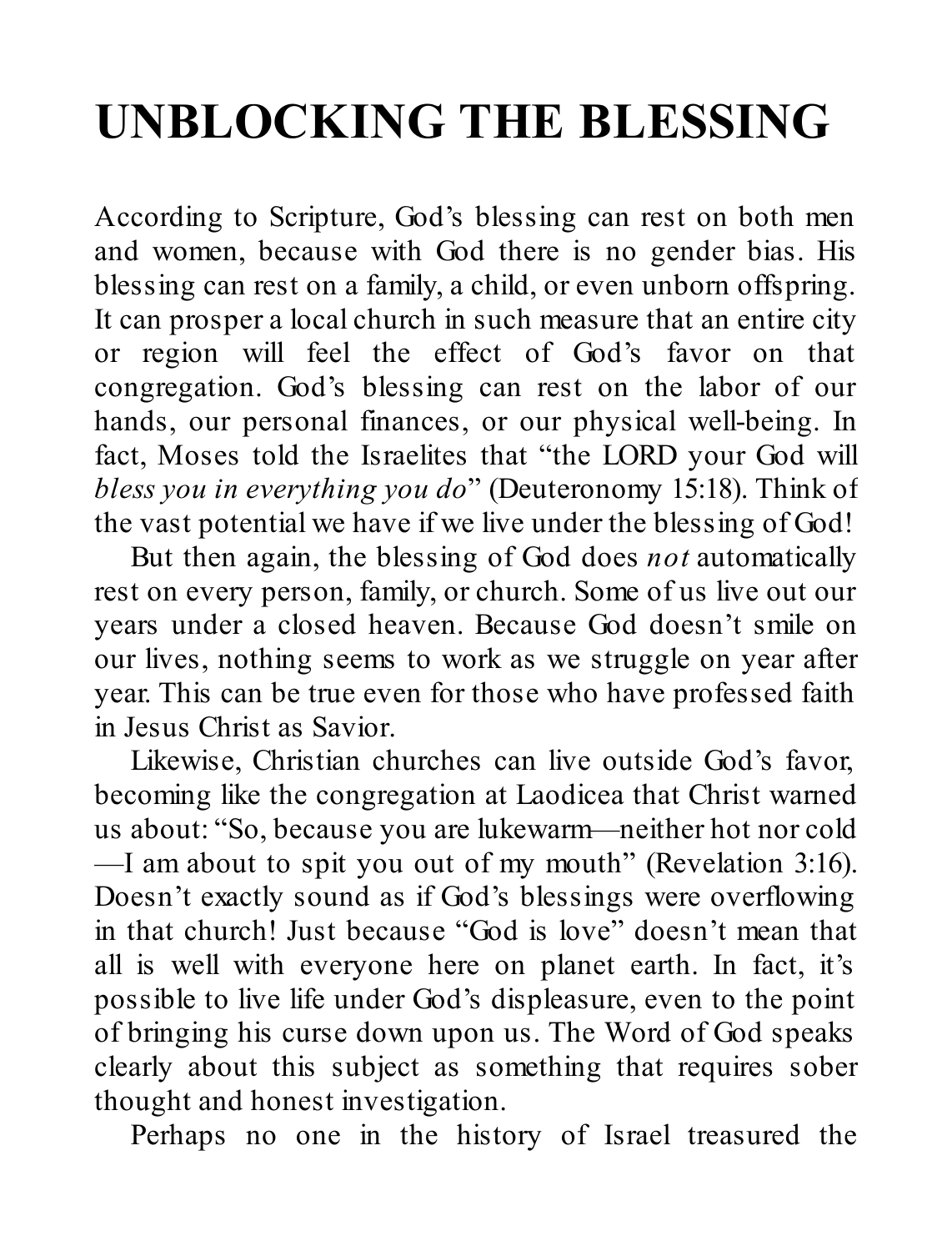blessing of God as much as David, Israel's second and greatest king. Over and again, David proved the maxim that when the Lord's favor is on a man, he triumphs over his enemies no matter how many or how fierce. No wonder David penned this glorious promise: "They may curse, *but you will bless*" (Psalm 109:28). He was saying that God's blessing is invincible against all the powers of earth and hell.

Many of the new believers at the Brooklyn Tabernacle have come from countries filled with witchcraft and voodoo. These precious souls will sometimes make an appointment to see me or one of the associate pastors. Some are concerned about a former friend or disgruntled family member who is practicing voodoo against them. A sweet lady once nervously related to me that a witch who lived in her apartment building had placed a dead chicken in front of her door as part of a curse against her! You might be amazed to learn that such things still happen in this day and age, but thank God that we need n't fear them when we are protected by the shield the Lord has put around us. What God blesses, no demon in hell can curse.

How reassuring it is to know that no sorcery can undo the *sure* blessings of our Lord. There is no better illustration of this truth in the Bible than the story of Balak, king of Moab, and the mysterious prophet named Balaam. King Balak could see that God was with Israel as this numerous people moved toward the Promised Land. Realizing an army could not succeed against them, Balak decided to implement a more spiritual strategy by hiring a prophet named Balaam to curse Israel. This proved unsuccessful in the end, but Balaam's inspired prophecy in response to Balak's request merits our careful consideration.

Then Balaam uttered his oracle:

"Balak brought me from Aram,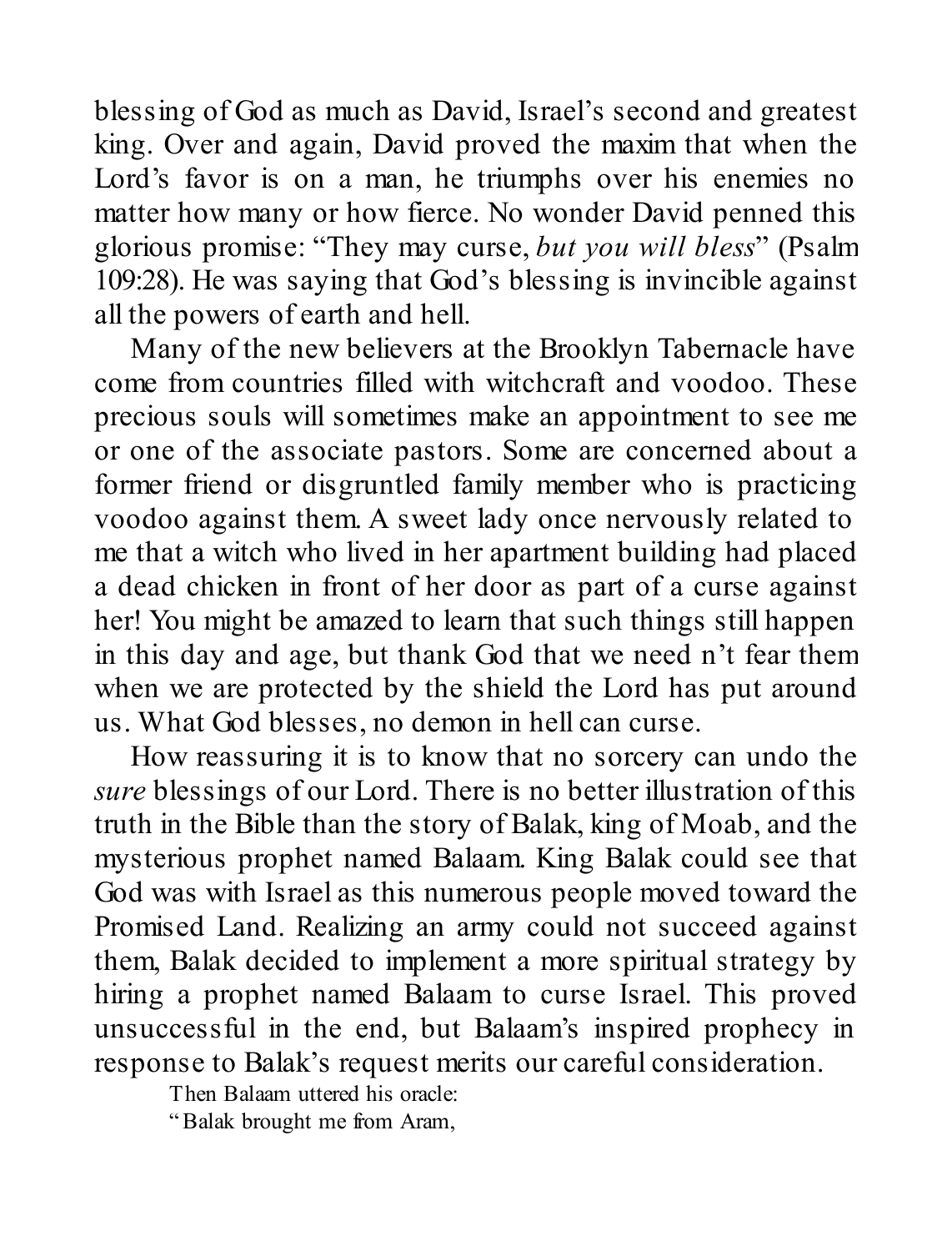the king of Moab from the eastern mountains. 'Come,'he said, 'curse Jacob for me; come, denounce Israel.' How can I curse those whom God has not cursed? How can I denounce those whom the LORD has not denounced?" " Arise, Balak, and listen; hear me, son of Zippor. God is not a man, that he should lie, nor a son of man, that he should change his mind. Does he speak and then not act? Does he promise and not fulfill? I have received a command to bless; he has blessed, and I cannot change it. " There is no sorcery against Jacob, no divination against Israel. It will now be said of Jacob and of Israel, 'See what God has done!'" (Numbers 23:7–8, 18–20, 23)

In truth, nothing can overcome the blessing of God on our lives even though he permits us to face battles along the way. Even the permitted hardships and conflicts we endure against the enemy are part of his plan to bless us.

But we need to learn to see them in this more spiritual light. While the Old Testament speaks much about outward, physical blessings from God, the New Testament explores the more important, invisible spiritual blessings that we have in Jesus Christ. These are the blessings that bring us joy and peace, preparing us for eternity with our Lord. But both kinds of blessings are far more important than most of us can imagine.

Remember the last part of Balaam's prophecy about the people of God: "It will now be said of Jacob and of Israel, *'See what God has done!'"* (Numbers 23:23). The Lord cherishes his people, and out of that love flows his desire to bless them. It is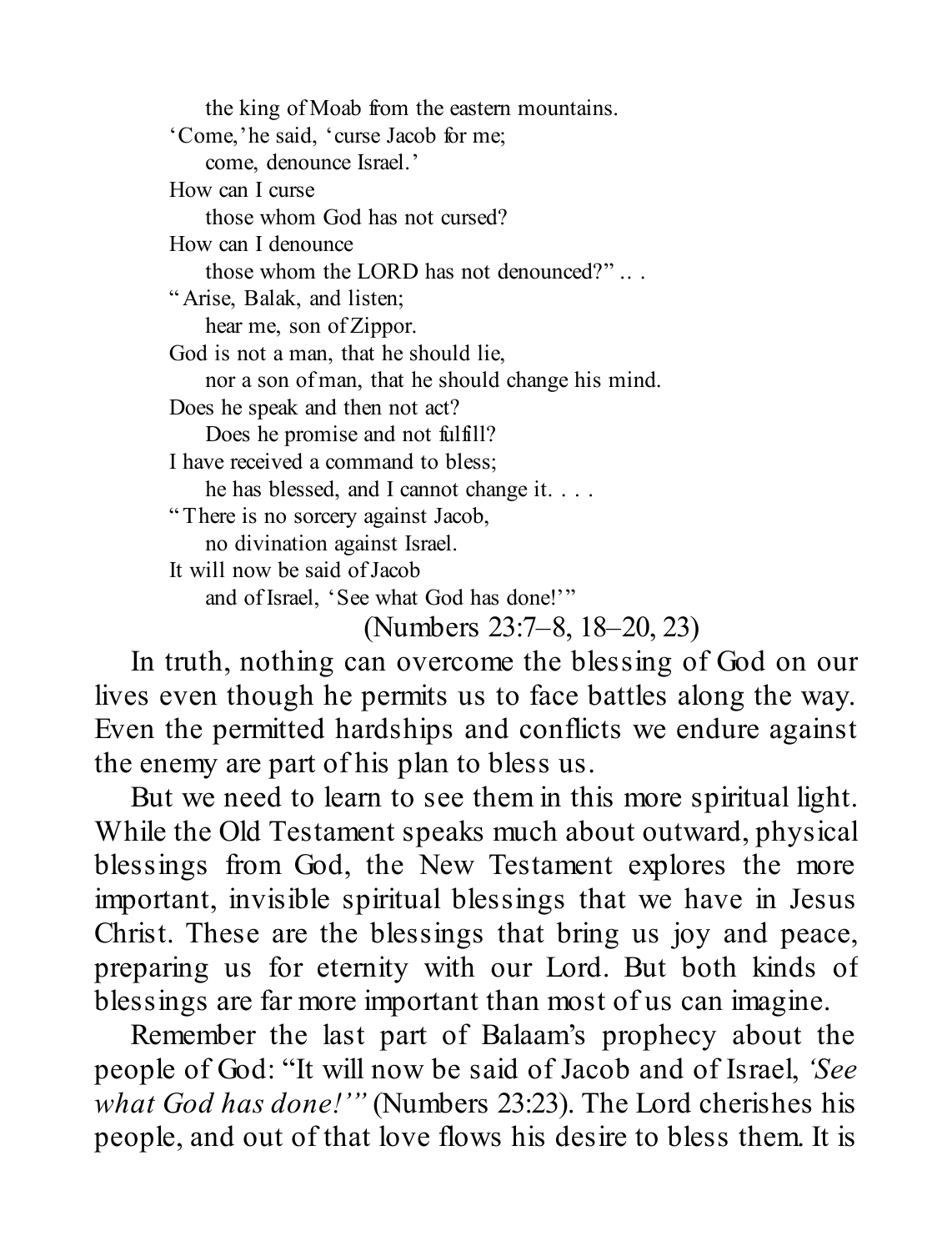through these unmistakable blessings that others can witness God's goodness and declare, "Look what the Lord has done!" This is the divine strategy for spreading the message of God's greatness and the salvation he offers to mankind. As his blessings overflow into our lives, we become a living display of what only the Lord can accomplish here on earth.

> Nothing can overcome the blessing of God on our lives even though he permits us to face battles along the way. Even the hardships and conflicts we endure are part of his plan to bless us.

A Christian filled with peace and joy stands out like a light in a day dominated by fear and depression. Such a person proves that God is greater than the worst kind of terrorist threats or economic uncertainties. A man or woman living under an open heaven is more influential than someone who merely spouts theological arguments with no living reality behind them. Even one local church richly blessed by the Holy Spirit accomplishes more for the kingdom of God than twenty congregations living in spiritual barrenness. Nothing, in fact, can replace the blessing of God upon his people. All the human talent, cleverness, and church-growth methods in the world can never compare with the invisible but very real blessing of God.

The church itself was born nearly two thousand years ago by the blessing of God. Even though the early believers had very few of the advantages we boast of, "the Lord's hand was with them" (Acts 11:21). God's blessing overcame every problem so that the gospel message spread everywhere in power. Because of that, I would rather live under God's special favor than anything else in the world! How else will my preaching make a difference in people's lives? How else can the Brooklyn Tabernacle reach the multitudes living in the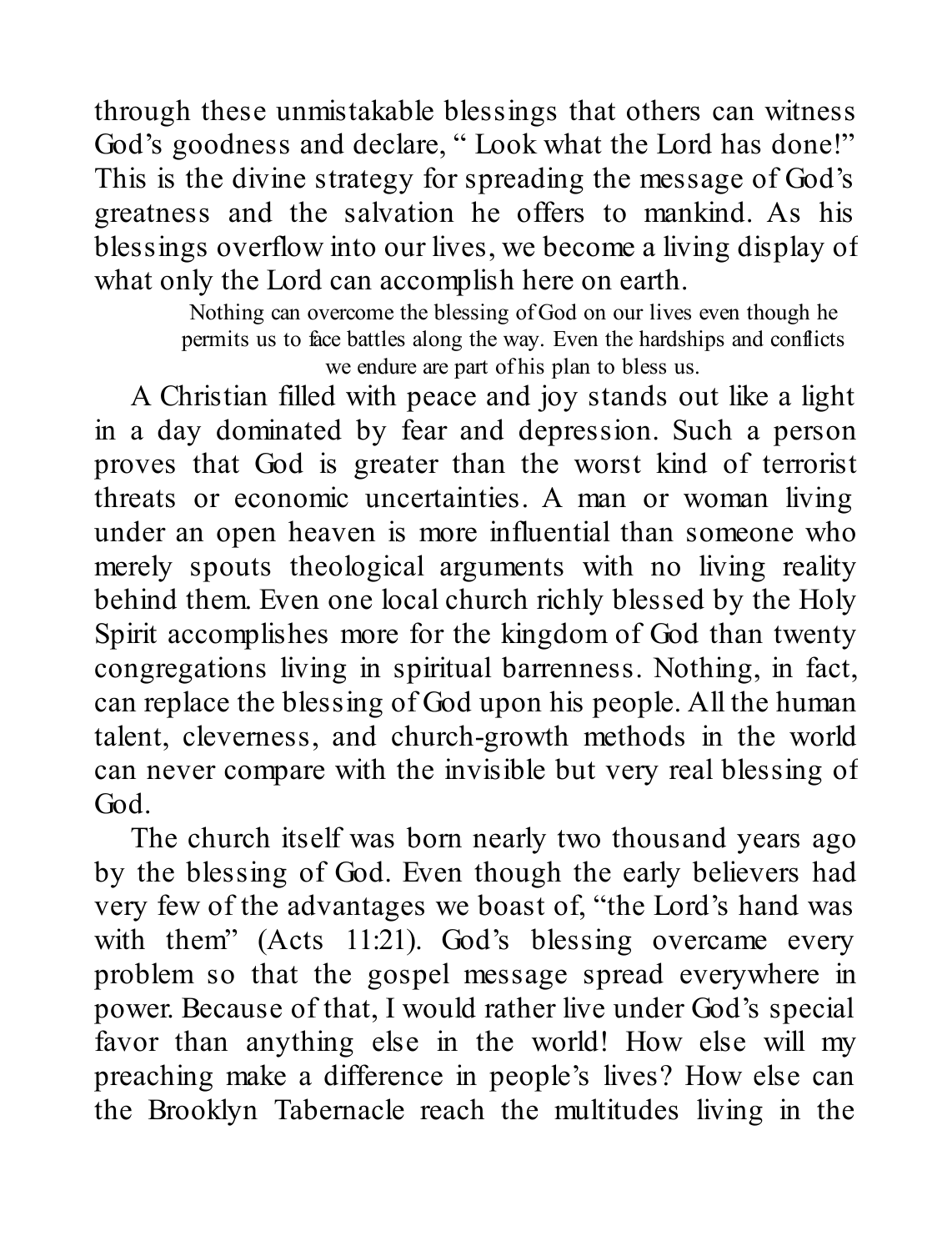emptiness of sin all around it? The greatest epitaph any of us could have on our tombstones is simply this: *"He was blessed by God in all he did."*

> I would rather live under God's special favor than anything else in the world! The greatest epitaph we can have on our tombstones is simply this: *"He was blessed by God in all he did."*

#### The First Secret of Blessing

What can we do to receive this kind of blessing from God? Is there a secret, and if so, what is it? Fortunately, there are clear biblical directions to guide us. The first obvious instruction from the Lord is that we are *to ask in prayer* for an outpouring of God's favor. You remember what made Jabez stand out in his generation: "Jabez cried out to the God of Israel, 'Oh, that you would bless me . . . !'" (1 Chronicles 4:10). Jabez, it seems, could not accept the idea of living *without* the blessing of God. Please notice the emphatic words, "Jabez *cried out.*" His was no mere mental prayer, but the deep cry of a soul that could not live without an open heaven above him.

Jabez's prayer reminds us of Jacob, one of the patriarchs of Israel, who also had a breakthrough time of prayer with God one day. One night Jacob wrestled with God-in-the-form-of-aman and afterward uttered a sentence that has inspired many people throughout the centuries to fervently seek God for more. As the man sought to leave, Jacob responded, "I will not let you go *unless you bless me*"(Genesis 32:26).

This kind of passionate, desperate prayer is definitely out of vogue today. Maybe that's the reason we experience so little divine blessing on both the church as a whole and her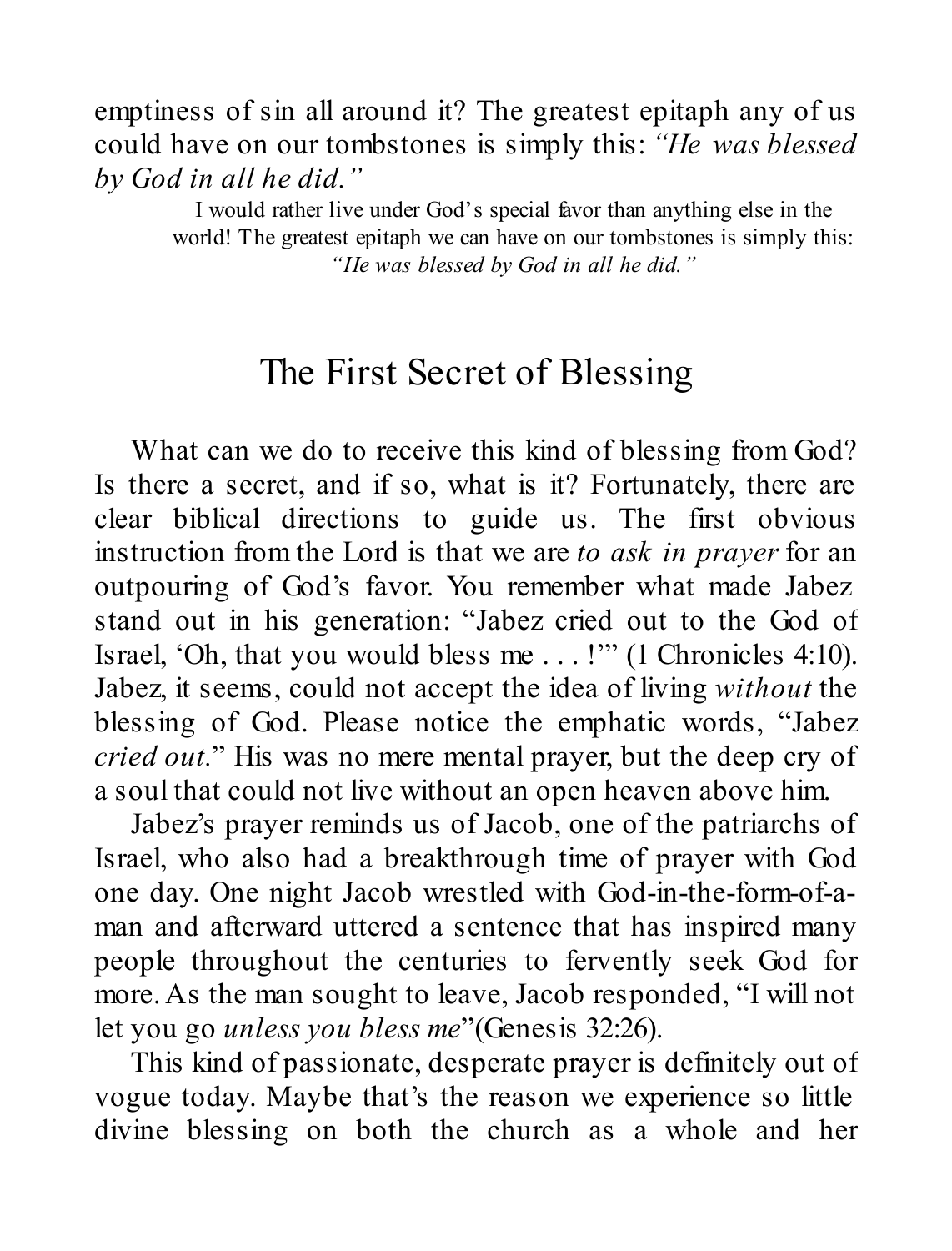individual members. So often we seem content with the status quo rather than reaching out for more of God. Because of this, we seem to have little effect on the world around us. The sad truth is that most of our churches experience relatively few conversions. Instead, we grieve over large numbers of wayward children, a growing tide of divorce, and increased addiction to pornography. All these afflict the church itself yet even this host of ills can't seem to stir us up enough so that we cry out to God, even wrestling with him if necessary, to secure supernatural help fromheaven.

Everywhere I travel, I keep hearing the defensive teaching that fervent, heartfelt prayer is really overrated and not necessary today. Since God is love, some people reason, we just have to ask once and politely for what we need and everything will turn out fine. No need today for prayer meetings and prolonged times of waiting on the Lord, no sir. No need for anyone to persevere in prayer until the answer comes. No, that's part of an old-fashioned, out-of-date theology that belongs to another era.

Well, I have two questions in response to all that:

1. What do these words fromthe Bible mean?

And the Lord said, " Listen to what the unjust judge says. And will not God bring about justice for his chosen ones, *who cry out to him day and night?*" (Luke 18:6–7).

During the days of Jesus' life on earth, he offered up prayers and petitions with *loud cries and tears* to the one who could save him from death, and he was heard because of his reverent submission" (Hebrews 5:7).

IfJesus himself prayed with " loud cries and tears" at times, then we can certainly feel free and unashamed to pour out our souls to God.

I do not fully understand the mysteries of how a sovereign God answers the petitions of frail human beings, but it does seem clear that effective praying often involves more than just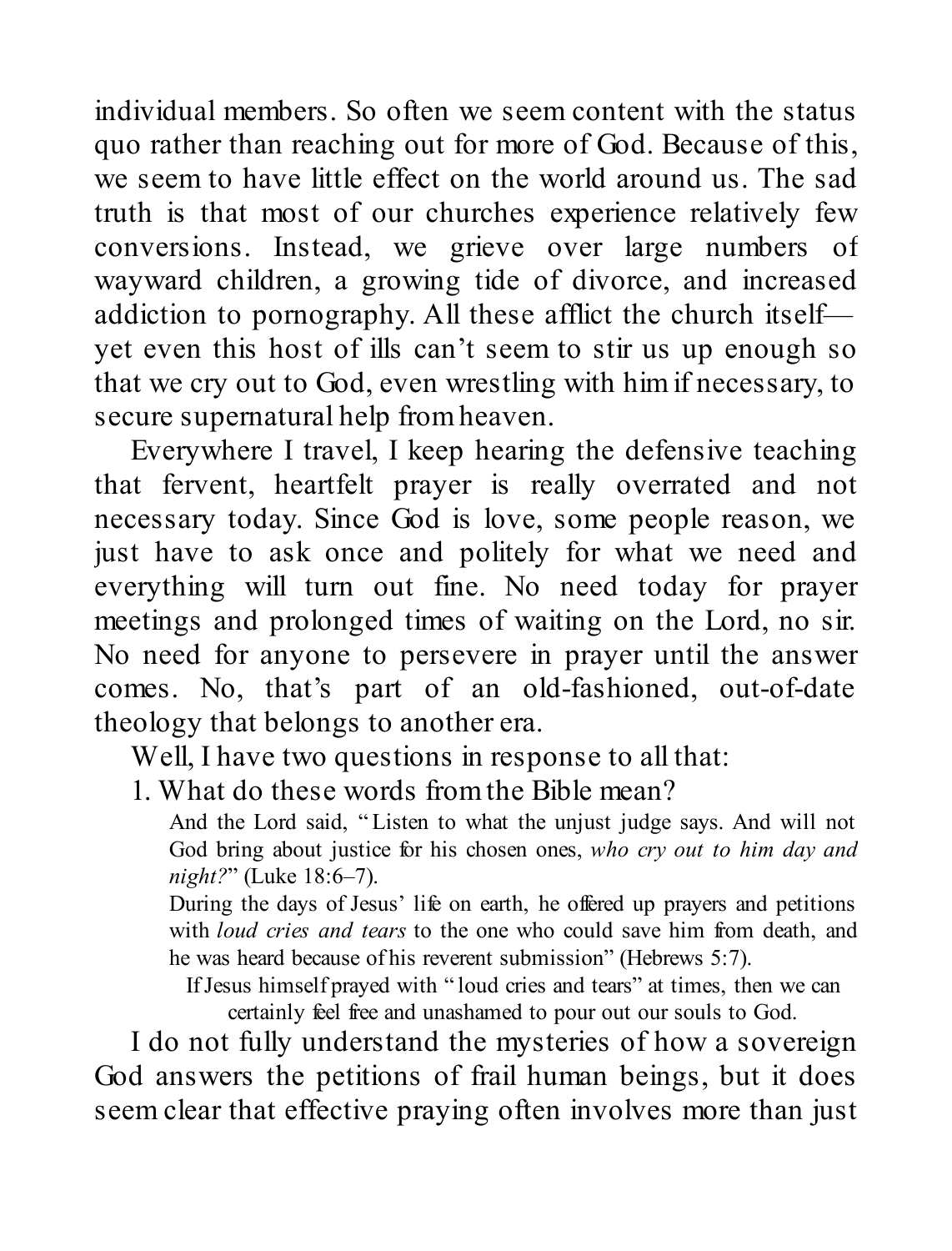saying the right words. Seeking God with our whole heart is the kind of Bible praying that secures not just answers but the blessing of God that we all need. If Jesus Christ himself prayed with "loud cries and tears" at times, then I can certainly feel free and unashamed in pouring out my own soul to God. And so can you.

2. When it comes to de-emphasizing prayer and the prayer meeting in churches across the land, where are the spiritual results that prove we have found a better way? I understand all the warnings about emotionalism and the importance of sound Bible exposition. But show me any place where the blessing of God is resting on churches in such fullness that large numbers of people are coming under conviction of sin and turning to the Lord in repentance and faith. Isn't that what we all want to see? Isn't that the blessing of God we so sorely need?

We might need to listen to some of the great souls who have gone before us in the faith, who experienced visitations of God's blessing that shook whole communities. One of the illustrious names from that number is David Brainerd, a great missionary to Native Americans in the 1740s before America became a nation. Though faced with severe obstacles (including an interpreter who was often drunk), this young missionary prayed for both personal revival and a great harvest of souls. His journal has inspired countless thousands of people to pray and surrender their lives in service to God.

Monday, April 19 [1742]. I set apart this day for fasting and prayer to God for his grace and for him to prepare me for the work of the ministry. I asked him to give me divine help and direct me in preparing for that great work and to send me into his harvest in his own time.

In the afternoon, God was with me in a special way. Oh, how I enjoyed blessed communion with him! God enabled me so to agonize in prayer until I was quite wet with perspiration although I was in a cool place. My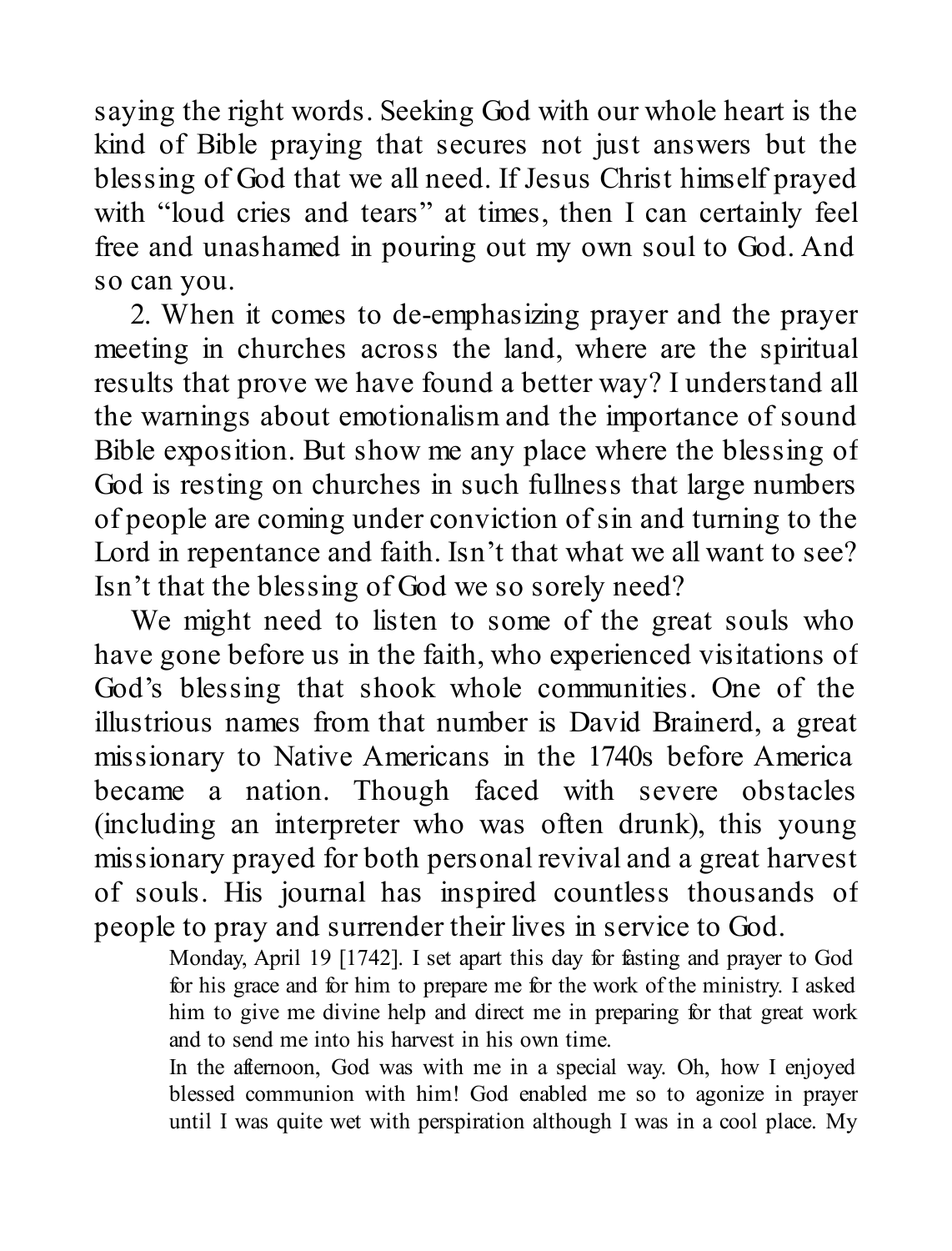soul was greatly burdened for the world and for the multitudes of souls<br>needing salvation. I think I interceded more for sime st han for the children<br>of God although I felt as if I could spend the rest of my life praying f Amen. $\frac{2}{2}$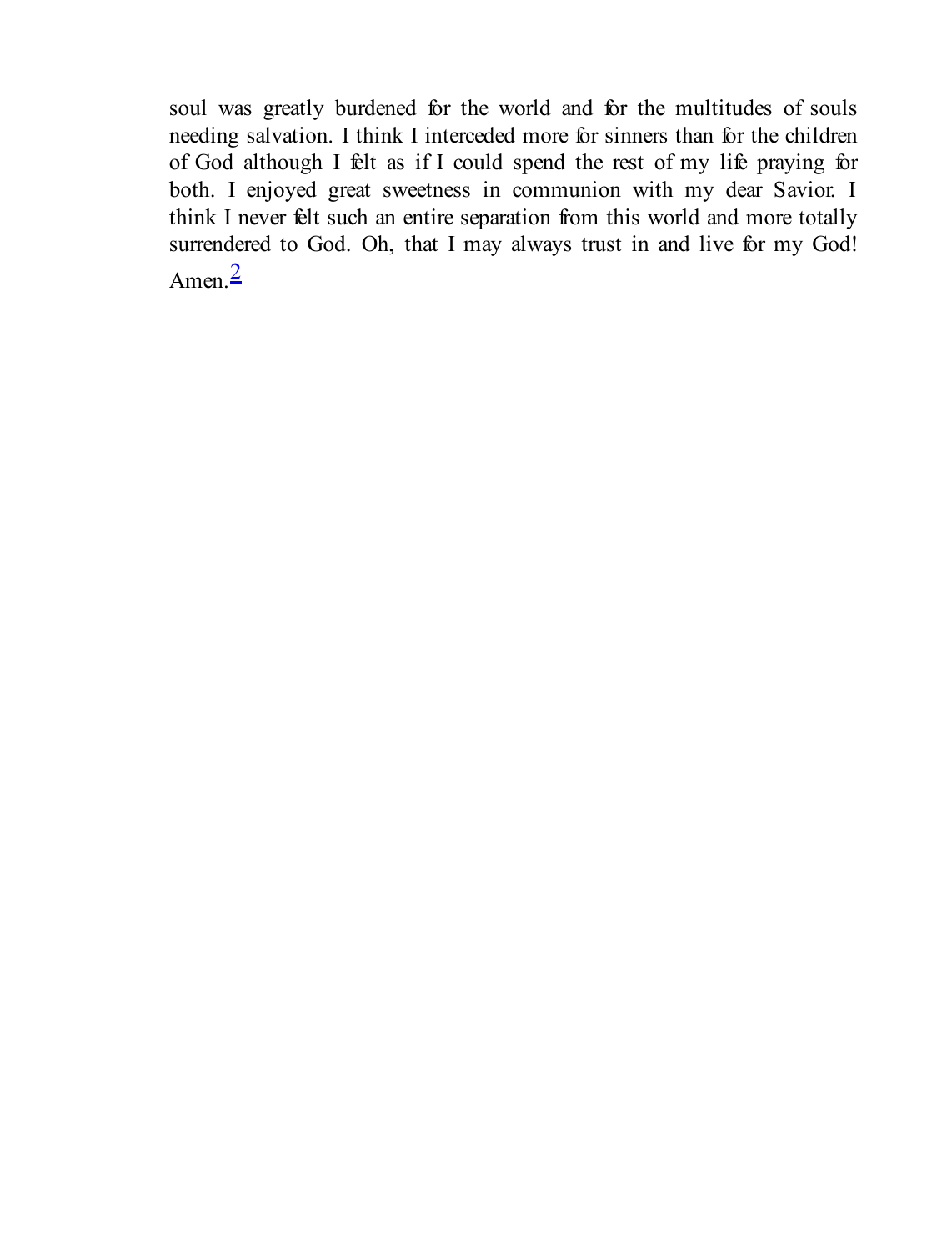## **THE SECOND SECRET OF BLESSING**

Another vital channel of blessing comes from God's precious Word, the Bible. I read a certain passage from Revelation many times over before I came to understand its critical significance: "*Blessed* is the one who reads the words of this prophecy, and *blessed* are those who hear it and take to heart what is written in it" (Revelation 1:3). Though this is the introductory passage to the book of Revelation, I believe this promise of blessing is a valid promise that applies to every line of Scripture. A tremendous blessing awaits each of us every day in the Word of God! When we read with a sincere desire to hear God and take his truth to heart by faith, we will receive favor fromhim.

Think of all the blessings we squander by allowing ourselves to become too busy to spend time with God's Word. Though some believers are in such a woeful backslidden state that they have lost all desire for the Bible, many people want to read it but simply can't find the time. Yet it's more than just a matter of time. Reading the Bible on a regular basis involves engaging in spiritual warfare, because Satan doesn't want us to read it. He knows God intends to bless us through the Bible, so he tries to make us think we are too busy. God helps us to defeat him and his crafty strategies to keep us from the blessing that God wants to give us every day as we come into contact with his Word.

Why not ask God today for fresh grace to read the Bible daily? No matter how many times you have failed, request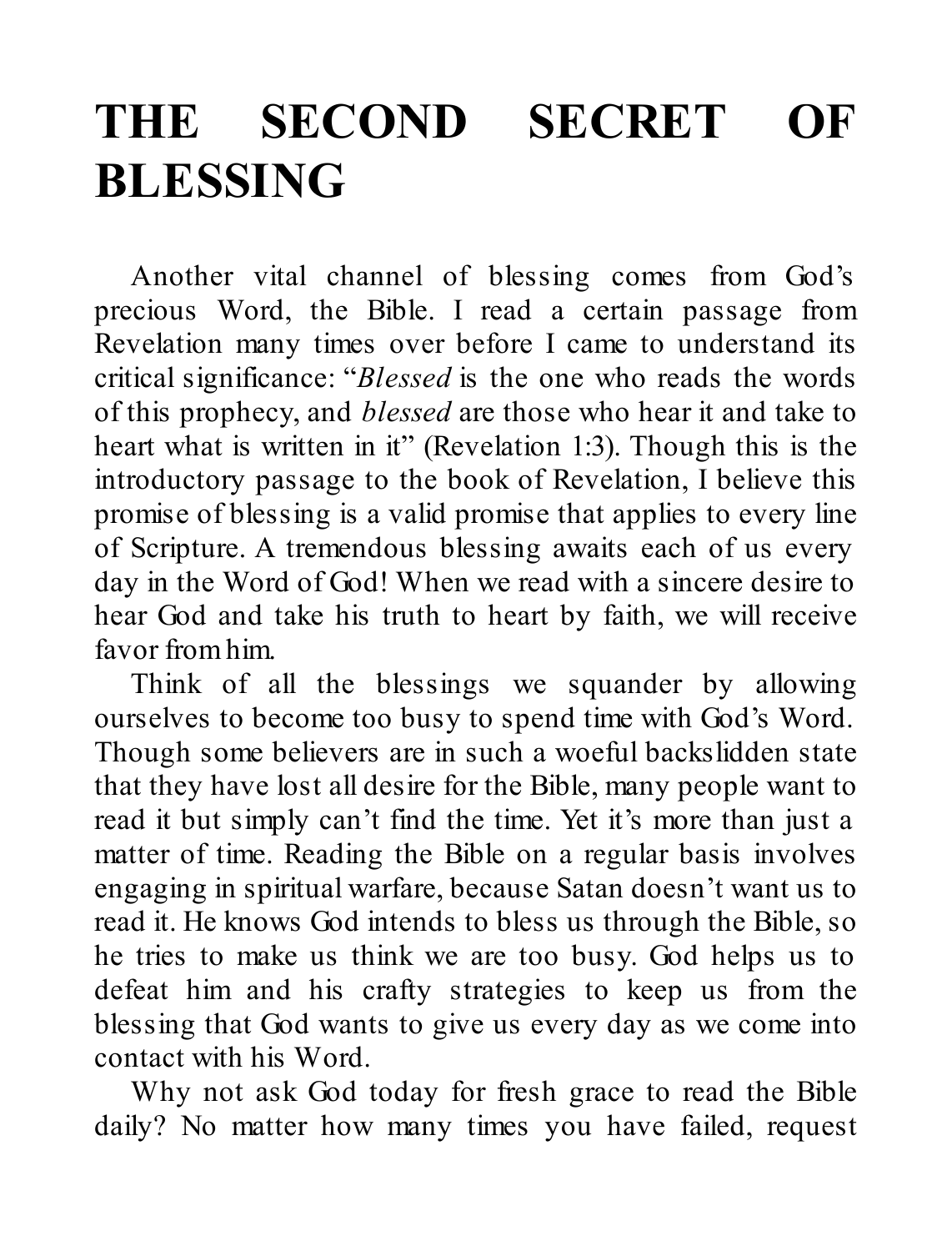God's help so that a new love relationship will begin between you and the Word of God. Don't let the devil rob you of the blessing the Lord has set before you! Remember, there is real blessing fromthe Almighty in reading and taking to heart every inspired word of Scripture.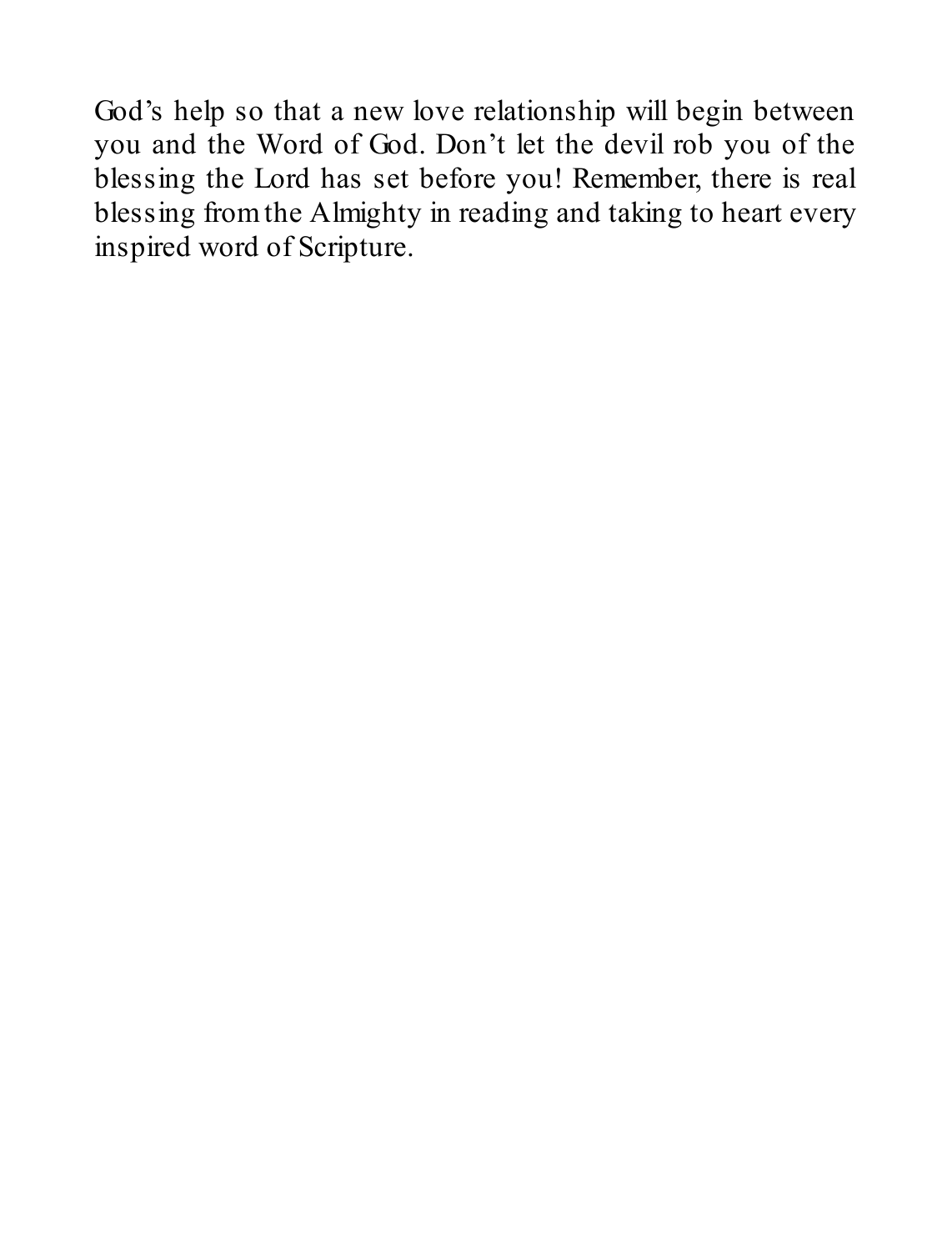# **THE THIRD SECRET OF BLESSING**

Perhaps the most critical key in opening a channel for the blessing of God is the one we often find the most difficult: the matter of *obedience through faith*. Obedience, of course, is a first principle of spiritual life in Christ: "For surely, O LORD, you *bless the righteous;* you surround them with your favor as with a shield" (Psalm 5:12).

Who are these righteous people who are surrounded and protected by the blessing of God against every weapon and attack of the enemy? They can't be people who are morally perfect, for there are no such people. No, God's blessing is reserved for those who long with all their souls to walk in his light and holiness. The righteous in this context are those who will not tolerate sin in their lives but who are always quick to confess their disobedience and seek mercy fromthe Lord.

On who else could a holy God pour out his blessings but on those who "hunger and thirst for righteousness" (Matthew 5:6)? Can our heavenly Father shower us with blessings if we cling to and practice the same sins that nailed Jesus Christ to the cross? Will we experience his favor if we continually grieve the Holy Spirit he has given to live within us? Such a thing is an absolute impossibility in the moral universe that God rules over.

That's why King Saul was rejected by the Lord and David put in his place. That's the explanation behind the story of Esau's losing his birthright to Jacob and the blessing of God along with it. That's why men and women can enjoy the favor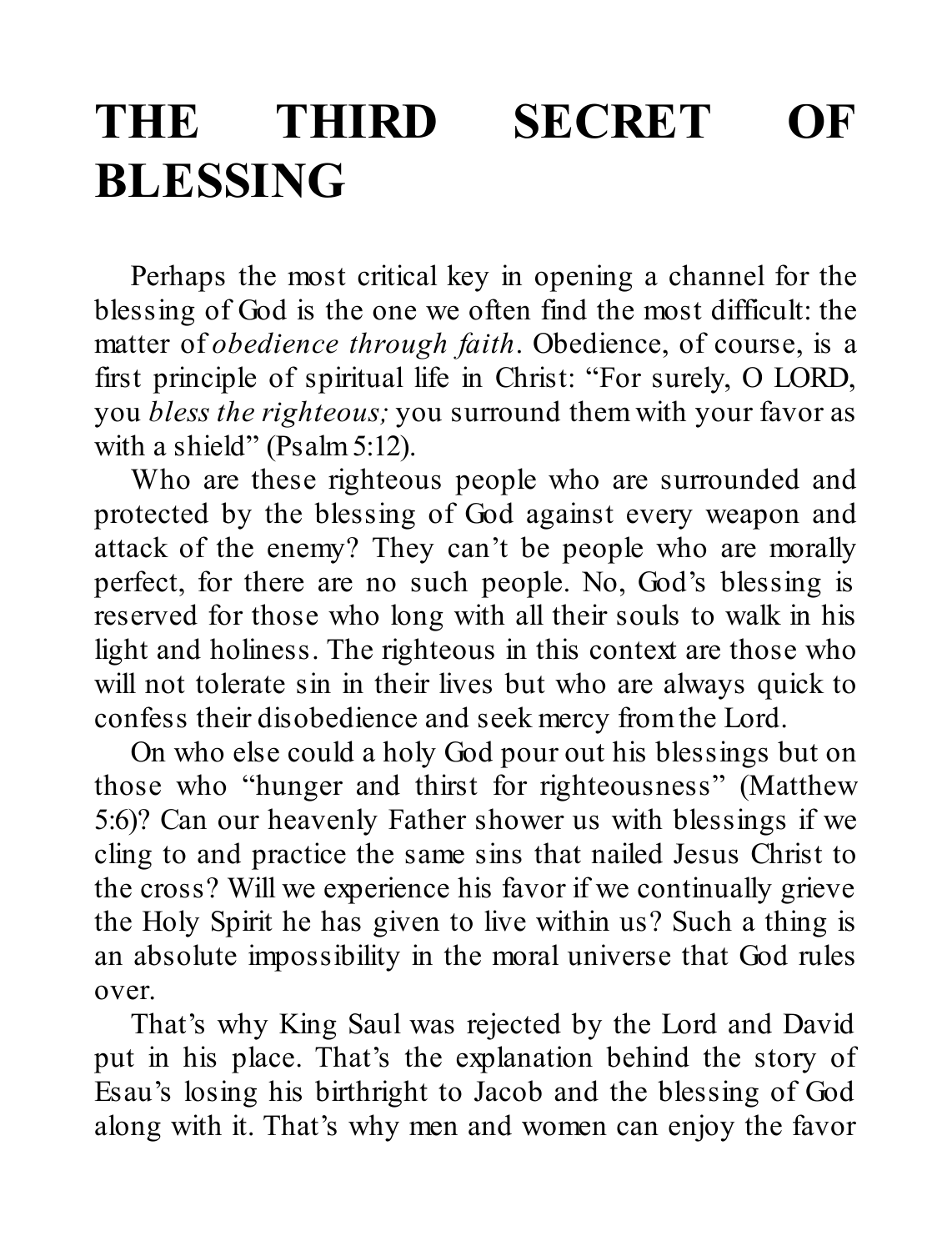of God for decades, only to lose it—and sometimes their ministries—because sin has become so entrenched in their hearts. To lose this blessing because we prefer to cling to our sins is to suffer the most profound tragedy imaginable.

> God's blessings come with unchangeable conditions that have their foundation in his holy nature.

When God gives his holy commands and issues his personal orders for our lives, it is never because he wants to rain on our parade or spoil our party. Motivated always by love, he wants to keep us under the fountain of his innumerable blessings. He wants to freely give more than we want to receive. But his blessings come with unchangeable conditions and requirements that have their foundation in his holy nature.

God wants us to trust him totally by giving him the reins of our lives. This is why he told his chosen one, Isaac, "Stay in this land for a while, and I will be with you and will *bless* you" (Genesis 26:3). Because Isaac remained where God told him to, the Lord upheld his part of the bargain, smiling down on Isaac's submission and obedience. Even beyond the moral commands of the Bible, God often gives us personal directions so we can stay in the center of his will. How could I make unilateral decisions, without consulting the Lord, and then expect his hand of blessing to follow everywhere *I* want to go? To obey or disobey? This is the struggle so many of us lose, forfeiting as a result many of the good things the Lord intends. When God clearly reveals a certain path for us to follow, it can become a critical point of obedience upon which hang the blessings of tomorrow. When a remnant of the Jewish people returned to Jerusalem from captivity, the prophets boldly announced that God had made their return possible so that the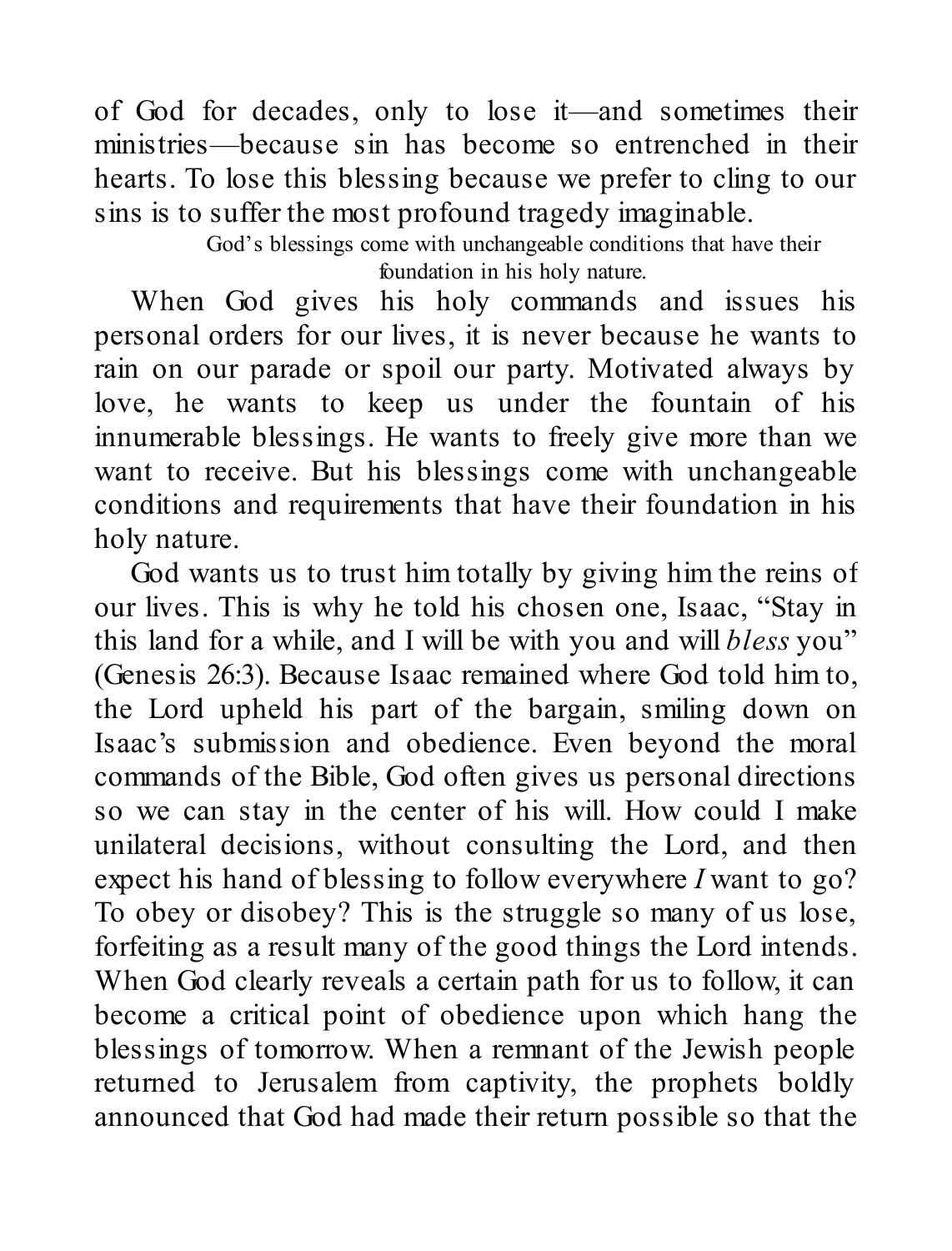temple could be rebuilt. Therefore he pronounced a blessing on them the same day they obediently laid the temple foundation: "From*this day* on I will *bless* you" (Haggai 2:19).

The day of obedience became the day of blessing, the moment when God manifested again his bountiful provision for his people. Barrenness was replaced by fruitfulness because the people yielded to God's call on their lives. It's the same today! God is waiting for us to obey by faith the leadings and promptings he so often gives us. As we obey, untold divine resources and grace will be provided. Let us make today the day of blessing, one in which we have a new sense of God's strong hand resting on us.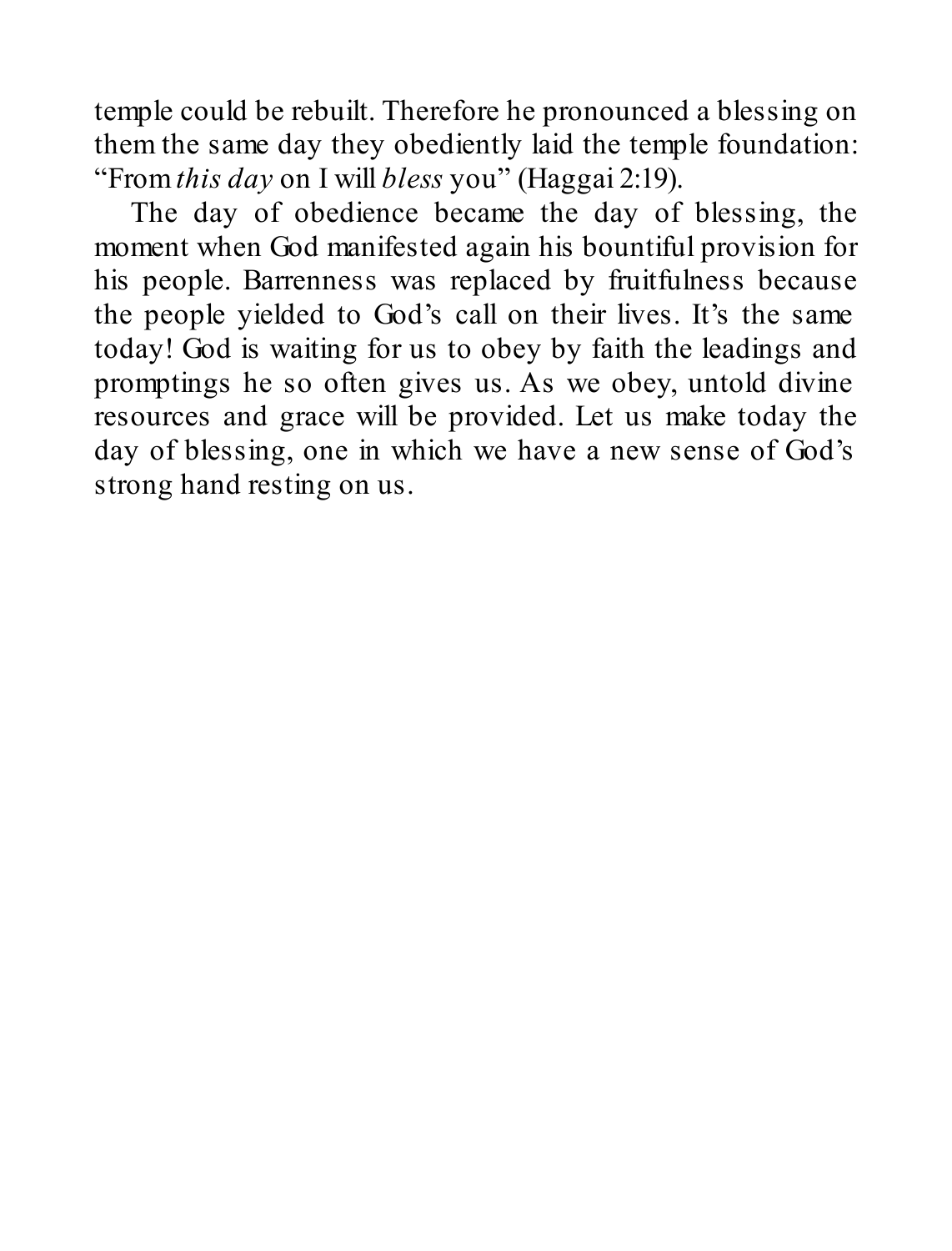## **THE FOURTH SECRET OF BLESSING**

There is one more secret to obtaining God's blessing. When Moses was giving his final instructions and farewell address to the Israelites, he gave specific instructions about something called "the third-year tithe." Unlike the regular tithe, or ten percent annual offering, the third-year tithe was reserved for a different purpose.

At the end of every three years, bring all the tithes of that year's produce and store it in your towns, so that the Levites (who have no allotment or inheritance of their own) and the *aliens, the fatherless and the widows* who live in your towns may come and eat and be satisfied, *and so that the LO R D your God may bless you* in all the work of your hands (Deuteronomy 14:28–29).

It is important to see what God is doing here. Every third year, the towns of Israel became huge storage centers for the tithes of this agricultural nation. These offerings were not brought to the place where the Lord was worshiped in Jerusalem, but rather were given to supply the needs of the priests from the tribe of Levi, who supervised the official worship. Levites were not allowed to own land and have their own farms, so God insisted that the people provide for them in a special way.

But that was not all. The third-year tithe was also earmarked for the aliens, orphans, and widows who lived in the community. What was so special about these people that they were to receive the same consideration as the priests? For one thing, aliens were often excluded by others, sometimes becoming victims of discrimination. Orphans and widows were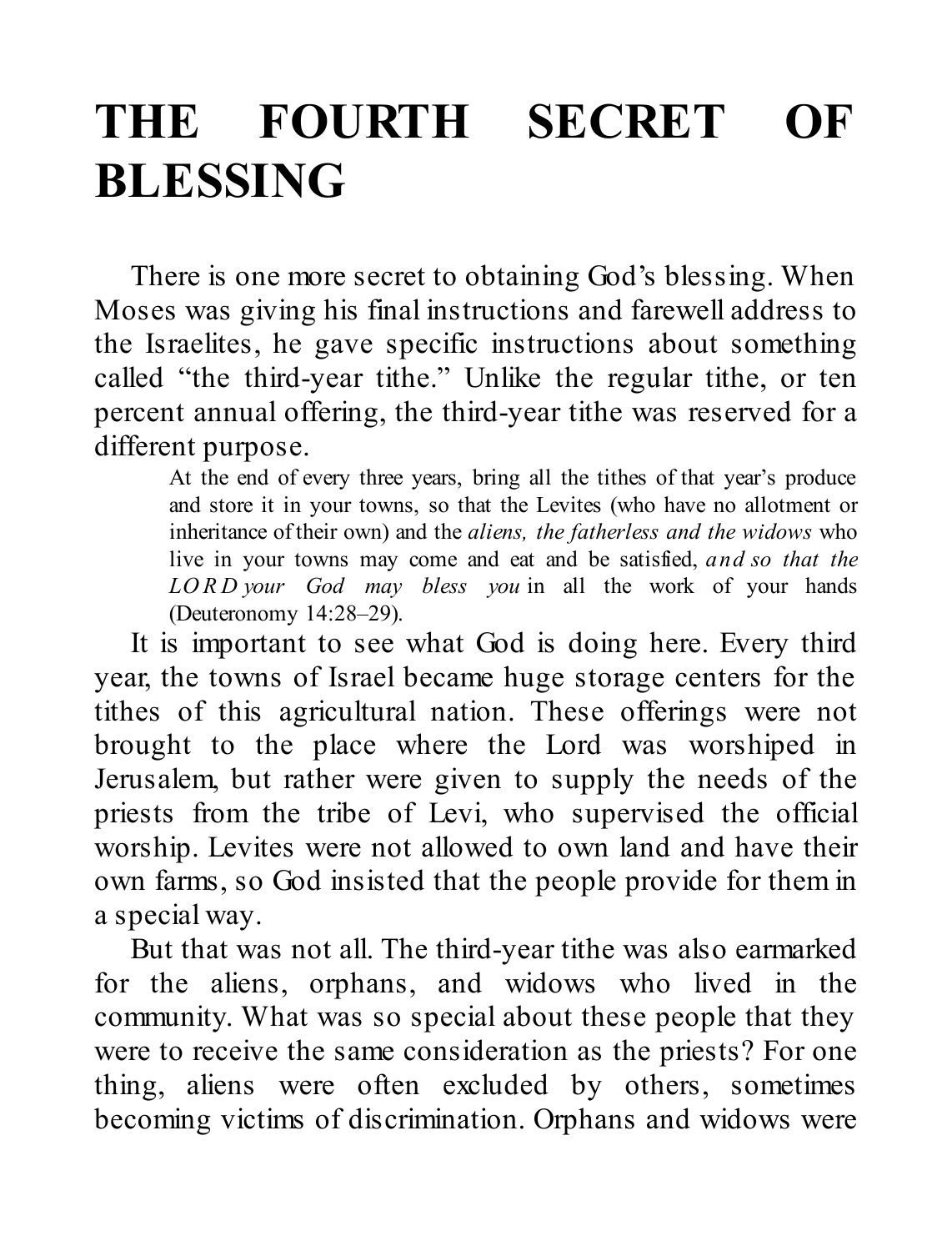also vulnerable and in danger of all kinds of exploitation. Because of these unfortunate facts of life, even among God's people, the third-year tithe was reserved for them.

What a marvelous, compassionate God we have! He always has a special place in his heart for the vulnerable, weak, brokenhearted, and rejected among his people. This provision was especially touching because aliens were not even part of the chosen people of Israel. Yet the Lord looked out for them! Compassion and concern for the downtrodden, then, is not merely part of a "liberal agenda," but is rooted in the very heart of our Creator.

However, there was even more to the third-year tithe than supplying the needs of Levites, aliens, orphans, and widows. Israel was to give generously "so that the LORD your God may *bless* you in all the work of your hands." It seems that the act of joyfully giving to others actually opened up the windows of heaven so that the people themselves could be blessed.

God still wants to do extraordinary things for followers who imitate himin compassionate giving. How many blessings have we missed out on through stinginess and having a "me-first" attitude? How much more might we receive if compassion and openhandedness characterized our daily living? What a profound and far-reaching truth the Lord revealed to the apostle Paul when he taught that "it is more *blessed* to give than to receive" (Acts 20:35).

Can we honestly say God is smiling on our life and labor? If not, why not? After all, the problem is never on the Lord's side.

Can you and I honestly say God is smiling on our life and labor? If not, why not? After all, the problem is never on the Lord's side. God wants us to seek his blessings diligently, for "he rewards those who earnestly seek him" (Hebrews 11:6).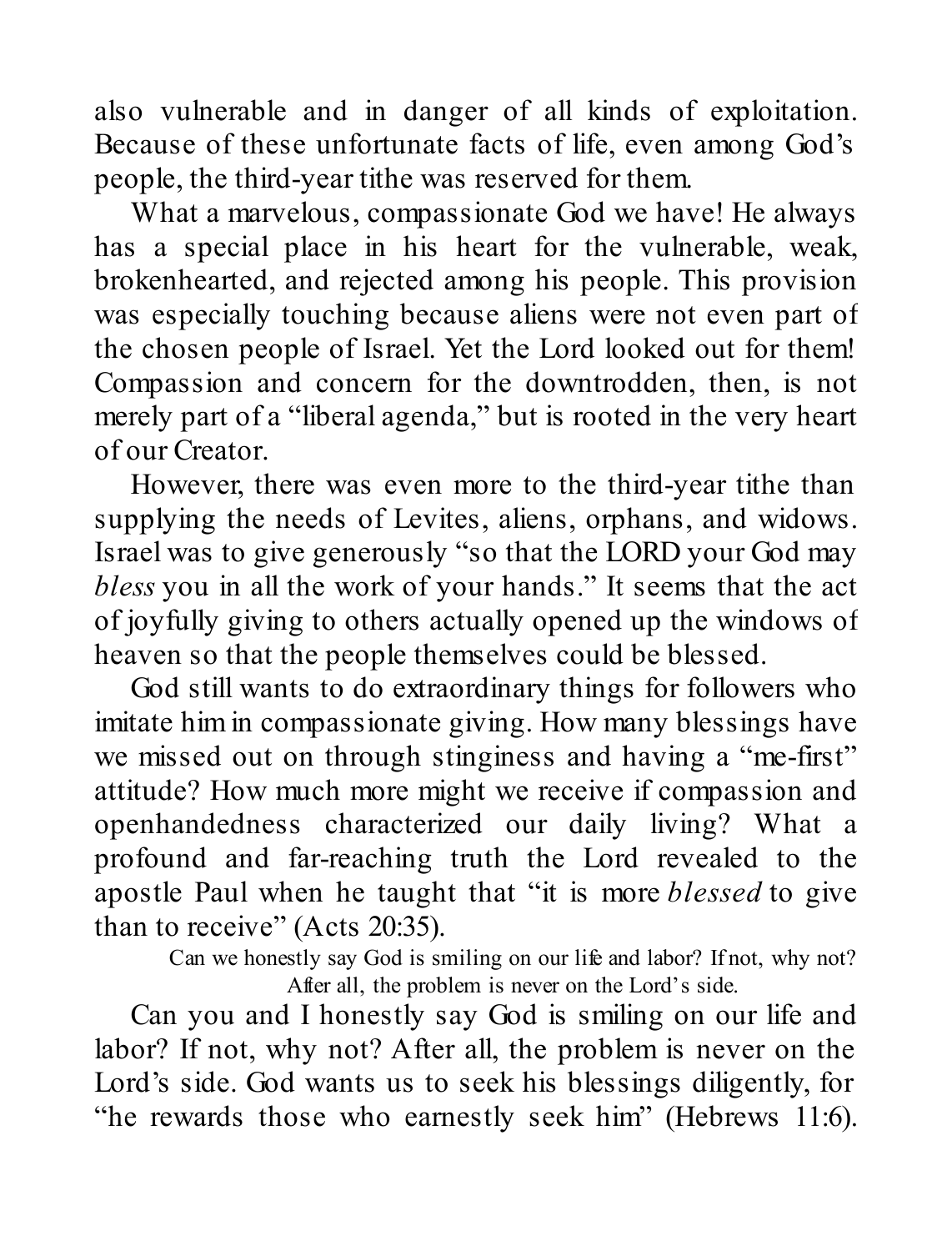Whenever we experience his fullness, God's name is honored. He wants us to align ourselves with his own holy character by walking "in the light, as he is in the light" (1 John 1:7). He desires to give liberally to us as we learn to have the same attitude toward others.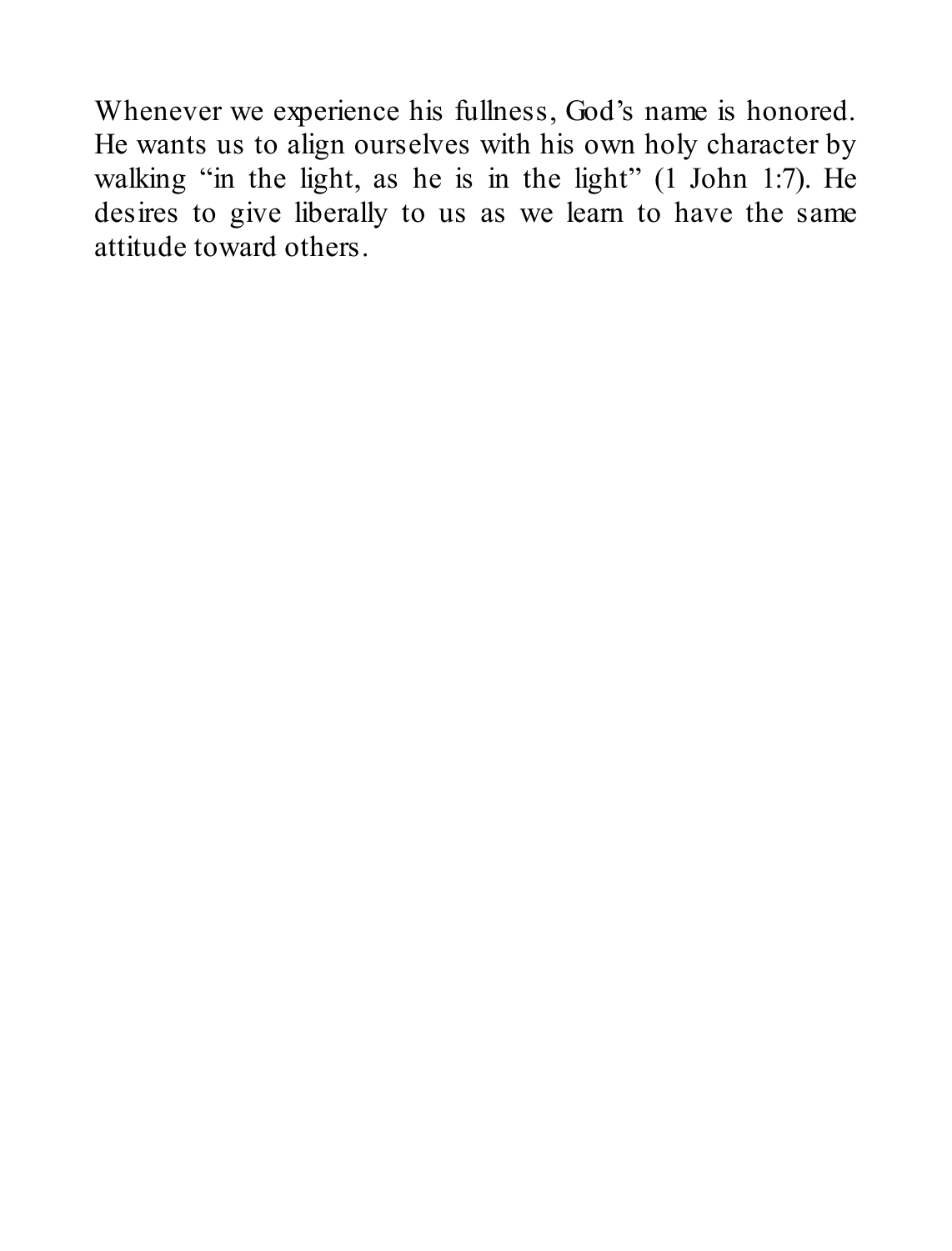## **WHEN GOD IS WITH YOU**

Earlier I told the story of a hopeless kid from Puerto Rico whose life seemed cursed until God got a hold of him. My friendship with Nicky Cruz has shown me just how powerful the blessing of God can be.

Several years ago, Nicky and I were working together on an evangelistic crusade in the capital city of Lima, Peru. More than ninety members of our church had come with us to do street work and sing gospel music in the plazas, where crowds would gather to listen. It was a great way to spread the gospel as well as to advertise the evening rallies in the nationalstadiumwhere Nicky would be speaking.

Everything went well until the day before the crusade. Newspaper, radio, and TV reporters had gathered for a press conference at a ballroom in the Lima Sheraton. I sat next to Nicky at the head table while a translator filled me in on what was being said.

The questions seemed routine enough until one of the reporters stood up and challenged Nicky: "Why do we need a Puerto Rican fromthe United States to come here and preach to us about the solution to youth violence and drug problems? Who are you, anyway? Isn't the United States the place where most drugs are used, and don't you have enough problems there to work on?"

The room grew suddenly quiet as the man went on in a voice filled with disdain and hostility.

"We in Peru need a former Puerto Rican gang leader to tell us about God? I resent you even being here in our country!"

Next to me, the translator seemed agitated and began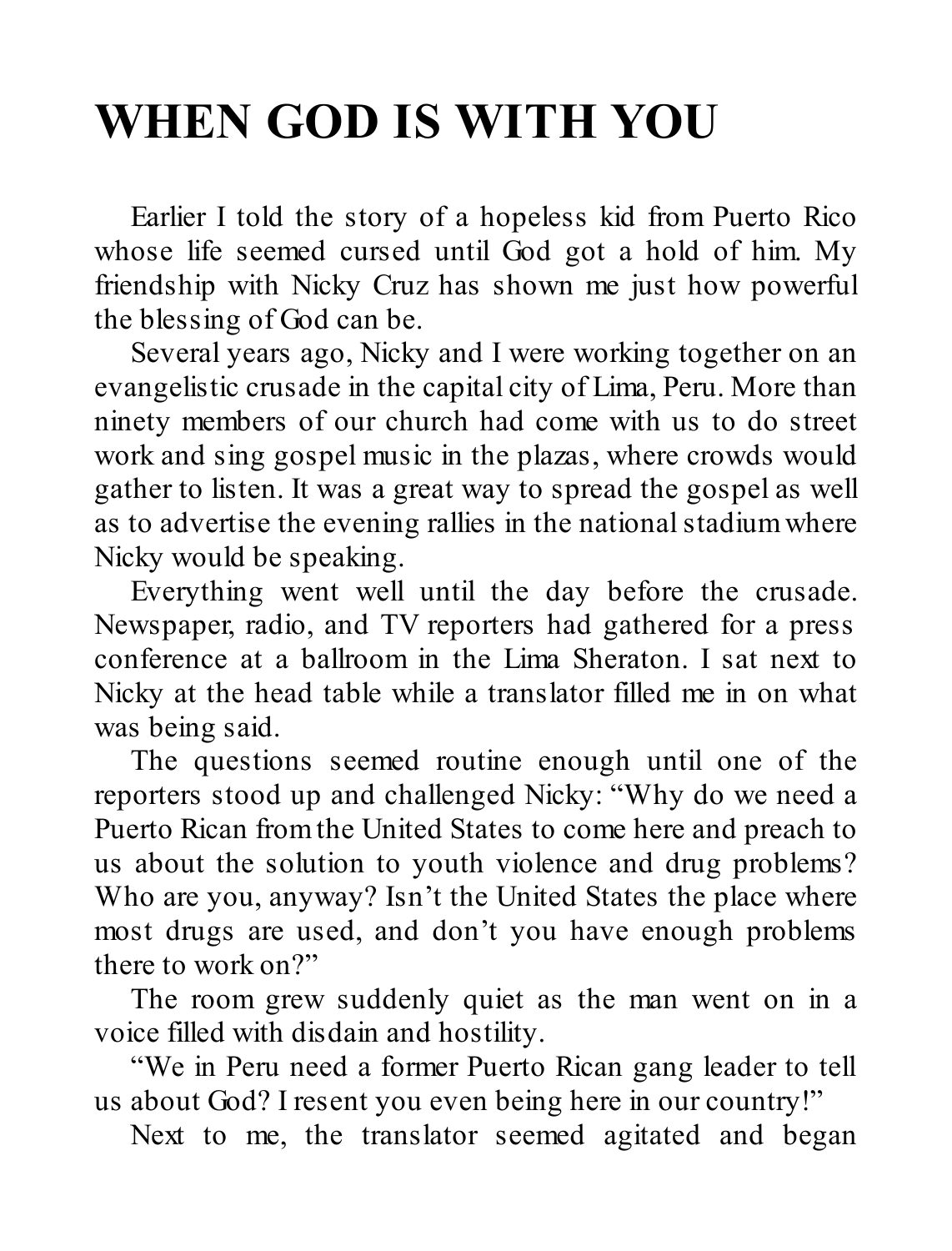praying under her breath. You could feel the tension in the room as all eyes turned toward Nicky, waiting for his response. There were cameras and open microphones everywhere.

"Thank you very much for your honest question," he began. "Let me tell you a little about my life. *I used to like to hurt people*. I got my kicks from messing up people pretty bad. In fact, *I used to like hurt people just like you*."

What? Where was Nicky heading? I started praying hard!

"But that was a long time ago, before Jesus changed my life. I didn't come here as an American or as a Puerto Rican, but as a Christian who has been changed by the power of God! You're right, America is a messed up place in many ways, but that's why I leave my wife and four daughters and travel so that people there can hear about the love of Jesus. You live in a beautiful country, but Peru needs Christ just like the rest of the world. And because Jesus changed me from a wild, hate-filled, violent animal on the streets, I want you to know about his power, too."

As Nicky finished, the reporter left his seat and started walking toward the head table. Cameramen drew near to film whatever was about to happen next. *What if the guy throws a punch?* I wondered. *What will Nicky do?*

None of us could have guessed what happened next. Stopping squarely in front of Nicky, the reporter extended his hand, a smile on his face.

"Your answer tells me you are an honest man. I will be there tomorrow night to hear you speak." With that, the two men shook hands, and the rest of us sighed our relief.

How an unschooled man like Nicky, raised in the mean streets of Brooklyn, could defuse such a tense situation with perfect poise and wisdomis a testimony to the blessing of God.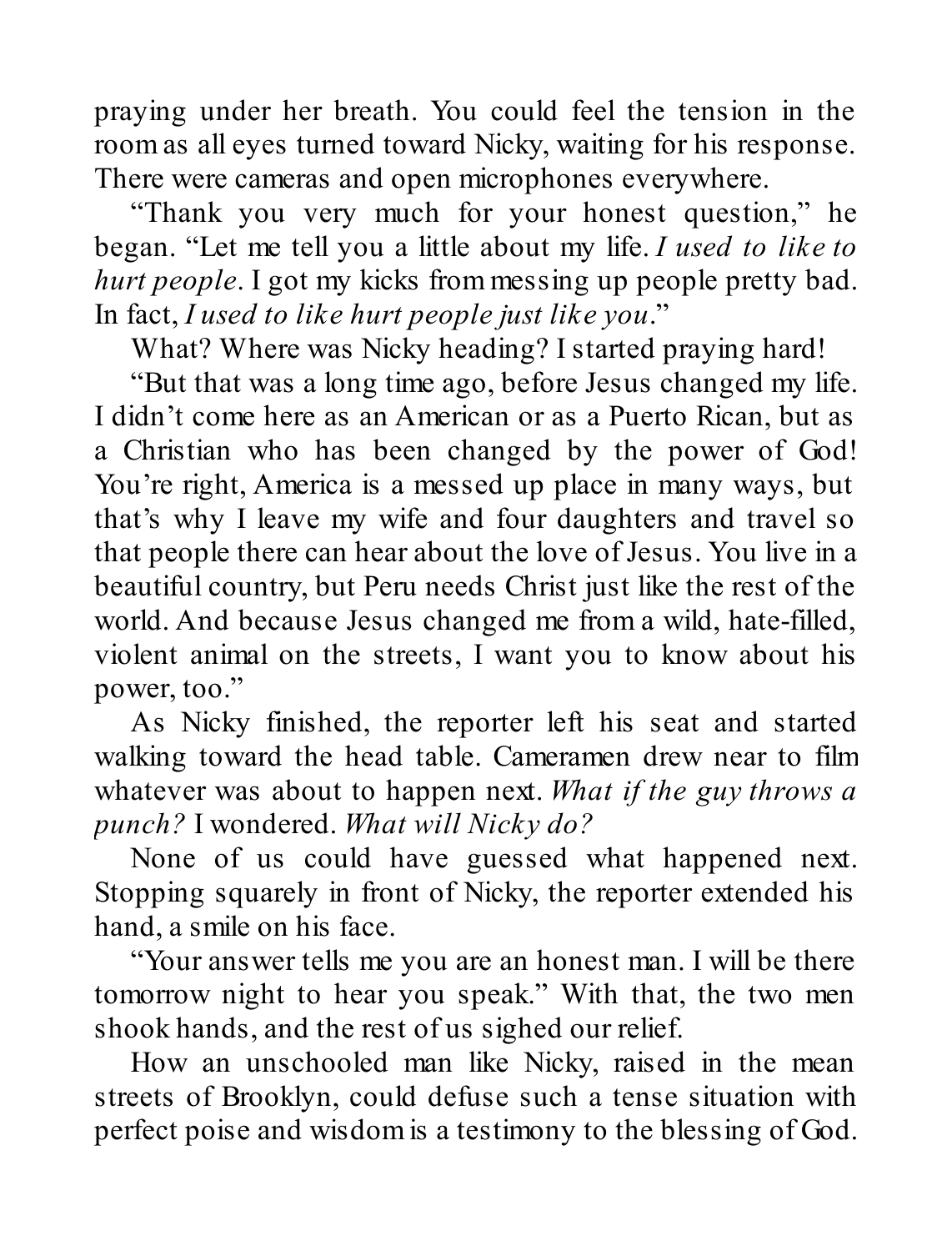When the hand of the Lord is with someone, no dilemma is without a divine solution. The same God who has blessed and used Nicky Cruz to help others is able to do the same for you.

#### **CHAPTER TWO**

#### **GOD GOES WITH YOU**

**A**lthough the world has made giant strides in comprehending subjects like atomic energy and nuclear fusion, most of us still live with only the slightest understanding of the most ancient, dynamic source of power there is—the power that comes from prayer. In fact, we have not yet begun to experience the infinite power and possibility that becomes available when we call on the name of the Lord in prayer. Only as we break through in prayer will we discover what the Almighty can accomplish for us.

To illustrate the incredible potential of prayer, I want to tell two true stories—one fromthe pages of the Bible and the other the remarkable story of a man I know.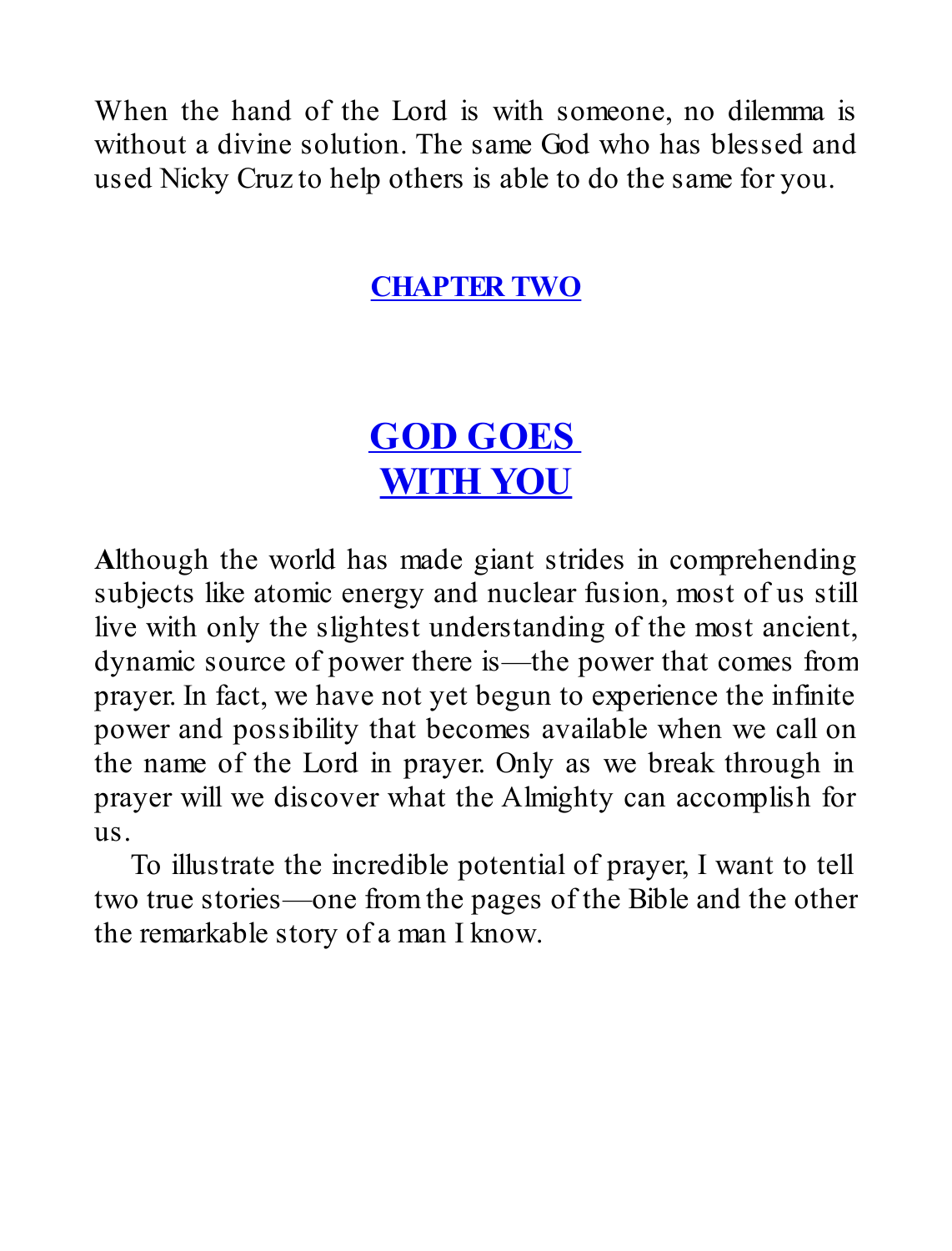## **A DESPERATE PRAYER**

The book of Judges records a dark period in Israel's history. Though God had given the land of Canaan to them exactly as promised, the Israelites repeatedly turned their back on his instructions, failing to fully possess the land as he had ordered. Instead of driving out the Canaanites, the Israelites intermarried with them. It wasn't long before they began worshiping Canaan's false idols, a practice God had solemnly warned against.

After Ehud died, the Israelites once again did evil in the eyes of the LORD. So the LORD sold them into the hands of Jabin, a king of Canaan, who reigned in Hazor. The commander of his army was Sisera. . . . Because he had nine hundred iron chariots and had cruelly oppressed the Israelites for twenty years, they cried to the LORD for help (Judges 4:1–3).

Even though the Israelites were God's covenant people, he could not overlook their disobedience. So he imposed judgment and discipline. Political analysts of the day might have explained the national turn of events this way: "Because of King Jabin's superior strength and the outstanding military leadership of his general, Sisera, who commands nine hundred iron chariots, Jabin has been able to dominate Israel and continues to oppress them." While on the surface the facts outlined were true, the analysts would have missed the spiritual reality underlying the entire chain of events. God was behind the whole thing, allowing the Israelites to suffer the consequence of their wrong relationship with him.

For twenty years this oppression continued unabated. This meant that none of Israel's young people had ever tasted freedom. Exploitation and hardship was a way of life for everyone—until one special day something changed. That's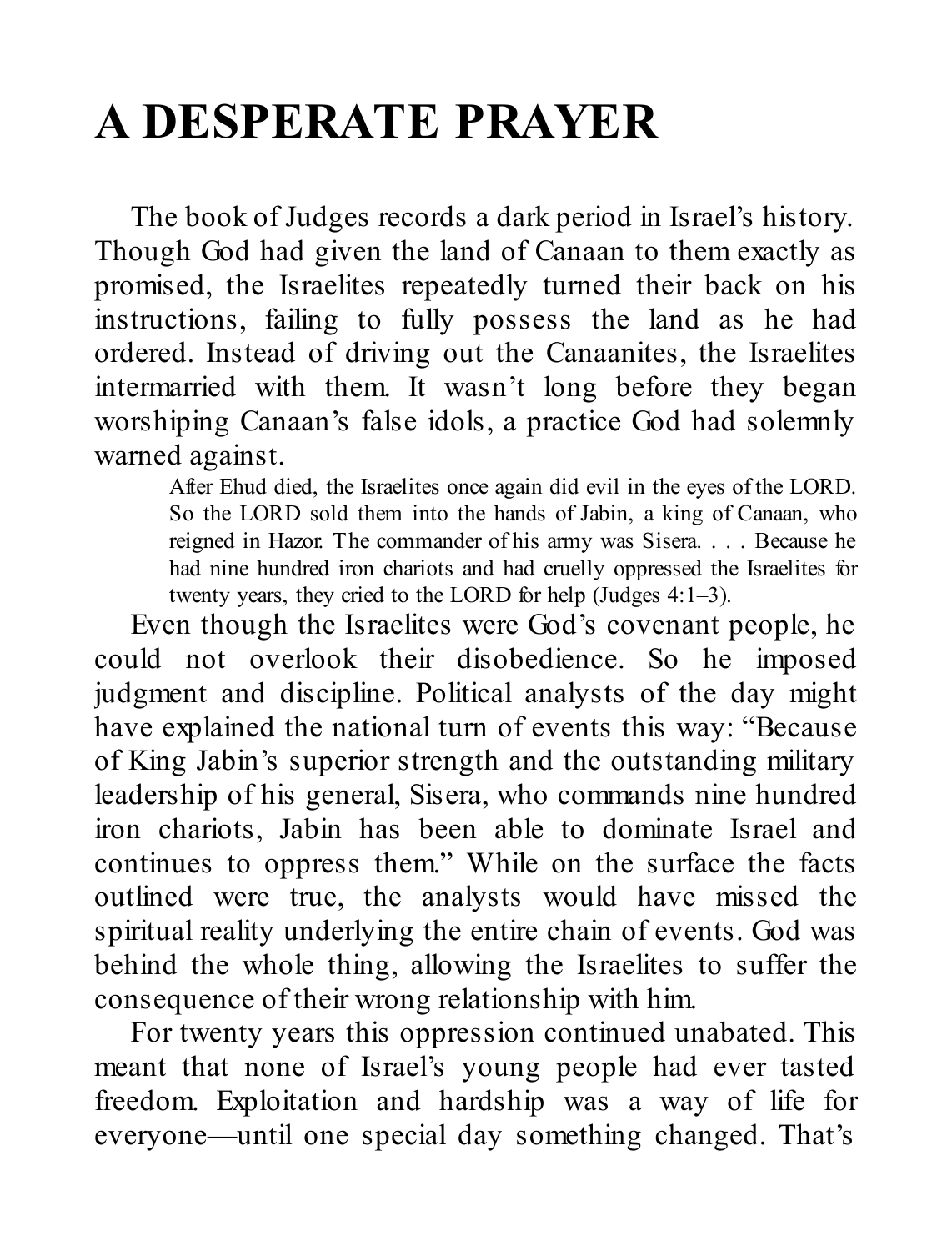when, in utter desperation, Israel decided to call on the name of the Lord. Their prayer was the beginning of a breakthrough that changed everything, as we willsee.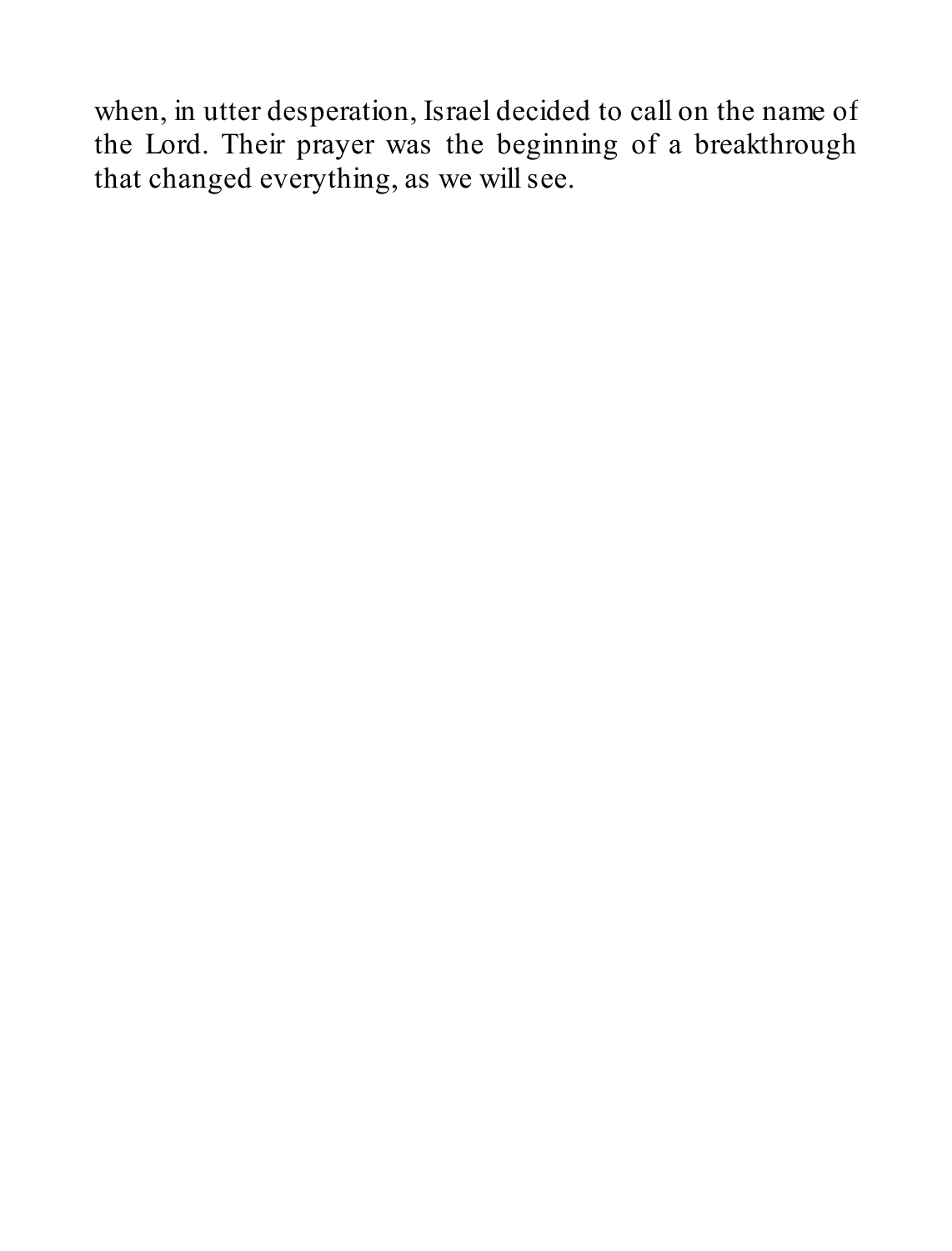## **A DESPERATE MAN**

Now fast forward with me to a deserted street in the Bronxat three o'clock in the morning. We are right outside a New York City hospital. A forty-four-year-old man lies in the gutter waiting for the hospital to open. He is waiting, not to get well, but to die. His 108-pound body is covered with sores. A muttering, half-mad creature filled with phobias that paralyze him, he has lived in the streets for three years. His head is filled with voices that scream incessantly, voices he has been speaking to for some time now. The dominant voice hurls constant accusations at him while another voice spews out a steady streamof profanity.

Danny Velasco is someone you cross the street to avoid. He is pitiful and hopeless, a homeless heroin addict ready to die. And that's what he wants, but not there in the street. Danny is hoping to hold out until morning so he can die in a hospital in the Bronx.

Danny's early years gave no hint that he would end up in such a state. He was a normal, well-adjusted kid with a younger brother and two stepsisters, a kid who knew he had a talent for something. In his case, his talent was for styling hair. In fact, his sisters made the perfect practice subjects, letting him experiment on them as he tried out different cuts and styles. Like all aspiring artists, Danny knew that practice makes perfect. Once he accidentally glued his sister's eyes closed while trying to apply false eyelashes!

Let Danny tell you the rest of his amazing story:

"When I was age seventeen, I was hired by Bergdorf-Goodman's, the exclusive department store on Fifty-Seventh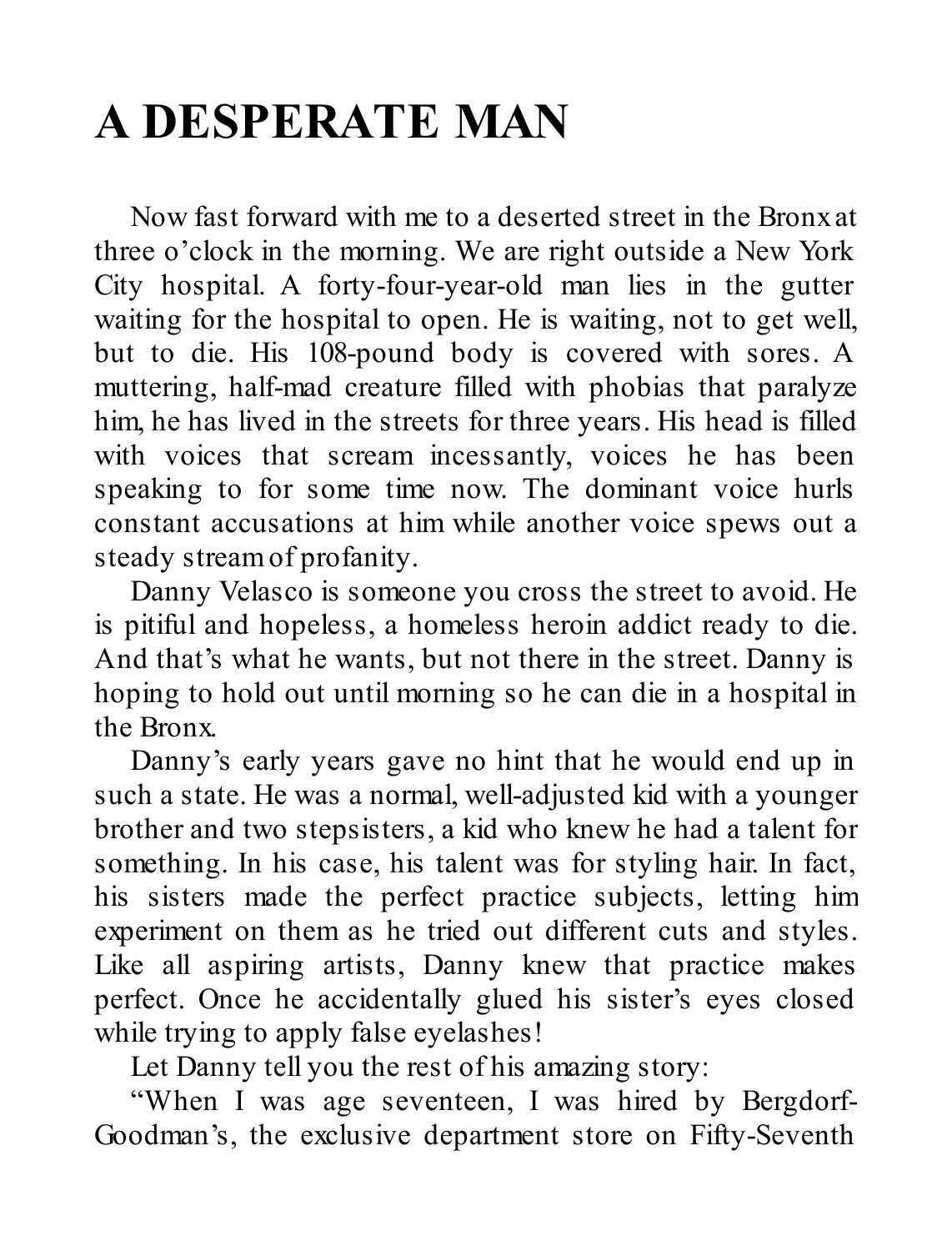Street near Fifth Avenue. I was the youngest hairdresser and makeup artist in the store's history. It wasn't long before I styled the hair of a model who was then photographed by *Seventeen* magazine. From then on I was determined to have my artistry showcased by the most beautiful women in the world, captured on film by the most gifted photographers working with the best lighting people. That way my talent could be exposed to the whole world. Perhaps I fit the definition of an egomaniac, but that was what drove me to excel.

"Curiously, at the same time, I struggled with a very strong inferiority complex. I felt like 'two people,' filled to the brimwith energy and ambition while being afraid and insecure. This inner tug of war erupted on a day when I least expected it. I was twenty-one and traveling around the country conducting seminars for other hairdressers when I experienced a devastating panic-attack. Immediately I consulted a doctor, who prescribed Valium. It seemed like such an easy solution. Unfortunately, I found that Valium went down best with large doses of vodka. Soon I was drunk nightly but able somehow to function during the day.

"By my late twenties my career had stagnated. Feeling restless, I decided to move to Paris, so I could jump-start things. Although I arrived in the fashion capital with no portfolio for prospective employers, doors suddenly opened and things exploded for me almost overnight. My work appeared on the cover of dozens of fashion magazines. I had a gorgeous apartment in Paris; and I was earning tons of money —I had reached the pinnacle of my profession.

"Four years later, I returned to New York as someone in tremendous demand within the industry. Having earned my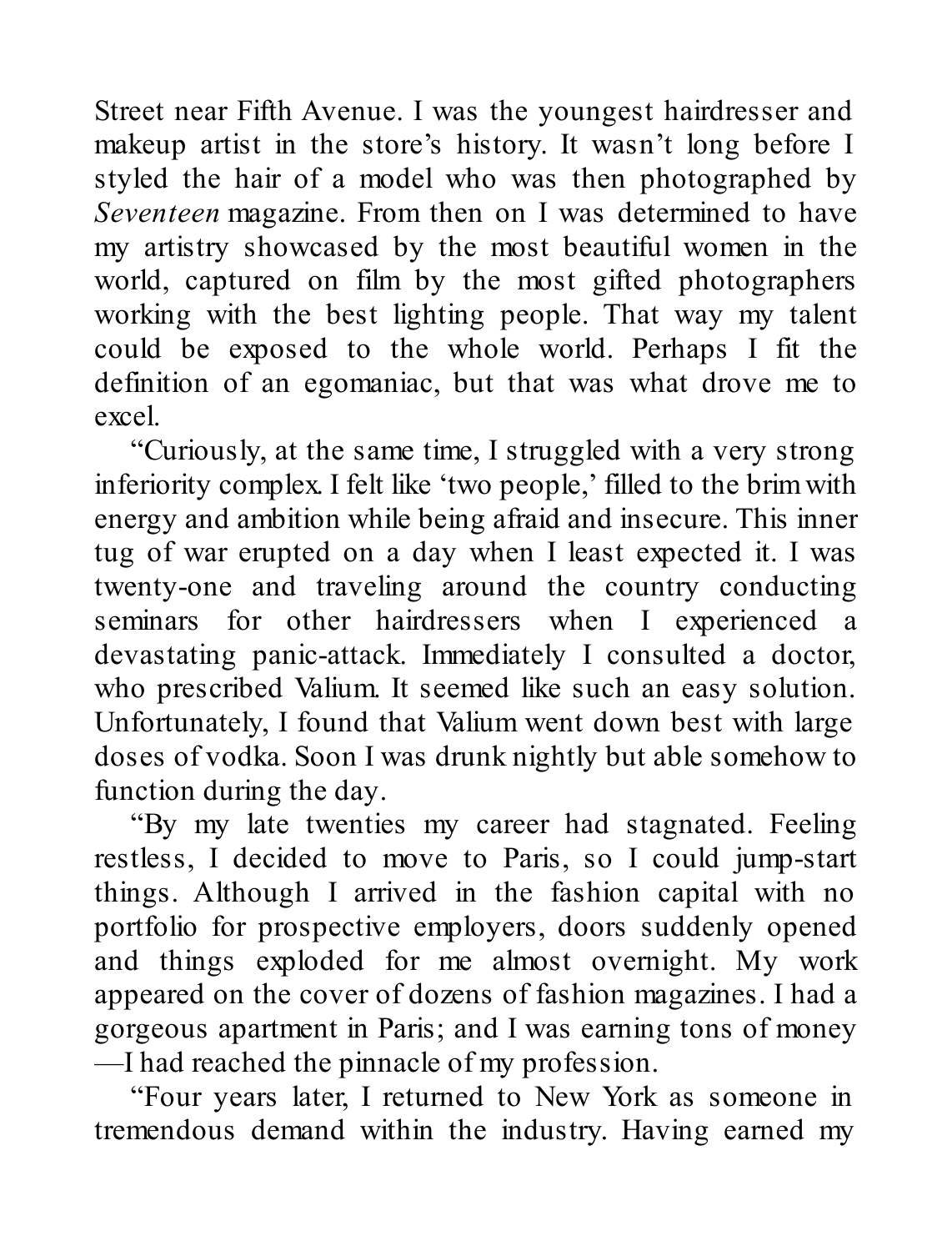ticket to stardom, I could easily make \$3,000 a day working on beautiful models from around the world. The envy of everyone in my profession, I rented a 5,000-square-foot loft in the city. But what no one knew was that I had brought something else back fromParis with me—an addiction to heroin.

"Getting heroin in Paris was one thing, but copping drugs in New York City meant going to the street. So here I was, a successful hairdresser and makeup artist by day, but a drug fiend by night. Most nights I would dress 'down,' roaming the streets of the Lower East Side, and it wasn't long before arrests and missing work became a problem. I was two people at the same time, enjoying euphoric highs and suffering devastating lows, traveling with celebrities on private jets and staying in plush hotels. But that artificial bubble ended every time I returned home. I was empty and miserable no matter where I found myself.

"One day a beautiful redheaded model on a photo shoot began to talk to me about God. *What do I know about God?* I thought. So I let her go on talking. She asked me to do some private work on the side, cutting hair for her and some friends, and she also invited me to visit her church. I didn't mind making a few extra dollars, but the church thing was out of the question. Danny Velasco and church did not go together as far as I was concerned. I definitely was not buying the 'God business.'

"Later I went to Wanda's apartment and styled her and her roommate's hair. Before I left, Wanda asked if they could pray for me. I agreed, never dreaming they meant to pray there and then! They also prayed very loud, as if God could actually hear what they were saying. This freaked me out a bit, but Wanda said, 'Danny, the day you call on the name of the Lord, you will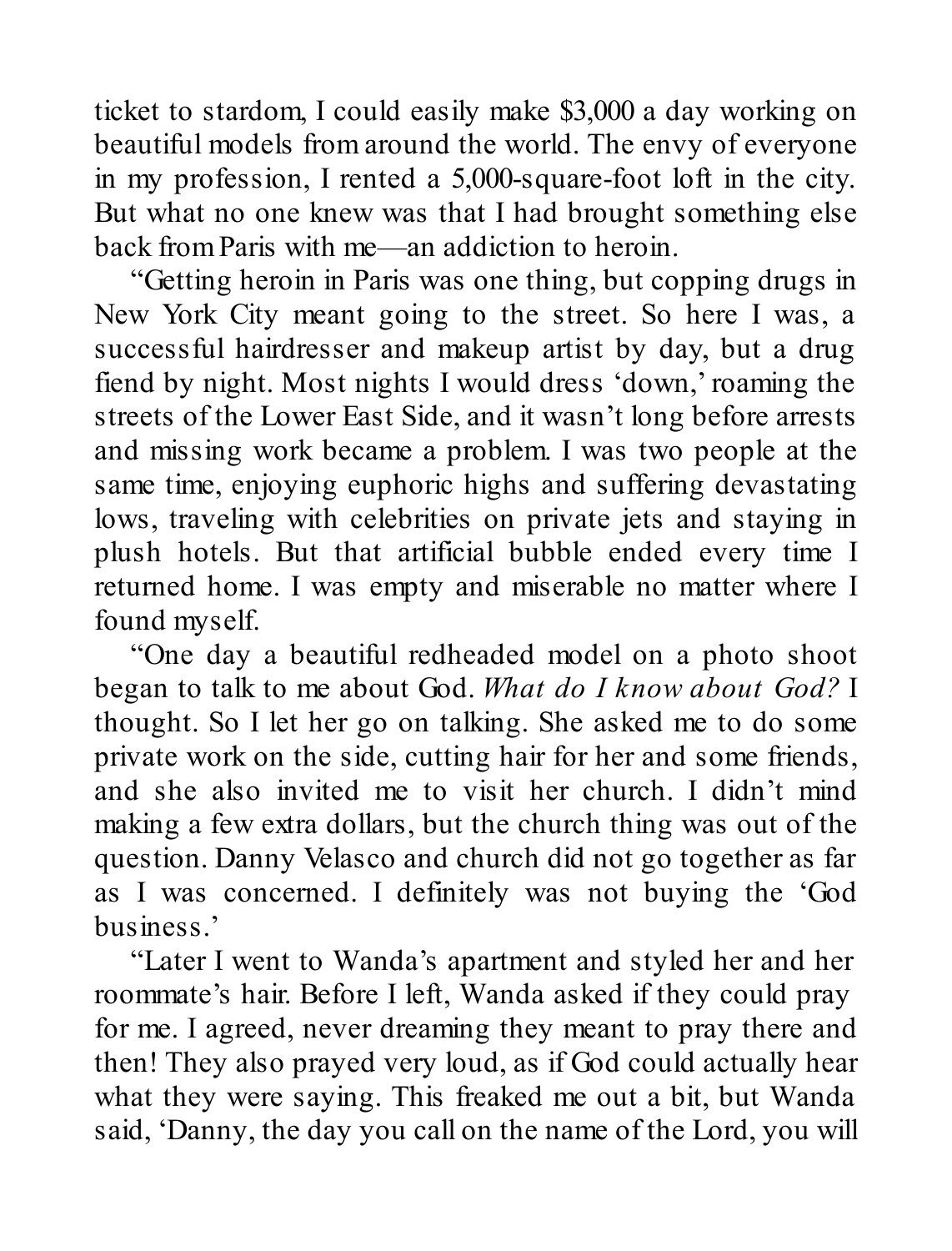be set free.'

" Danny Velasco and church did not go together as far as I was concerned. I definitely was not buying the 'God business.'"

"Whatever she meant, I knew it would never happen to me. I had already been in and out of eight or nine detox programs, and nothing had worked. No way any of this 'miracle stuff' could change me! Once a dope fiend, always a dope fiend, I reasoned. If that's the way you lived, then that's the way you died. My life was hopeless and I knew it. I continued to see Wanda regularly in the workplace, and she kept telling me about Jesus. She was sweet, but a real 'fanatic.'

"On a photo shoot in the Caribbean, things started getting totally out of control. I overdosed out on a boat and the Coast Guard had to be called in to evacuate me for medical treatment. When you get to that level in the fashion industry and something happens so publicly, it doesn't take long for word to get out that you're a mess-up and an insurance risk. Production coordinators would even supply drugs if you could keep working, but overdosing was something else.

"My career didn't fade. Instead, it nose-dived straight into the ground. I went from making thousands of dollars a day to nothing. Credit problems mounted, although I shuffled my many debts with all the credit-card tricks I knew. When your rent is \$4,000 a month, it doesn't take long to get into deep trouble.

"Then one day I couldn't take the pressure any longer. I took my driver's license, passport, credit cards, and every other form of ID I had and cut them into pieces. Then I walked out of my apartment and began to live on the street. At that point I had no friends and didn't even have a quarter to my name. Each morning I would awake drug-sick, caring only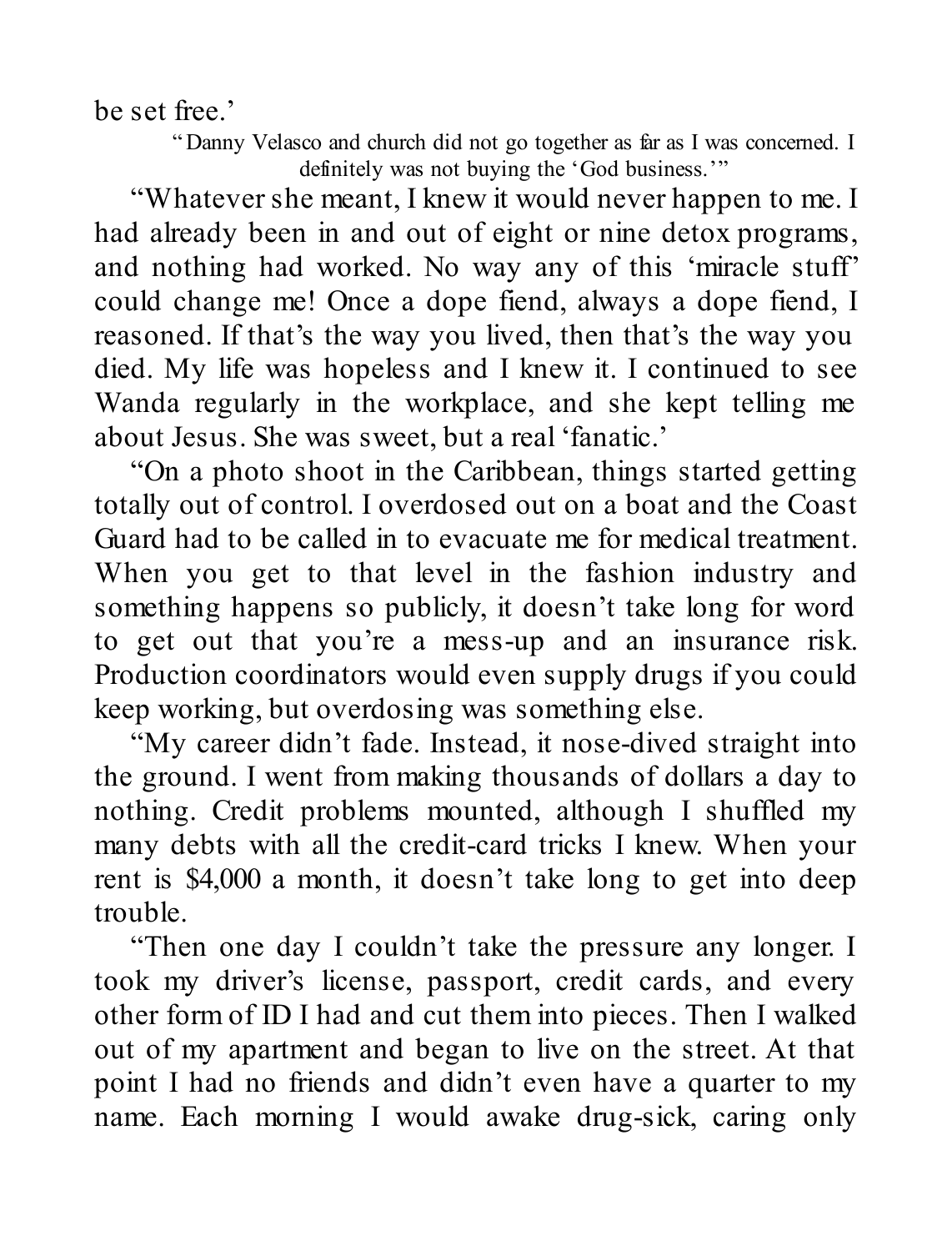about two questions that faced me: Where would I get my drugs that day, and what would I have to do to get the money to buy them? That's how I lived for the next three years.

"One day I called my agent collect from a pay phone. She told me that someone named Wanda was trying to reach me. When I returned the call, Wanda asked if I could come over to cut hair for her and a few friends. I agreed, but told her things were a little tight. Could she possibly advance me some money before I came over the next day? Wanda wanted to help, but said I'd have to meet her at the Brooklyn Tabernacle, her church, since she'd be there for the Friday night choir practice.

"Dirty as I was, I showed up at the church, and Wanda handed me the money inside a Bible! I used the money for drugs and sold the Bible within an hour of leaving the church. But while I was there, Wanda introduced me to a girl named Roberta, who supposedly had been strung out on drugs herself. *No way,* I thought. *She looks too happy and healthy.*

"When I arrived at Wanda's place the next day, she had five other fanatical Christians waiting to have their hair done. I realize now that it was a Holy Ghost ambush. Before I left, they circled around me, praying so hard it made me think, *Wow, they really believe in this stuf ! And there's five of them on me now!* I didn't believe in whatever nonsense they were into, so I left as soon as I could and returned to the street.

"After that my phobias only got worse, and I began suffering from anxiety attacks that literally immobilized me. Then the voices started. At first I heard a few speaking to me in my head. Before long, they were screaming at me incessantly. I became like an animal in the street, muttering or yelling out a streamof profanity as people passed by. By then I looked like a skeleton, covered with sores and abscesses. I had contracted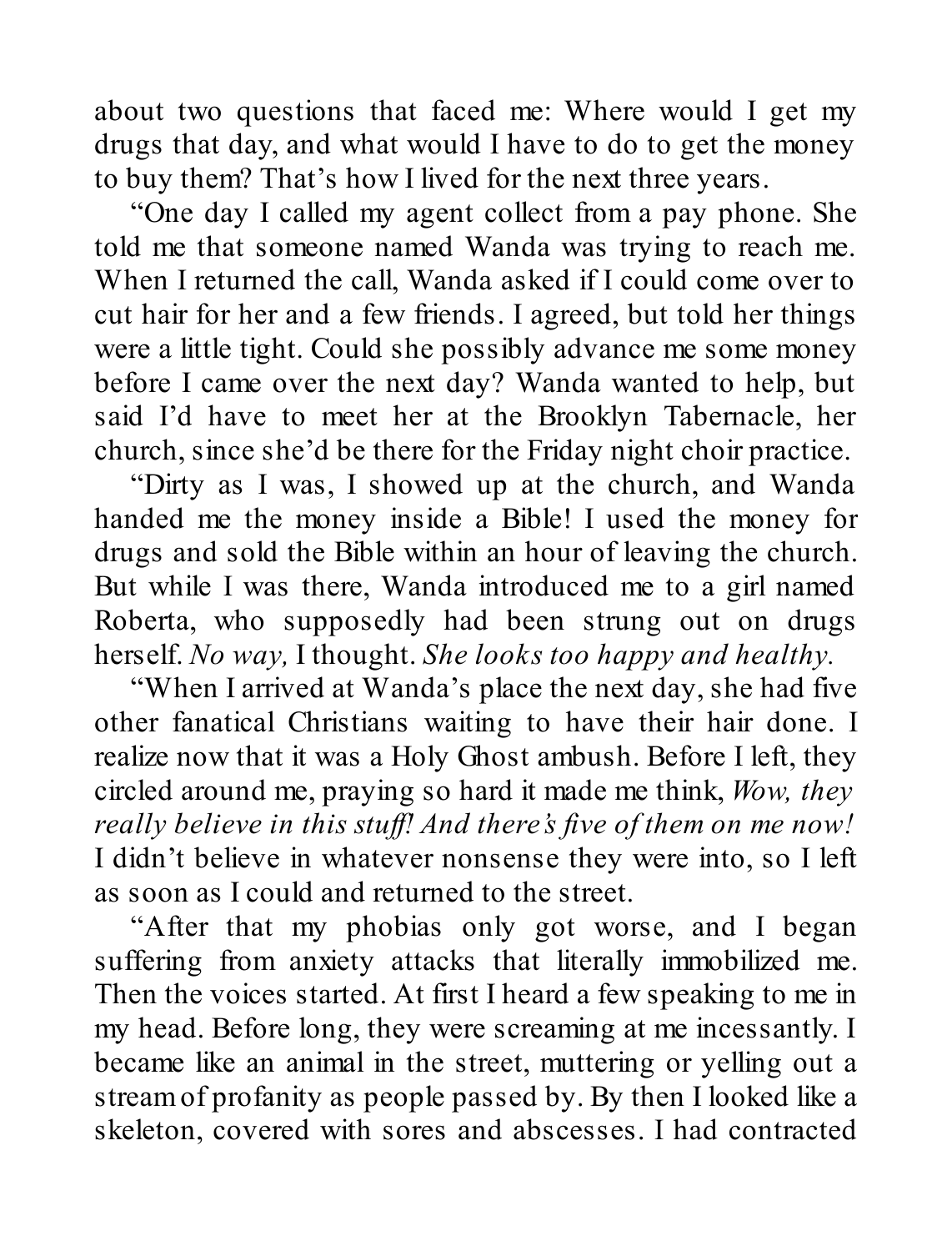hepatitis A, B, and C, and by the time I reached that hospital in the Bronx, I couldn't even stand up straight.

" I realize now that it was a Holy Ghost ambush. They were praying so hard it made me think, *Wow, they really believe in this stuf !* "

"That particular hospital closed down during the night. I only hoped the staff would let me in to die a decent death, because I didn't want to die in the street.

"Finally the doors opened, and I was admitted and someone gave me an injection that knocked me out. When I woke up, I found myself in a bed, covered in my own vomit. Suddenly all the voices in my head started screaming, creating total chaos within me. I was so disoriented, I wanted to die! But I couldn't jump out a window because they were barred.

"Then, in the midst of all my pain, something or someone whispered words I had heard before: *The day you call on the Lord, he will set you free*. All the other voices tried to drown it out, but they couldn't! I don't know if it was an angel or the Holy Spirit, but the words came through clearly: 'The day you call on the Lord, he will set you free.'In absolute desperation I screamed from my bed, 'Jesus, help me! O God, help me with everything! You're my only hope, so please help, Jesus!' I didn't understand anything about prayer, so I even used 'personal references' as I cried out: 'Jesus, Wanda said that when I called on your name, you would deliver me. So help me now, O God.'

"At that moment Almighty God swept over me and around me. I knew he was real because all the voices in my head suddenly stopped their hellish screaming and the ball of fear that had been weighing on me lifted. I knew everything had changed even though nothing outwardly had—I was still lying in my vomit in a hospital bed in the Bronx. But I was a million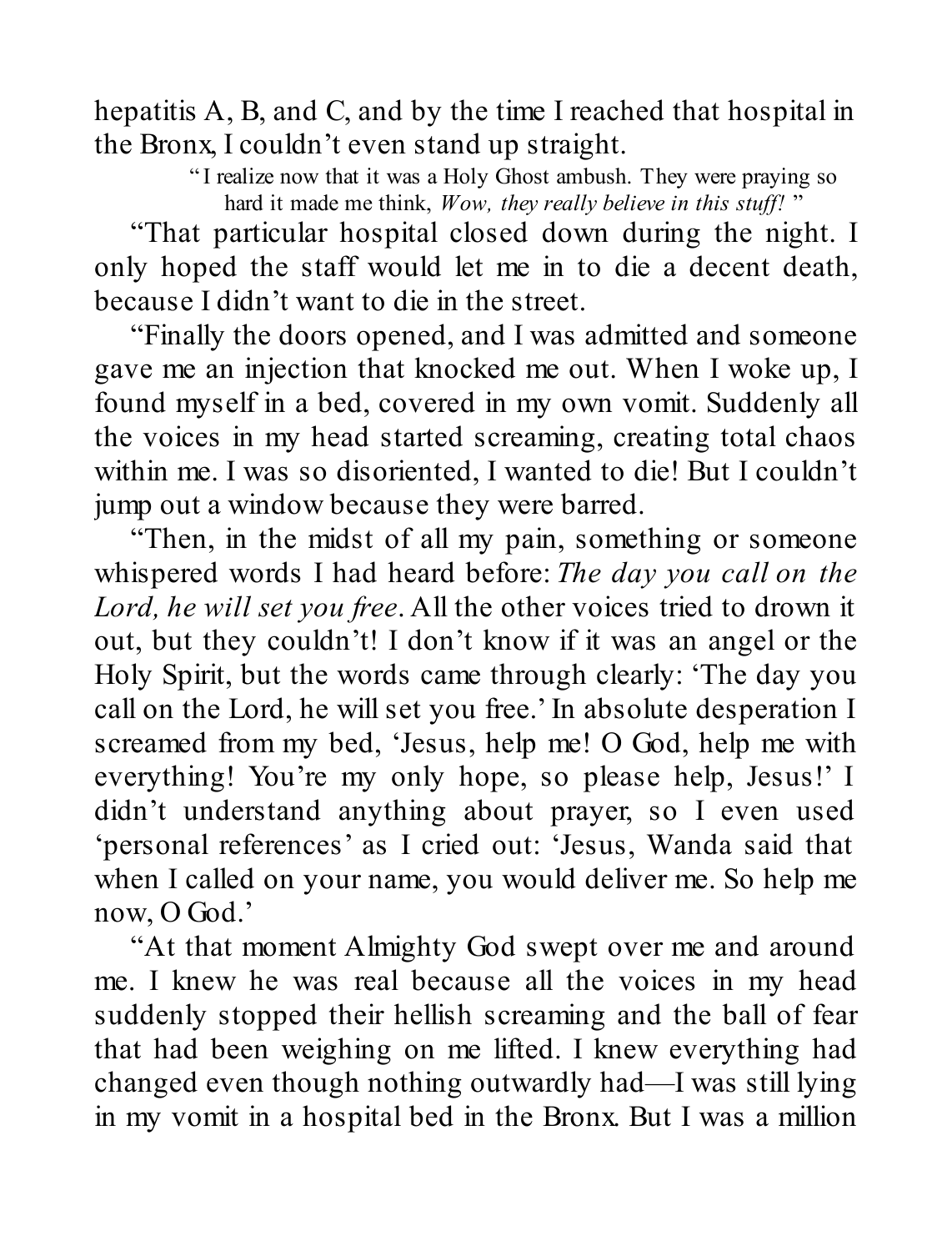miles from where I had been before I said that prayer. The day I called on the name of the Lord Jesus Christ, he did set me free!"

Danny Velasco went from that hospital in the Bronx to a three-month rehab program. In short order, he gained thirtyfive pounds and his body began to heal. From there he eventually ended up in a Christian program in upstate New York, where he devoured the Bible like a man ravenous with spiritual hunger. He loved reading the New Testament, because that's where he could get to know this Jesus who had set him free.

In the eight years since his conversion, Danny's spiritual growth has been strong and steady. He has wonderful compassion for people who are hurting and shows a gift for public speaking and ministry. It's exciting to see how the Lord is using this "hopeless case" of a man to show the world the depth of his grace and power.

It's exciting to see how the Lord is using this " hopeless case" of a man to show the world the depth of his grace and power.

Today Danny also belongs to the Brooklyn Tabernacle Choir and sings in two services each Sunday. Who can imagine the joy he feels whenever the choir members lift their voices and sing one of his favorite songs, "God Is Still Doing Great Things"! Great things, indeed!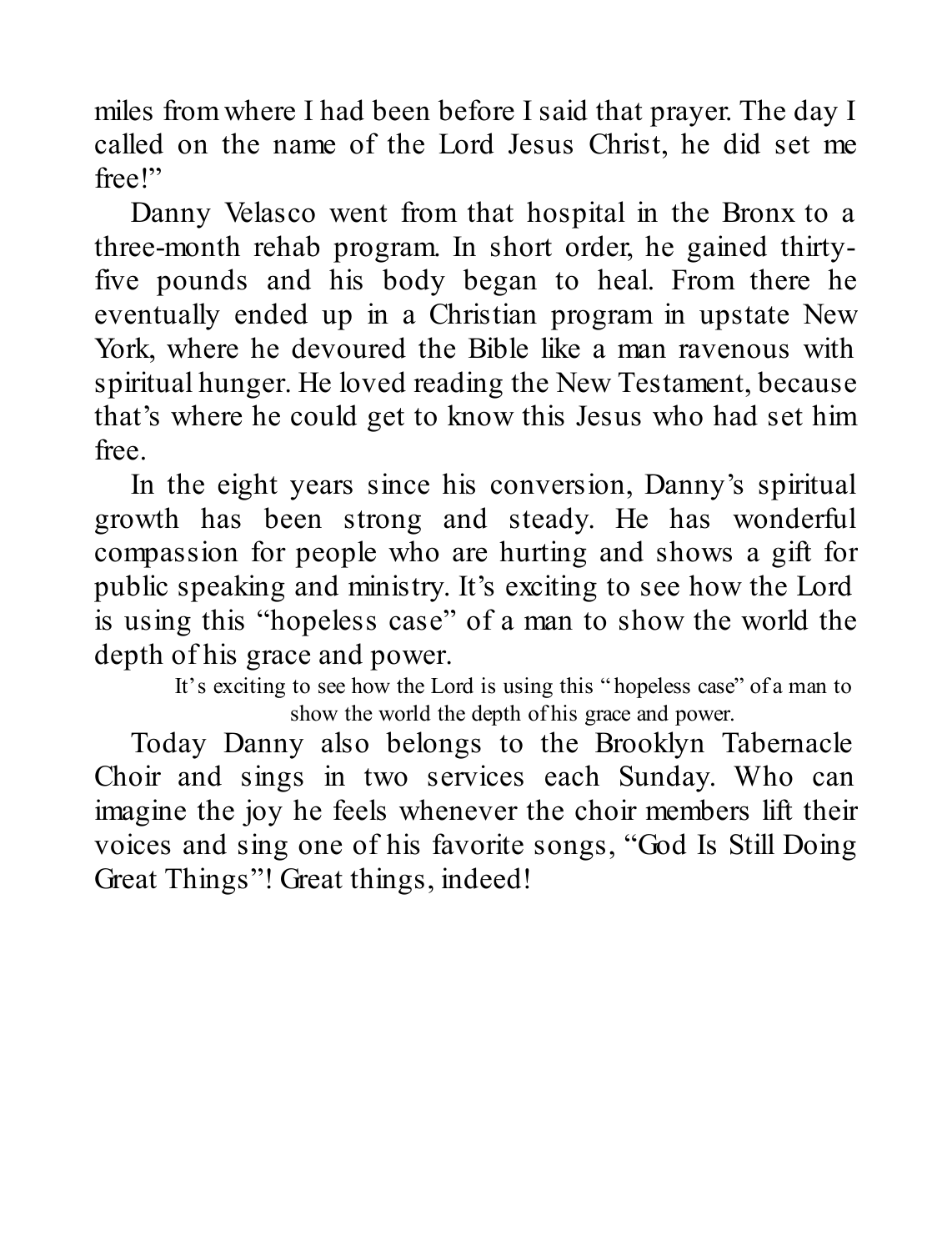# **OUR BREAKTHROUGH GOD**

Many people would consider the supernatural change in Danny Velasco's life an astonishing answer to prayer. But this is exactly what the Lord has promised in response to our prayers. We too easily forget the truth of what the angel told Mary: *"For nothing is impossible with God"* (Luke 1:37). Still, not all answers from God come in the same package. The Israelites and their struggle against their Canaanite oppressors offer a classic example of this principle.

God was about to break Israel's twenty-year bondage because his people had finally humbled themselves and begun to cry out for his help. But his solution may not have been exactly what they had been praying for. No doubt they would have liked God to annihilate the enemy army and its nine hundred iron chariots immediately. Instead, the Lord sent a prophetic word to Deborah, who was the judge, or leader, of Israel at the time. Under the inspiration of the Spirit of God, Deborah delivered a message to a man named Barak:

" The LORD, the God of Israel, commands you: '*Go*, take with you ten thousand men of Naphtali and Zebulun and *lead the way* to Mount Tabor. I will lure Sisera, the commander of Jabin's army, with his chariots and his troops to the Kishon River and *give him into your hands*'" (Judges 4:6–7).

Many of us can only imagine one specific method for God to answer our prayer:

1. We have a need.

2. We ask for God's help.

3. He sends the answer we ask for.

While God often does work in this manner, he also responds in more complex ways. That's what happened with the Israelites in this case. God's answer came in the form of a call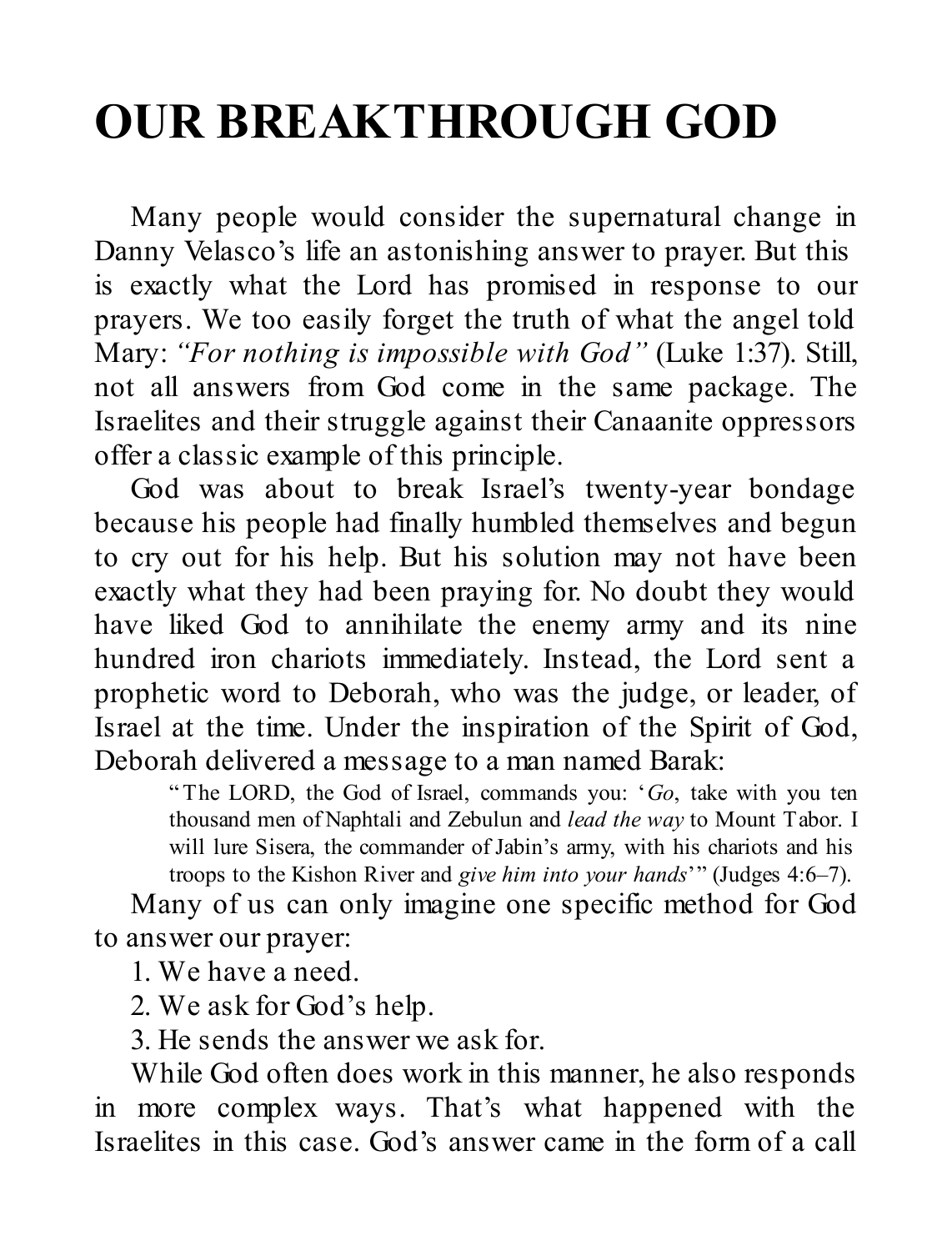to courageous action on the part of God's people. Barak was ordered to go forward and lead an army of 10,000 men to meet the enemy face-to-face. God could have slain all of Sisera's army in their camp, but instead he summoned his people into a cooperative endeavor with him.

Barak's response to Deborah's challenge forms one of the more amusing incidents in Scripture. With less than robust faith, he replied: "If you go with me, I will go; but if you don't go with me, I won't go" (v. 8). Barak didn't exactly follow in the dynamic footsteps of Abraham and Moses. God himself had promised to be with him, but he wouldn't budge unless Deborah held his hand.

God could have slain all ofSisera's army in their camp, but instead he summoned his people into a cooperative endeavor with him.

So Deborah went with Barak, and Barak marshaled his troops into position on Mount Tabor. When Sisera heard of this development, he led his forces into battle position opposite them. Now the stage was set for the Lord to do as he had promised in answer to the prayer of his people.

Then Deborah said to Barak, "Go! This is the day the LORD has given Sisera into your hands. Has not the LORD gone ahead of you?" (v. 14).

The pivotal day had come that would end twenty miserable years of servitude to the Canaanites. Notice that God said he had already "given" (past perfect tense) the enemy into the hands of Barak. Still, it was incumbent on Barak and his forces to *go* as the Lord commanded. God would fight for them only as they fought the enemy themselves. As it often is, the promise of God was conditioned on the obedient response of his servant.

Think of some of the responses Deborah's prophecy could have generated today. Some of us might have wanted to conduct an extended praise-and-worship service right there on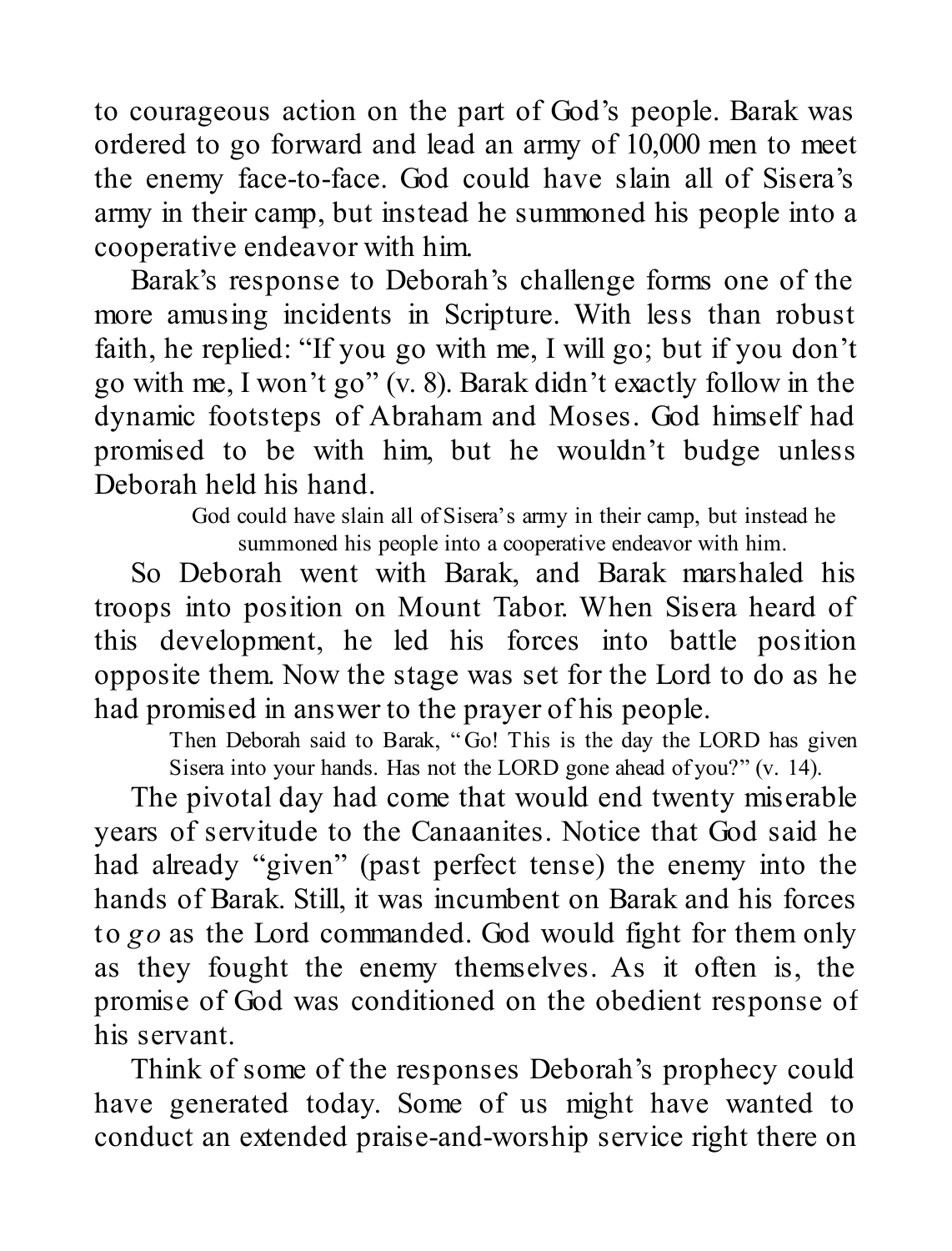Mount Tabor to celebrate the phenomenal things God had said through Deborah's prophetic word. But deliverance and victory were not possible as long as Barak stayed on that mountain. The Word of God is clear on the matter: *"At Barak's advance,* the LORD routed Sisera and all his chariots and army by the sword" (v. 15). When exactly did the Lord route the enemy? It was when Barak and his troops moved down the mountain in obedience and faith that God upheld his part of the bargain. There's definitely a time for worship, but it's not when God has ordered a full-scale assault on the enemy!

Others might have pointed out that the Lord is sovereign and omnipotent, so why think that mere human beings have to do anything to secure God's victory? "Stay up on the mountain, Barak, God doesn't need you fighting the Canaanite army." This kind of thinking is biblically false and a cause of spiritual barrenness in both individual believers and local congregations. Israel would never have thrown off the yoke of the Canaanites if saddled with such theology.

This is why Paul ordered Timothy to "do the work of an evangelist" (2 Timothy 4:5) even though it could mean risking your life back then. Prayer for conversion is important, and it is true that only God can save a soul. But unless his servants boldly proclaim the gospel, how will the kingdom of God be extended?

How does the story of Barak apply to us? Often God will give us victory—if we step out in faith to do our part. We have to obey his directions. Could it be that we sometimes fail to receive God's best because we remain passive when he is summoning us to act in cooperation with his purposes? Have we oversimplified our theology to the point where we never listen for directions fromthe Lord?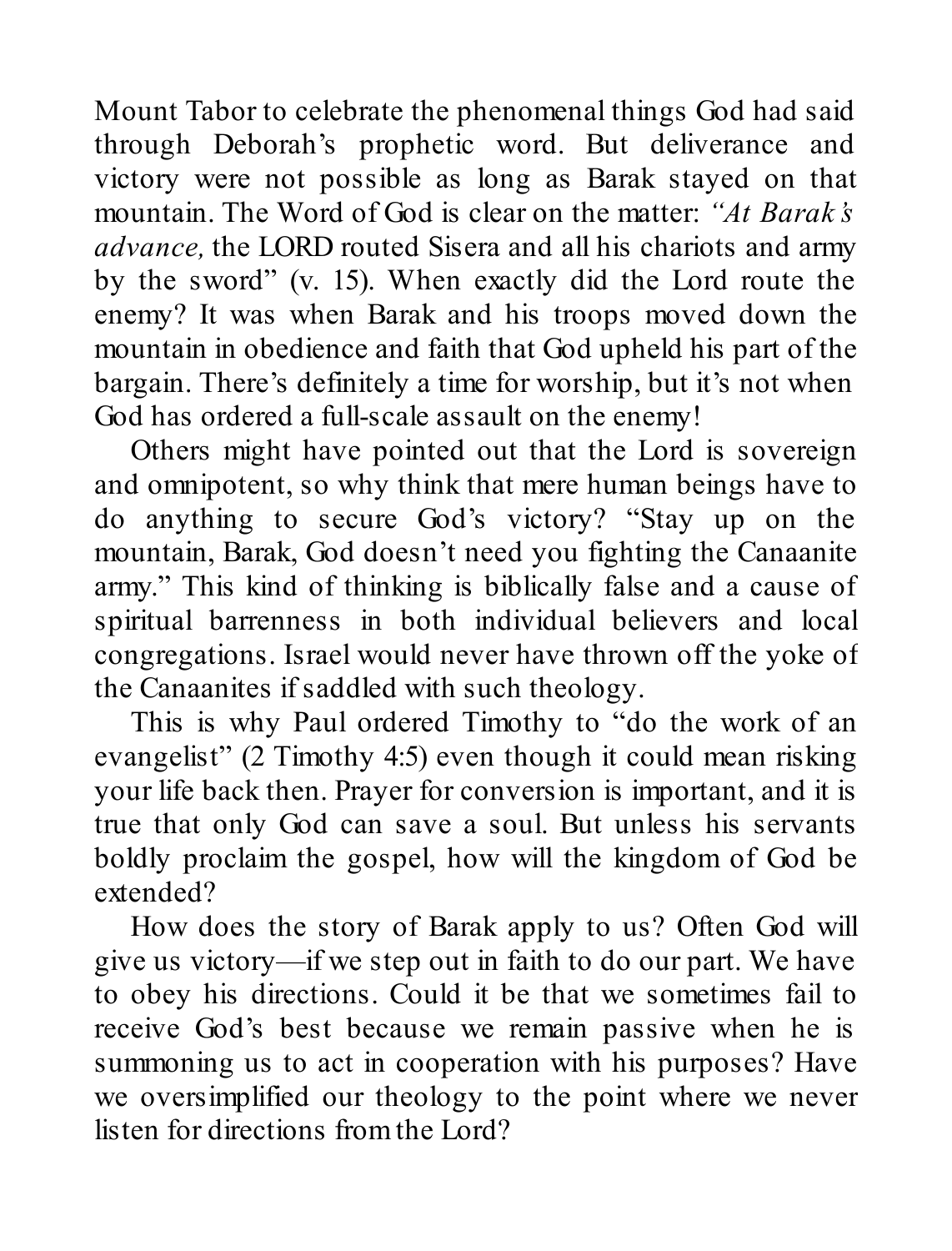Thank God for the faithful response of Barak and his troops! Instead of sitting around on Mount Tabor discussing thorny theological issues, they arose, risking their lives as they swept down the slopes to face the enemy. We need a lot more Baraks today who will break through in prayer and then obey God's leading so that cruel captivities can be overturned. Sometimes prayer involves petition combined with much watching and waiting in faith to secure the answer. At other times, calling on the Lord results in a call to action so that he can work through us. We need the Holy Spirit's teaching in regard to prayer and receiving answers fromGod!

Often God will give us victory—if we step out in faith to do our part. We have to obey his directions.

But some people were missing from Barak's army when it swept down the mountain to victory. The "Song of Deborah," the portion of Scripture that ends this section of the book of Judges, mentions those who drew back among the campfires with much "searching of heart" instead of joining the battle (Judges 5:16). The Lord rebuked these noncombatants through Deborah's prophetic song—which surely must have been accompanied by somber chords, for how else could such words be put to music?

"Curse Meroz," said the angel of the LORD.

"Curse its people bitterly,

because they did not come to help the LORD,

to help the LORD against the mighty" (Judges 5:23).

Nowhere else in the Bible does the angel of the Lord use such ominous language. It seems God was deeply angered by those who sat out the war while their fellow countrymen risked life and limb to fight on his side. Instead of the blessings usually associated with an appearance of "the angel of the Lord," a curse was proclaimed.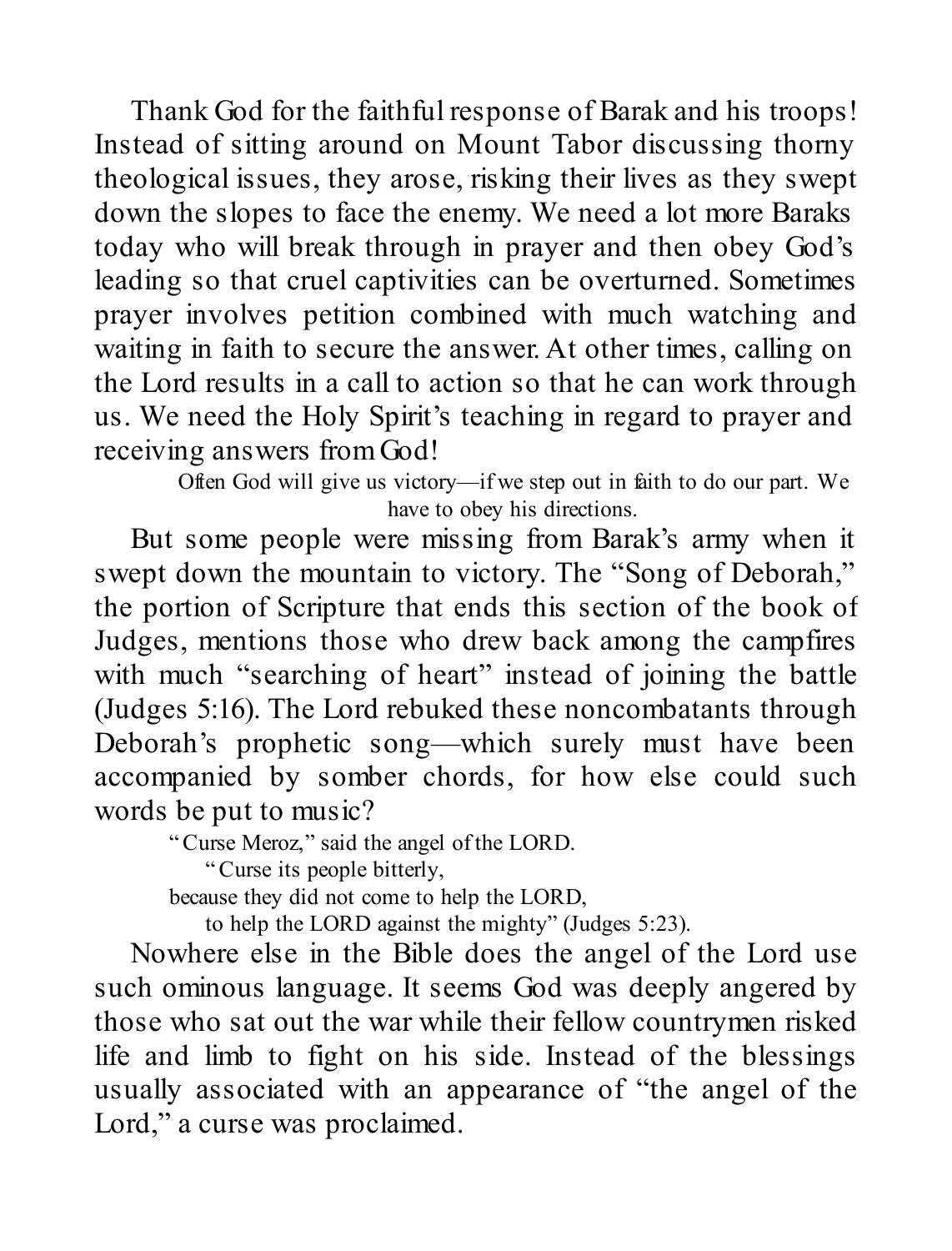These people were not indicted for something they did, but for something they didn't do. They did not "help the LORD." Those who disregarded the Lord's answer to their prayer came under the most fearful judgment.

Does Almighty God really need our help? Of course not. But when the Lord's method for accomplishing his purpose includes you and me, then it is both a wonderful privilege and a sacred responsibility for us to respond with faith. When Danny Velasco first called on the name of the Lord, God sent immediate mercy and grace to help him in his time of need. His story serves as a reminder of the awesome power of a prayeranswering God!

Even so, the next prayer Danny prays might be answered in a totally different manner. It may involve being recruited to attempt something he never imagined he could do. If that happens, the Lord will have gone before him and the outcome will be secure. The same is true for you and me as we serve the Lord.

Don't be afraid to ask God for great things. Anything less dishonors the One who has given us such awesome promises. When his answers and blessings come showering down upon us, let's praise him with all our hearts. But on those occasions when he whispers, "Go! Arise, and do what I've shown you to do," let us remember that many of the sweetest answers to prayer involve working together with God to accomplish his purposes.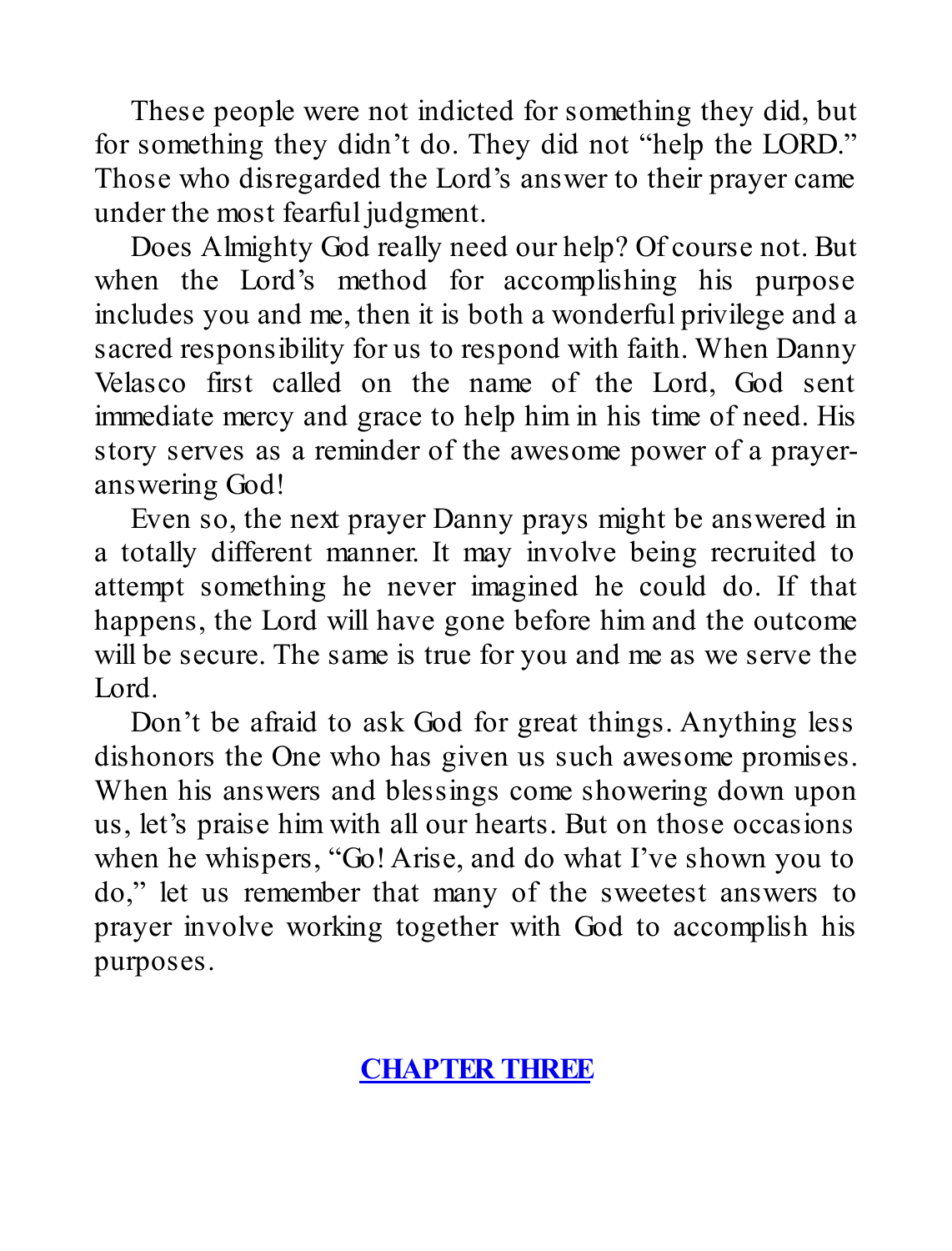#### **Calling 911**

**I**magine waking in the middle of the night to the noise of an intruder seeking to break in. You lie still, frozen with fear. A telephone sits just a few feet away on a nightstand. All you need do is pick up the phone and dial 911, and the police will respond instantly. But what if you're from another country and know nothing of our emergency procedures? Or what if panic freezes your mind? The right call at the crucial moment could save your life. But you have to pick up the phone.

We have the same kind of "911" access to God, but our direct line to the throne of grace will do us little good if we fail to use it. Throughout the Bible we see how victories were won and negative circumstances overcome when a man or woman prayed the right prayer at the crucial moment. Out of hundreds we could choose from, here is a classic illustration fromthe pen of the psalmist David:

Listen to my cry for help, my King and my God, for to you I pray. In the morning, O LORD, you hear my voice; in the morning I lay my requests before you and wait in expectation (Psalm 5:2–3).

Notice the fervency of David's prayer as he asks God to "listen to my cry for help." This is a matter of desperate pleading, not relaxed prayer, because David was a man who had enemies to contend with. If he were to survive their attacks, he had to have help from heaven. There was no "plan B" lurking in the background. But David didn't need another plan, because he knew whomhe was petitioning: "my King and my God," the Lord for whomnothing is impossible.

David is a man who prayed much and received much. In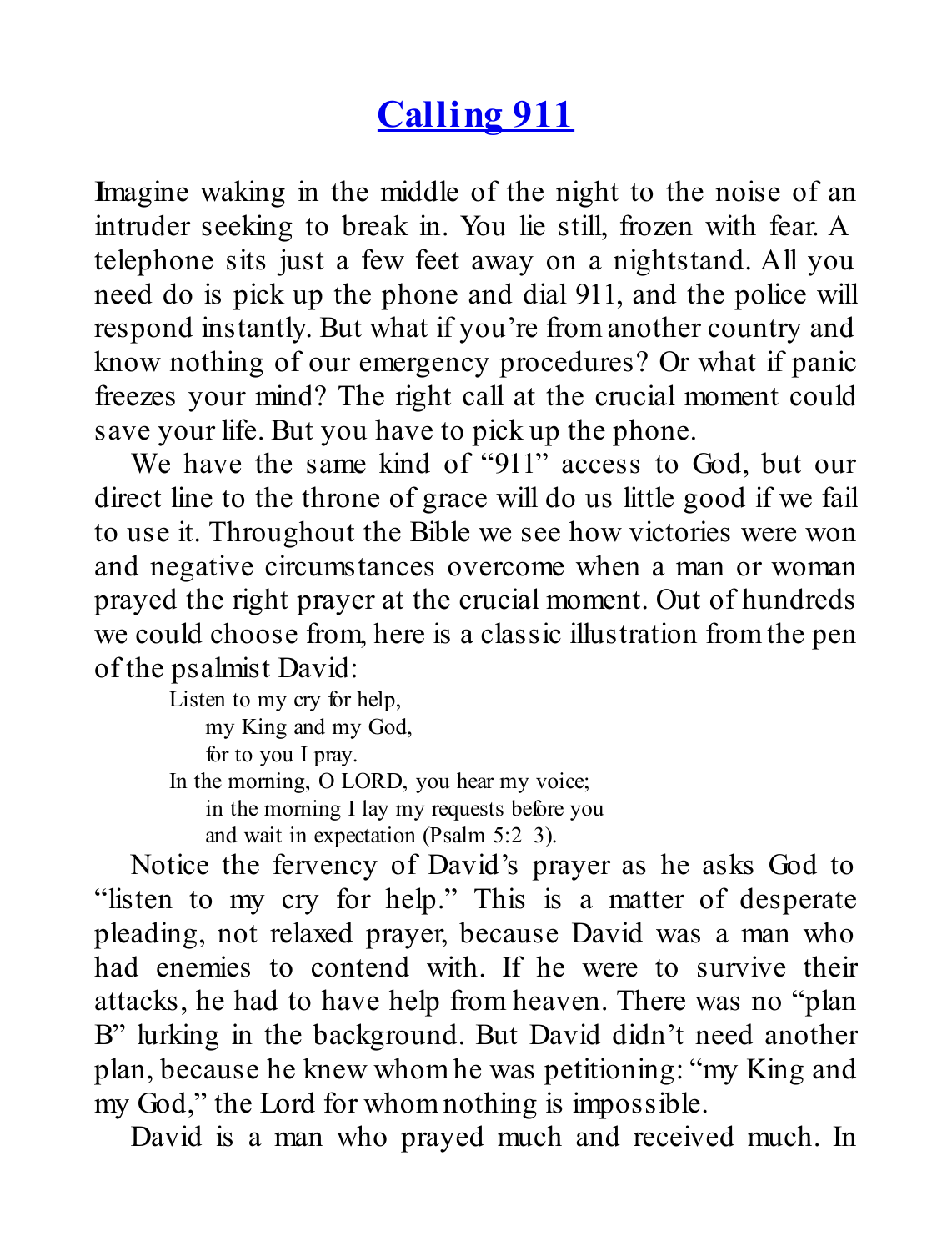contrast, those who seldom ask receive in proportion to their little faith. Yet David's faith was not in the power of prayer itself but in the God who answers prayer. That is the secret of every man and woman throughout history who has learned firsthand about God's faithfulness—they knew to whom they were praying.

Many Christians have so little faith that they soon buckle under the pressures of life, while others find the grace to live joyfully above the battle even though they face far more daunting circumstances. As I counsel people, I have noticed that the same challenges that bring weariness and bitterness to some seem hardly noticeable to others who simply pray their way through them. Such people are not operating out of a simplistic theology but a revelation of the character of God, who delights to display his faithfulness in answer to prayer.

Too often we fail to avail ourselves of God's help, forgetting to pick up the phone and make the call. When we finally do pray, we find ourselves tongue-tied in the presence of God. After mumbling a few platitudes along with a request or two, we fall strangely silent. Despite our need for help, we find it difficult to say what is in our hearts. Fortunately, the Bible is full of examples of how God's people approached his throne with their petitions, pouring out their hearts before him. Such examples can instruct our own prayer life as we begin to understand the awesome privilege of coming to the throne of grace.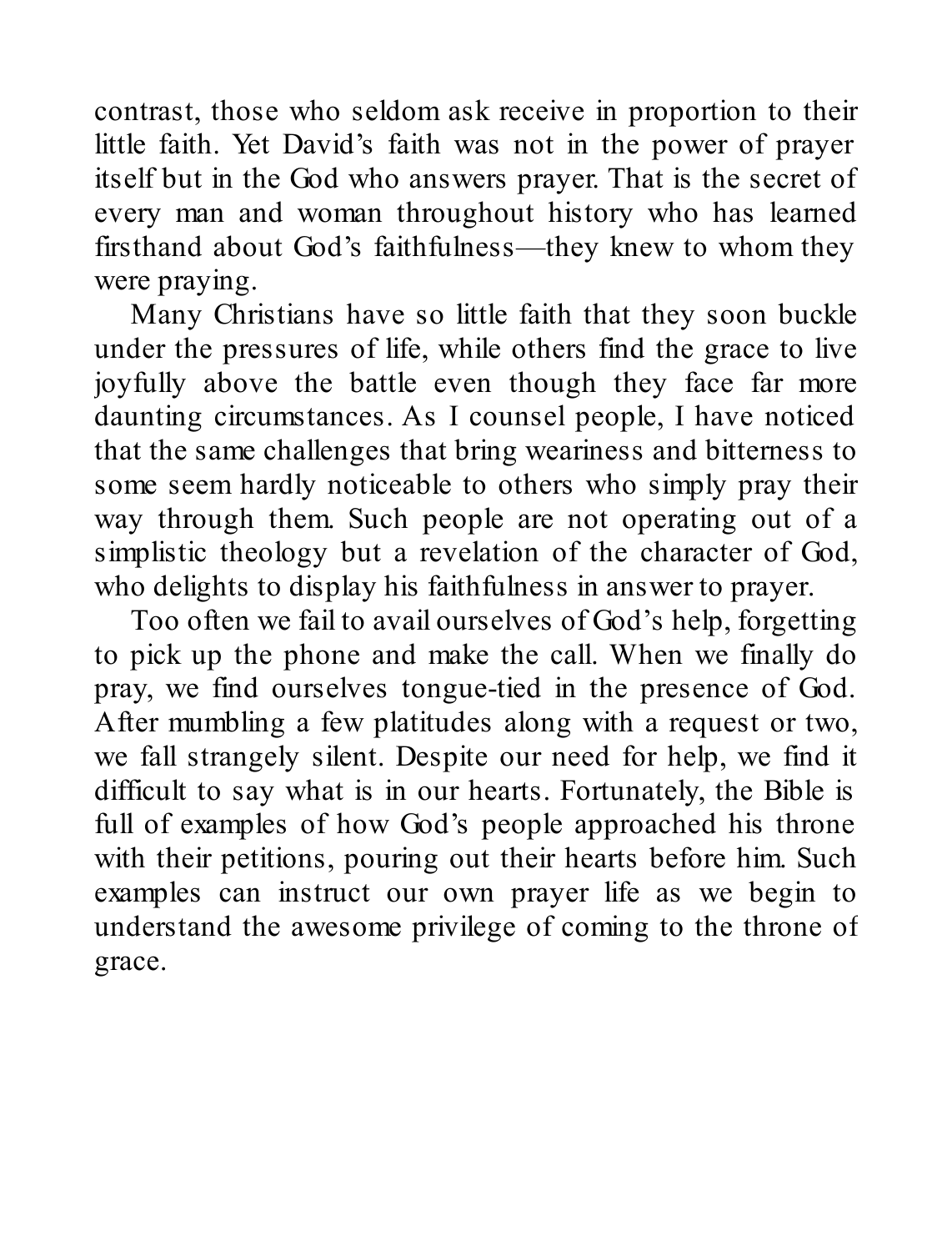## **PRAYING FOR MERCY**

Whether or not we know it, all of us are engaged in spiritual warfare daily. To prevail against the devices of Satan, it is vital that we understand one thing especially: God shows mercy in answer to prayer.

King Solomon must have known this, because on the day the temple in Jerusalem was dedicated, he lifted his hands to heaven and prayed this remarkable prayer:

Hear the supplication of your servant and of your people Israel *when they pray* toward this place. Hear from heaven, your dwelling place, and when you hear, forgive (1 Kings 8:30).

Knowing the waywardness of God's people, Solomon wanted to make certain that mercy would always be available to them. He knew that approaching a holy God always requires that we put away sin, so he asked God to hear and forgive *whenever* the people prayed to him. What a comforting and invaluable truth this is: God forgives our sins whenever we call on himfor mercy!

Why is this truth so important when it comes to battling the enemy? Because Satan is called "the accuser of our brothers"—and sisters (Revelation 12:10). One of his most effective strategies is to use our sins as a tool to bring us into guilt and condemnation. But God's grace is far greater than our failures. It doesn't matter how terrible our offenses or how often we've failed—God blots out every sin when we sincerely ask for mercy. This promise is even more precious for us because we live after the most important event in history: the death of Christ on the cross. "If we confess our sins, he is faithful and just and will forgive us our sins and purify us from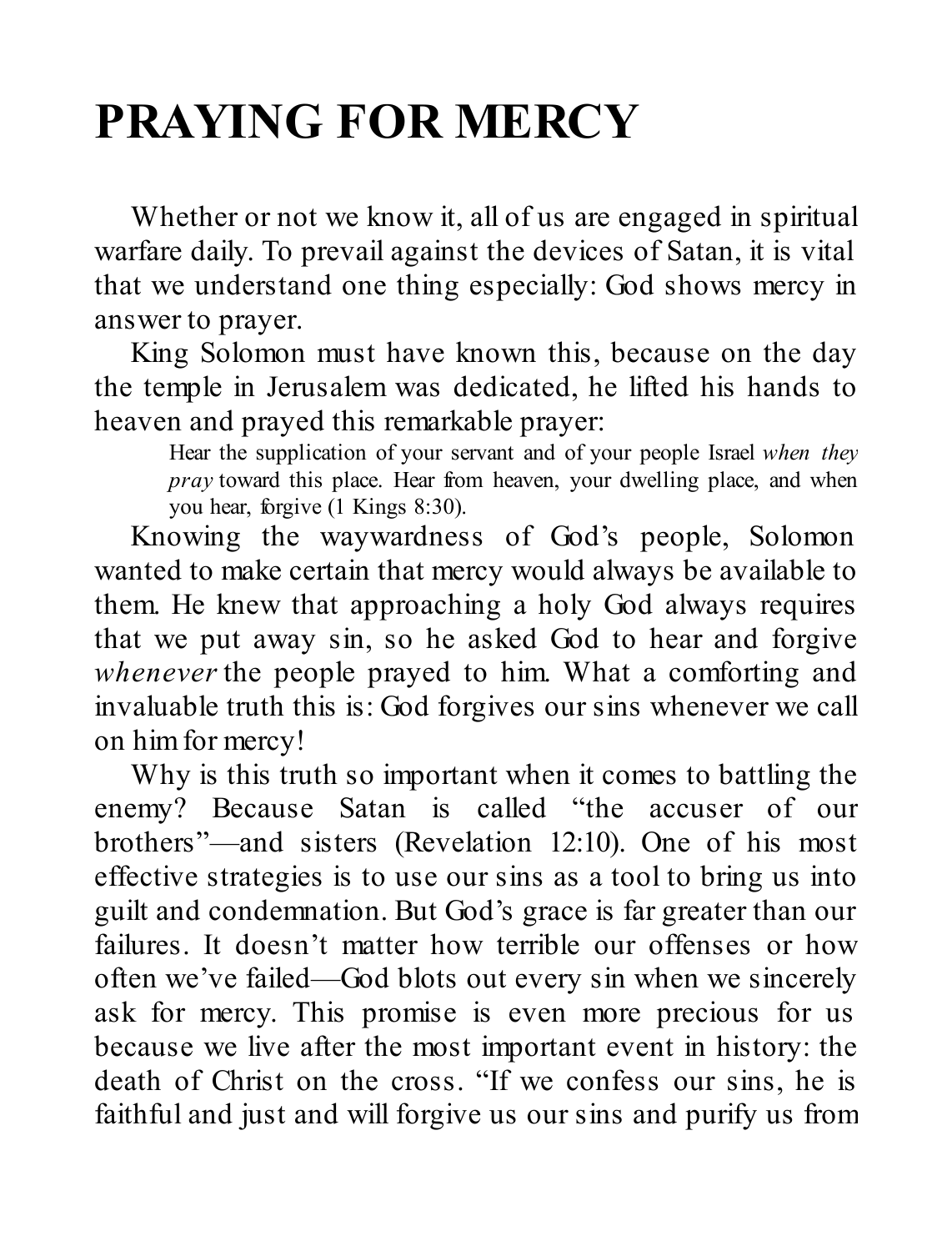all unrighteousness" (1 John 1:9).

 $\overline{a}$  To prevail against the devices of Satan, it is vital that we understand one thing especially: God shows mercy in answer to prayer.

As in every facet of prayer, a request for mercy must come froma sincere, repentant heart that hungers for righteousness:

If my people, who are called by my name, will *humble* themselves and *pray* and *seek my face* and *turn* from their wicked ways, then will I hear from heaven and will forgive their sin and will heal their land (2 Chronicles  $7.14$ 

Notice that this summons to pray with a clean heart is not addressed to France, Argentina, Nigeria, or the United States of America. It is directed to "my people," which meant Israel in the Old Testament and which now means all Christians on earth. It is important to remember that God never identifies unbelieving Americans, Nigerians, Mexicans, or anyone else as "my people."

This breakthrough praying that brings new blessing from heaven involves humility of heart, fervency of spirit, and a 180 degree turn away from sin. If we secretly plan to continue in our disobedience, the heavens will be like brass above us because God is not only love, but also holy.

When Philip visited Samaria in the early days of the church, a wonderful harvest of souls came to the Lord as a result of his ministry. Among themwas a man named Simon, who had earlier made his living by practicing witchcraft. When Simon saw Peter and John laying hands on people and imparting the Holy Spirit, he offered to pay them for the power to do the same. Peter rebuked him:

" May your money perish with you, because you thought you could buy the gift of God with money! . . . *Repent* of this wickedness and *pray to the* Lord. Perhaps he will forgive you for having such a thought in your heart" (Acts 8:20, 22).

We should etch these words in our minds: "Repent of this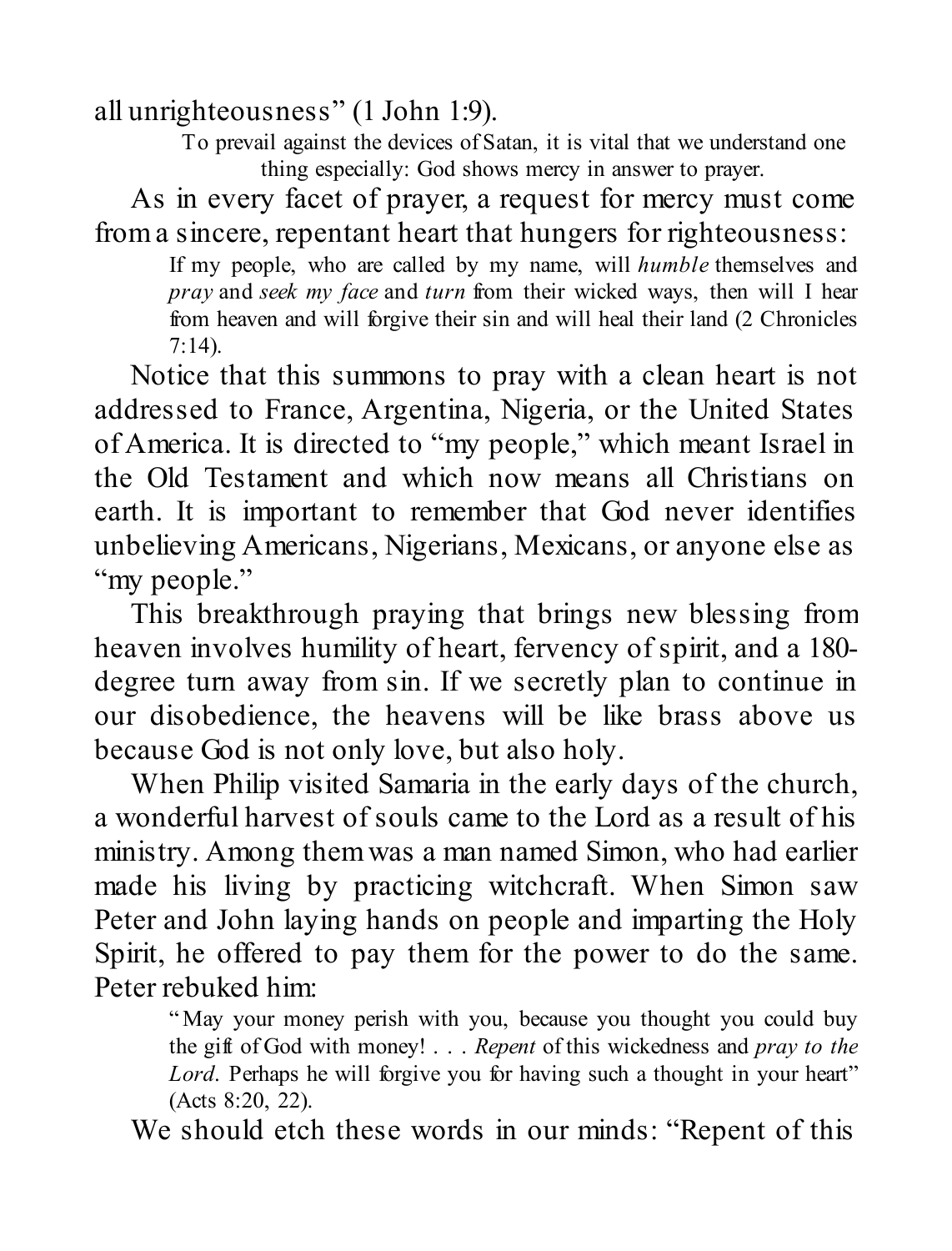wickedness and pray to the Lord." Repentance is the only true "deliverance" for Christians who find themselves in the grip of sin. It is the one sure road leading out of darkness into God's sunlight. Blaming our families, our environment, or an evil spirit for our behavior means we miss the point. Peter knew how to cast out demons but that wasn't what Simon needed. Instead, the apostle told Simon to repent and pray to the Lord. This formula, if sincerely followed, is guaranteed by God to break sin's stronghold and bring mercy "running like a prisoner set free, past all my failures to the point of my need!"<sup>1</sup> Until we take responsibility for what we do wrong, we won't find freedom even if Peter and John themselves were to lay hands on us.

I fear that the modern-day "deliverance movement" for Christians has produced a generation of people who never weep over their rebellion against God but who merely wait for the next prayer line or "man of God" to visit town. That doesn't solve anything. In fact, the solution is much simpler: We need to repent and pray, remembering that the God who delights to show mercy is near, waiting for us to call on his name.

The God who delights to show mercy is near, waiting for us to call on his name.

Sharing our moral failures with others is sometimes both appropriate and beneficial as the apostle James says: "Therefore *confess your sins* to each other and *pray for each other* so that you may be healed" (James 5:16). Sadly, we rarely practice this kind of confession today because of our entrenched self-righteousness and our dislike of being vulnerable. After all, it's humbling to admit to another human being that we have failed God. In some circles Christians rarely ask for prayer for themselves even though the apostle Paul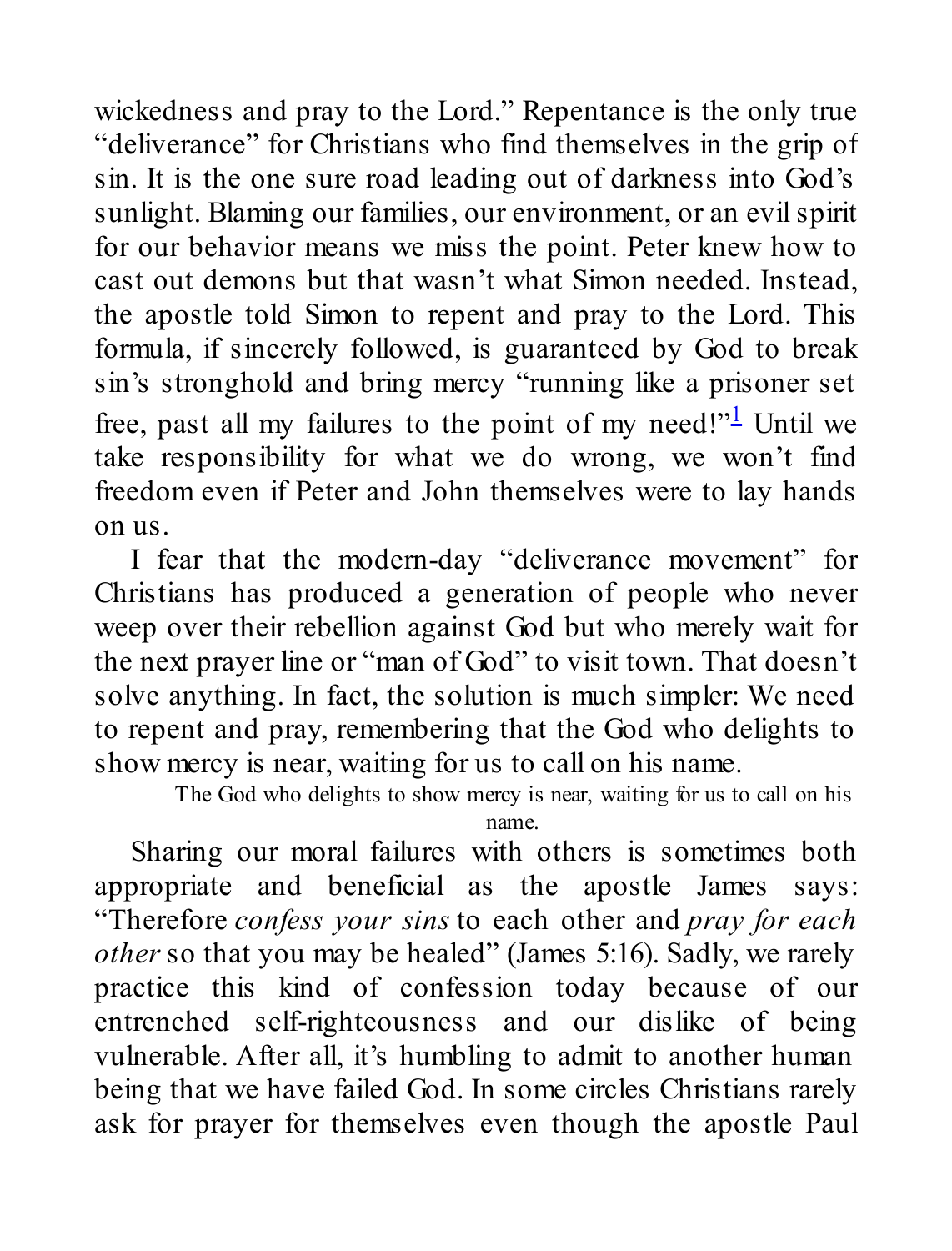made it a common practice. Our desire to impress others with our spiritual depth often keeps us from experiencing the true victory that God gives in response to prayer. When was the last time you sincerely humbled yourself by asking someone to pray for you?

I recently received a letter from a woman living in the Midwest who described how God had blessed her when she visited one of our services. After the sermon that morning, I did something I often do. I asked people to join with someone nearby in order to pray personally for each other. This woman told me how she had entered the sanctuary that day weighed down by a problem that had troubled her for several weeks. Feeling spiritually fatigued and at her wits' end, she turned to another woman, and they joined hands and began to pray. Suddenly she heard her prayer partner praying boldly and specifically for her, using language exactly describing her dilemma. Since the woman was praying with a total stranger, she knew the Holy Spirit was at work through her partner to help her believe that God knew and cared about her need.

That morning this woman wept for joy, finding fresh grace to surrender her cares to the Lord. What blessings we forfeit when we fail to take God's Word seriously to "pray for each other"! Like this woman, I have been helped by the prayers of other believers, especially at crucial times when Satan has fiercely assaulted me. Let's not allow pride and selfconsciousness to rob us of the good things God intends.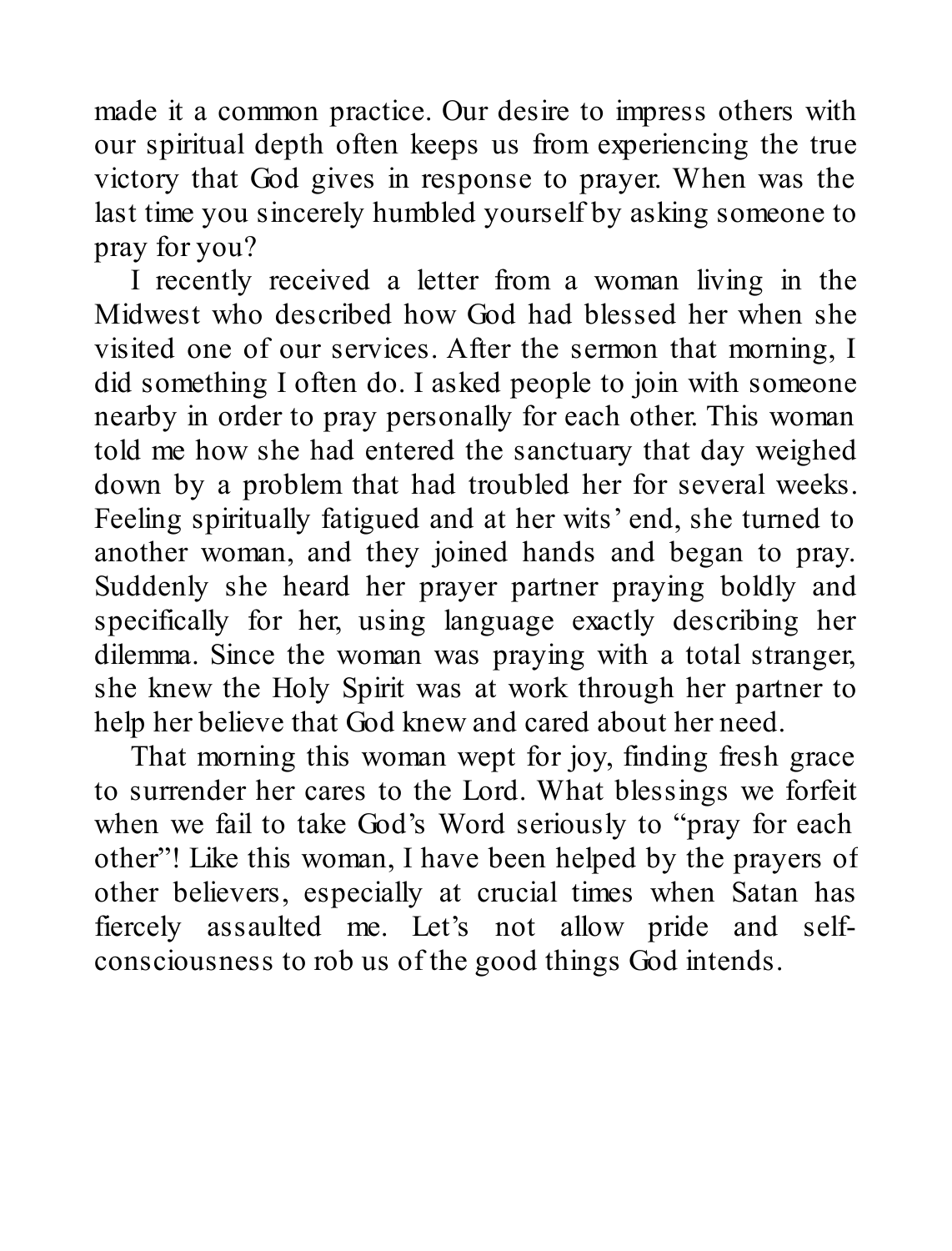## **PRAYING FOR PERSONAL GUIDANCE**

Solomon didn't stop at mercy. He also prayed for wisdom for God's people:

" Then hear from heaven and forgive the sin of your servants, your people Israel*.* Teach them the right way to live" (1 Kings 8:36).

As Christians we know that the blood of Christ has washed away *yesterday's* sins. But how do we live *today* to please God? Although forgiveness of past failures is wonderful, we still must confront the challenges and complexities facing us each new day. Solomon's prayer implies that there is a teaching by the Holy Spirit that can be had by asking. While the Lord has appointed some in the body to be our teachers, each of us can also benefit from divine instruction. Listen to what Paul says about this:

Now about brotherly love we do not need to write to you, for you yourselves have been *taught by God* to love each other (1 Thessalonians  $4.9$ 

Let's face it: Life is fraught with choices, some of which are not all that clear-cut. Though the Bible is crystal clear about certain moral principles and doctrines, there are other subtle, yet important issues it does not discuss in detail. What is the best way to rear our children; to relate and witness to non-Christians; to deal with concerns about financial debt, credit cards, and savings; to know God's will concerning a job change or relocation? These and a thousand other questions should make us ask the Lord daily to teach us the right way to live. God has an answer to every challenge we face, and he will reveal it to us as we pray in a childlike fashion. As a Father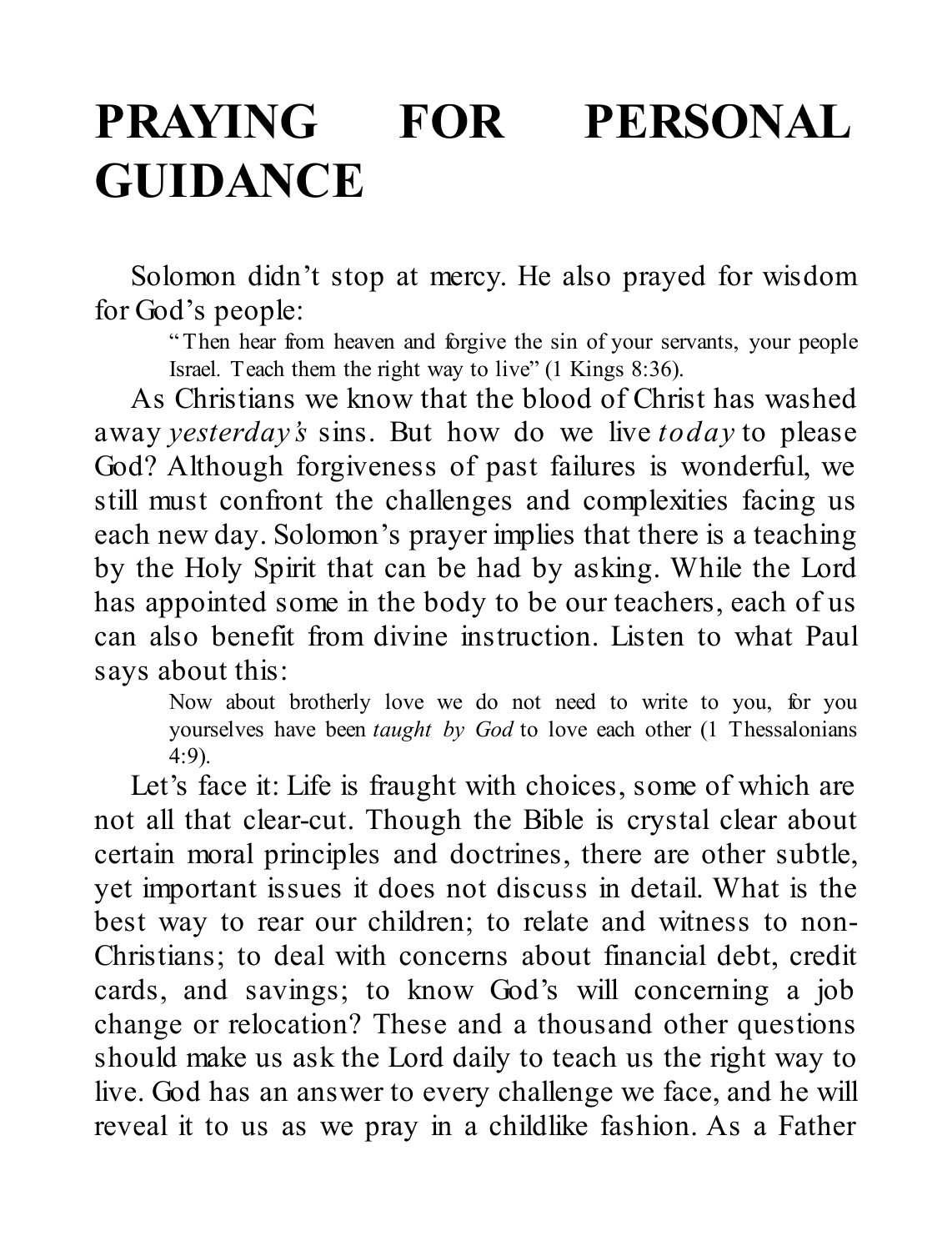leads his child by the hand, the Lord will guide us day by day. Our struggle is to slow down long enough to spend time with God to do two things: ask and listen. It helps, of course, if we realize that we're not as smart as we think. We really do need the Holy Spirit's help to navigate through life.

Today prayer for personal guidance is almost a lost art. Our tendency is to run around doing what we think best and *then* ask God to bless our activity. We can learn a lesson from the leaders of Israel who approached the prophet Jeremiah in the midst of a political and military crisis. Their request was simple: "Pray that the LORD your God will tell us *where we should go and what we should do*" (Jeremiah 42:3).

God has an answer to every challenge we face, and he will reveal it to us as we pray in a childlike fashion.

God's plan for our lives includes the "where" we should go and the "what" we should do. Waiting before him for direction is never a waste of time. As we pray, we will also learn that "less" is often "more" as the Lord guides our steps. Ten words spoken to someone at God's prompting will accomplish more than one hundred of our own. The pastor who preaches a Goddirected sermon will feed his congregation the food they need most. If you've ever felt as if you can't take it anymore (and who hasn't), don't give up. Instead, try humbly asking the Lord *where* you should go and *what* you should do.

For years I battled with insecurity about never having attended Bible school or seminary. How could I successfully lead a congregation without instruction in preaching and pastoral techniques? Now, after thirty years of church experience, I have come to a different conclusion. My lack of formal training drove me to pray a thousand times over: "Where should I go?" and "What should I do?" Seminary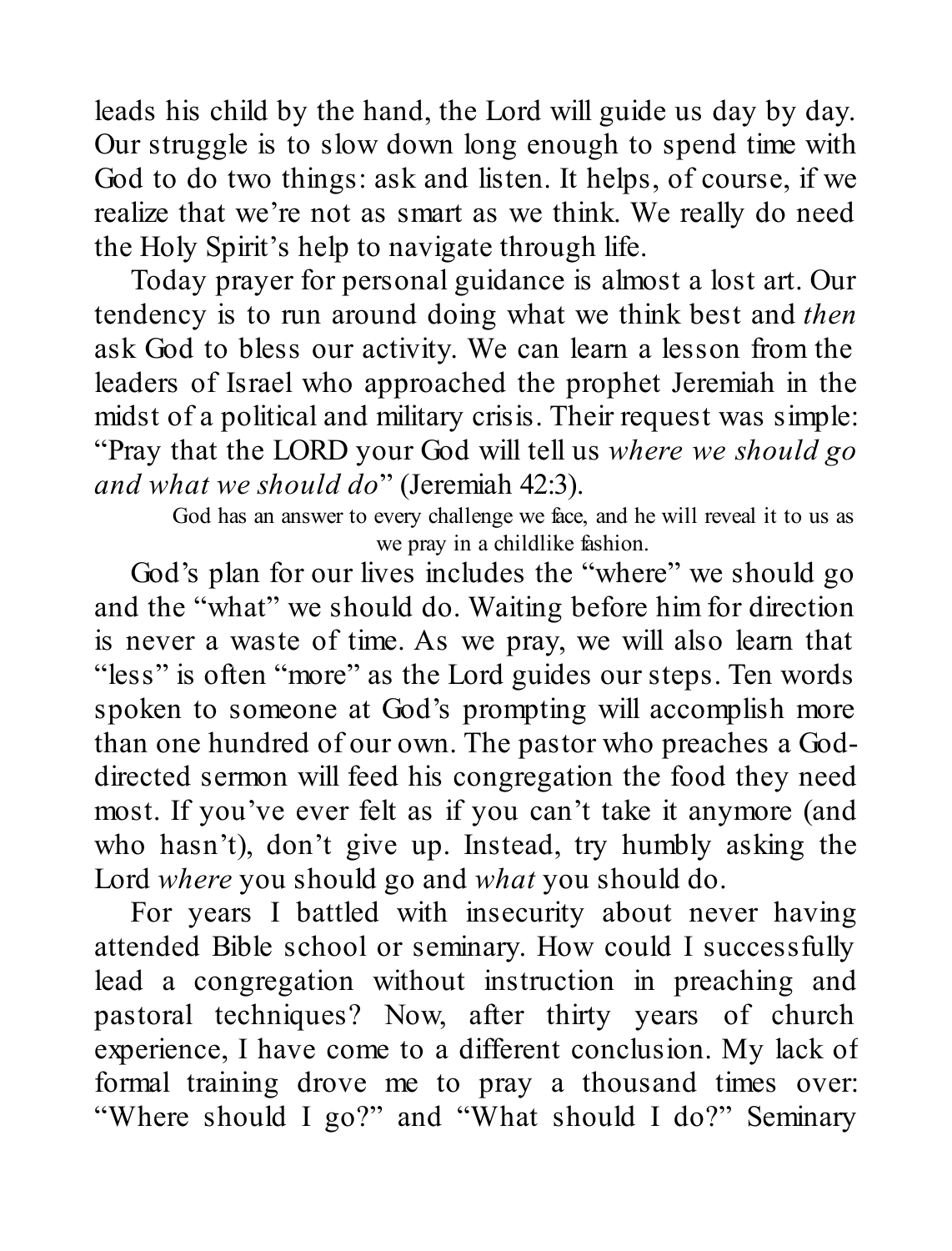training is a privilege and blessing, but it fails its purpose if it turns out graduates who don't know how to depend on the leading of the Holy Spirit. I still ask those same questions of God today because I know that I will never outgrow my daily need of his hand guiding me.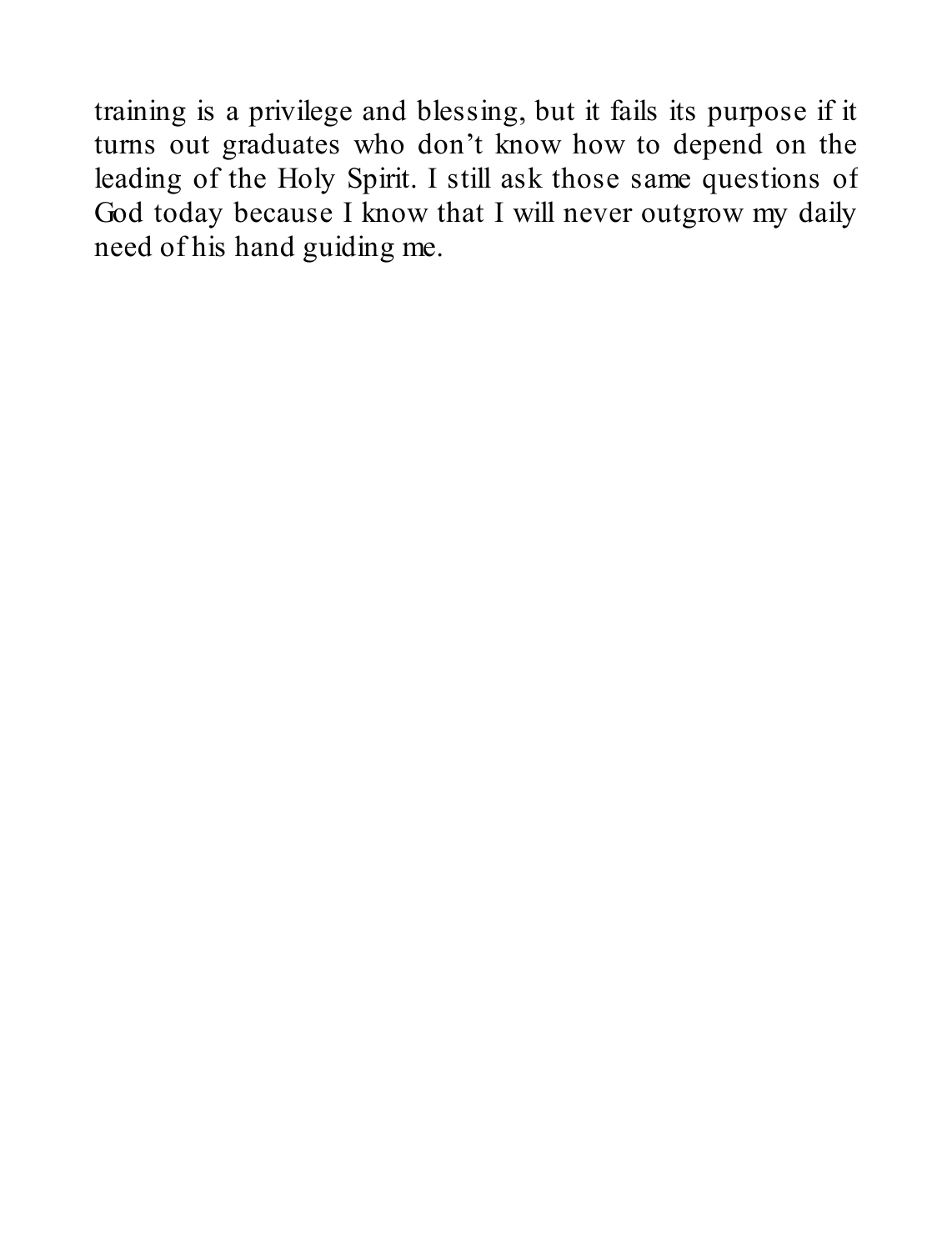#### **BATTLE PRAYERS**

Some prayers in the Bible seem obsolete to us. They come froman era in which military battles were an ordinary part of life for God's people. What possible relevance could these petitions have for followers of Jesus? Consider Solomon's prayer:

"When your people go to war against their enemies, wherever you send them, and *when they pray* to the LORD . . . then hear from heaven their *prayer* and their plea, and *uphold their cause*" (1 Kings 8:44–45).

Just as it is today, Israel was surrounded by hostile forces when Solomon was king. Without God's help, the nation could not survive. Israel's armies had to depend on God for success in battle. In his prayer Solomon was rehearsing before the Lord the principle that had applied since the days of the exodus from Egypt: Whenever God led Israel to fight, he would sustain their cause in response to prayer.

Although we live in a vastly different era, as Christians we are still involved in spiritual battles. Consider Paul's words of warning to the Ephesian Christians:

Put on the full armor of God so that you can take your stand against the devil's schemes. For our struggle is not against flesh and blood, but against the rulers, against the authorities, *against* the powers of this dark world and against the spiritual forces of evil in the heavenly realms (Ephesians 6:11–12).

Personal emissaries of Satan war against our souls. Though we must daily fight these invisible powers, God has provided us with spiritual armor—the shield of faith, the helmet of salvation, the breastplate of righteousness, and so on. In addition to describing our battle gear, the apostle Paul gives vital instructions that remind us of Solomon's ancient prayer.

And *pray* in the Spirit on all occasions with *all kinds of prayers* and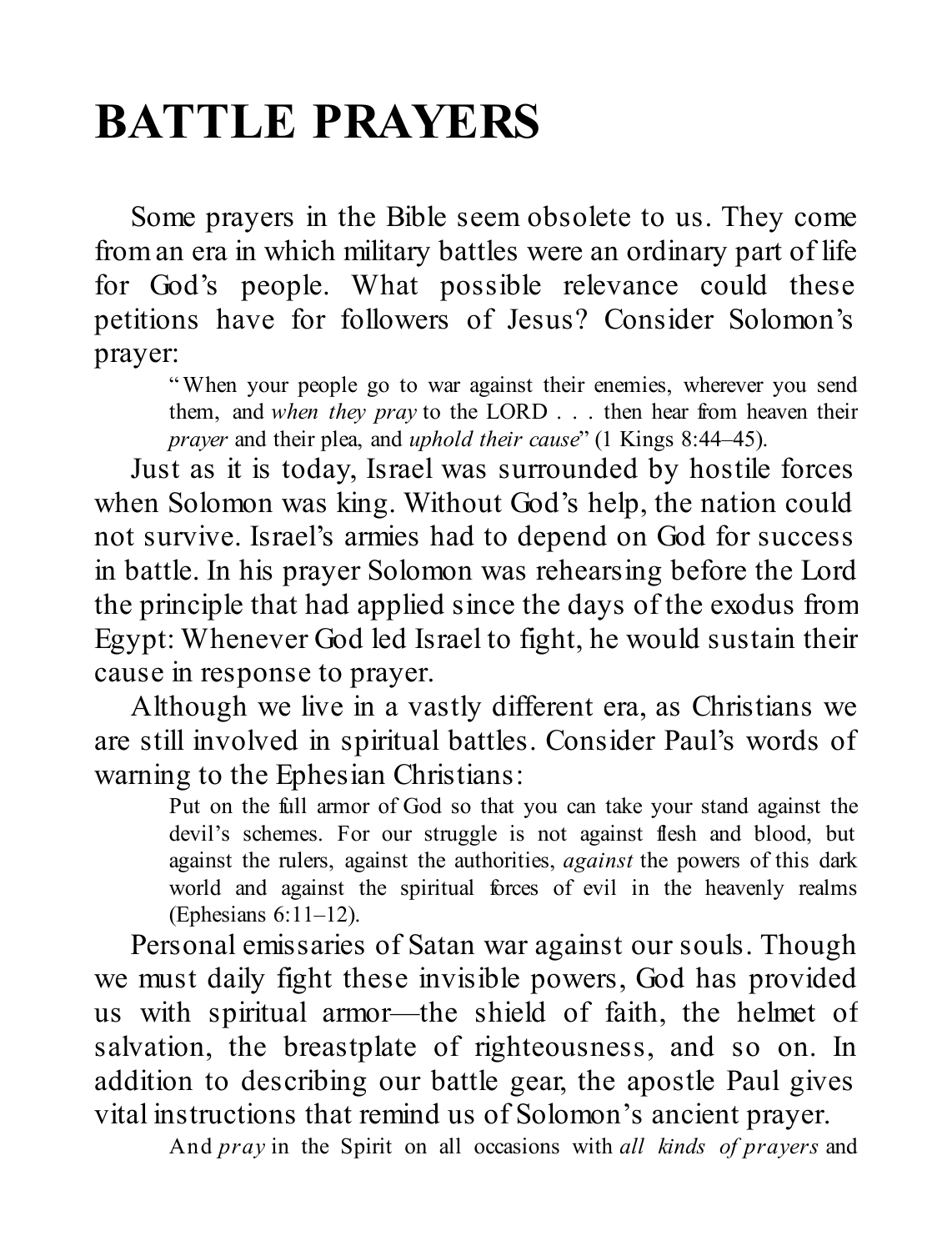*requests*. With this in mind, be alert and always *keep on* praying for all the saints (Ephesians 6:18).

No matter what satanic devices are arrayed against us, nothing can match the awesome power of God, who responds to our call for help in the day of battle.

Notice the sweeping nature of this admonition: "on *all* occasions . . . with *all* kinds of prayers and requests . . . *always* keep on praying." This need for constant prayer is probably the most overlooked aspect of spiritual warfare. Just as God promised to fight with Israel's armies against its enemies and his, so he promises to uphold our cause as we daily seek his strength. No matter what satanic devices or how many demonic forces are arrayed against us, nothing can match the awesome power of God, who responds to our call for help in the day of battle. The next time you are in the midst of spiritual crisis, consider what Jesus did on the night he was arrested.

Then Jesus went with his disciples to a place called Gethsemane, and he said to them, "Sit here while I go over there and pray" (Matthew 26:36).

If Jesus, the Son of God, had to pray in order to find strength, what does that mean for us? Think how different your past might have been if in every circumstance and trial you had *always* kept praying, just as Jesus did. I know of a unique ministry whose goal is to restore and encourage pastors and missionaries who have been forced out of the ministry for various moral lapses. I learned an interesting fact gleaned from this organization's interviews with hundreds of clergymen. In not one case was the minister at the time of failure experiencing a daily meaningful prayer life. The problem was not God's refusal to give grace but rather man's refusal to ask God for the strength to withstand sin's onslaught. In the garden of Gethsemane, Jesus cautioned his disciples, as he still cautions us, against the laziness that leads to danger.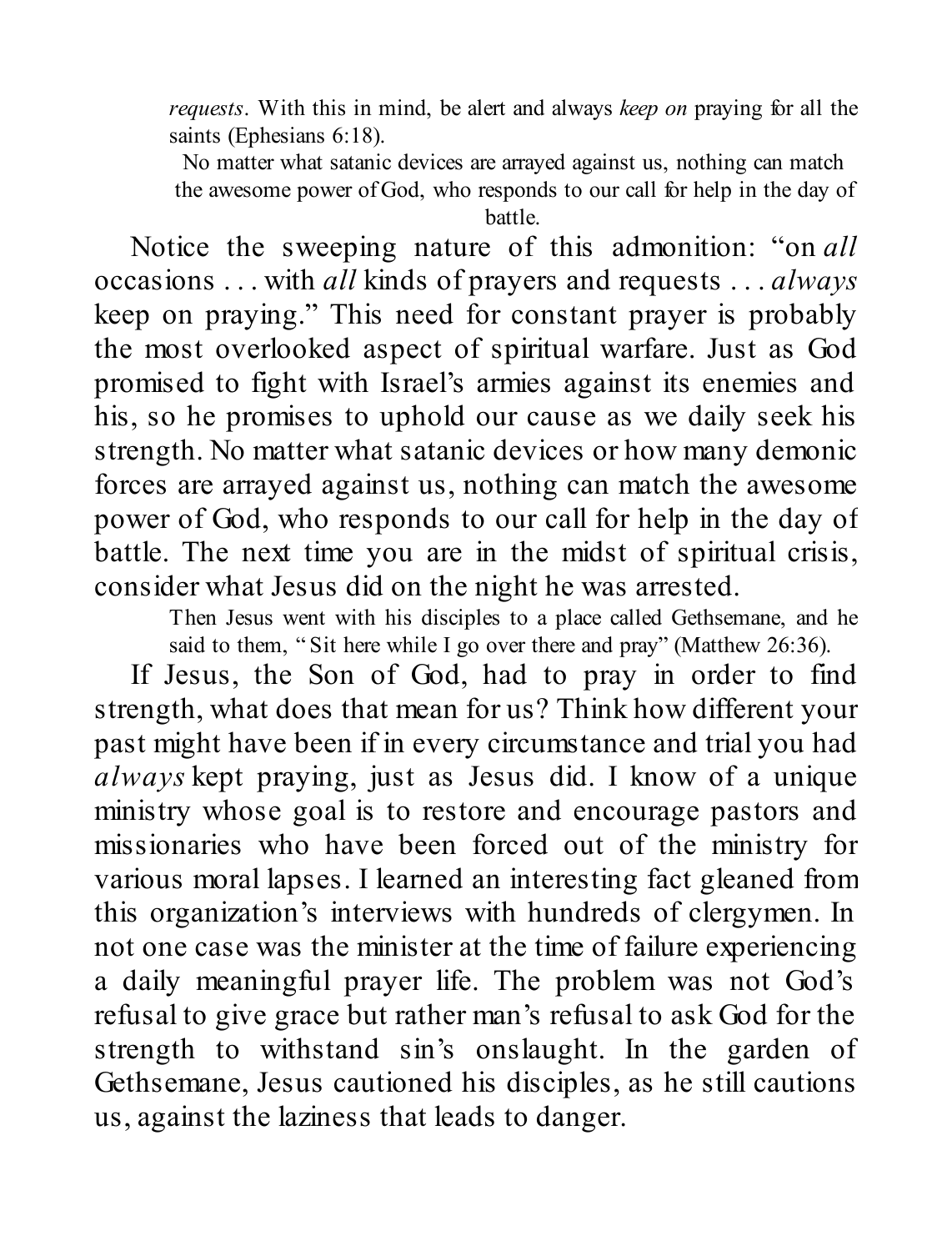"Watch and pray so that you will not fall into temptation. The spirit is willing, but the body is weak" (Matthew 26:41).

Some temptations are part of everyday living, but others can be avoided if we learn to do two things: become spiritually alert and form the habit of prayer. Earlier in his ministry Jesus had taught his followers to pray, "Lead us not into temptation." Then in Gethsemane, near the end of his life on earth, he reinforced this powerful truth. Real prayer to the living God helps us escape sinful enticements and deadens the seductive pull of others on our souls. The world has yet to see a Christlike, victorious, and fruitful believer who was not a person of considerable prayer. So don't let one day pass without putting on the full armor of God and remembering, too, the efficacy of praying "in the Spirit on all occasions with all kinds of prayers and requests."

The world has yet to see a Christlike, victorious, fruitful believer who was not a person of considerable prayer.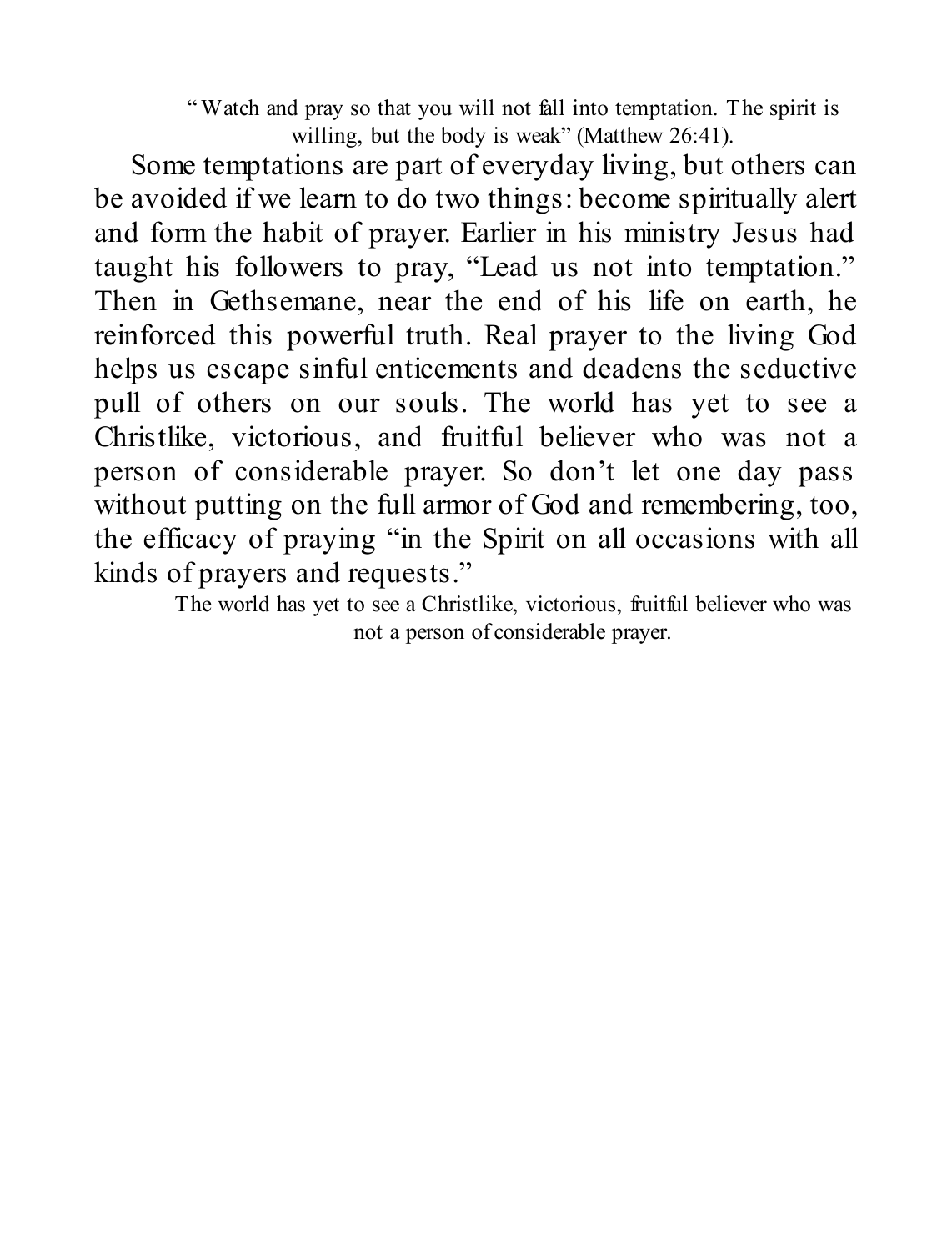## **BREAKING THROUGH TROUBLE**

The world is increasing in troubles of every kind. Prospective wars and terrorist attacks, the danger of nuclear and biological weapons, economic woes, and the challenge of rearing children in a hostile and immoral environment are problems we face daily. Surveys show that these difficulties and uncertainties are taking a heavy mental and emotional toll on people. New York City, where I pastor, was already a pretty dangerous place before suffering through 9/11 and the ensuing international tension. What is a Christian to do in the middle of all the uncertainty and trouble? The best place to start is with the promises of God:

Therefore let everyone who is godly pray to you while you may be found: surely when the mighty waters rise, they will not reach him. You are my *hiding place;* you will protect me from trouble (Psalm 32:6–7).

The truth is that we live among free moral agents who often choose evil, resulting in inescapable trouble for others. This was what God's people experienced throughout history, from Noah to the apostle John. But although the "mighty waters rise," God is still a "hiding place" for the godly who pray to him in the hour of testing. Instead of complaining, we should recall the simple formula of our Lord's brother, James: "Is any one of you in trouble? He should pray" (James 5:13).

It doesn't make biblical sense to counsel Christians who have not yet prayed about their " trouble." Who knows what God might do to help such people if only he is given the opportunity?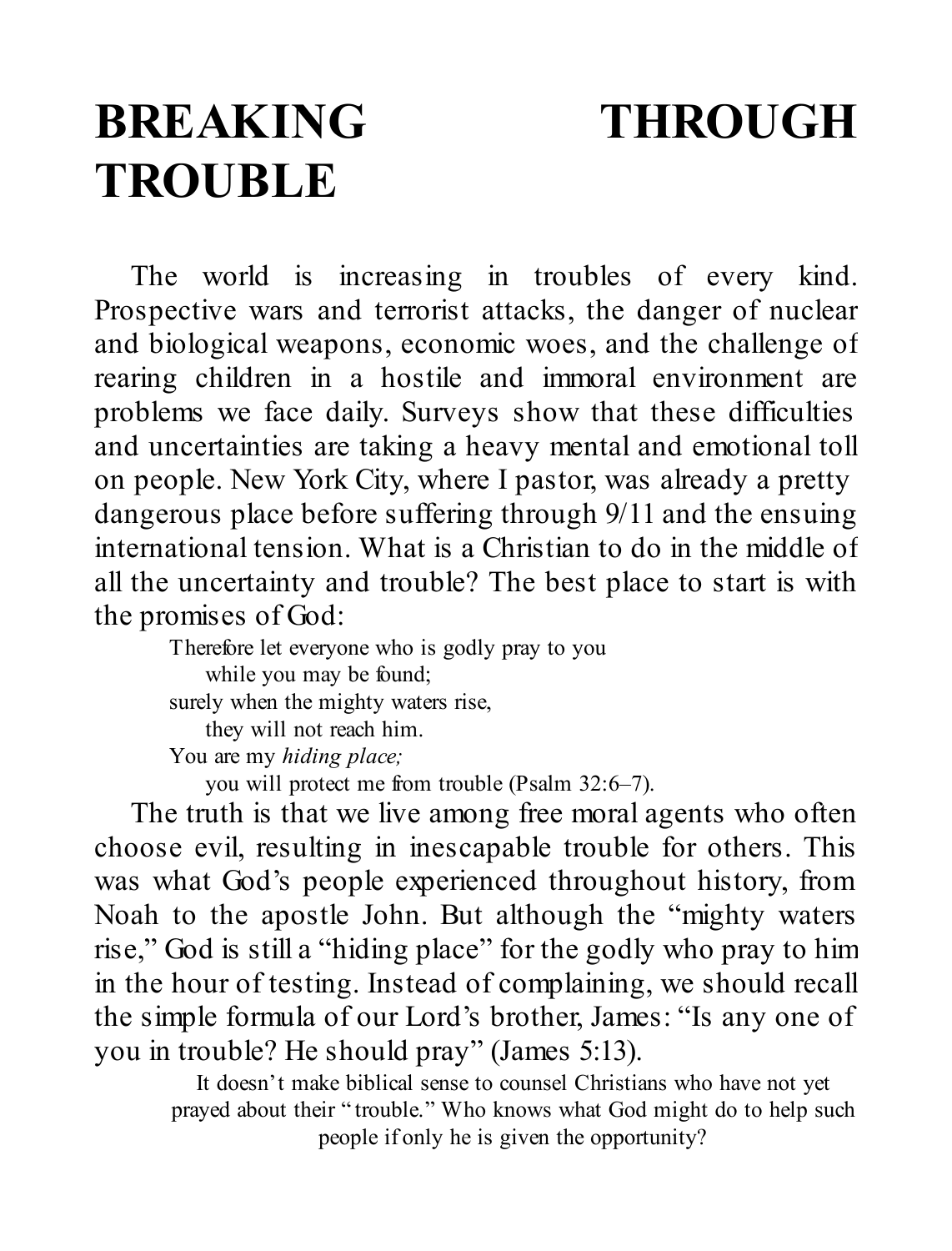It doesn't make biblical sense, then, to counsel Christians who have not yet prayed about their "trouble." Who knows what God might do to help such people if only he is given the opportunity? How often do we spin our wheels, talking and worrying, while the Lord of the universe waits to be invited into the fray? This special access to God was what separated Israel fromother nations.

What other nation is so great as to have their gods near them the way the LORD our God is near us whenever we pray to him? (Deuteronomy 4:7).

God's willingness to draw near to those who ask for his help is an overlooked fact of the spiritual life that we desperately need to recover. God performs acts of power in response to prayer that he would not otherwise do. If this is not true, then the Bible is filled with countless inaccuracies and fairy tales.

Remember those annual physicals when the doctor hits your knee with a rubber hammer to check your reflexes? I've always marveled at how my leg instinctively moves upward whenever that certain spot is struck. We need a new spiritual reflex that causes us to pray each time we face trouble. Wouldn't it be better to have a trouble-prayer reflex than the more familiar trouble-worry one? As we follow God's plan for our lives, trouble and danger may well confront us. This is why Paul solicited prayer from other churches:

*Pray* that I may be rescued from the unbelievers in Judea (Romans 15:31). And *pray* that we may be delivered from wicked and evil men, for not everyone has faith (2 Thessalonians 3:2).

The apostle knew that danger was lurking as he preached the gospel, so he asked others to pray on his behalf for both rescue and deliverance. Like Paul, countless Christian missionaries have experienced miraculous help when confronted with trouble brought on by wicked and evil men. Their prayers, joined with the prayers of others, have helped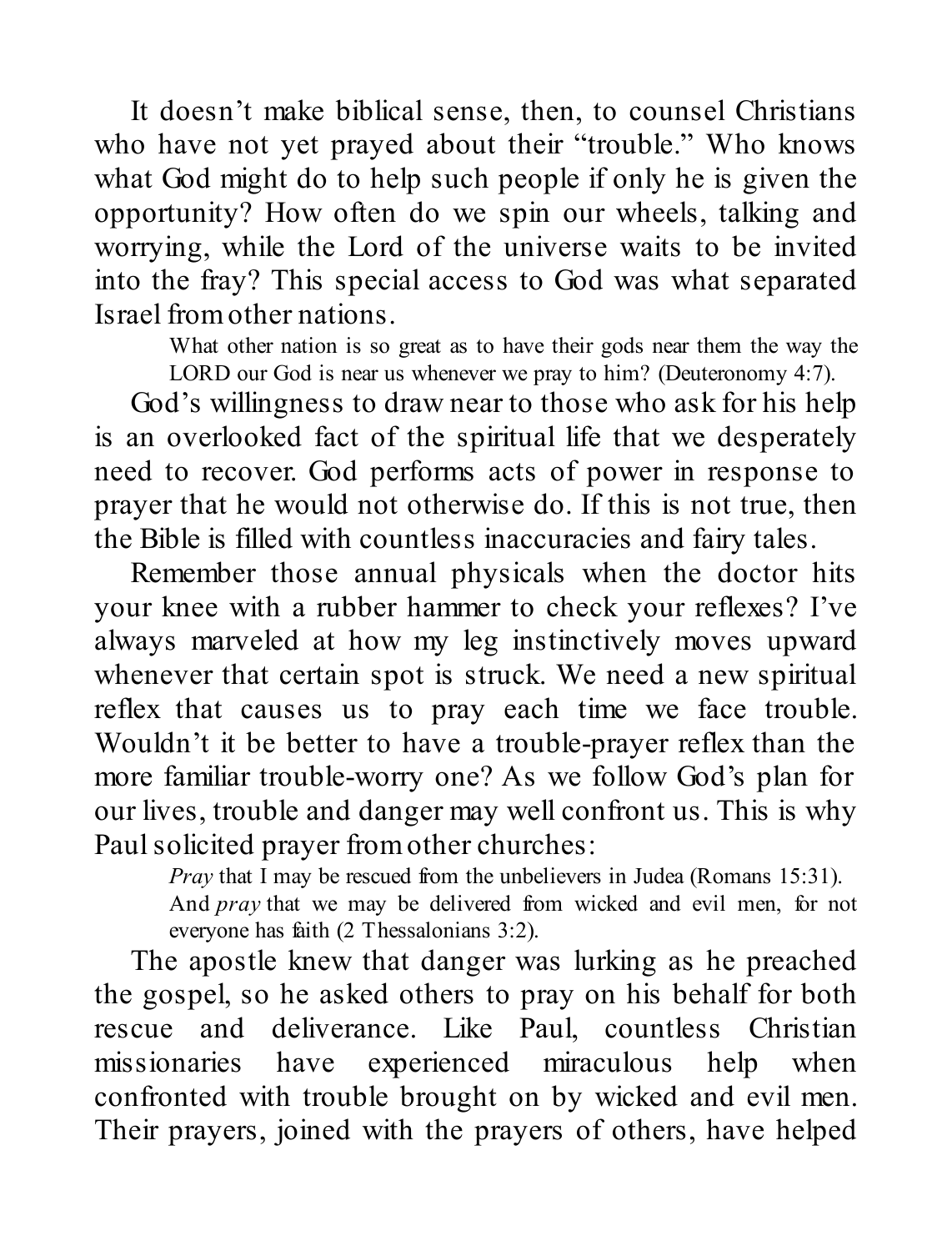thembreak through the worst kind of crisis.

Of all the answers to prayer for deliverance and safety, none is more remarkable than that of a young woman named Genelle Guzman-McMillan, whose prayer, whispered frombeneath tons of concrete and steel, resulted in an unforgettable story of God's delivering power.

The second youngest of thirteen children, three of whom died in childbirth, Genelle grew up on the Caribbean island of Trinidad. Though her mother was a devout Catholic, Genelle disliked church, thinking it a waste of time. As the youngest girl in the family, she chafed at living in a house with so many people and so many rules to follow. When she was nineteen and expecting her first child, she moved in with her boyfriend. The relationship lasted for six years. After they split up, Genelle started spending more time at clubs and parties, feeling she was at last coming into her own, living the life she had always wanted. She loved the music, the dancing, and the partying—powerful antidotes for her painful shyness. By then she was also a single mother of two young children. But Genelle didn't mind. She had made it through college and was enjoying life as a single woman with no one to answer to.

Urged by friends and family already in New York, she moved to the city in 1998, planning to bring her children as soon as she could save the money. But that would take time. Meanwhile, New York was a city of endless clubs and parties —a great place for a young woman who loved hanging out and having fun. Later she discovered that her children's father, her ex-boyfriend, wasn't ready to let them leave Trinidad without a fight, and Genelle was not a fighter.

By then Genelle was living with Roger McMillan, a tall man who loved parties and dancing as much as she did. The two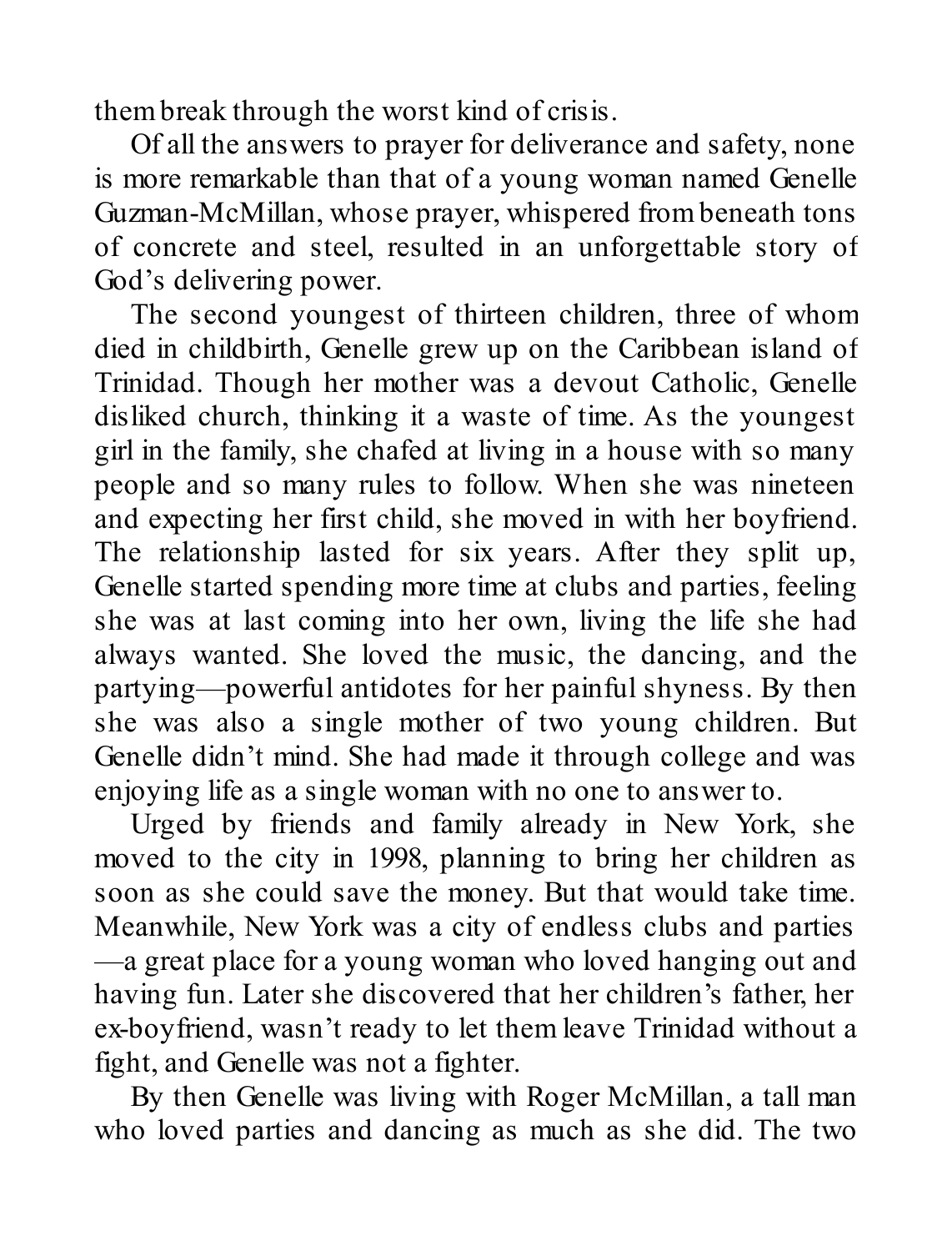had an apartment in a working-class neighborhood in Brooklyn on the day Genelle's life took a remarkable turn.

"I was an office worker assigned to the Tunnels, Bridges, and Terminals Department of the Port Authority of New York. On the morning of September 11, I got to work a little after 8 a.m. After grabbing an egg and a bagel and a cup of hot chocolate, I rode the elevator up to the sixty-fourth floor of the north tower of the World Trade Center, where I had worked for the last nine months. Most of the staff wasn't in yet. I was making small talk with a coworker when it happened. Suddenly the building began to shake. What was that! An earthquake in lower Manhattan? I had no idea that American Airlines Flight 11 had just slammed into the building. When I looked out the window to see what was going on, I could see bits of paper and debris floating down fromabove.

"A coworker shouted that a plane had hit the building. I pictured a little private plane, not a jetliner. Because I didn't think we were in any real danger, I was surprised to see people grabbing their stuff and heading for the elevator.

"Because I didn't think we were in any real danger, I was surprised to see people grabbing their stuff and heading for the elevator."

"One man had already called the Port Authority police downstairs, who assured us things were okay. We should stay put and not leave. I walked over to Rosa Gonzalez's cubicle. She was my closest friend at work. Both of us loved the same things—parties, clubs, and dancing. By now Rosa was in a panic, wanting to leave but confused, feeling she should first call her sister, her daughter, anyone she could think of. I decided to call Roger to tell him I was coming out. He promised to meet me at Century 21, a clothing store across the street. When Rosa and I finally headed out, we discovered the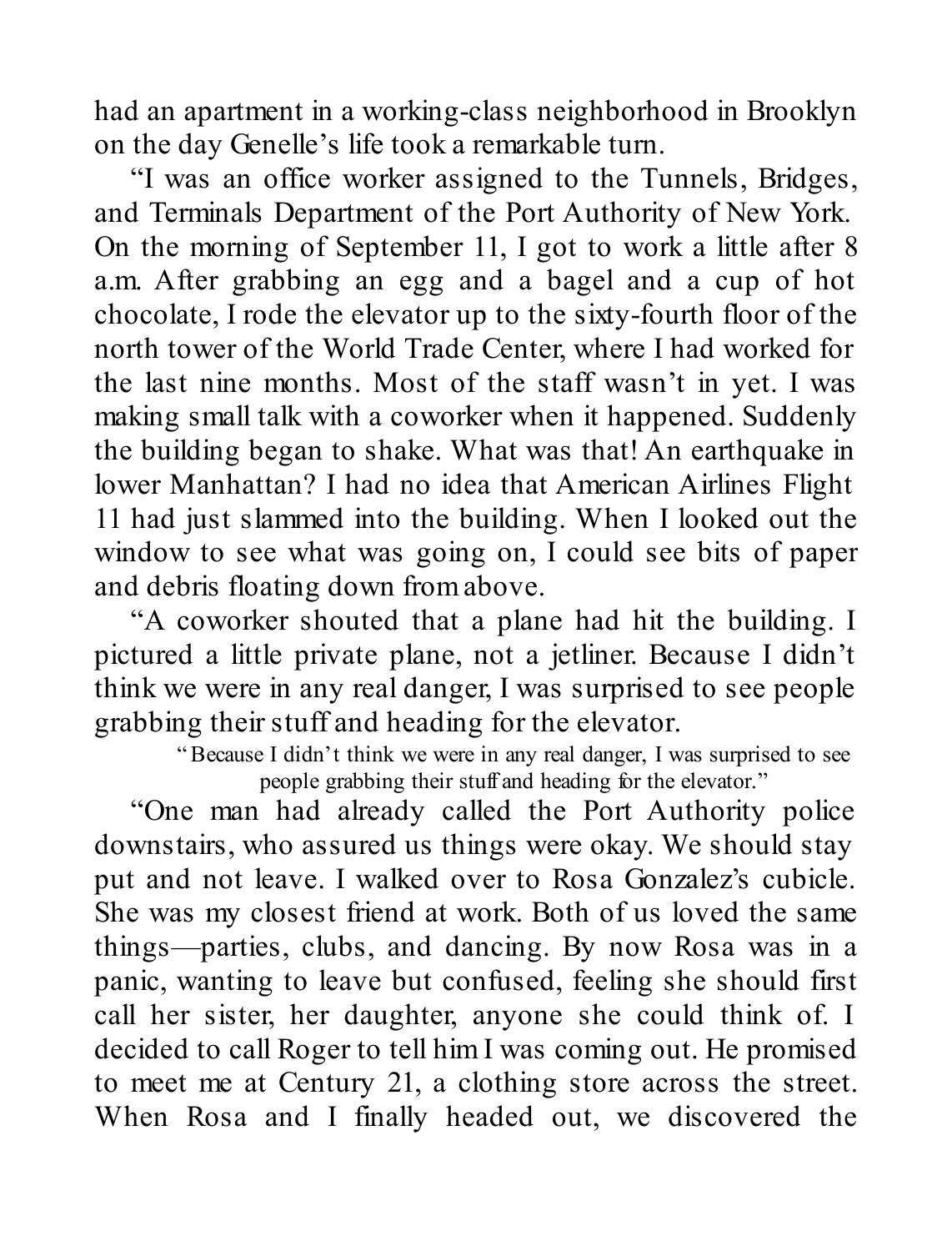elevators were no longer working. Worse yet, someone had reported smoke on the stairs.

"I didn't know what to do. Should I stay put and wait for help or try to get out? I was too scared to leave on my own, so I decided to stick with the folks who were still on the floor. Whatever they decided, I was going with them. Rosa and I gathered with the only other people who hadn't yet left the Port Authority offices. There were architects and engineers and office workers, people I had seen before but didn't really know—fifteen people in all. Someone had turned on the television in the conference room, and we could see that our building was on fire. Reporters were speculating on a possible terrorist attack.

"Then suddenly the building began swaying and rocking. I couldn't believe it. A second plane had hit the south tower! 'Oh my God,' I said, 'the building is going down!' But one of the engineers, an old man, just kept saying, 'It's not going to fall; it's not going to fall; the building has been designed so it will not fall!'

"Then smoke began pouring into our floor, so someone taped off the lobby doors and the rest of us ran around wetting down sweaters and jackets to block off the doorways and keep the smoke out. By then, only about half the lights on the floor were still working and the smoke was getting thicker. That's when one of the guys, Pasquale Buzelli, said, 'Listen, it's been an hour and no one has come to help us. We've called 911. We've called the Port Authority police. But nothing has happened. We have to leave.' Yet the old engineer refused to budge. 'I'm not going! I was here during the first bombing and got out okay. I'mnot moving!'

"Then we heard another huge noise. The building was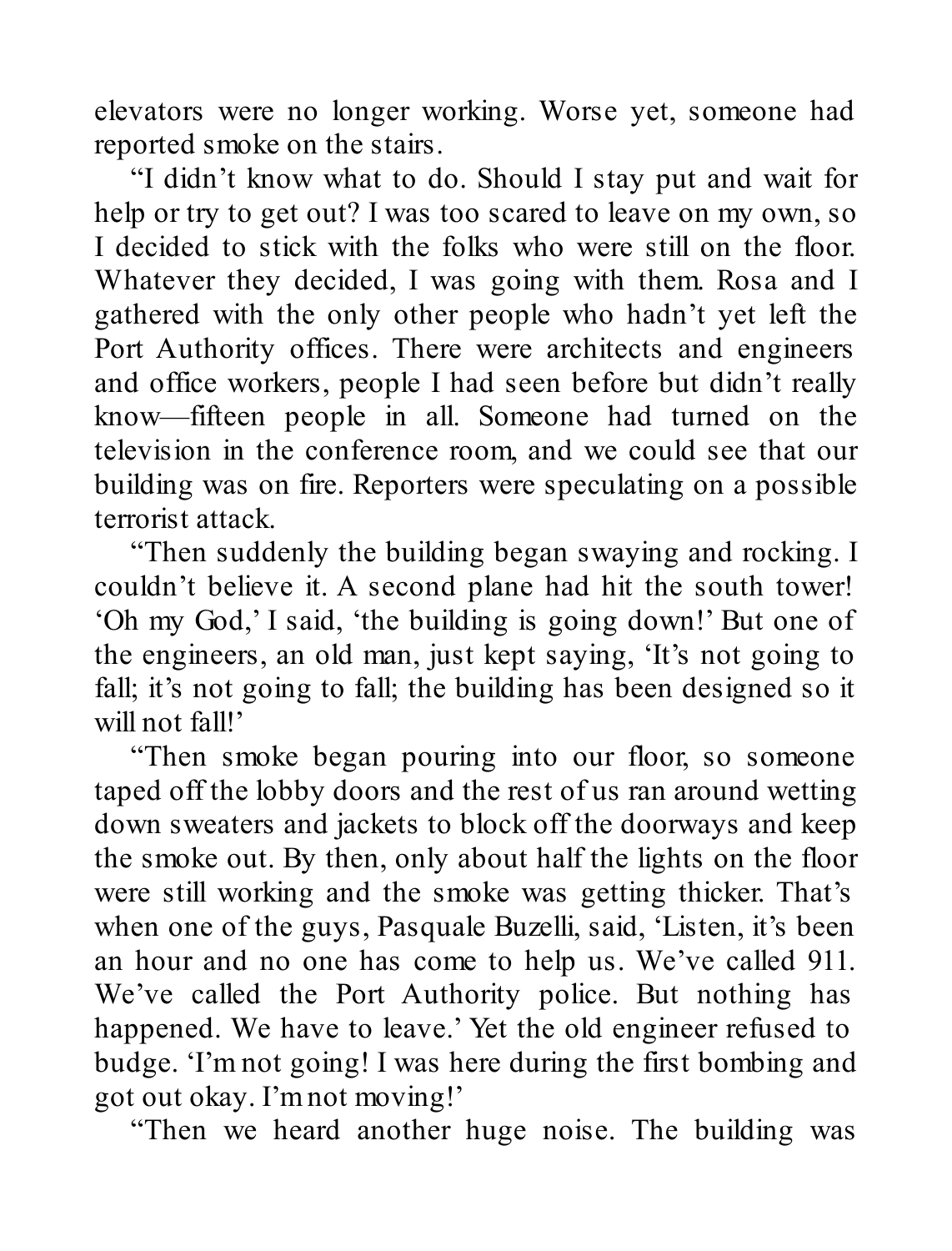swaying and shaking again. This time, I was sure we were all going to die. I didn't know that the south tower had just collapsed and that it would only be a matter of minutes before the north tower would go down as well. As soon as things settled, Pasquale and another man removed the tape on the lobby doors and we headed down stairway B. Rosa and I held hands, crying and shaking. The old man who had refused to leave was right behind us. We kept counting the stairs . . . 63, 62, 60 . . . 50, 49, 48. We could see firefighters headed up the stairs. Some of them had stopped to rest, weighed down by heavy hoses and equipment. They told us to keep going, we'd be all right. By the time we got to the thirtieth floor, I thought they might be right. Then we hit the fifteenth floor. My leather heels were killing my feet. Rosa urged me to stop and take them off, but I didn't want to lose a minute.

"By the thirteenth floor I couldn't take it anymore. As I leaned over to remove my shoes, the whole place just went boom! Everything went completely black. It felt as though something had just hit me in the chest. Rosa and I fell back toward the wall, and then I fell toward the floor. Everything was crumbling around us. It seemed like a dream. I told myself it was. I tried to get up but something hit me and I fell straight to the floor again. By now it was pitch black. I couldn't see a thing. My eyes and mouth were filled with grit and dust. One hundred ten floors were coming down around us. I knew I was being buried alive. The noise was deafening.

"Finally things got quiet, really quiet. I couldn't believe I was still breathing—lying on my right side, with my right leg pinned beneath something. I tried moving my head, but my hair, done up in cornrows, was pinned under the concrete.

"I knew then I was going to die. Nobody was going to find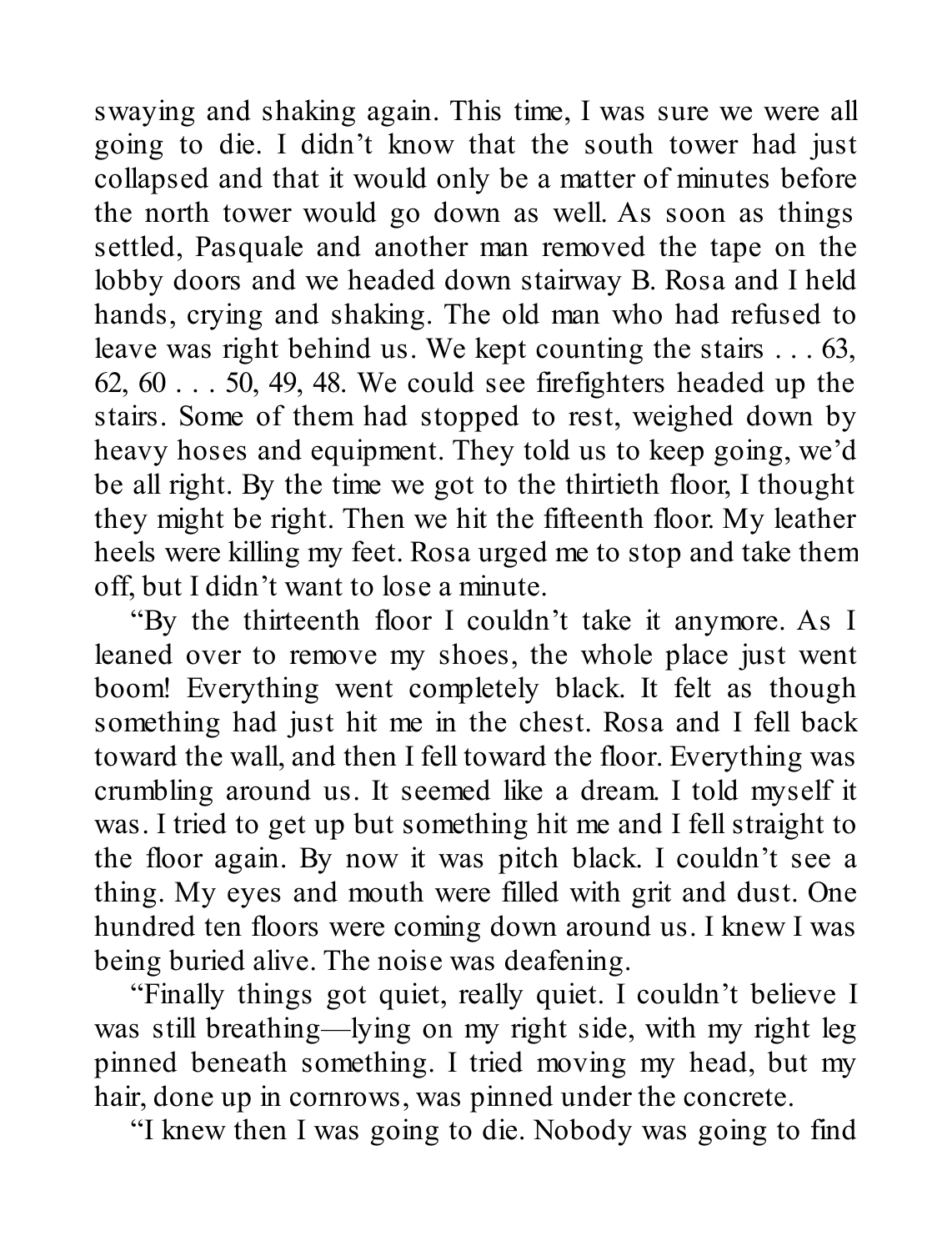me under all the steel and concrete. I started calling out for Rosa, but there was no response. Then I heard a man saying, 'Help, help, help.' His voice grew fainter, and then there was nothing.

"There in the dark, my mind started racing. I thought of my children, my family, and my fiancé, Roger, who was waiting outside for me. More than anything, I worried about what would happen to me after I died. I didn't know how to ask for forgiveness. I was sure I was going to hell.

" I knew then I was going to die. Nobody was going to find me under all the steel and concrete."

"I was in and out of consciousness. Every time I woke up, I tried removing the rubble with my left hand, the only part of me that could still move freely. But there was too much. My head was starting to swell, and I wanted so badly to get it free of the concrete, pushing forward and then backward, but the space was too small. That's when I started to pray. 'God, I can't take this pain. Help me get my head free of the concrete.' Then I made one hard pull, yanking upwards. I could feel the cornrows ripping from my scalp. My head was bleeding, but at least it was free.

"As I explored with my free hand, I realized I was trapped under a stairwell. By then my right foot had started to swell, and I could feel iron and steel sticking into my side. I kept trying to remove the rubble, but it was too heavy and hard. Everything was *s o* hard. Suddenly my hand brushed against something soft. It was a body. A man's leg. Oddly, it didn't frighten me. I was just glad for the chance to rest against something soft. I fell asleep.

"When I woke again I told myself I had to do something. But what could I do? 'God, you've got to help me!' I prayed.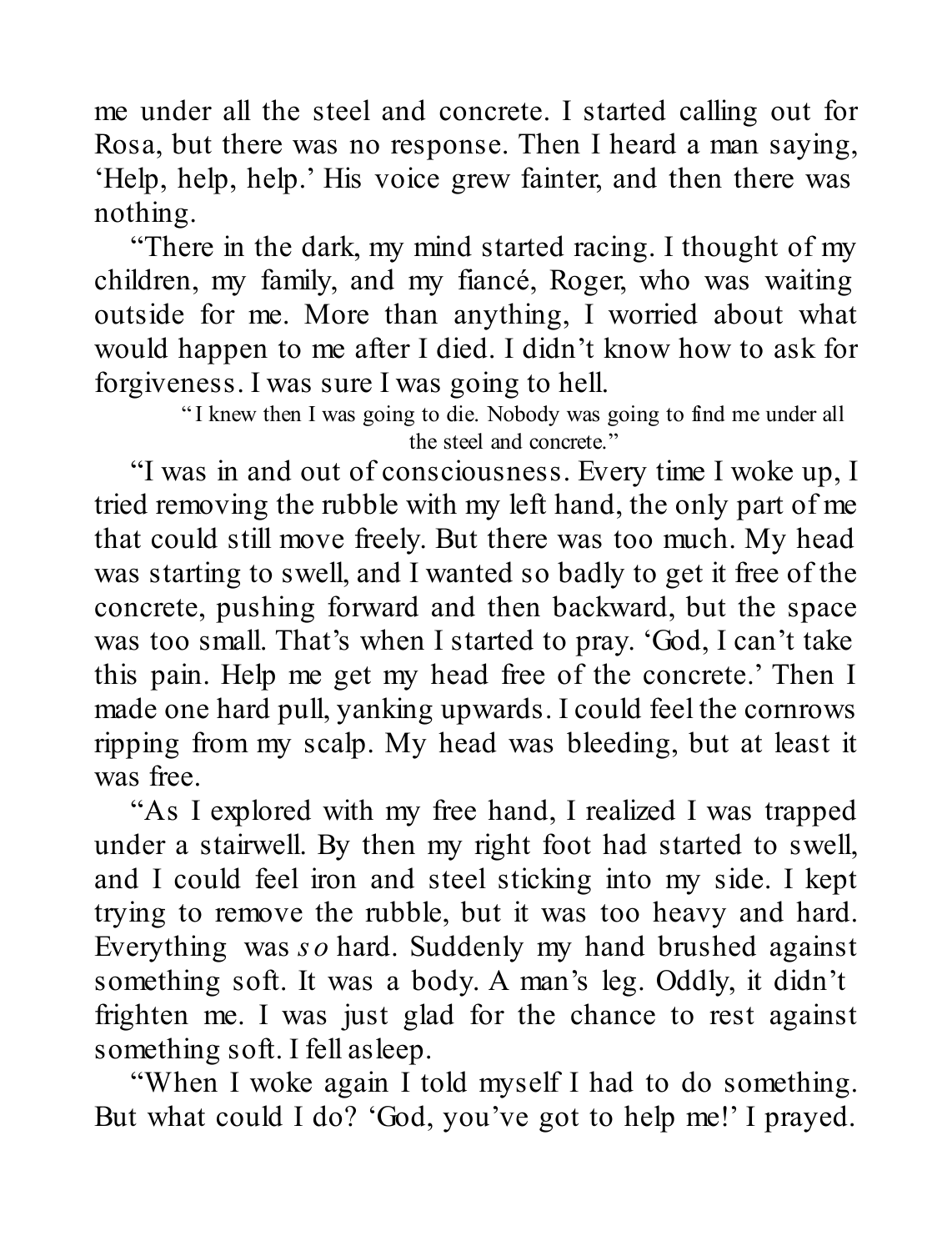'You've got to show me a sign, show me a miracle, give me a second chance. Please save my life!' My eyes were so caked with grime that the tears couldn't come, but I felt it in my heart. I was talking to God as though he were right there. I told him I was ready to live my life the right way. Tord, just give me a second chance, and I promise I will do your will,' I fell as leep praying the words, and when I woke up I kept praying for a miracle. The more I prayed, the less I thought about the pain in my foot and my side. After a while it got so cold that I knew night had fallen. I was freezing, and still no one had found me.

"The next day I heard a beep-beep sound like a truck backing up. I called for help, but there was no response. I could hear people talking on a walkie-talkie, so I called out again and again. Nothing! Finally someone hollered back: 'Hello, is somebody there?' 'Yes, help me! My name is Genelle, and I'm on the thirteenth floor,' I cried, not realizing how ludicrous the information about my location must have sounded, coming froma pile of rubble.

"The rescue workers shined a light, but I couldn't see it. But I could see a bit of daylight coming through a crack, so I stuck my hand through it. 'Can you see my hand?' I yelled, nearly out of strength. No, they saw nothing. I asked again, stretching my hand as far as I could. But they still couldn't find me. I lost consciousness.

"When I woke, I could hear that my would-be rescuers were above me. 'Please, God, show me a miracle now! Please help me!'I prayed. I tried yelling again, but they still couldn't locate me. So I stretched out my hand as far as I could, and this time someone grabbed it. 'Genelle, I've got you! You're going to be all right. My name is Paul. I won't let go of your hand until they get you out.'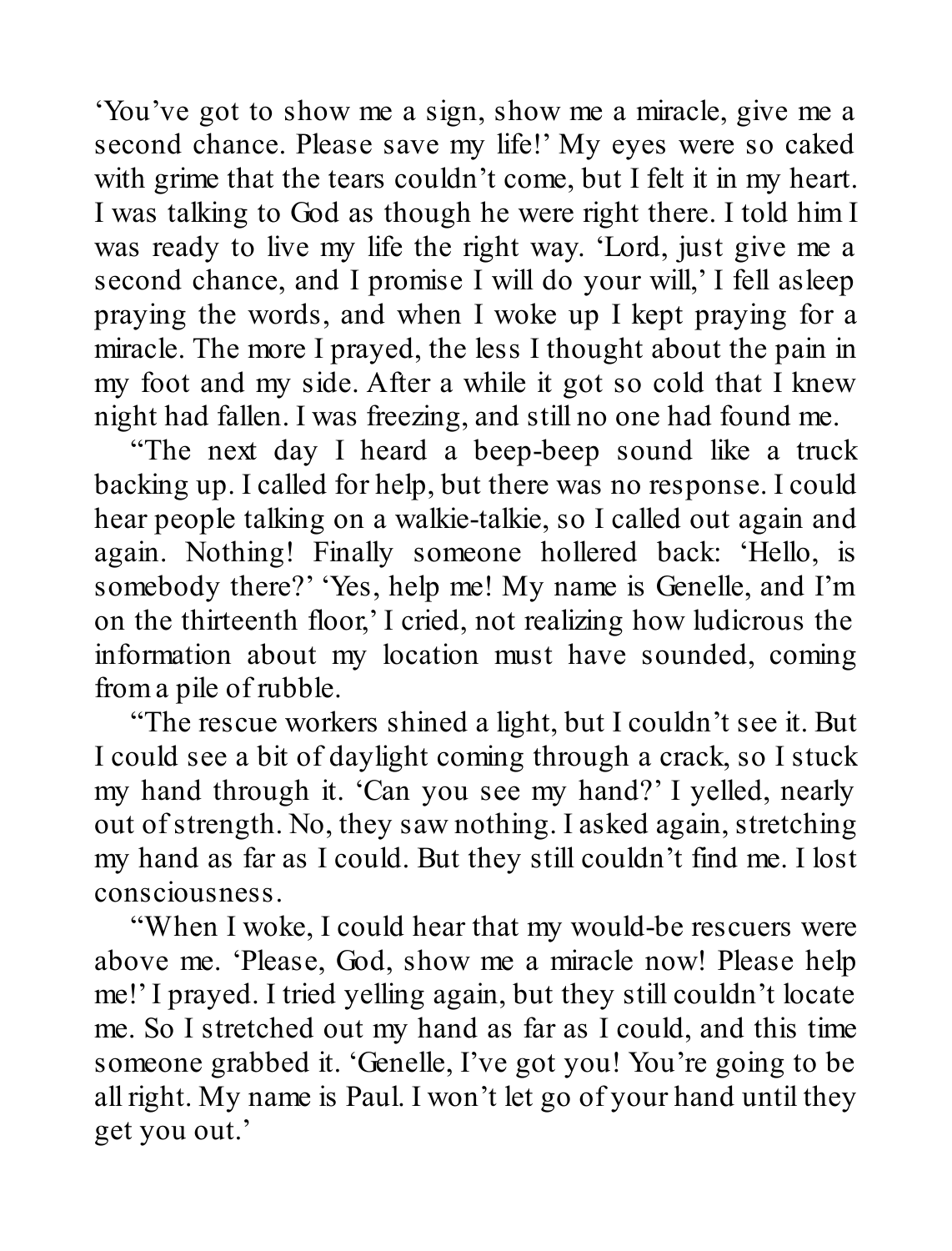"'Oh, thank God! Finally, someone has found me. Thank you, God!' I tried to see who it was, but my eyes were so encrusted that I couldn't make out a face, though I could feel his hand on mine. As soon as he grabbed my hand, I felt complete calmness throughout my body. Paul kept telling me I would be all right, and I believed him. I kept his name in my head because I wanted to meet him when I got out of there, to thank him.

> " I didn't know it then, but I was the last survivor to be pulled out of the wreckage of what had once been the World Trade Towers."

"I could hear men moving steel and concrete above me, trying to get to me. Finally, two men took hold of my shoulders and Paul let go of my hand. They put me on a stretcher and then passed me hand to hand up and down a long line of people. When the sun hit my face, I saw them all lining the path, firemen and workers. Everyone was clapping. It had been twenty-seven hours since the towers collapsed. Of the fifteen of us who had tried to escape, only Pasquale and I had made it out. I didn't know it then, but I was the last survivor to be pulled out of the wreckage of what had once been the World Trade Towers.

"I spent five weeks in Bellevue Hospital and underwent four surgeries on my right leg. But that day I wasn't worried about what lay ahead. I was just happy to be alive, excited to see Roger and my family. It never occurred to me to wonder what I looked like after being buried alive for twenty-seven hours. I was laughing and smiling when I saw my sister, but as soon as she caught sight of me, she broke into tears, and Roger looked so puzzled when he bent down close to my face. He couldn't even recognize me. My sister begged the nurse not to give me a mirror, but I insisted. The face that stared back at me was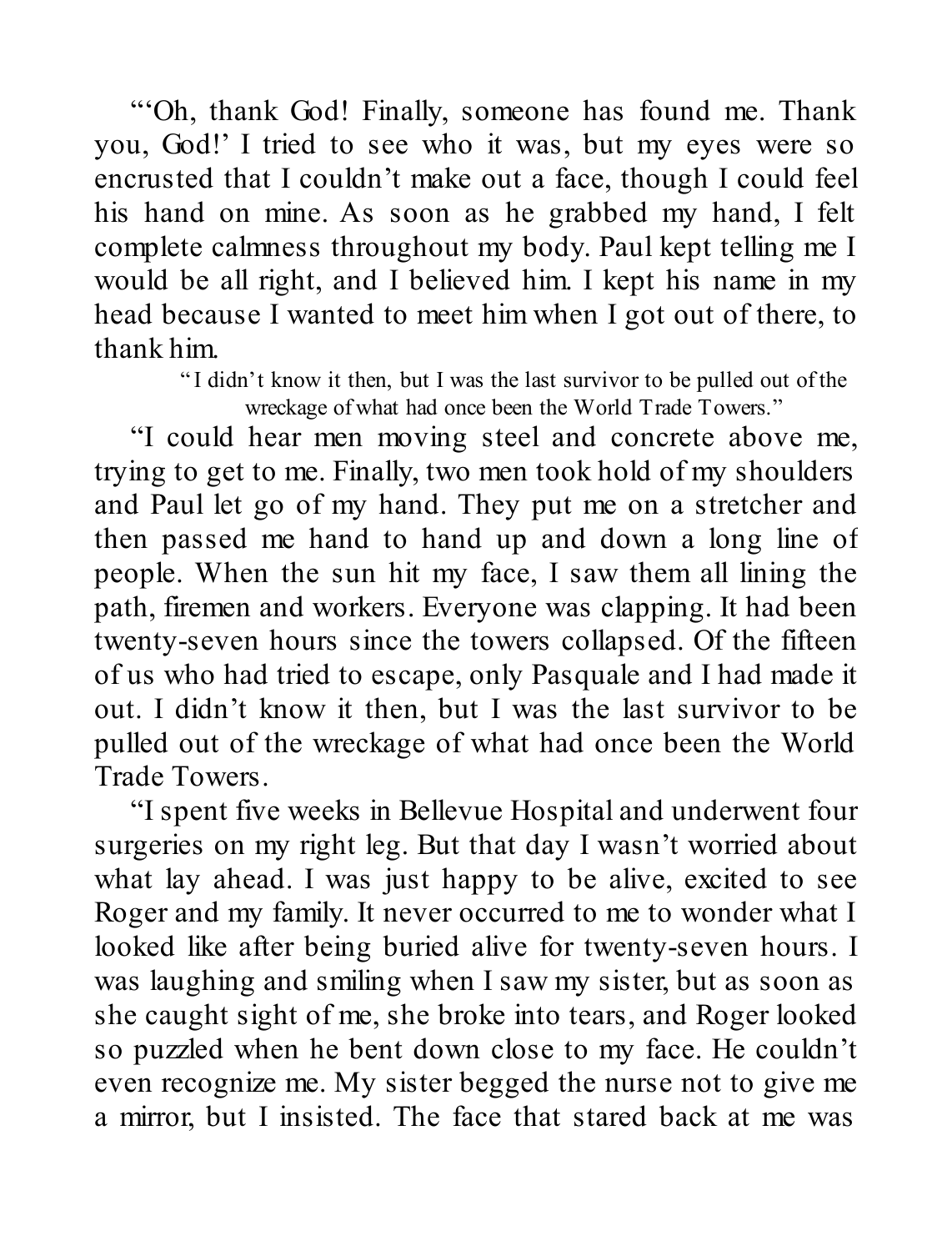twice its normal size, with eyes puffy and purple. The skin was covered with abrasions, and the hair, still in cornrows, was caked with white dust. There were two bald spots on either side of my head where I had ripped it free of the concrete. Soon all of us were crying together.

"Roger kept asking me, 'Why didn't you leave when you said you were leaving?' While I was up on the sixty-fourth floor trying to figure out what to do, Roger had been standing outside, frantically asking people what floor they had come from. When a man said he had come from the seventy-seventh floor, he couldn't believe it. Where was Genelle? Why wasn't she out yet? When he saw the second plane hit the building, he felt sick. He knew how fragile I am, that I can't run very fast, can't lift heavy things. The day I went missing, Roger started drinking. He felt so hopeless, he wanted to die.

"It was hard for me to spend so much time in the hospital, because I was impatient to start living the life I had promised Christ I would live when I was buried under all that concrete. I wanted to go to church, to get baptized, to start living the right way so I told Roger we couldn't live together anymore. 'I've given my life to Christ and made a promise and I'mnot going to go back on it.'

"My brother-in-law helped me so much during that time. He would visit during his lunch break and read the Bible to me. Then he'd suggest passages I could read on my own. Every day we did a little Bible study together. A lot of other people came and prayed with me, and that comforted me a great deal. My life was very different than it had been before. I was amazed by how much God loved me.

" It was hard for me to spend so much time in the hospital, because I was impatient to start living the life I had promised Christ I would live when I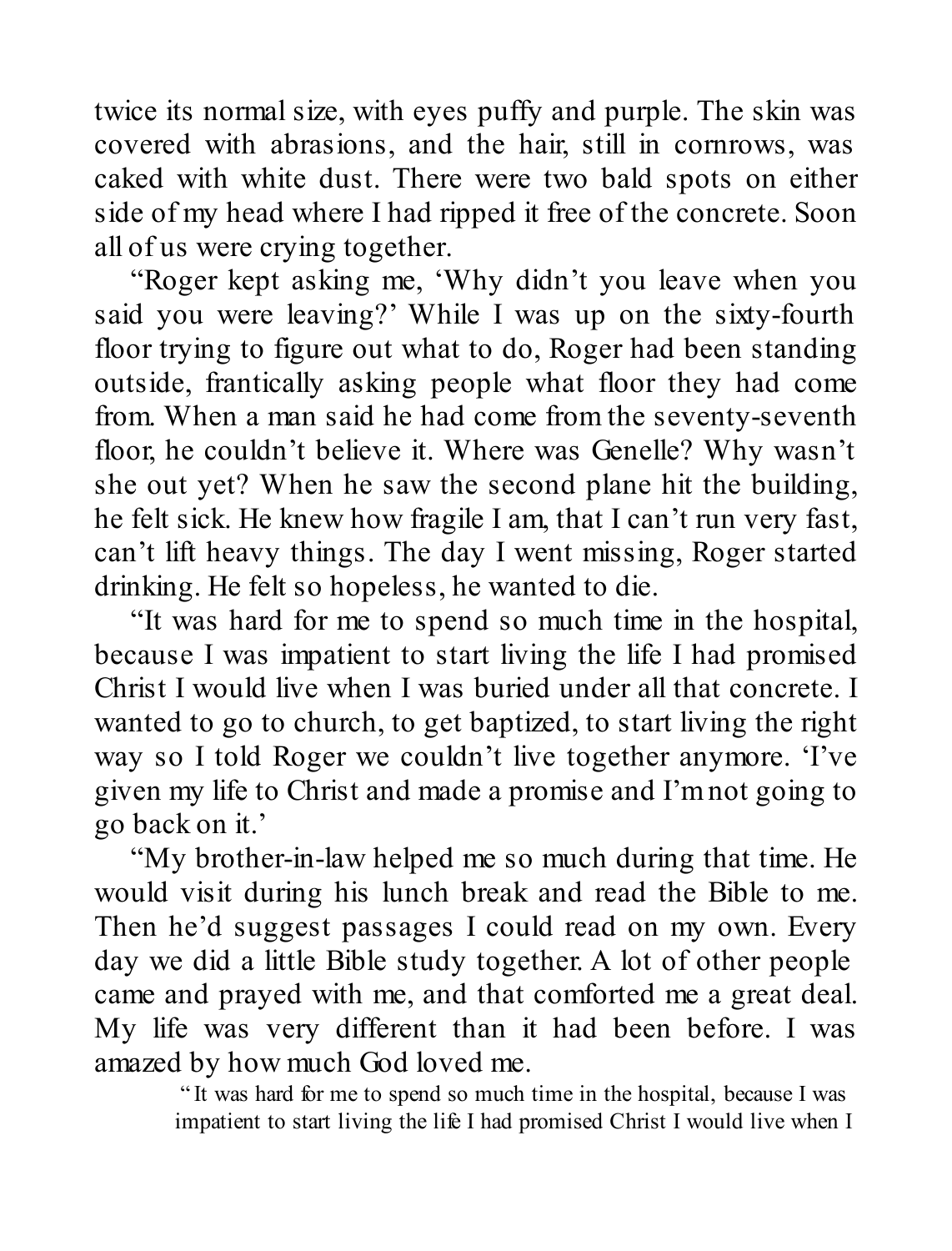"But the hospital staff still worried about me. They wondered why I didn't seem depressed or fearful. Maybe the enormity of what I had suffered hadn't yet sunk in. Maybe I was repressing feelings I couldn't bear to face. Perhaps I would explode one day, go crazy because of the terrible thing that had happened to me. *Why was I so quiet?* they wondered. *But why shouldn't I be quiet?* I thought. I've always been a shy person. The difference was that now I was peaceful too.

"Every day a psychiatrist would visit me in my hospital room. The man kept badgering me: 'Genelle are you okay? It takes time to work these things out. I want to help you. Are you having any nightmares?'

"'No, not even one,' I assured him. And to this day, I haven't had one nightmare about September 11.

"Then he started asking questions about my childhood, but what did that have to do with anything? A building had collapsed on top of me, for goodness'sake! That had nothing to do with the way I had grown up. I told him that God above was my psychiatrist. After all, God was there when I needed him. He had made sure I was found. He had comforted me and given me a new life. The way I saw it, the tragedy I suffered was something I needed to go through in order to know him.

"One of the doctors told me that even after four surgeries I still might not walk again. If I did, it would be with a noticeable limp. I nodded as though I had accepted the news, but silently I was praying, telling God I knew I would walk again someday, but that it would be according to his timetable. And before long I was walking, wearing a brace that extended from my foot to my knee. Once again, I was told I would need the brace for the rest of my life. But it only worked with sneakers, and I'm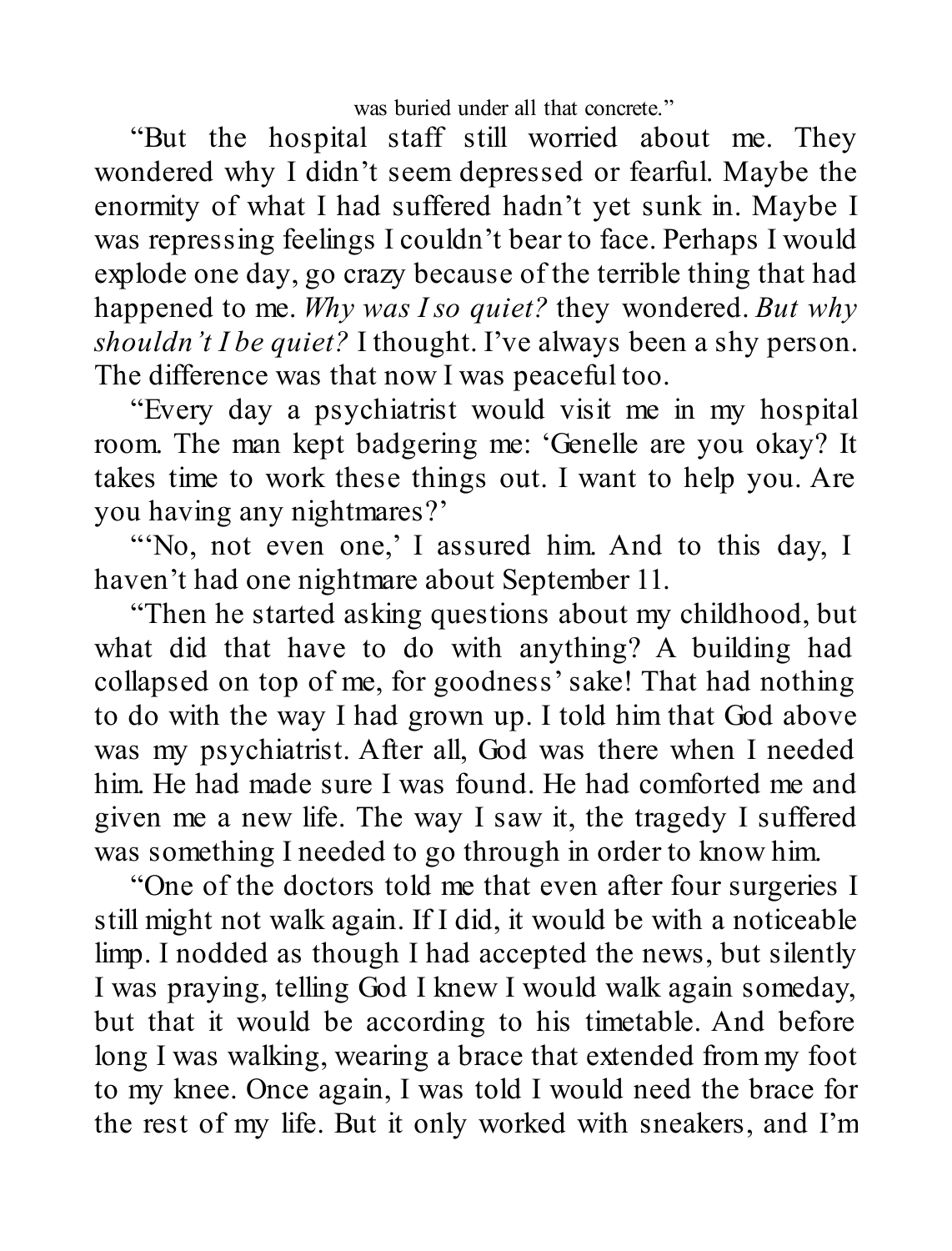not a sneakers type of person. I love shoes—all kinds of shoes —and dressing up and being tall. And I love my boots!

"Every day I went to therapy, and I kept wearing my brace, but my faith in Christ was growing so much that I knew that before long I wouldn't need it anymore. By February of 2002 I took the brace off for one minute. I could walk in my bare feet! It wasn't easy but I could do it. I started to laugh out loud because I knew the Lord was strengthening my foot. Then I realized that my boots made the perfect brace, with the leather coming up tight around my calf. Since then, I've made so much progress that I can now wear normal shoes and most people don't even notice that I have a slight limp.

"Sometimes I wonder about Paul, the man who held my hand and calmed me when I thought I couldn't go on. After I got out of the hospital, a reporter interviewed me along with some of the men who rescued me. When I asked about Paul, they seemed puzzled. 'There's no one named Paul on our team,' one of them assured me. But I pressed them: 'Someone was holding my hand for at least twenty minutes when you were digging me out. He told me his name was Paul. I kept reminding myself of his name because I wanted to thank him.'

"'I'm sorry, but nobody was holding your hand when we were removing the rubble.' Though my story has been told on *Oprah* and *CNN* on television and in *Guideposts* a n d *Time* magazines, no one named Paul has ever stepped forward to take credit for rescuing me that day. But I know that 'Paul' was God's answer to my prayer for a miracle, a messenger of his love in the midst of my pain.

"Though September 11 was a terrible tragedy, I don't feel any hatred for the people who did this. I know that it's God's job, not mine, to deal with them. And I don't regret the pain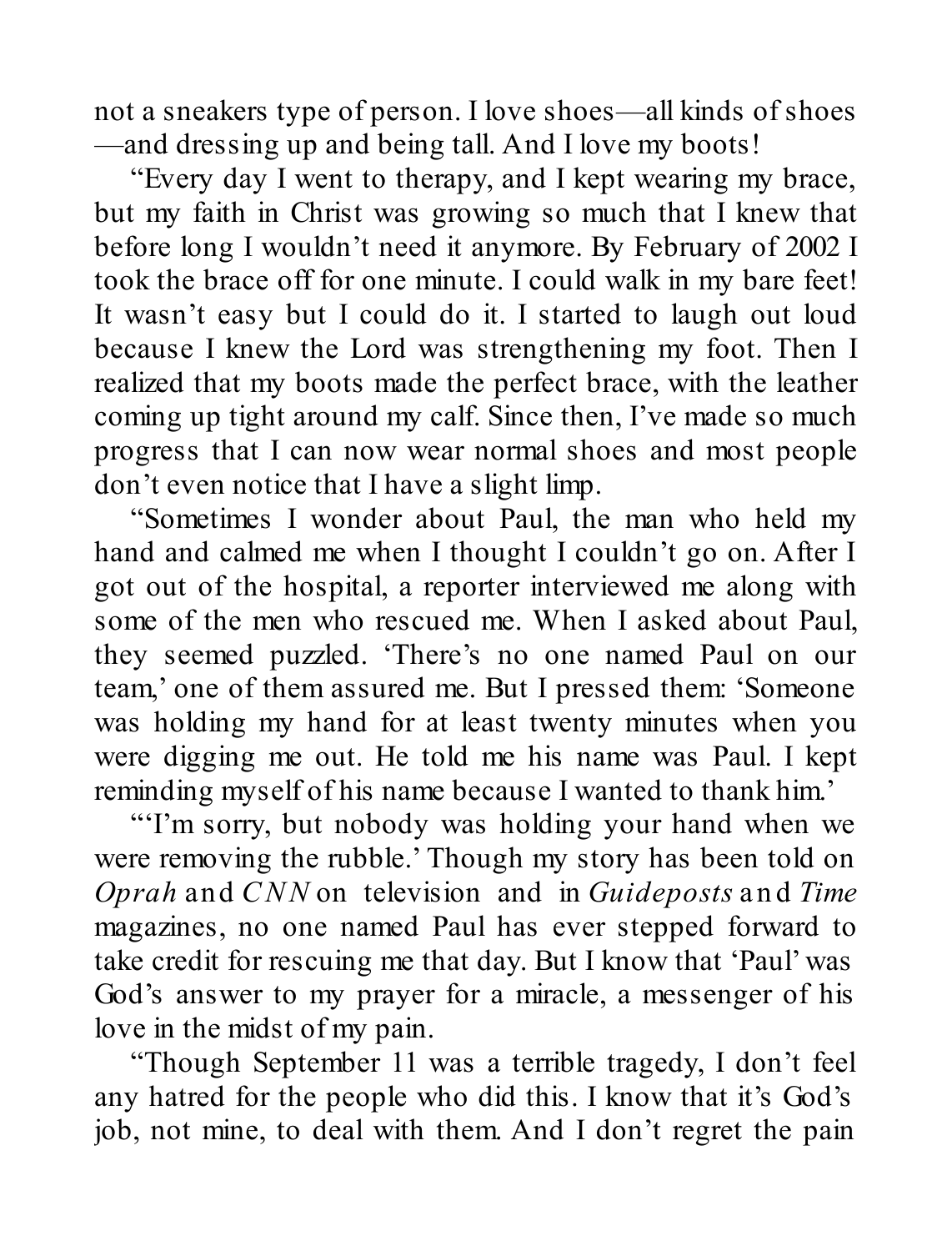and suffering I've experienced, not for one day, because what happened to me was my wake-up call.

"When I told Roger that day in the hospital that we could no longer live together, he insisted we get married and that we try to live the right way. In October I started attending a Bible study at the Brooklyn Tabernacle. On November 7, Roger and I were married and I was baptized at the church. Now we are both wanting to follow the Lord.

"The previous summer we had attended a couple of services at the Brooklyn Tabernacle at the urging of a friend. Though I had really been touched by what I saw and heard, feeling the sermon had been delivered just for me, I hadn't been ready to give up the partying, the carousing. Someday I would do it, I told myself. But not right now. I'mtoo young, having too much fun.

"But now I tell people, 'Tomorrow is not guaranteed to anyone. You don't know what's going to happen to you. Just like Rosa and I and the old man who was sure the building couldn't collapse—we didn't know what was going to happen to us on September 11. I don't think many people get a second chance like I did. God saved me and he saved me for a reason. He heard my prayer and helped me to survive the worst kind of trouble so that I can live for him today and tell other people about what he's done in my life.'"

Like the cross made of steel girders that was found standing in the midst of the devastation that was Ground Zero—a symbol that has inspired so many people—Genelle Guzman-McMillan, the last survivor of the terrible tragedy of 9/11, stands today as a living reminder of the truth of God's Word. Indeed, *the Lord our God is near to us whenever we pray to him*.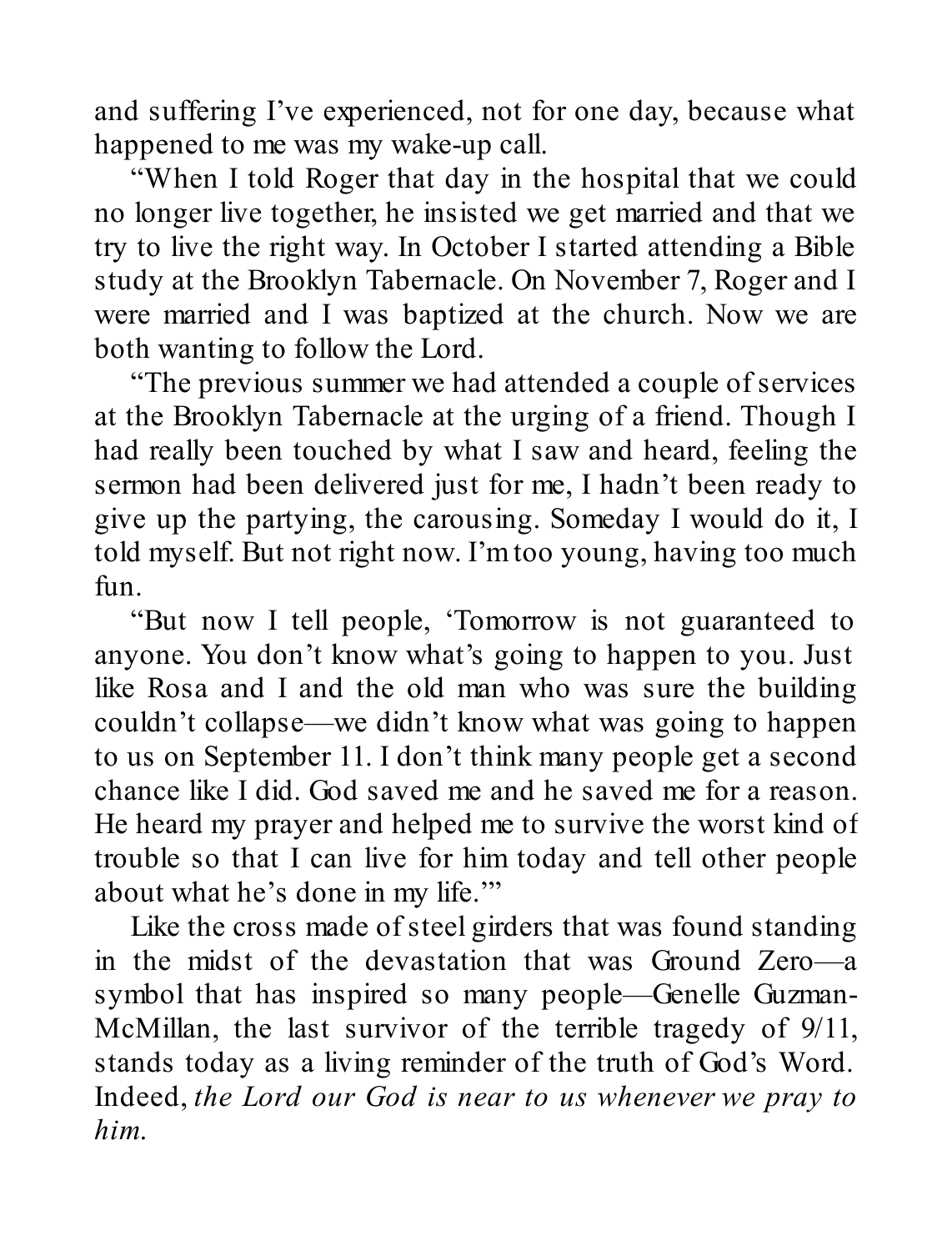If you have never experienced God in the way that Genelle has, take a moment now to pray the greatest breakthrough prayer you can ever pray. Tell him you want to know Christ personally. Ask him to take hold of your life and forgive your sins. As Genelle reminds us, tomorrow may be too late. Why not pray today so that you can lay hold of God's blessings forever?

#### **CHAPTER FOUR**

## **BREAK THROUGH PROMISES**

**D**id you know that in addition to describing God as Creator, Comforter, and King, the Bible also calls him "the Hearer of Prayer"? This is one of the sweetest yet least known descriptions of the Lord in Scripture: "O you who hear prayer, to you all men will come." Or, more literally, "Hearer of Prayer, to you all men will come" (Psalm65:2).

If God didn't hear our cries and prayers, wouldn't our world be incredibly lonely and depressing? Fortunately, the Lord is not some distant Creator who set the world in motion and then proceeded to ignore it. He is the "Hearer of Prayer" who made costly provision so that his people might "approach the throne of grace with confidence" (Hebrews 4:16).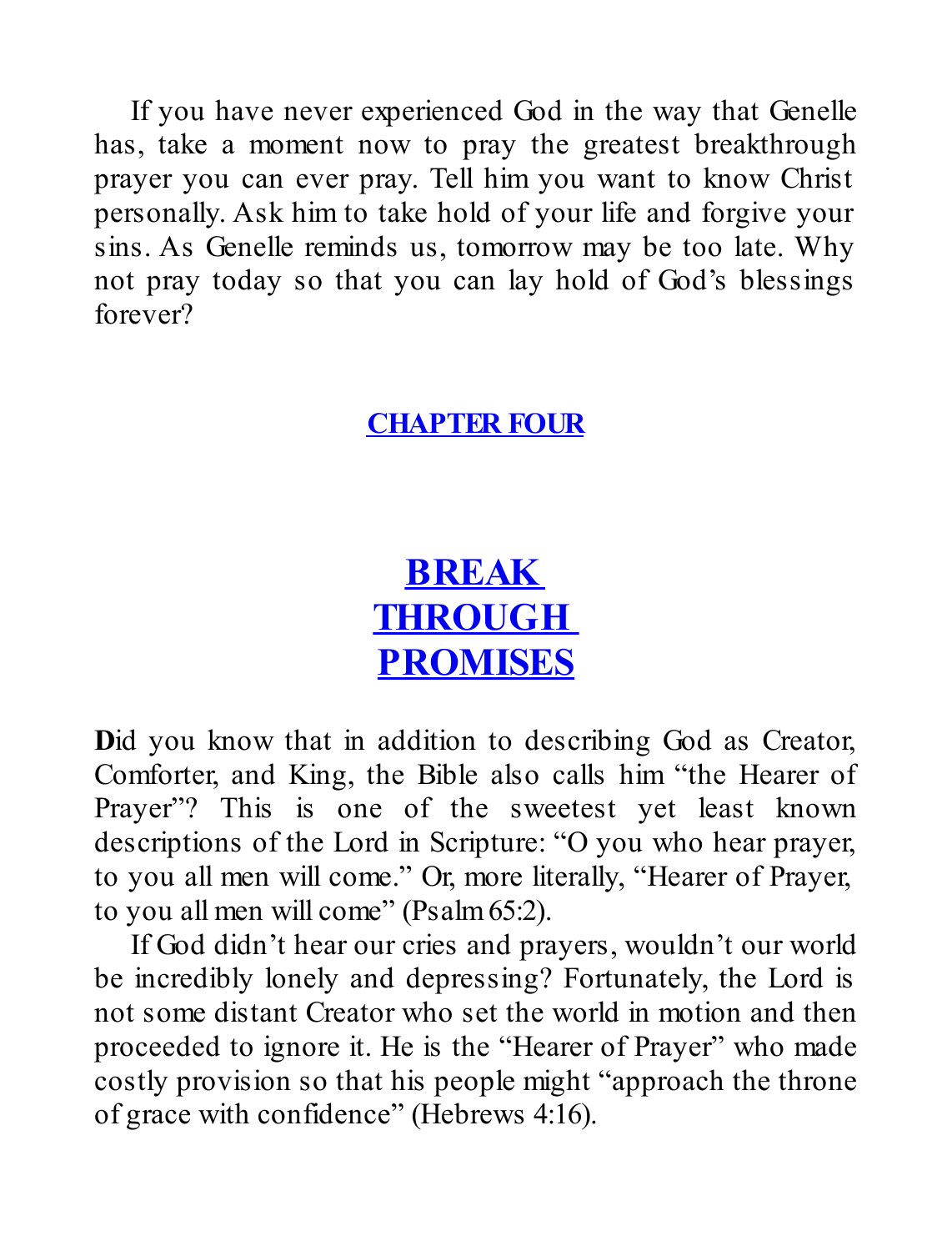# **THE WAY GOD DOES THINGS**

God loves to answer our prayers, but the Bible speaks of definite principles that govern a successful approach to him. Just as God created an ordered universe with physical laws governing it, so it is with prayer. Prayer is not some haphazard, accidental undertaking. If we want to experience a real breakthrough, we need to understand and submit to certain spiritual principles.

So what exactly are these principles? To answer that question, consider the way God usually carries out his purposes on earth. What follows is part of a letter written by the prophet Jeremiah from Jerusalem. It was sent to Jewish leaders who were exiles in Babylon along with the greater part of the Hebrew nation. In the letter Jeremiah tells them what the Lord is about to do for his people:

This is what the LORD says: "When seventy years are completed for Babylon, I will come to you and fulfill my gracious promise to bring you back to this place. For I know the plans I have for you," declares the LORD, "plans to prosper you and not to harm you, plans to give you hope and a future. *Then* you will call upon me and come and pray to me, and I will listen to you. You will seek me and find me when you seek me with all your heart*. I will be found by you,*" declares the LORD, " *and will bring you back* from captivity. I will gather you from all the nations and places where I have banished you," declares the LORD, " and will bring you back to the place from which I carried you into exile" (Jeremiah 29:10– 14).

Let's analyze the sequence of God's dealings with his people as found in this passage:

1. The Lord has future *plans* for his people that are shaped by his loving-kindness toward them. He never intends themharm, but a future full of his blessings.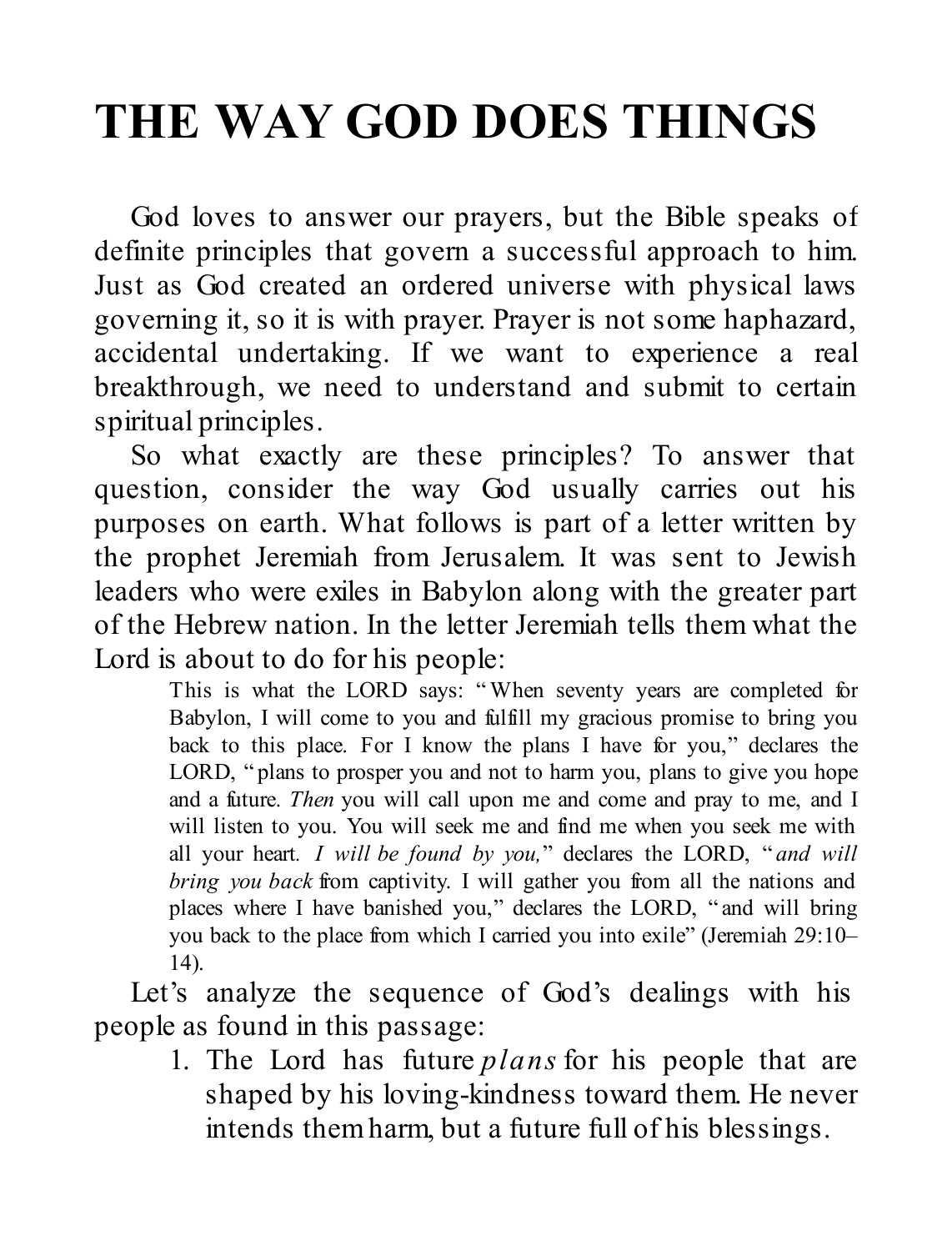- 2. As a result of his loving purpose, God confirms the *promise* he made that after a period of seventy years, he will bring his people home from exile in Babylon. God's plan for their future comes in the form of a promise that calls for faith on their part.
- 3. In a part of the sequence that is often overlooked, the Lord says, *"Then* you will call upon me and come and pray to me, and *I will listen to you."*

Will the people seek God and be answered by him *before* or *after* he fulfills his promise to bring them back from captivity? When we read the text carefully, we see that the Israelites were to pray *before* the promised return from exile. The Lord would keep his word to them*after* they fervently prayed for his promise to be fulfilled.

Many of us fail to call on God because we don't understand the need to pray about something God has already promised to do. Though we acknowledge that God has plans for us and that his promises reflect his grace and mercy, we don't realize that he wants us to petition him for the very things he has promised! It's in response to our prayers that God accomplishes his purpose, demonstrating once again that he is a "Hearer of Prayer."

The great reformer Martin Luther boldly declared that God does *nothing* but in answer to prayer. That is probably very close to the truth that Scripture affirms. Over and again, as God deals with his people, we see the same cycle:

Purpose

Promise

Prayer

When the psalmist asserts that the Lord's deliverance is at hand because "the appointed time has come," he quickly adds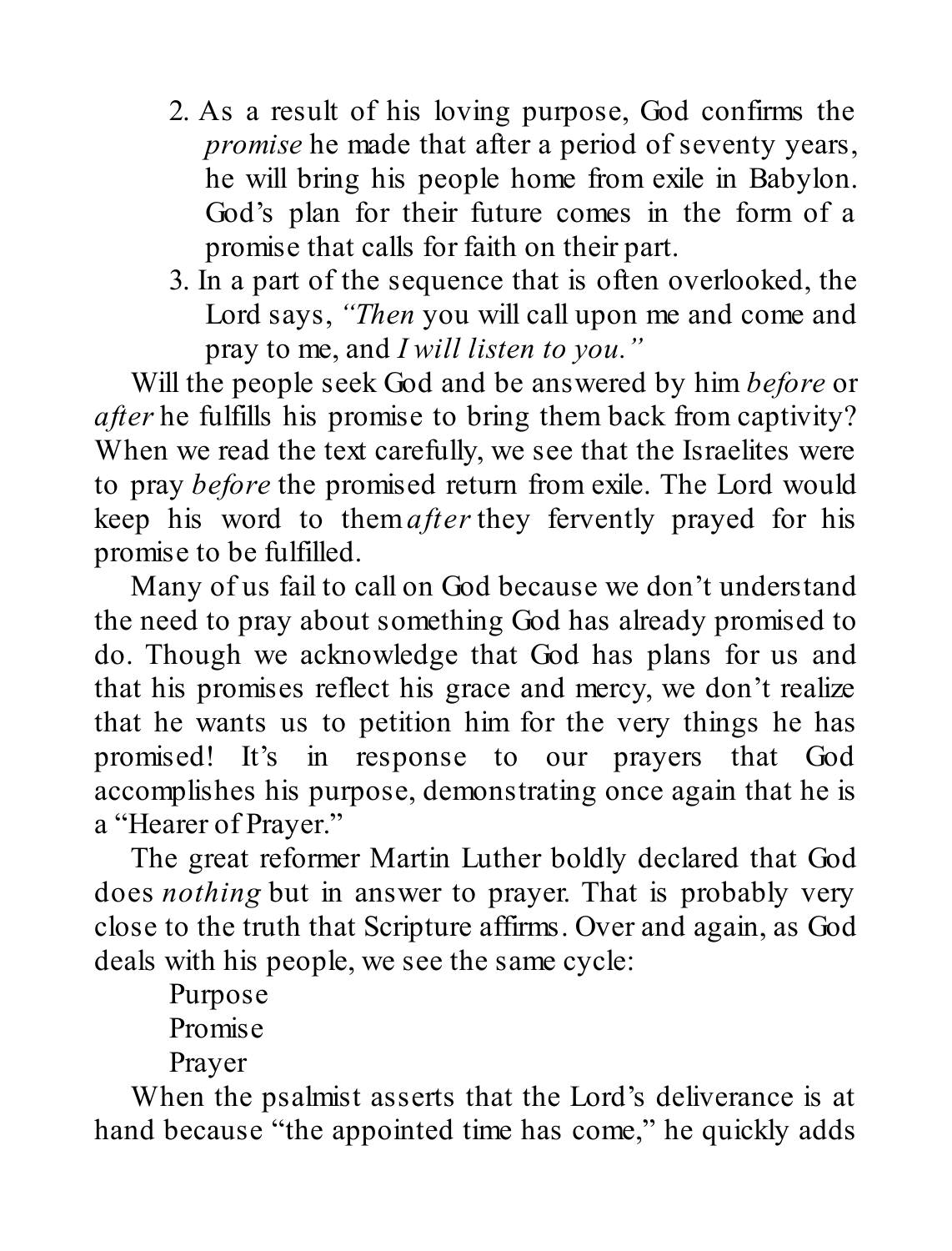that God "will respond to the prayer of the destitute; he will not despise their plea" (Psalm102:13, 17).

Daniel was one of the Israelites living in exile in Babylon. When he heard Jeremiah's prophetic word, promising their eventual return to Jerusalem, he didn't contact his travel agent to secure good seats on the returning caravan. Instead, he "turned to the Lord God and pleaded with him in prayer and petition, in fasting, and in sackcloth and ashes" (Daniel 9:3).

Many of us fail to call on God because we don't understand the need to pray about something God has already promised to do.

Fasting, sackcloth, and ashes! Why go to such extreme measures when it's all a done deal? Didn't God already give his word to bring the people home from exile? Did Daniel think he could shorten the years of his captivity by fervent prayer? Daniel was neither complacent nor mistaken about what God had said. Rather, he was a godly man who understood that the Lord accomplishes his purposes in *cooperation* and Lord accomplishes his purposes *in cooperation and partnership* with his people.

Charles Finney, a revivalist of the nineteenth century, maintained that a sure sign of approaching spiritual renewal is that people begin to pray fervently for God to pour out fresh fire as he has promised. Can it be any other way? Where in church history has the promise of spiritual blessing ever been granted except in answer to the prayer of faith?

In the Old Testament, Joel had prophesied that the Holy Spirit would be given to men and women, old and young alike. This was the sure word of God, which Jesus personalized for his disciples just before his ascension to heaven when he said, "You will receive power when the Holy Spirit comes on you; and you will be my witnesses in Jerusalem, and in all Judea and Samaria, and to the ends of the earth" (Acts 1:8). After Jesus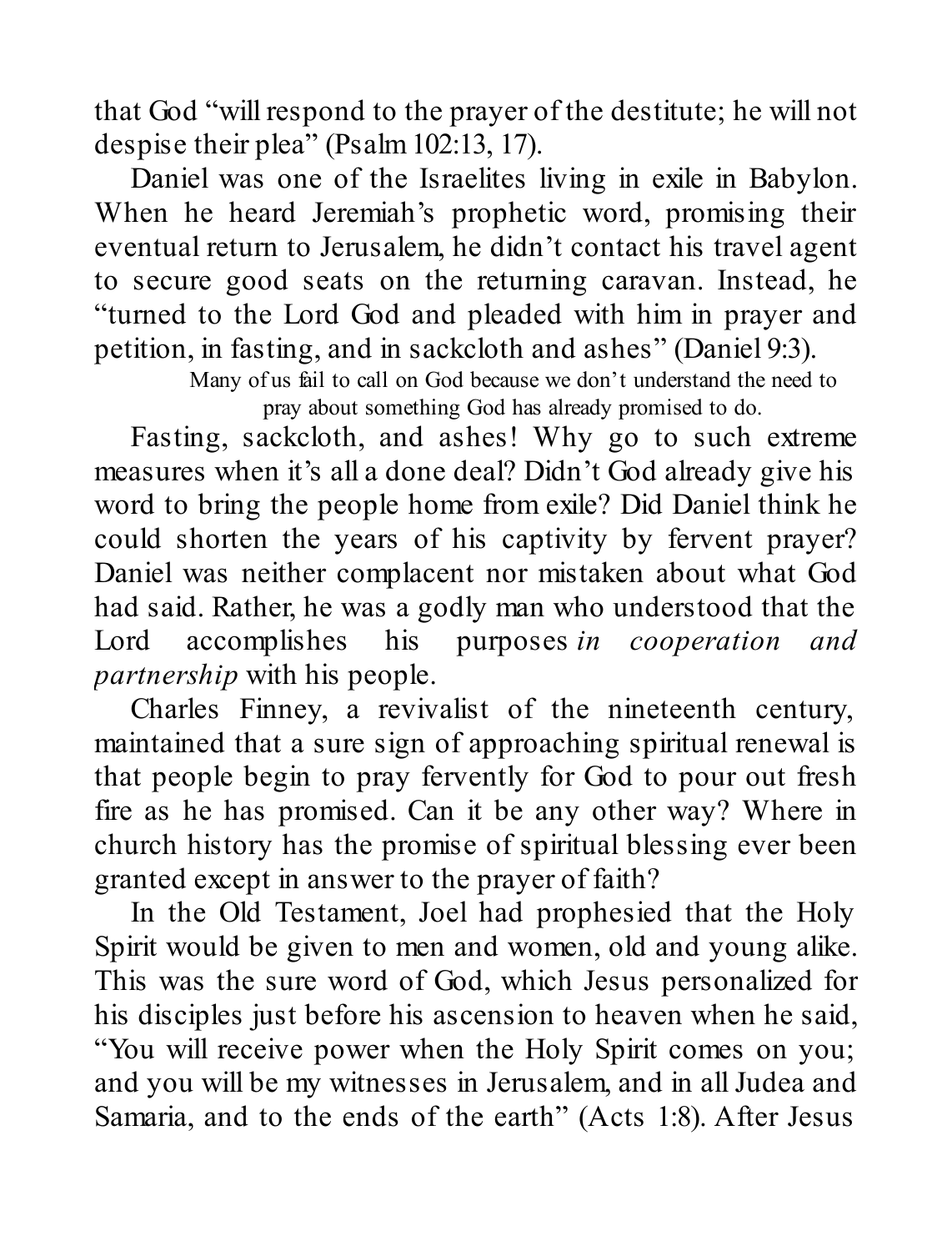ascended, his disciples "joined together constantly in prayer" as they waited for the fulfillment of his promise (Acts 1:14). Purpose, promise, and prayer were joined together once again. To sit idly by because a divine promise had been given would have constituted a misunderstanding of God's intentions.

This is precisely the kind of misunderstanding reflected in modern theology, which places little or no emphasis on prayer. Sadly, many churches live miles below their God-ordained potential because they waste time investigating every churchgrowth method except the one outlined in the Bible. As Jesus reminded the money changers and merchants in the temple, God wants his house to be called "a house of prayer for all nations" (Mark 11:17). Jesus wasn't laying a legalistic burden on them, but rather pointing out the secret to possessing God's promises. We need to realize that the promises that overflow our Bibles will overflow into our own lives only as we appropriate themthrough prayer.

But doesn't this gracious plan involving our cooperation with God detract from his glory? It doesn't for three important reasons: God made the plan; God made the promise; and only God can answer prayer! In fact, failing to ask for the resources God has promised indirectly diminishes the praise and honor due his name. Furthermore, we forfeit one of the choice privileges given to the Father's children—the blessing of prayer.

The promises that overflow our Bibles will overflow into our own lives only as we appropriate them through prayer.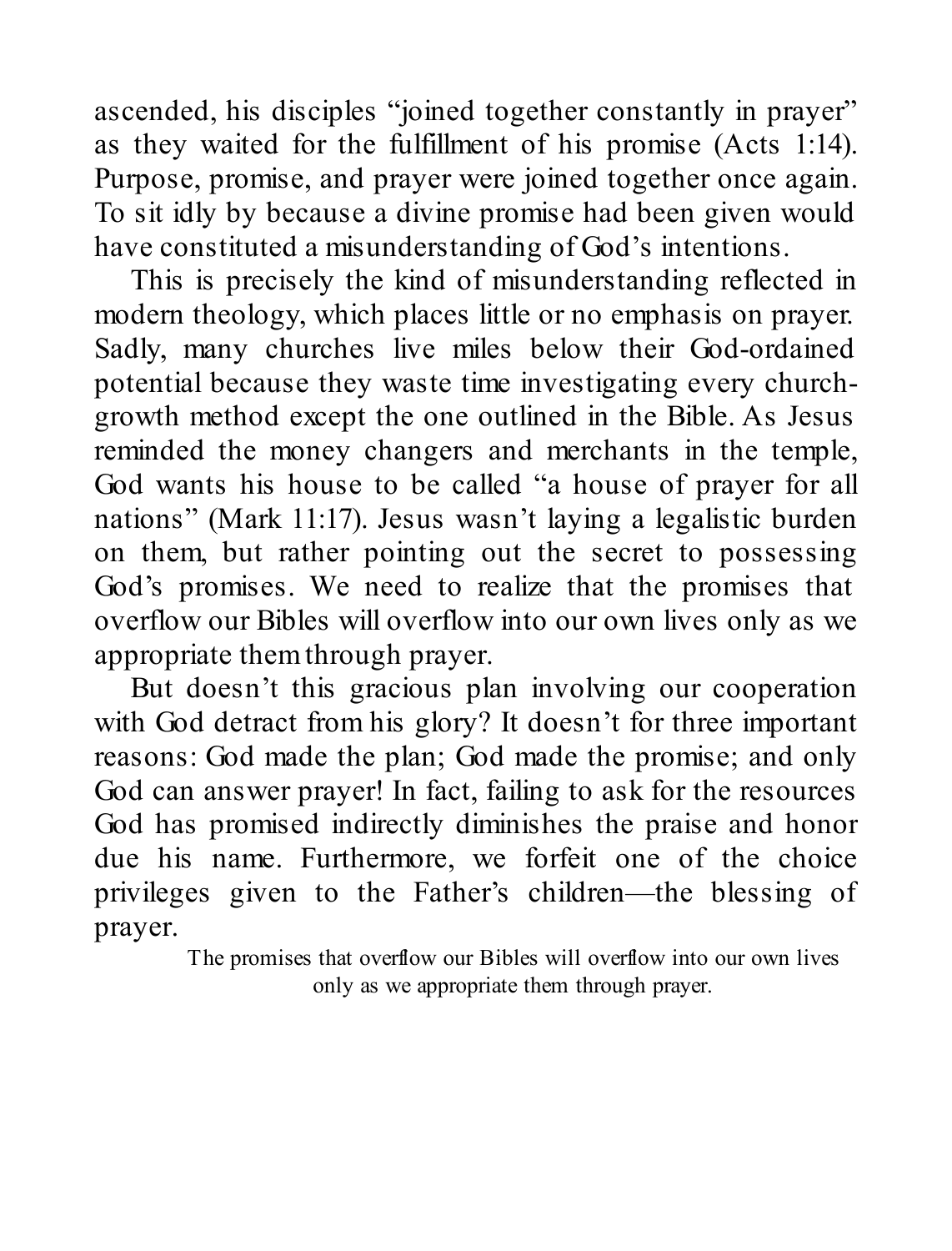# **AN OVERLOOKED PROMISE**

In the apostle John's first letter we find what I call the most overlooked promise in the Bible. John is speaking about the attitude of assurance God desires for his children.

I write these things to you who believe in the name of the Son of God so that you may know that you have eternal life (1 John 5:13).

God wants us to feel secure regarding our relationship with him. He wants us to know with certainty that we possess eternal life as part of his family. This security and knowledge is significant because doubts and insecurity will grieve the Father's heart and hinder our ability to live victoriously.

Because we are God's children, then, we can bring our needs to him*with certainty* in prayer. We can have the same confidence in asking for things as we have about our salvation.

Prayer is not some kind of heavenly lottery. Nor does the Bible counsel us to pray with an "I hope this will work" kind of attitude. Instead, we are told that prayer brings us before the throne of grace as children seeking the help of their heavenly Father. That's the heart of breakthrough, successful prayer the bold confidence that we are talking to the Father who delights to supply our needs.As George Mueller, a nineteenthcentury saint, pointed out, "Prayer is not overcoming God's reluctance. It is laying hold of God's willingness."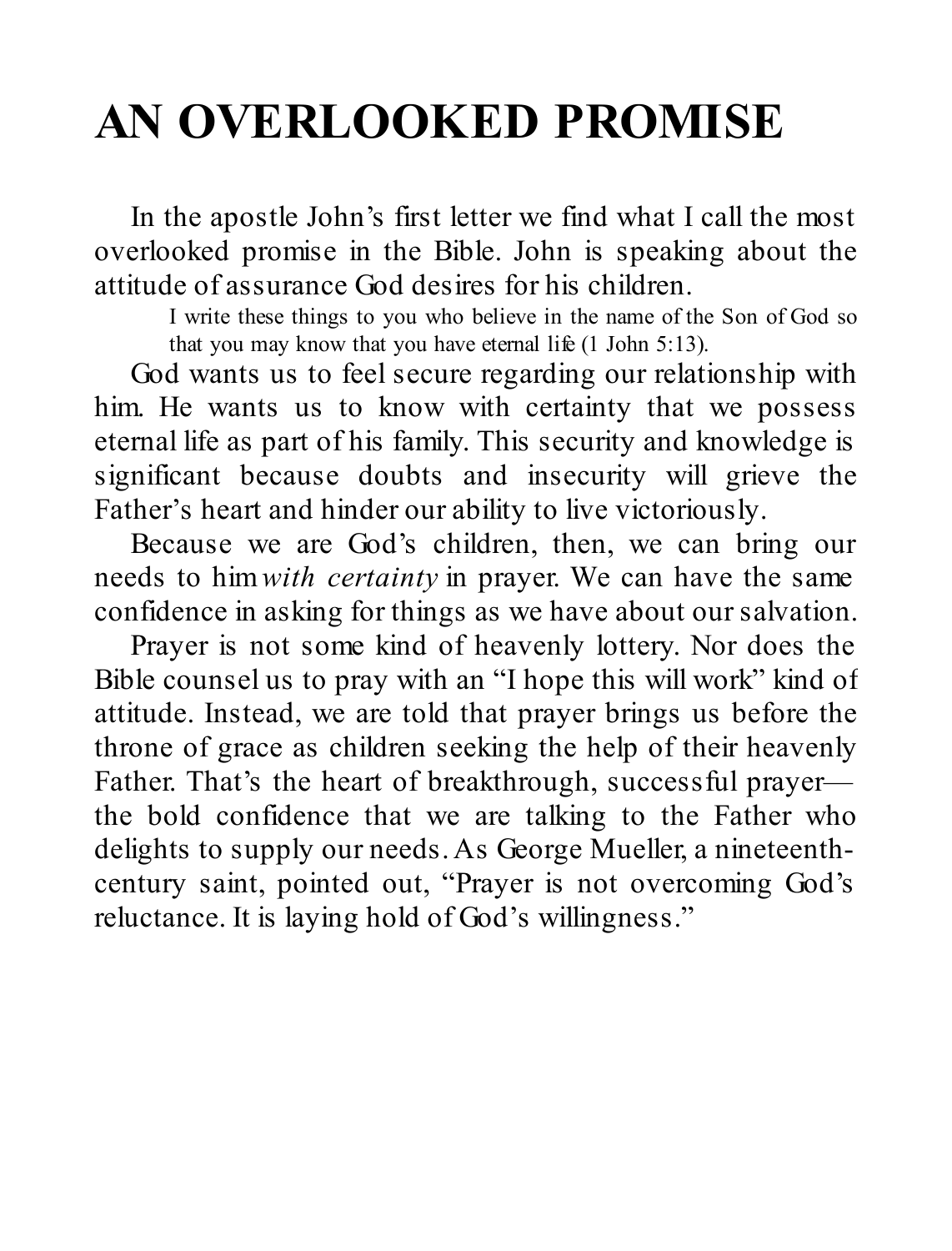## **GUIDELINES TO APPROACHING GOD**

Once again, this confident asking and receiving from the Lord must follow the laws of prayer laid down by the Father. These guidelines are found scattered throughout the pages of Scripture. Obedience to them opens up the channel from the Father's willing hand to our own hands stretched out in need.

First, approach God in and through Jesus' name. We make our appeal on the basis of what Christ did for us rather than on our own merits, because we have none. It may be humbling to continually admit that we are helpless sinners saved by grace, but only this path will lead to a prayer-hearing God.

Second, a person who prays must also believe. The Bible states that when we ask, we "must believe and not doubt" or else we will be "double-minded." A doubting, double-minded person "should not think he will receive anything from the Lord" (James 1:6–8). A United States senator once told me that he encourages others to pray even if they don't believe in God because "Hey, you never know!" This philosophy might be effective for betting at a racetrack, but it will not obtain answers fromheaven.

The third guideline involves the state of our hearts. The apostle John addresses the issue this way:

If our hearts do not condemn us, we have *confidence* before God and receive from him *anything* we ask because we obey his commands and do what pleases him (1 John 3:21–22).

A clear conscience and a pure heart are absolute necessities for prevailing prayer. I cannot confidently ask God for answers when I cling to the sins that nailed his Son to the cross of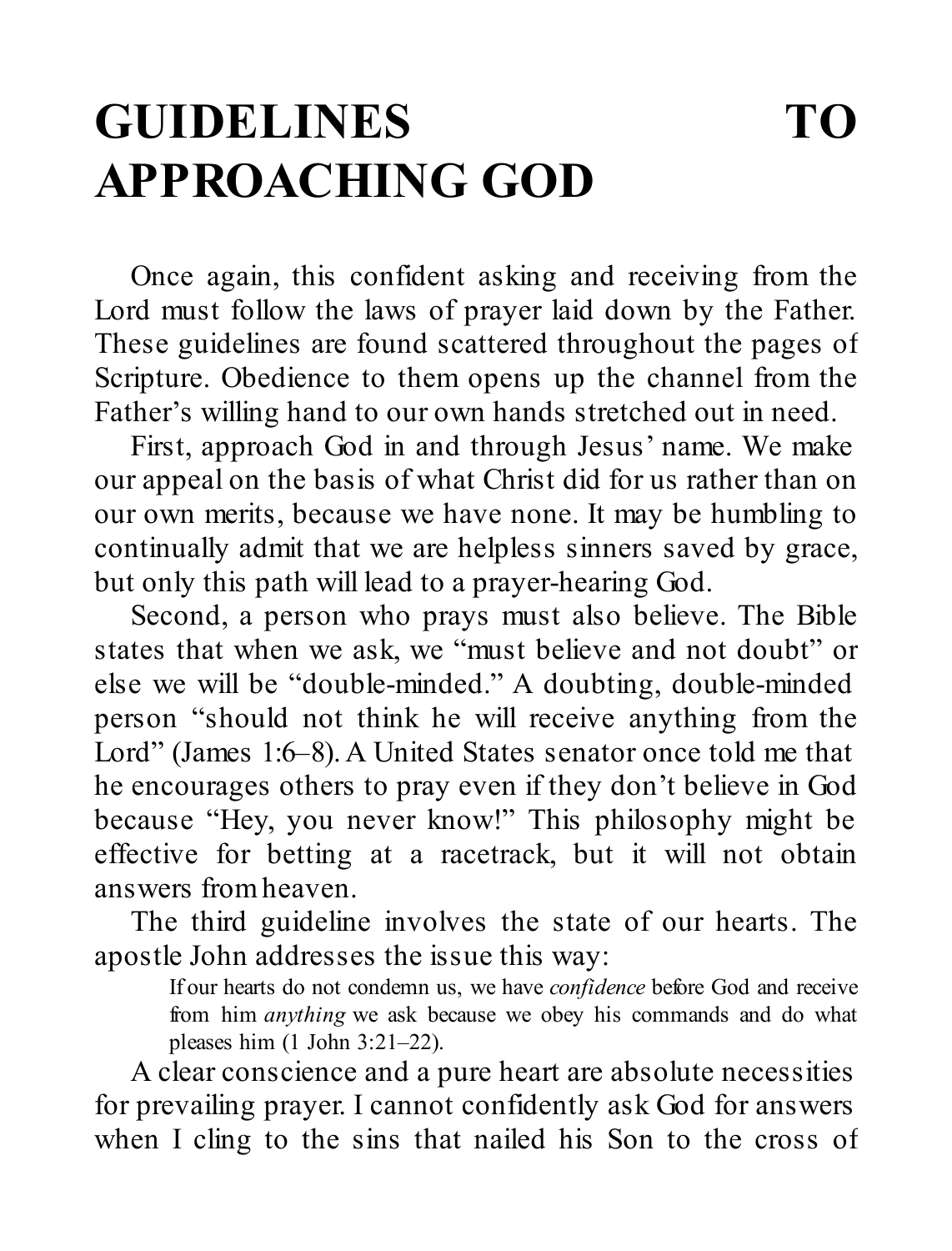Calvary. I cannot live in iniquity and enjoy the Lord's favor simultaneously. These are impossibilities in God's moral universe. This truth highlights the enormous fallacy of teaching that certain prayers bring success and blessing apart fromthe spiritual condition of the petitioner. Prayers taken from Scripture, even the Lord's Prayer, will be null and void if people harbor hidden sin in their hearts. "If I regard wickedness in my heart, the Lord will not hear" (Psalm66:18 NASB).

It may be humbling to continually admit that we are helpless sinners saved by grace, but only this path will lead to a prayer-hearing God.

One Sunday morning, as people gathered to pray at the front of the church after the service, I saw a man motioning me to come and pray for him. When I asked how I could help, he replied that he was requesting prayer for physical healing. But something about him troubled me. When I asked if he was a Christian, he said, "Yeah, of course, I've been in church almost all of my life."

"What church are you presently a member of?" I countered.

"Oh, I kind of just move around as the Spirit leads. I haven't been a member anywhere for years."

For some reason I felt no peace about praying for him. Then I noticed a woman standing a few feet behind him. When I asked about her, he said, "Yeah, that's my girlfriend."

I felt God leading me to ask another question, one that required some boldness.

"Where does she live?" I asked.

"What do you mean, where does she live? I came up for prayer for this problem, and you're asking about my girlfriend?"

I didn't budge, feeling sure God was helping me.

"You know exactly what I mean. Where does she live?"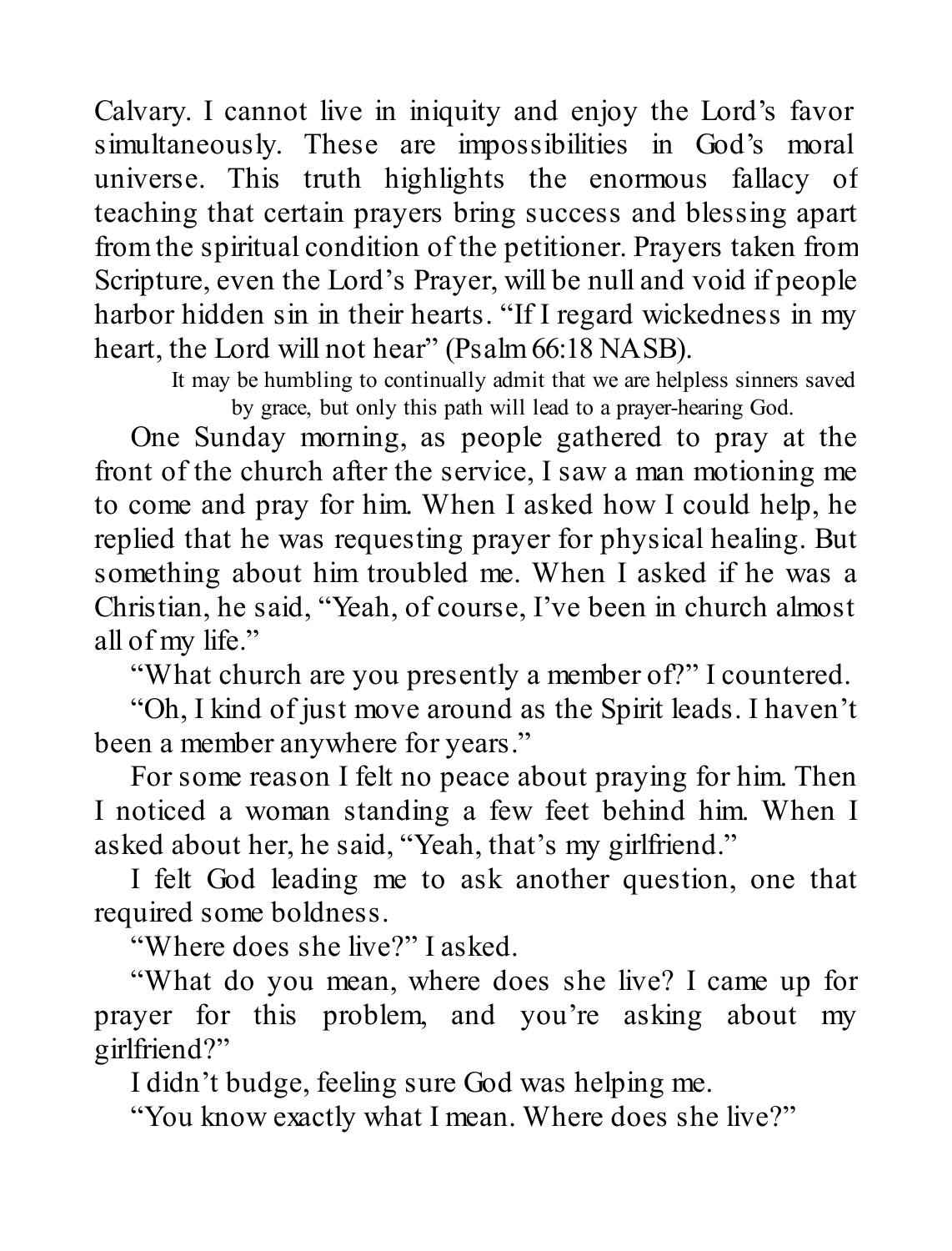"Okay, we live together. But God knows I really love her, and we're definitely gonna make it right one day. We have a special relationship that the Lord understands. But forget that —are you gonna pray for my healing or not?"

"Let me get this straight," I answered. "You know the Bible and claim to be a Christian. You're living in fornication with this lady and know that it's wrong before God. And you now want me to ask that same God to heal you *while* you live in this mess. Sir, there's not one chance in a billion that God will answer you or anyone else who prays about it. He would have to violate his Word to hear you. And if he answered you, he would be encouraging your horrible lifestyle."

I'm not sure he heard the last sentence because he walked out in a huff before I finished speaking. I regretted that, but it was better than carrying on a meaningless charade and failing to tell himthe truth as it is in Jesus.

No wonder so many prayers never make it past the ceiling! If we want our petitions to be heard and answered, we cannot violate God's spiritual laws. This is the most difficult part about prayer by far. It's easy to ask God for the things we want and need. But it's not so simple to adjust our hearts and lives to his Word.

Because Satan understands the potential of prayer far better than we, he has developed cunning strategies to clog the asking-receiving channel. An unforgiving spirit, bitterness, secret sexual sins—the list is endless—can stymie our praying. Every sin we hide and justify becomes a hindrance to bold, confident prayer to the Father.

A fourth guideline for effective prayer, one we have already touched upon, is to approach God with assurance. This is the attitude he desires from every believer every time we pray.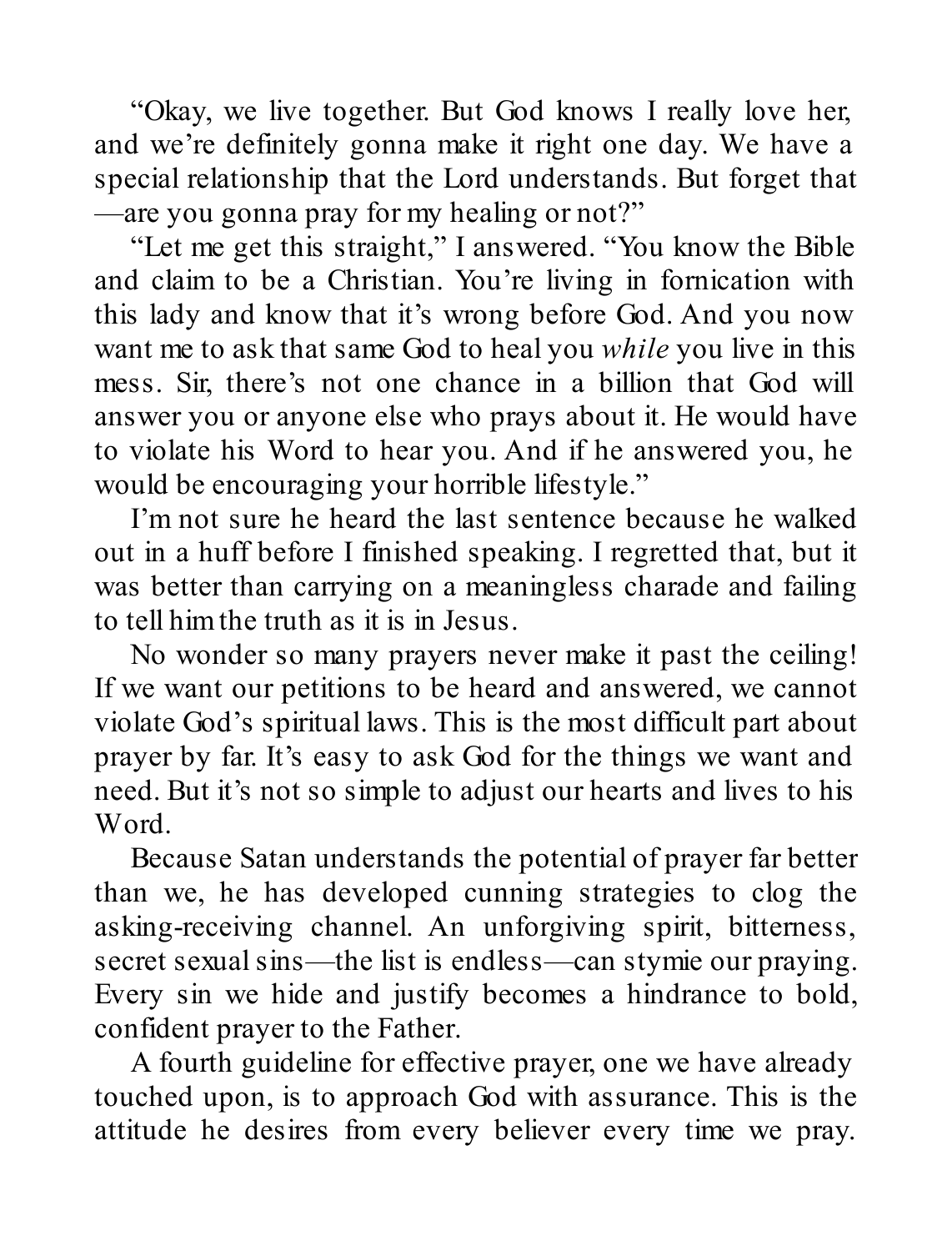John says:

This is the confidence we have in approaching God: that if we ask anything according to his will, he hears us. And if we know that he hears us whatever we ask—we know that we have what we asked of him (1 John 5:14–15).

John uses an interesting Greek word for "confidence." *Parresia* derives from a root that denotes "all outspokenness," "frankness," or "boldness." It is the confidence of a child so sure of his father's love that he freely speaks all that is in his heart. With God, there is to be no holding back or fear of rejection. It is the same thought we find in Paul's word to the Ephesians: "In him [Christ] and through faith in him we may approach God with freedomand confidence" (Ephesians 3:12).

Yet many of us lack this confidence, and our insecurity about our relationship with God is stifling our prayer life. Instead of bringing our needs confidently to him, we cloak our doubt and unbelief in mock humility. If we really believed God's guarantee to both hear and answer our prayers, we would pray far more than we do. Note the breathtaking import of this overlooked promise. The Lord wants us to be absolutely sure that "if we ask *anything* according to his will, he hears us." If he hears us, "*whatever* we ask, we know that *we have* what we asked of him." What an incredible promise filled with grace and power! Not until we go to heaven will we learn of the mighty things accomplished by this sort of prayer.

If we really believed God's guarantee to both hear and answer our prayers, we would pray far more than we do.

Because God cannot fail to keep his word, he must, then, answer every petition he hears. But surely God is omnipresent, hearing every sound and voice in the universe. So what exactly does this passage mean by "hears"? It means that certain prayers are "heard" in the receptive, approved sense of being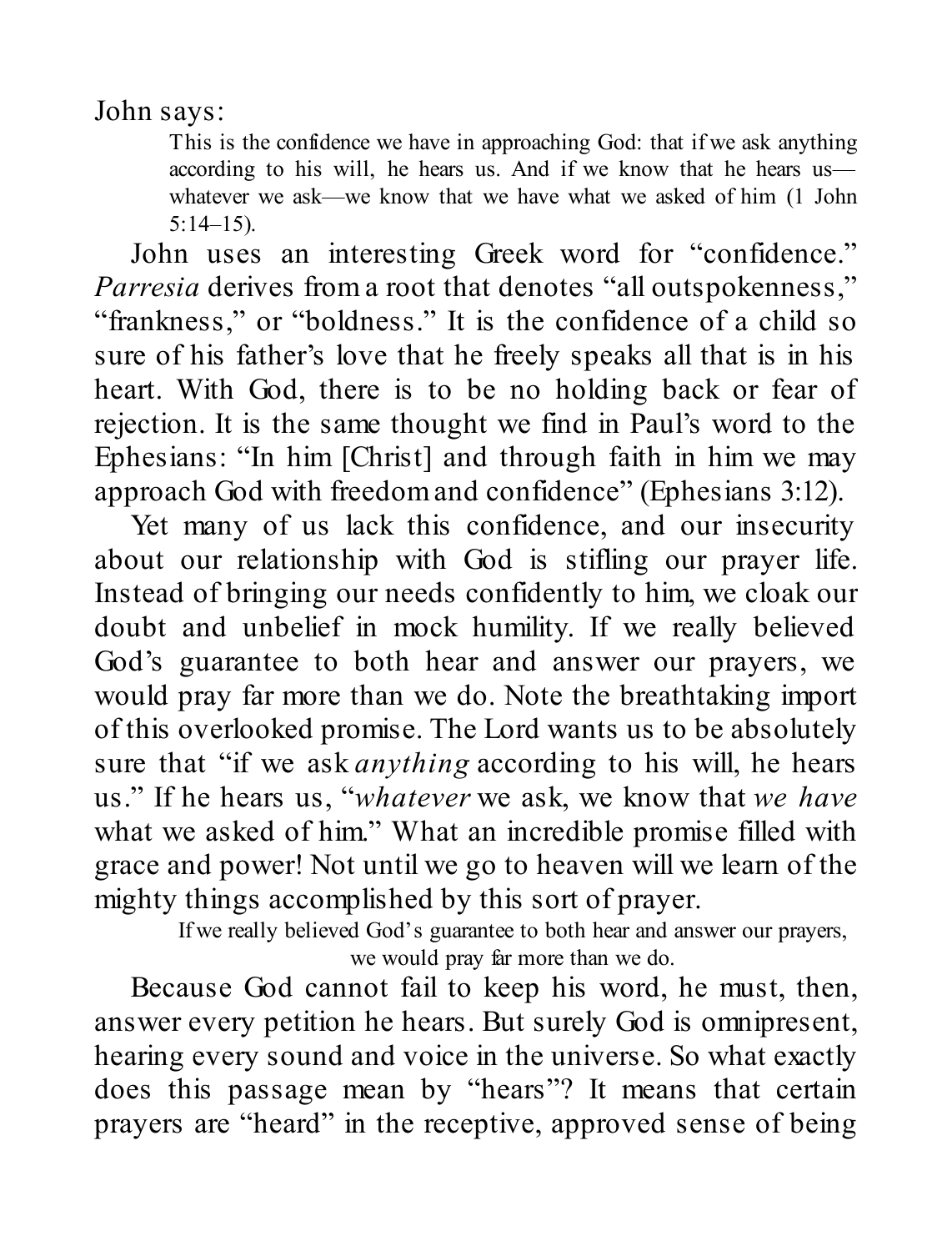heard, and those requests bring us a present-tense assurance. enabling us to say, "It's mine!"

### HOW CAN I KNOW GOD'S WILL?

As always, we must keep in mind that prayer is heard and answered only according to the "house rules." It's not a matter of feeling something, but of being in line with God's way of doing things, with his way of accomplishing his purposes. We can never "use" God when we pray because that would make him the servant in the relationship and put us in charge of the universe. John lays down one vital condition for those who want to pray with this kind of confidence and power: We must ask according to God's will.

What is the prayer God always hears? What is the "anything" he will do for us? When will we have confidence and all-outspokenness in his presence? When can we have present assurance of God's answer? Every time we ask according to his will! Then and only then can the phenomenal potential of this promise become reality. First we must understand and submit to God's will, and then we will have the confidence that he hears us. The Lord has assured us that *every* prayer he hears will be granted, no matter how impossible it seems.

The obvious and critical question is, how can I know I'm asking according to God's will? Carefully studying the Bible reveals the Lord's will and purpose for us. As we rightly "divide" it and meditate upon its promises, the Holy Spirit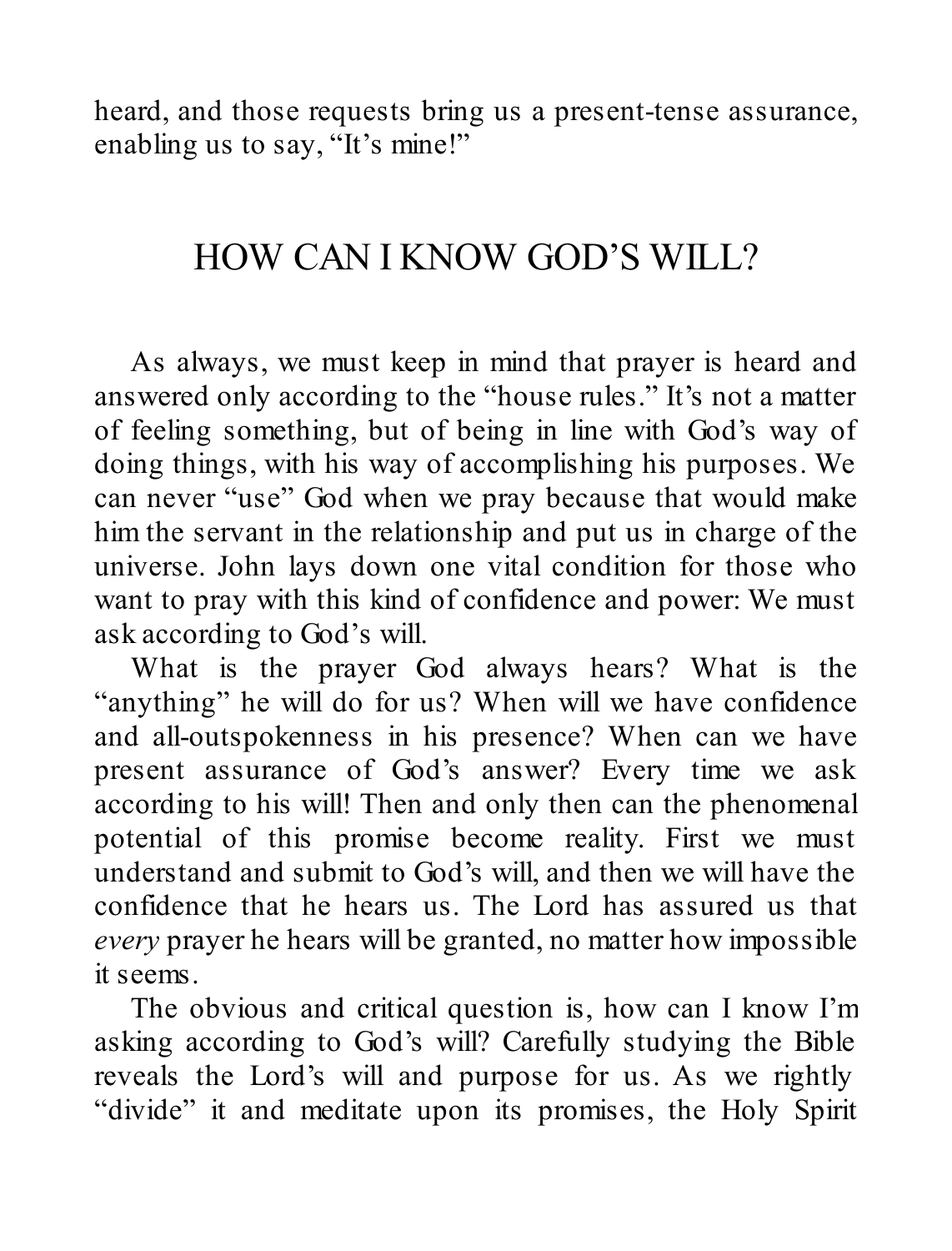works in tandem, producing insight and faith and showing us how we should pray. A Christian cannot be powerful in prayer while not living in God's Word.

Still, life is complicated and the application of God's promises is not easy. For this reason, Scripture gives a second guideline:

In the same way, the Spirit helps us in our weakness. We do not know what we ought to pray for, but the Spirit himself intercedes for us with groans that words cannot express (Romans 8:26).

If we let him, the Holy Spirit will be our personal prayer partner. The complexities and heartaches of life can overwhelm us to the point that we can't find words in prayer. Even the apostle Paul experienced this dilemma; he talks about "our weakness" and acknowledges that "we do not know what we ought to pray for." But the Spirit of God dwells in us to help us pray beyond our limited ability, for "the Spirit intercedes for the saints *in accordance with God's will* " (Romans 8:27). Though intelligible words are not always employed, the Spirit assists us in meeting the conditions of asking according to God's will the secret of all successful prayer. We need to believe this and be open to the present-day ministry of the Holy Spirit.

Though intelligible words are not always employed, the Spirit assists us in meeting the conditions of asking according to God's will—the secret of all successful prayer.

I knew a man who struggled mightily with a drinking problem. He was living as a drunk on the streets when he began visiting our services. Though he heard the Word of God, experienced the love of believers, and sought deliverance, he still couldn't stop drinking. He went up and down, month after month, like a yo-yo. Sober one week, drunk the next. We prayed with him, repeatedly explaining the good news of Jesus Christ, but nothing seemed to help.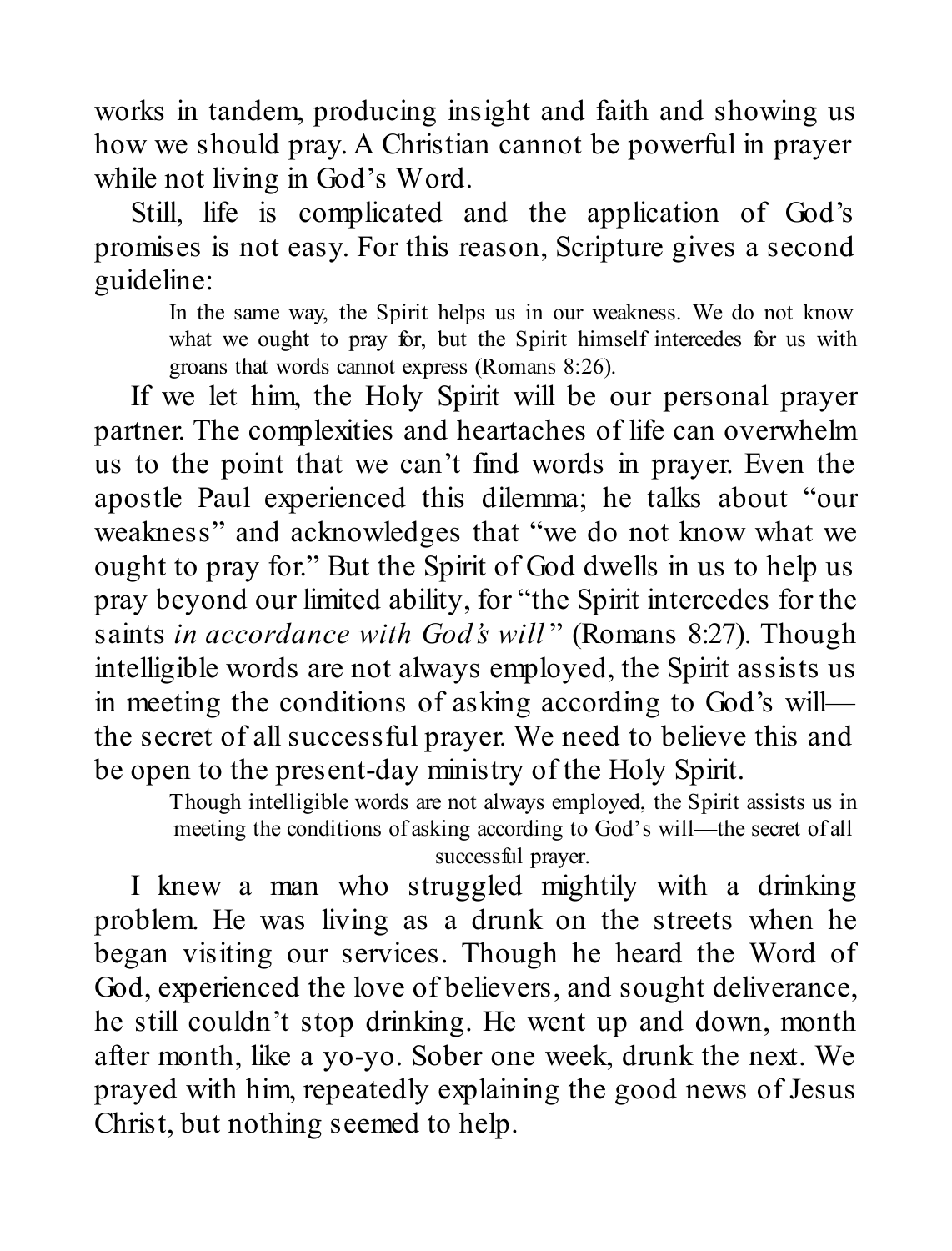After dropping out of sight for a while, the man suddenly reappeared toward the end of a Sunday service. I had just finished preaching, and people were praying at the altar. When I opened my eyes, there he stood, looking as though a truck had just run over him. He was filthy and disheveled, with gauze bandages wrapped around one arm like a mummy. He looked up at me with slightly glazed eyes and a hopelessness that broke my heart. Motioning for him to join me on the platform where I was sitting, I asked himwhat had happened. He told me he'd been in a drunken brawl, and I reminded himthat he would likely die in the street if he continued living the way he was. He agreed and, as if to prove it, lifted up one pant leg, revealing a leg that had blown up like a balloon, almost twice the size of the other one.

I didn't know what to say. He had already heard every piece of advice I had to give. The church had tried to help him without success. What more could anyone do? I sat next to him in total silence, not knowing how to pray because there seemed no adequate words. Instead, I quietly asked God for help in ministering to this man. Gradually a deep compassion filled my heart, and I began to weep. I took his bruised hand in mine. I never said one word, but I was praying through the sobs and tears the Spirit gave me. Before long, he was weeping

too.<br>We sat there for a long time, two grown men crying their eyes out without saying a word. While we wept, the Lord was helping both of us as he promised. That night became the turning point for my friend. Soon he was worshiping God every Sunday and learning more about Jesus. He became an usher at our church about a year later. I'll never forget the first time I saw him come forward to assist with the offering. You could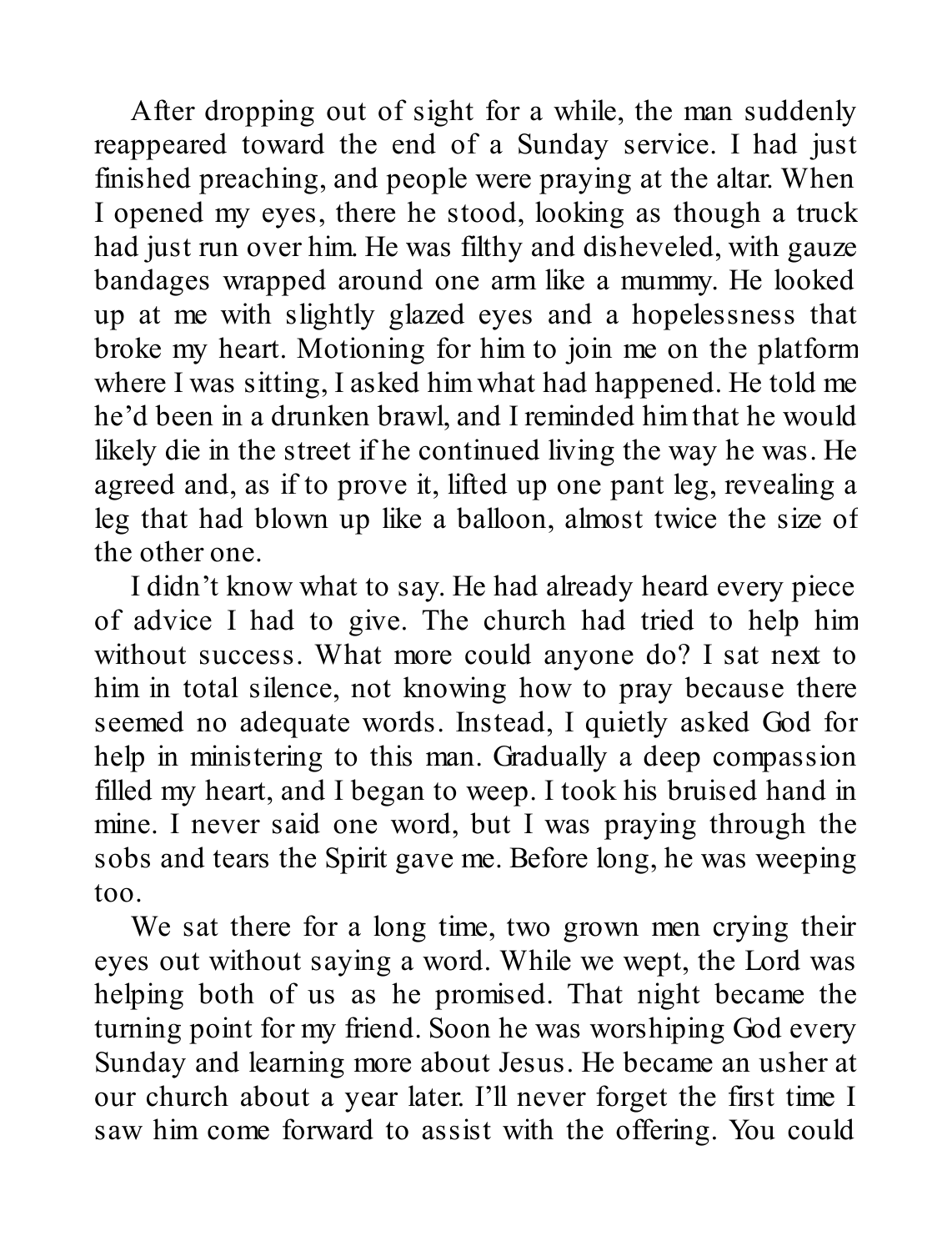hardly tell it was the same man. Smiling as he walked up the aisle, basket in hand, he wore a dark suit with a nice tie. He looked like a regular deacon!

### WHAT ABOUT GOD'S SOVEREIGNTY?

Despite the fact that the Bible is clear about our need to pray according to God's will, some churches and Christian teachers place so much importance on God's sovereignty that they fail to emphasize prayer at all. Why make great claims for the power of prayer when God has already predetermined each second of every day? Nothing, including prayer, can change our life situations. To that error, the Bible declares, "You do not have, because you do not ask God" (James 4:2). James did not say the believers lacked because it was God's will that they did. Their failure to ask is what hindered the Almighty from granting what he would have happily given.

This false concept of God's sovereignty is destroying the spiritual potential of churches everywhere. While endless lectures are given about the nature and character of God, prayer meetings are nonexistent. Of course it's important to hear sound Bible teaching, but the real truth about God should lead people to a life of asking and receiving.

### WILL GOD GIVE US EVERYTHING WE WANT?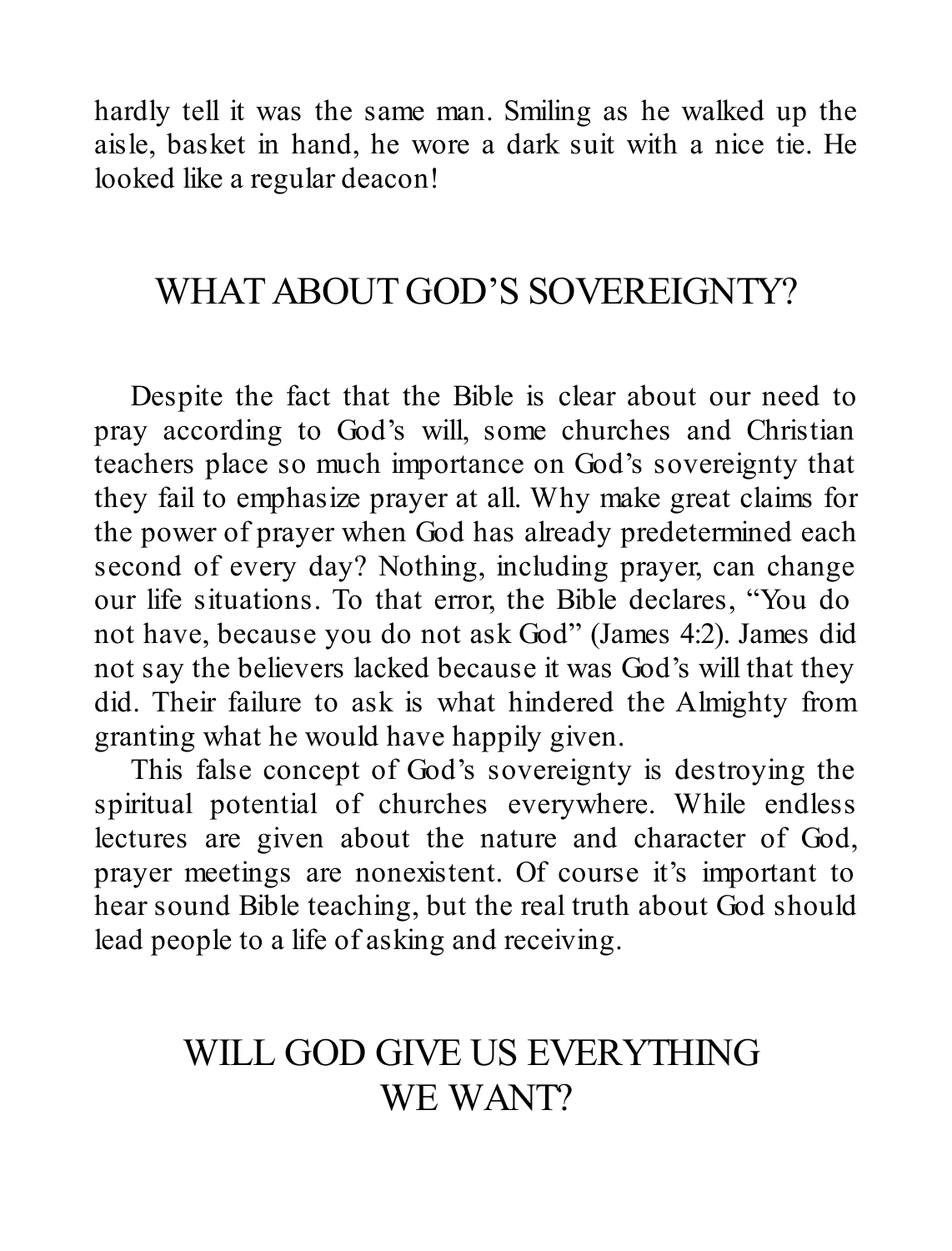When it comes to understanding the Bible, Satan tries to confuse us by getting us to take positions at extreme ends of the spectrum. For each person who fails to pray because of mistaken notions about God's sovereignty, there is another who prays a great deal but from the wrong motives, as though they, and not God, were in control. So James adds this caution: "When you ask, you do not receive, *because you ask with wrong motives,* that you may spend what you get on your pleasures" (James 4:3).

As my friend Warren Wiersbe says, "God supplies your needs, not your greeds." The idea that we can command God through some "word of faith" to act contrary to his will is ridiculous. This false "faith teaching" has planted foolishness in the pulpits and carnality in the pews. People are "claiming" things that were never promised to New Testament believers while ignoring the spiritual power and grace the world desperately needs. The first rule of prayer is not "faith," but whether the request is according to God's will. Let's not forget that the Lord stillsits on his throne as ruler of the universe.

The first rule of prayer is not " faith," but whether the request is according to God's will.

Even though it can at times be difficult to discern God's will, he will teach us how to pray as we humbly wait for guidance. No matter how confusing a situation may be, we can count on two clear and powerful promises that leave no question about God's will. These two promises can give our prayer life a fresh start so that we can begin praying regularly with confidence:

If any of you lacks wisdom, he should ask God, who gives generously to all without finding fault, and it will be given to him (James 1:5).

My *God will meet all your needs* according to his glorious riches in Christ Jesus (Philippians 4:19).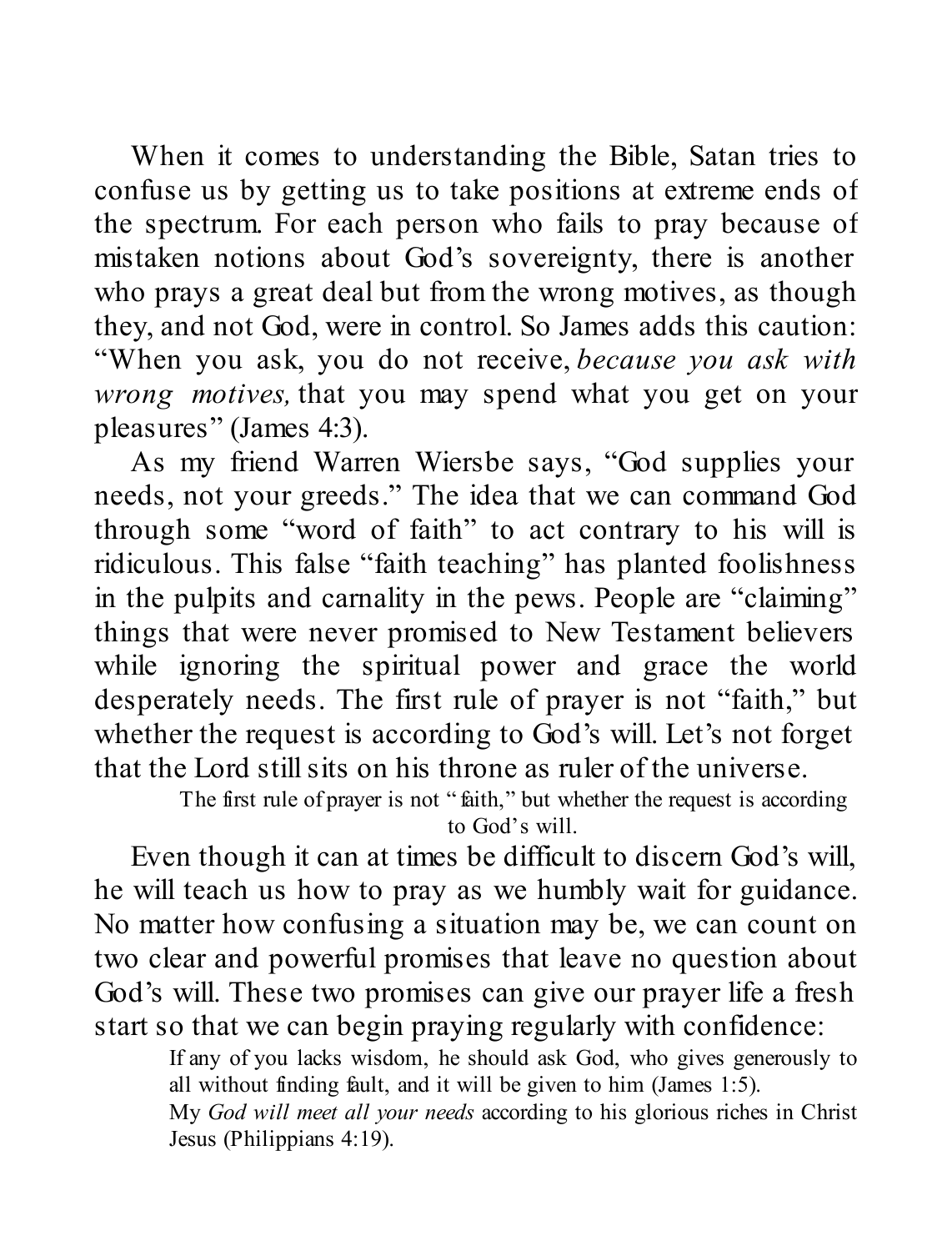We can confidently pray, then, for daily wisdom and for our Father to supply every need. Don't permit the size of any problem to prevent you from approaching the throne of grace. Instead, may God's promises propel your prayer so that you are no longer afraid to ask and receive great things from him. "Hearer of Prayer, to you all men will come!"

### **CHAPTER FIVE**

## **WHEN THE MOUNTAIN WON'TMOVE**

**S**ometimes life gets so tough that even the most faith-filled Christian has difficulty summoning the faith to pray for a breakthrough. It doesn't matter how many Bible verses you have memorized or how much God has blessed you in the past. A difficult problem or a heartbreaking set of circumstances suddenly mushrooms into a huge, immovable mountain, whose shadow makes it hard for you to envision how God will answer your prayer.

All of us, fromthe strongest to the weakest, experience such times. But rather than allowing our mountains, however massive, to become obstacles to prayer, we can turn them into opportunities to learn valuable lessons about our level of spiritual maturity and our need to go deeper with God in prayer.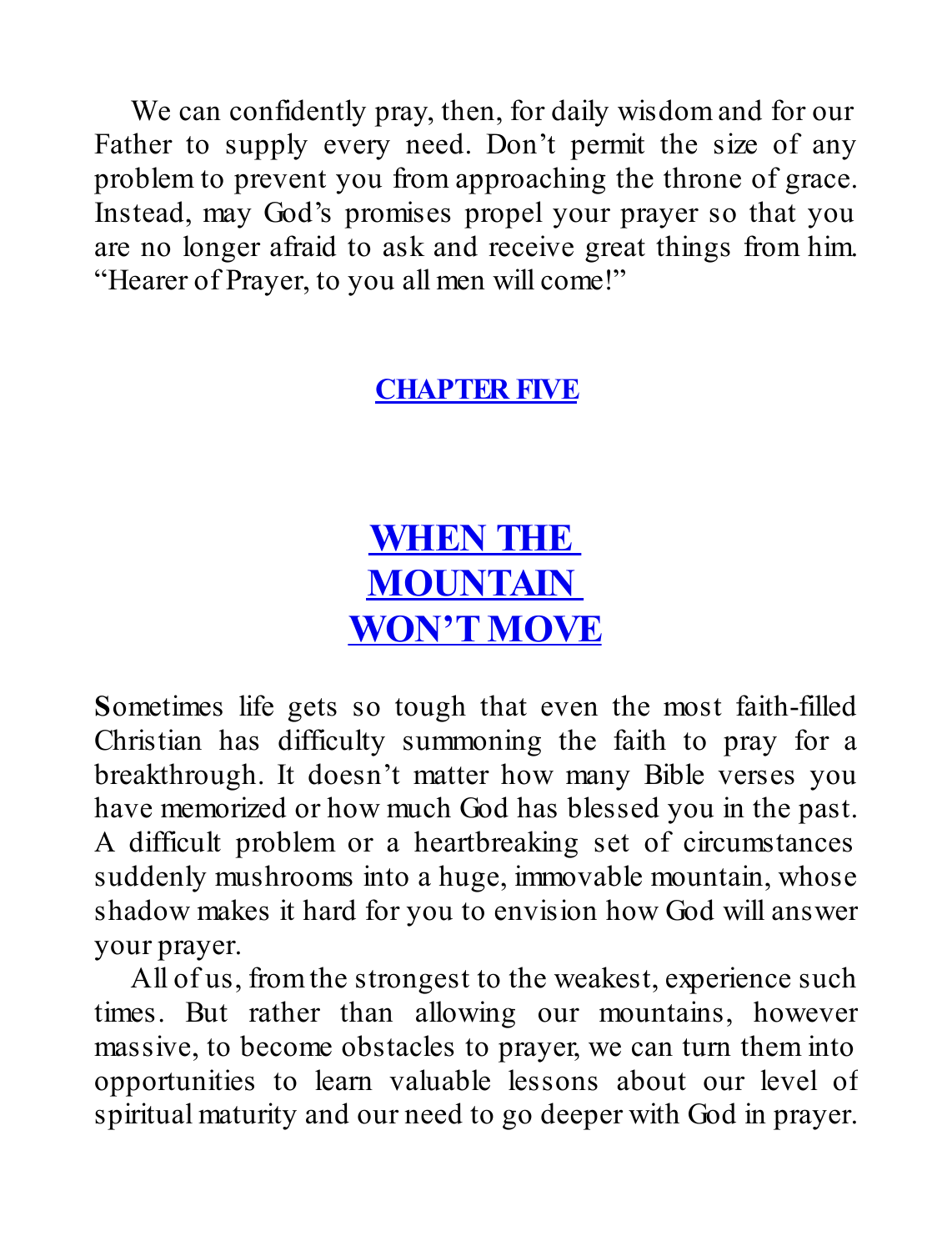# **TWO CHALLENGES**

Such times of trial and difficulty remind us of two great challenges regarding the prayer of faith. The first challenge is to believe that no situation, however evil or entrenched, is beyond the scope of prayer. In theory we know that God can do anything, but many of us fail to trust him when it comes time to pray for specific people or situations. Instead of looking to the Lord for help, we keep our eyes on the problem, which grows bigger the longer we gaze at it. We don't pray seriously about such problems because they just seem too big, too hard, or too complexfor prayer to resolve.

Though we may mentally affirm the promises of Scripture, we fail to lean on them. Reluctant to come before the throne of grace to receive the help God promises, we worry, complain, live in fear and depression, ask others for advice—anything and everything but go to the Lord in prayer. Even we preachers are guilty of this, though we preach every Sunday about an omnipotent God!

The second hurdle is the waiting. Most of us hate to be kept waiting for an answer to prayer. We've asked the Lord to intervene, and we want immediate results. *What's taking him so long?* We feel as though we're holding on for dear life, but the situation hasn't changed one iota. In fact, it's gotten worse! *How long do we have to wait? Is God even interested in us? Does he care about our problems?*

Without learning the secret of how to wait in faith, many of us become spiritually fatigued as we pray. We may start doubting whether God's promises apply to our particular situation. Instead of entertaining this as a reason able doubt,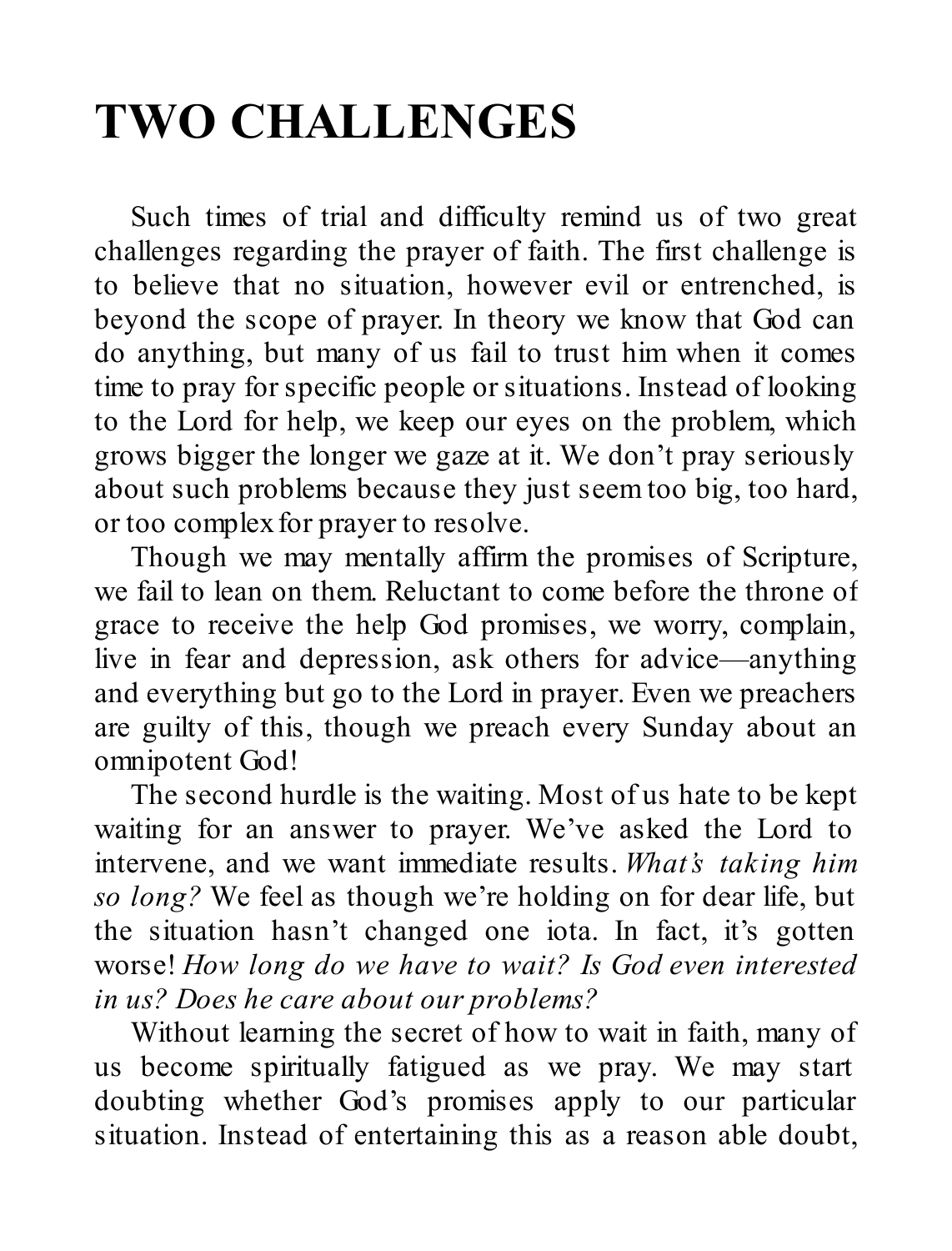we need to realize that we are encountering an area of spiritual warfare not often discussed.

I have discovered that the most difficult subjects to write about have to do with the truths people think they already know while their actions prove otherwise. Total ignorance is not what holds us back from growing in God. Instead, we don't grow because we haven't yet fully embraced these all-toofamiliar truths. That's what causes us repeated failure, particularly in regard to prayer. Sound doctrine that yields faithless living and no prayer is no doctrine at all. Find a church that doesn't pray and you'll discover a preacher who's not getting to the heart of things no matter how eloquently he preaches. What we really believe is always revealed in the way we talk to God in prayer.

#### TO WHOM ARE WE PRAYING?

This battle to ask the Lord for great things in prayer and then wait expectantly for the answer has been going on for centuries. Because God understands how hard it is for us to realize that no situation is too big for him, he has filled the sacred Scriptures with reminders of his awesome power. We need these reminders as encouragement whenever we face those big, immovable mountains that challenge our faith.

Who has measured the waters in the hollow of his hand, or with the breadth of his hand marked off the heavens? Who has held the dust of the earth in a basket, or weighed the mountains on the scales and the hills in a balance? Surely the nations are like a drop in a bucket;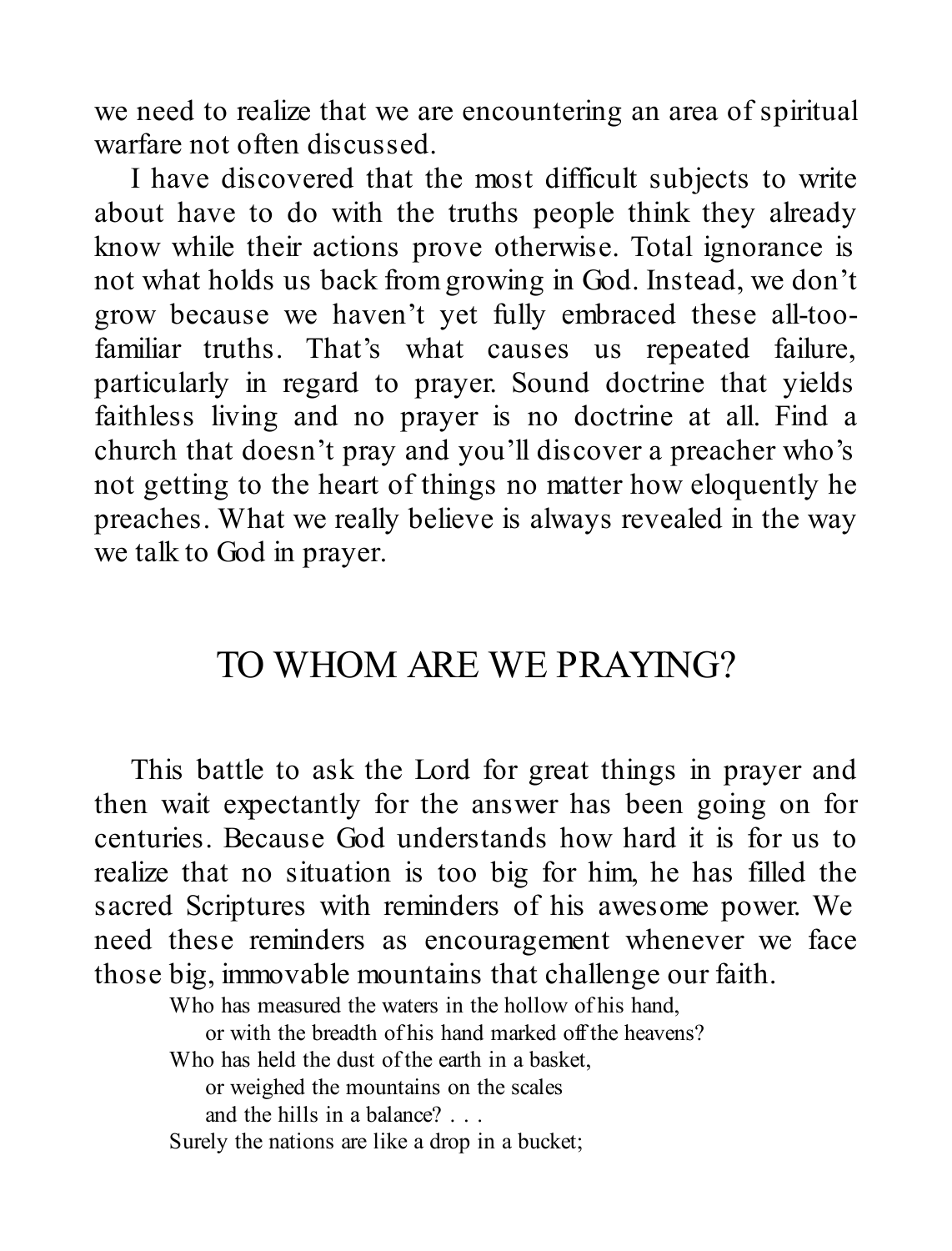they are regarded as dust on the scales;

he weighs the islands as though they were fine dust.

Lebanon is not sufficient for altar fires

nor its animals enough for burnt offerings.

Before him all the nations are as nothing;

they are regarded by him as worthless and less than nothing (Isaiah  $40.12$ ,  $15-17$ ).

Although written in figurative language, this passage describes a God so awesome that he considers entire oceans and even the whole universe a small thing! To him mountain ranges are like specks of dirt and the nations themselves are only a drop in the bucket. But there is more:

He sits enthroned above the circle of the earth,

and its people are like grasshoppers.

He stretches out the heavens like a canopy, and spreads them out like a tent to live in.

He brings princes to naught and reduces the rulers of this world to nothing.

No sooner are they planted,

no sooner are they sown,

no sooner do they take root in the ground,

than he blows on them and they wither,

and a whirlwind sweeps them away like chaff (Isaiah 40:22–24).

Now we see God seated so high above the earth that its inhabitants are like tiny insects running to and fro before him. Presidents, prime ministers, and kings—all those in authority rule only at *his* bidding. Their vaunted armies and impressive missile defense systems are like children's toys before God. With one word from his mouth, he deposes the powerful and sets others in their place.

Isaiah is not exaggerating. This is the great God we worship and serve! Amazingly, he is the One who invites us to call on him in the day of trouble so he can exert his incredible power on our behalf. Best of all, this arrangement was God's idea, not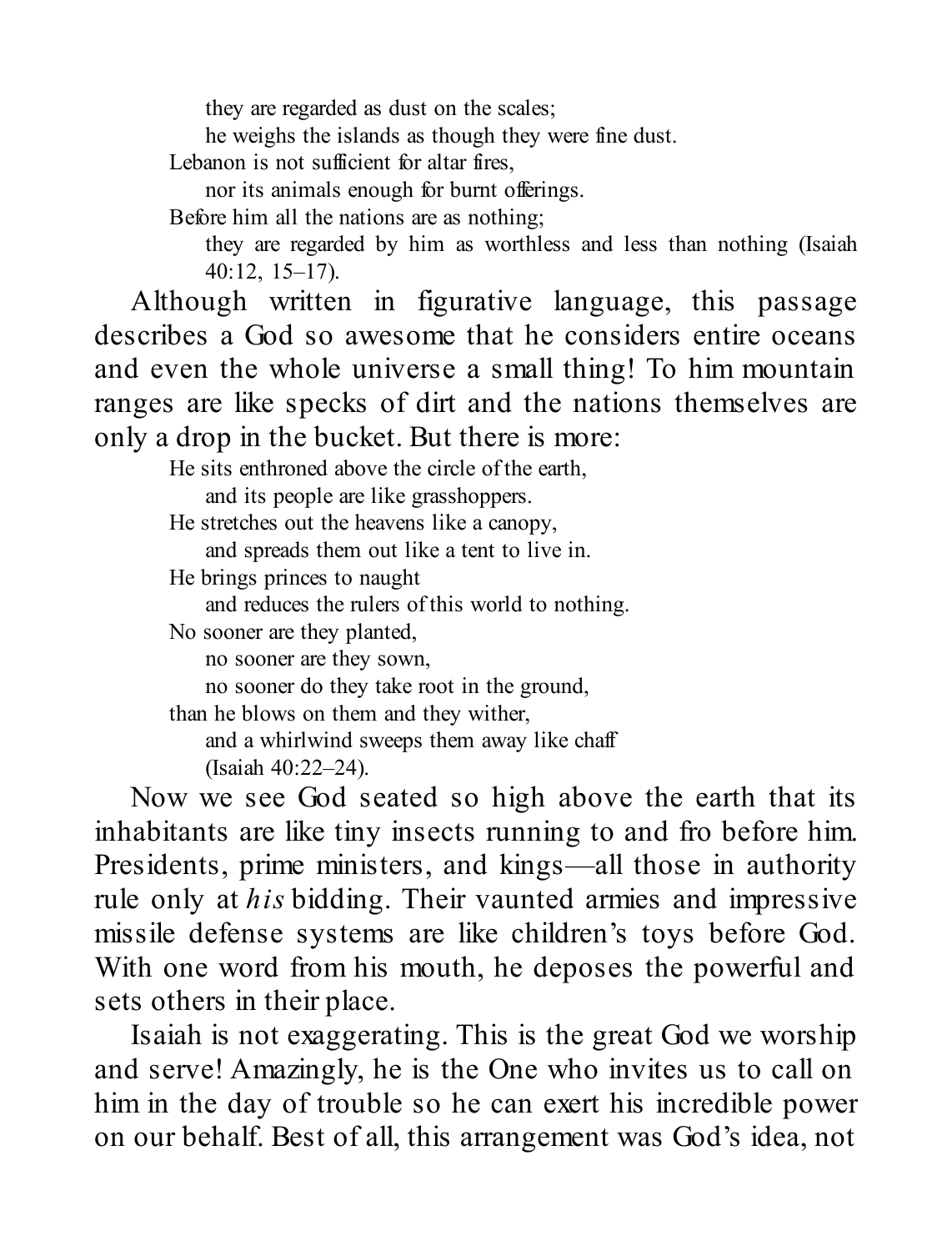ours. He yearns to intervene in our "impossible" dilemmas, problems that are like child's play for him. Knowing our struggle to comprehend the extent of his power, God offers another vivid illustration for us to ponder:

" To whom will you compare me? Or who is my equal?" says the Holy One. Lift your eyes and look to the heavens: Who created all these? He who brings out the starry host one by one, and calls them each by name. Because of his great power and mighty strength, not one of them is missing (Isaiah 40:25–26). God yearns to intervene in our " impossible" dilemmas, problems that are like child's play for him.

I remember struggling with a seemingly insurmountable problemone day when I was a young pastor. My difficulty was put into perspective the moment I read a newspaper article about a newly discovered star. This star is so huge that, had it been close to earth, it would not have fit into the space between the earth and the sun! We are talking about a star beyond our wildest imagination, because the sun is 93 million miles away from earth. It occurred to me that this star, magnificent as it is, is merely one of a vast number God created out of nothing and called by name. I dropped my head onto the desk that day and wept for joy at the greatness of God, reassured that my "insurmountable problem" was as nothing to the Lord.

The next time you are faced with an insurmountable problem, I'd advise you to look into the heavens on a clear night. The evidence of God's greatness is right above your head. Scientists say there are about 7,000 stars visible to the naked eye, though only about 2,000 of these can be seen at any one time and place. So even on the clearest night you see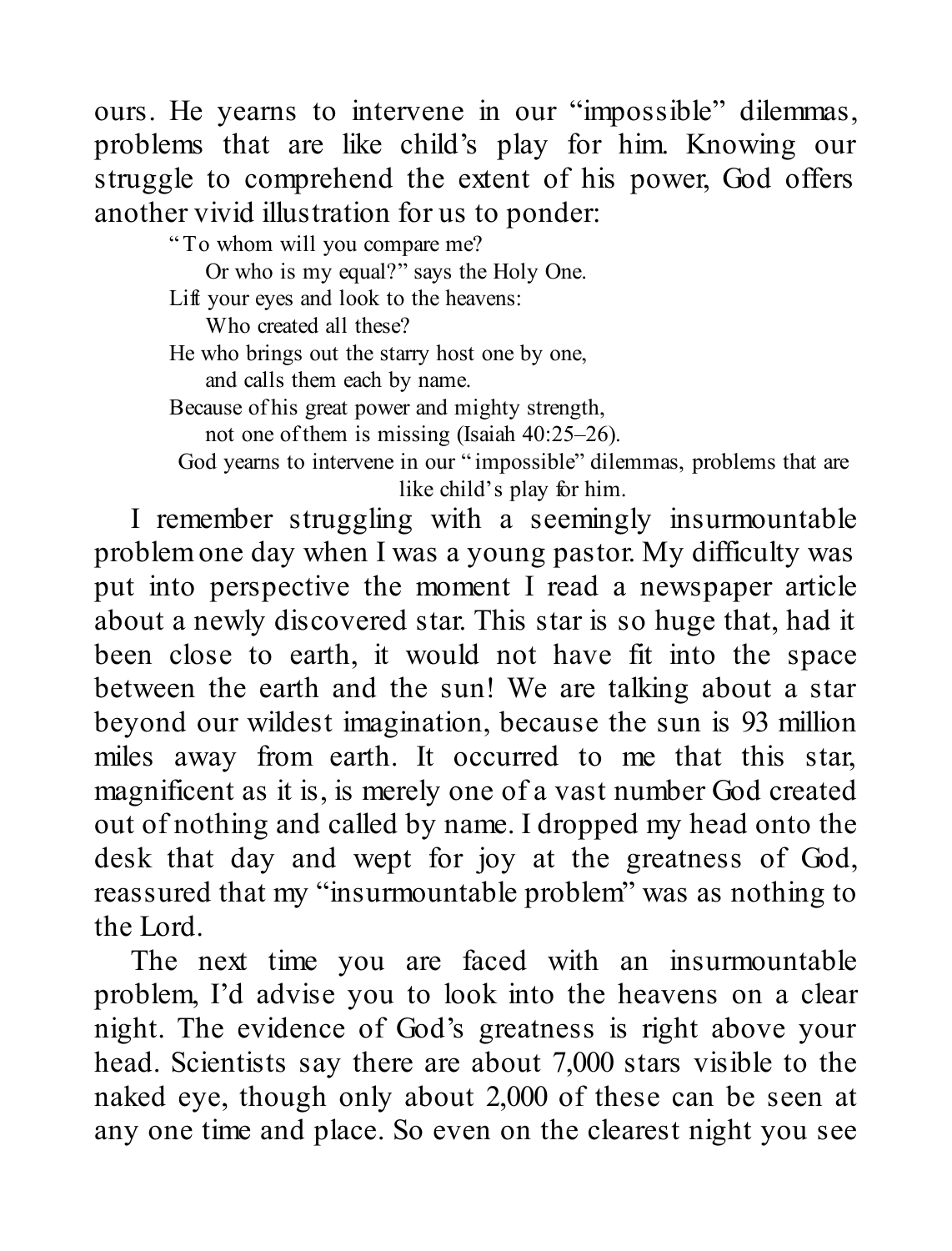less than a third of all the stars visible to people around the world. But that's not the end of it. Recent studies indicate that there are far more stars than the eye can see, perhaps 200 billion—that's 200,000,000,000—in our own galaxy, and the Milky Way is just one of millions of galaxies! Though no one knows exactly how many stars there are, one estimate puts the number at three thousand million billion stars—a three with sixteen zeroes behind it.

As God assures us, the "heavens are the work of [his] hands" (Psalm 102:25). He merely "commanded and they were created" (Psalm 148:5). Just one word from him, and three thousand million billion stars came into being.

What's more, Scripture tells us that God "determines the number of the stars and *calls them each by name*" (Psalm 147:4). Think about it! What "big" problem are you facing right now that is too hard for him? What possible need is beyond his ability to supply?

Do you remember when God promised to make Abraham the father of many children even though he was an old man married to Sarah, who was herself old and barren? The Lord promised Abraham that his offspring would be so numerous that they couldn't be counted, saying, "I will make your offspring like the dust of the earth, so that if anyone could count the dust, then your offspring could be counted" (Genesis 13:16). On a later occasion, the Lord told Abraham to "look up at the heavens and count the stars—if indeed you can count them... . So shall your offspring be" (Genesis 15:5).

I wonder if that second comparison seemed like a bit of a comedown to Abraham. Even though he could see a sky full of stars—as many as 2,000—surely the grains of dust on the earth were of a far greater number. But God had in mind things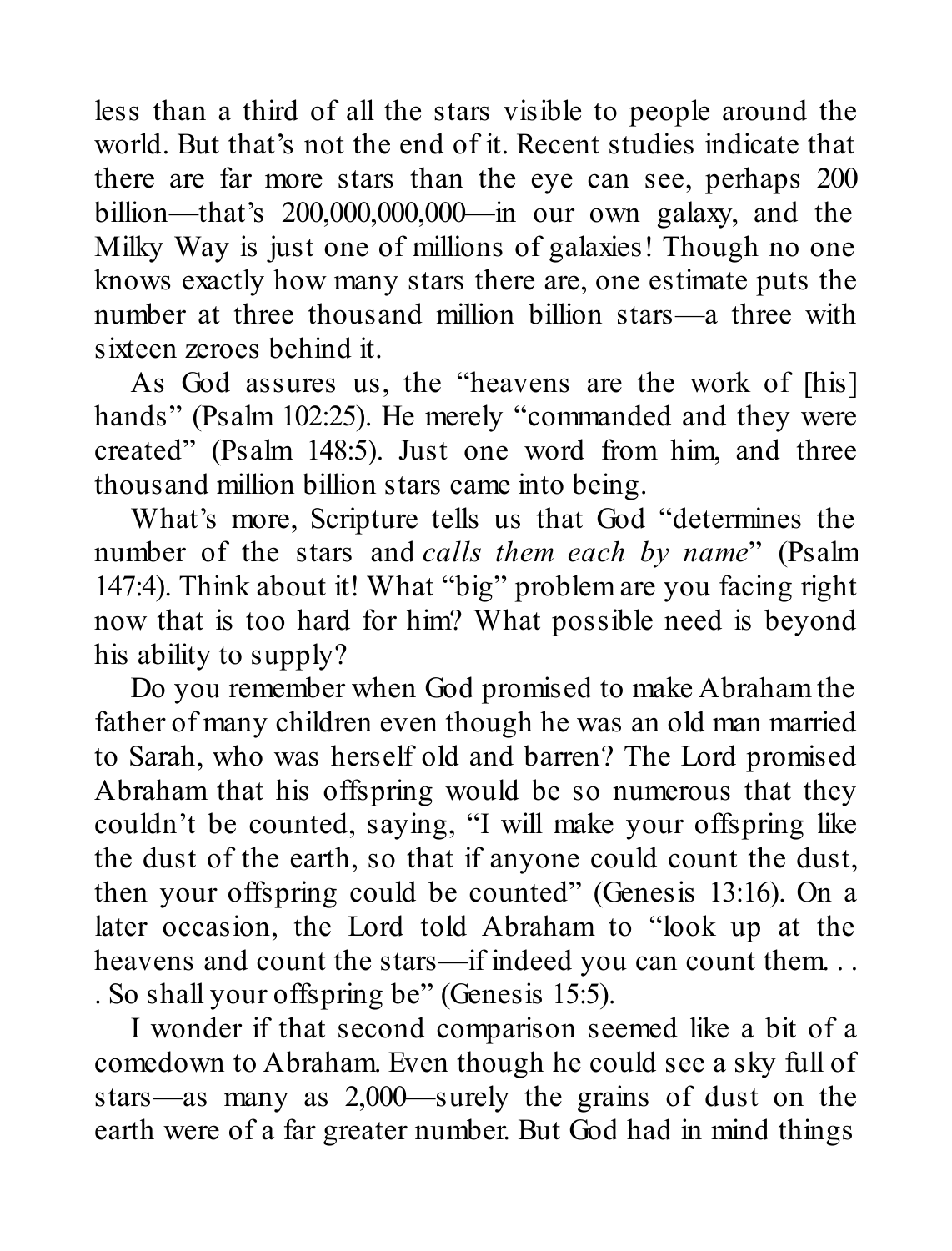Abraham couldn't possibly see. Science has shown us that the number of stars in all the galaxies could be as great as the dust of the earth. What a tribute to the accuracy of the Bible and the greatness of God. Look up at night into the heavens and let every star inspire you to do what Abraham did that evening he believed the Lord.

> God " determines the number of the stars and calls them each by name." What "big" problem are you facing right now that is too hard for him?

### WHEN YOU WANT TO GIVE UP

I have seen God do many wonderful things over the course of my life, yet I still encounter times when my faith is severely challenged. Not long ago, I met a young woman who badly needed God's help. At first it seemed as though the church might be able to do something. Then, just as we were making progress, we were suddenly faced with an insurmountable problem—a mountain we couldn't climb over, couldn't sidestep, and couldn't budge. Her difficulties seemed so complex, so entrenched. The solution seemed impossible to find. Maybe I had to let this one go, I thought. I was out of ideas and nearly out of faith.

Farah was born in Haiti, the poorest country in the Western hemisphere. But it wasn't the stifling poverty that hurt her as much as the sense of abandonment she felt when her mother left forAmerica shortly after she was born. She ended up living with her father and a stepmother in the rooming house they owned.

Fromthe time she was six, Farah was sexually abused by her stepmother's brother and various male boarders. Convinced no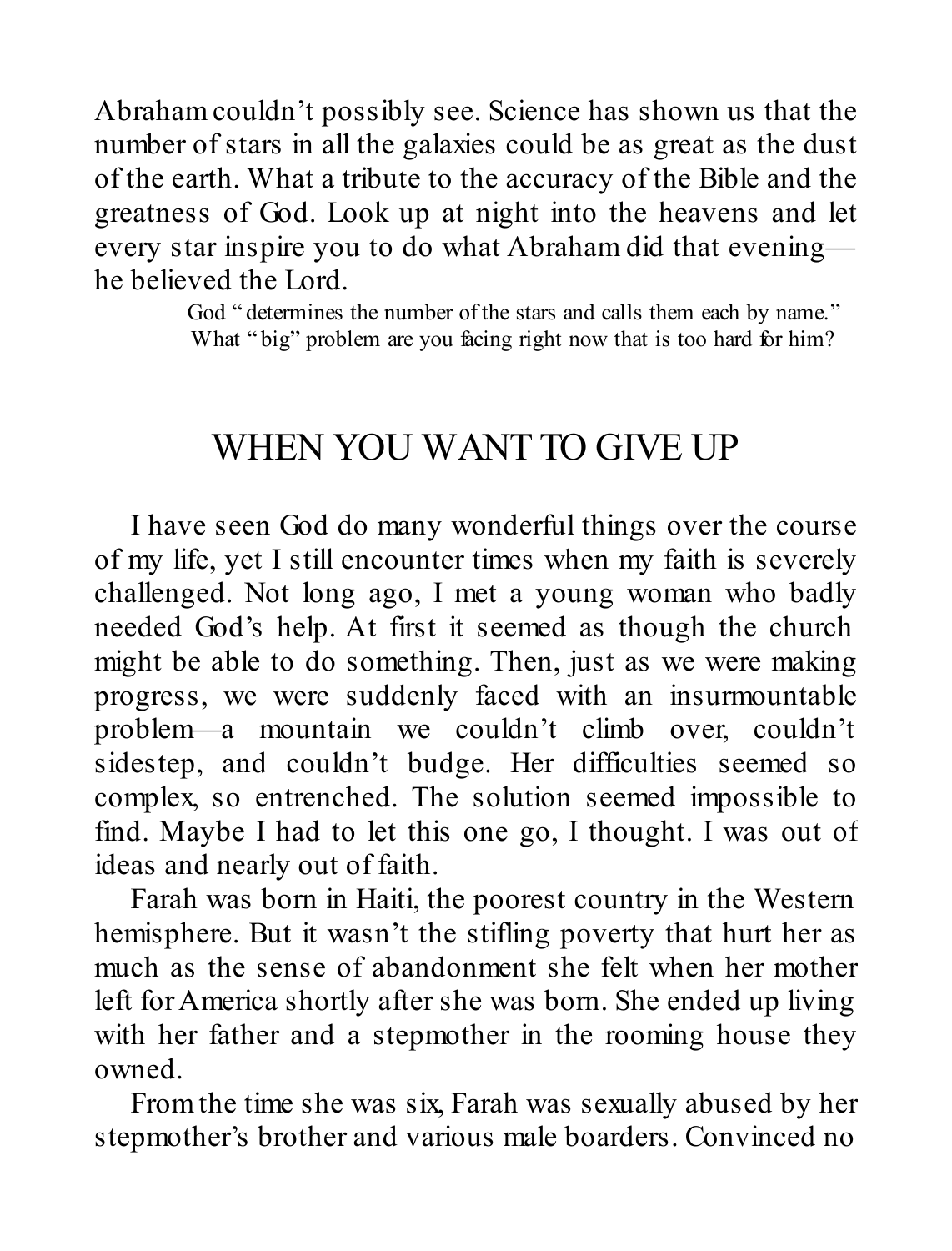one would believe her if she spoke up, she kept the nightmare secret. Then one day her father went off to work and never returned home. Quickly she was shunted off to an aunt, who died soon after from AIDS. Then she went to her grandmother's home.

Finally, at the age of ten, Farah came to the United States to live with her mother. Full of dreams of America and a happier life, she hoped her parents might even get back together. But by then, Farah's mother had a young child and was living with another man. That child, not Farah, became the apple of her eye, and Farah's life turned into a long episode of weeping and bitter tears. She was a shattered, frightened little girl whom nobody seemed to love.

If this were a movie, the good guy would have rushed into her story right about now, just in time to make the rescue. That's what Farah thought when a school security guard began taking an interest in her life. He started by walking her home on a regular basis. Before long, she gave him her phone number. But her knight in shining armor turned out to be a thirty-six-year-old sexual predator, intent on initiating a relationship with a twelve-year-old girl. Convinced she had found true love, young Farah was determined to cling to the only "solid" relationship she had. Her rebelliousness and inner anger surfaced when her mother objected to the relationship.

Deciding she couldn't cope with the situation, her mother shipped Farah off to Florida, where her father was then living with yet another wife. While there, Farah decided to open her wounded heart, telling him about the abuse she had suffered in the past. Incredibly, instead of sympathy, it triggered more sexual abuse, this time fromher own father.

By then, Farah hardly had the will to live. Still, she was a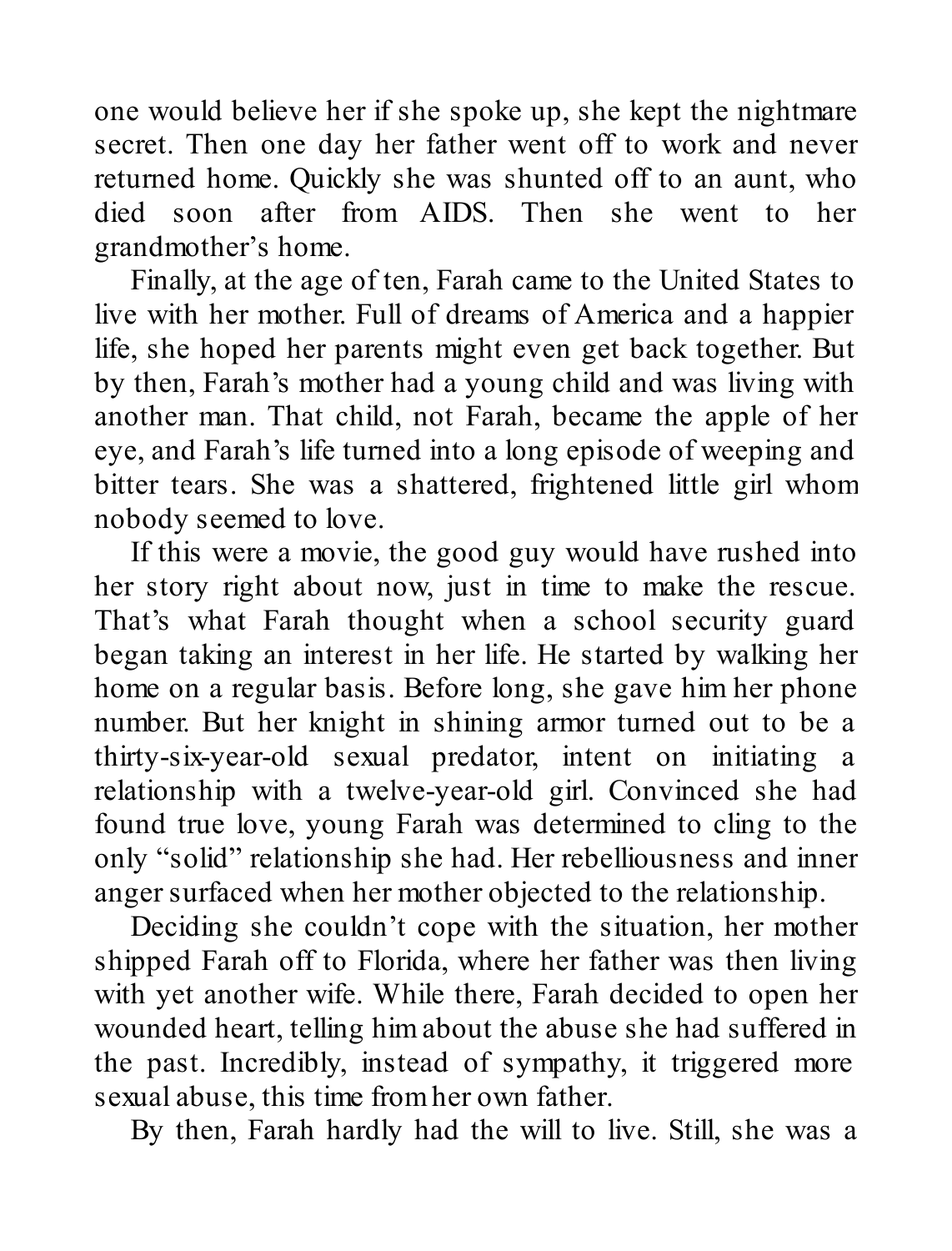bright girl who managed to do well in school despite her emotional turmoil Eventually her stepmother became suspicious of the relationship between Farah and her father and shipped her back to New York. It wasn't long until Farah began living with the security guard in his apartment in Brooklyn.

After a while, a friend began inviting her to visit the Brooklyn Tabernacle. But Farah was not interested in religion. She had dabbled with Jehovah's Witness and Mormon teachings and concluded they held no answers. Yet her friend persisted, and Farah finally relented, agreeing to attend a service. For the first time in her life, she heard the best news possible: There is a God in heaven, and he loves her. She felt something powerful, yet tender, wooing her toward the light. Farah wanted to open her heart to Jesus, but a dark stronghold held her back from full surrender. The battle for her soul raged on.

Farah had become pregnant, and the pregnancy ended in a miscarriage. It happened when she was alone one day at her high school. That experience sent her into a deeper depression, but one that made her envy the joy-filled Christians who stayed in contact with her. At nineteen, she became pregnant again and gave birth to a daughter. Her mother was so shamed by the news that she turned her back on Farah and her granddaughter.

For the first time in her life, Farah heard the best news possible: There is a God in heaven, and he loves her.

Farah tried to overcome her attachment to her boyfriend, but by now she had been with him for nearly half her life. Through the years an emotional and physical bond had been forged that seemed impossible to break. One time she even moved back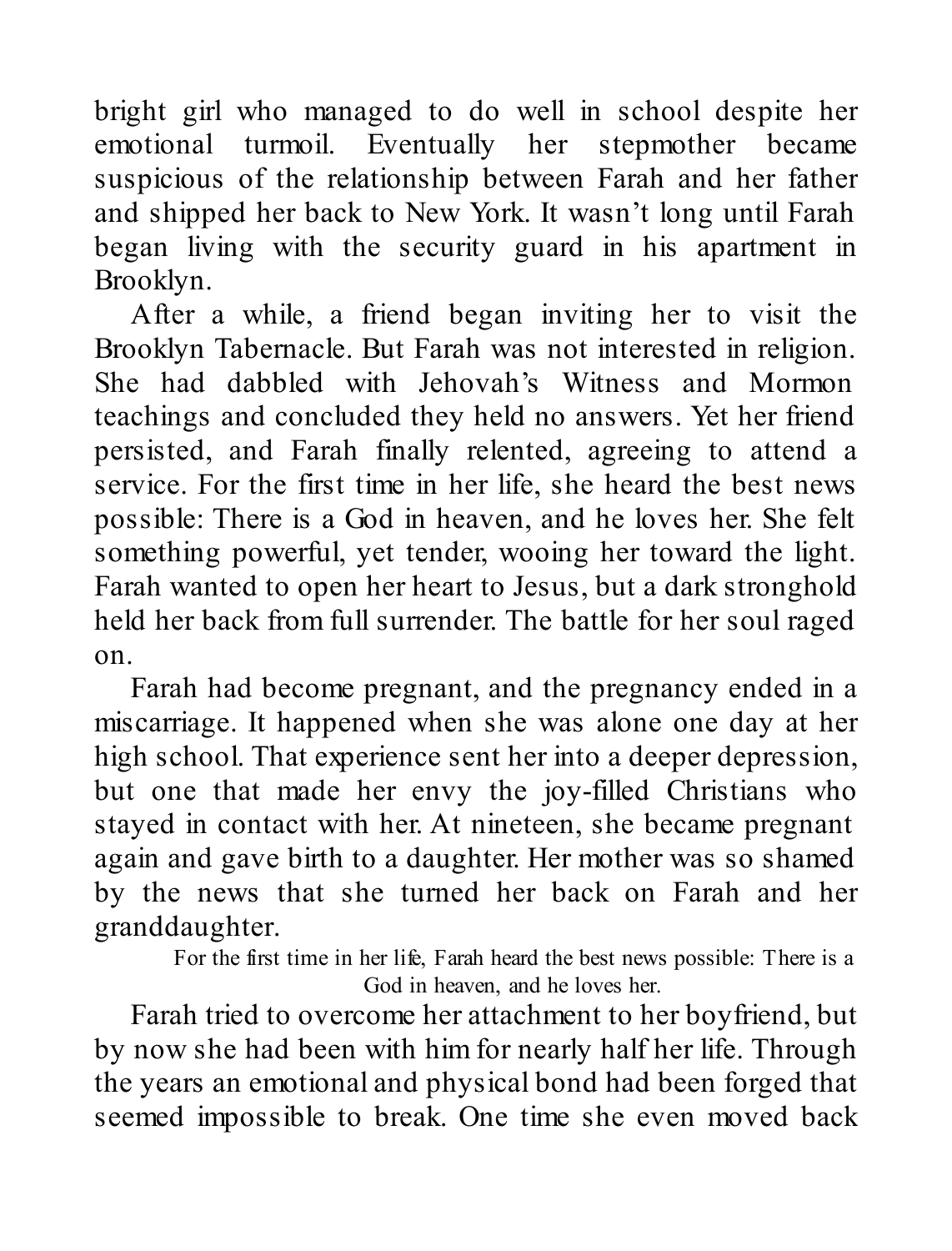into his apartment after he had kicked her out.

Finally, during another visit to the Brookyn Tabernacle, Farah cried out, "God, you have to come and help me!" One of the associate pastors learned of Farah's situation and immediately referred her to me. That Tuesday night, when Farah came to my office, I saw only a pretty twenty one-yearold Haitian girl clutching a child in her arms. I hadn't a clue about her painful past or about her fear of meeting me, convinced as she was that I would throw her out of the church as soon as I heard her story.

Tears filled my eyes as she told me that story. Anger and revulsion rose up in me as I thought about the man who had seduced her. I began by assuring Farah that the most important thing she could do was to begin a new relationship with the Lord, trusting him for the answers she needed. But what exactly was God's plan for Farah's life? She had so little going for her—no self-respect, no supportive family, and a young daughter to care for. *One thing is for sure,* I thought. *Only the Lord can deliver and heal this fractured life.*

But what about the immediate issues? Where would she live? She had no money for an apartment of her own. Her mother wouldn't take her in, and she had nowhere else to go. I wondered whether she would even agree to leave this sick relationship if given the chance.

There in my office I prayed with Farah, reassuring her of God's incredible love and mercy. I reminded her that no situation is too hard for him. In return, she told me she wanted to serve the Lord by putting her trust in him. Encouraged by her response, I promised that the church would stick with her, walking with her every step of the way. She wasn't alone, I said, because Jesus specializes in healing shattered lives.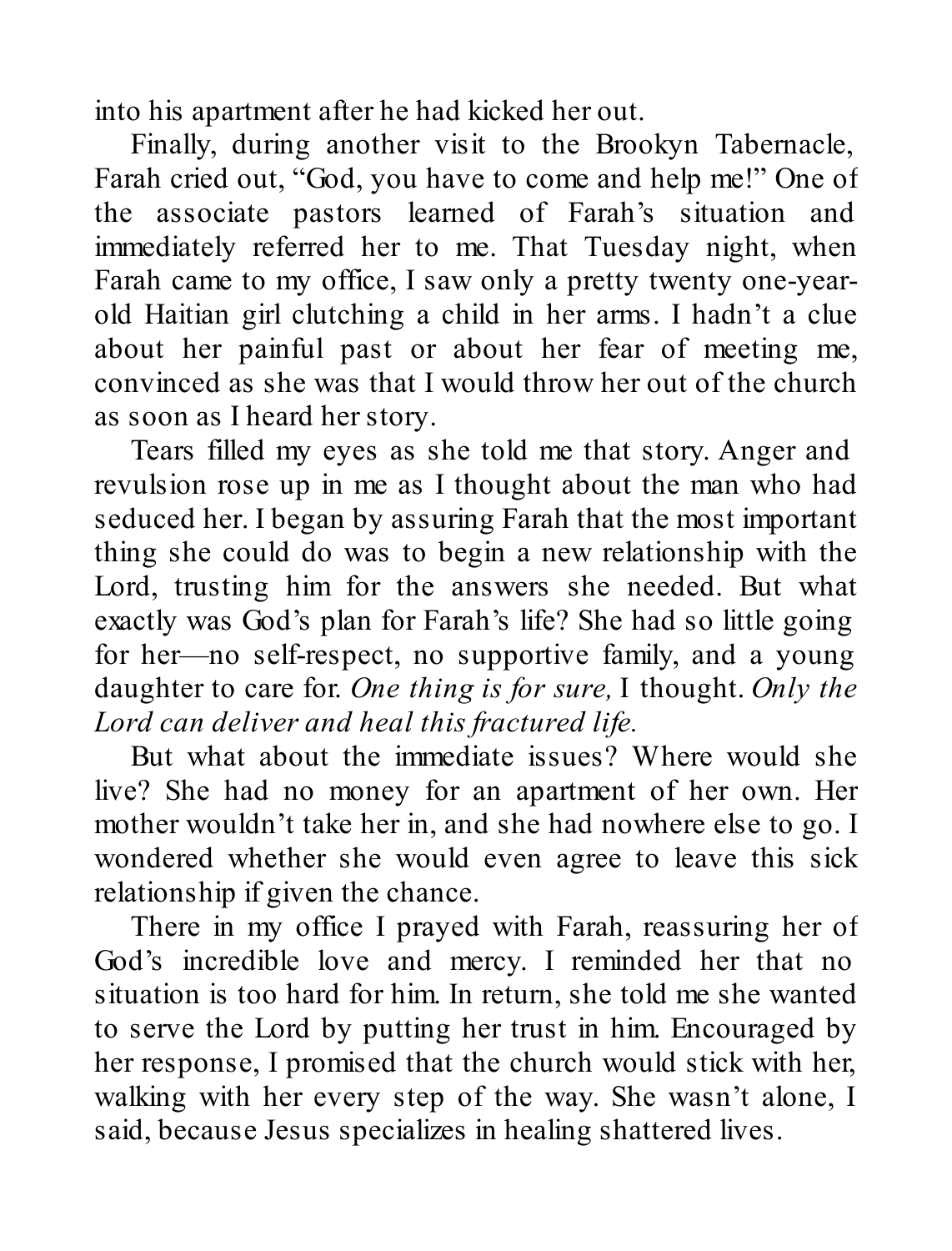There were still many unanswered questions, but I was beginning to see some light at the end of the tunnel. Over the next few days I dealt with the security guard and then found a couple in our church who would take Farah in until we could get a handle on the situation. Things definitely seemed to be looking up.

I was trusting God to direct the next step, eager to see what he would do, when Farah walked into my office one day looking downcast. It seems I had been a little late in helping her out of that ugly relationship—she was pregnant again! The news took the wind right out of my sails. It was one thing to provide for Farah and her daughter—something I still hadn't figured out—but now a second baby was on the way. I knew plenty of people who would help a young woman get back on her feet, but it was a totally different thing to find that kind of help for a woman with two small children. That was a much bigger job. Suddenly all my sermons on faith, all my memories of God's faithfulness receded into the shadow cast by the mountain that loomed before me. I sat speechless as Farah wept quietly.

I had no answers for this unhappy young woman. Her already complicated situation had rapidly worsened. Not knowing where in the world to turn to for help, I turned to God in prayer. As I prayed silently in my spirit, the Lord surprised me by sparking a tiny ember of hope. Satan would not have the last word in this whole thing after all! The Lord would somehow make a way in this wilderness of trouble. A holy anger rose within me: "God, help us. Please show us what to do!" As I prayed, my sinking heart of unbelief was replaced by a firm trust in the Almighty God. I told Farah to stop crying because God was going to give us a breakthrough!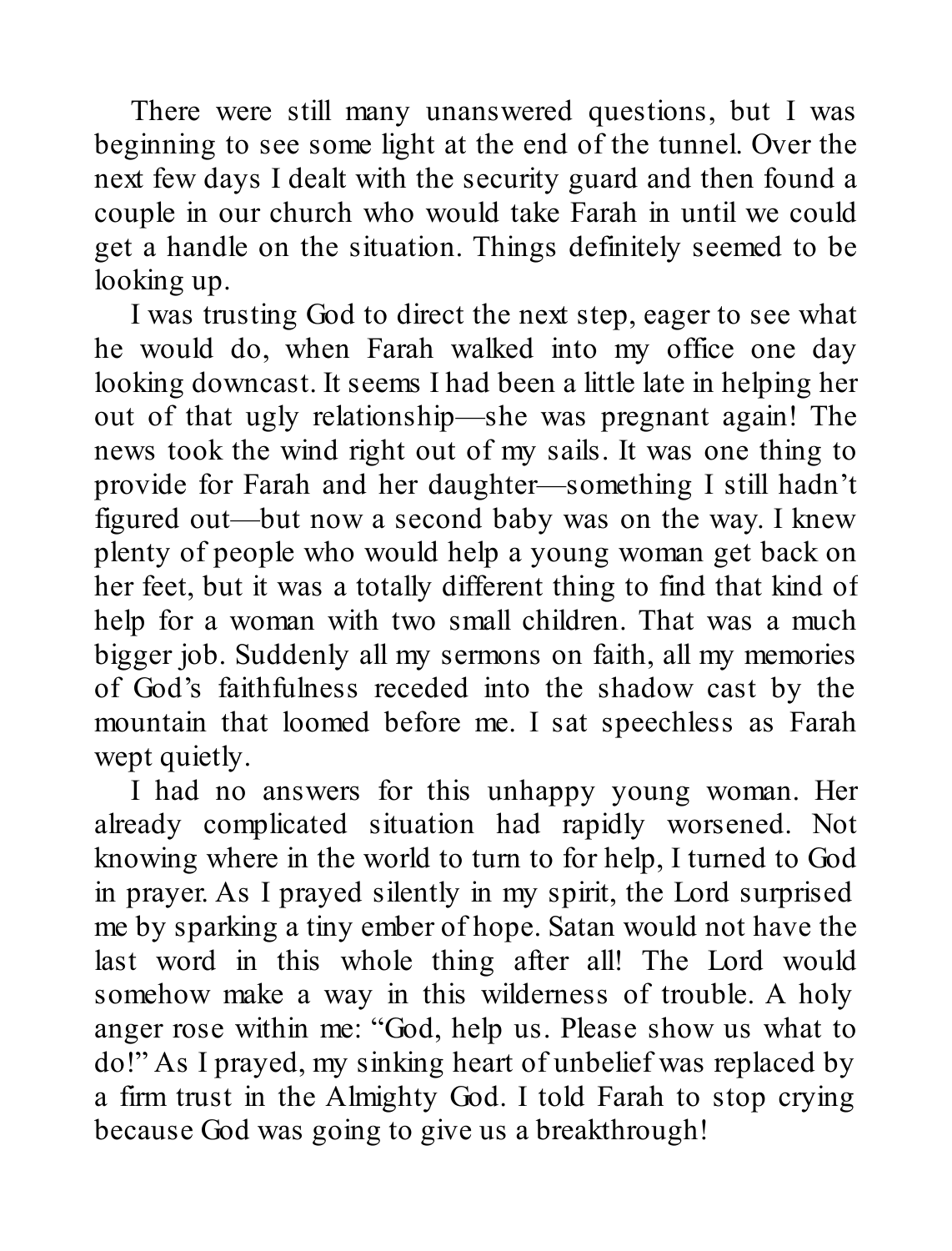Right then I was reminded of a godly couple in New Hampshire who headed up New Life, the finest ministry for troubled young women that I knew of. I asked my secretary to reach themby phone.

"Hello! George, I've got a situation here and wonder if you can help. It's very complicated, but the bottom line is, we're fighting for a young lady's life."

I outlined the facts, including Farah's daughter and the newly discovered pregnancy. I told George she needed to get out of the city and away from the temptation to return to that man. She needed to have her mind renewed so she could develop a fresh outlook on life. I pointed out that she was only twenty-one years old and had her whole life ahead of her. But who could minister to her and care for two children at the same time? I asked. I held my breath as I waited for George's answer.

That day God was gracious, not only to a broken young woman from

Haiti, but also to a pastor whose faith had begun to falter.

"Brother, I don't know what to say," George responded.

*Please don't say anything if you're going to say no,* I thought.

"I don't know what to say except we'll do our best to make room for Farah and her children. God will help us somehow. How soon can you get her up here for an interview?"

Elated, I told Farah the good news, filling her in on all that New Life had to offer. She was relieved to know that someone was willing to take her. Not only that, she and her children would be well cared for, living in the New England mansion that housed New Life's ministry.

What a tender, compassionate God we have! That day he was gracious, not only to a broken young woman from Haiti, but also to a pastor whose faith had begun to falter. No wonder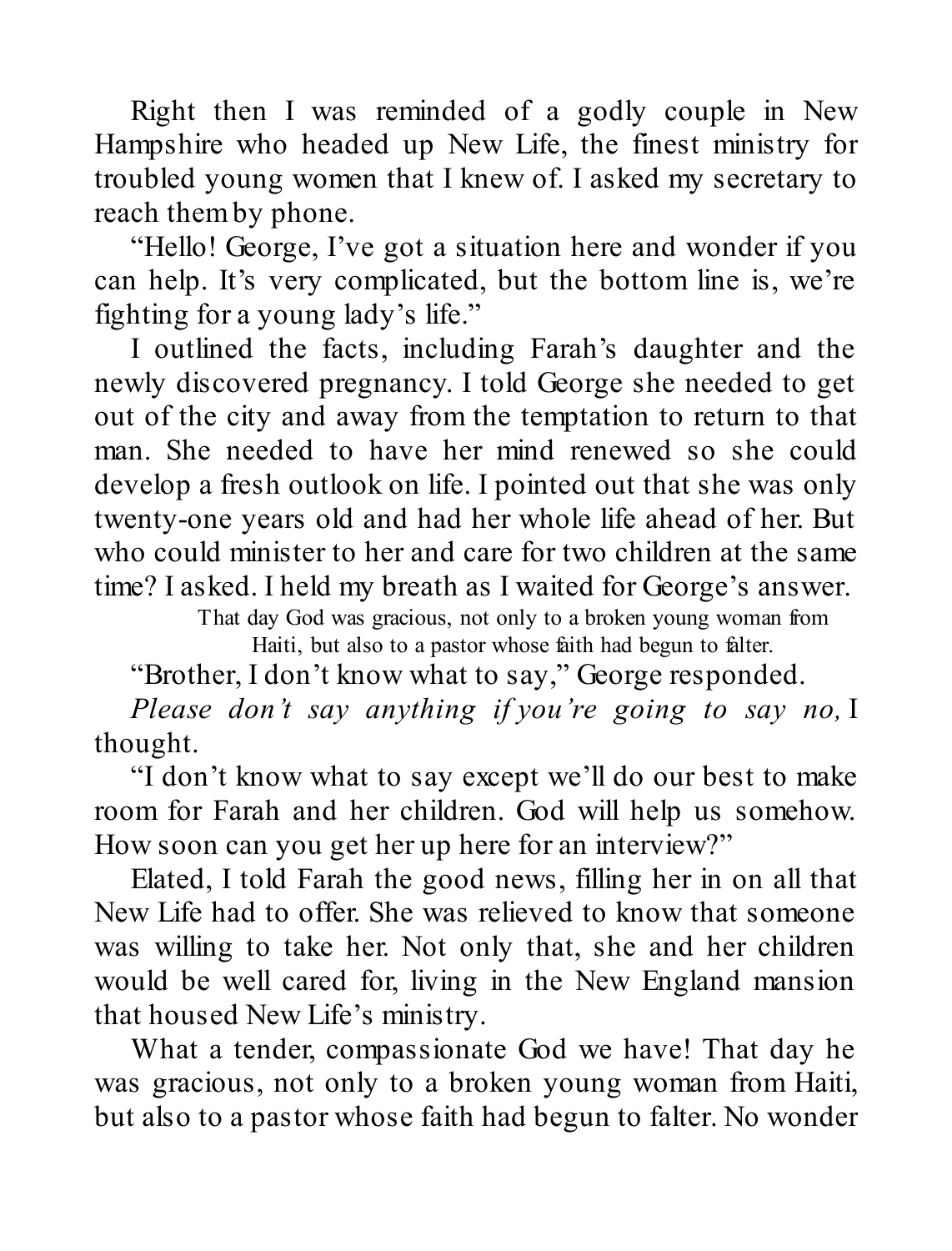our God is called "Wonderful, Counselor" (Isaiah 9:6 KJV)!

About a year later, I preached in Manchester, New Hampshire, at the church George pastors. Farah was in church that day, and it was the first time I had seen her since she left New York. Before I spoke, she asked if I would dedicate her infant son that evening. She handed me her child as I stood behind the pulpit, and I'll never forget the radiant, joyful look on her face. No one in the congregation could understand the emotion I felt as I held that baby in my arms and lifted my voice to God. As I prayed, Farah stood with her hands held high in worship, thanking the One who had done so much for her. It was all too much for me. I wept aloud and unashamedly.

Because of what the Lord has done in her life, Farah knows there is no limit to God's power. She understands that he is always ready to help those who call out to him in believing prayer. Like a father who pities his children, the Lord always listens to our cries. His power and love, as Farah later told that congregation in New Hampshire, can heal us in places only he can touch.

Through God's forgiveness, Farah has learned to forgive herself and others. Despite a past filled with the worst kind of abuse, she is not bitter in spirit but tender and loving. Like someone who has been raised from the dead, she has been given a future full of hope. The hurting, little girl who craved a sense of "family" is now surrounded by God's love made real through others.

God wants you to know that his answers are always worth waiting for! But remember, while you're waiting, Satan might whisper that you are alone and forsaken. Never forget God's word of assurance: "Can a mother forget the baby at her breast and have no compassion on the child she has borne? *Though*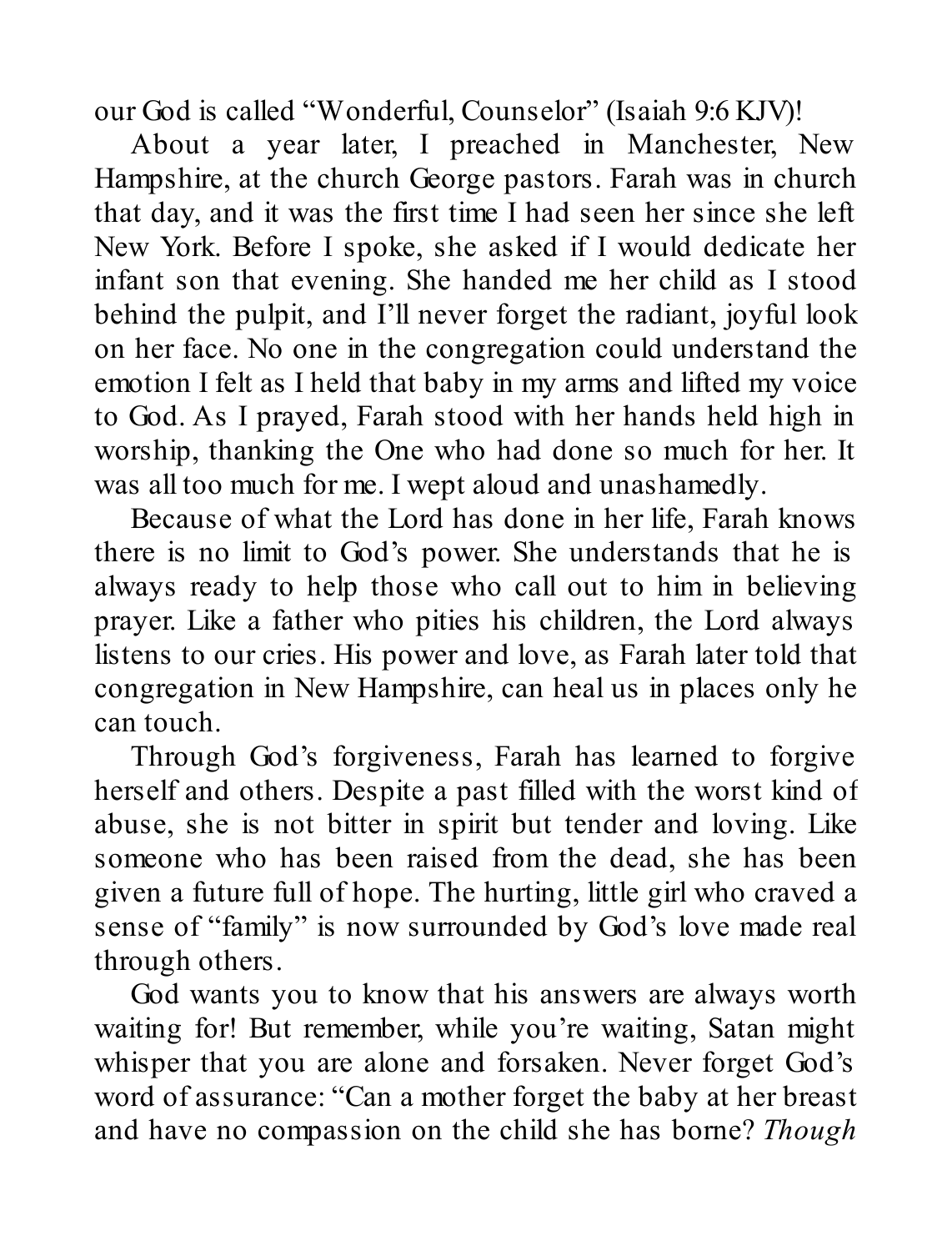*she may forget, I will not forget you!*" (Isaiah 49:15). And again, "God has said, *'Never will I leave you; never will I forsake you'*" (Hebrews 13:5).

> Keep holding onto the Lord today no matter how you feel, no matter how bad things get.

Keep holding onto the Lord today no matter how you feel, no matter how bad things get.

People can't always be relied on, sometimes not even family members. But God will never fail us. The Bible says, "Since ancient times no one has heard, no ear has perceived, no eye has seen any God besides you, *who acts on behalf of those who wait for him*" (Isaiah 64:4). The truth of God's faithfulness was so ingrained on King David's heart that he reminded himself of it with these words: "My soul, *wait silently for God alone*, for my expectation is from Him" (Psalm 62:5 NKJV). David was encouraged the same way as Isaiah later on because the Lord had promised that "they shall not be ashamed who wait for Me" (Isaiah 49:23 NKJV). No man or woman has ever been let down by trusting in God!

If you have been waiting for an answer to prayer for a long time, remember that long waits often occur right before the biggest mountains come down. Keep praying and don't give in to the doubt or fear that tells you "this situation is impossible" or "that person will never change" or "it's just too late." Instead of letting Satan have the last word in the battle to believe, speak it yourself, borrowing from God's own word in Scripture: "*The LORD is faithful to all his promises* and loving toward all he has made"

(Psalm145:13).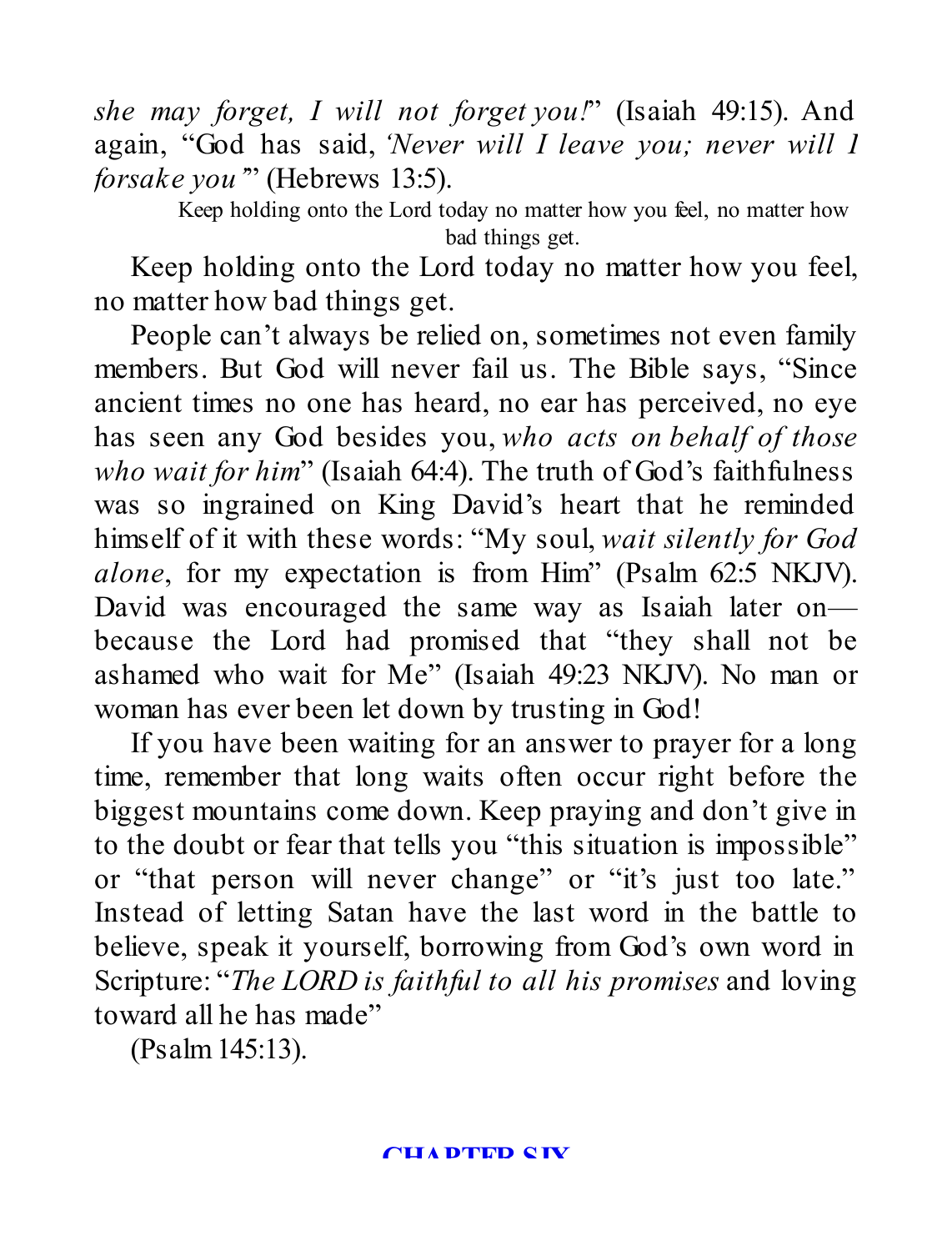**CHAPTER SIX**

## **BREAK THROUGH TO FRUITFULNESS**

**W**hen I was growing up in Brooklyn, basketball was my thing. I would shovel snow off the playground court a block from my home just so I could practice shooting on cold Saturday mornings. By the time other kids would arrive, I was half-frozen but still ready to shoot hoops. I spent years worrying about whether I would be tall enough to compete effectively. My mom wasn't happy about my preoccupation because I left pencil lines all over the walls of our house, trying to mark how much I had grown frommonth to month.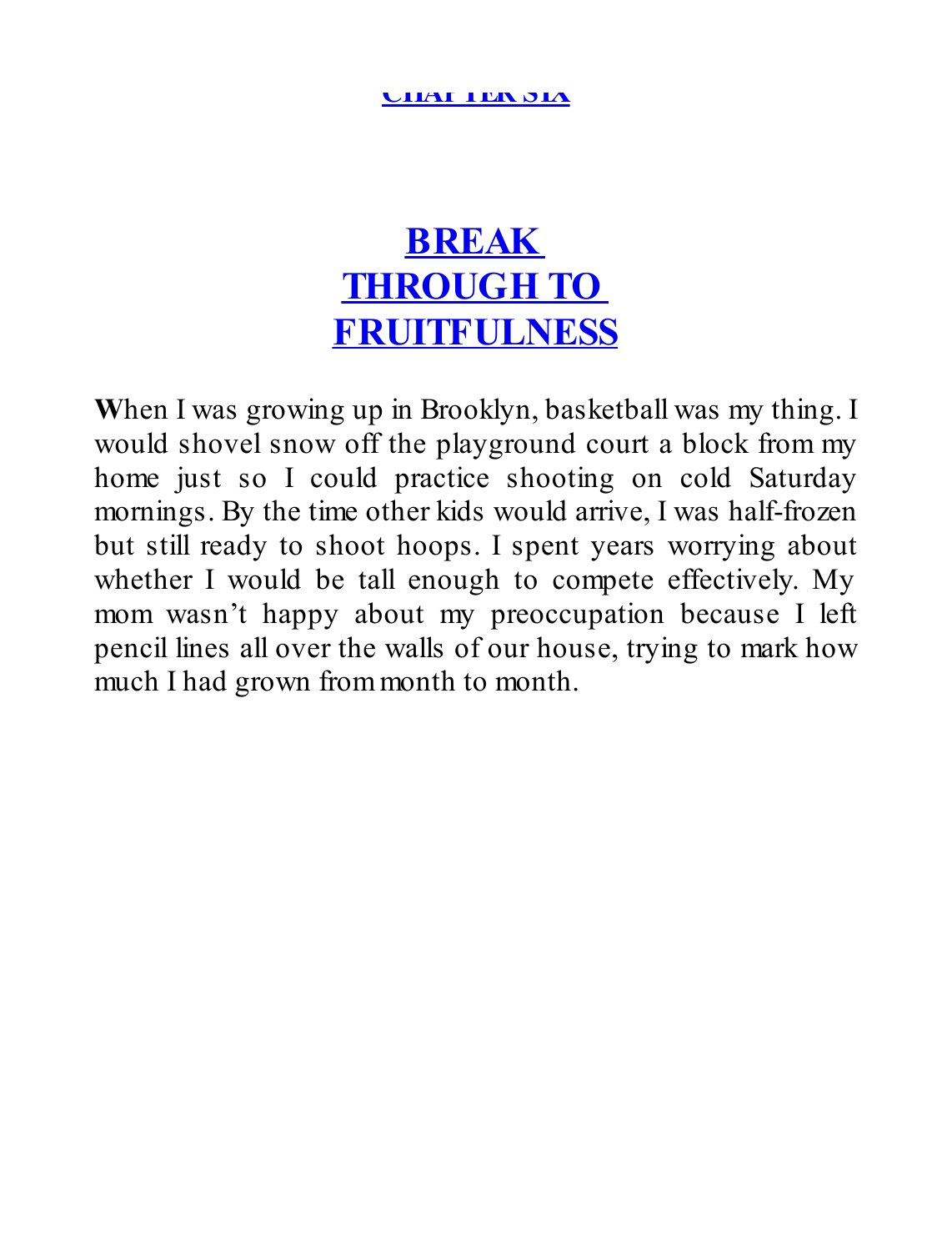# **SPIRITUAL GROWTH**

I wish we Christians today were as concerned about our spiritual growth as I was back then about my physical growth, because the Bible has much to say on this important subject. Of course, it's easy to keep track of physical growth, but how can we tell if we're growing spiritually? Scripture offers the only standard by which we can measure ourselves.

When Jesus declared, "You must be born again" (John 3:7), he was making an analogy between physical birth and spiritual rebirth. Being "born again" involves the act of receiving God's salvation. But just as physical birth is a beginning point for physical growth, being born again is the beginning point for spiritual growth. It is vital to remember that we have the capacity to grow spiritually in much the same way that flowers, trees, and babies grow physically. Scripture tells us we are to "grow in the grace and knowledge of our Lord and Savior Jesus Christ" (2 Peter 3:18). Further, we are exhorted to "crave pure spiritual milk, so that by it you may grow up in your salvation" (1 Peter 2:2).

Sadly, much of the church today has lost this emphasis on spiritual growth and has instead become preoccupied with mere churchgoing and mental affirmations of doctrinal truths. How many Christians can testify to an ongoing growth in God? I fear that many of us have mistaken outward observances for spiritual growth, being unaware of God's plan for the healthy development of our spiritual lives. The prophet Hosea said,

" I will be like the dew to Israel; he will *blossom* like a lily. Like a cedar of Lebanon he will *send down his roots;*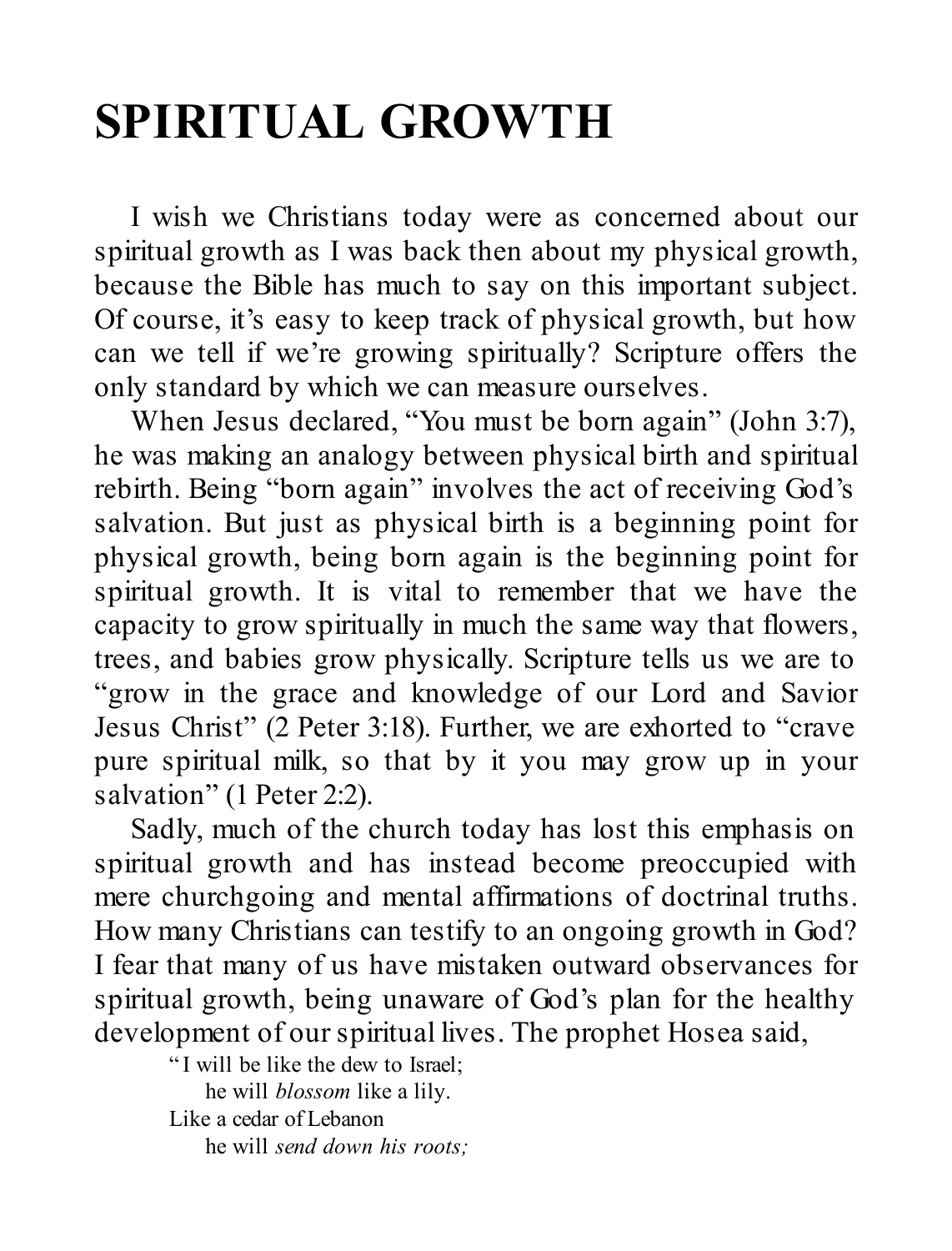his young shoots will grow. His splendor will be like an olive tree

his fragrance like a cedar of Lebanon" (Hosea 14:5–6).

Note the words God uses when talking about his people: "he will *blossom . . .* he will send down his *roots . . .* young shoots will *grow . . .* His splendor will be like an olive *tree . . .* like a *cedar* of Lebanon." Hosea is describing not a mechanical process, but an organic one. He is talking not about mere membership in a particular church, but about a spiritual process of continual growth, one that fulfills the scriptural promise that says, "God . . . makes things grow" (1 Corinthians 3:7). If we fail to display signs of spiritual growth, either something is terribly wrong with us or we never had life fromGod to begin with.

How sad it is that when asked about their spiritual life, many have nothing more to say than "I'm a Baptist" or "I'm a Catholic" or "I'm charismatic." How unrelated this all is to God's description of what is truly vital:

The righteous will *flourish* like a palmtree,

they will grow like a cedar of Lebanon; . . .

They willstill *bear fruit* in old age,

they willstay *fresh and green* (Psalm92:12, 14).

The goal of this growth process is that we are to *bear fruit*. God is not as interested in what we "do" for him as in our bearing spiritual fruit. That's the kind of breakthrough he's looking for. And only his Spirit at work within us can produce the godly character he desires.

A lack of spiritual fruit, therefore, is a serious matter to the Lord. It's the reason that Israel was rejected by God and driven from the Promised Land: "Ephraim [Israel] is blighted, their root is withered, *they yield no fruit*" (Hosea 9:16).

If the Lord is so concerned about fruit bearing, we need to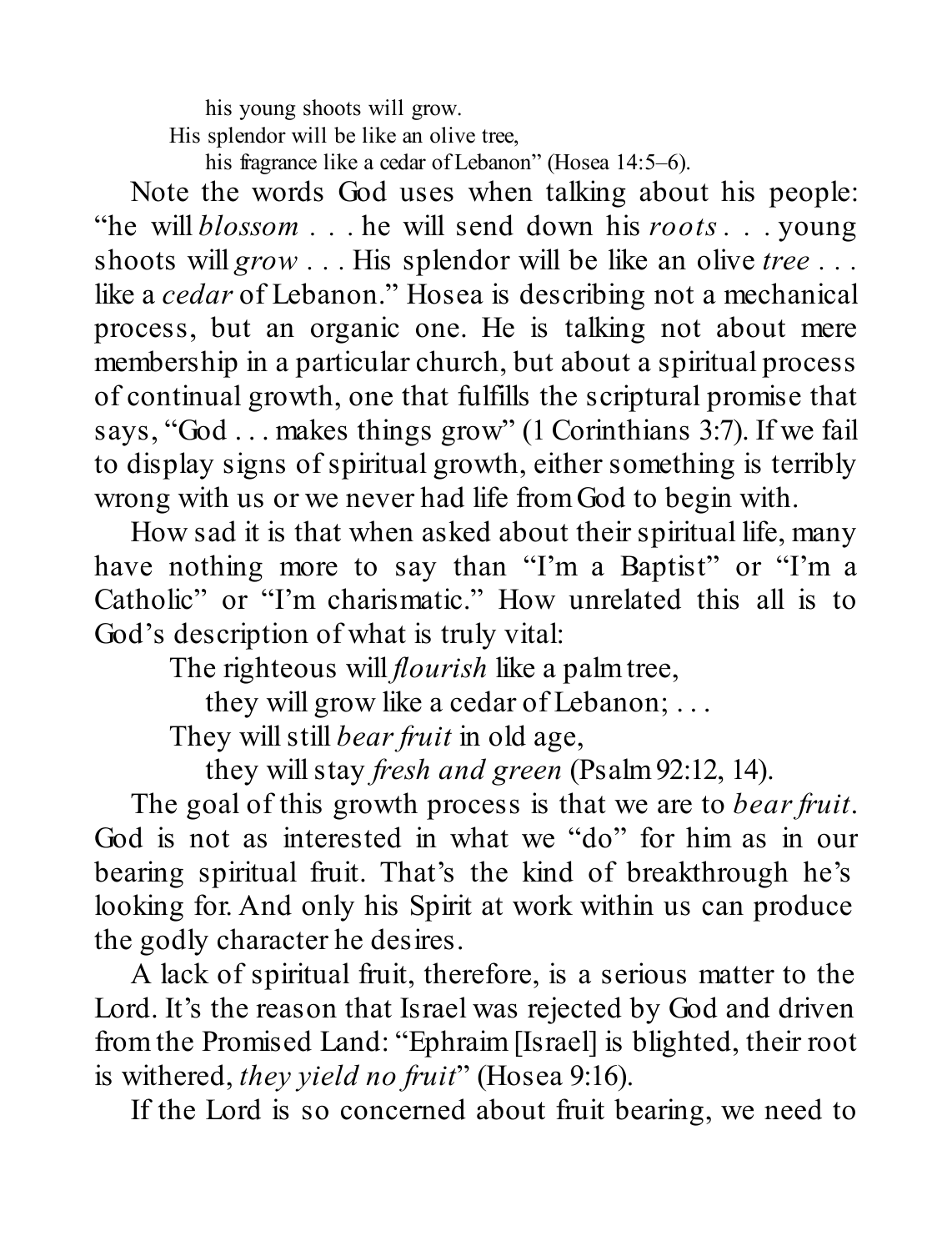ask why many church leaders today seem preoccupied with attendance figures and the latest church growth techniques. Consider Paul's prayer for the believers in Colossae:

We pray this in order that you may live a life worthy of the Lord and may please him in every way: *bearing fruit* in every good work, *growing* in the knowledge of God (Colossians 1:10).

Paul entreated the believers to "live a life worthy of the Lord." His words imply that the opposite was also possible: they could live in a manner *unworthy* of their Savior. What did Paul mean by saying they should live a life worthy of Christ? He simply meant that they should *grow* in grace and *bear fruit* to the glory of God. "*This* is to my Father's glory that *you bear much fruit,* showing yourselves to be my disciples" (John 15:8). God is glorified as his Spirit bears fruit in and through us.

Fruitfulness, in fact, is the only evidence that someone is a genuine Christian. The evidence of faith doesn't consist of what you claim with your lips, your membership in a particular church, or the creed you espouse. Walking into a church doesn't make you a Christian anymore than walking into a garage makes you a car! What a frightful shock it will be for countless "decent, religious" folks to discover on Judgment Day the truth about God's salvation.

We know that the law is incapable of saving anyone because the law is a *lifeless* thing written in stone. But Christ suffered, died, and rose again so that we would die to the law and "belong to another, to him who was raised from the dead, *in order that we might bear fruit* to God" (Romans 7:4). Bearing fruit is vital since it is the underlying purpose behind the gift of God's Son.

A new believer in Christ will *always* exhibit a change in behavior as proof that the fruit-bearing process has begun.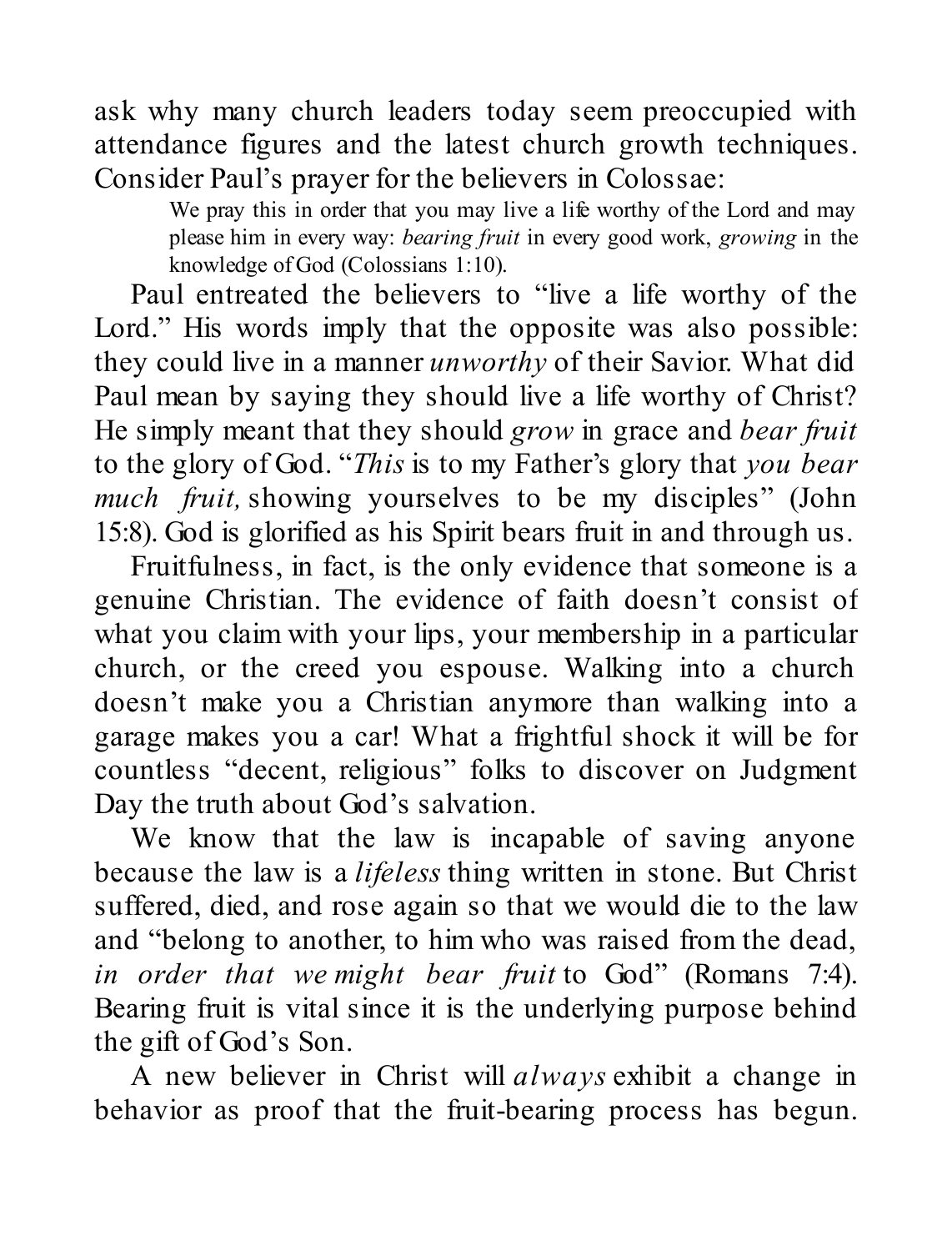Paul told the Colossians, "All over the world *this gospel is bearing fruit and growing* just as it has been doing among you since the day you heard it and understood God's grace in all its truth" (Colossians 1:6). I am concerned about all the false sermons being preached today, sermons that water down the true gospel and its power toward those who really believe. A growing number of churches, afraid of "scaring" people away, have become more intent on being seeker-sensitive than on trusting God to transform lives, as he has been doing for two thousand years. We needn't worry about the power of the gospel, for *it still is* the power of God for salvation. We just need to be bold enough to communicate it in simplicity and love.

Walking into a church doesn't make you a Christian anymore than walking into a garage makes you a car!

Because many churches have drifted away from God's supernatural formula for growth, we now confront the dilemma of countless "converts" and church members who haven't really been converted. What's the proof of this? Lives that don't exhibit the fruit that comes from the Holy Spirit. If this sounds harsh or judgmental, consider the words of our Lord:

*"By their fruit* you will recognize them. Do people pick grapes from thornbushes, or figs from thistles? Likewise every good tree bears good fruit, but a bad tree bears bad fruit. A good tree cannot bear bad fruit, and a bad tree cannot bear good fruit. Every tree that does not bear good fruit is cut down and thrown into the fire. Thus, *by their fruit you will recognize them"* (Matthew 7:16–20).

Although Jesus offered this teaching in the context of a warning about false prophets, its application is universal. It doesn't matter how good a preacher you are or whether your ministry seems to have been confirmed by supernatural signs or whether you have memorized most of the Bible. All that is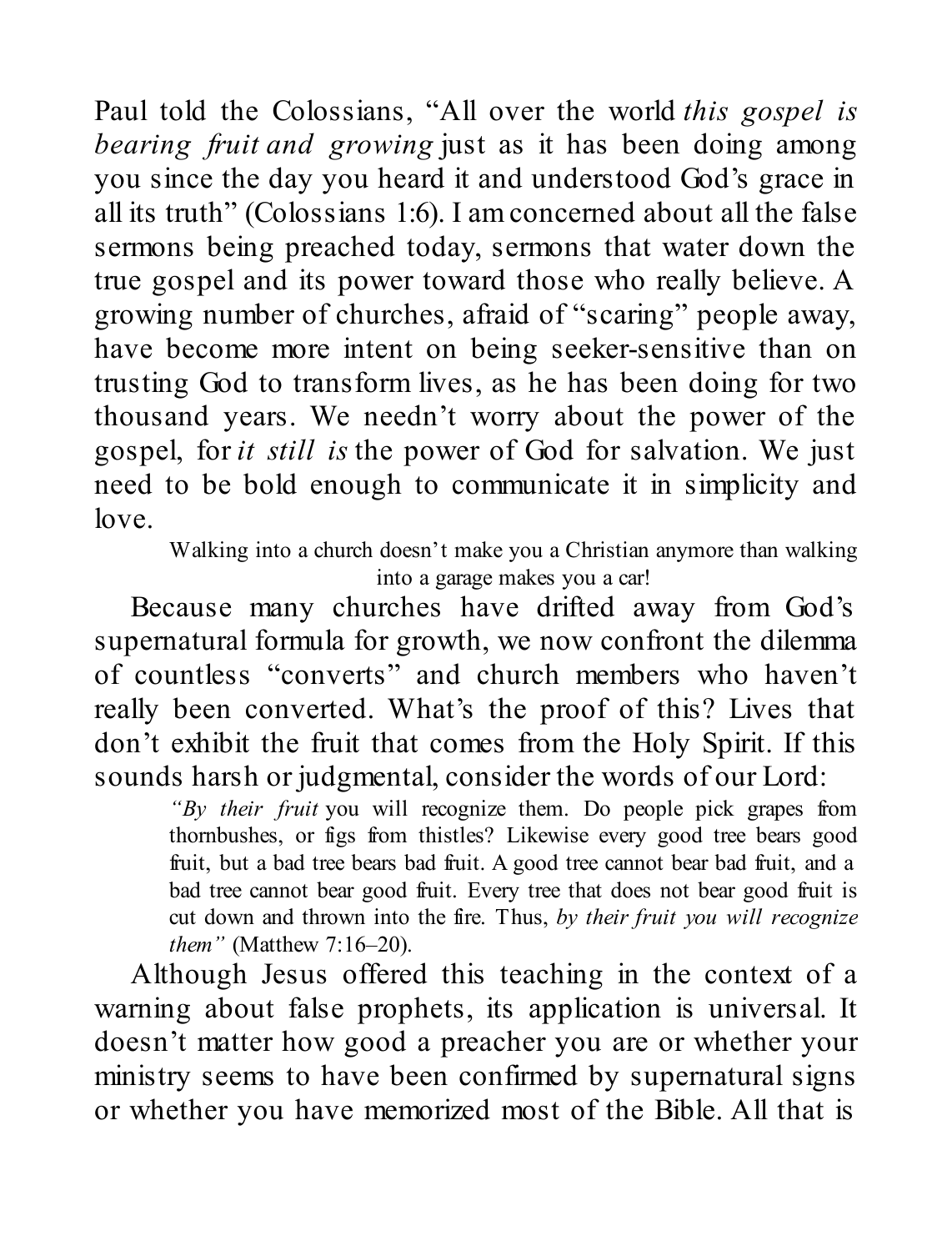secondary to the question of fruit bearing. The only indisputable proof that God's grace is at work in us is the spiritual fruit we produce. This is neither legalism nor mysticism, but a fact of life in the kingdom of God. As Jesus succinctly put it, "A tree is recognized by its fruit" (Matthew 12:33).

In the mad rush to find the next "cutting-edge ministry" or to experience sensational new "manifestations of the Spirit," many of us have totally forgotten this solemn word of caution from God. It is the proper antidote for superficial theology that is centered on secondary matters.

" Not everyone who says to me, 'Lord, Lord,' will enter the kingdom of heaven, but only he who does the will of my Father who is in heaven. *Many will say to me* on that day, 'Lord, Lord, did we not prophesy in your name, and in your name drive out demons and perform many miracles?' Then I will tell them plainly, '*I never knew you*. Away from me, you evildoers!'" (Matthew 7:21–23).

Understanding how prophecy, miracles, and delivering people from demons in Christ's name could be met with such ominous words of judgment is not all that important. Rather, we need to remember that a life that bears fruit is the only kind God accepts.

Remember, too, that Israel was rejected by its own Messiah because it did not bear fruit: "Therefore I tell you that the kingdom of God will be taken away from you and given to *a people who will produce its fruit*" (Matthew 21:43).

When God plants a seed and supplies everything needed for the seed to grow, he expects it to bear fruit. If because of its own carelessness it doesn't, he will make changes. The Jewish religious establishment took pride in its doctrinal purity and worship traditions, but these were merely a cover-up for spiritual barrenness. Jesus saw through them and pronounced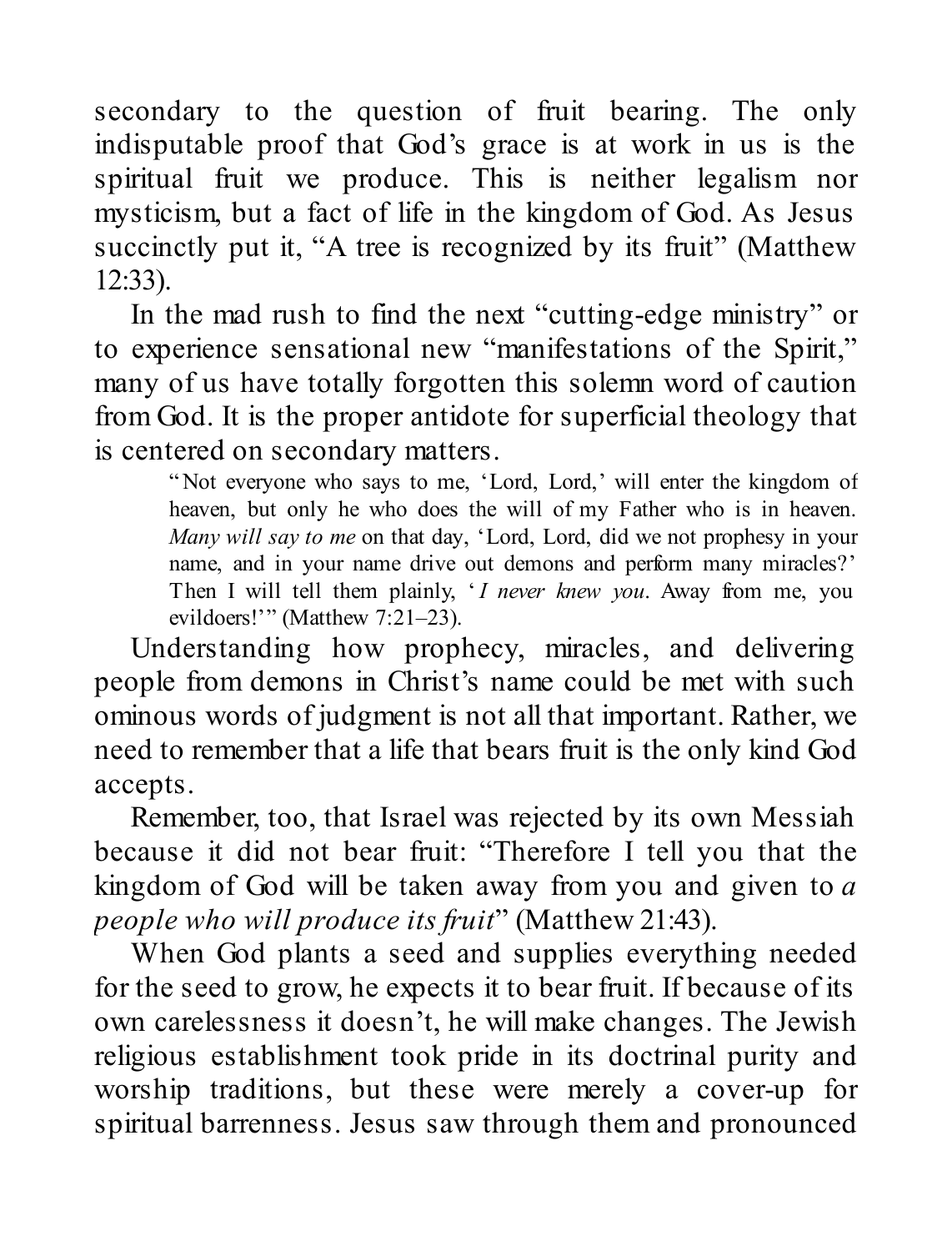their doom even though he wept over the city of Jerusalem. Years earlier, John the Baptist had prophesied about this same process: "The ax is already at the root of the trees, and *every tree that does not produce good fruit* will be cut down and thrown into the fire" (Matthew 3:10).

What an awesome word about God's own covenant people! They were descendants of Abraham, possessed the Promised Land, yet were spiritually barren. We who serve God's people today must put more stress on the necessity of spiritual growth in Christ. Only then will obedience to God become habitual through the supernatural flow of his life within us. Let us not forget the terrible alternative from the lips of Jesus: "He [God] cuts off every branch in me that bears no fruit" (John 15:2).

The church today needs a major breakthrough into the kind of fruitful living that pleases the Lord. I fear that too often we are being converted and discipled by the world rather than the other way around. Our influence is negligible. Why is it that two of the largest Christian denominations in the United States have shown zero growth for the last few years despite the nationwide soul-searching after 9/11?

Each month I am flooded by e-mails and letters from people who want to escape a life of spiritual barrenness. People want to see more prayer in their churches, but the deacon board or pastor squelches the idea. The people long to see unbelievers come to Christ, but converts are few and far between. Most of all, these people want to experience the Spirit of God personally in a new and deeper dimension. They hunger to know Jesus better.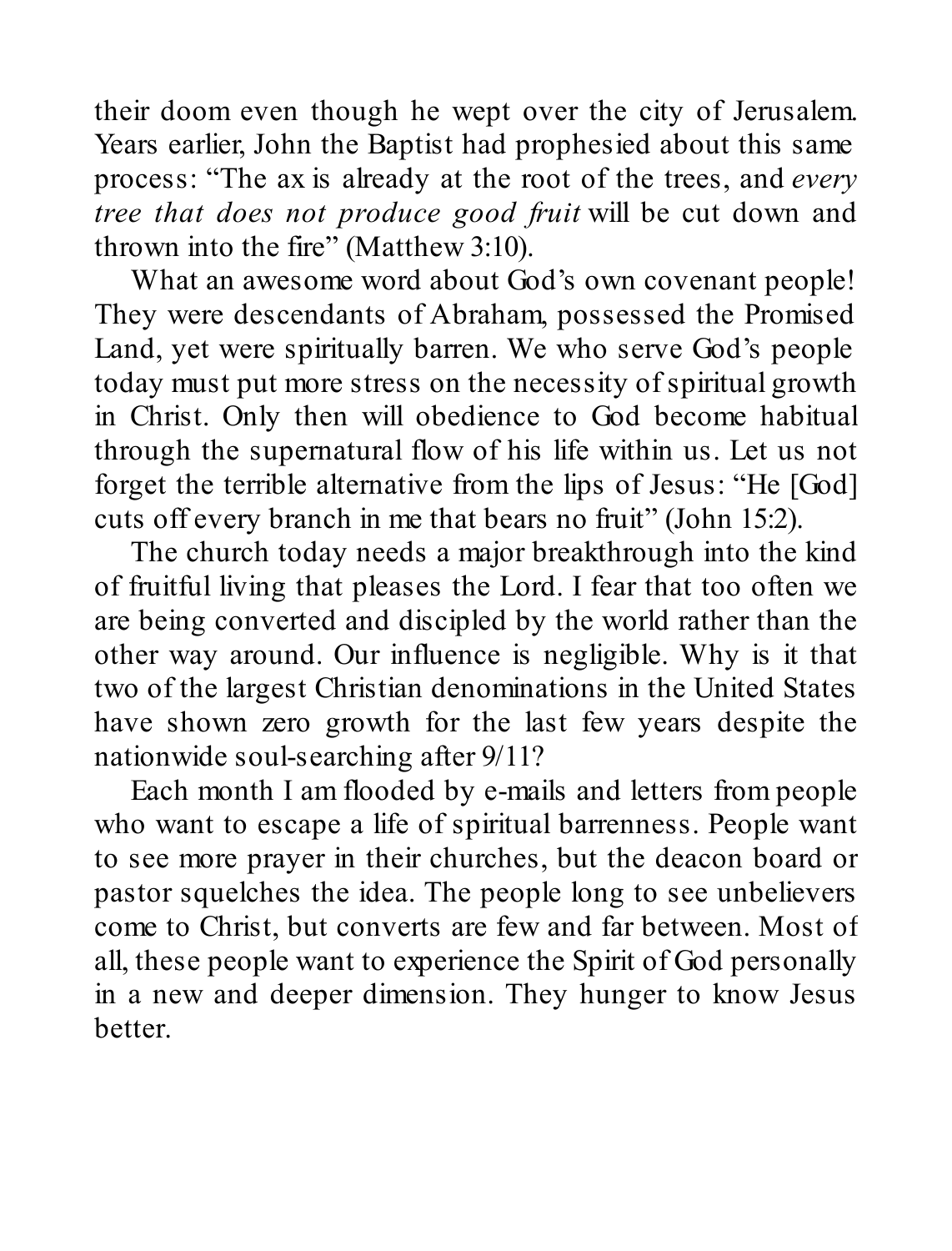#### THE FRUIT OF GOD'S SPIRIT

What will that new, more fruitful life look like? What is the fruit that pleases and glorifies the Lord? In the truest sense spiritual fruit never comes from us. It is, instead, a product of the grace of God working in us:

But the fruit of the Spirit is love, joy, peace, patience, kindness, goodness, faithfulness, gentleness and self-control (Galatians 5:22–23).

Only the Holy Spirit can produce the fruitful living God requires. The Bible says that the Spirit lives inside every true Christian and stands ready to make us a display window for the beauty of Christ. Foremost among all his fruit bearing is *love*. Some Bible commentators believe that love is *the* fruit of the Spirit and the other graces listed are different characteristics of this love.

Without love, every form of religious observance is worthless. Proficiency in Scripture is just a deception. We may understand the divine attributes or probe into the mysteries of predestination, but without love we have no proof of citizenship in heaven. We may perform miracles and preach eloquently, but all our efforts are for nothing if we do not have love. Even the most difficult sacrifices are nothing if they are made without love:

If I give all I possess to the poor and surrender my body to the flames, but have not love. I gain nothing (1 Corinthians 13:3).

Because God is love, the most prominent character trait of a Christian should be love. Shouldn't congregations that bear the name "Christian" be places of acceptance, mercy, and grace? After all, the apostle John clearly used love as the test to distinguish the true fromthe counterfeit.

Dear friends, let us love one another, for love comes from God. Everyone who loves has been born of God and knows God. Whoever does not love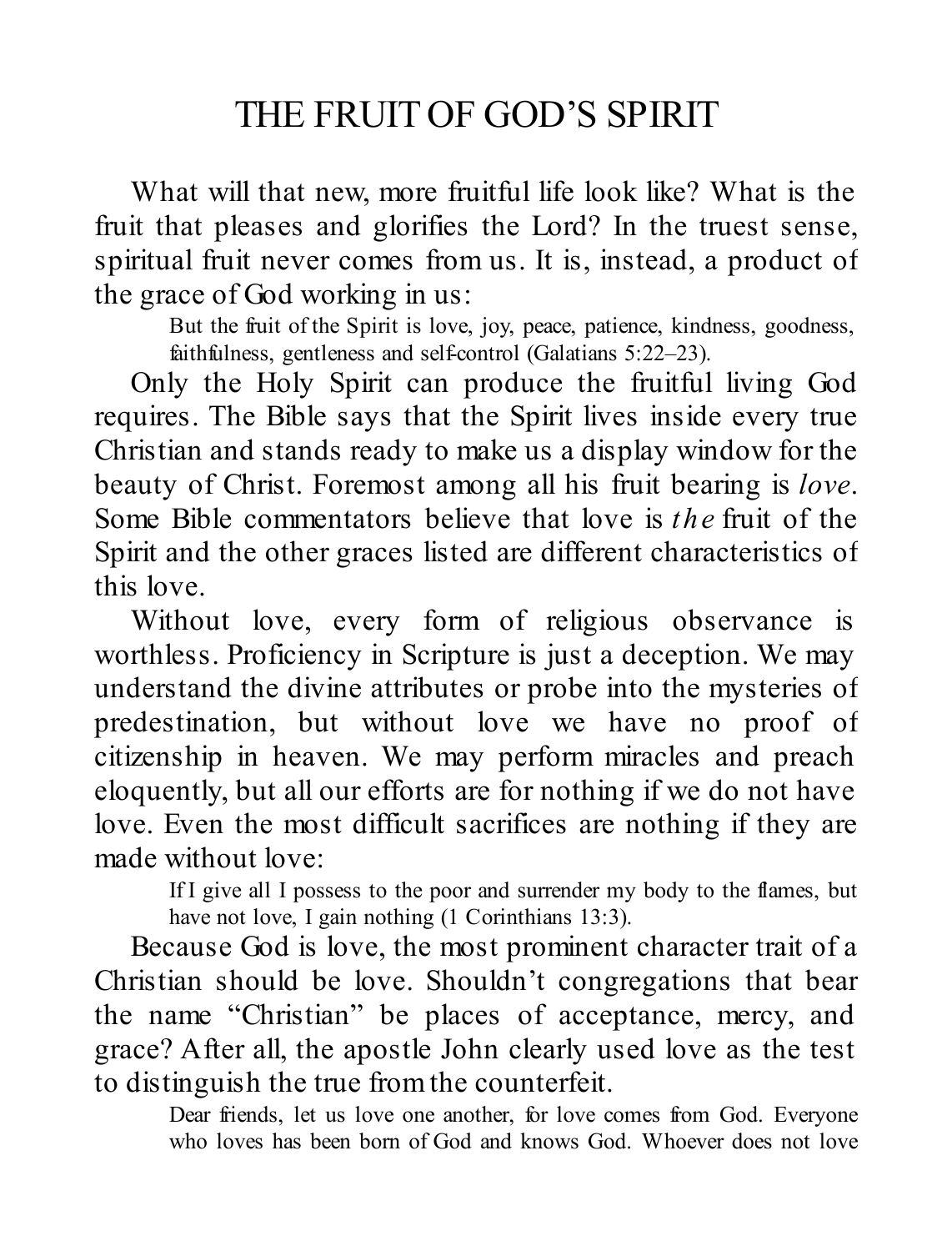*does not know God,* because *God is love* (1 John 4:7–8).

What an incredibly bold statement! People who don't love others cannot know God no matter what religious heritage they claim. It's not whether you read the King James Version or the New International Version that matters. Nor is it about knowledge of Scripture or insights into prophecy. Speaking in tongues or having the gift of healing doesn't define our spiritual condition either. The sign of God's presence is always love.

A life of little love, then, equates with only a scant understanding of God. That can be true of learned theologians as much as of ordinary churchgoers. "Growing in the Lord" will always be characterized by an increase in love. Much of the church today is engrossed in secondary issues. I fear we have "majored on the minors" for so long, we have developed religious cultures that totally contradict the Jesus we claim to preach. The saddest part is, we're so accustomed to this false version of Christianity that we don't want to change it. If this sounds radical or overly negative, read on.

> The saddest part is, we're so accustomed to this false version of Christianity that we don't want to change it.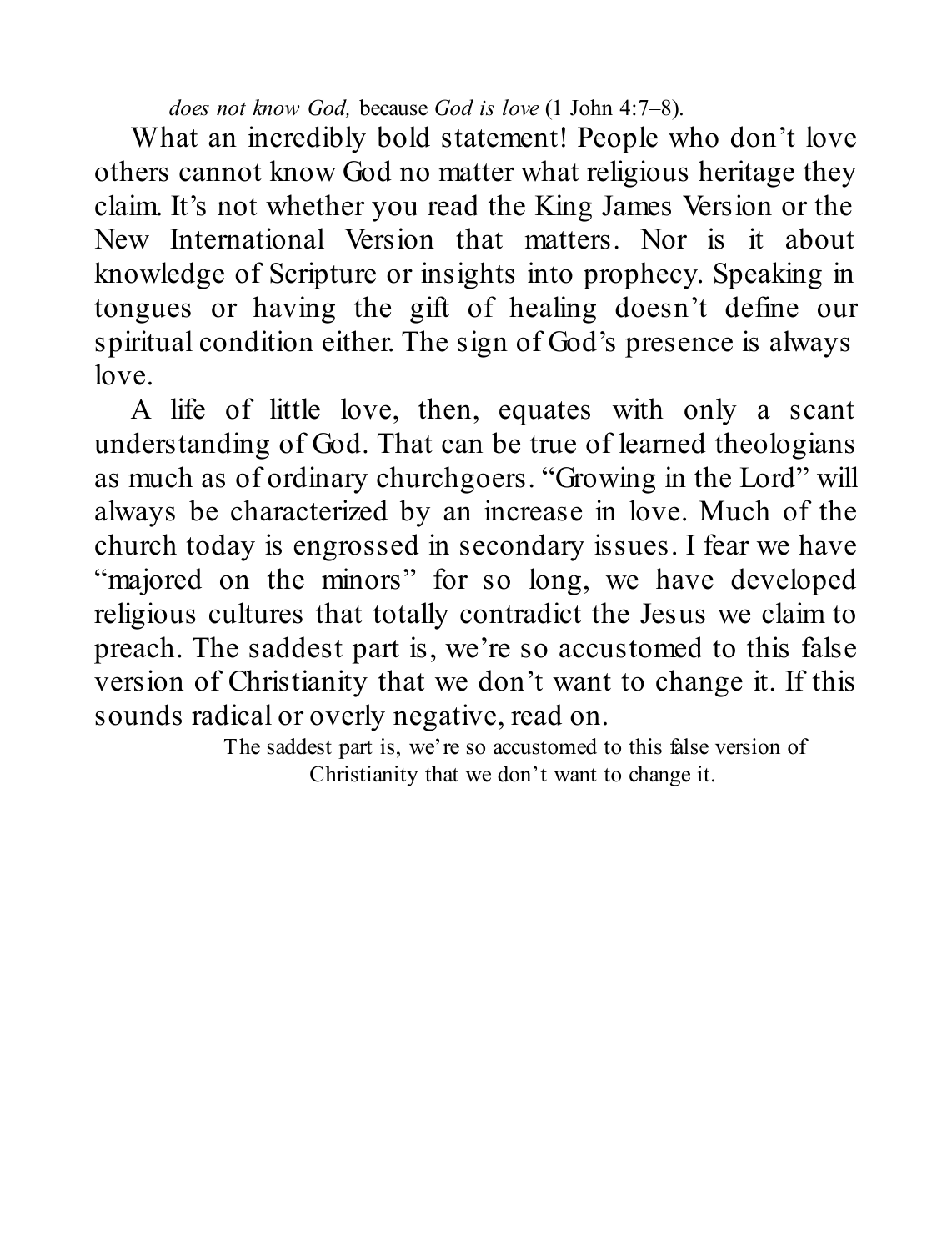# **THE GREATEST DECEPTION**

How many churches in America on any given Sunday are eager to have *any and every person* enter their doors? I mean white, black, Latino, gay, homeless, rich or poor, clean or dirty, drugged up or slightly inebriated. Jesus Christ shed his precious blood for *everyone* on earth and never turned away anyone who sincerely came to him for help. We know that the angels of heaven rejoice when *any* unbeliever repents, and we claim that God's love reaches out to the worst prodigal among us. But do our churches reflect the Savior's heart? Do pastors and congregations wait with open arms for the worst of sinners to enter their sanctuaries?

What does it matter how well we know the Bible if we don't aggressively love the folks Christ died for? What good are the gifts of the Spirit if they're only for people like us—people we feel comfortable with? Is this Christianity? Is it found anywhere in the Bible? The greatest deception of all has nothing to do with New Age philosophy or the occult. Rather, it is the idea that we can represent and preach Christ while being strangers to his heart of love.

Sadly, the church growth movement has attempted to legitimize much of our racial prejudice and lack of love for people who are different from us. With no scriptural basis whatsoever, we now have vuppie churches, generation-X churches, and all-white, middle-class congregations that somehow never become integrated even though they are located in cities with high minority populations. Rather than being embarrassed, the so-called experts boldly proclaim that this is the secret to success—but everyone knows what's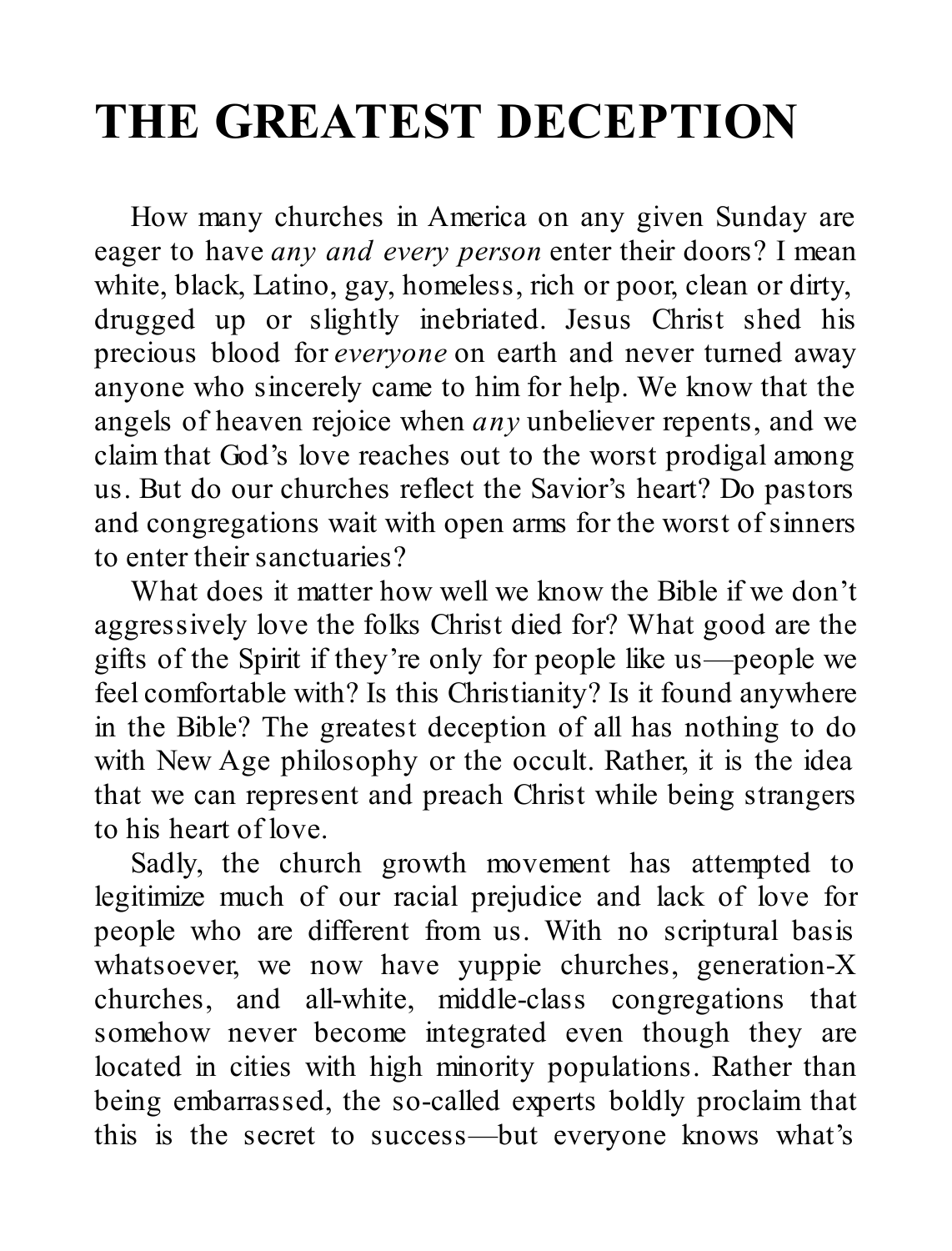really going on. And it's not all that new. Many evangelical and Pentecostal denominations were born with strong racist overtones, and love for those who are "other" is still not part of their portfolio.

I have heard just about every justification and cover-up for this sad state of affairs. People have told me that I can't understand "the problem" because I'm not from their part of the country. Preachers have told me they are happy to start another church downtown for the "poor and downtrodden" but they can't risk lots of members leaving if their own doors open up to everyone. Others tell me that "twice a year we join together with minority churches in a big rally." "Seekersensitive" technicians have even asserted that it's impossible to have a growing church unless you focus on a homogeneous target group.

How can the world put any stock in Christianity if we practice this kind of exclusivity? Attendance at football games is interracial, people of different races work together in office buildings across the country, and all professional and collegiate athletic programs are now integrated. But as soon as eleven o'clock rolls around on Sunday morning, churches around the country form strange, segregated enclaves that don't reflect life in America.

> The greatest deception of all has nothing to do with New Age philosophy or the occult. Rather, it is the idea that we can represent and preach Christ while being strangers to his heart of love.

Both black and white ministers sometimes cunningly reinforce these prejudices and fears so they can hold the crowd and keep money coming into the church. Although they might keep their own congregations happy, I worry for them in the end. Warning of apostasy in the last days, the book of Jude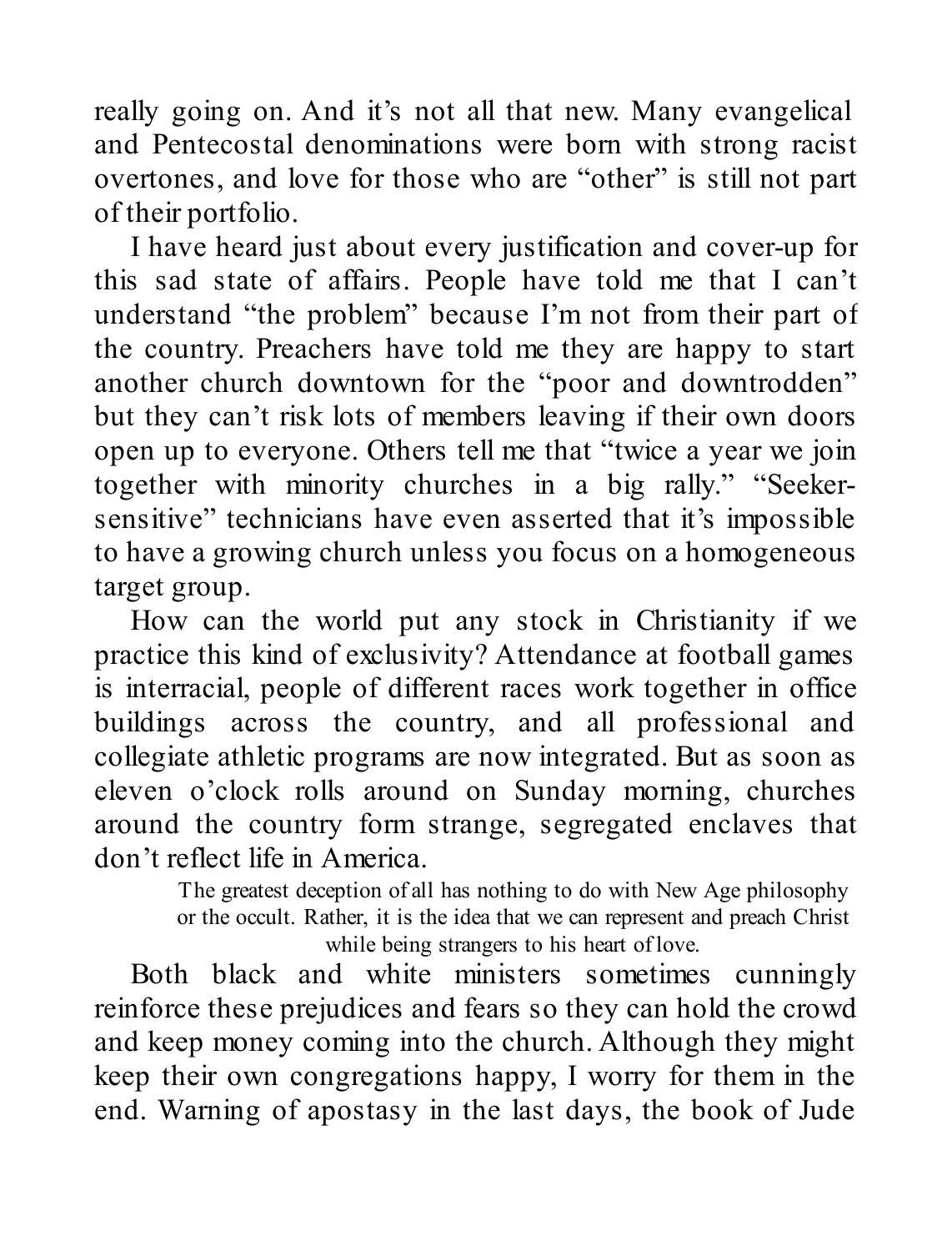graphically describes godless men who "have secretly slipped in among you autumn trees, *without fruit*" (Jude 4, 12).

Recently a minister-friend asked if I would greet some longtime friends of his while they were in New York. The couple attended one of our Sunday services, and I noticed that both wept during the meeting and also seemed to feel uncomfortable. After the service, I invited them into my office to chat for a while.

During our conversation I asked how their church was doing. The husband said that their pastor of almost forty years was soon retiring and that church membership had been on the decline for some years. Trying to encourage him, I remarked that hopefully God would use the next pastor to lead the church forward.

Both the husband and wife just stared at the floor. I could sense their nervousness as we sat in silence. Then the husband blurted out, in a quavering voice, "Well, you know, we don't allow black people in our church. There's no sign up on the door, mind you, but *they know.*" The man spoke with deep shame and a conviction of sin. I hardly knew what to say to his confession.

I knew that some of the greatest Bible expositors in America had preached in this man's church, going back many decades. I was sure the church's doctrinal statement was orthodox. No doubt it stood valiantly for the divine inspiration of Scripture, and no one had ever accused it of propagating heresy. But what did any of that matter if the church could not love? What kind of sermons were preached in that church if they didn't produce love for souls?

Never forget the following, no matter how pretty someone wants to paint the picture: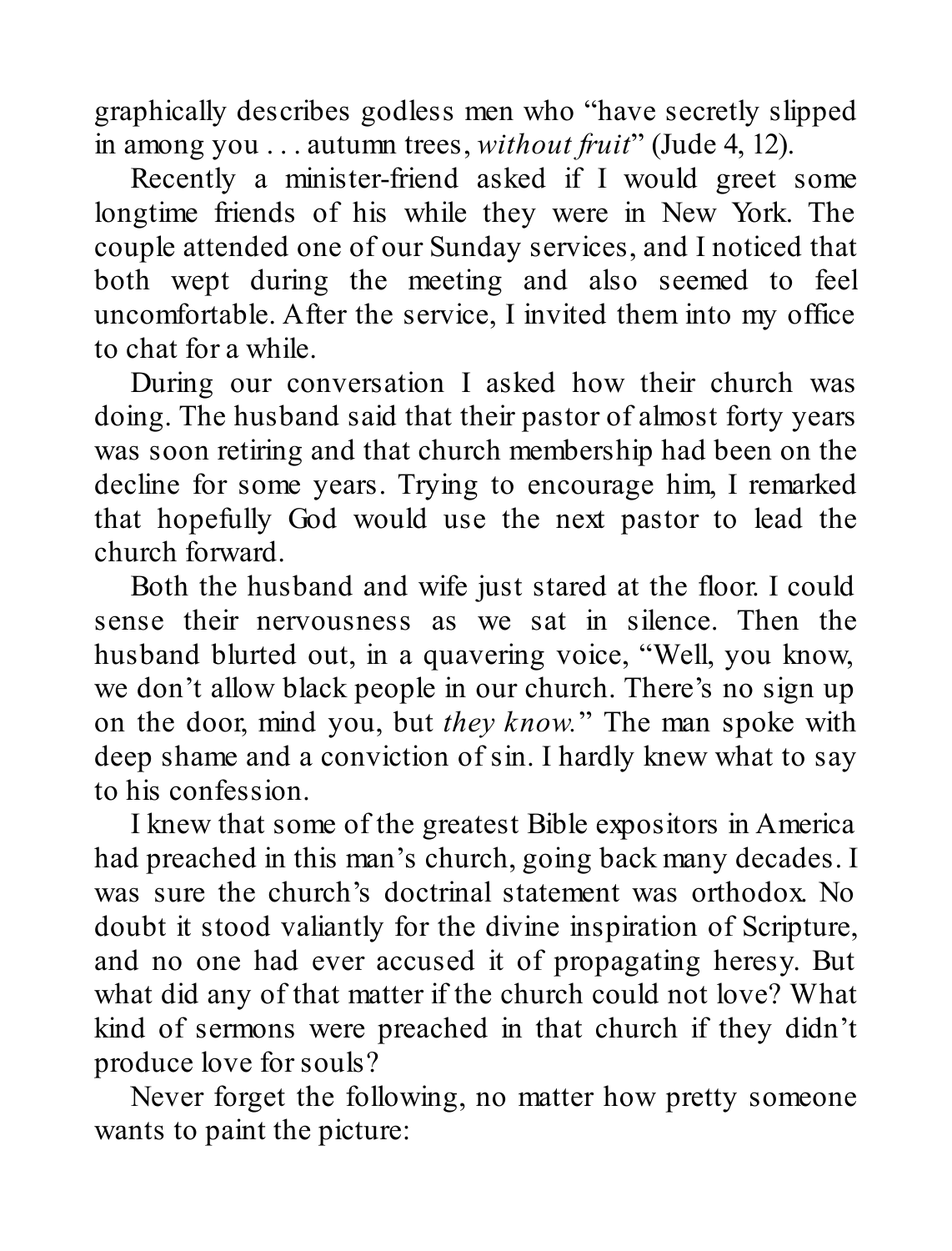- 1. "A tree is recognized by its fruit."
- 2. "Whoever does not love does not know God, because God is love."

It grieves me that in the twenty-first century there are still "Christian churches" that won't welcome men and women of another race even though Christ died for them. You can try all day to explain it away, but you can't escape the evil and hypocrisy of it.

No wonder the Spirit of God is a stranger to so many churches across the land. He was sent to tenderly draw people to Christ, yet some congregations are shunning part of the world Christ died for. This sin—and there is no other word for it—is at the top of the list of things holding back spiritual revival. Pornography, immorality, and materialism are ugly sins that have slain their thousands, but who can measure the damage done to the kingdom of God by barren, bigoted churchgoers? How could God send showers of blessing upon unrepentant congregations who practice loveless discrimination?

> The sin—and there is no other word for it—of racial discrimination is at the top of the list of things holding back spiritual revival.

I fear that so-called "fundamentalists" are often the worst culprits when it comes to this kind of hypocrisy. They proudly thump their Bibles and spend time hunting for anything that smacks of heresy. Unfortunately for them, they may one day be revealed as the worst heretics of all.

If anyone says, " I love God," yet hates his brother*,* he is a liar. For anyone who does not love his brother, whom he has seen, cannot love God, whom he has not seen. And he has given us this command: *Whoever loves God must also love his brother* (1 John 4:20–21).

As I travel around the country, I witness firsthand the spiritual hardness and bigotry that disgraces the name of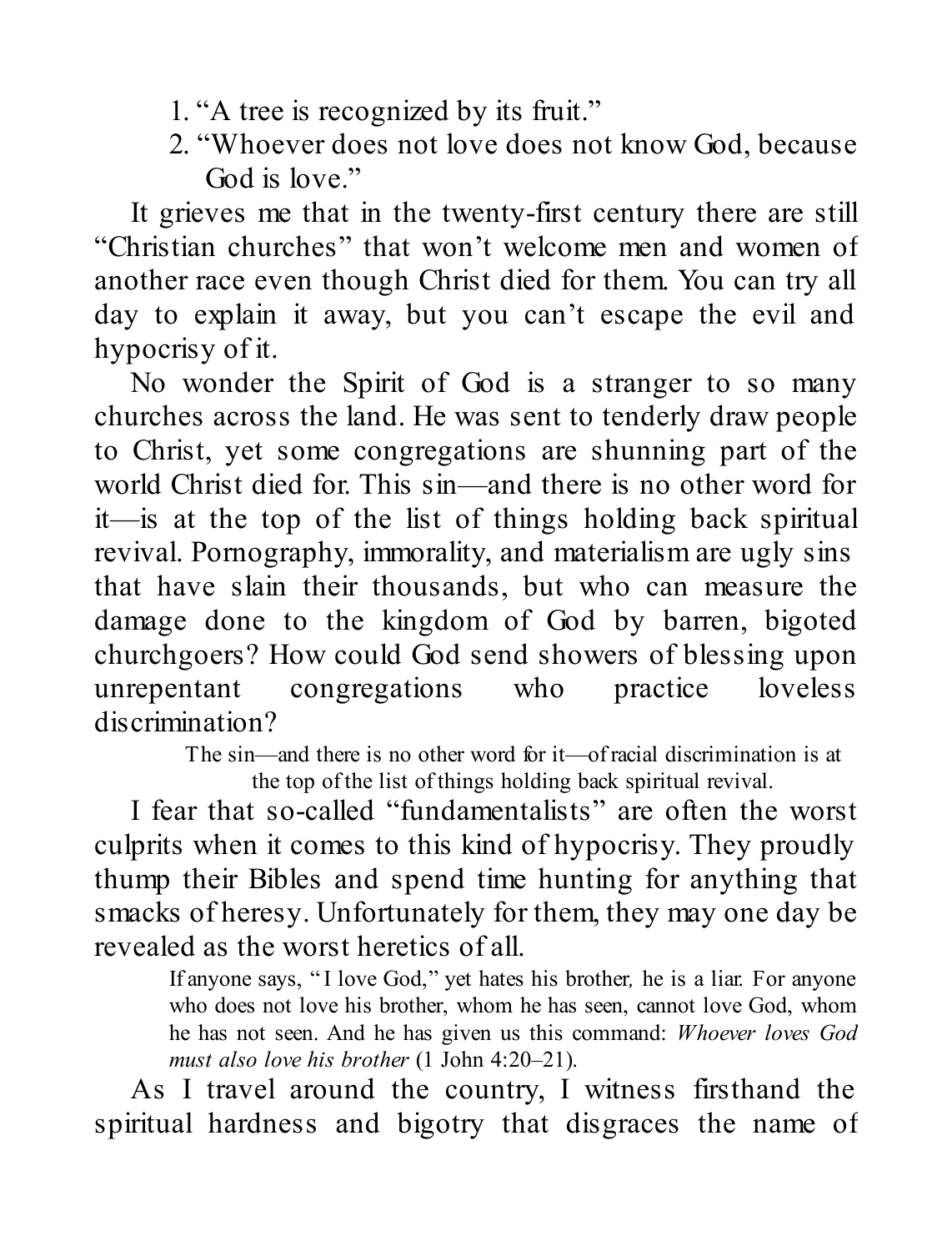Christ. I write about it here with deep sadness because God's kingdom suffers reproach on account of the absence of Christlike love among his people. At the judgment seat of Christ we will all have to give an account of our own fruit bearing.

If you recognize yourself or your church in what I have said, find a quiet place to be with God. Humble yourself in his presence and ask him to purge you of all that is unkind and hurtful. May all of us seek his face today for a personal revival that will bear fruit to the praise of the glory of his grace.

#### **CHAPTER SEVEN**

### **A BREAK THROUGH WORD**

Finding new power in prayer always means developing a new relationship with the Word of God, because God's Word provides the right foundation for a life of asking and receiving. Only the prayer of faith secures answers, and we are not left in the dark about how faith is produced:

Faith comes from *hearing* the message, and the message is heard through *the word* of Christ (Romans 10:17).

How we feel, how things seem, what others say—these transient sentiments and circumstances will never cause faith to take root in our souls. Anyone who relies on them will never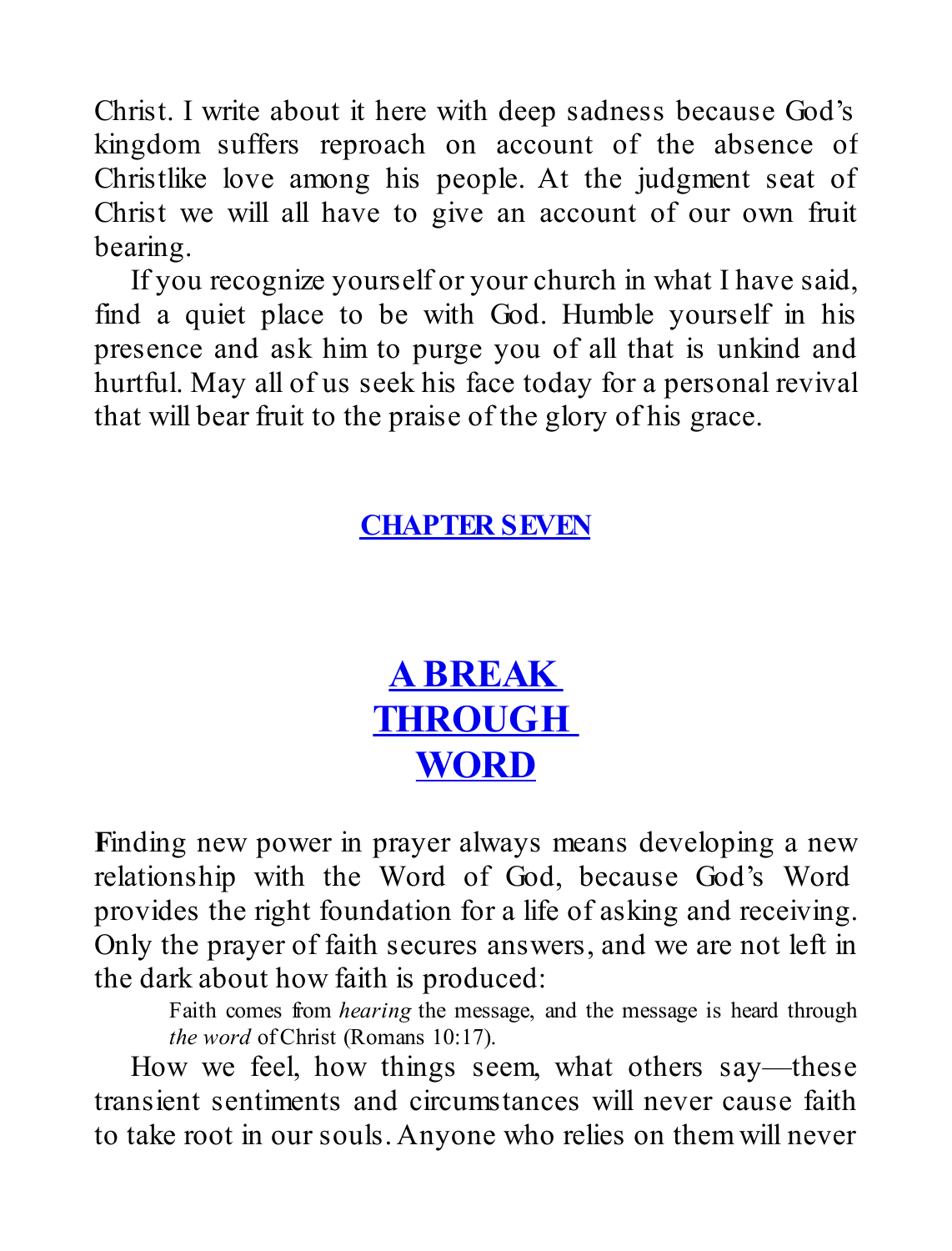be able to pray with confidence before the throne of grace. Instead, we need to develop a strong faith, based on God's unalterable Word. How we react to his Word and the place it finds in our hearts are what will determine our future in God.

The Word is living and powerful, provoking different reactions in different people and even different attitudes within one person. The Word of God that transforms one person may be rejected by another. The truth that lifts us spiritually one day may produce doubts that later tempt us to despair. It is through these intimate dealings with the Word of God that power in prayer is obtained.

Nowhere in the Bible is this better illustrated than in God's "word" to Moses. After fleeing Egypt, Moses lived in isolation from the affairs of men for forty years. Then one day, Israel's future deliverer encountered the Lord in a burning bush (Exodus 3). That day in the desert, Moses listened as the Lord revealed his name. He witnessed miraculous signs confirming that God had spoken and commissioned him. Then God gave Moses a message to deliver to both the Hebrew elders and Pharaoh: "Let my people go." What a message to carry to a people enslaved for generations! What a message to deliver to one of the kings who had enslaved them! Though Moses at first shrank from the mission, he later obeyed and went to Egypt.

#### WHICH WORD?

Before exploring what happened next, let's clarify what is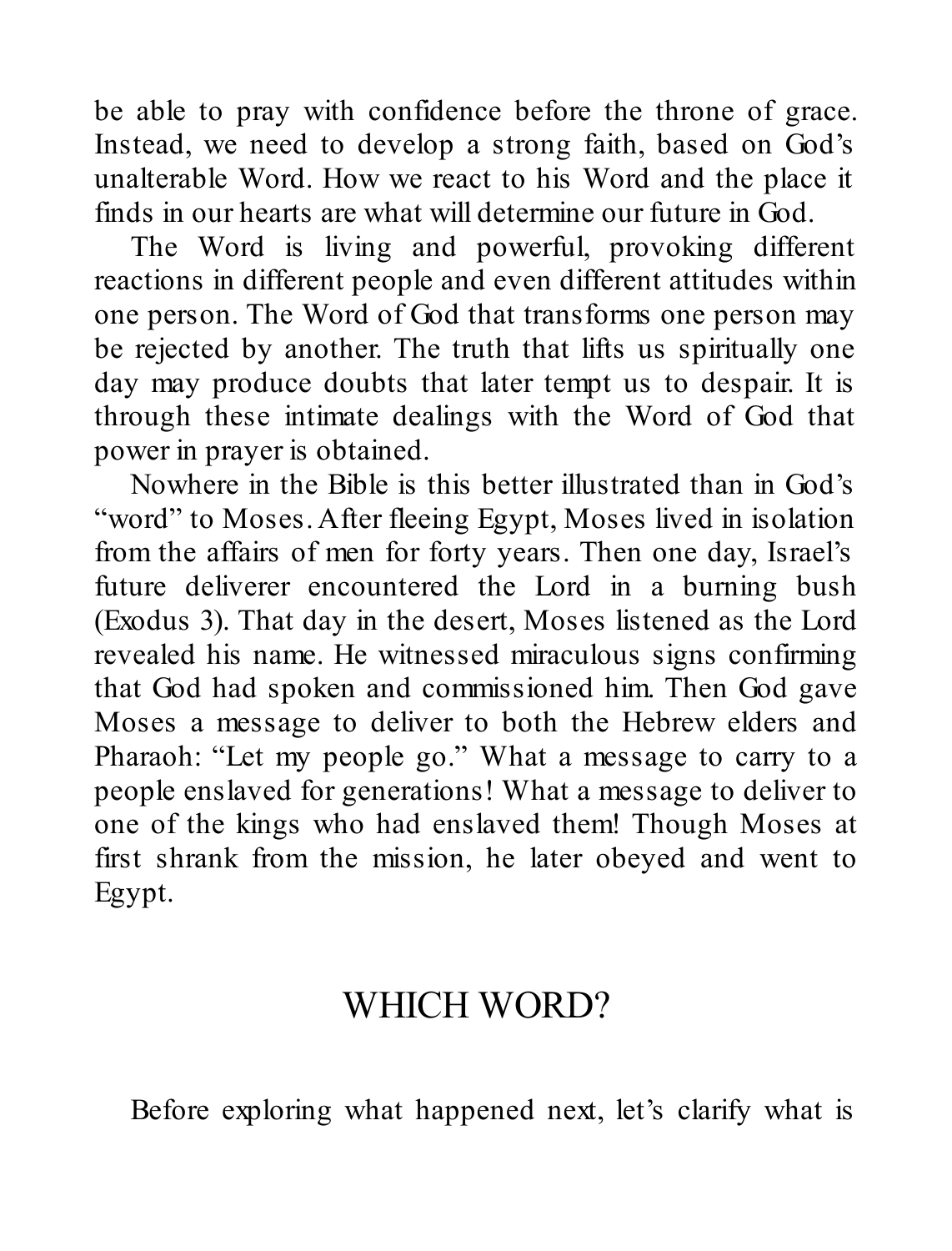meant by the "word of the Lord" so we can more easily apply this story to our own lives. The "word of the Lord" has several meanings in the life of the believer. First and foremost, it stands for the truth of Holy Scripture. The Bible is the only rule of faith and doctrine for Christians. Every utterance from a preacher, teacher, church leader, or angel is to be compared with the truth of Scripture. No matter what anyone says, the Holy Spirit will never contradict the Bible he inspired.

Second, the "word" can refer especially to the message of Christ or the gospel. The New Testament uses it in this manner with emphasis on the power inherent in the good news of Jesus toward those who believe.

Third, a "word" from God through the Holy Spirit helps define the calling on one's life, either as a commissioning for specific service or as a directive enabling someone to fulfill God's purpose. Examples of this abound in the New Testament, such as the story of how Paul and Barnabas started their missionary work:

While they were worshiping the Lord and fasting, *the Holy Spirit said,* "Set apart for me Barnabas and Saul for the work to which I have called them" (Acts 13:2).

Notice that this was not a word from the Old Testament that could be read. Neither was it part of New Testament doctrine for the edification of the church. This word was a present-tense directive of the Holy Spirit regarding Paul and Barnabas. The church at Antioch received it as God's word and sent the two men off to fulfill it. Although this word from God didn't involve a moral injunction binding on the rest of us, those to whom it applied needed to believe and obey it.

The Spirit is still alive and active on the earth. No passage in the Bible teaches us to no longer expect the Holy Spirit's word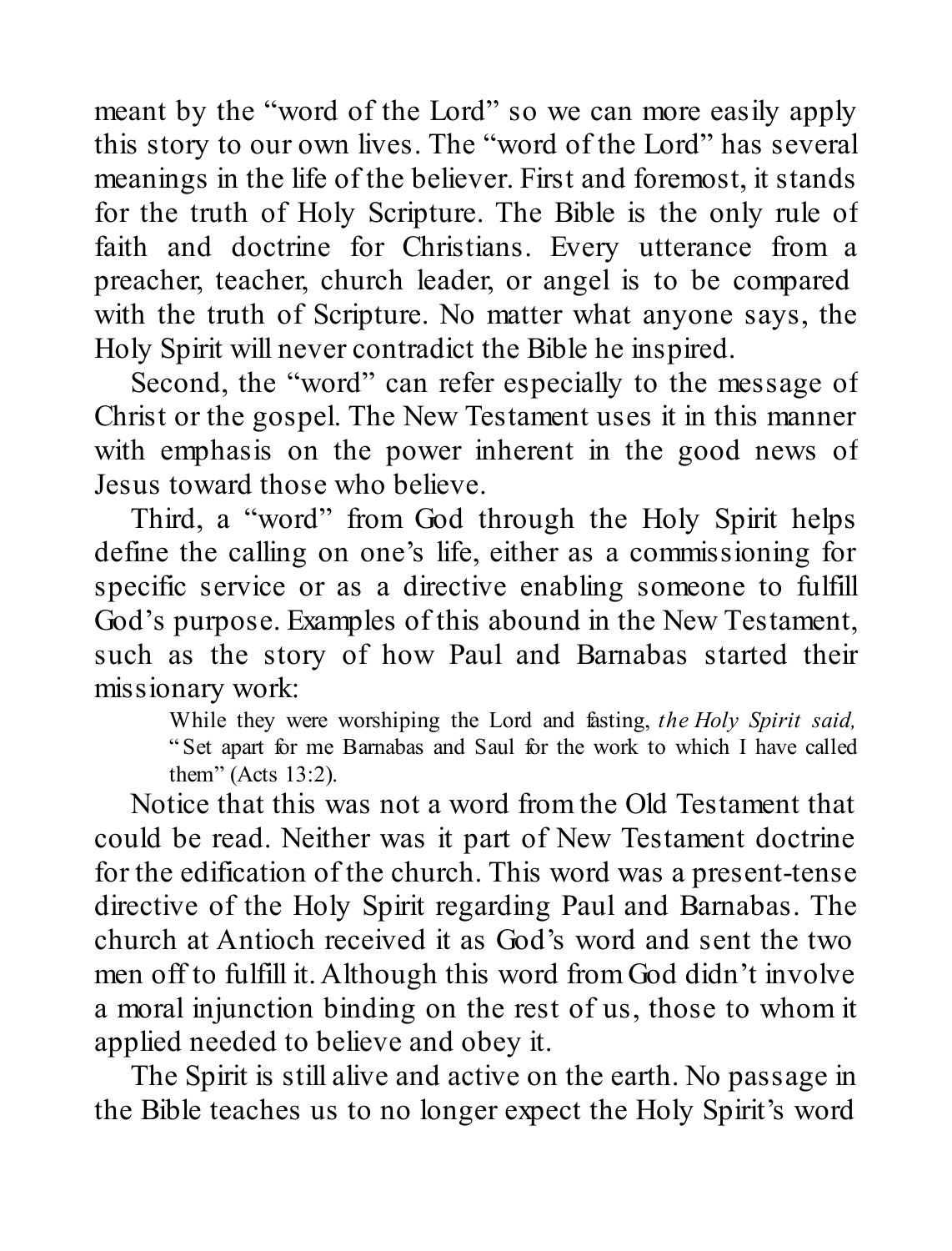of guidance in whatever manner he might bring it. The Spirit still desires to guide, but he needs people with an ear to hear what he's saying.

Fourth, the "word" of promise from the Bible is applied by the Spirit to our personalsituations. Throughout history, godly men and women have faced situations in which the will of God was not plainly evident. Uncertain about what to do or how to pray, they searched Scripture, and the Lord led them to a verse or passage that they believed had a direct bearing on the problem at hand. The autobiographies of great saints are replete with incidences of this kind of encouragement and direction.

The Spirit still desires to guide, but he needs people with an ear to hear what he's saying.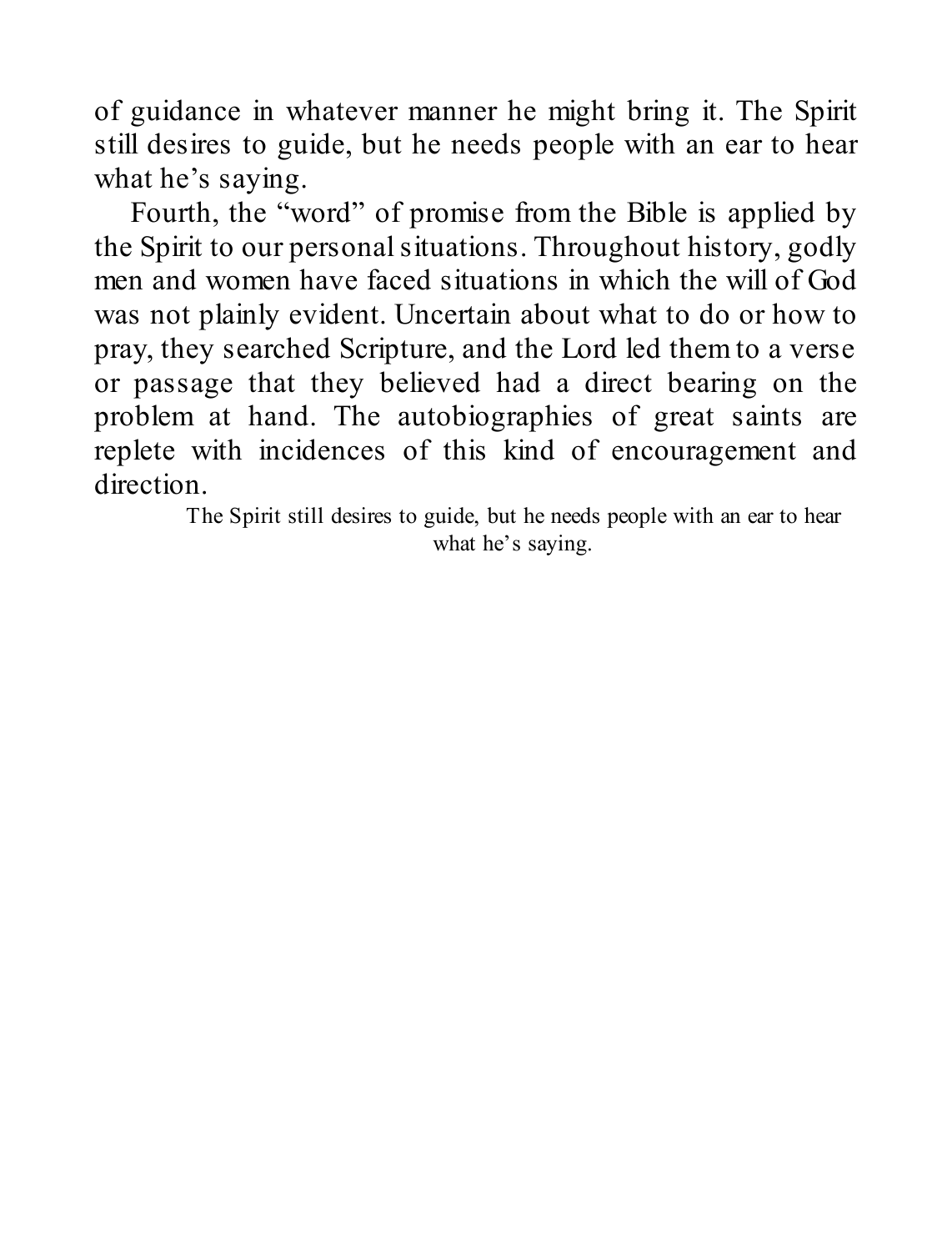### **RECEIVING THE WORD**

When Moses arrived in Egypt, he knew exactly what God wanted him to say. He began by sharing his message with the Hebrew leaders:

Moses and Aaron brought together all the elders of the Israelites, and Aaron told them everything the LORD had said to Moses. . . . And when they heard that the LORD was concerned about them and had seen their misery, they bowed down and worshiped (Exodus 4:29–31).

God was about to do something great and announced it beforehand to his chosen people. They received it with praise, much to Moses' delight. Perhaps his mission would prove easier than he had thought. But Moses had yet to deliver God's word to the man least likely to listen.

Afterward Moses and Aaron went to Pharaoh and said, " This is what the LORD, the God of Israel, says: 'Let my people go, so that they may hold a festival to me in the desert.'" Pharaoh said, "Who is the LORD, that I should obey him and let Israel go? I do not know the LORD and I will not let Israel go" (Exodus 5:1-2).

The same word that was joyfully received by an enslaved people met with mocking disdain from Pharaoh. So don't be surprised when you encounter this kind of ridicule, a common response to God's word. After all, God is at work, separating out a remnant of people as his own through the preaching of the gospel, though the "pharaohs" have always been in the majority.

Remember, too, that the teaching and miracles of Jesus himself failed to convert most of Jerusalem. Our task is not to widen the narrow road as if God needs help to build his church. Instead, we need to be faithful in delivering the message. God will take care of the results. Keep in mind how the apostle Paul described his own ministry: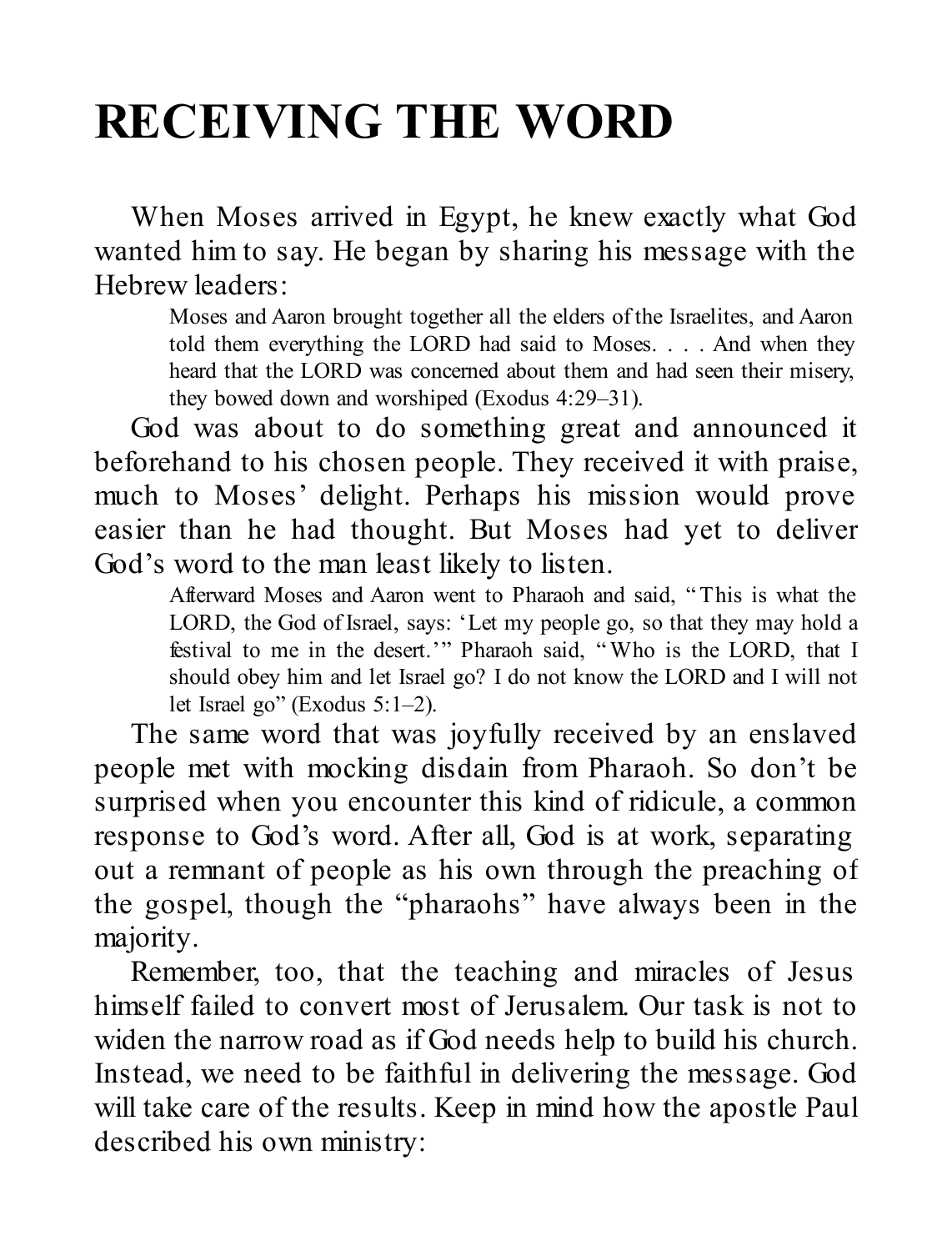For we are to God the aroma of Christ among those who are being saved and those who are perishing. To the one we are the smell of death; to the other, the fragrance of life (2 Corinthians 2:15–16).

Any ministry that is faithful to God will reap a harvest, but it will also confront the mocking rejection of multitudes. Unfortunately, the wide road still has lots of folks on it.

Pharaoh's adamant refusal must have tested Moses'faith in the success of his mission.

But the king of Egypt said, " Moses and Aaron, why are you taking the people away from their labor? Get back to your work!" Then Pharaoh said, " Look, the people of the land are now numerous, and you are stopping them from working" (Exodus 5:4–5).

Moses must have been startled by the hostility that the word of the Lord produced against him. Where was the fulfillment he was anticipating? Where was God? He had mustered the courage to deliver God's message only to be falsely accused of leading a wildcat labor strike against the nation!

When D. L. Moody began his evangelistic work in Chicago, he wasn't applauded, but instead nicknamed "Crazy Moody" because of his zeal and unorthodox methods. (He had the bizarre notion that God loved poor, dirty street urchins and wanted them saved. Church leaders rejected this "radical" departure from the status quo and secretly sneered at his lack of seminary training.) Nevertheless, D. L. Moody trusted the marching orders the Lord gave him. He became the greatest evangelist of his time but, like Moses, had to face misunderstanding and ridicule.

Yet Pharaoh wasn't content to merely say no to God. He gave orders that the slaves would no longer be given straw for making bricks even though they would be required to meet the same quotas. Instead of producing deliverance, the word of the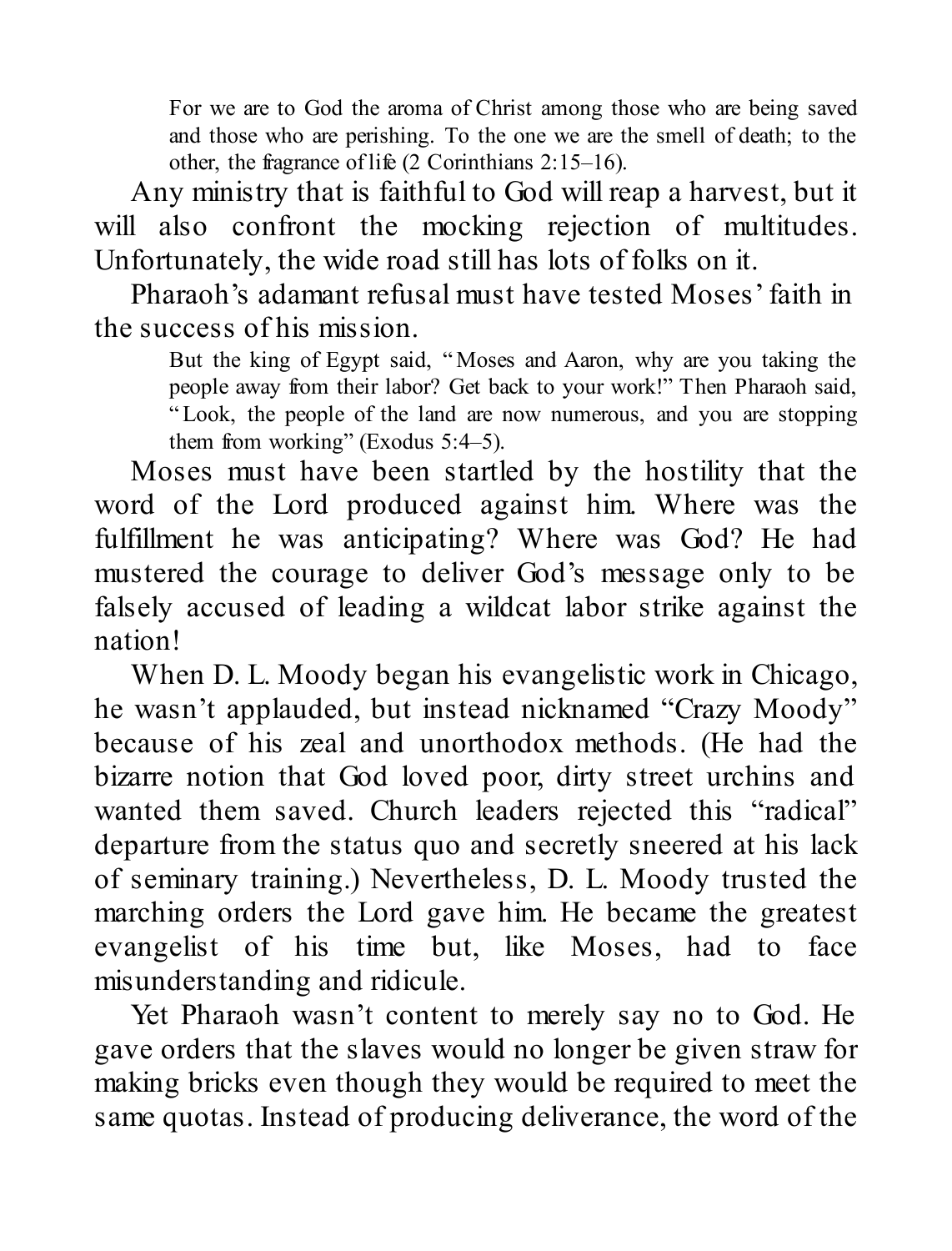Lord had produced a worse predicament for everyone. The God who had promised to be with Moses when he appeared to him in the desert seemed not to have made the trip to Egypt.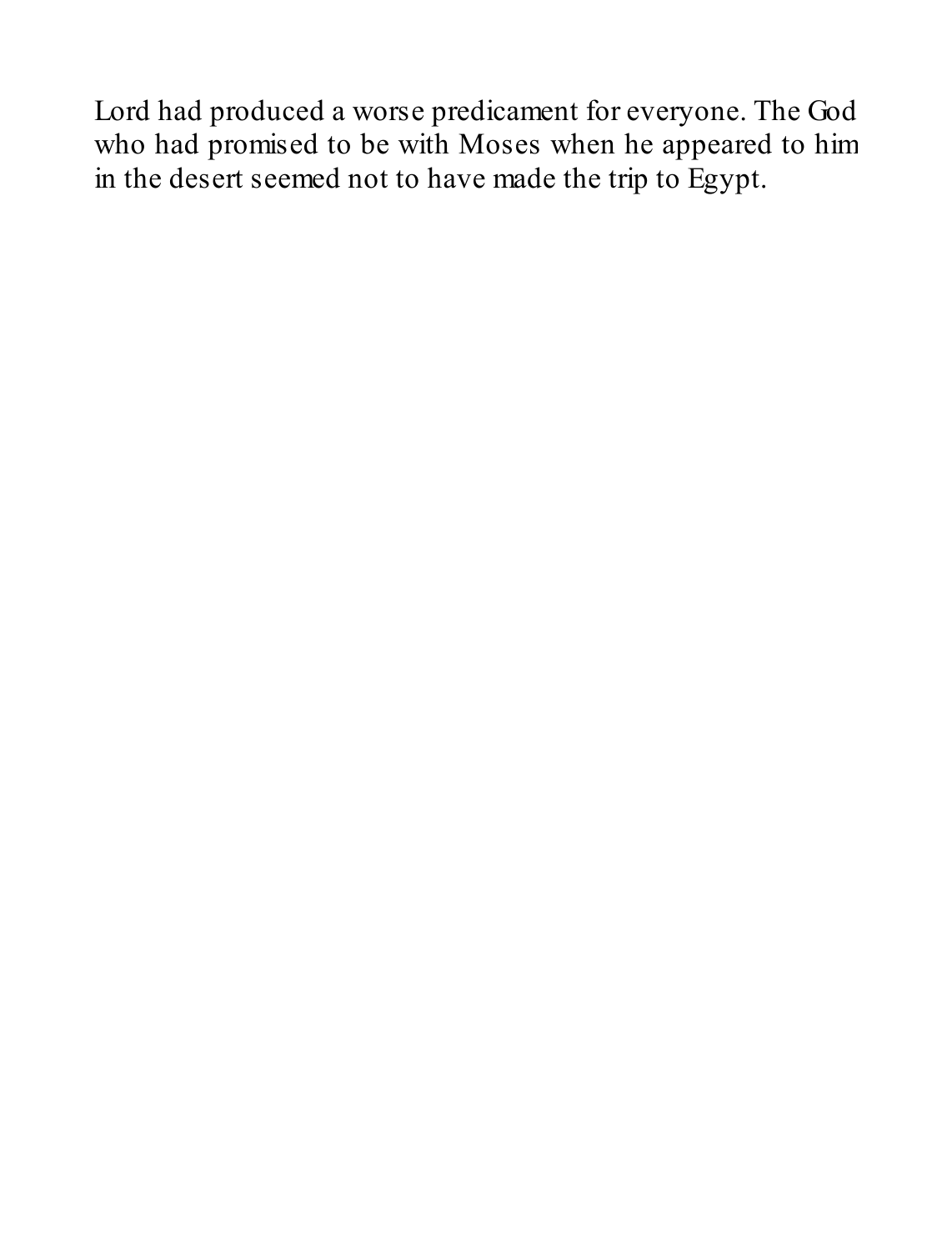### **THE WORD WILL TEST US**

This is the test for anyone who clings to "thus says the Lord." After we pray or step out in obedience, things may get worse before they get better! We anticipate a quick resolution of the problem. Instead, the problem becomes magnified. Like Moses, we are tempted to doubt the word God gave us. Parents who pray afresh for a wayward daughter are crushed when her behavior worsens. A pastor who seeks God to revive his church is dismayed when his godly efforts yield criticism instead of contrition. Folks who prayerfully adopt a destitute child encounter medical or emotional problems they never saw coming. Often, standing on God's promises involves more than we bargained for.

After we pray or step out in obedience, things may get worse before they get better!

When the Hebrew foremen protested Pharaoh's unfair labor practices, they were thrown out of his palace. Instead of running to Moses to ask for help, they let himhave it:

" May the LORD look upon you and judge you! You have made us a stench to Pharaoh and his officials and have put a sword in their hand to kill us" (Exodus 5:21).

Trusting in the Lord did not make Moses' life easier but instead placed him on a spiritual and emotional roller coaster. The Hebrews who had bowed in worship when they first heard God's message now wished they had never encouraged their emancipator. Instead they blamed him for a new load of hardships. All of this was too much for Moses, who asked God

" O Lord, why have you brought trouble upon this people? Is this why you sent me? Ever since I went to Pharaoh to speak in your name, he has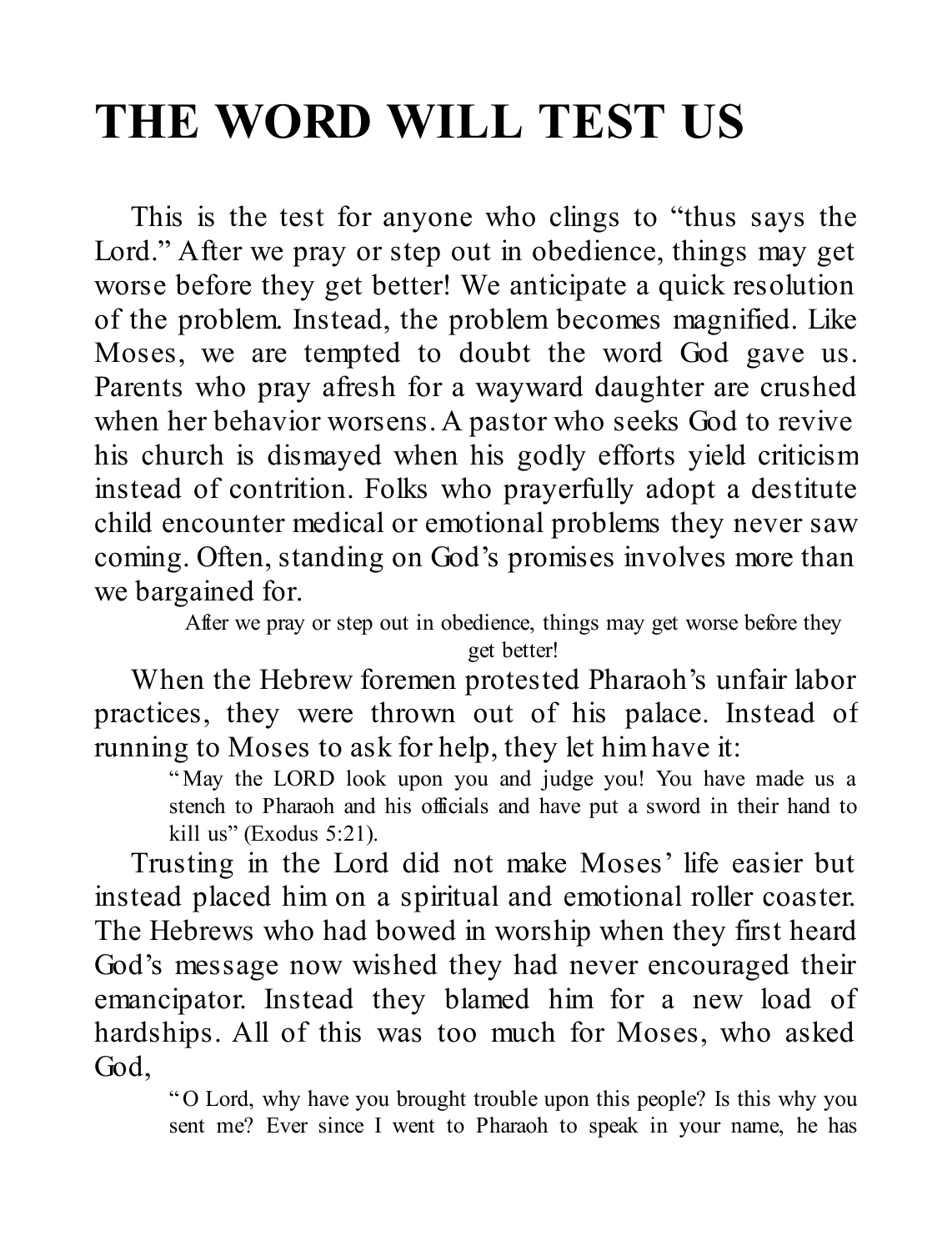brought trouble upon this people, and you have not rescued your people at all" (Exodus 5:22–23).

Bewilderment and discouragement overwhelmed the servant of God. The word Moses received out of the burning bush had not come to pass. What exactly was going on? Hadn't he obeyed God's instructions? Where was the promised deliverance? Moses couldn't deny that God had spoken to him, but the word of the Lord was sorely testing him.

Like Moses, we must go through the same process if we want to walk and pray in faith. Like him, we need to cling to the word of the Lord despite the negative circumstances we see around us.

Remember young Joseph with his dreams from God? Talk about a roller coaster ride! Joseph was prophetically destined for a position of distinguished leadership, but his jealous brothers tried to kill him and then sold him to slave traders heading toward Egypt. Then a leading Egyptian put Joseph to work in his house and things seemed brighter. But soon the man's wife brought slanderous charges against Joseph that landed him in prison. How could those dreams come true now? Where was God, who had intimated that Joseph would one day rise to such a great height that even his family would bow before him? As Joseph paced around his prison cell, voices of mocking unbelief must have attacked his soul: "Look at what you foolishly believed and see where you have ended up!"

The Psalms talk about the life of Joseph:

They afflicted his feet with fetters,

He himself was laid in irons:

Until the time that his word came to pass,

*The word of the LORD tested him* (Psalm105:18–19 NASB).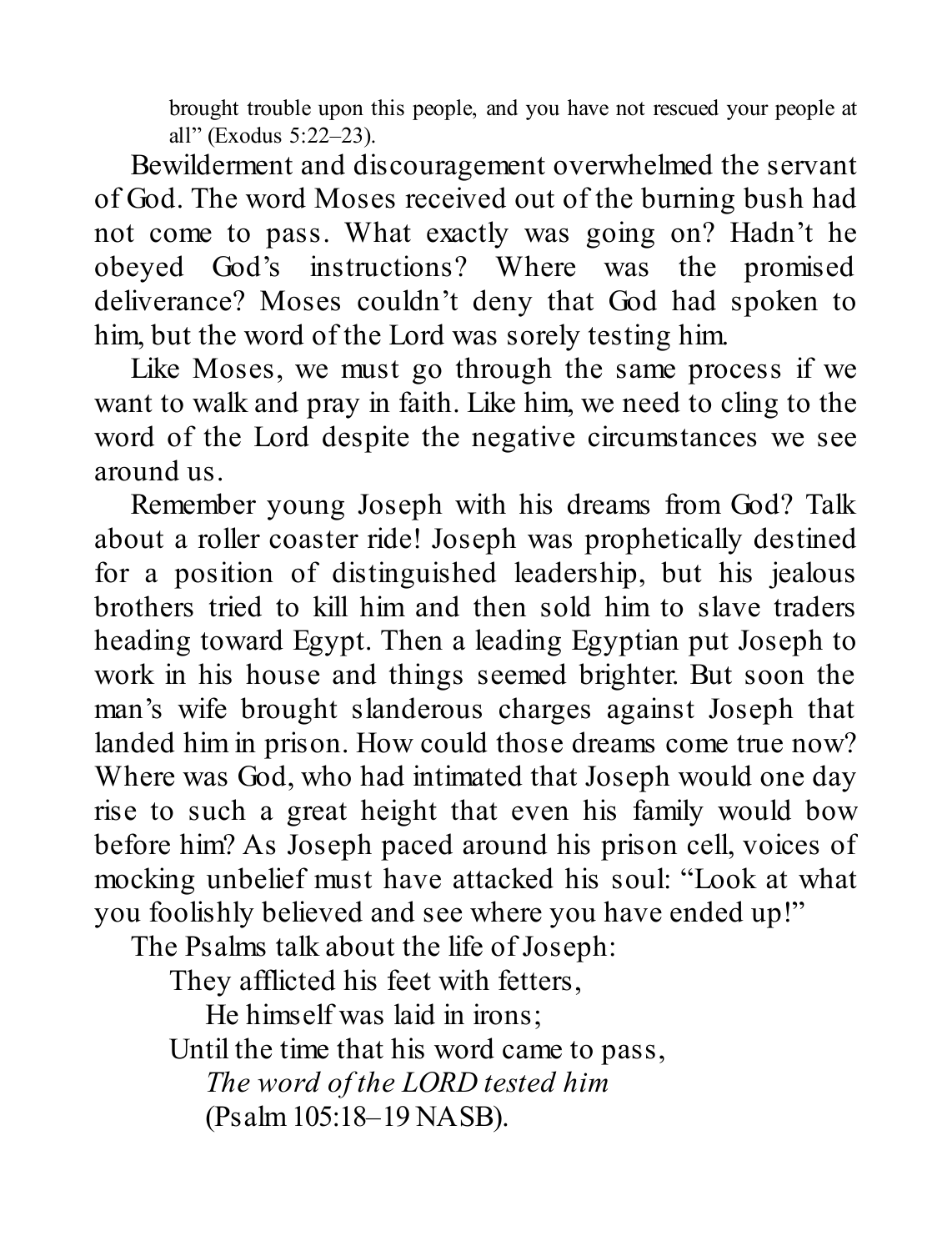In what way did the "word of the Lord" *test* Joseph? The Hebrew word used here speaks of refining metals to remove impurities. As Joseph lay rotting in prison, God's word had a purging effect on him. Would he continue to trust and worship despite his circumstances, or would he give in to despair? This is how God's Word refines all of us. We act on his promise, and the testing begins. Things turn worse instead of better. Opposition springs up against us. God doesn't seem to hear our prayers. Discouragement leaves us susceptible to temptation.

Many breakthroughs are not instantaneous. Instead, they place us in the refiner's fire.

This purging process rids us of self-dependence so that our faith can remain solely in God. It refines us of self-indulgence so we can walk in holiness. It deepens our surrender to God's will in preference to other more convenient options. And the experience reminds us that God's grace is sufficient as we wait for the fulfillment of his word. We must accept that many breakthroughs are not instantaneous. Instead, they place us in the refiner's fire. Yet the Lord's purpose is not to diminish but to abundantly bless us in the end!

For you, O God, tested us: you refined us like silver. You brought us into prison and laid burdens on our backs. You let men ride over our heads; we went through fire and water *but you brought us to a place of abundance* (Psalm 66:10–12).

Why does God sometimes permit his people to go through "fire and water"? Because he wants to enlarge our lives through his purging process. He uses delays, negative circumstances, unfair treatment, and a host of other difficulties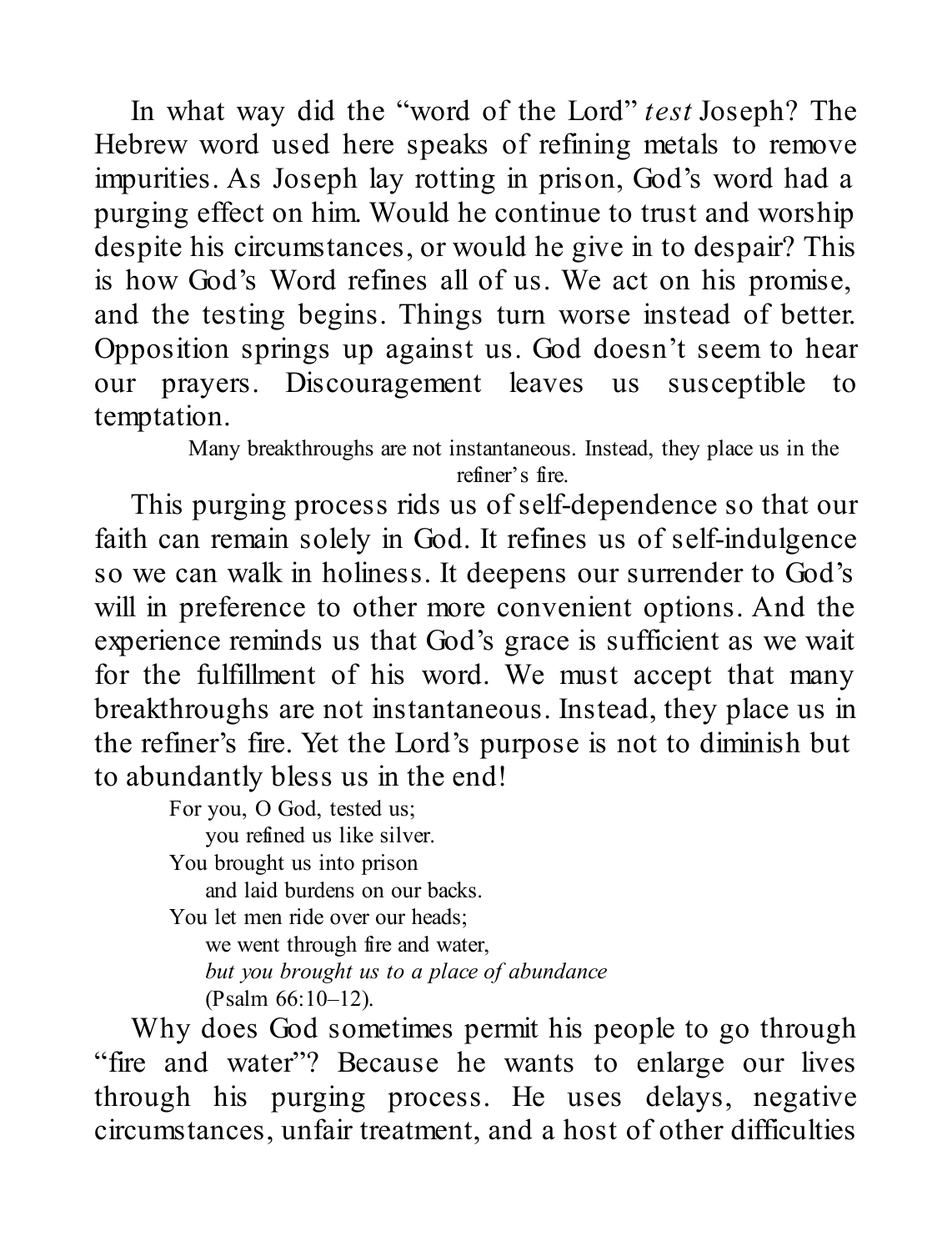as his word works within us. How else can he secure our total trust and surrender than by the process of refining us like silver? So hold on to what God has said even though ten thousand voices tell you it's useless. Move ahead in the assignment he gave you even when you face obstacles on every hand. Never mind how difficult things are for the moment. In just a little while, God will bring you into "a place of abundance."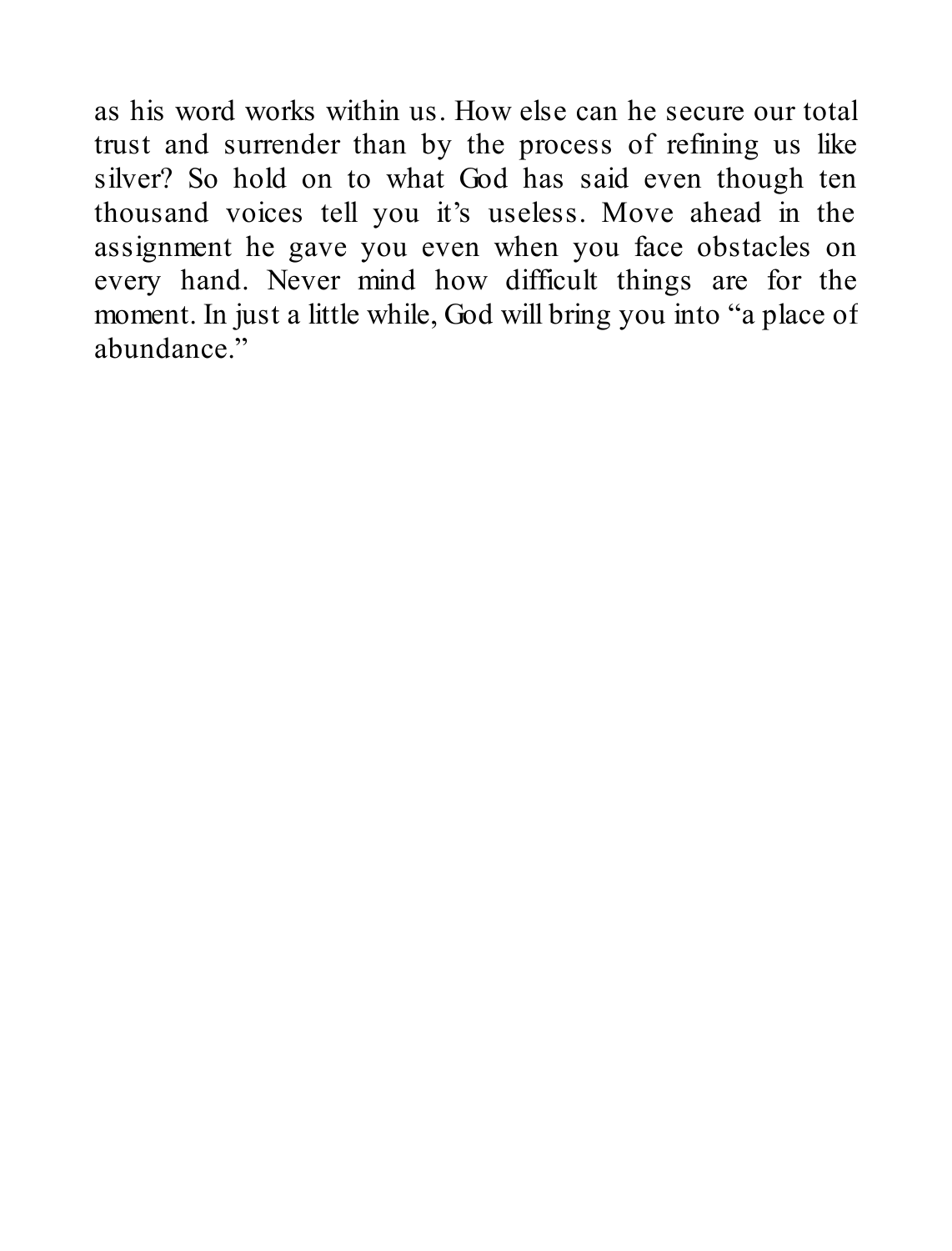### **THE WORD FULFILLED**

God will manifest his power on behalf of anyone who comes through the same process that tested Joseph and Moses.

Then the LORD said to Moses, "*Now* you will see what I will do to Pharaoh: Because of my mighty hand he will let them go; because of my mighty hand he will drive them out of his country" (Exodus 6:1).

For a time, Moses met with distrust and accusations from his own people, but *now* God will exalt him as their deliverer. For a while Pharaoh controlled events, but *now* the Lord will use his servant to bring an entire nation to its knees. When we hold on to God's word, we will always witness a day when the Lord says, "*Now* you will see what I will do!" The testing of God's word is always followed by the fulfillment of it.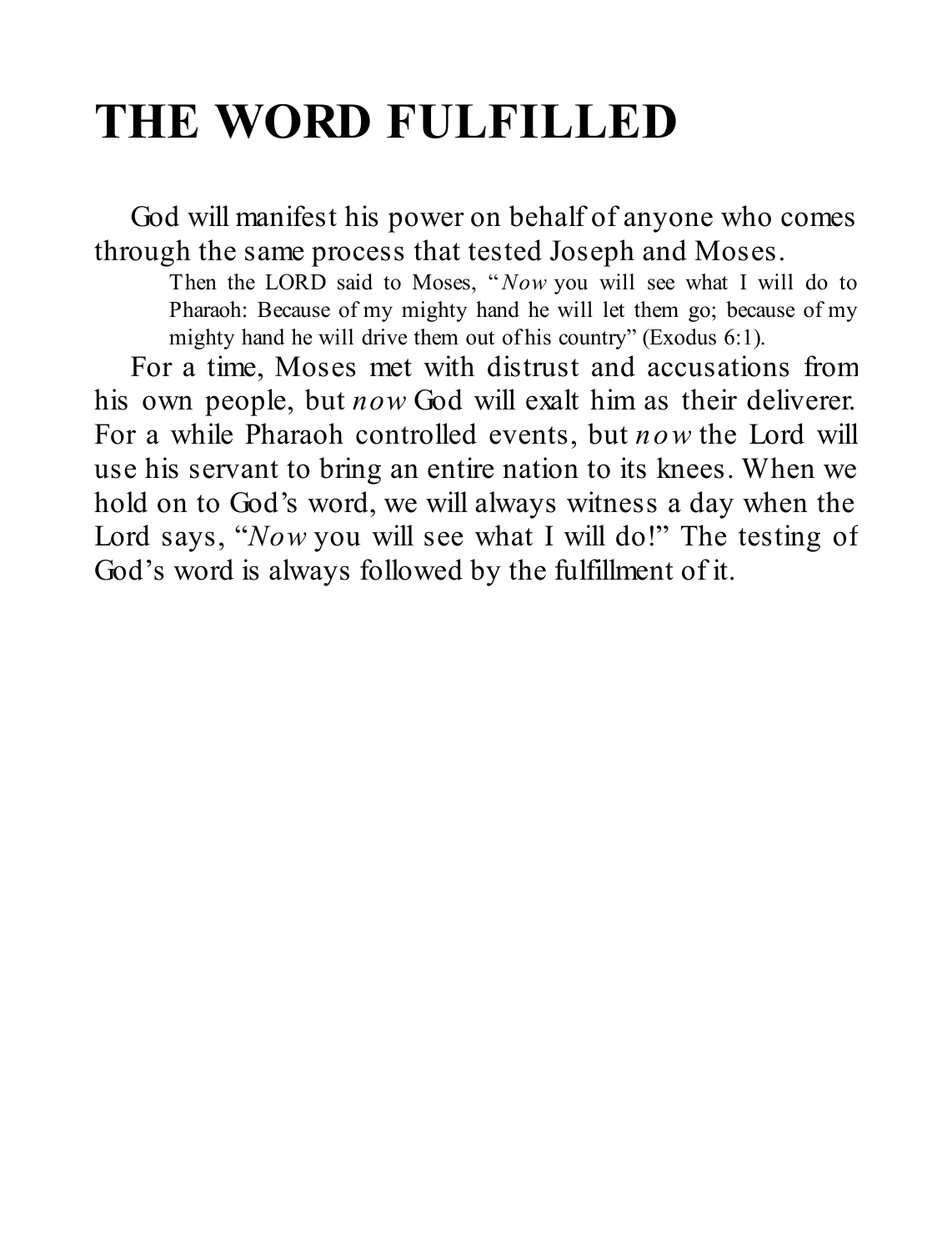### **STEPPING OUT**

In chapter 5, I told the story of a young woman named Farah, whom the Lord rescued from her own "Egypt." Farah's life has been turned around because of a wonderful Christian ministry in New Hampshire dedicated to helping hurting women and their children. I couldn't help but wonder what would have happened to Farah if New Life hadn't taken her in. What if there had never been a New Life at all? This unusual ministry was started more than twenty-five years ago by a couple who know firsthand how the word of the Lord can test and purify our faith.

Grace Rosado grew up in a strict Italian family just outside Boston. Her father was a faithful man of God and the pastor of an ethnic Italian church. When she was in high school, Grace attended a service one evening where former drug addicts gave testimony to the liberating power of Jesus Christ. That night she wept like a baby and felt determined to help men trapped in the vicious world of drug abuse.

Young Grace couldn't wait to tell her father she had found her calling. But the man who had helped nourish her faith was far too conservative to rejoice at the news that his daughter wanted to enter such an unsavory world. Though he did what he could to discourage her, Grace persisted, and at age seventeen she took the bold step of applying for a job at the local Teen Challenge, a Christian ministry for men needing rehabilitation and discipleship. A sheltered young woman without experience, she had every reason to be nervous. She was disappointed to be told there were no openings for her to work with men who were addicted to drugs—but then learned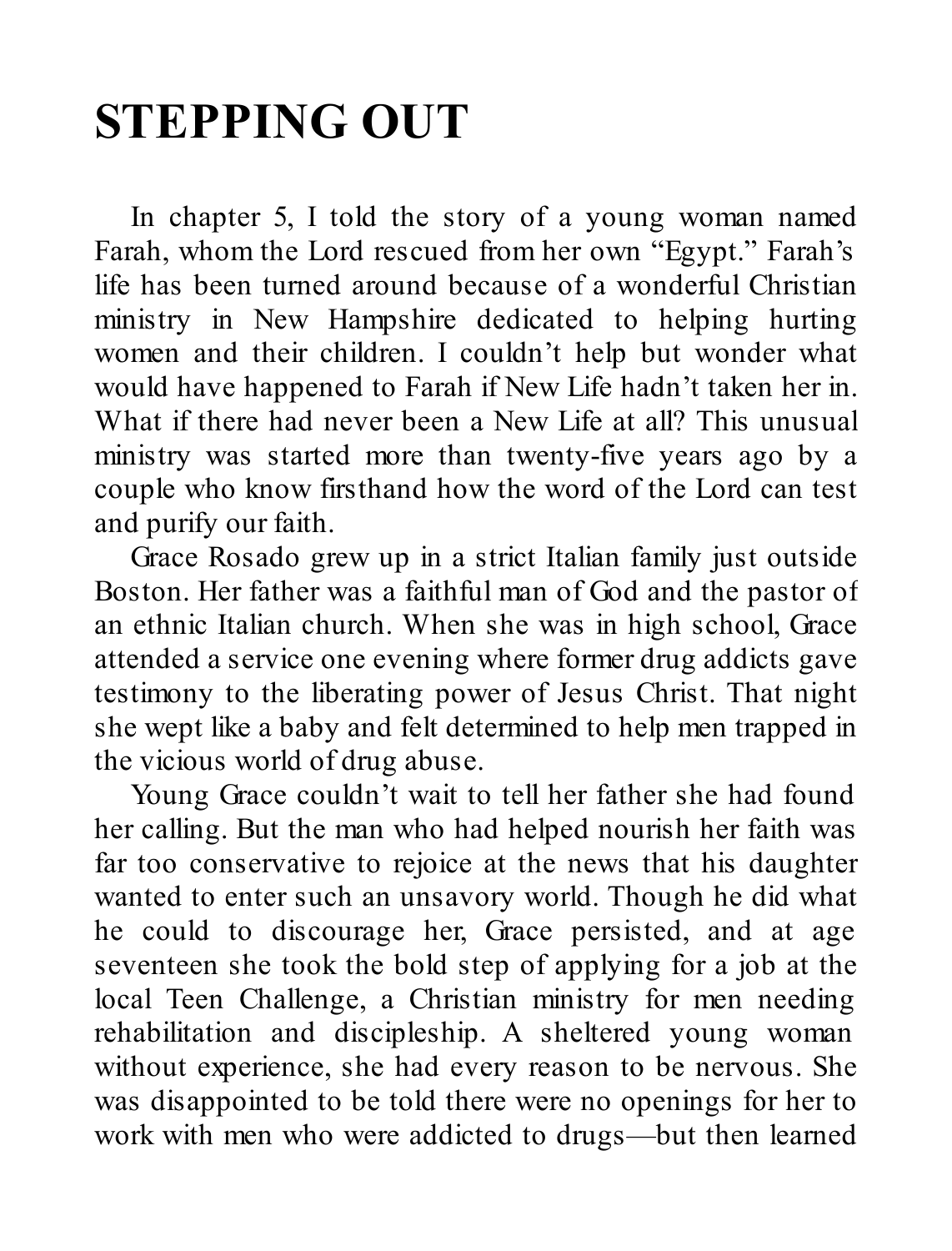that Teen Challenge was opening a new women's program that very day. The new director desperately needed an assistant. Grace walked right through the door the Lord had opened.

After nearly two years of working in the women's program, Grace went off to Bible school, along with her boyfriend, who had also been on staff at Teen Challenge. After graduation, Grace and George married and settled down in Massachusetts, where they got jobs and began serving the Lord at a local church. But Grace's dream of helping the desperate was still alive in her heart.

The young couple had friends who operated a ministry for troubled women in another state. When Grace and George asked them to consider opening such a ministry in New England, the response shocked them: "Why don't you begin a program, since God gave you the burden?"

Though both had worked for a ministry, they had never considered starting one. After all, they had neither money nor connections, and they were still quite young. But as they prayed and talked, they became convinced God had indeed given them this burden for a reason. Even so, how and where should they begin? They knew that troubled girls would need a safe, loving environment in which to respond to the gospel. Yet, with no money it seemed impossible to secure such a place.

Since they were sure God was leading them, they began visiting churches throughout New England to share their dream. Though potential donors were stirred by their vision of helping the lowest of the low, they always heard the same thing: "Come back and see us when you have a house with girls living in it." But the two barely had gas money for the trip back home. How could they purchase the large house they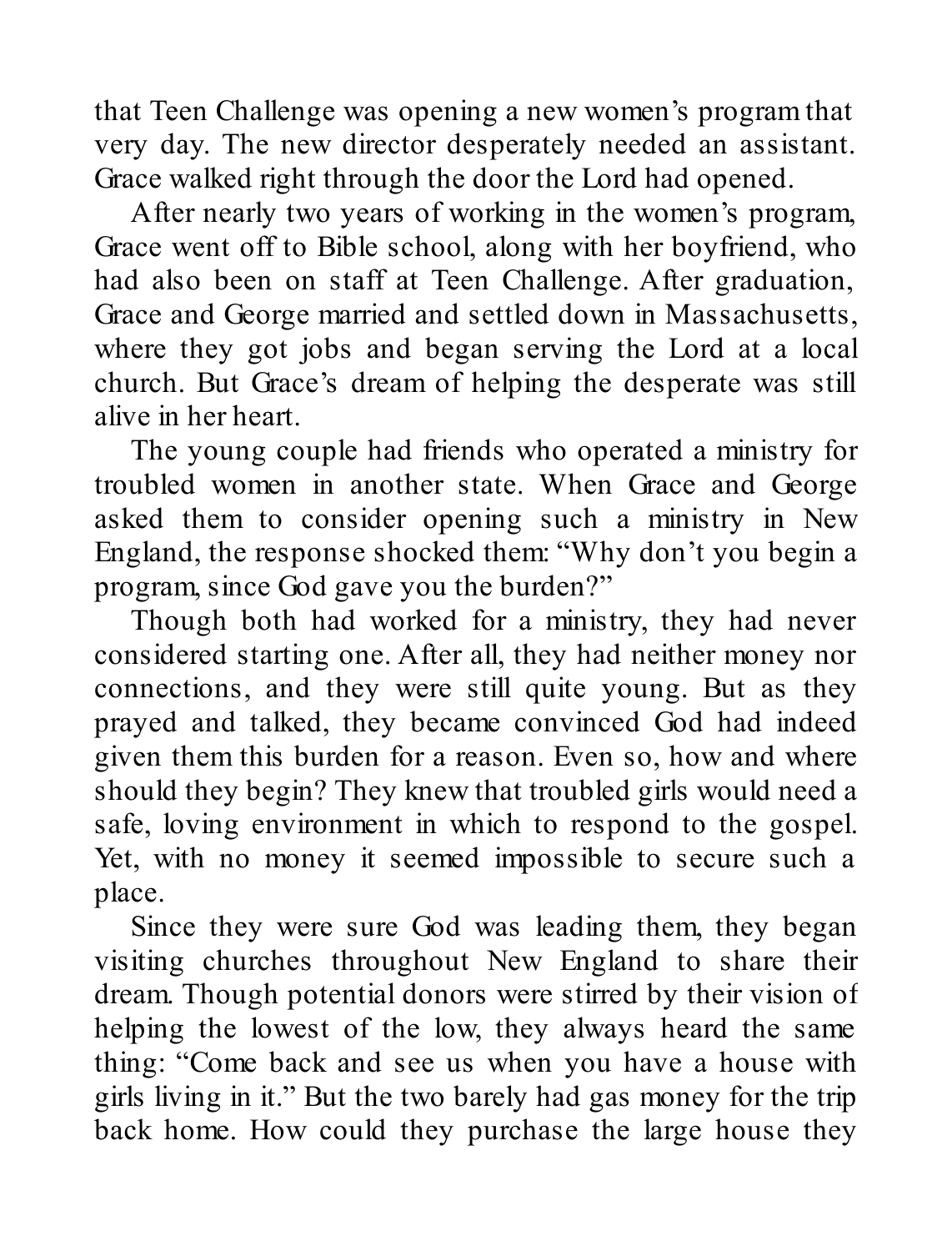needed?

After checking real estate listings for several months, George came across an interesting property involving a large house on thirty-two acres. It was in tiny Chester, New Hampshire (pop. 1,600), and the listing indicated it was offered as a lease with an option to buy. Even though they had no money, Grace and George made the trip north. They were puzzled, though, when the real estate agent declined to take them to the house, saying, "The doors are open—go see it for yourselves."

While her husband drove the car, Grace silently prayed for God's direction. As she did, she felt a deep peace that this was the property the Lord had for them. But her conviction was severely tested the moment she stepped into the house. The door was open all right, and the house smelled as if every animal in the surrounding woods had lived there at one time or another. George wanted to turn around and leave, but Grace persuaded himto do a walk-through.

Though the rugs were horribly stained, with garbage strewn everywhere, Grace saw the house with eyes of faith. God could use this place for his glory—she was certain of it. Before long, George began to see it, too.

Though the rugs were horribly stained, with garbage strewn everywhere, Grace saw the house with eyes of faith.

The local businessman who owned the property had two other offers pending but promised to prepare papers as long as they could deliver a check for \$1,500 by the following Monday. It was Friday afternoon. Where would they get the money? Still they clung to God's word as they drove home that evening.

The next day Grace and George met with another businessman, keeping an appointment they had previously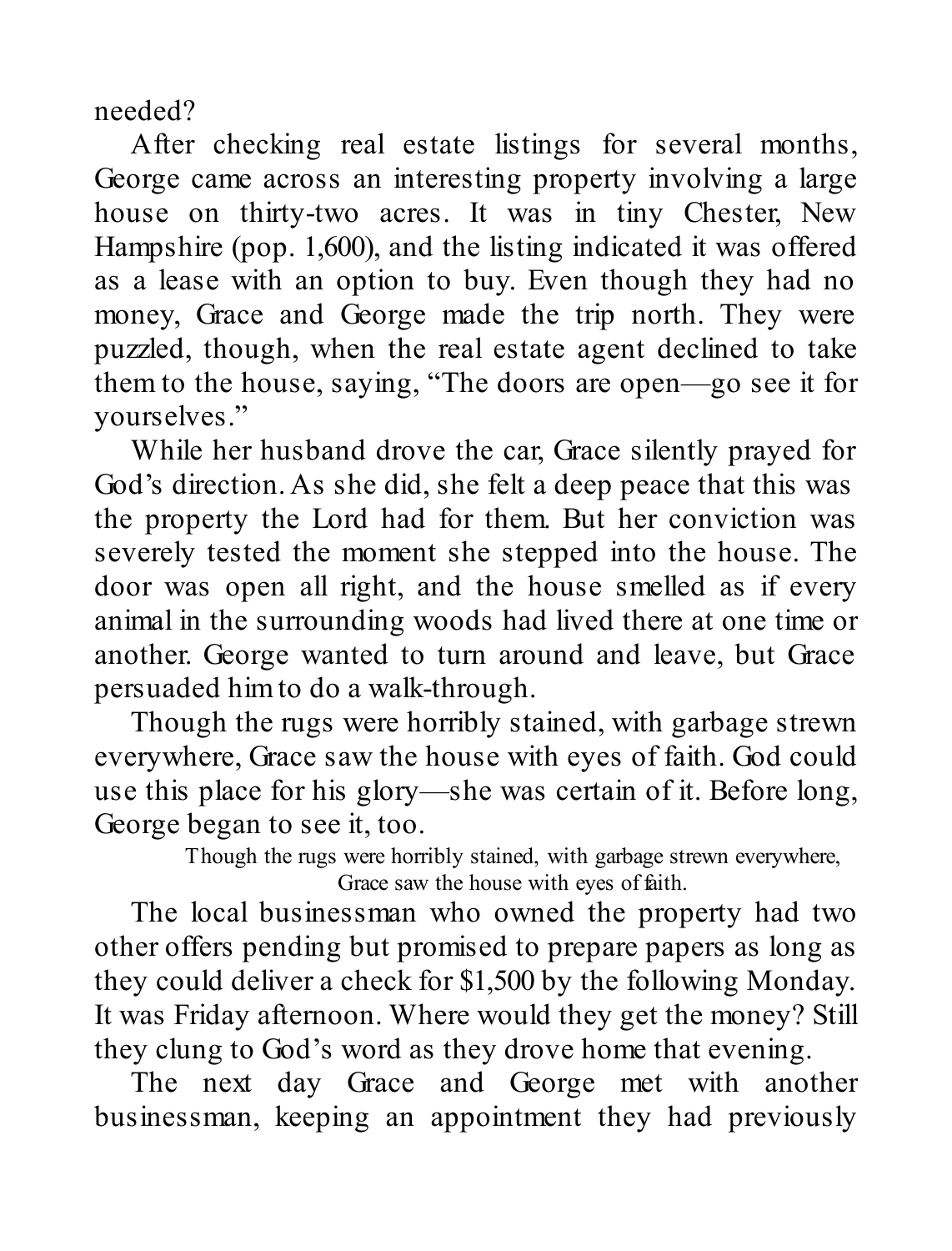scheduled. They were shocked when the man handed them a check for \$1,000! That Sunday, George had a speaking commitment at a nearby church. After the service a lady approached him, telling him she had just received an inheritance. The Lord had spoken to her and she wanted to give a tithe of it to this ministry for troubled girls. She then handed him a check for \$500. In just two days they had the exact amount of money they needed.

Of course, that was just the beginning of their roller coaster ride of faith. But through all the ups and downs, as they set about cleaning up, renovating, and furnishing the house and then learning to run the new ministry, the Lord was always there providing for their needs. One thing they never lacked was hurting women in need of God's help.

Years later, the two again stepped out in faith. It was one thing to accept women without children but another thing entirely to accept women *with* their children. Opening their doors even wider meant holding on tighter to the promise God had given them. Yet the One who began the work has never failed. For more than twenty-five years the staff of New Life have been trusting God, and he has continued to supply all their needs.

Some very tough women have ended up at New Life. Many wear their anger on their faces and bear terrible scars in their souls from the ravages of sin and abuse. All are welcomed by the once-sheltered girl who received a burden from the Lord years ago. No matter how hardened or hopeless they seem on the outside, Grace Rosado knows how beautiful they can become as Jesus begins his work in them. "Therefore, if anyone is in Christ, he is a new creation; the old has gone, the new has come!" (2 Corinthians 5:17).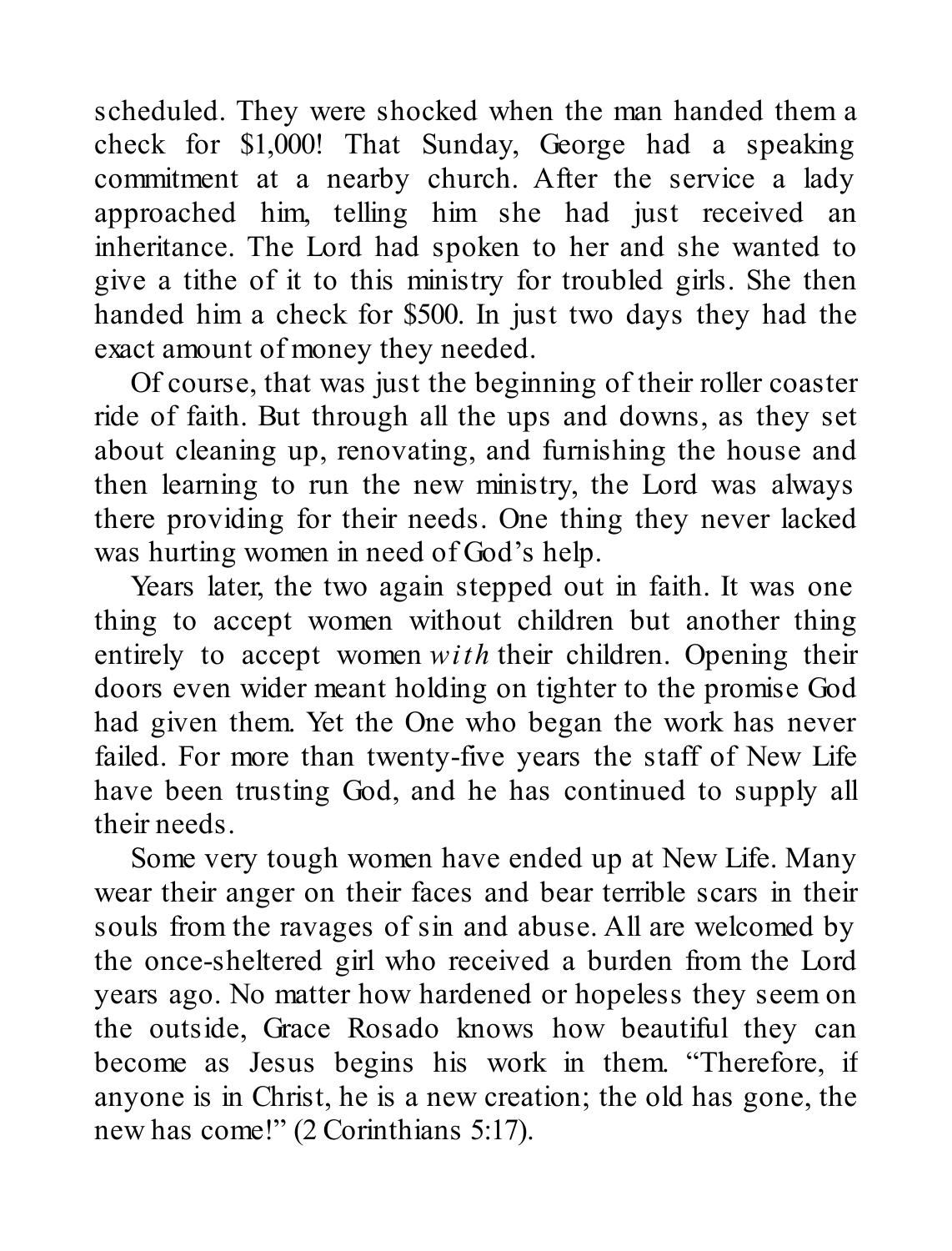### **CHAPTER EIGHT**

#### **A BREAK THROUGH MOMENT**

**A**lthough it's crucial to understand the principles governing prayer, understanding alone won't lead you to a breakthrough. In fact, prayerlessness often coexists with extensive Bible knowledge. Only the Holy Spirit can inspire us to pray effectually, and he uses various means to accomplish his purpose.

First of all, serious prayer is born out of a sense of need, out of the knowledge that we must ask God to intervene. The Spirit of God moves us toward prayer by using Scripture to show us two things: our human need and the Lord's promise of provision. Breakthrough prayer isn't born out of an "I should pray today" attitude but, instead, out of an "I must have God's help" frame of mind. Many times I have heard sermons that convicted me to the point where I *had* to pray even though the message itself said nothing about asking and receiving from God. Self-satisfied believers cannot, by definition, experience the true spirit of prayer.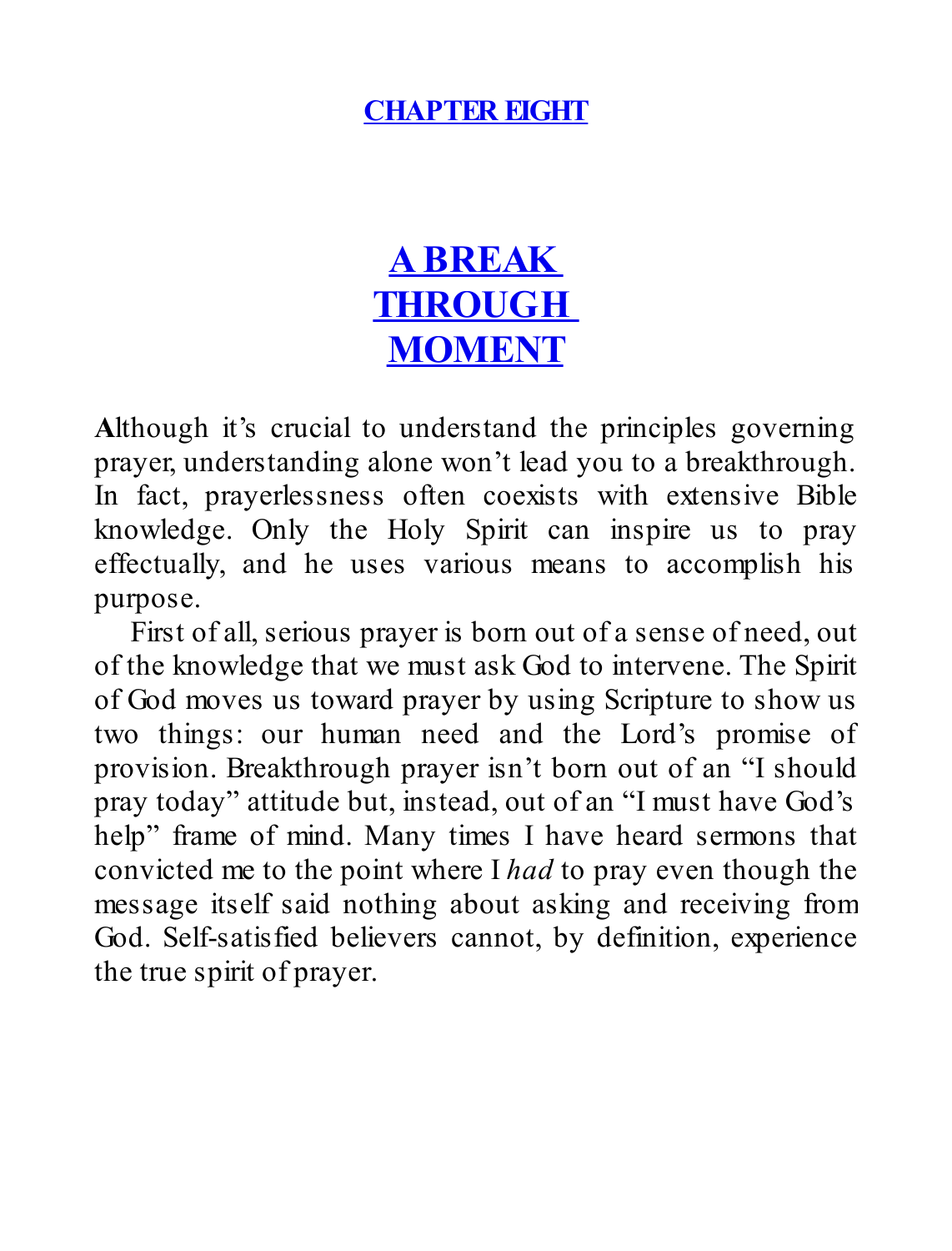## **CONTAGIOUS PRAYER**

Like worship and hunger for God, the impulse to pray is often contagious. We catch it as we watch others presenting their needs at the throne of grace, pouring their souls out in prayer. Years ago I reached one of the lowest points in my spiritual life. I was so challenged by the ministry and so discouraged that I felt dangerously numb. The Lord seemed remote, too distant to help me, and I fell into a depressed, prayerless state. All of this happened while I was trying to pastor a church!

One Sunday during a time of prayer, I noticed a woman standing at the edge of the platform, sobbing quietly and then gradually raising her hands toward heaven. Her uplifted face, stained with tears, reflected the earnestness of her heart. In her, I saw my answer. The God she was imploring was the same one I needed to call on. I broke down in tears and began seeking the Lord again. God used that woman to encourage a pastor in spiritual trouble, though not one word ever passed between us. That night I found the strength to continue my journey.

This was not a case of emotional excess, but an example of how the act of prayer itself can inspire others. I never learned that woman's name, but another one named Hannah, whose story is told in the Bible, has also provided motivation for my prayer life.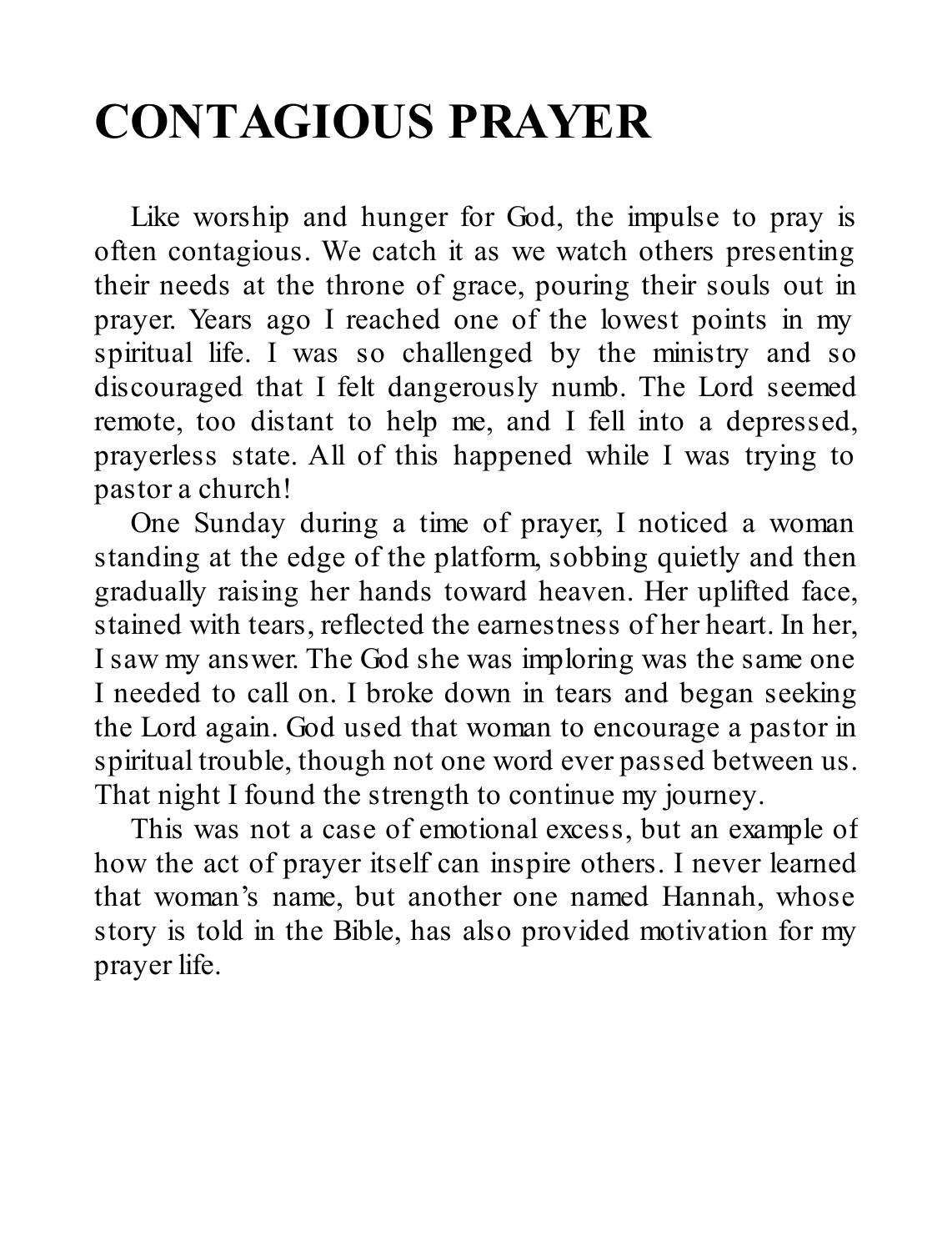### **BREAKING POINTS**

Hannah could be called "the First Lady of Prayer" because she's the first woman whose petition is recorded in Scripture. Her story is related in some detail, showing us how God uses deep human need as a springboard to accomplish his purposes. Whenever he does this, believers receive answers they can hardly believe.

> God uses deep human need as a springboard to accomplish his purposes. Whenever he does this, believers receive answers they can hardly believe.

Hannah lived in Israel during an era of great lawlessness, a time when no king ruled and "everyone did as he saw fit" (Judges 21:25). To make matters worse, she shared her husband, Elkanah, with an unpleasant woman named Peninnah. who was his second wife. Hannah's inability to have children made her the constant brunt of Peninnah's taunts.

Year after year this man [Elkanah] went up from his town to worship and sacrifice to the LORD Almighty at Shiloh . . . . . Whenever the day came for Elkanah to sacrifice, he would give portions of the meat to his wife Peninnah and to all her sons and daughters. But to Hannah he gave a double portion because he loved her, and the LORD had closed her womb. And because the LORD had closed her womb, her rival kept provoking her in order to irritate her. This went on year after year. Whenever Hannah went up to the house of the LORD, her rival provoked her till she wept and would not eat (1 Samuel 1:3–7).

Constantly tormented, with no offspring of her own, weeping and unable to eat, Hannah seemed mired in a hopeless situation. In the midst of her pain, she didn't know what God was about to do. She had no idea that he was going to raise up a prophet who would lead his wayward people back to himself. Nor did she know that God would choose her, among all the women of Israel, to bear that child. God chose this heartbroken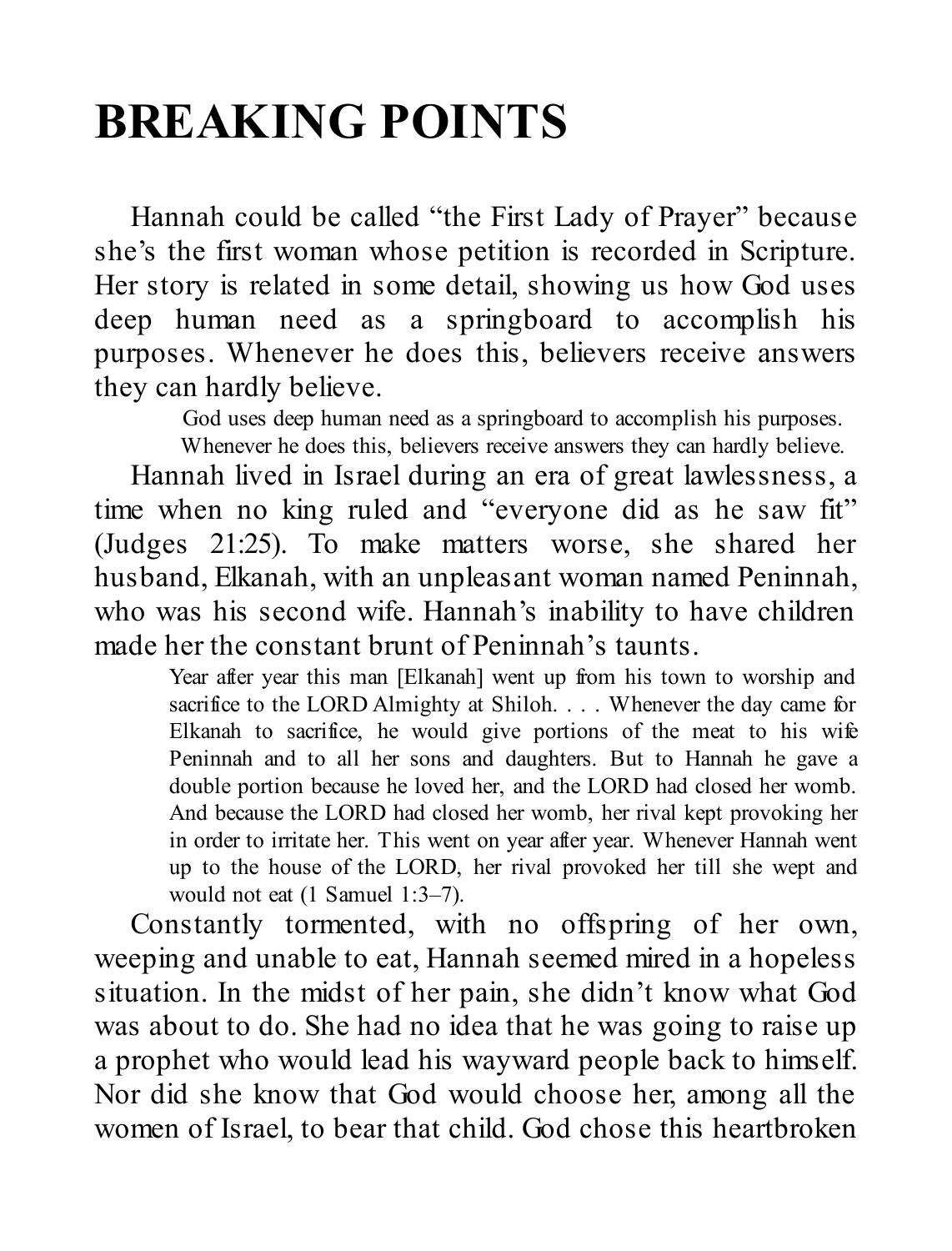woman out of compassion and grace. And he used a remarkable method to bring about the birth of Hannah's son, Samuel.

Once when they had finished eating and drinking in Shiloh, Hannah stood up. Now Eli the priest was sitting on a chair by the doorpost of the LORD's temple. In bitterness ofsoul Hannah wept much and prayed to the LORD. And she made a vow, saying, " O LORD Almighty, if you will only look upon your servant's misery and remember me, and not forget your servant but give her a son, then I will give him to the LORD for all the days of his life" (1 Samuel 1:9-11).

This prayer, one of the greatest in the Bible, not only changed Hannah's life, but also altered the history of Israel. Scripture doesn't say what finally drove Hannah to stand and pray that day, but it led to a breakthrough moment with God. This is the process the Lord often uses—working out his plans through weak human beings who feel compelled by their need to pray.

Incredibly, we have the same potential in prayer that Hannah did. Like Hannah, our "breaking point" can lead to a "breakthrough" if it spurs us to call on God. Hannah asked for a son, but God gave her much more. The long, depressing cycle that had continued year after year was broken in just a few moments spent with God. The same can be true for us today because we pray to the same God Hannah prayed to—an unchanging God.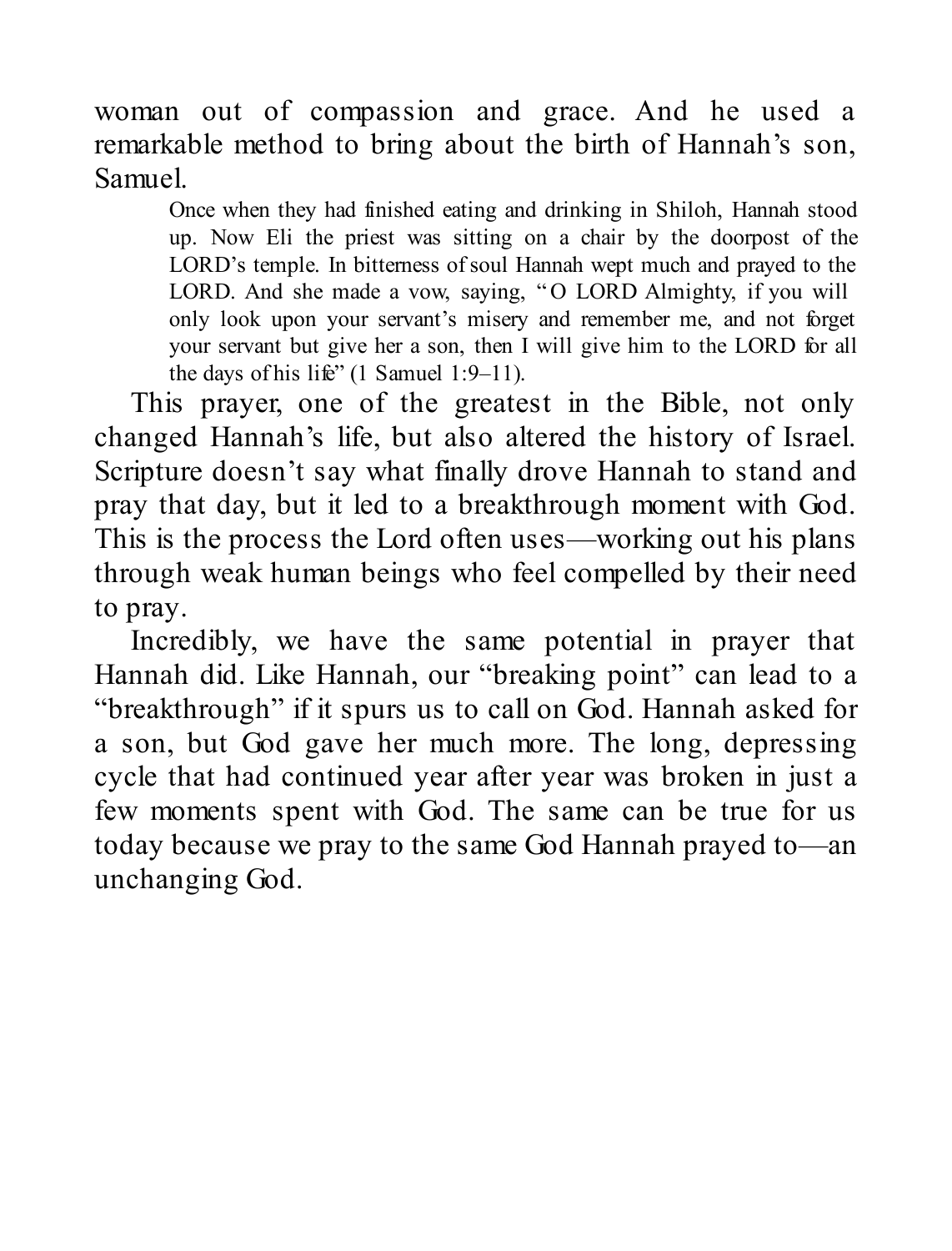# **PRAYING FROM YOUR HEART**

Hannah's encounter with the Lord was not about emotional fanaticism. Her example assures us that a prayer-answering God can resolve seemingly hopeless situations. If we deny or doubt that fact, we are the losers. Many times, sons and daughters are wooed back to the Lord through a mom or dad breaking through in prayer. Great things still happen when we follow Hannah's example and appeal to the Lord.

Hannah's sorrow, tears, and anguish showed the earnestness and intensity of her petition. Rather than offering a superficial prayer, she prayed from her heart's deepest desire. It is tragic that heartfelt prayer is out of style in many churches because of a strong need to keep things decent and orderly. Of course, we should avoid shallow emotionalism, but we needn't throw out the baby with the bath water.

There is no reason to think that only quiet, controlled prayer is acceptable. Jesus knew what he was doing when "he offered up prayers and petitions with loud cries and tears to the one who could save him" (Hebrews 5:7). If Jesus, the Son of God, sometimes prayed like that, why shouldn't we? Many churches and denominations have become so lukewarm that they've produced teaching that reflects their own spiritual condition rather than the truth of the Bible. If a person never shows emotion, we know that something is wrong, that some kind of emotional or physical problem is at work. Similarly, a complete lack of emotion in prayer is a sign of a spiritual ailment.

People pour out their souls to God in various ways. In Hannah's case, her distress at one point was expressed without words.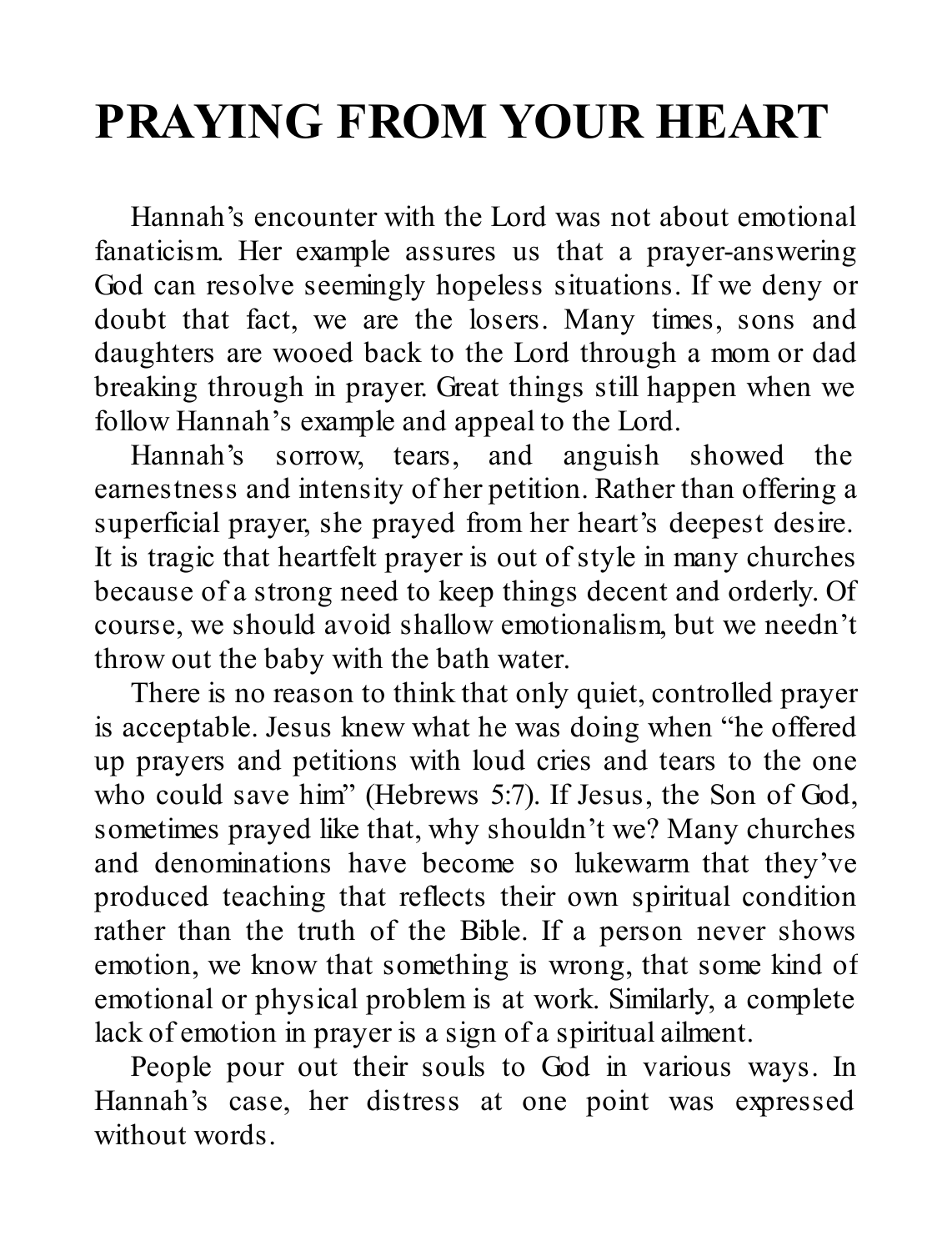As she kept on praying to the LORD, Eli observed her mouth. Hannah was praying in her heart, and her lips were moving but her voice was not heard (1 Samuel 1:12–13).

There is no reason to think that only quiet, controlled prayer is acceptable.

IfJesus, the Son of God, sometimes prayed " with loud cries and tears,"

why shouldn't we?

Like Hannah, we sometimes find it difficult to form the proper words for prayer. But God hears our heart's cry even when our mouths are silent. Hannah's tears spoke more profoundly than words, and she found favor with the Lord.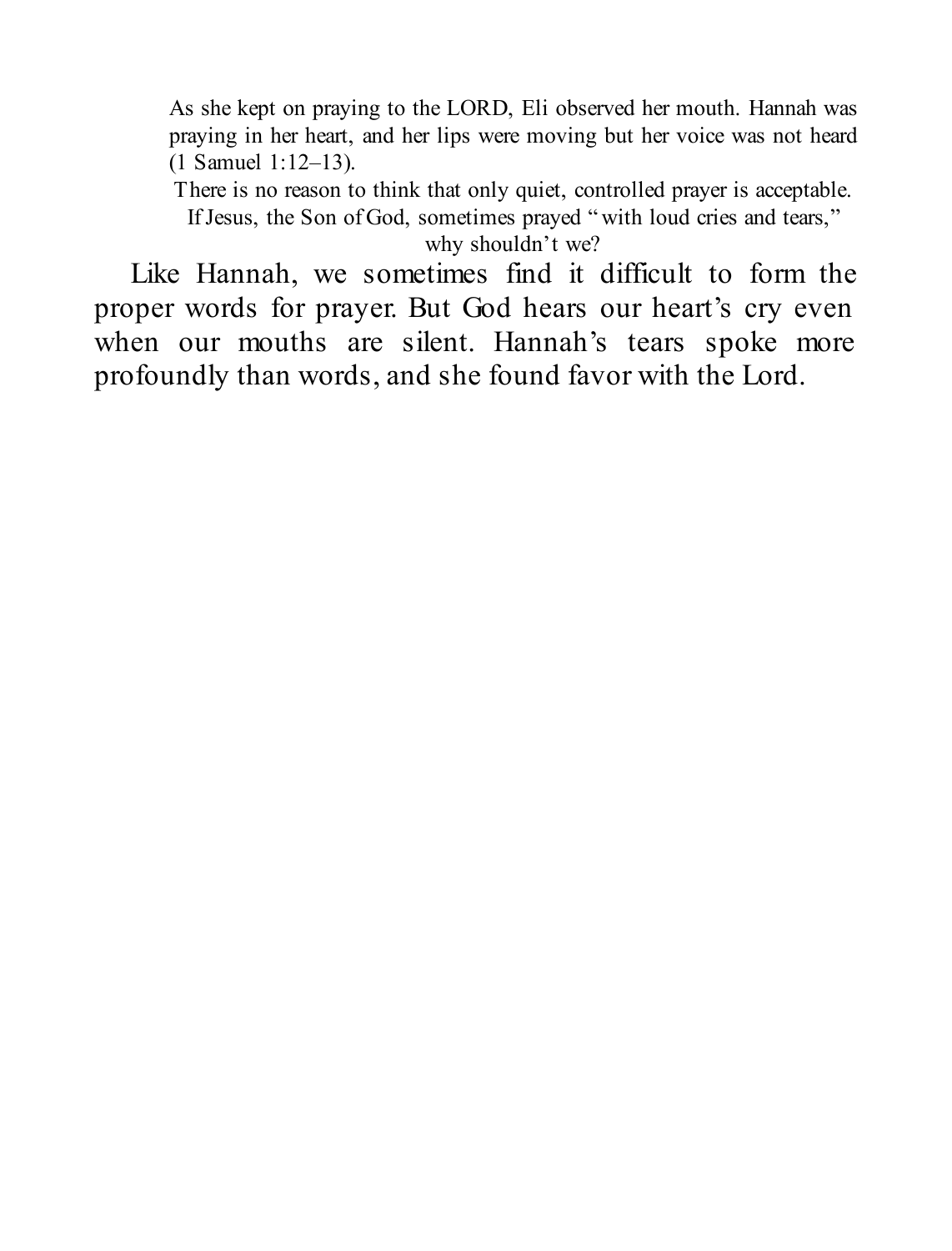## **SPIRITUAL OPPOSITION**

Not everyone was impressed by Hannah's earnest prayer. Sadly, Hannah was misunderstood and opposed by a man who should have known better.

Eli thought she was drunk and said to her, "How long will you keep on getting drunk? Get rid of your wine."

"Not so, my lord," Hannah replied, "I ama woman who is deeply troubled. I have not been drinking wine or beer; I was pouring out my soul to the LORD. Do not take your servant for a wicked woman; I have been praying here out of my great anguish and grief" (1 Samuel 1:13–16).

The high priest, Eli, had grown so spiritually insensitive that he couldn't tell the difference between prayer and a drunken stupor. Fortunately, Hannah didn't react with anger or lose the spirit of prayer. Her experience at this moment points to an important lesson about prayer: If you pray, you will certainly become a target of Satan, who will immediately attack you with spiritual opposition and discouragement. The secret to prevailing in prayer involves "pressing through" and "holding on to God." Don't be distracted when people accuse you of fanaticismbecause you believe God answers prayer. Follow the Spirit's leading and ignore everything that discourages you from trusting the Lord.

If you pray, you will certainly become a target of Satan, who will immediately attack you with spiritual opposition and discouragement.

#### "PRAYING THROUGH"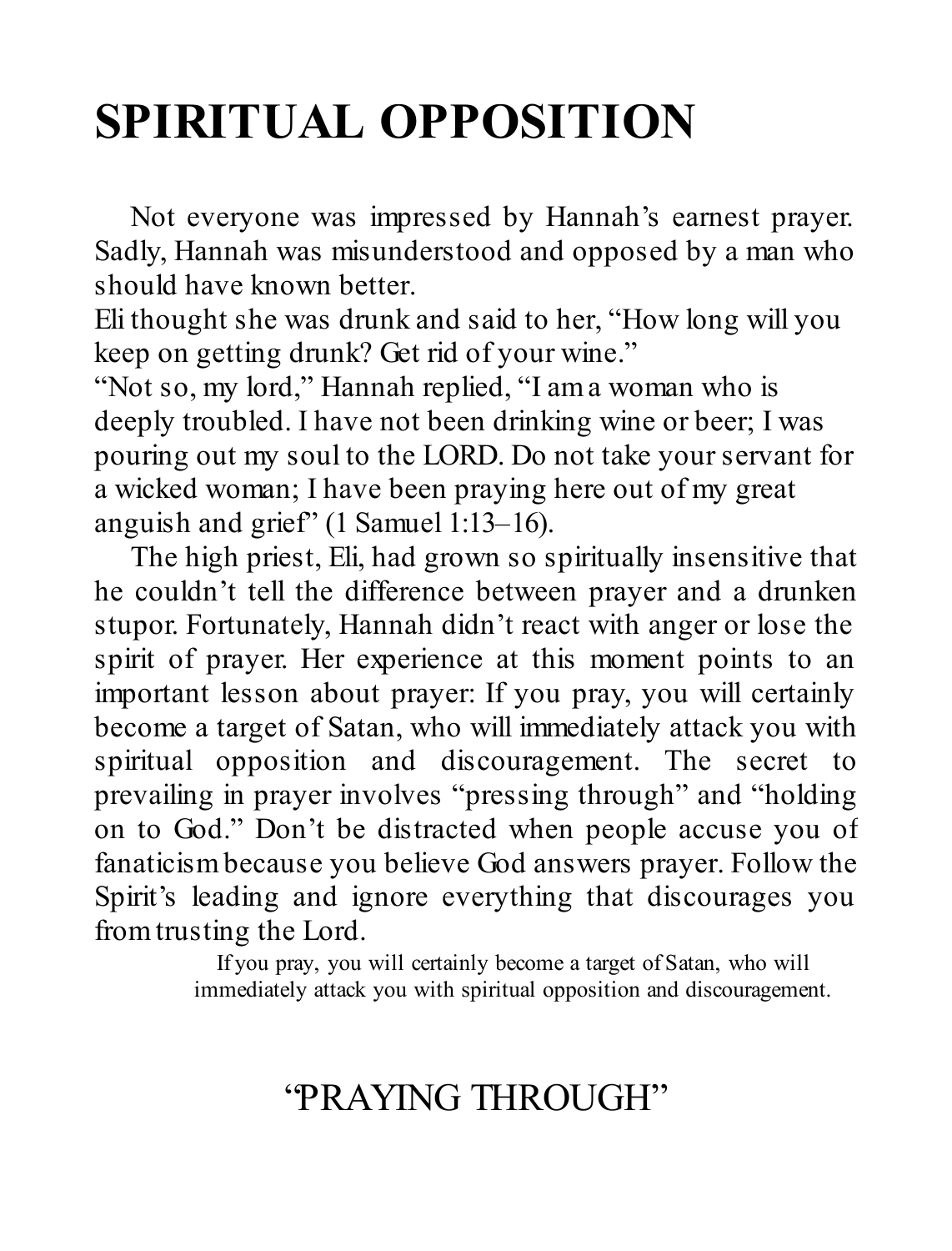After Hannah explained to Eli what was really happening, she manifested great faith in God. "Eli answered, 'Go in peace, and may the God of Israel grant you what you have asked of him" (1 Samuel 1:17). Upon hearing that word from the priest of God, Hannah "went her way and ate something, and her face was no longer downcast" (v. 18).

Even while Hannah had been praying, her tears had stopped flowing because she felt sure her petition would be granted. She left for home the next day, and soon after, she conceived a child by her husband, Elkanah. Hannah was sure about God's answer *before* she conceived her child.

Hannah's experience highlights one of the unique blessings of breakthrough prayer. The Spirit of God is able to grant a profound inner assurance that what we have asked for has been granted. Some earlier Christians used the term "praying through" to describe the supplication that stays at the throne of grace until this assurance has been granted. Rather than the human-centered "name it and claim it" formula, this is the "pray it and know it" cycle that comes fromthe Holy Spirit.

Some problems, of course, will not be resolved by a few moments spent in heartfelt prayer. These can only be overcome by extended times of prayer and waiting in faith. To contend otherwise is to fly in the face of God's Word. Paul understood this in giving instructions about spiritual warfare in his letter to the Ephesians:

Pray in the Spirit on all occasions with all kinds of prayers and requests*.* With this in mind, be alert and always keep on praying for all the saints*.* Pray also for me, that whenever I open my mouth, words may be given me. . . . Pray that I may declare [the gospel] fearlessly, as I should (Ephesians

6:18–20).

Why must there be "all kinds of prayer" on "all occasions" if God has already decided to help us? Why must we "keep on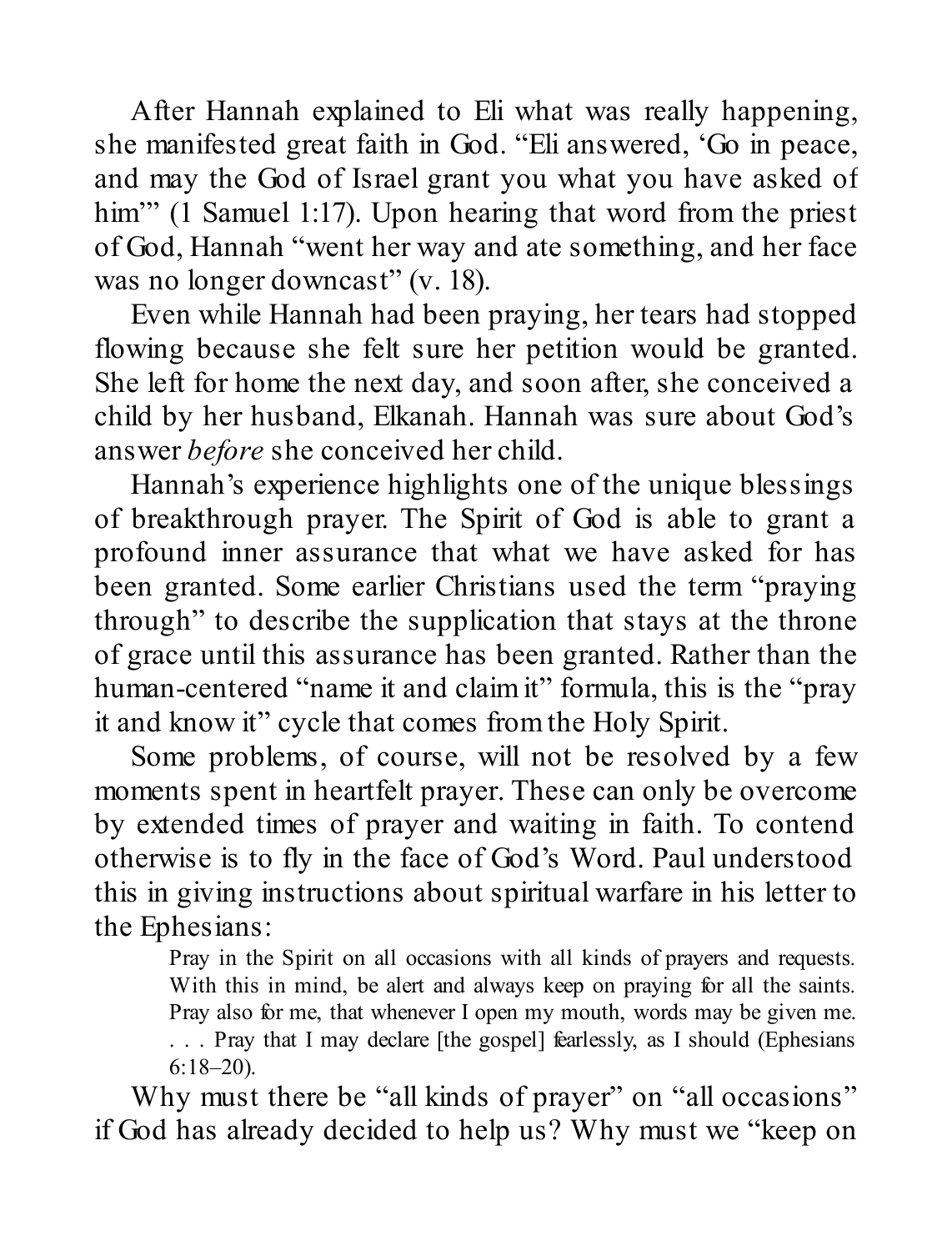praying for all the saints" if one concise petition can do the trick? Why does Paul entreat others to pray for him? Why should the church in Ephesus pray for boldness in his preaching when all Paul needs to do is "name it and claimit"?

These are some of the mysteries of prayer that God never fully explains. Still, he gives spiritual insight to those who spend time with him at the throne of grace. We desperately need churches and individuals who will pray on all occasions, with all kinds of prayer and supplication. If we do our part, God will do his.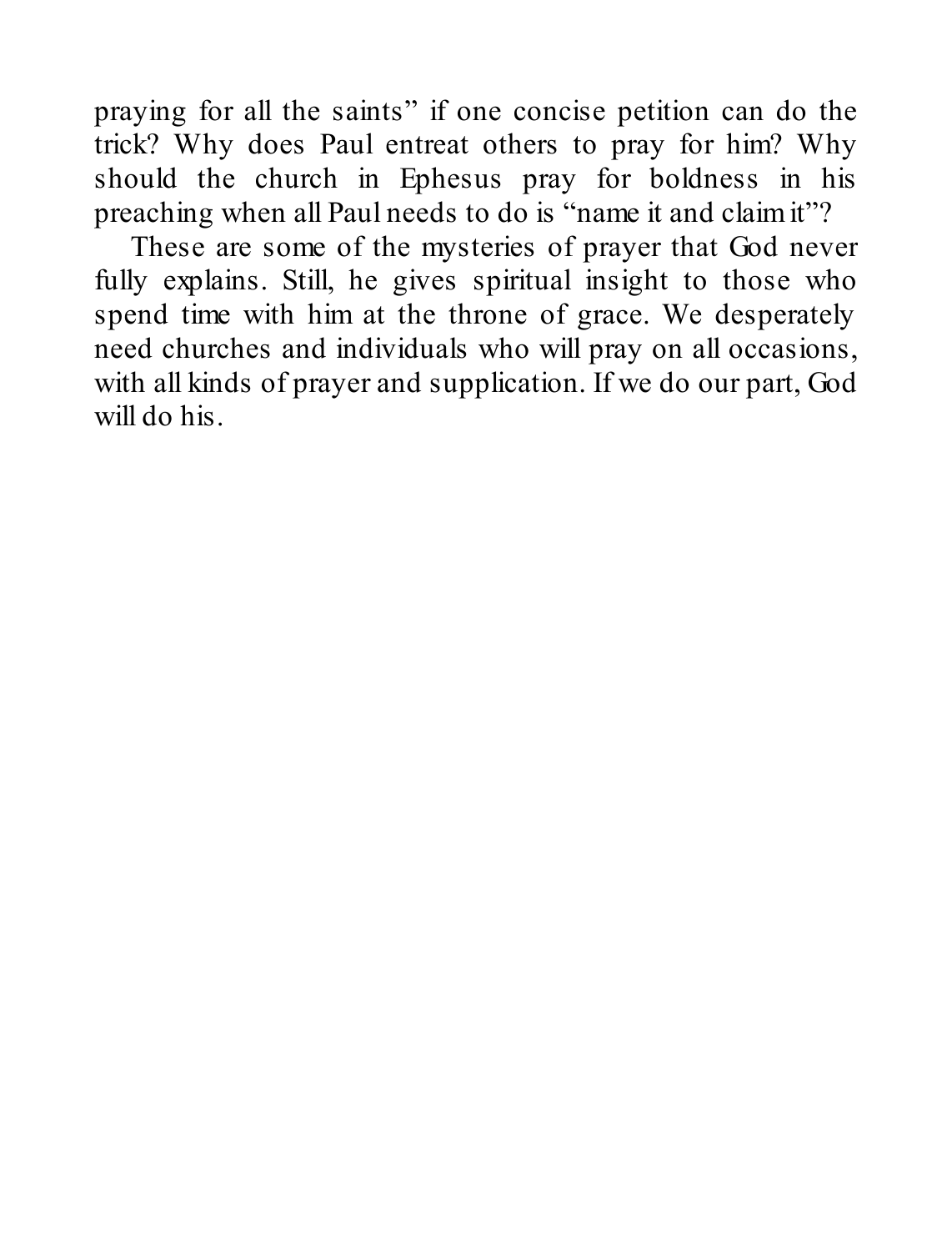# **ANOTHER SECRET OF PRAYER**

Hannah did something else that day in the temple that shows us how to succeed in prayer. She dedicated the son she prayed for before he was even conceived. Her request included this pledge: "Then I will give him to the LORD for all the days of his life" (1 Samuel 1:11). It seems at first glance as though she was bargaining with God, but that wasn't so. Hannah asked for a son and promised God that the answer would be consecrated to him. Mixed with her desire for a child was a desire to extol the name of the Lord.

A common problem in our prayer is that we focus only on ourselves with little thought to how God can be glorified. Paul tells us that the blessings of redemption through Christ are not merely for our benefit, but more essentially for "the praise of his glorious grace" (Ephesians 1:6). So it is with answers to prayer. We should pray for spiritual renewal across the land not so much for the blessings it will bring us, but so that God's name may be exalted.

Hannah received her answer, only to give her son up for the service and glory of God. To fulfill her pledge she eventually left young Samuel to be raised in the house of the Lord in Shiloh. But you needn't feelsorry for her, because there's more to the story.

The LORD was gracious to Hannah; she conceived and gave birth to three sons and two daughters. Meanwhile, the boy Samuel grew up in the presence of the LORD (1 Samuel 2:21).

That day in the temple, Hannah had risen to pray even though she was weighed down with distress. But in the end, God weighed her down with children. She had five kids at home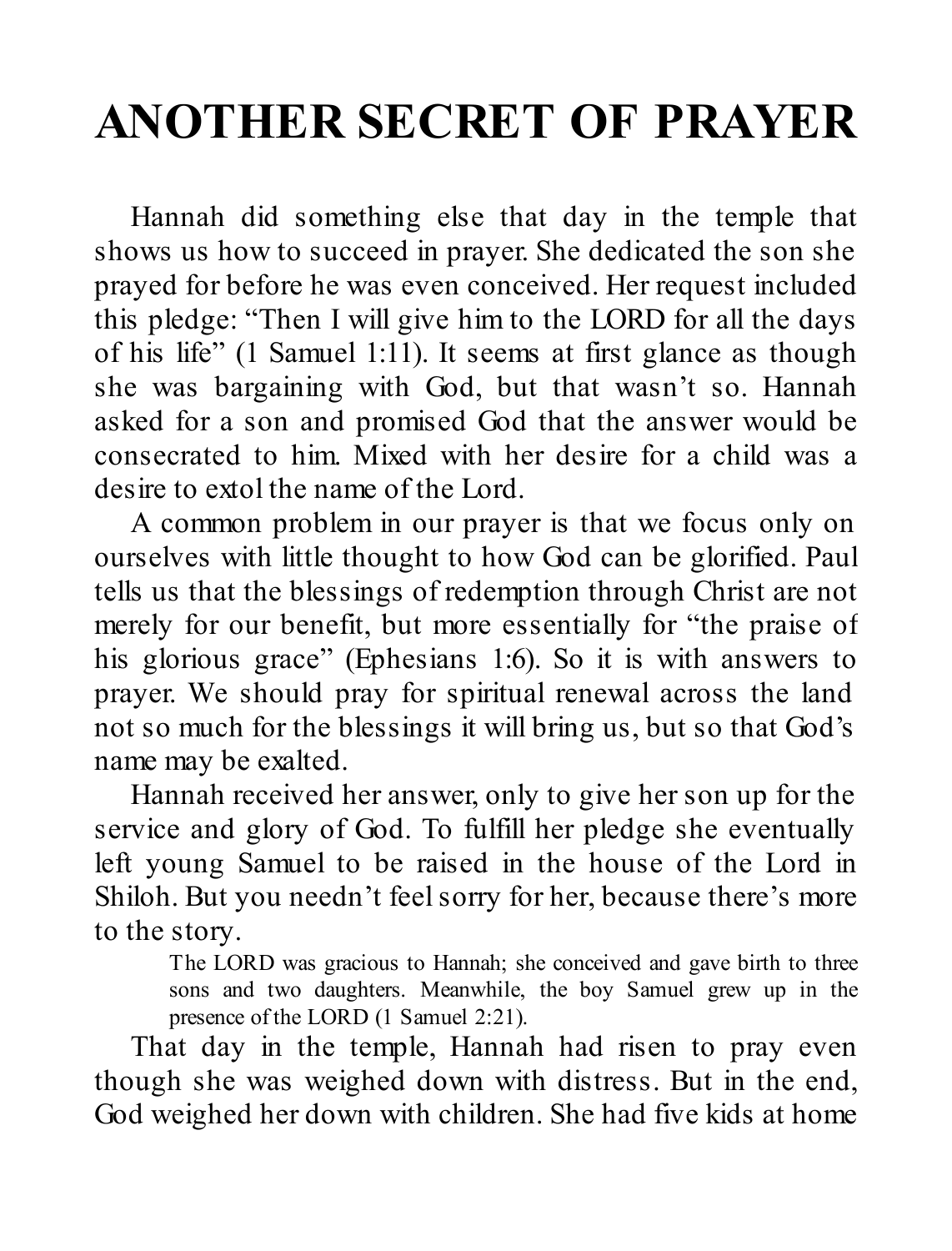as well as a son in Shiloh who would one day lead Israel. Like Hannah, we always win when we live for the glory of God.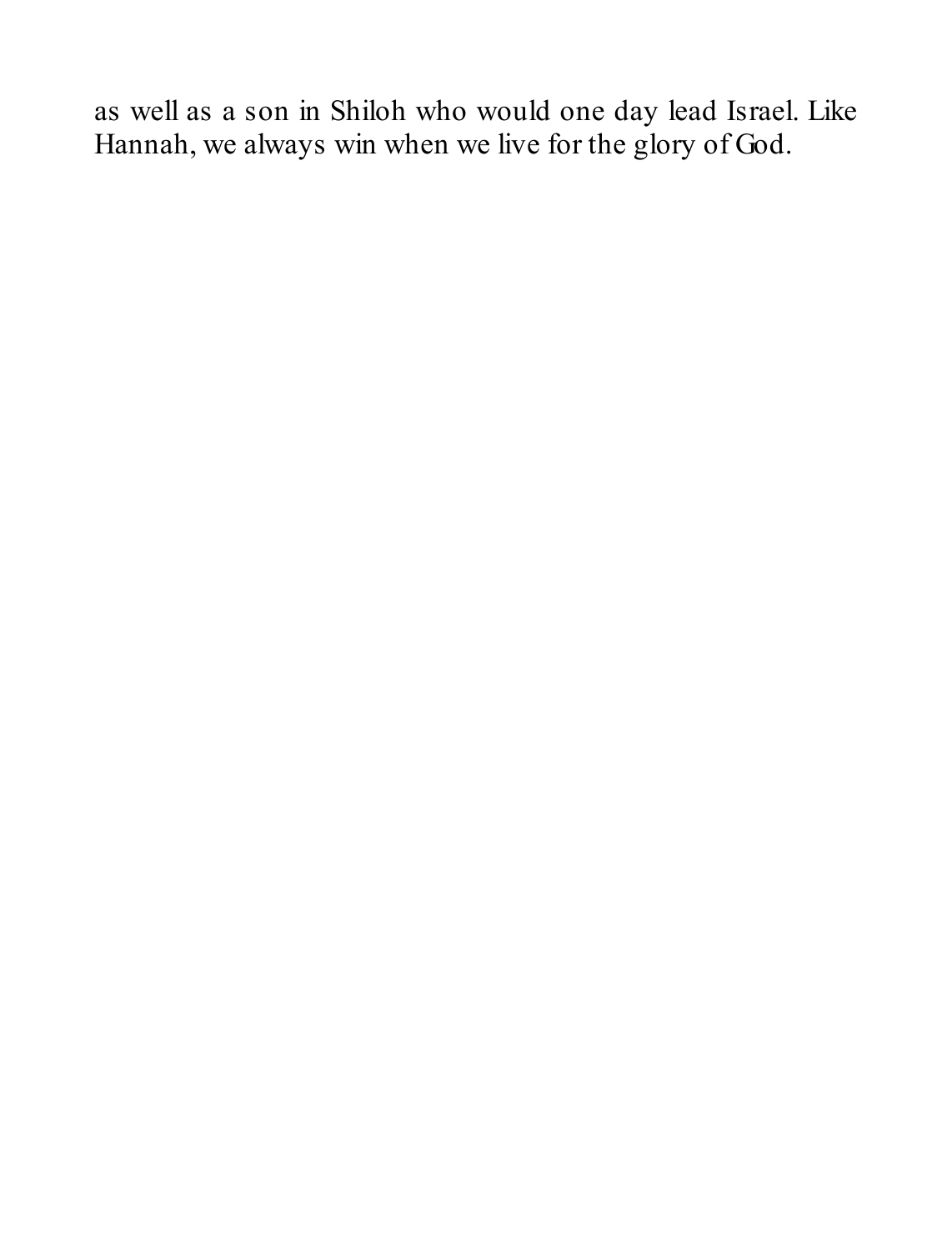### **PRAYER BRINGS PEACE**

Hannah's prayer is outstanding in yet another way because it powerfully illustrates how prayer relieves the soul of the burdens it carries. Most Christians can quote from memory the Bible verse, "Cast all your anxiety on him because he cares for you" (1 Peter 5:7). But reciting a verse is different from putting it into practice. Putting the verse into practice means unloading our burdens through fervent prayer. Hannah transferred the weight of her burdens onto the Lord that day in Shiloh. She left for home "lighter" and filled with peace.

When God's choicest saints felt overwhelmed by their circumstances, they found relief the same way Hannah did—by converting their troubles into a cry for help to God.

Yet I am poor and needy; may the Lord think of me. You are my help and my deliverer:

O my God, do not delay (Psalm 40:17).

David combined *faith* in God's character with a *prayer* for help. The actual transfer of our anxiety, fear, or sorrow occurs when we give it to God *in prayer.* Lack of prayer translates into lack of peace no matter how knowledgeable we are about the Bible. Countless Christians are living with unnecessary anxiety even though they regularly hear biblical sermons and read sound spiritual literature. God's invitation is not so much to "read all about it" but rather to call on him.

Lack of prayer translates into lack of peace no matter how knowledgeable we are about the Bible.

God is deeply concerned when his children are burdened by anxiety, in much the way parents are concerned about their children. It is tragic that we often worry ourselves to death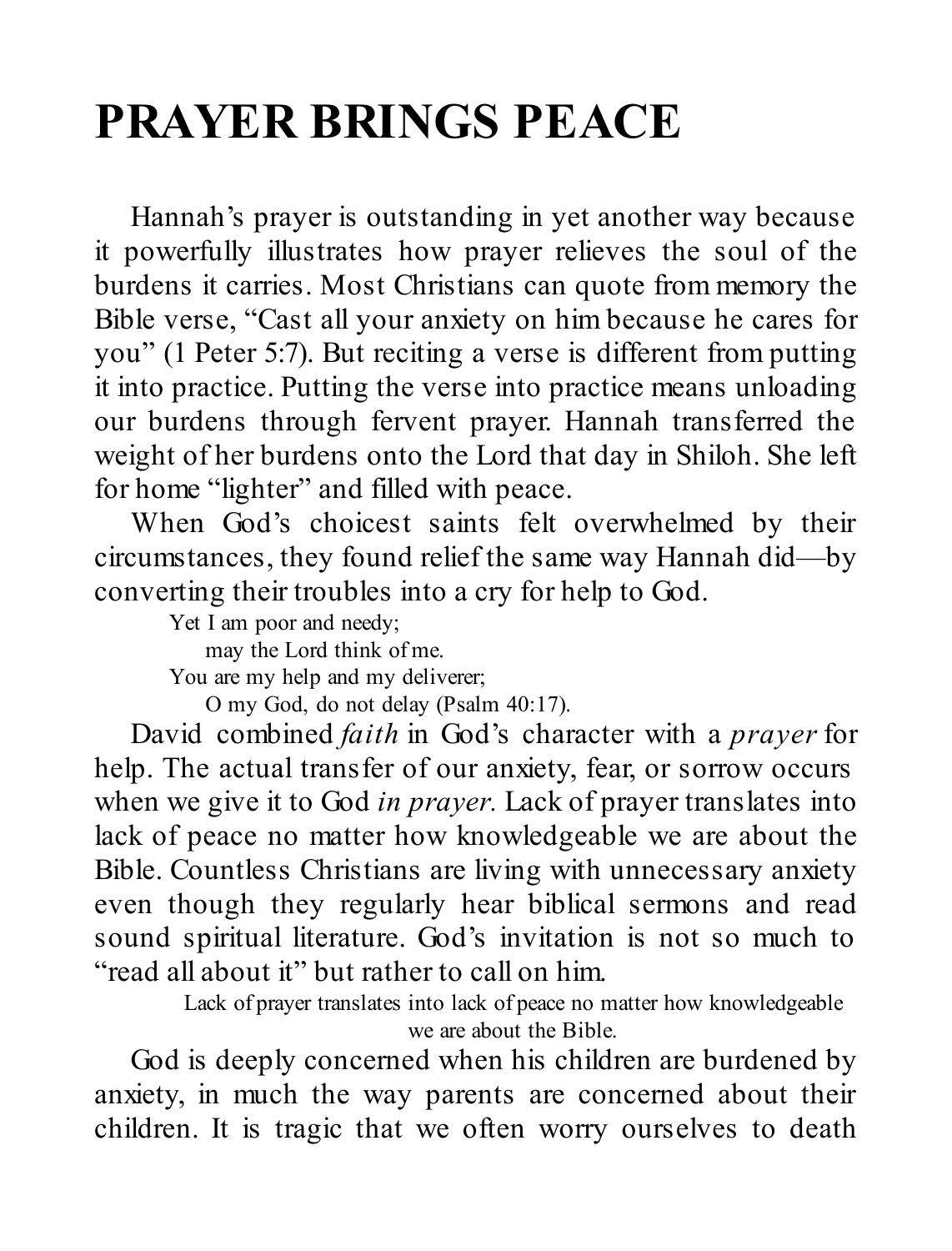when God's supernatural peace is only a prayer away.

*Do not be anxious about anything,* but in *everything,* by prayer and petition, with thanksgiving, *present your requests to God*. And *the peace of God,* which transcends all understanding, *will guard* your hearts and your minds in Christ Jesus (Philippians 4:6–7).

In a world filled with problems and pain, the Lord has promised peace when we pray. No sweeter promise can be found in the Bible. The temptation toward anxiety is assumed, but a place of relief is provided—the throne of grace. God's unique 24/7 security system is available for both heart and mind *if* we pour out our hearts to him in prayer. If we don't, we will continue to trudge despondently through life with only ourselves to blame. It's true that regular praying costs something, but the cost of not praying is much higher.

#### VIVIAN'S STORY

As I picture Hannah happily returning home from her meeting with God, I think of another young woman, who was also overwhelmed by years of accumulated pain. If you saw her smiling face in the front row of the Brooklyn Tabernacle Choir, you would never imagine the breakthrough moment that saved her life. Her name is Vivian, and her story begins in Guyana, South America, where she was born.

"The population of the little town where I was born was entirely Indian. My parents were devout Hindus, as was most everyone else. There was one tiny Christian church in town, but we were warned never to go near it because it was 'haunted.' My dad died when I was only a year-and-a-half old, leaving my mother alone to care for me and my older brother.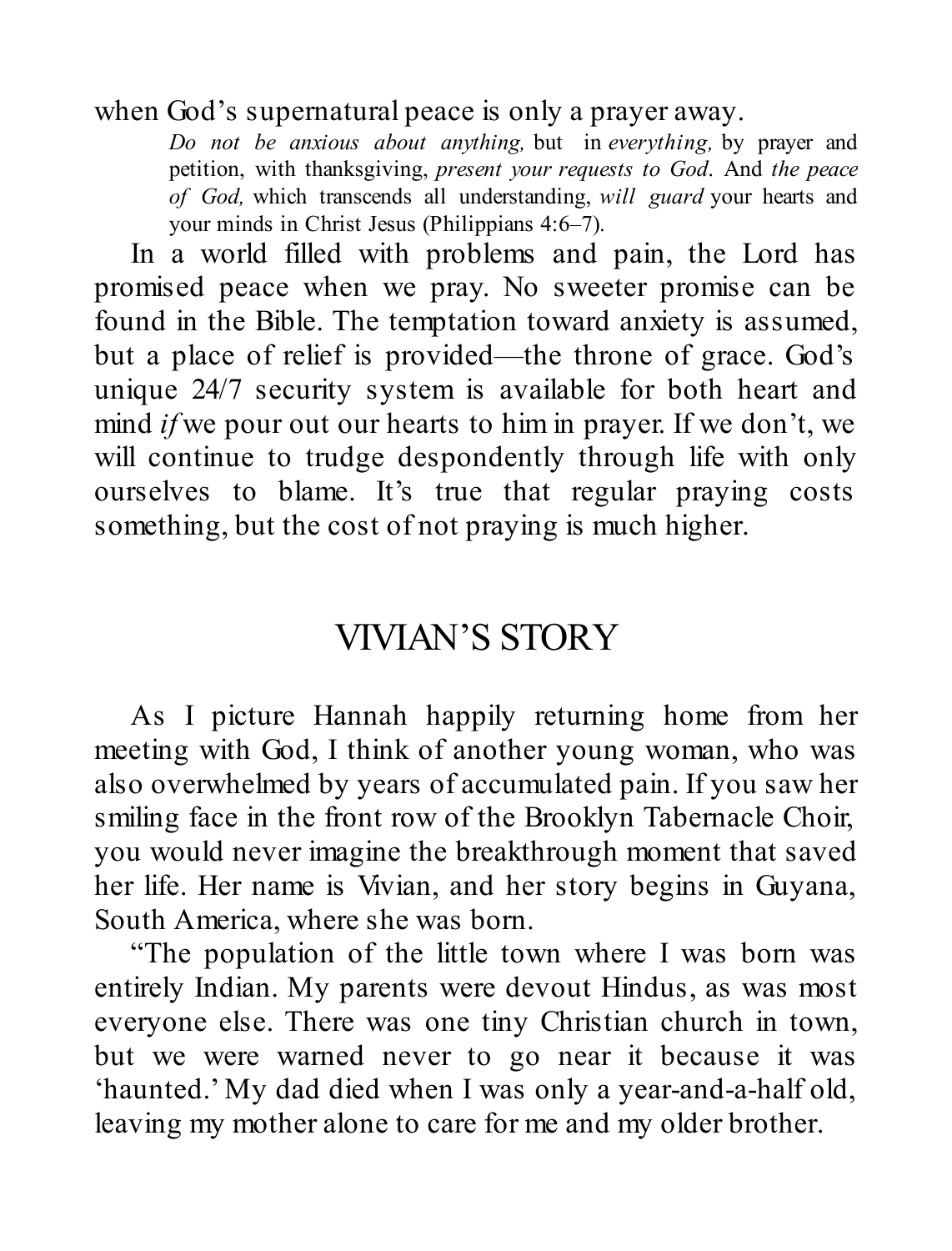"I vividly remember praying at the altar in the Hindu temple, singing in the choir, and faithfully observing each holiday. It helped fill the void I felt after my mom left for America when I was only three. I knew she hoped to find work so she could bring my brother and me there one day, but I felt so alone without her. My religious instincts were soon eclipsed by a sense of depression and emptiness unusual for someone so young.

"A strange memory from those years still lingers. Walking by a stream one day, I saw new Christians being baptized and longed to share in the joy they were experiencing.

"Finally, when I was ten, my brother and I joined my mother in New York. After a few years, I stopped practicing Hindu rituals because they seemed so useless. About that time, my home life became a nightmare. Suddenly, my mother and brother both turned on me, though I had no idea why. Both abused me verbally because of their anger and inner turmoil. My brother took it a step further by punching and choking me. I felt terribly confused, hurt, and alone. To escape all the cursing, yelling, and abuse, I even tried drowning myself once in the bathtub.

" A strange memory still lingers. I saw new Christians being baptized and longed to share in the joy they were experiencing."

"When I reached high school, I discovered something that helped me forget—boys. Before long, my brother began monitoring my phone calls, and he and my mother began calling me a whore. I slept with my first real boyfriend when I was sixteen, only to have him reject me soon after. That was the start of what became a long and hopeless cycle: giving myself physically, hoping the next guy would be 'the one,' and then ending up feeling used.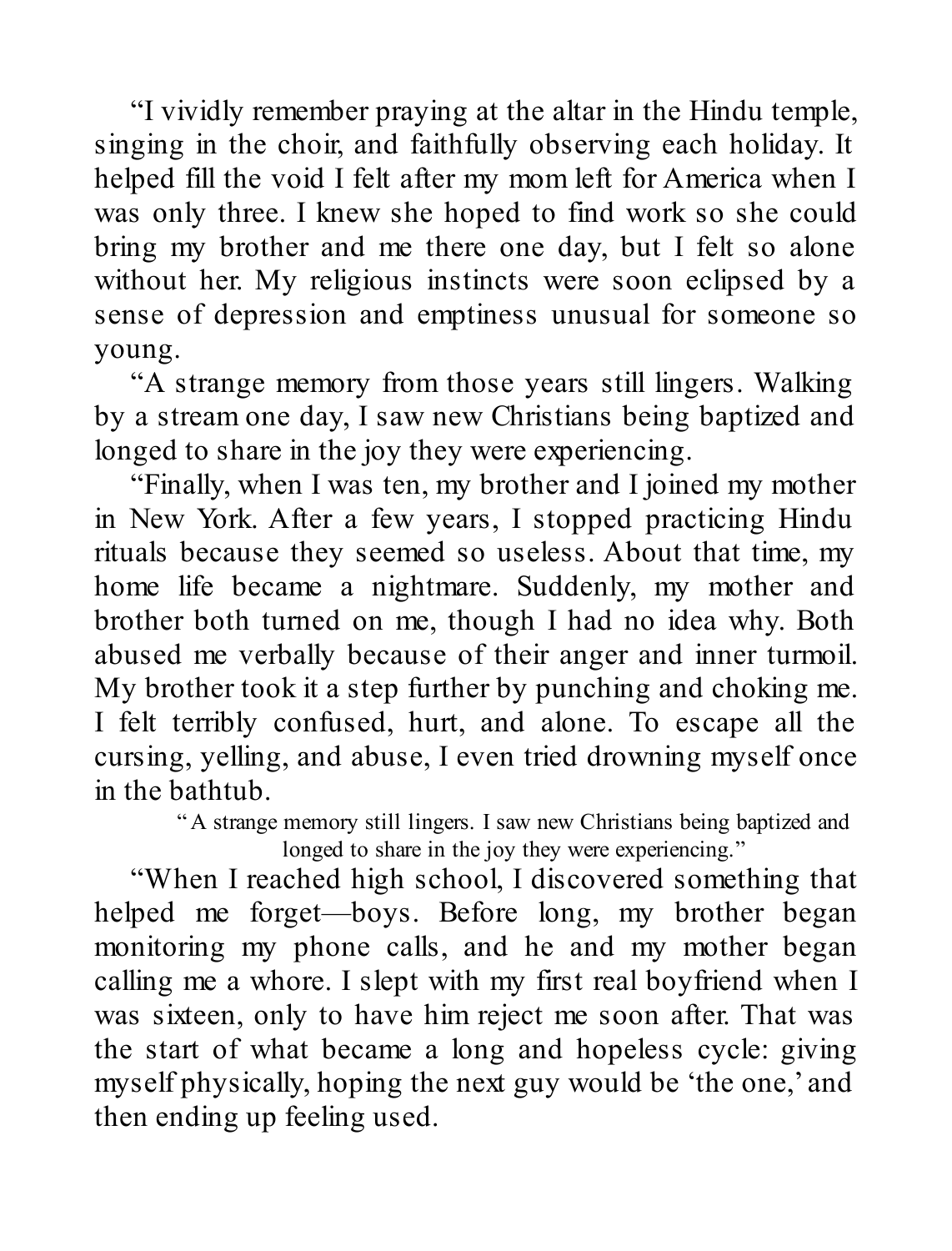"After a while, to help myself loosen up, I started drinking and smoking pot. One night, two 'friends' took advantage of my condition by raping me. Then they dumped me on a deserted street in a strange neighborhood. After that, I didn't want to live anymore. Still, I kept looking for someone who could make me happy.

"Despite the roller coaster ride I was on, my grades in school were excellent. I even entered a special program enabling me to graduate a year earlier than scheduled. That was fine by me, since I wanted to go to college to get away from home. Then I met Luis. He had immense charm, and I fell madly in love even though he didn't hide his criminal record or his membership in the Latin Kings. I was so naïve, not realizing they were a highly organized gang involved in big-time crime.

"Though we assured each other of our love, ours was a rocky relationship from the start. Whenever we broke up, I felt miserable. No amount of night-clubbing or fooling around could make me stop wanting to be with him. I tried anything in order to cope with the loneliness I felt when we were apart.

"One summer I dabbled again in Hinduism, this time at my brother's urging. He had really gotten into it and invited me to practice yoga meditation along with him. Once while meditating, I slipped into a kind of trance in which I saw a horrible face that threatened to either suffocate or enter me. I came out of it, but was deeply shaken. From then on, I became convinced that Hinduism's 'out-of-body travel' was not the answer I needed.

" No one had ever told me about Jesus' love or about his power to lift me from the pit of pain I was living in."

"Then I heard devastating news. Luis had been arrested for murder, along with some of his friends. He told me it was an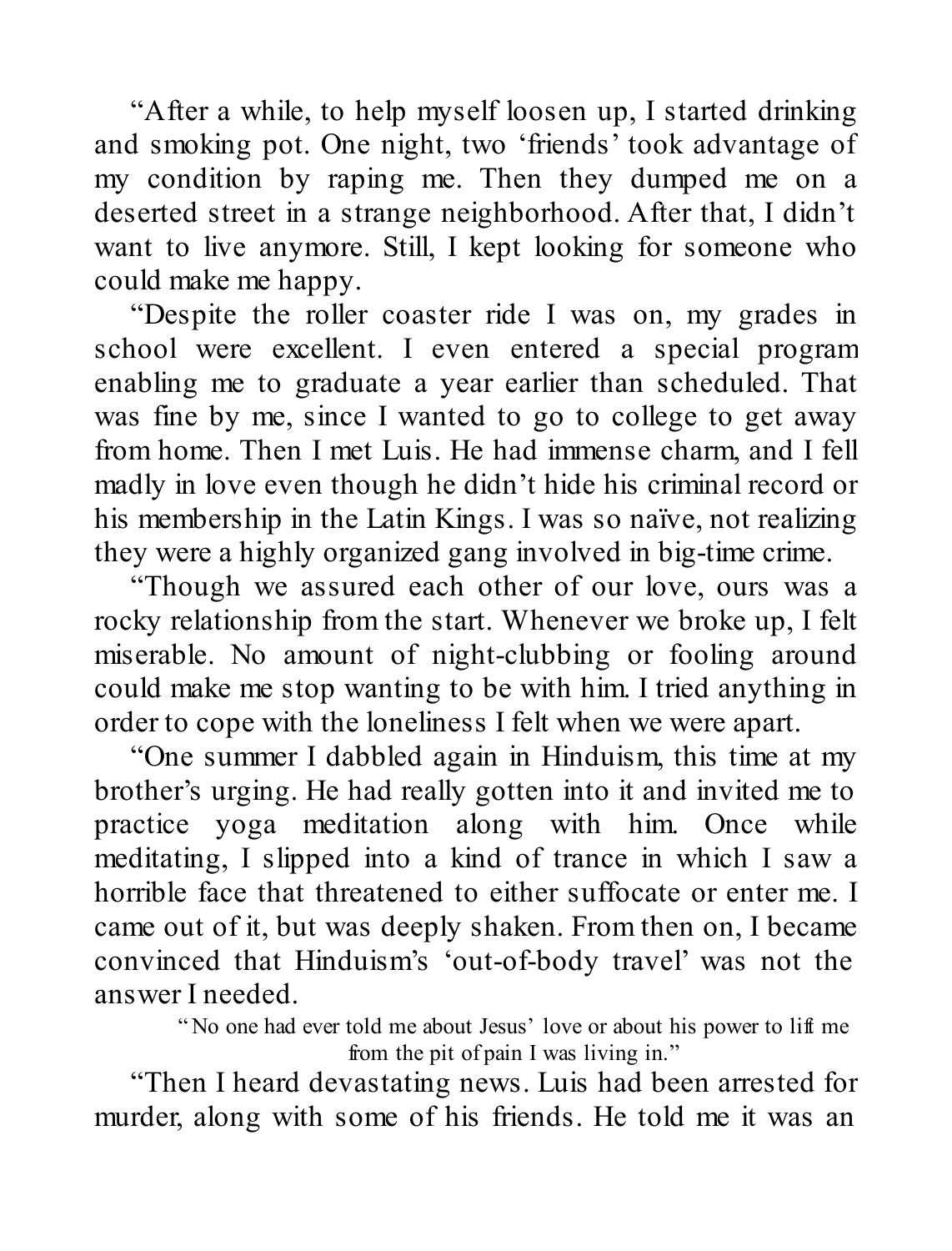accident, but it soon came out that he had pulled the trigger. Realizing he would spend years behind bars, my world came crashing down. That's when I wrote a suicide note, planning to jump out the window of my college dorm. A friend talked me out of it before I had the chance. But feelings of worthlessness and despair tormented me.

"That's when an acquaintance invited me to visit a church called the Brooklyn Tabernacle. Because I felt that some kind of religious ceremony might help me, I agreed to go. When the pastor gave the message, I realized I had never heard about the Jesus of the Bible. No one had ever told me about his love or about his power to lift me from the pit of pain I was living in. I had always thought religion was about traditions and ceremonies and rules that must be obeyed. I had no idea God could wash away the dirt of my sin and send the Holy Spirit to live in me.

"When the pastor asked people to come forward to pray and invite Christ into their hearts, I was among the first to rise from my seat. Oh, how Jesus met me that day as I gave him my sins, my problems, and my life! The peace I had been searching for was finally mine, along with a joy I can't even explain. It just filled me up.A life that was empty and so hurt has now become the place where Jesus lives."

Vivian rose up that day to pray, just as Hannah had risen up so long ago. The same God who had heard and answered the desperate prayer of a barren woman heard the prayer of a spiritually empty young woman whose life was spiraling downward. Like Hannah, Vivian stood up and experienced her own breakthrough moment of prayer. And the Lord supplied her need, filling her with joy and a deep peace about the future.

Why should any of us wait one more minute to receive what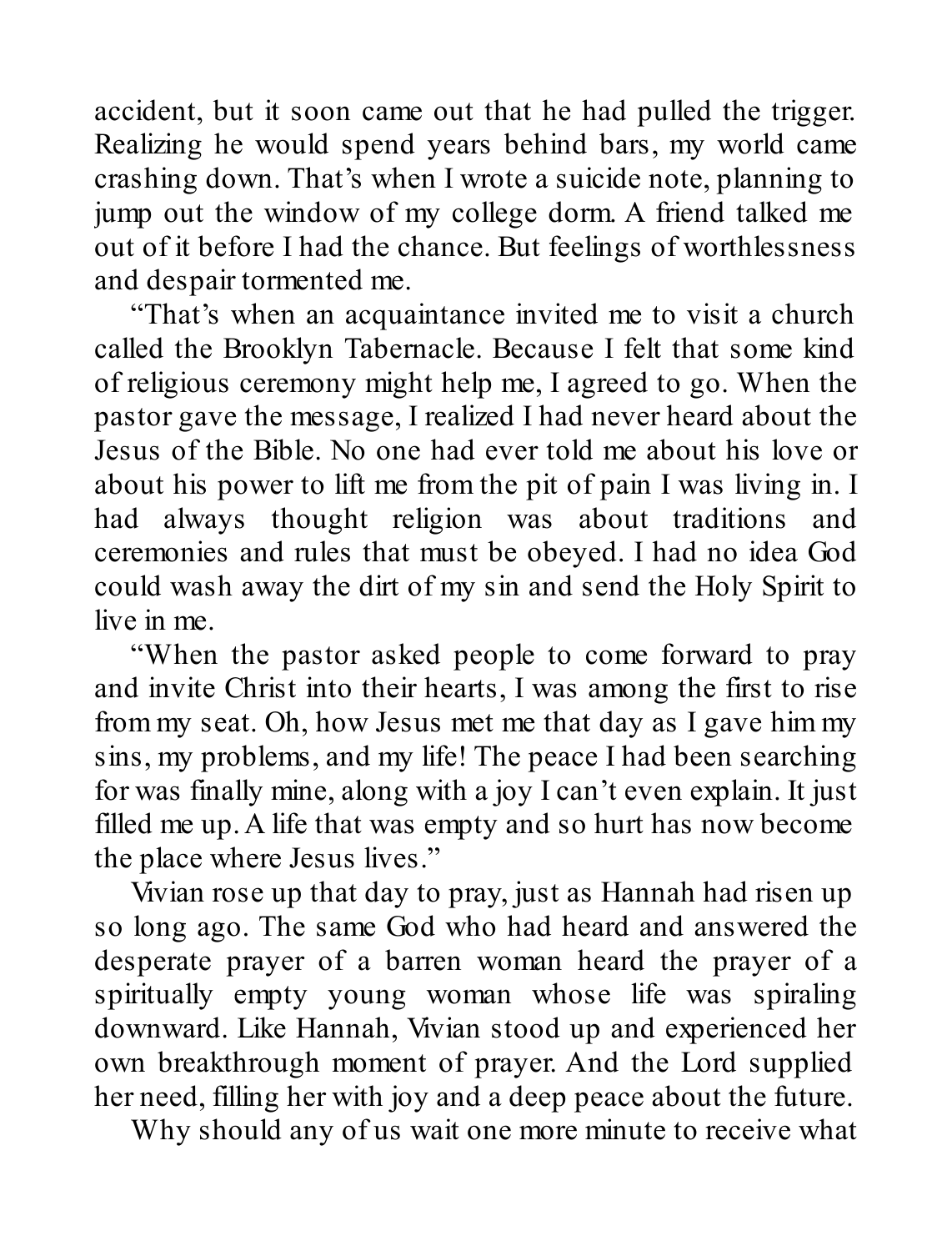we need from God? Let this be our day to arise and talk to the Father from our hearts. Let this be our day to experience a breakthrough moment in which we will receive help through the loving power of our prayer-answering God.

#### **CHAPTER NINE**

#### **BREAK THROUGH TO HOLINESS**

**O**ld Eli, the priest Hannah had encountered in the temple at Shiloh, sat in a chair by the side of the road waiting for news. Four thousand Israelites had recently been slaughtered by the Philistine army. Eli's sons, Hophni and Phinehas, priests like him, had hurried to the Israelite camp, taking with them the ark of the covenant, hoping it would turn the tide of battle. Fearing for the ark, the old priest leaned forward in his seat as soon as he heard someone running toward the city gate. The messenger was battered and worn, his clothes torn and dirty. He doubled over, breathing hard before standing again to deliver the news.

"I have just come from the battle line: I fled from it this very day."

"What happened, my son?" Eli asked.

"Israel fled before the Philistines, and the army has suffered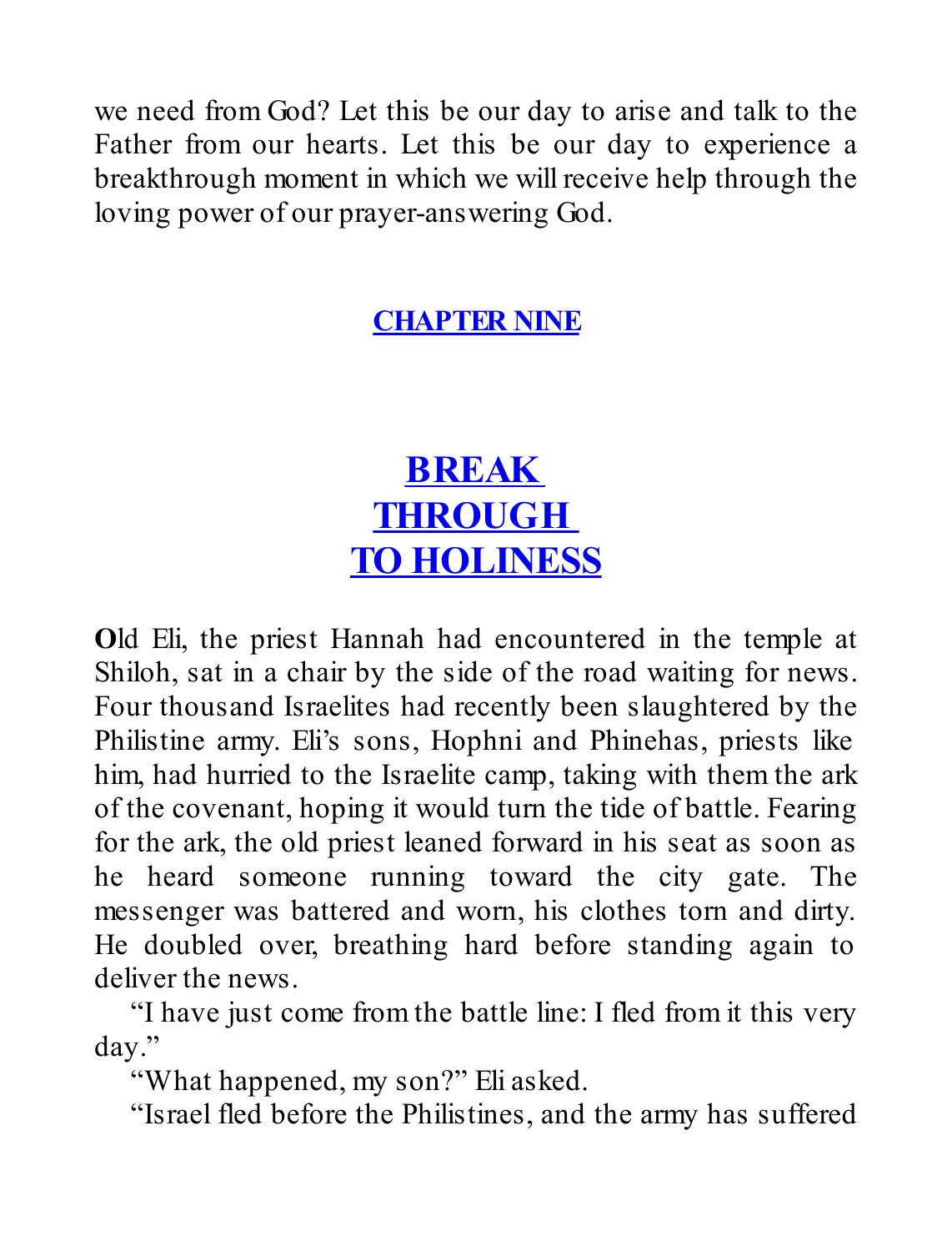heavy losses."

The young man lowered his eyes, speaking more slowly now to give the old man time to react: "Your two sons, Hophni and Phinehas, are dead." And then, with hesitation, came the worst news of all: "The ark of God has been captured."

As soon as Eli heard that the ark had fallen into enemy hands, he pitched backward off his chair, breaking his neck. The ninety-eight-year-old priest who had led Israel for forty years was dead.

Like the whirlpool created by a ship's sinking, the news spread rapidly through Shiloh, pulling others into despair. When Eli's daughter-in-law, the wife of Phinehas, heard what had happened, she went into early labor. Overcome by pain, she refused to be comforted by the news that she had given birth to a son. As she lay dying, she named her child Ichabod, meaning "no glory," and pronounced the truth everyone already knew: "The glory has departed from Israel, for the ark of God has been captured." (See 1 Samuel 4:12–22.)

How was it that God's covenant people had been forced to retreat from their enemies, the idolatrous Philistines? Why did their soldiers die when the Lord was supposed to have been on their side? How could God permit his own high priest and his two sons to die on the very same day? And finally, why was the ark of the covenant, symbolizing the uniqueness of Israel, now in enemy hands? The answer to all these questions is simply this: Divine judgment had fallen on God's own people. The Lord was cleaning house.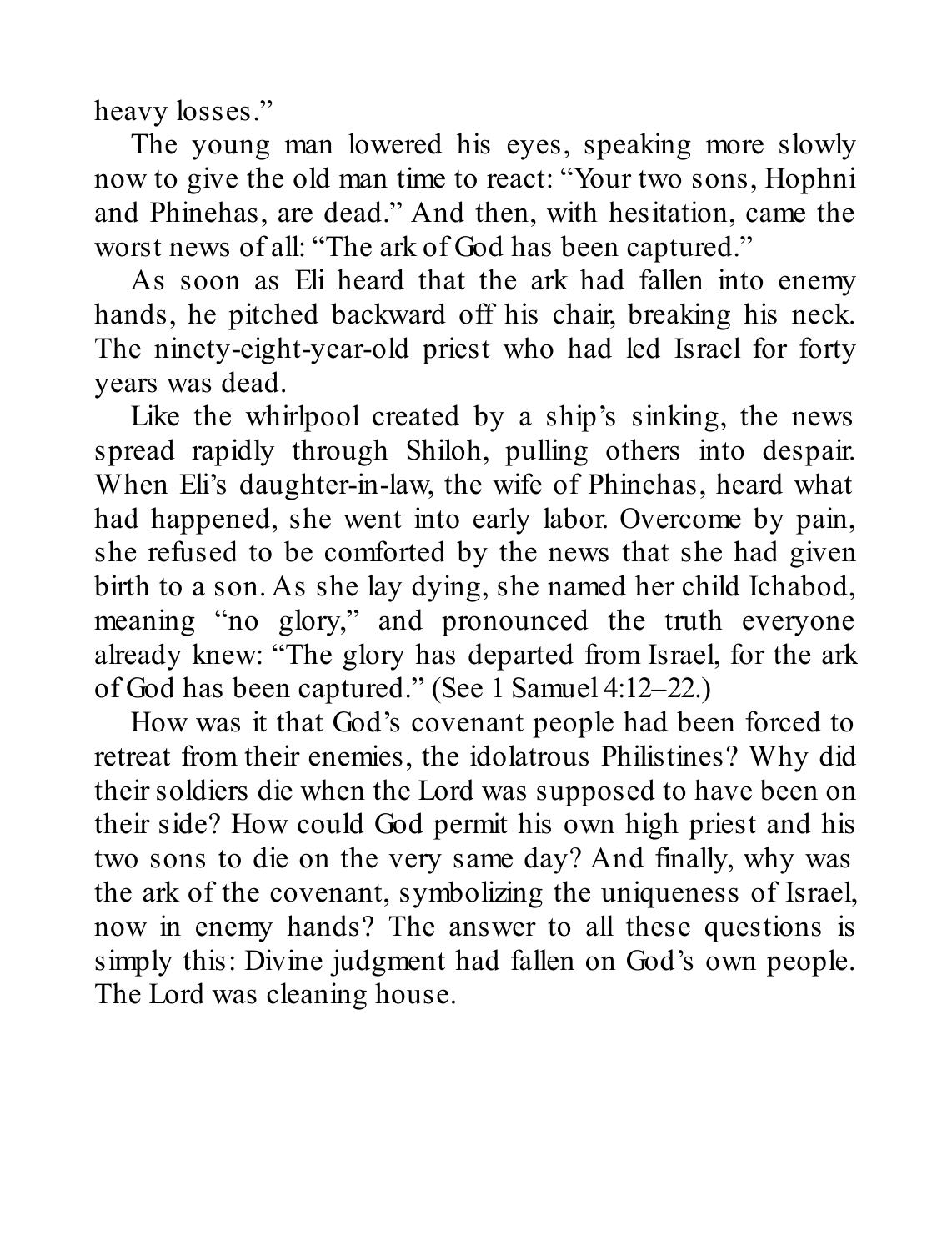## **WHEN THINGS GET MESSY**

Sometimes things get so messy that the only solution is to undertake a total house cleaning. That's certainly true of corporate restructuring, but it's also true of God's way of governing his people. Situations can become so intolerable that the Lord must take drastic action to protect the future blessing of his children. Admittedly, this is a "breakthrough" of a different kind, but one that is absolutely essential if we are to experience real power in prayer.

To understand the sad turn of events in Israel's history we must keep in mind one of the first principles of the spiritual life. Paul wrote about this in his letter to the Galatians: "Do not be deceived: God cannot be mocked. A man reaps what he sows"  $(6:7)$ .

It didn't matter that Israel was God's chosen people. If anything, their special status made their situation worse because of the tremendous privilege they had been given. They had the light of Scripture; they were Abraham's offspring; they had received the law God had entrusted to Moses; they understood the blood sacrifice basis of approaching God. And still they were faithless, turning away fromthe Lord.

Situations can become so intolerable that the Lord must take drastic action to protect the future blessing of his children.

The Bible describes Eli's sons, the priests Hophni and Phinehas, in no uncertain terms. They were worthless scoundrels who did not even know the Lord. Instead of honoring God by performing the offerings as prescribed, they greedily demanded the best meat for themselves, thus holding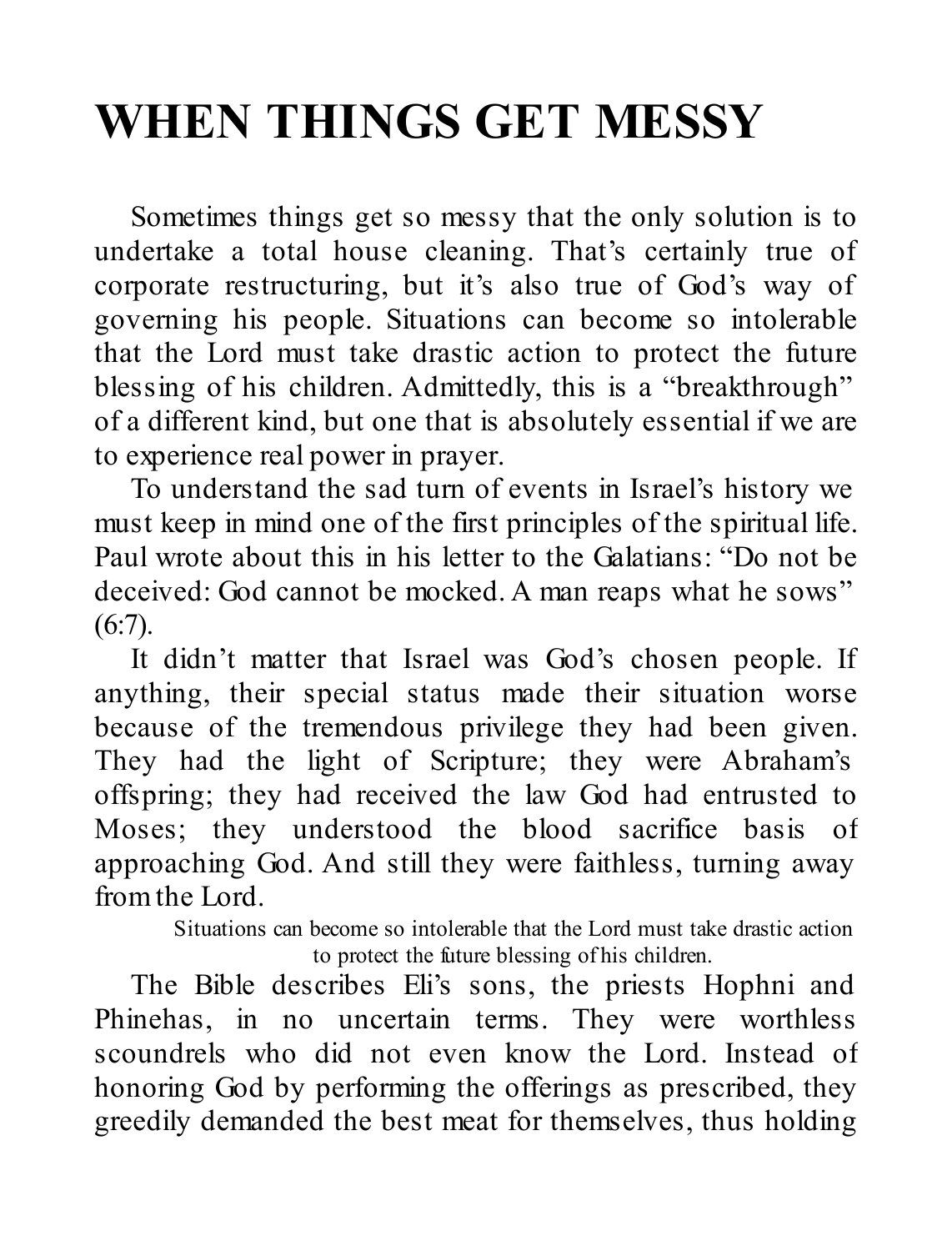God in contempt (1 Samuel 2:12–17).

Sadly, there was much more to the priests' sins than greed. "Now Eli, who was very old, heard about everything his sons were doing to all Israel and how they slept with the women who served at the entrance to the Tent of Meeting" (v. 22).

Hophni and Phinehas were taking advantage of the women who worked in the precincts of the Tabernacle. Incredibly, the two expressed neither shame nor repentance about their conduct. They may even have told the women that their exalted position gave them license to live above the moral laws God had for everyone else. After all, they were priests of the Most High with daily access to the Holy Place just inside the veil that led to God's Holy of Holies!

Month after month and year after year, the Lord permitted this ungodliness in his own Tabernacle. No lightning bolt flashed out of heaven to destroy the two priests, and for a while it seemed their treachery would go unpunished.

But all the while that Hophni and Phinehas were working their scam against the people, God was working on a solution in the shape of a small boy who was faithfully serving himright under their noses. While they pursued their selfish passions, this boy performed his daily ministry to the Lord, wearing a simple linen garment symbolizing his purity and devotion. Hannah's son Samuel, the one who had been the answer to her prayer for a child, was growing up in the temple at Shiloh.

God had arranged it so that Samuel would be ready to lead Israel after Eli and his wicked sons died. What an incredible Old Testament picture of the wheat and weeds growing up together! Whenever God orchestrates a changing of the guard, he replaces unholy conduct with godly living.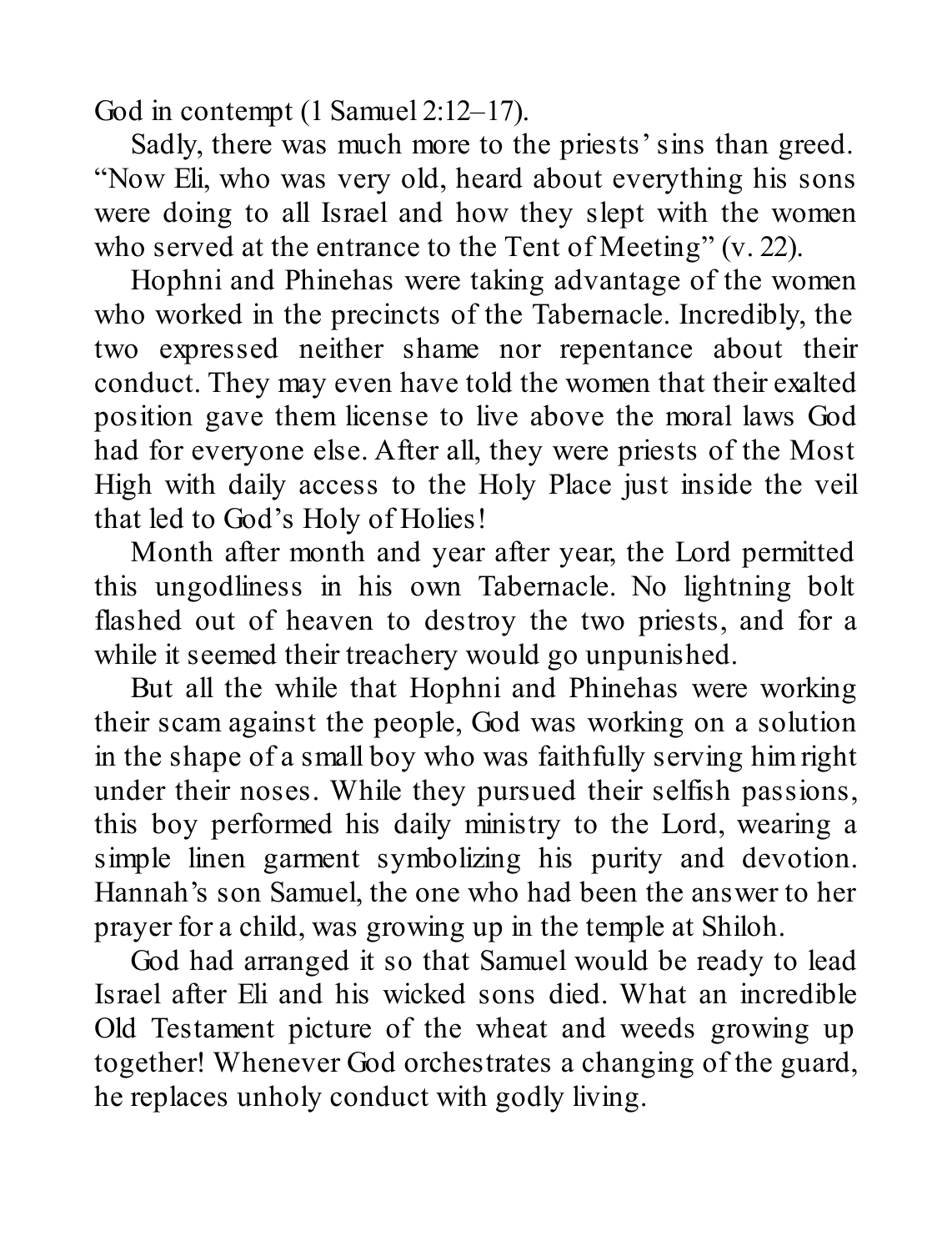### **THE MONEY TREE**

On a recent visit, a friend who's a well-known gospel music artist filled me in on some new fundraising methods cropping up in various church circles. I already knew about the shady gimmicks and dishonest techniques that are sometimes used to separate God's people fromtheir money. I knew all about "seed faith" teachers who take Scripture out of context to guarantee you will reap a blessing if you support their ministries. These practices are far from the ministry model given us by the apostle Paul: "Surely you remember, brothers, our toil and hardship; *we worked night and day in order not to be a burden to anyone* while we preached the gospel of God to you" (1 Thessalonians 2:9).

When those in ministry follow the footsteps of Jesus, their goal is to pour themselves out sacrificially for others, not to amass large personal fortunes. We know that the temptation to profit from ministry was a problem in Paul's time, because he spoke of it when writing to the Christians in Corinth: "Unlike so many, we *do not peddle the word of God for profit*" (2 Corinthians 2:17).

But, no, these weren't the scams my friend was talking about. One of the hottest new ministries around, he told me, is based on chanting, praying, and mentally imaging that "money is on its way." Never mind if you have a relationship with God or whether you are living in sin. Never mind about following the will of God, displaying the fruits of the Spirit, or influencing souls for Christ. In the end, it's all about money. You commonly hear whole sermons today about nothing but money. In some churches the meaning of the cross, the power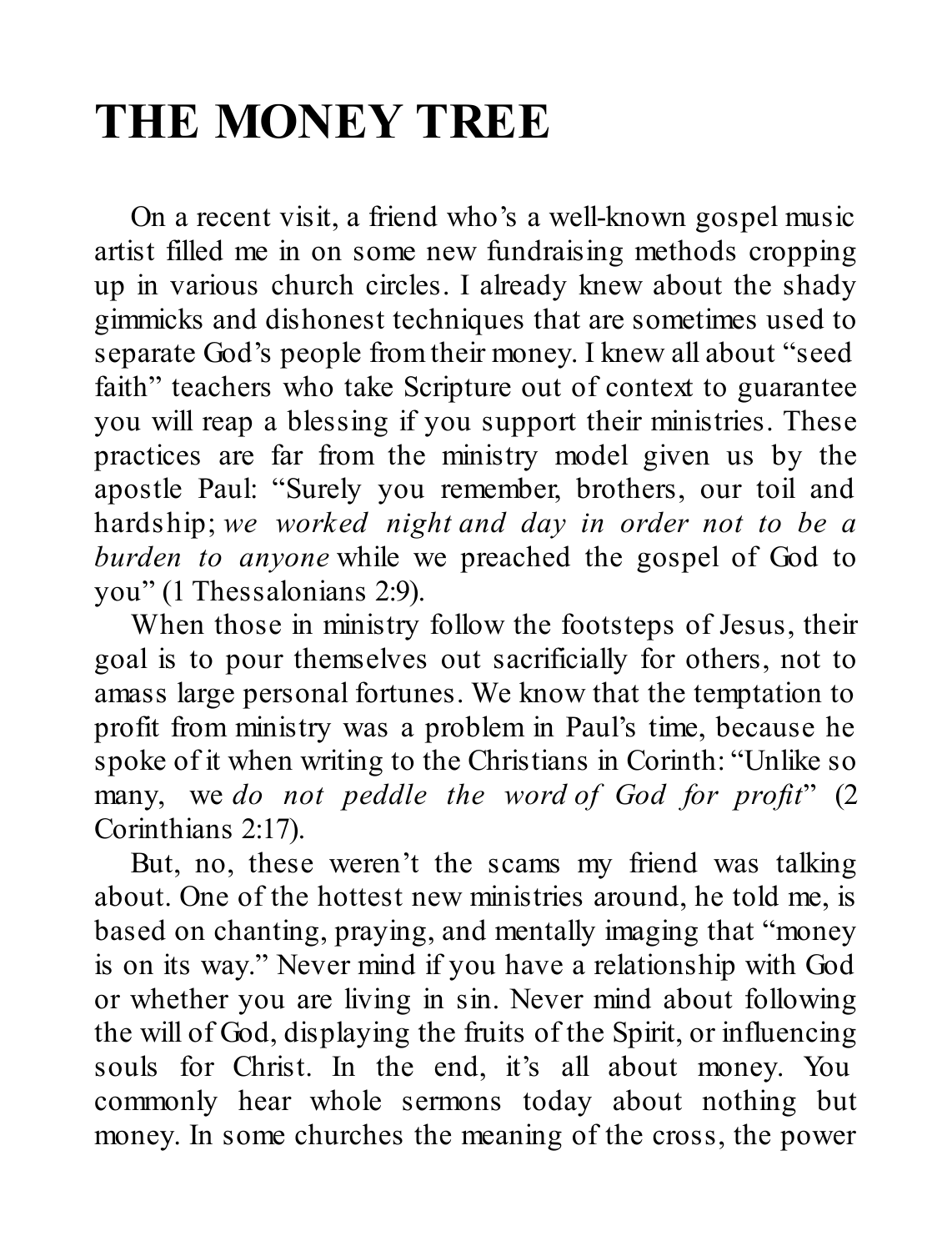of the Spirit, the preeminence of love, and other great themes of Scripture are hardly mentioned unless they can be linked to the money tree.

But there was more. Hadn't I heard about "giving into your new level of anointing"? Certain churches teach people to leave their seats as soon as a preacher or singer reaches a high level of "anointing." They are to rush down with their offering for "God's servant." Unless they do, they will never reach that "higher place" God has ordained for them. Can you picture Jesus or Paul or Peter or John involved in such business? These money-loving preachers are laughing all the way to the bank, heedless of the fact that God will clean house as surely as he did in the days of Hophni and Phinehas.

In some churches the meaning of the cross and other great themes of Scripture are hardly mentioned unless they can be linked to the money tree.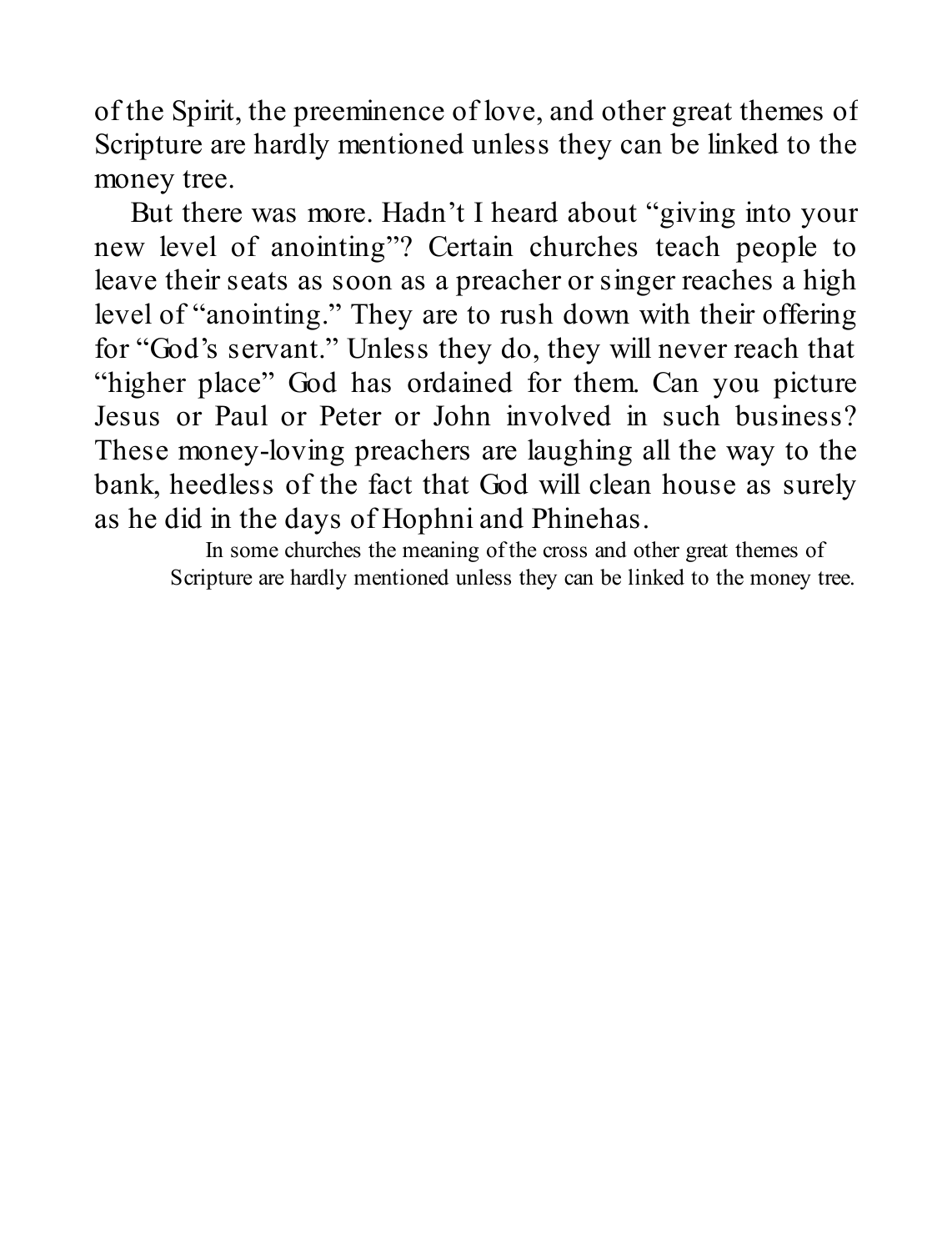# **ALL IS NOT WELL**

Applying this portion of Scripture to our day is a delicate matter. My purpose is to be neither sensational nor judgmental. Yet those who love Christ and his Word cannot ignore contemporary trends that pose ominous threats to the purity of his body, the church. Here are a few of the signs that all is not right with the body of Christ. None of us can afford to ignore them, nor can we write them off as problems that will never confront our own churches. Instead, we need to be vigilant and quick to repent and reformshould the need arise.

Who is not aware of the sex-abuse scandal among Roman Catholic priests that has shaken the confidence of people in all clergymen? Because those in authority often "looked the other way," as Eli did with his sons, predators were allowed to continue harming innocent children. This terrible evil has been sadly linked with the words *Christian* and *church.*

In other circles there is a plague of divorce and remarriage among high-profile ministers. One minister, who gained a divorce without biblical grounds and then quickly remarried, claimed to an applauding congregation that his "anointing was now stronger" as a result of his actions! Many such ministers who continue preaching in churches and on television without a pause are terrible representatives of the God who declared, "I hate divorce" (Malachi 2:16).

Consider, too, the problem of homosexuality within the church. A pastor I know could no longer ignore the obvious fact that church leaders were condoning the behavior of practicing homosexuals in the congregation. Because my friend couldn't reconcile this behavior with his Bible, he left that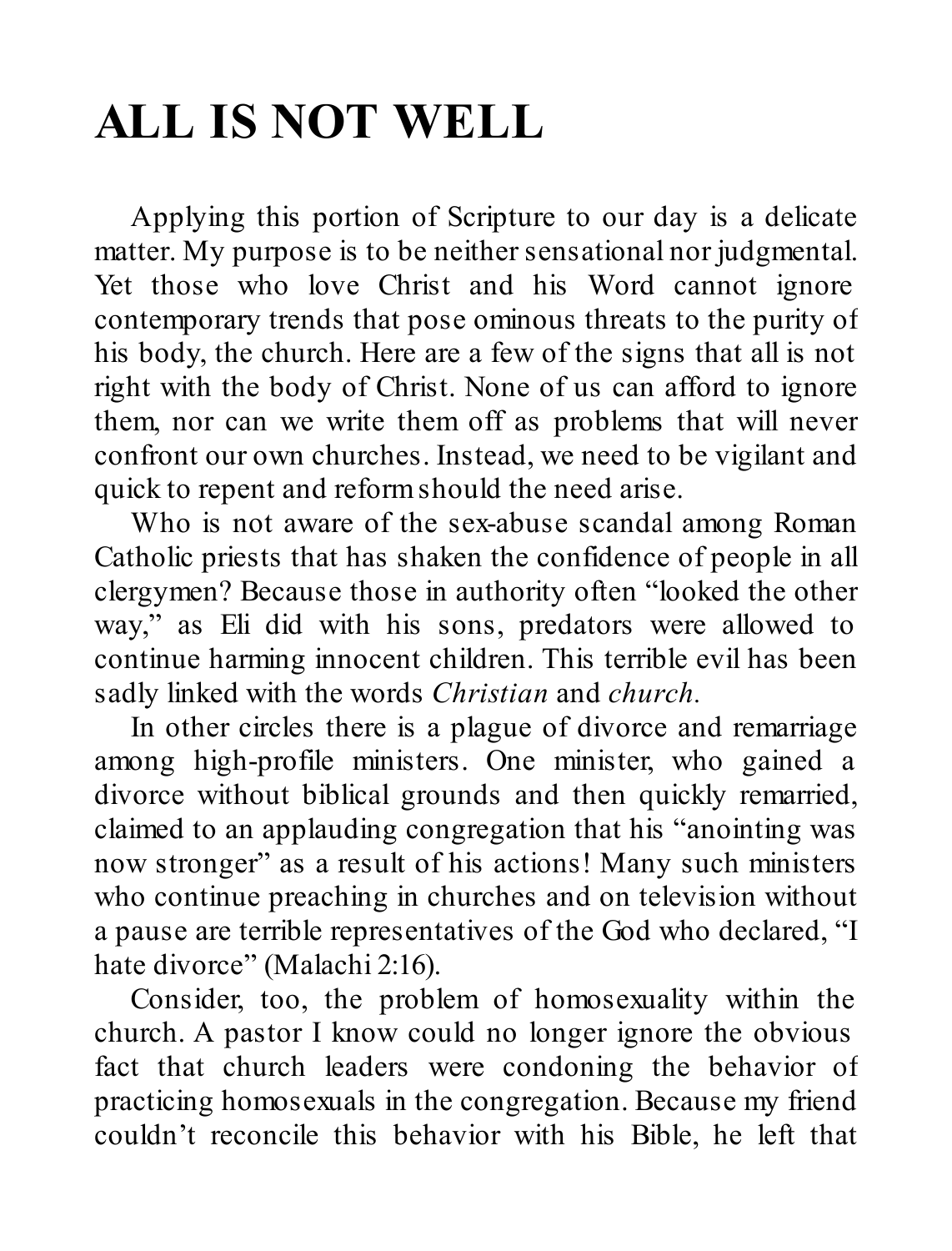church. Unfortunately, his experience is not unique.

Whose heart is not broken at the thought of parents who faithfully bring their children to God's house only to see them initiated into unholy things?

Why do church leaders tolerate such practices? Sometimes it's a matter of keeping attendance up, maintaining musical excellence, or fattening the church's purse. But such failures in leadership have grieved the Spirit who is called "Holy" and whose power and presence have been withdrawn from the life of their congregations. Although leaders can use emotionalism, hype, and distorted interpretations of Scripture to try to cover up this reality, God's Word is crystal clear:

Do not be deceived: Neither the sexually immoral nor idolaters nor adulterers nor male prostitutes nor homosexual offenders . . . will inherit the kingdom of God (1 Corinthians 6:9–10).

Fortunately, God shows mercy to each of us when we repent, no matter the sin. Without his forgiveness, where would any of us be? Yet people who profess faith in God while unrepentantly practicing iniquity will eventually be condemned as were Hophni and Phinehas.

Less shocking but more widespread is the problem of sensuality, which is now accepted among large numbers of believers. Recently a group of gospel artists performed on television while scantily dressed cheerleader-dancers gyrated behind them to the beat of the music. Though their lyrics mentioned God, the atmosphere was sexually charged. Defenders of this kind of "showmanship" rationalize it by saying that performers need to relate to their audience. They feel the need to become liberated from the "uptight standards of an old-fashioned era." One Christian magazine went so far as to report that a certain gospel singer was voted "most sexy"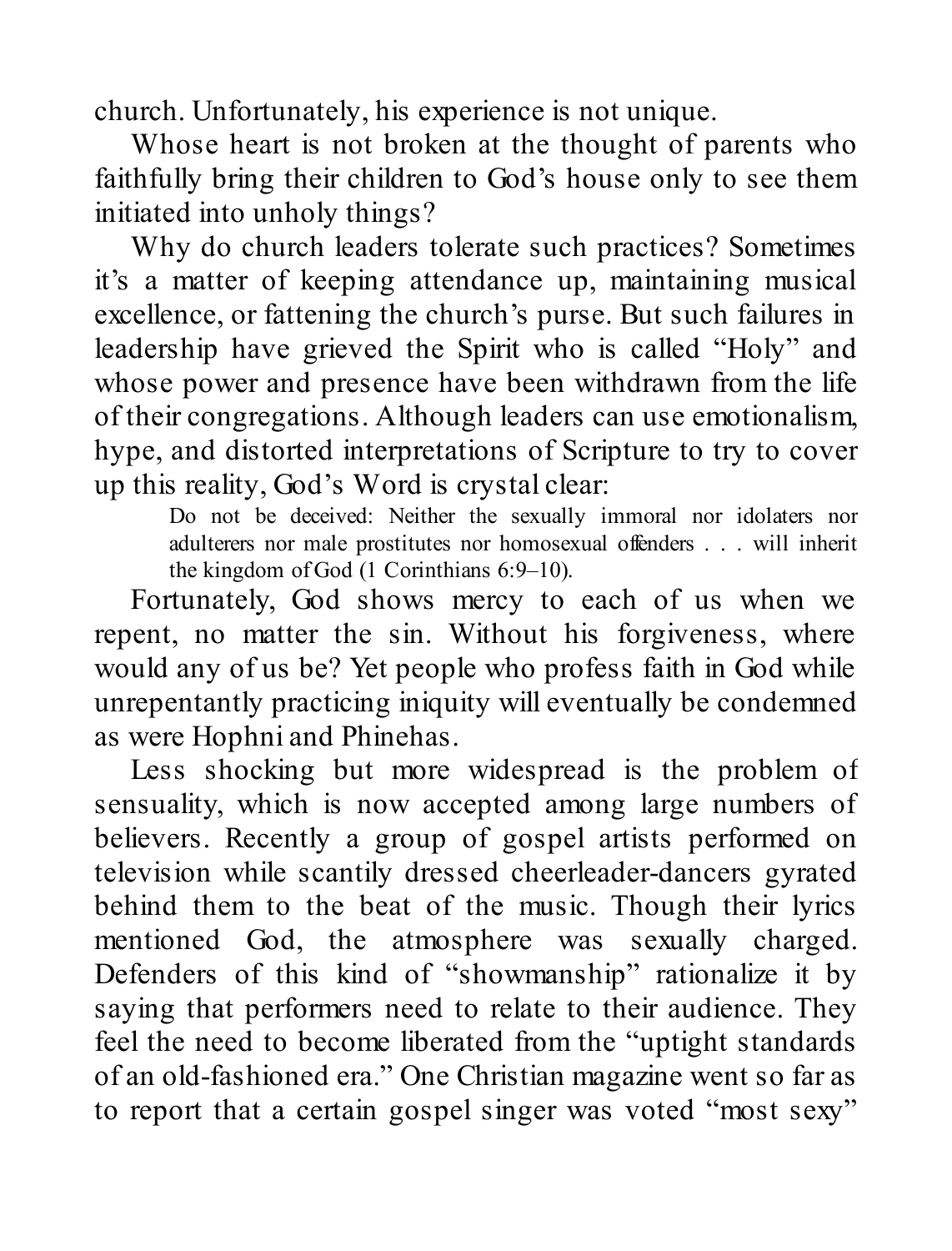among his peers!

The bottom-line question when it comes to such behavior should not be what we think about it but what God's Holy Spirit thinks about it. All too often, a horrible kind of "reverse conversion" is taking place in which the world and its desires are changing Christians rather than the other way around. Some people seem to have forgotten—or perhaps never learned—that the church was born in a *holy* atmosphere:

> A horrible kind of " reverse conversion" is taking place in which the world is changing Christians rather than the other way around.

> With many other words he warned them; and he pleaded with them, "Save yourselves from *this corrupt generation*" (Acts 2:40).

> " Therefore *come out from them and be separate,* says the Lord. Touch no unclean thing, and I will receive you" (2 Corinthians 6:17).

Christ sent us to convert the world, not be conformed to it. When sensuality is accepted in partnership with the message of the gospel, we are deceived, becoming strangers to the power of God. If the Lord called Peter's generation "corrupt," how would he define America in the twenty-first century? Just because God loves the world doesn't mean he has lost his holy hatred of sin. Let's pray for a spiritual revival that will clean the church of unholy practices!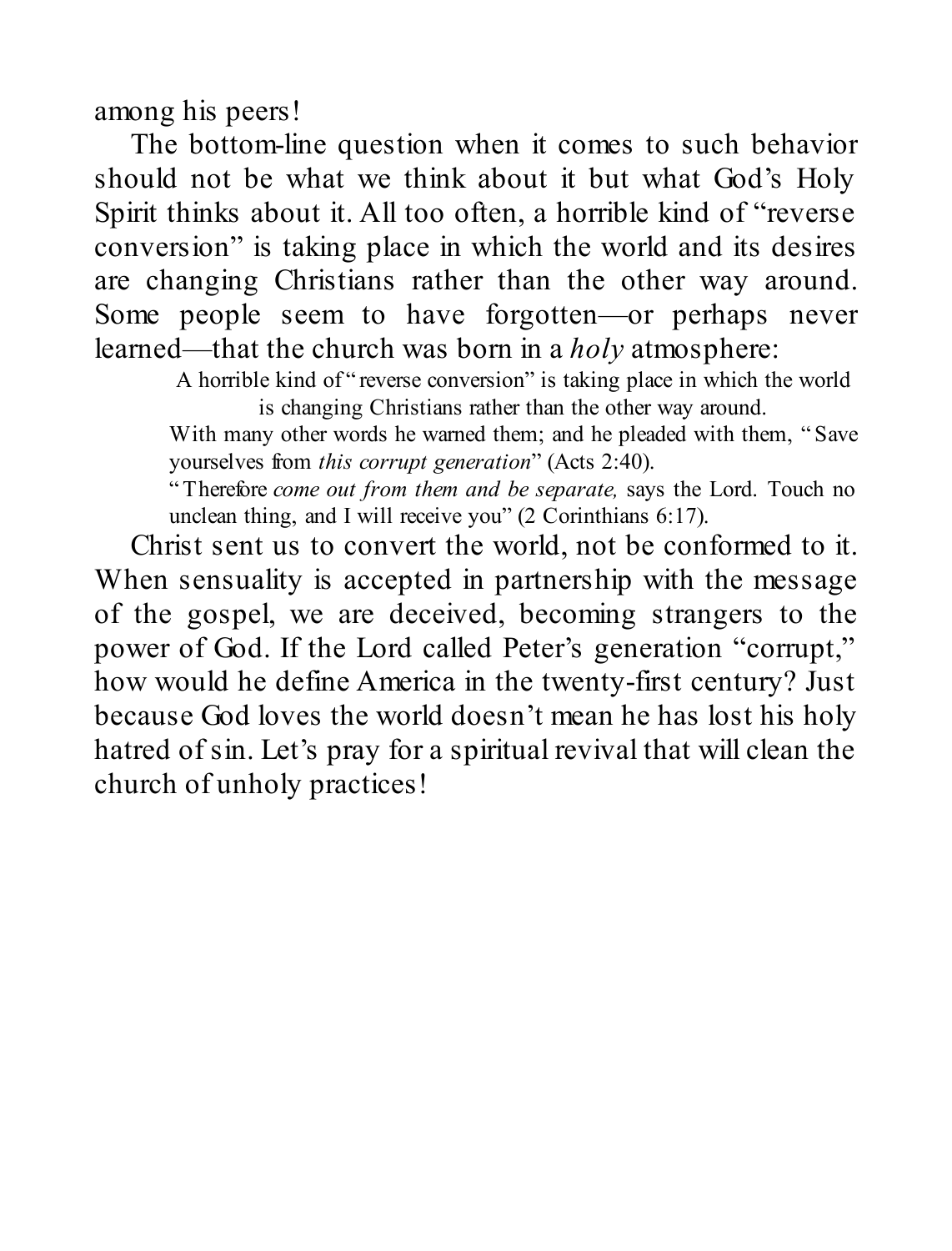### **CROSSING THE LINE**

Though Eli was not guilty of the sins of his two sons, he was guilty of failing to take action against them.

So he [Eli] said to them, "Why do you do such things? I hear from all the people about these wicked deeds of yours. No, my sons; it is not a good report I hear spreading among the LORD's people. If a man sins against another man, God may mediate for him; but if a man sins against the LORD, who will intercede for him?" (1 Samuel 2:23–25).

That was all old Eli did despite the grievous nature of their sins. He scolded his erring sons mildly but took no action to remove themfromthe priesthood.After all, they were *his* boys, and—

- —Why be judgmental when only God can judge, right?
- —Besides, everyone knows how hard it is for a dad with his kids.
- —Anyway, no one's perfect.
- —Just think of the scandal for Eli's family if his sons were ousted fromthe Tabernacle!

So Eli, the high priest, looked the other way, allowing his sons' greed and sexual immorality to go unchecked in the house of the Lord. But even the all-merciful God has a line that cannot be crossed.

Now *a man of God* came to Eli and said to him, " This is what the LORD says: 'Did I not clearly reveal myself to your father's house when they were in Egypt under Pharaoh? I chose your father [Aaron] out of all the tribes of Israel to be my priest, to go up to my altar, to burn incense, and to wear an ephod in my presence. . . . Why do you scorn my sacrifice and offering that I prescribed for my dwelling? *Why do you honor your sons more than me* by fattening yourselves on the choice parts of every offering made by my people Israel?'" (1 Samuel 2:27–29).

Isn't it wonderful that God still has faithful servants during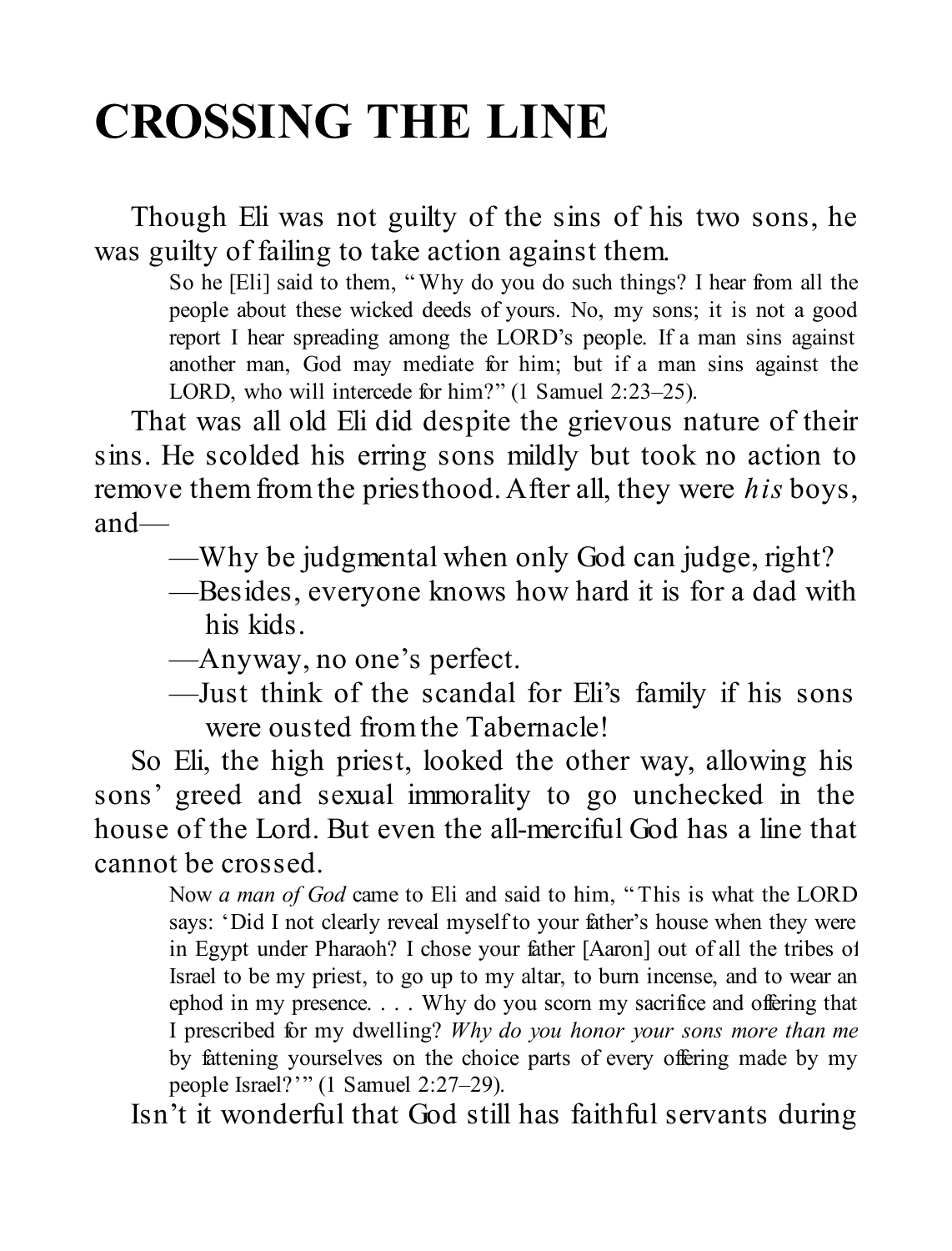the darkest spiritual times? An unnamed "man of God" appeared out of nowhere and spoke on behalf of God. Eli's failure to deal with sin in the priesthood had provoked the Lord to anger. The high priest was honoring his sons over God. Isn't it a solemn matter to consider that what some call "tolerance" God judges to be high treason!

#### WHAT ABOUT GOD'S PROMISES?

The man of God who had spoken to Eli was not yet through: " Therefore the LORD, the God of Israel, declares, 'I promised that your house and your father's house would minister before me forever.' But now the LORD declares: 'Far be it from me! *Those who honor me I will honor, but those who despise me will be disdained.* The time is coming when I will cut short your strength and the strength of your father's house, so that there will not be an old man in your family line. . . . And what happens to your two sons, Hophni and Phinehas, will be a sign to you—they will both die on the same day. I will raise up for myself *a faithful priest,* who will do according to what is in my heart and mind'" (1 Samuel 2:30–31, 34–35).

While young Samuel swept the floors in the Tabernacle, God was sweeping his house clean of moral pollution. Even though Eli's family held a promised place of leadership fromthe Lord, God rescinded their assignment. But doesn't this seem to contradict God's faithfulness to his own promise: "'I promised that your house . . . would minister before me forever.' But *now, . . .* 'Far be it fromme!'" No, because most of the promises found in the Bible are conditional. There are some exceptions, such as the promise that Jesus is coming again, but the great majority of God's promises have conditions attached to them.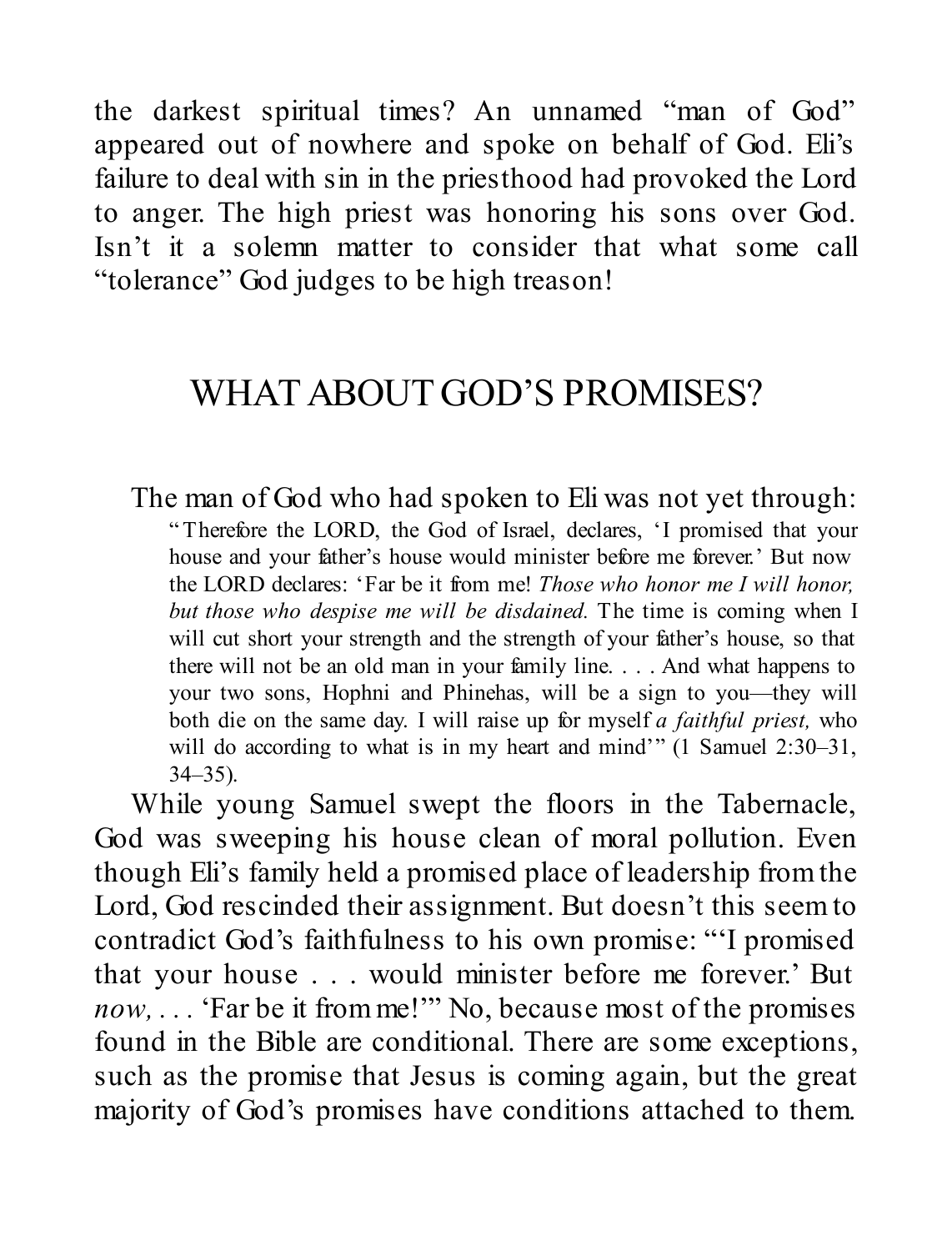For example, the Lord has promised wisdom to everyone who asks, but a condition is laid down for successful asking:

But when he asks, he must believe and not doubt, because he who doubts is like a wave of the sea, blown and tossed by the wind. *That man should not think he will receive anything from the Lord* (James 1:6–7).

Clearly, God promises wisdom to those who ask as long as they ask in faith. In contrast, the Lord hasn't promised anything to those who doubt himas they pray.

The gospel declares that God will grant salvation to every sinner who comes to himas long as they meet his conditions of repentance and faith in Jesus Christ. This is what is meant by the Scripture that describes God as "the Savior of all men, and *especially of those who believe*" (1 Timothy 4:10). Provision has been made for all to be saved, but only those who believe will receive eternal life. Again, we see a definite promise from the Lord that will be fulfilled as long as certain conditions are met.

The fulfillment of God's promises often depends on our walking before him in sincerity and truth.

In the case of Eli and his family, we read of a basic condition that is elsewhere implied in most other divine promises. It is this: God won't be mocked by those who persist in unrighteousness. "Those who honor me I will honor, but those who despise me will be disdained."

The Israelites who came out of Egypt were promised a land flowing with milk and honey, but most of them perished in the desert without seeing it. Their unbelief and rebellion nullified their possession of the land. Likewise, Eli and his sons threw away their blessing from God by their scandalous behavior in Shiloh.

Nothing could be plainer in Scripture than this truth. Unfortunately, some odd theology has produced so-called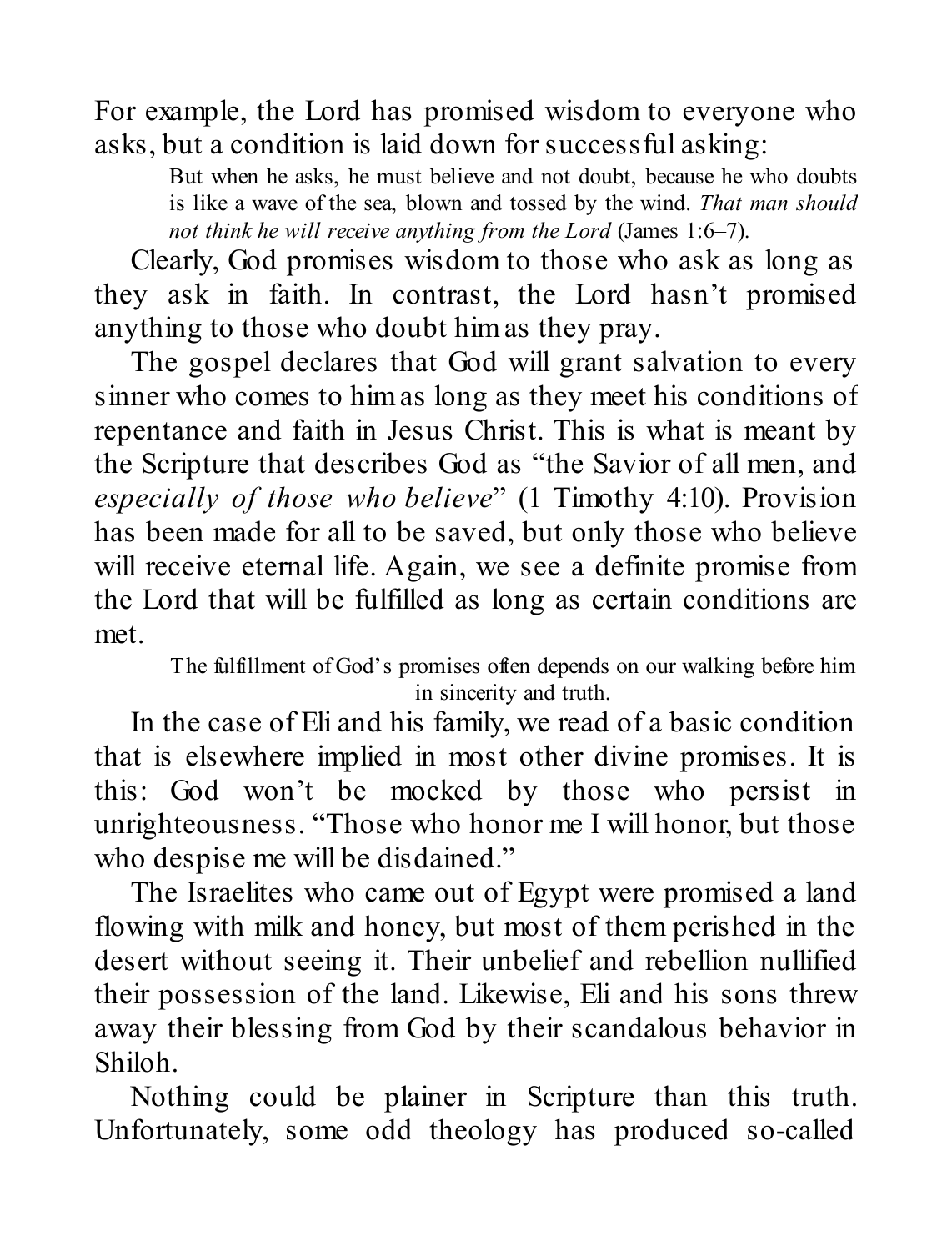believers who are totally oblivious to it. Such people walk more in fantasy than in faith, continuing to disobey God while claiming that he will grant the desires of their hearts. After all, they say, "God will be God," and therefore what they do or don't do doesn't matter. Others downplay anything good or bad in human behavior because "God is sovereign and can't be manipulated by his creation." But the episode with Eli's family should convince any unbiased person that the fulfillment of God's promises often depends on our walking before him in sincerity and truth.

No wonder the word of the Lord was rare in those days! No wonder there weren't many visions! It wasn't that God didn't want to communicate with his people. How could he when hardly anyone was listening? The carnality and ungodliness that characterized both priests and people had made them deaf to the voice of the Spirit. That's why Israel was so easily defeated by the Philistine army. That's why the ark of the covenant was captured. God's covenant people were not immune to the law of sowing and reaping.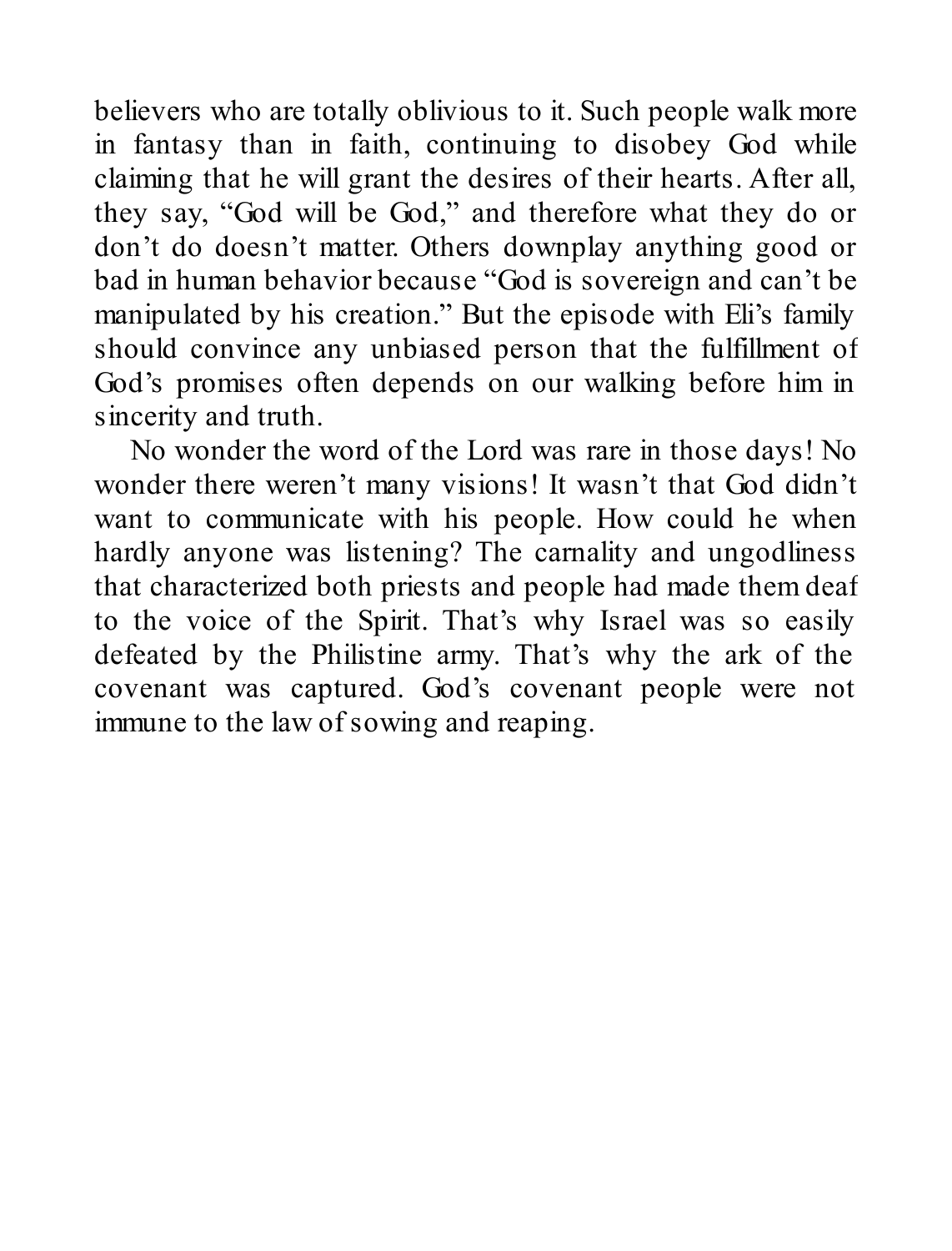### **SPIRITUAL RENEWAL**

When the Lord cleans house, he removes those who disrespect him and replaces them with others who revere his name. In contrast to Eli and his sons, Samuel modeled the same deep devotion that had inspired his mother to dedicate her young son to the work of the Lord. Until God stepped in to change things, these opposite attitudes existed together under the same roof. Unholy and holy, dishonor and honor were rubbing shoulders daily in the tabernacle of God.

Jesus warned us that this is always the case. The enemy sows weeds among the wheat so that they grow together in the same field. We can't pull up the weeds lest we pull up the wheat along with them. Yet there will come a day when God cleans house. It could be today or tomorrow or at the final judgment at the end of time:

" Let both grow together until the harvest. At that time I will tell the harvesters: First collect the weeds and tie them in bundles to be burned; then gather the wheat and bring it into my barn" (Matthew 13:30).

One other change had to be made in the house of the Lord before there could be a breakthrough into holiness in Israel. God needed to find a leader with a listening ear and a sensitive heart so he could communicate with his people. That still needs to happen whenever carnality and arrogance characterize the ministry. The last words in each of Jesus' letters to the seven churches in the book of Revelation are the same: "He who *has an ear, let him hear what the Spirit says* to the churches" (Revelation 2:7, 11, 17, etc.).

One night when young Samuel was asleep in the Tabernacle, the Lord called to him. Thinking Eli was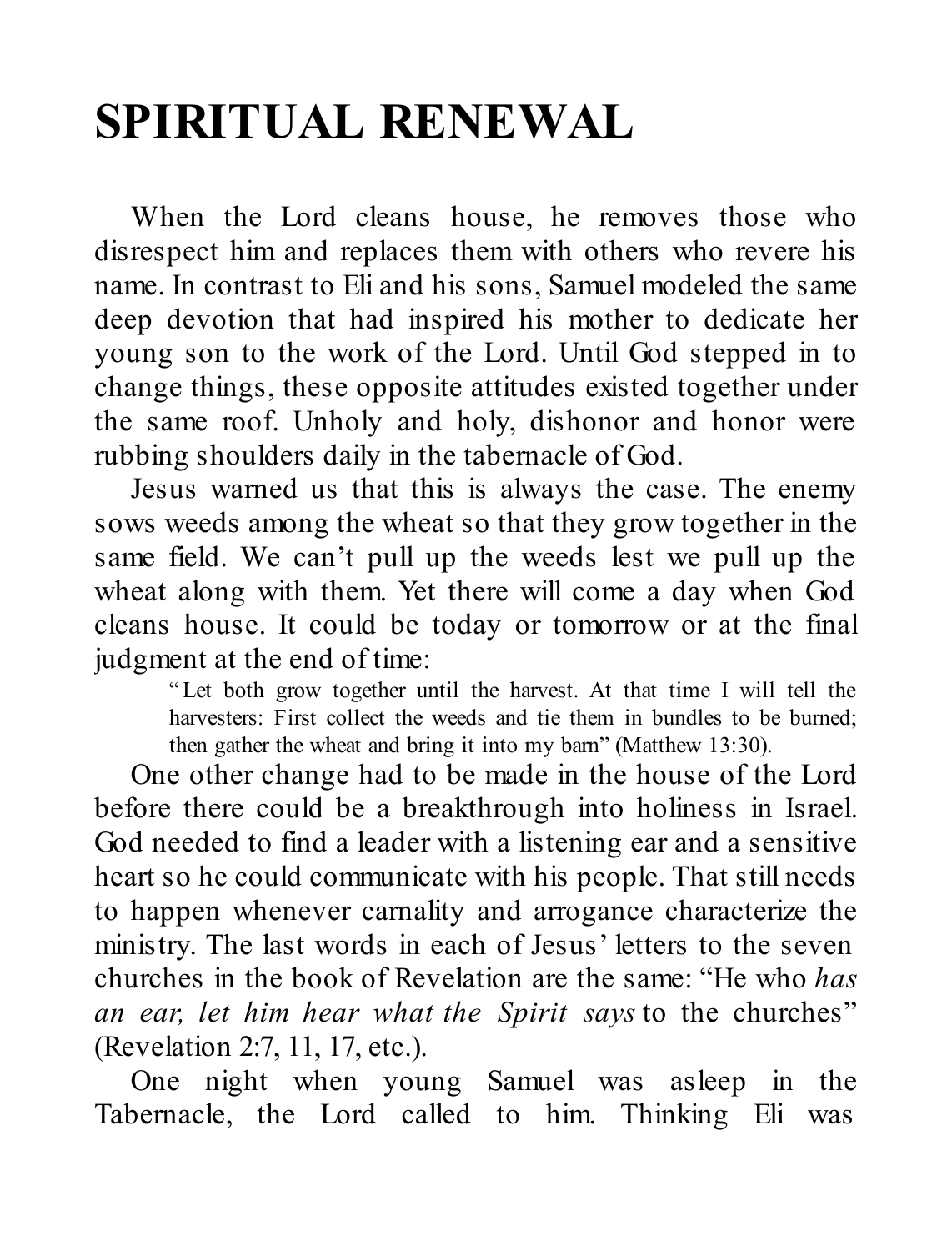summoning him, the boy ran to where the high priest slept, but Elisent Samuel back to his bed. Again the Lord spoke Samuel's name. After a few more mistaken trips, the priest finally discerned that God was doing the calling, and he gave the lad these instructions:

" Go and lie down, and if he calls you, say, 'Speak, LORD, for your servant is listening.'" So Samuel went and lay down in his place.

The LORD came and stood there, calling as at the other times, "Samuel! Samuel!"

Then Samuel said, "Speak, for your servant is listening" (1 Samuel  $3.9 - 10$ 

That night a new era began in the history of Israel. After decades of decline and decadence, God had secured a pure, listening heart that could be used to promote spiritual renewal among his people. The days of greedy scams and loose living were coming to an end. Eli and his two sons would soon die all on the same day—and the Tabernacle would be transformed from a place of profiteering to a house of prayer, as God had always intended it should be.

Don't we need the same kind of housecleaning today? If we really want to pray with power, we need to break through into greater holiness. We don't need a formula or a method for praying. But we do need to live with purity and simplicity rather than with carnality, hype, and hardness as so many in our churches do today.

When Samuelsaid, "Speak, for your servant is listening," he revealed the secret of what God is after. An attentive, willing heart is the great need of the hour. Programs, talent, and human energy will never accomplish what one man or woman in close fellowship with the living God can do. A young boy in Shiloh led an entire people back from ruin because he was willing to be a humble servant of the great and awesome God.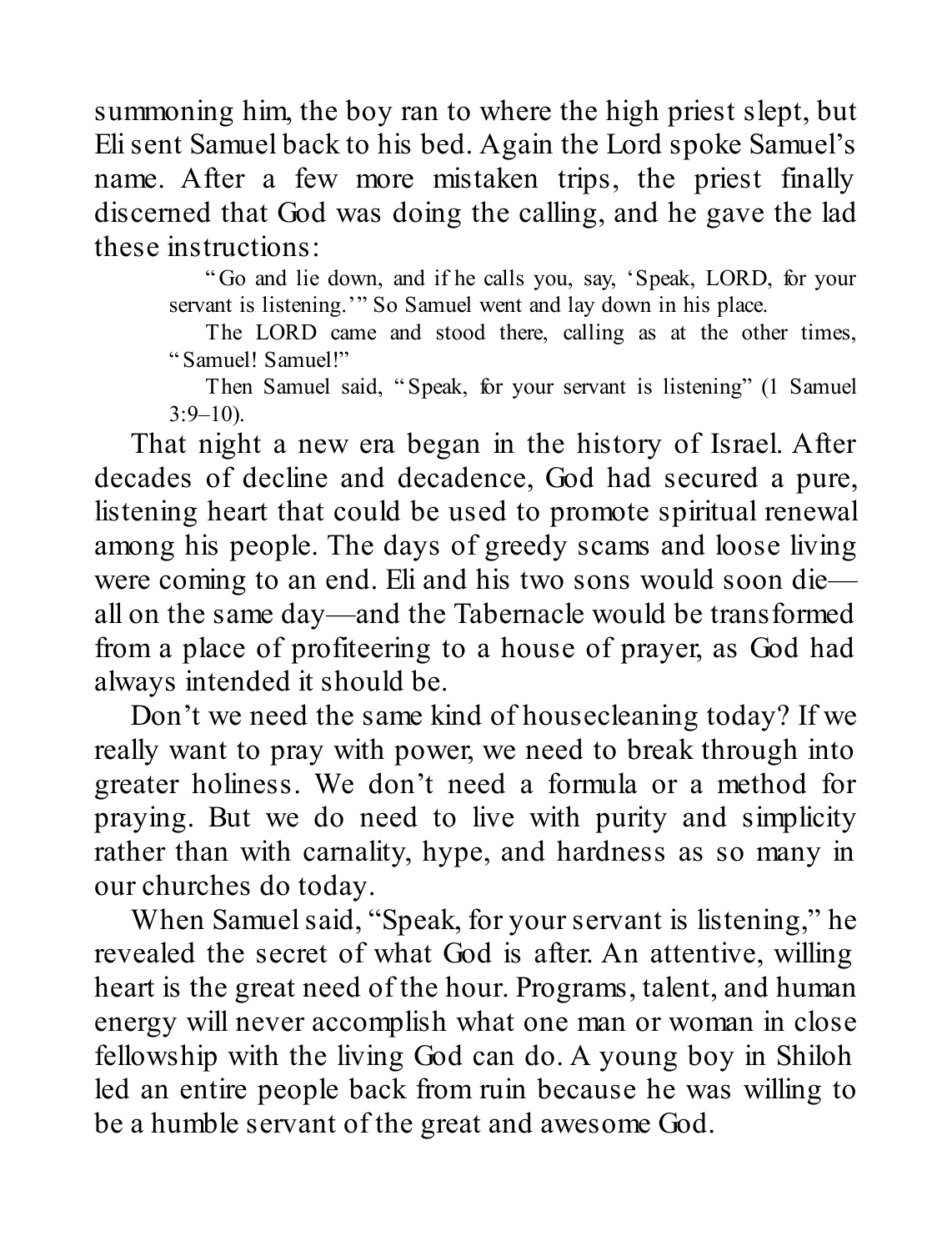An attentive, willing heart is the great need of the hour. Programs will never accomplish what one person in close fellowship with the living God can do.

Today too much of the church suffers from dull, mechanical Bible exposition that lacks the touch of the Holy Spirit. No matter how skilled the preacher, only the Spirit can direct us to the truths that most need to be proclaimed and enable us to apply them in a convicting manner. God is not searching for talent or intelligence on earth, because he is the Almighty One! He already has everything he needs—except our hearts. He wants us to be like Samuel, with a heart that waits to hear and swiftly obey his word. Our present lack of spiritual fruit and power doesn't bring much glory to God. But his answer to our need is always the same:

Come near to God and he will come near to you. . . . Humble yourselves before the Lord, and he will lift you up (James 4:8, 10).

Let's ask the Lord to clean his house, beginning with you and me. When our hearts experience a breakthrough, we will find that our prayers are more powerful as well. God has promised to draw near to us with fresh grace *i f* we humble ourselves and confess our disobedience. The Lord has never changed, nor will he. Today we can experience a new day of blessing and fruitfulness if we follow Samuel's example by saying with our whole hearts, "Speak, for your servant is listening."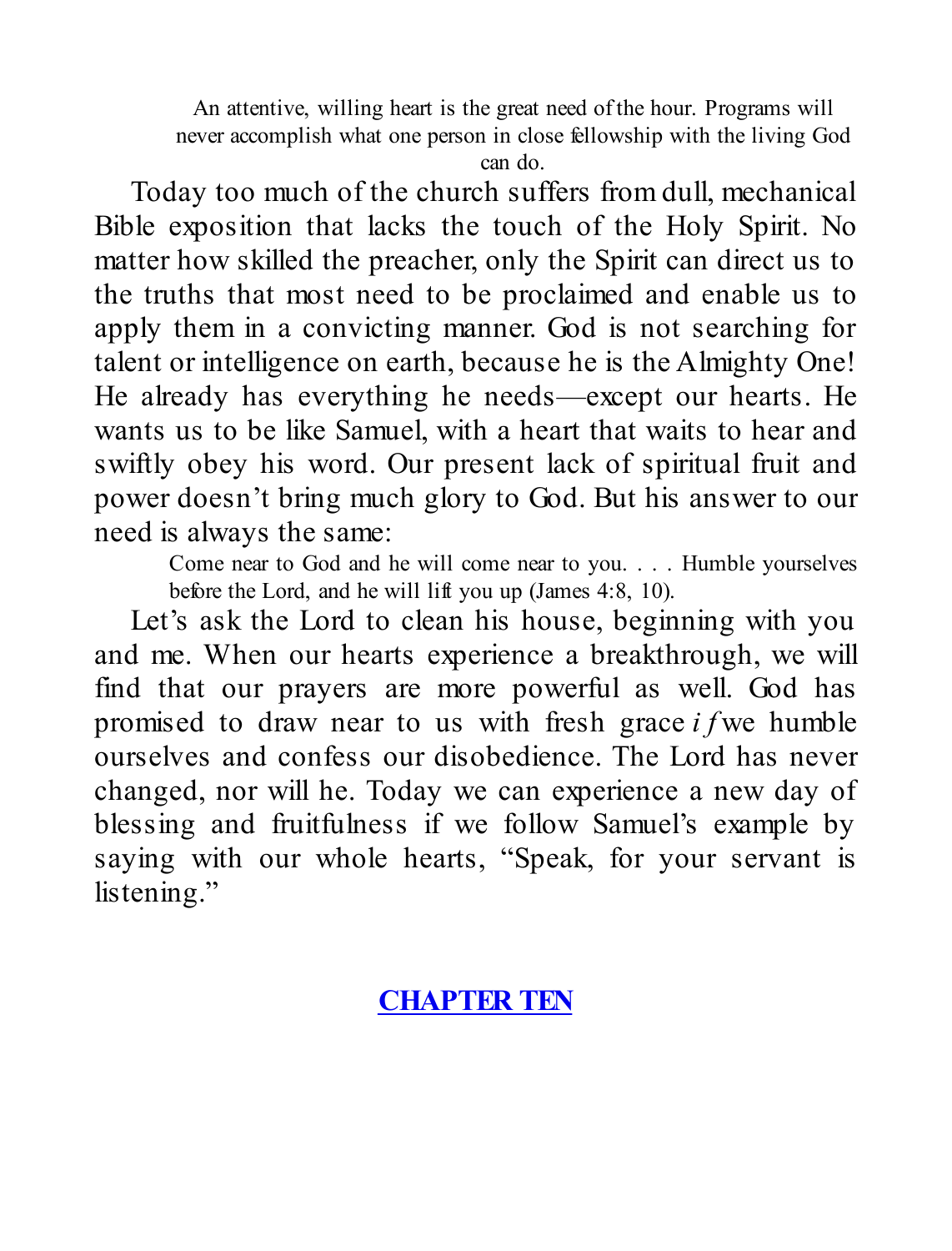### **THE POINT OF ATTACK**

**A**fter hearing reports of new, stubborn influenza strains headed our way last year, I decided to get a flu shot for the first time in my life. I didn't want to become an easy target for the latest virus. I knew that the government monitors the progress of the flu in order to track the most common strains for any particular year. Armed with that knowledge, pharmaceutical companies develop effective vaccines that physicians and clinics then dispense to millions of people across the country, thus helping to thwart a serious epidemic.

This method of fighting the flu is one example of how the medical community battles many diseases. A bacteria or virus poses a physical threat to the region. Doctors understand the problem and prescribe medication or therapy to counteract it. As a result, the entire community is spared the worst effects of an infection or disease that might otherwise run unchecked.

The same procedure works in the spiritual realm, where ministers must often function as doctors of the soul, prescribing the proper biblical remedy to help an ailing patient. And there is no spiritual medicine quite like breakthrough prayer. First, prayer is a tremendous weapon against attacks designed to weaken or destroy what  $\overrightarrow{l}$  call our "spiritual immune system." By strengthening our immune system, we can withstand attacks that are designed to destroy our faith and devotion to God. Second, our prayers can bring great encouragement to other Christians who are under siege, helping them break free from discouragement or spiritual stupor, conditions that are often brought on by an attack of the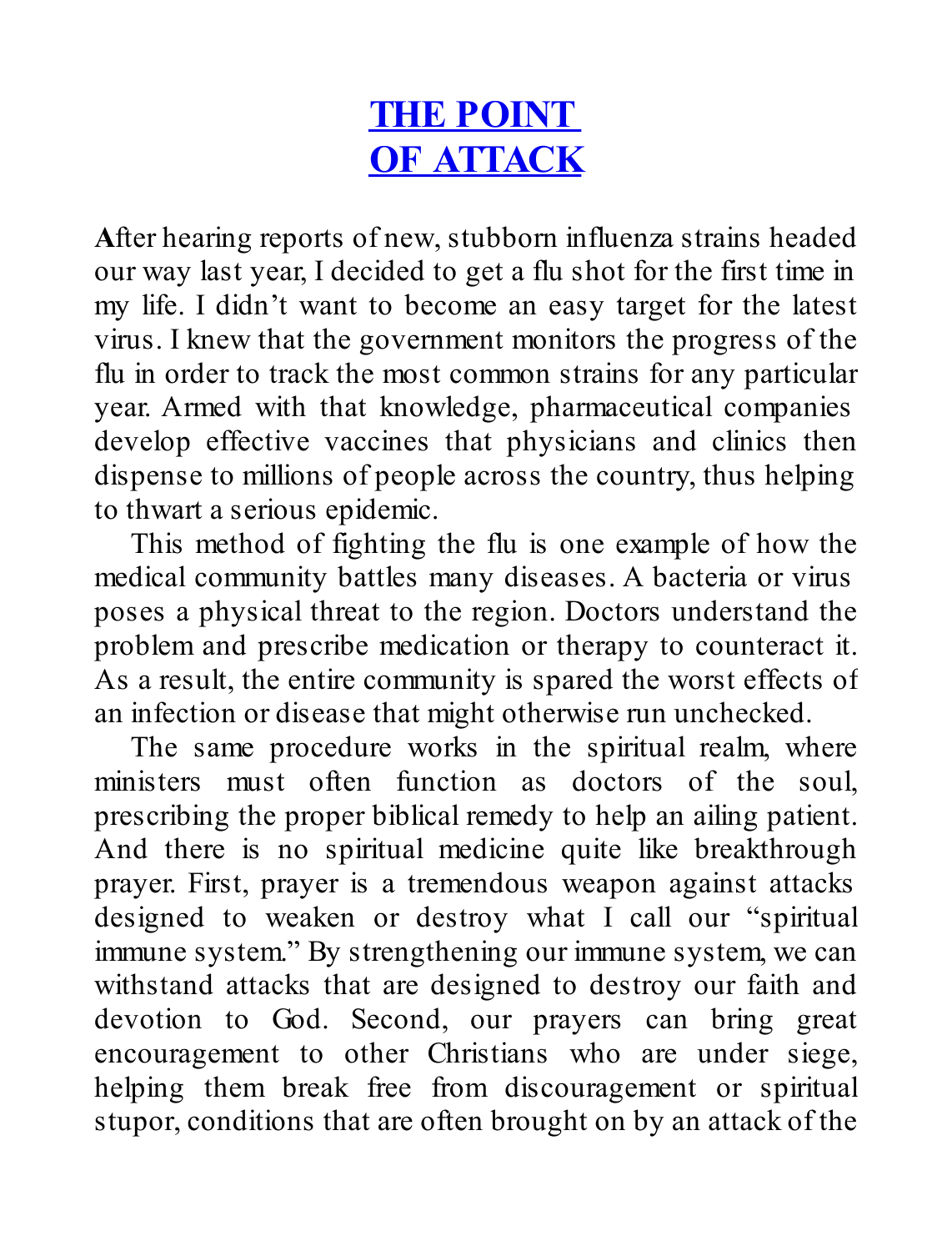enemy.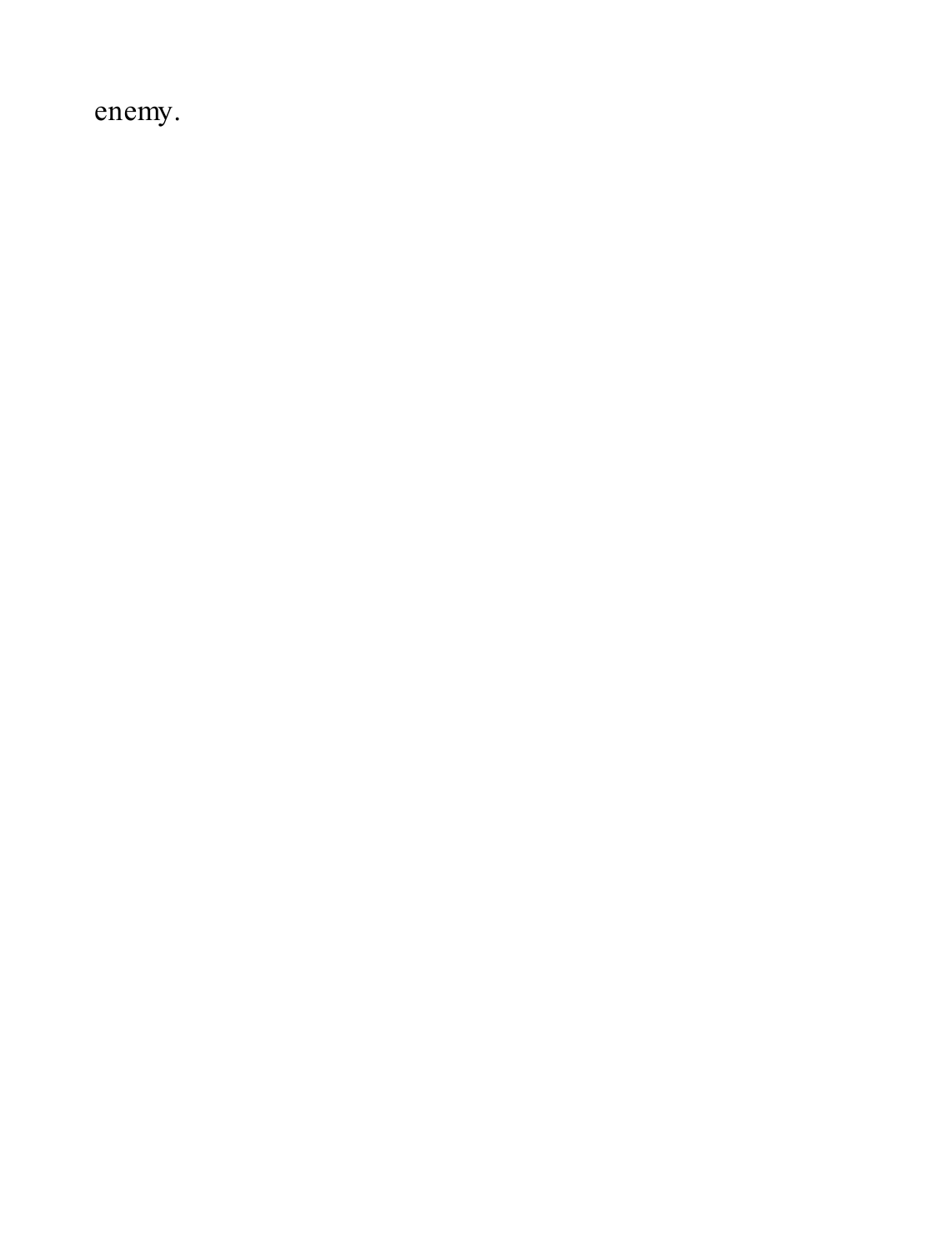# **OUR SPIRITUAL IMMUNE SYSTEM**

The enemy knows that the best way to breach your spiritual immune system is by attacking your faith. Once your faith is undermined, you become an easy target for a variety of spiritual maladies. The apostle Paul was concerned about the spiritual condition of the young church at Thessalonica, a city he was forced to flee because of persecution. Like a spiritual doctor, Paul inquired about the health of the church he planted and then prescribed a biblical remedy for what ailed them.

So when we could stand it no longer fnot being able to see theml, we thought it best to be left by ourselves in Athens. We sent Timothy, who is our brother and God's fellow worker in spreading the gospel of Christ, to strengthen and encourage you in your faith, so that no one would be unsettled by these trials*.* You know quite well that we were destined for them. In fact, when we were with you, we kept telling you that we would be persecuted. And it turned out that way, as you well know. For this reason, when I could stand it no longer, I sent to find out about your faith. I was afraid that in some way the tempter might have tempted you and our efforts might have been useless (1 Thessalonians 3:1–5).

Separated from his precious spiritual children, Paul sent Timothy to learn about their faith. This was his way of checking the pulse of their spiritual life. Paul wasn't interested in attendance figures or church finances or facilities. He wanted to know about their level of trust in the Lord. Why did the apostle focus on this one aspect of their spiritual life?

Paul knew that faith is paramount in the daily life of the Christian. After all, we are saved by grace through faith. We are admonished to live by faith and not by sight. We are told that without faith it is impossible to please God. Jesus taught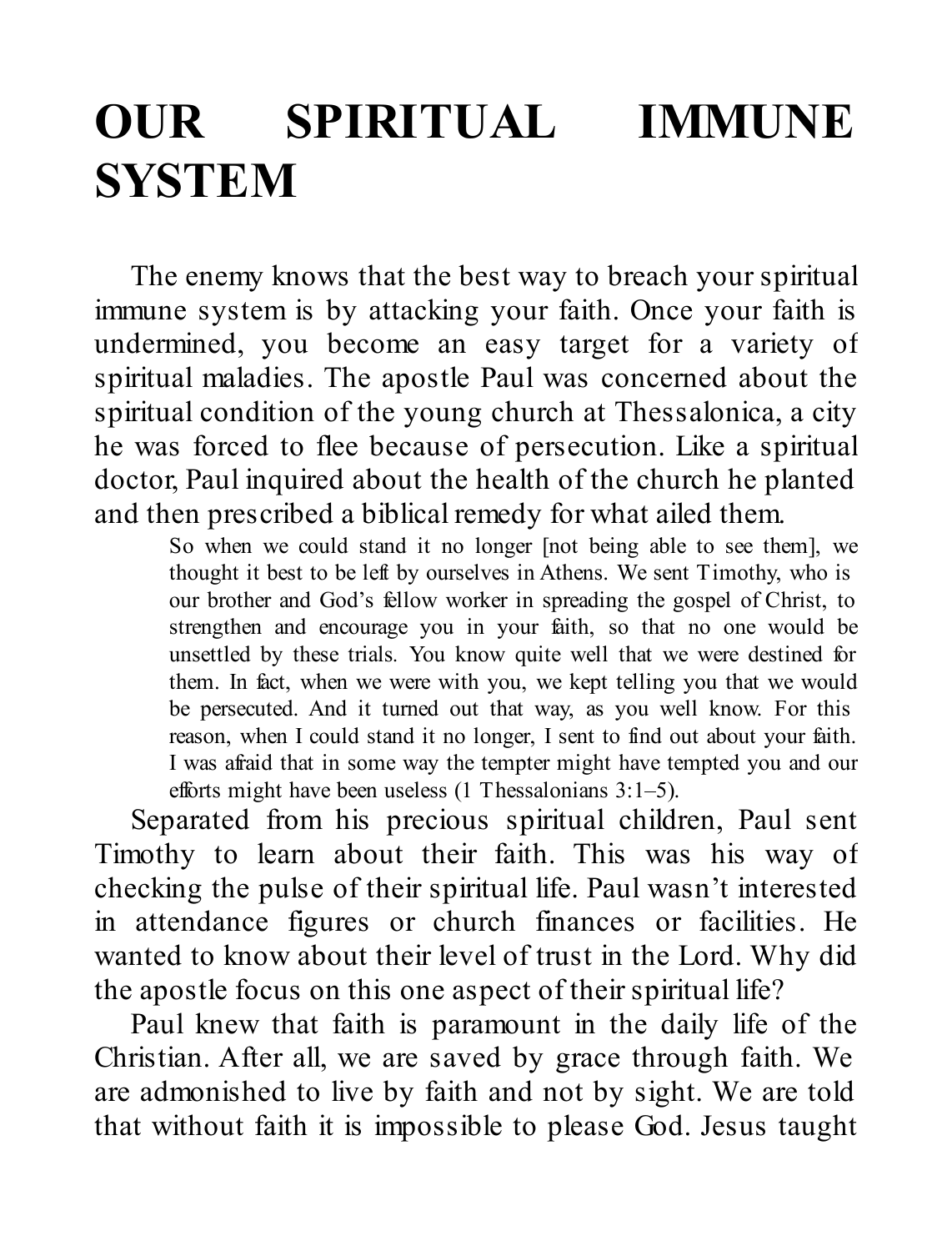that we receive from God according to our faith, and he marveled when he saw great faith. The Bible not only declares that by faith we are justified, but that the righteous will live by faith. Christians must daily engage in the good fight of faith but are to remember that through faith they are shielded by God's power.

> " Justified by faith"Romans 3:22–26; 5:1 " The righteous will live by faith" Romans 1:17 " Little faith" Matthew 6:30; 8:26; 14:31

Paul also knew that personal faith is a living, fluid thing. Scripture speaks of "little" and "great" faith as well as of people who are "full of faith." While some have faith that "is weak," there are Christians whose "faith grows" and even those who "excel in faith." Faith must be "continued in," and it varies in size. (Jesus talks about faith that is "small as a mustard seed.") Most important, there are false doctrines that "destroy the faith of some" and there are Christians who have "shipwrecked their faith." In this context faith means the moral persuasion or conviction that leads the heart to rely on Christ. Because it can grow or diminish, Paul was anxious to know the level of faith among his converts in Thessalonica.

The apostle realized as well that every believer faces difficulties. He didn't want the Thessalonians to be unsettled by their trials, so he reminded themthat he had earlier told them they were "destined for them." Paul's Spirit-inspired teaching on this subject is very different from the modern teaching that says "word of faith" people need never experience continued negative circumstances. Paul sent Timothy to see how well the believers at Thessalonica were holding up under ongoing persecution. The Greek word Paul uses for "trials" pictures the pressure that comes from being "crowded or pressed." When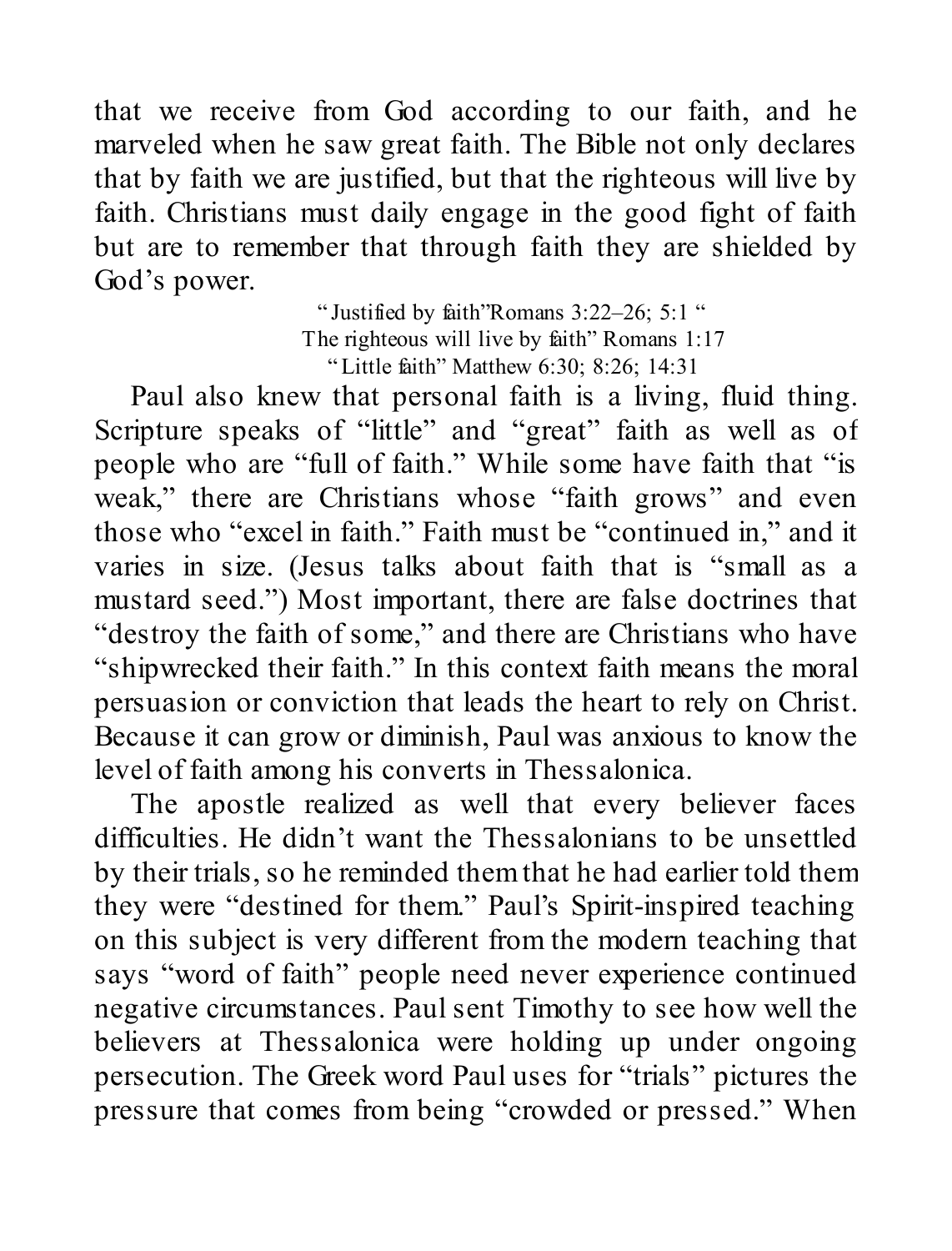Paul said he didn't want the believers to be unsettled, he was using a word that meant "shaken," like the wagging of a dog's tail.

Faith is absolutely essential, not only for spiritual health but also for breakthrough prayer. James says it is not merely prayer but "the prayer offered in faith" that will make the sick person well (James 5:15). Jesus himself taught plainly that prayer must be combined with faith to secure an answer:

" *If you believe,* you will receive whatever you ask for in prayer" (Matthew 21:22).

When he had gone indoors, the blind men came to him, and he asked them, *"Do you believe that I am able to do this?"* " Yes, Lord," they replied. Then he touched their eyes and said, " *According to your faith* will it be done to you"; and their sight was restored (Matthew 9:28–30).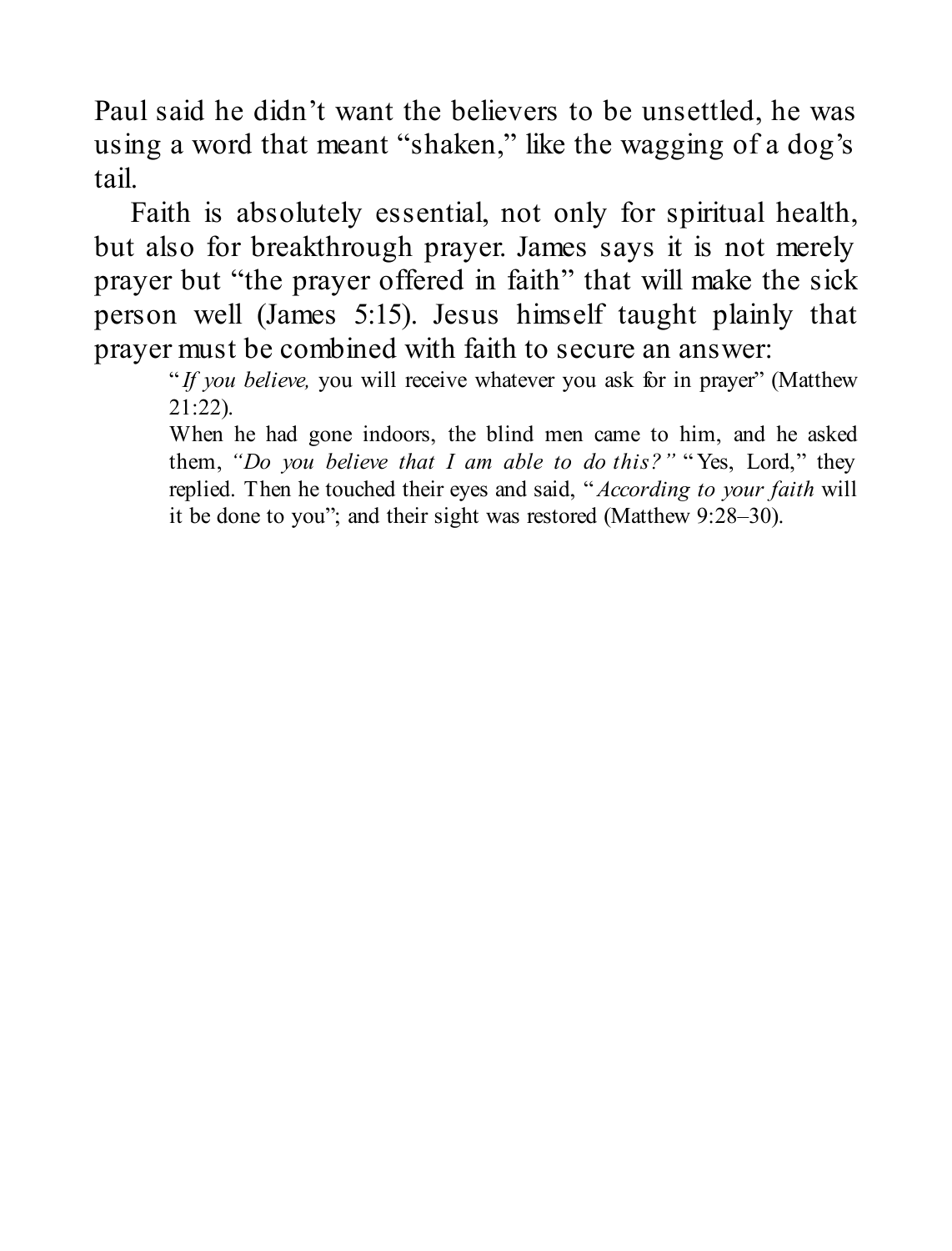### **THE REMEDY**

Paul understood the nature of the spiritual conflict facing the converts at Thessalonica and offered a remedy to help them in their trials: "We sent Timothy . . . to strengthen and encourage you in your faith." We can make two important deductions from this passage. First, all of us at times need other believers to strengthen and encourage our faith*.* Second, each of us can at times help other believers by strengthening and encouraging their faith.

The word "strengthen" here means to set fast, to turn resolutely in a certain direction, to fix or confirm. It's the opposite of wavering or drifting. Timothy's task was to steady the faith of the church in Thessalonica, keeping the believers firmly fixed on Jesus despite their trials. He was to remind them that God was still on his throne and that he was allowing these tests to help them mature spiritually. God would somehow use their trials for his glory.

Timothy was not only to strengthen their faith, but also encourage the saints. The word in Greek conveys the idea of exhorting or consoling and is related to the idea of imploring and praying. Prayer was probably one of the ways Timothy<br>encouraged the Thessalonians in the faith. Spiritual encouraged the Thessalonians in encouragement is not a matter of giving someone a slap on the back or uttering glib phrases such as "keep your chin up." It's about building up our confidence in God. Unless our faith in God grows, we have not helped anyone at the point of attack.

Paul knew that vibrant faith is the critical need of every Christian. A living, growing faith acts as a spiritual immune system, protecting us from spiritual viruses designed by Satan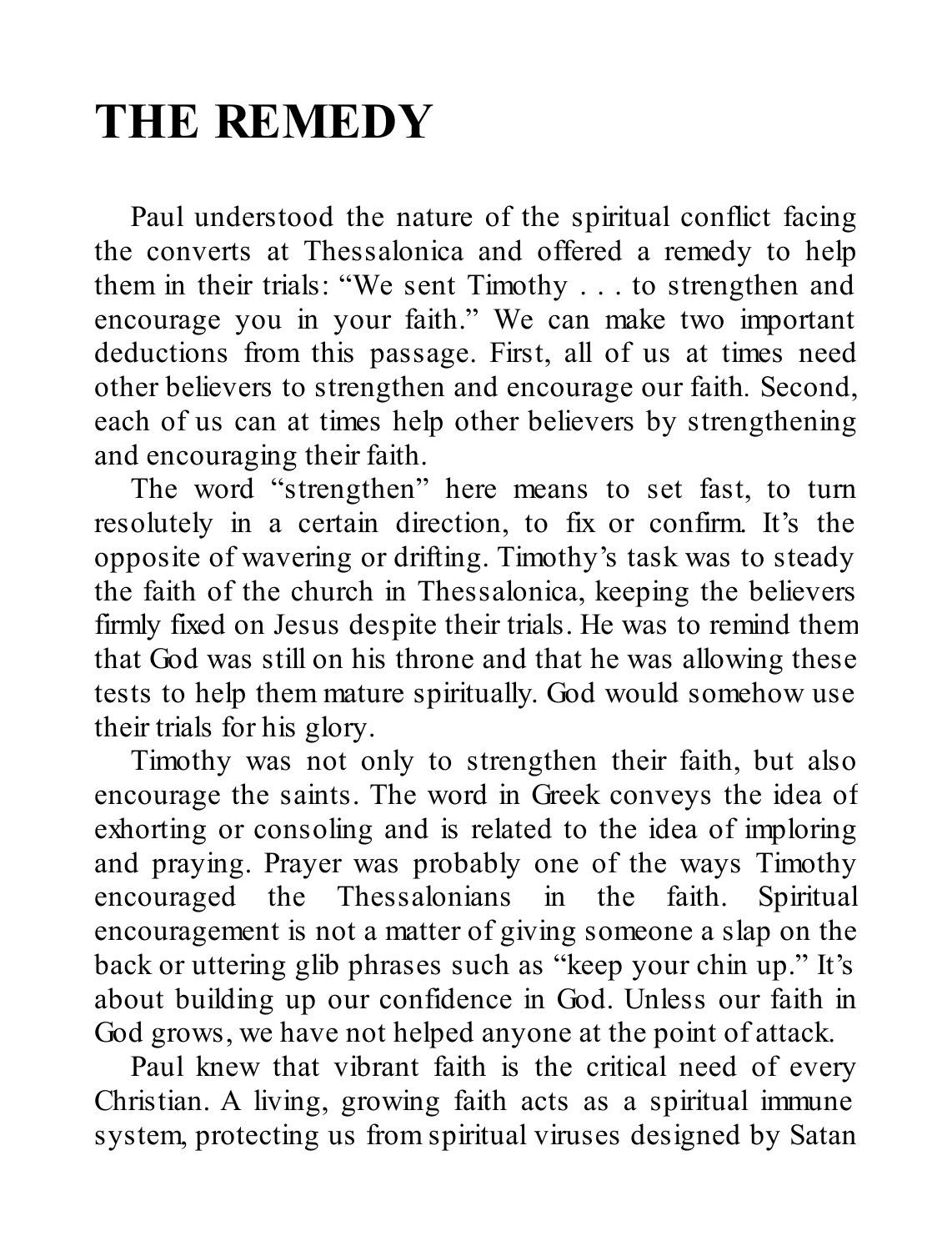to weaken our life in Christ. Without it, the unthinkable will become thinkable and the unacceptable will become acceptable as we drift away from the safety of life near Jesus. Unfortunately, the spiritual landscape is littered with broken lives that illustrate the dangers of a "sinful, unbelieving heart that turns away fromthe living God" (Hebrews 3:12). Too many people have made a shipwreck of their faith. Anyone can fall prey to these spiritual maladies if they lack faith. It even happened to an associate of the great apostle Paul, whose name is written in the Holy Bible as a warning to the rest of us: "Demas, because he loved this world, has deserted me and has gone to Thessalonica" (2 Timothy 4:10).

No wonder Paul made encouraging and strengthening believers one of his main priorities. This was his practice after preaching the gospel and founding churches, often in hostile environments:

Then they returned to Lystra, Iconium and Antioch, *strengthening* the disciples and *encouraging* them to remain true to the faith (Acts 14:21–22). So the churches were strengthened in the faith and grew daily in numbers (Acts 16:5).

Paul and his associates weren't handing out vitamin supplements or setting up exercise equipment so the saints could get in shape. Instead, they were strengthening them in their faith because that's what mattered most.

There's a valuable lesson here for us. God, who encourages and strengthens his people, often uses other believers to accomplish his purpose. It wasn't an angel from heaven or a feeling of spiritual ecstasy that fortified the saints in Thessalonica. Instead, the Lord used a young man named Timothy, who later in his life had to be encouraged himself by the apostle Paul (2 Timothy 1:3–10).

What kinds of qualifications are necessary for the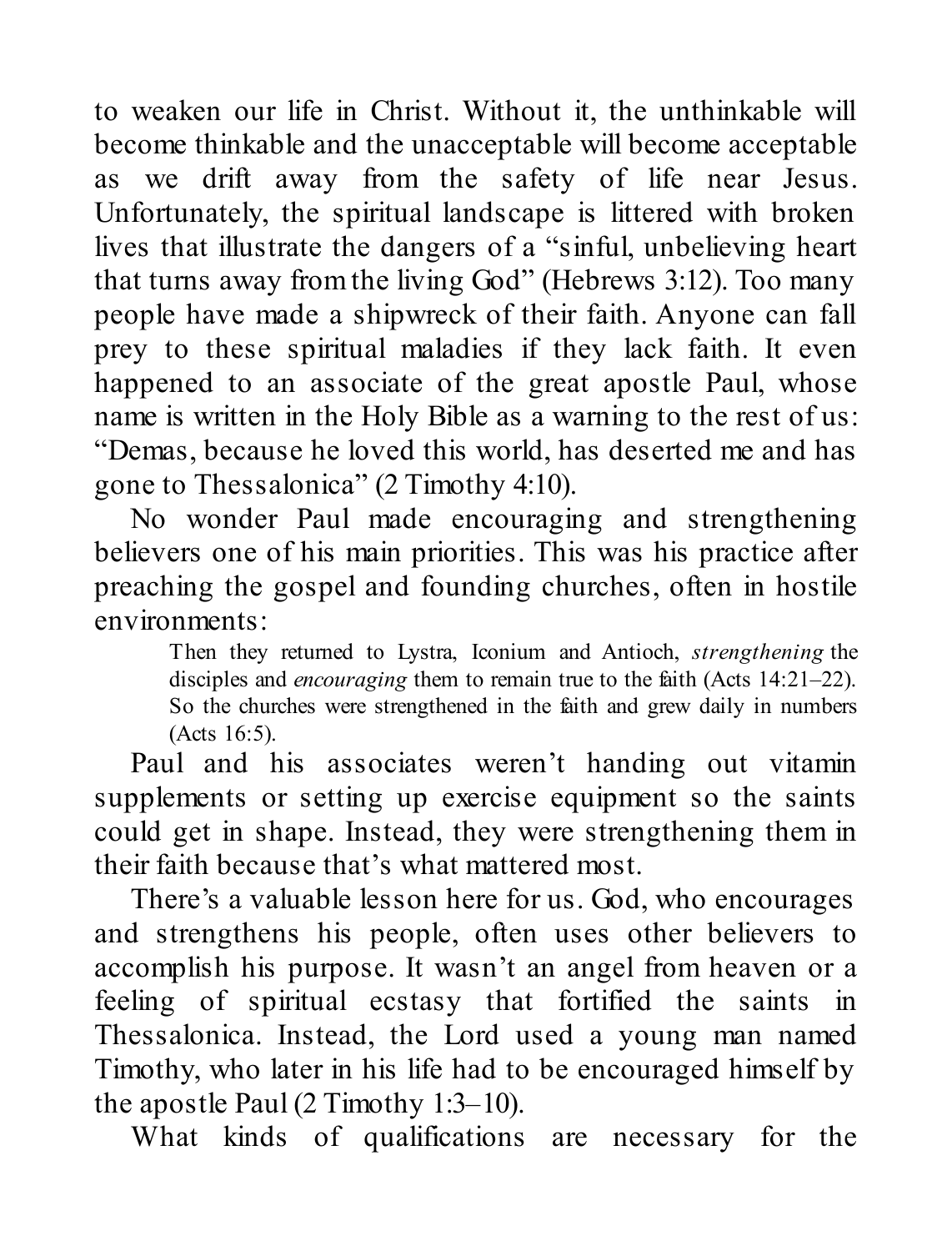indispensable work of faith-building? Paul states, "Therefore *encourage one another* and *build each other up,* just as in fact you are doing" (1 Thessalonians 5:11).

It isn't only pastors and teachers who can boost the faith of struggling Christians. Any of us can minister encouragement if we are sensitive to the needs of others and available to God. The people at Thessalonica understood that they were members of the same body and needed each other.

I have learned that no matter how good someone looks in church on Sunday, you can't tell what kind of battles they may be fighting in the spiritual realm. None of us understand what is really going on behind the smiling faces we see. Many things tend to tear our faith down. It's wonderful when God sends someone to refresh us and strengthen our hold on the Lord. Who knows how things might have turned out for those who have lost faith if only there had been someone like Timothy to encourage them?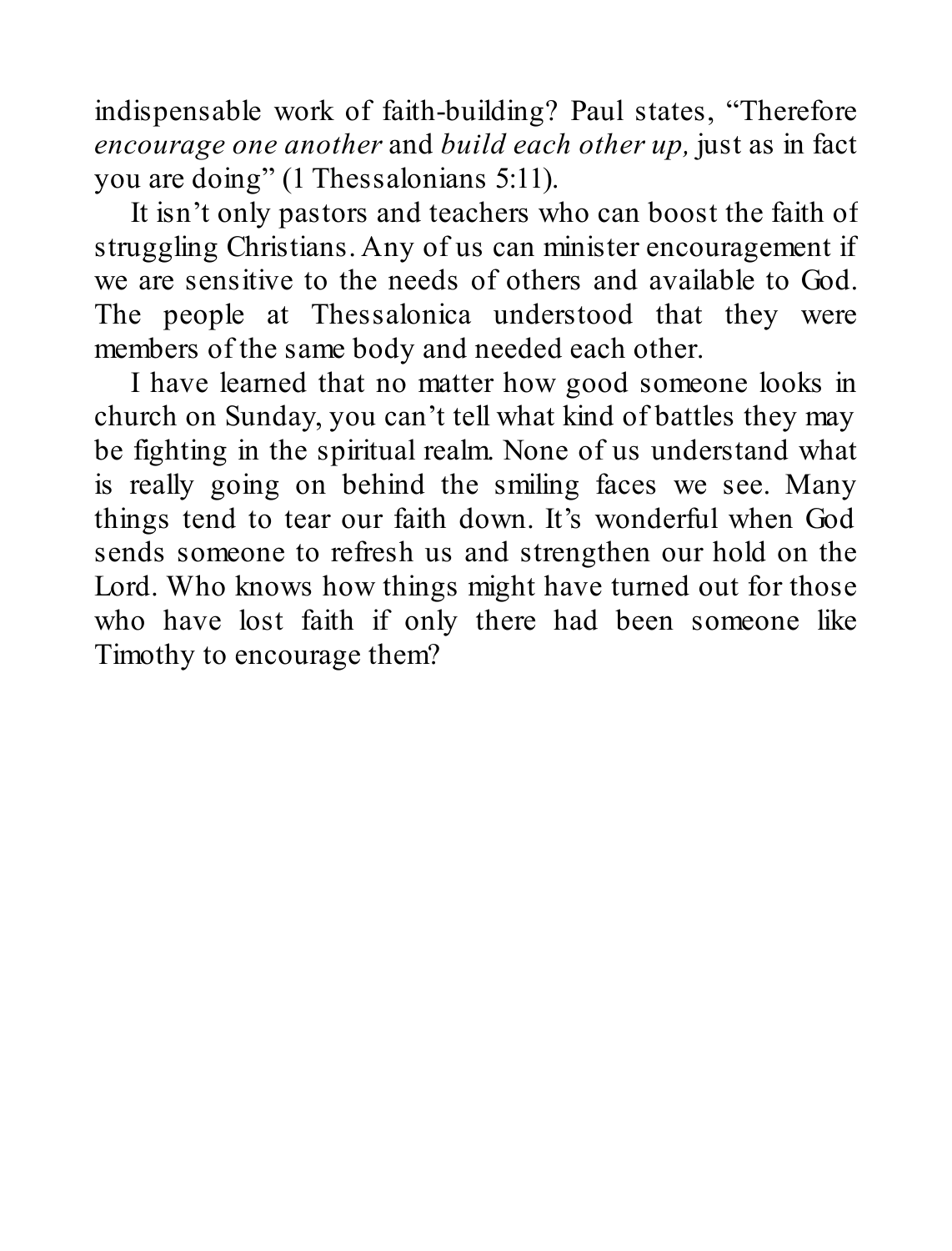# **THE GIFT OF ENCOURAGING**

Of all the gifts of the Holy Spirit, the ministry of encouraging is probably the least appreciated: "We have different gifts, according to the grace given us. If a man's gift is prophesying, let him use it in proportion to his faith. . . . if it is encouraging, let him encourage" (Romans 12:6, 8). We constantly hear about the need for solid teaching and proper leadership in a church, but when was the last time the "gift of encouraging" received its proper due? Our need for it is so acute that the Spirit has granted special grace for some of us to specialize in building people's faith. Just as not all of us are gifted to teach or preach, not everyone has this special anointing to encourage others. Still, we should fervently pray for God to raise up men and women to fulfill this sacred task.

What does this encouragement look like in real life? How is it accomplished? Recently I overheard a woman in a restaurant attempting to comfort a friend who seemed depressed. After listening sympathetically to her list of woes, the woman declared, "You never mind about all that, honey. Just follow your dream, follow your dream!" I doubt that the woman even knew whether her friend had a dream or whether her dream might even have been the source of her problem. Sadly, we live in a day of trite religious slogans and triumphant-sounding phrases that don't really build people up in their faith. Let's analyze some of the ways in which we can strengthen others.

That is, that you and I may be mutually encouraged by each other's faith (Romans 1:12).

Being strong in the Lord enables us to minister to others who are weak. This is particularly true for encouraging and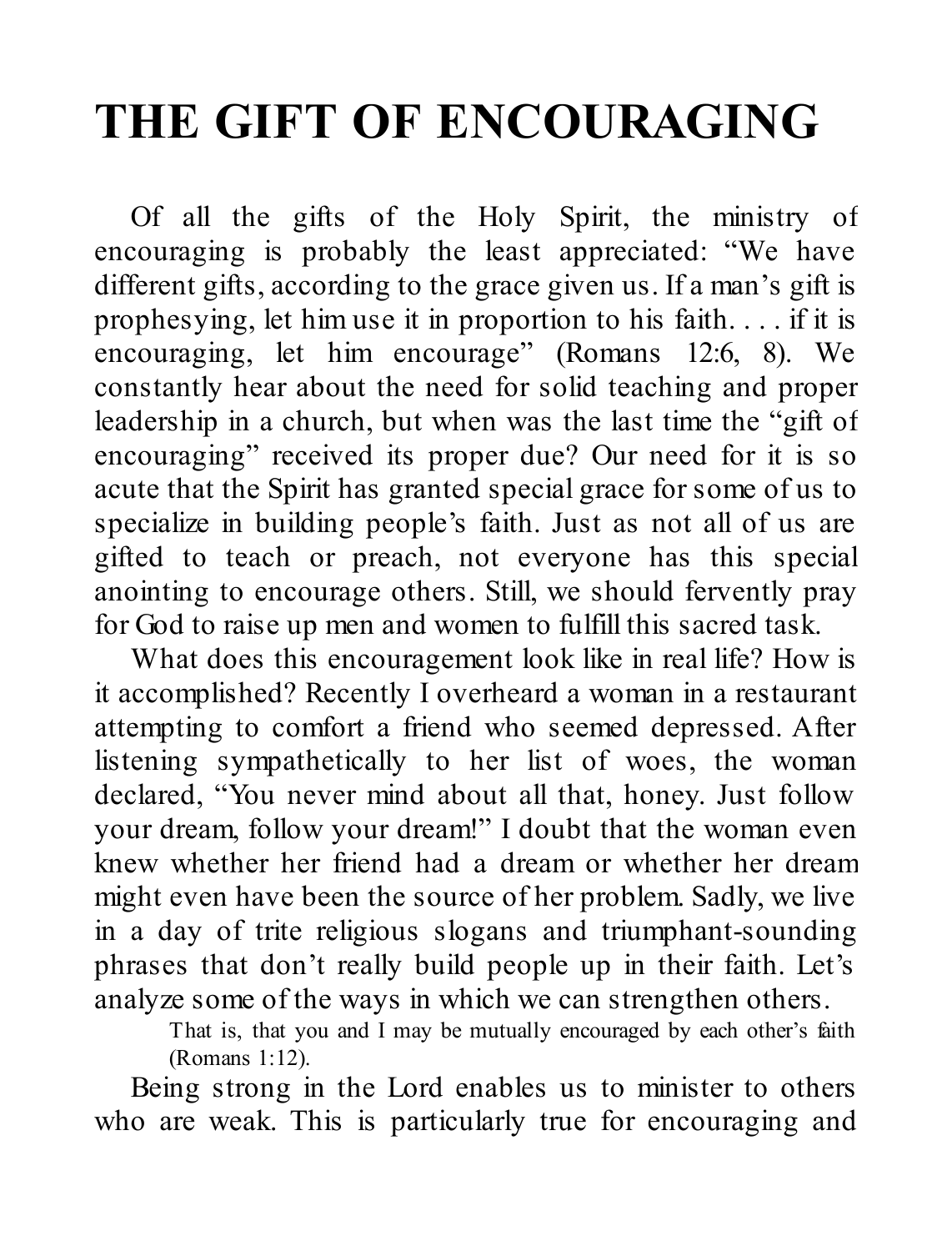strengthening someone else's faith. Our own robust faith spills over to lift up those who are struggling. Faith-filled words and actions act as antidotes to the hopelessness people feel when they have lost their grip on God. Sometimes I encounter folks who are so negative and faithless that I feel I need an immediate Bible study or prayer meeting to counter their influence. Such people cause a drain on our spiritual resources. Conversely, it is a real blessing to have fellowship with believers whose faith is so vibrant that it rubs off on me.

Some folks are so negative and faithless that I feel I need an immediate Bible study or prayer meeting to counter their influence.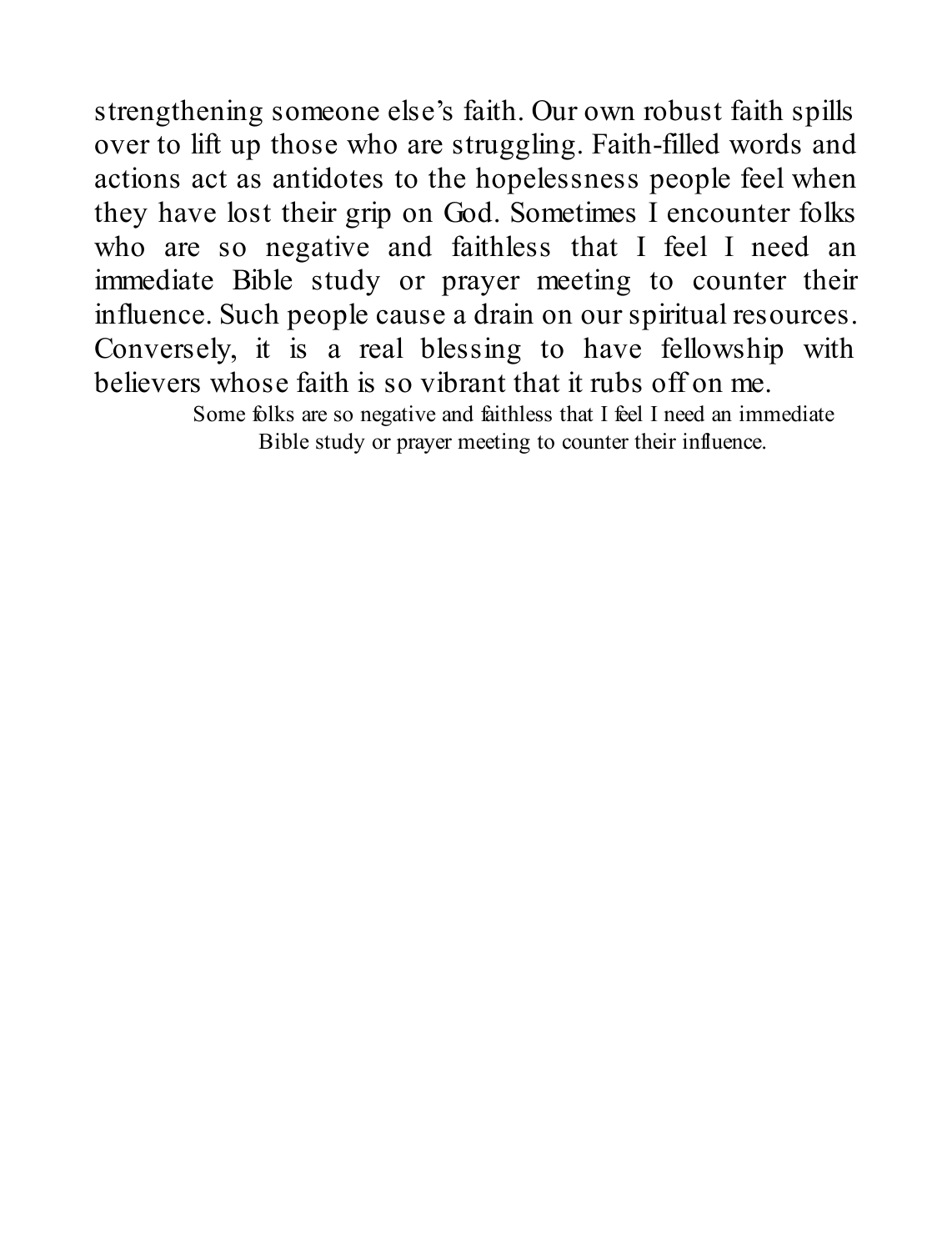# **ENCOURAGING WORDS**

Most often encouragement is conveyed through the words we speak. Consider what Paul says, once again to the Thessalonians: "Therefore encourage each other with these words" (1 Thessalonians 4:18). Paul was referring to the specific words he had just written regarding the truth of Christ's second coming. Like Paul, we can encourage others by sharing the teaching of Scripture and speaking about salvation in Jesus. Remember, "Faith comes from hearing the message" (Romans 10:17). As we speak God's Word, faith can be born in those who hear it. Elsewhere, Paul instructs Titus that church elders should "encourage others by sound doctrine" (Titus 1:9).

Sadly, much of our daily conversation has little real meat in it to edify anyone. Think of the trivial, even foolish subjects that often dominate our thoughts and speech. Years ago, it was customary for devout Christians to ask each other, "What has the Lord given you lately from his Word?" Such a question would inevitably provoke a conversation that increased people's faith. We all need more of that kind of constructive dialogue instead of superficial talk that leads nowhere.

This principle—that our words should strengthen and not diminish faith—can help pastors discern what kind of speech is keeping with the mind of the Spirit in a public meeting. "But everyone who prophesies speaks to men for their *strengthening, encouragement* and comfort" (1 Corinthians  $14.3$ 

Some people have a mistaken view of the gift of prophecy in the New Testament. The stereotypical prophet is a man who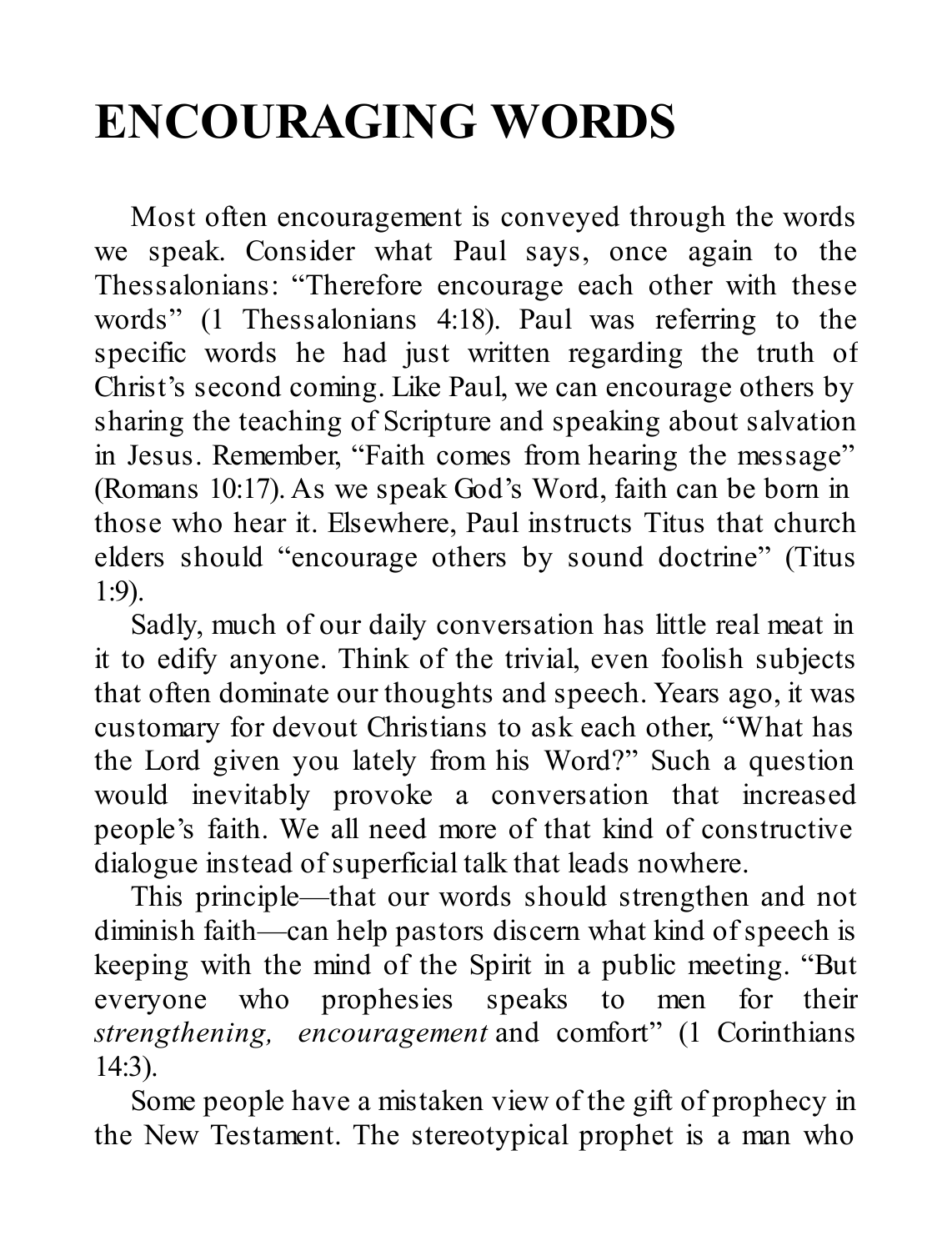condemns everybody, leaving them wounded and bleeding. Scripture offers another picture: "Judas and Silas, *who themselves were prophets,* said much to *encourage* and *strengthen* the brothers" (Acts 15:32).

When sermons, teachings, and exhortations don't build up people's faith, they are not from God, no matter how many Bible verses are quoted. The Lord, better than anyone, knows our need for strong faith and always works toward that end.

When we need to confess our sins and correct our behavior, the Holy Spirit points us to Christ, encouraging us to trust in his grace. I have heard sermons so legalistic and condemnatory that rather than encouraging my faith, they tempted me to despair that the Lord even loved me! This pseudo-prophetic nonsense is not part of the Holy Spirit's ministry on earth. If we do not leave church with a strengthened faith, then there was no use attending. Without faith, it's impossible to please God, and pleasing him is the aim of all that we do in his name.

The Lord, better than anyone, knows our need for strong faith and always works toward that end.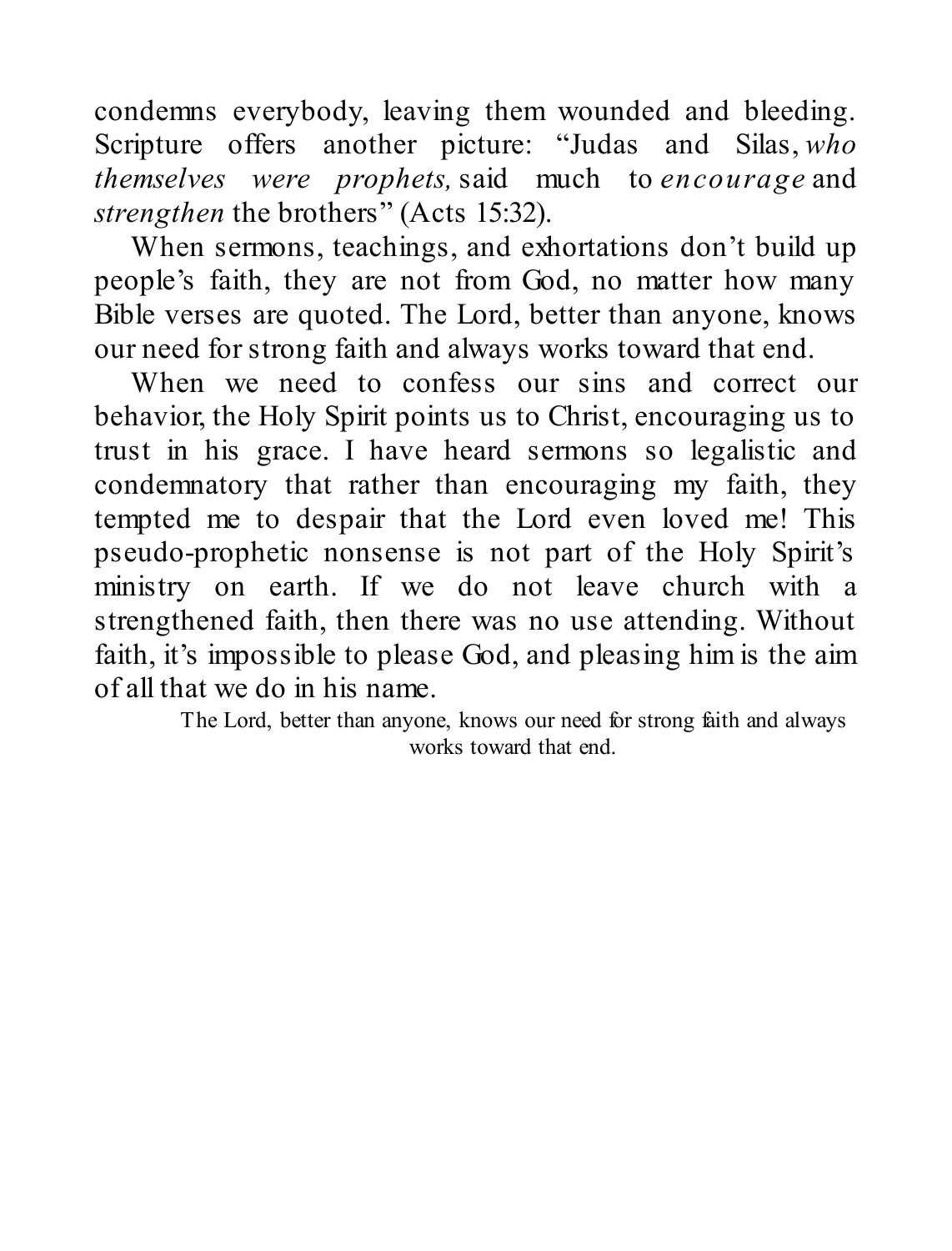# **ENCOURAGING PRAYER**

When Paul was separated from the believers he cherished, he revealed another avenue for edifying their faith: "I pray that out of his glorious riches he may strengthen you with power through his Spirit in your inner being, so that Christ may dwell in your hearts through faith" (Ephesians 3:16–17).

When Paul could not speak encouragement to the church, he prayed that the Holy Spirit would carry on the same work within the believers. He knew Satan's assault would invariably aim at the faith of the Christian. This knowledge caused him to do more than teach. He interceded for the believers so that they would be empowered by the Spirit for greater faith. In essence, intercessory prayer touches God with one hand while reaching out to those being prayed for with the other.

The idea of focusing our prayers on strengthening other Christians "with power through his Spirit" is sadly uncommon today. Instead, many of our church services have turned into little more than lectures about biblical truth. There is too little personal experience of the things the early church valued, like this kind of prayer. Within seconds of hearing the minister's sermon, many folks are racing to the parking lot. Can we honestly describe our own churches as "houses of prayer"? When was the last time you joined hands with another person right there in church and interceded for each other?

Paul prayed for believers because he knew God answers prayer. He also prayed because "love" always prays for the welfare of the loved one. Encouraging others through prayer is both a privilege and a responsibility. Consider what Samuel said as an old man stepping off the stage as the spiritual leader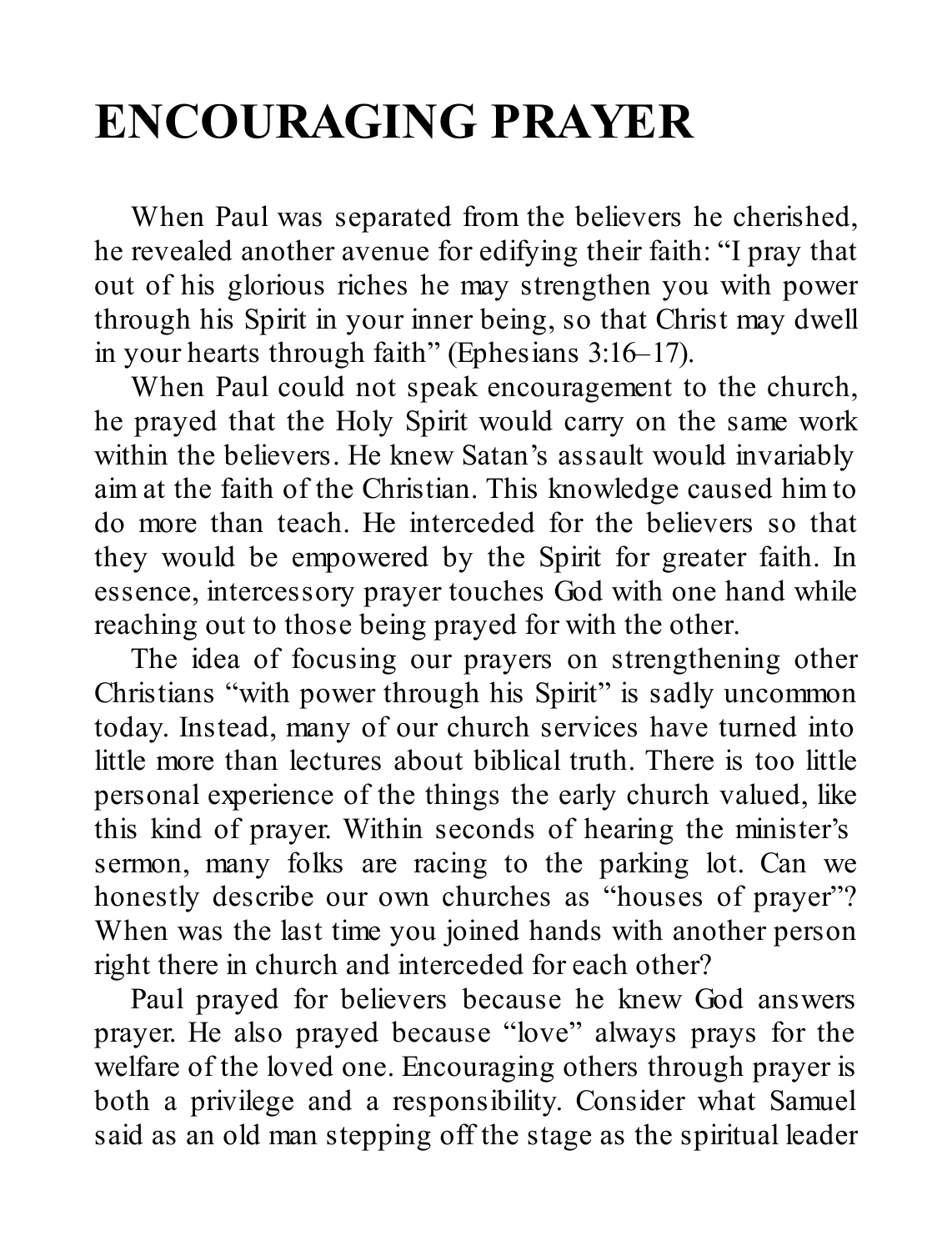of Israel: "As for me, far be it from me that I should sin against the LORD by failing to pray for you" (1 Samuel 12:23).

The ministry of intercessory prayer needs to be reemphasized today in the body of Christ. Pastors especially must realize that teaching alone does not fulfill our mandate from God. Too many believers are spiritually asleep or deeply discouraged with little faith. Their prayer life is almost nonexistent. Who will hold them up before the Lord at the throne of grace? Who will keep praying, "that Christ may dwell in your hearts through faith"? We have an abundance of teachers, singers, musicians, worship leaders, and administrators, but a critical shortage of those who will devote themselves to this sacred calling. Not until heaven will we understand the greatness of those who prevailed in prayer for other believers.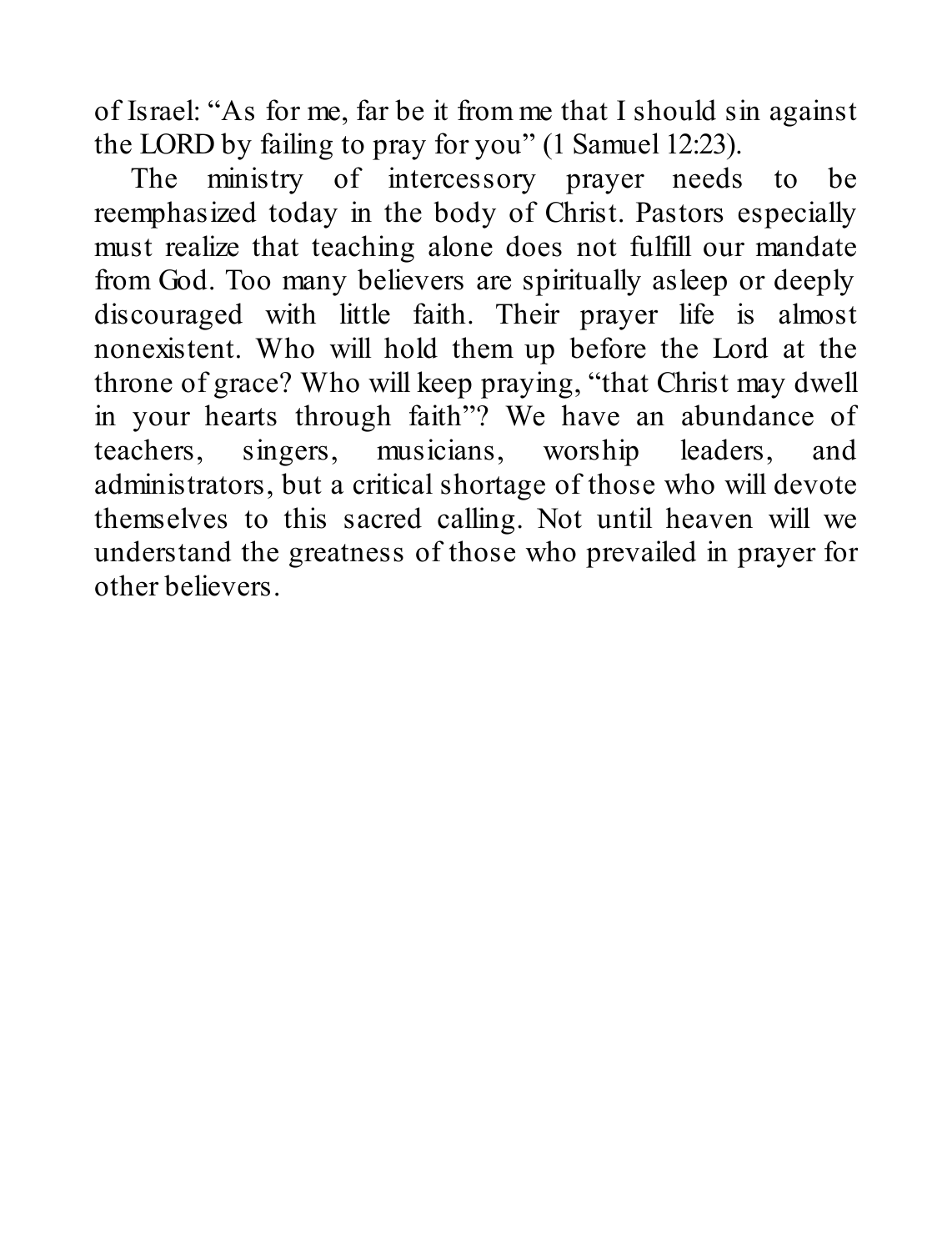## **ENCOURAGING WORSHIP**

There's one more way in which we can all be encouraged in our faith life.

Let us not give up meeting together, as some are in the habit of doing, but let us encourage one another—and all the more as you see the Day approaching (Hebrews 10:25).

It is a blessing to worship together with other believers. Pastors shouldn't try to keep up attendance by laying guilttrips on their members to prevent them from staying home from church. Instead, we need to help people realize that corporate prayer is a privilege and that worship can be tremendously edifying. Many times I have walked into the Brooklyn Tabernacle tired and discouraged, only to leave praising the Lord and full of faith. Singing hymns and spiritual songs to the Lord, hearing his precious Word expounded, lifting my voice in prayer with other Christians, loving and being loved—these are the means the Lord uses to strengthen our hearts.

In Paul's day there were people who shunned public worship for one reason or another. Their modern counterparts have little desire to be in God's house with his people. This is a bad thing no matter what the rationalization. I have learned as a pastor that when a believer starts attending church less frequently or only sporadically, it is always a sign of spiritual trouble. I've heard all the rationalizations: "I'm too busy right now" or "We need more time as a family" or "I worship God at home in my kitchen" or the ever-popular "The church is filled with hypocrites." All of these excuses are smoke screens for some kind of spiritual malady.

Worshiping God with other believers is what we're going to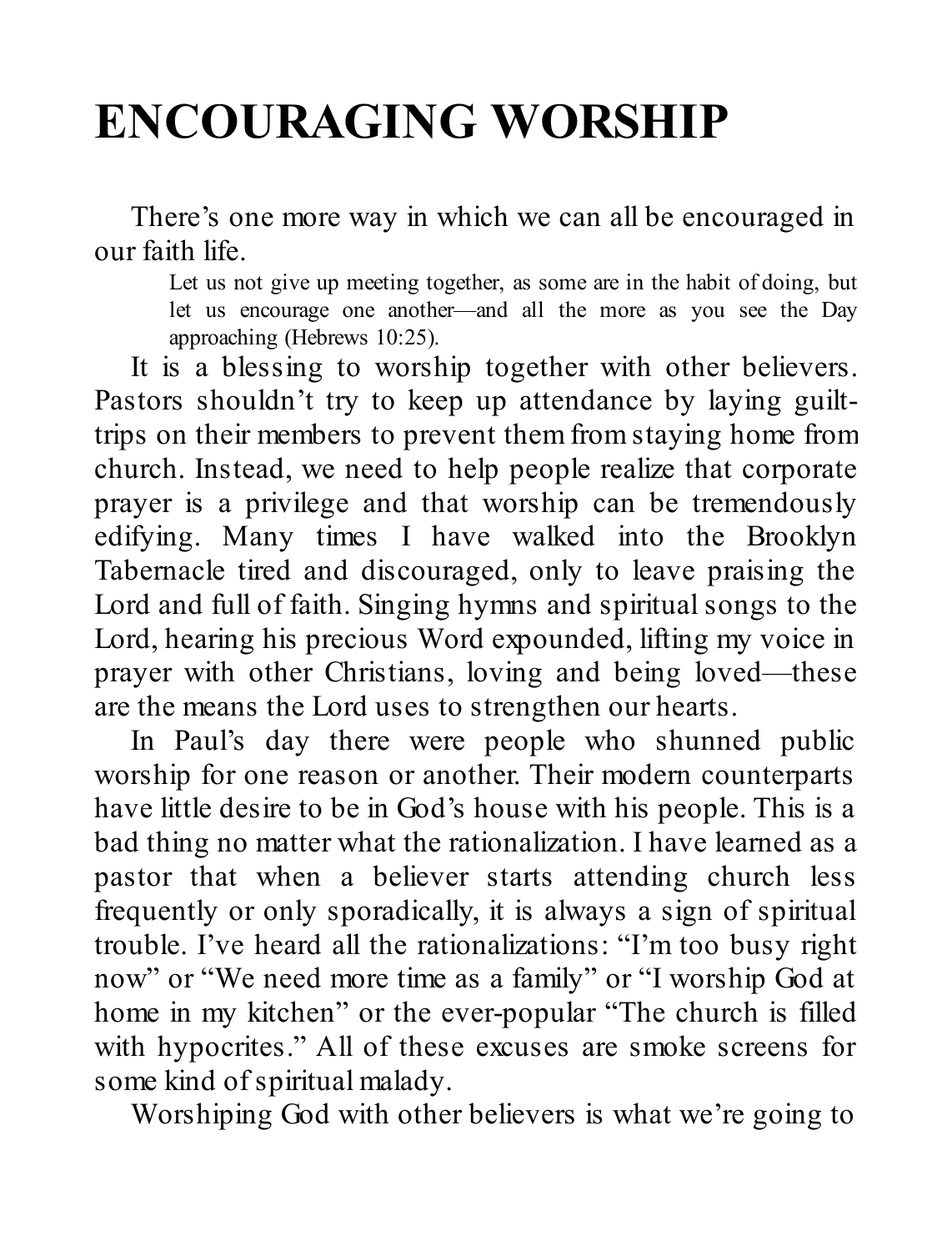be doing for all eternity. Folks who have little appetite to be with other believers have, in fact, little appetite for Christ. To be a healthy part of the body always implies two things: a desire to stay connected, and the humility to admit our need for other believers. If the apostle Paul asked for prayer and longed for fellowship with believers, we should, too. I need the encouragement of brothers and sisters in Christ to help me along my way. What about you?

Don't let disappointment or church politics keep you from experiencing spiritual renewal. Attending church regularly is not a matter of legalism but spiritual logic, especially as we see "the Day" approaching. Soon Jesus will come again, and all the cares of life that bog us down will disappear in a millisecond. What others think, the kind of house we own, the car we drive, and the size of our stock portfolio have no significance in light of eternity. What matters today is our faith in Christ, our growth in grace, the fruit we produce for his glory, and the fulfillment of his will for our lives. Much of our spiritual development happens as we interact with other members of the body of Christ on a regular basis.

When I think of getting priorities straight. I think about an eighty-eight-year-old woman I know named Estelle. She has never had it easy. When Estelle was a child, her father became ill. In 1929, at age fourteen, with the Great Depression just beginning, Estelle moved to New York, hoping to find work to help ease things back home in Pennsylvania. Grateful to have landed a job waiting tables, she sent home three quarters of her salary—\$15 a month. That left just \$5 to cover her expenses.

By the time she was twenty-one, Estelle married a young man, named Nick, whom she met at church. The first few years of their marriage went well, and both were active in the church,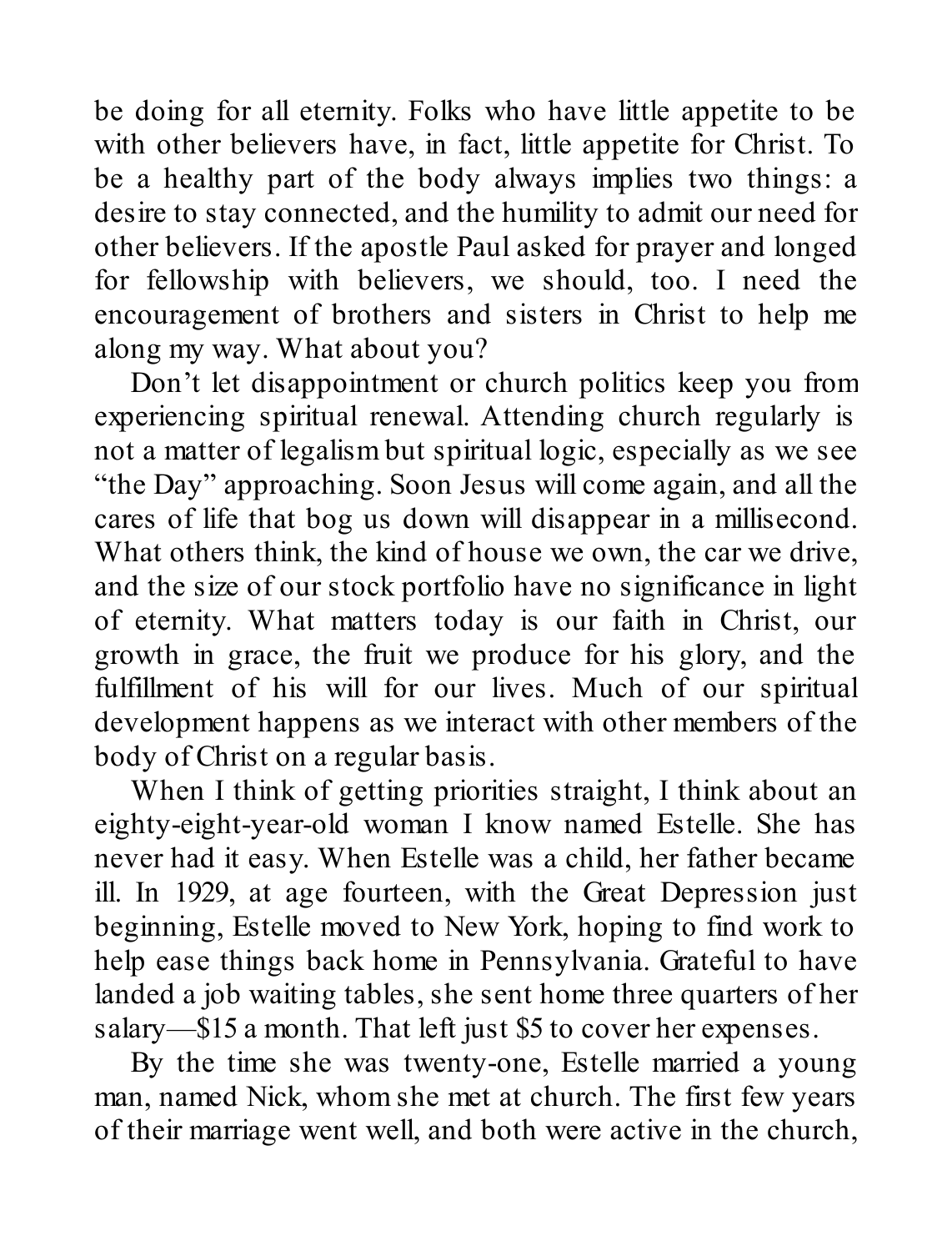she as a Sunday school teacher and he as secretary-treasurer. Even though the church was very legalistic, Estelle knew that what matters most in life is loving and trusting Jesus.

What she didn't know was that her trust was about to be severely tried, not for a short season, but for the next twentythree years. The trouble started at one of Nick's office parties. He had attended plenty of them during his career at Westinghouse but had always managed to say a polite no whenever alcoholic beverages were offered. Then one night he gave in, and it only took one drink for him to lose control of himself. In an instant he became an alcoholic. That's when the shouting started and the violence and the tears.

The situation became so bad that even Nick's relatives urged her to leave. "He's going to beat you, if you don't," they warned. "Think of the toll it's taking on the kids."

She knew her children were upset. Her daughter came down with a case of shingles because her nerves were so bad, and her twelve-year-old son began pouring out the bourbon his father had hidden in the basement. She knew Nick wouldn't complain. He wouldn't even admit he drank, so he couldn't possibly object when his bourbon went missing.

As much as she loved her children, Estelle couldn't bring herself to leave her husband. She was too afraid that Nick would end up in the gutter. So she stuck it out. It wasn't long until Nick lost his job at Westinghouse and Estelle went back to work to support the family. For twenty-five years she worked at a large department store in downtown Brooklyn and finally retired in 1981.

During all that time, Estelle never lost faith, never stopped praying that the Lord would reach her husband in a way she couldn't. It was no use quoting Bible verses to him. He knew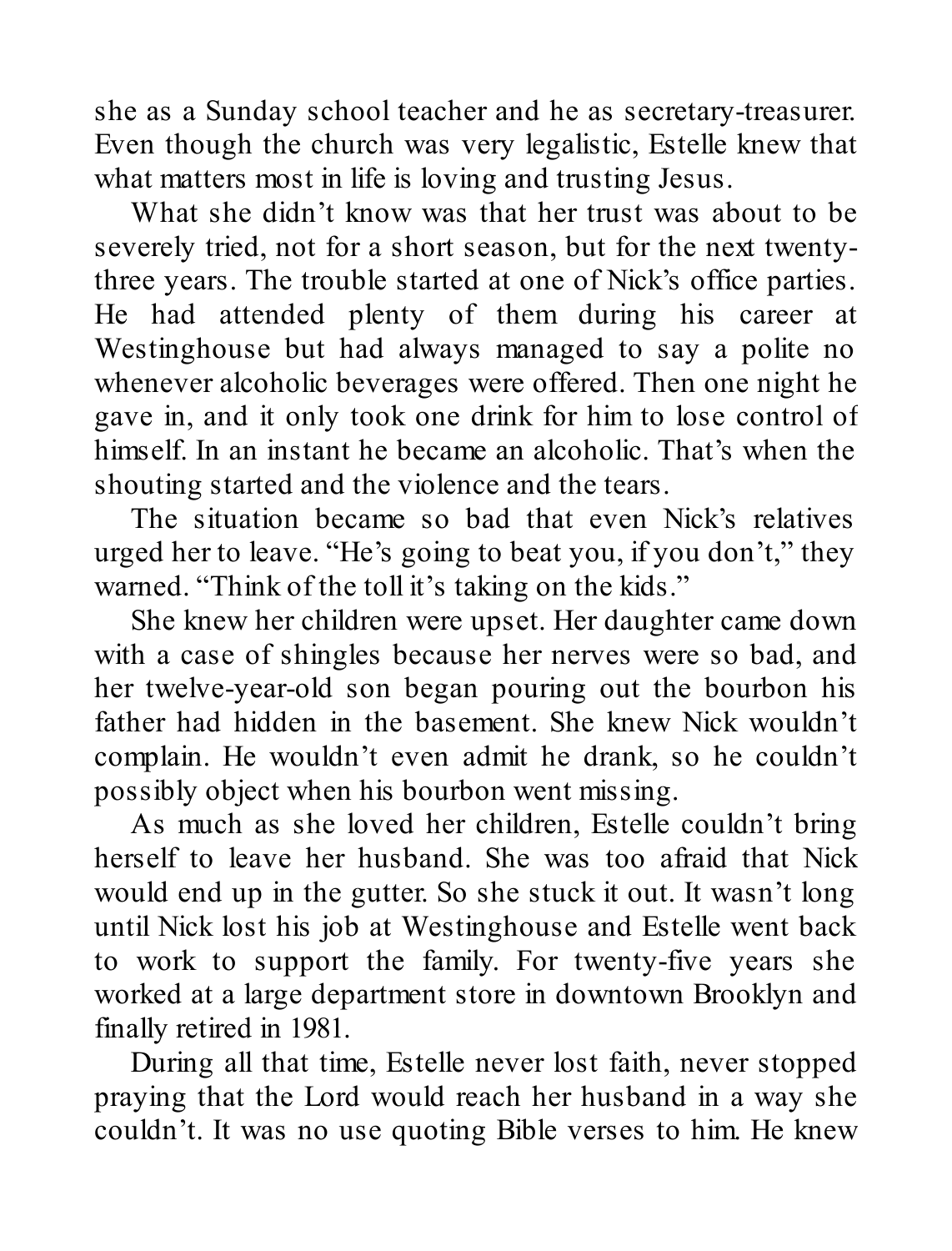themall. God would have to find a way to penetrate his heart.

The whole family was praying for Nick. Estelle's youngest son had gone into the ministry and had enlisted people in his church to pray. Finally, when Nick was in his seventies, he stopped drinking. Nothing dramatic happened to change him. But Estelle knew that God had used the prayers of many to convict him of his sin and his need for grace. For the last fifteen years of his life, Nick was sober as a judge.

Today Estelle is the same faith-filled woman she has always been, telling friends and family that "Jesus is sweeter now than ever before." At the age of eighty-eight, her top priority is loving the Lord and serving alongside his people.

As a member of the Brooklyn Tabernacle, Estelle attends at least two of the three worship services every Sunday. She's always early for the Tuesday night prayer service, and she's up again for the Wednesday morning Ladies' Fellowship, where every first-time visitor receives a beautiful potholder, handmade by her. Last year she made and handed out more than four thousand of them!

Many people weaken in their faith as they age, becoming attached to the shallow security of this world or growing cynical from the wear and tear of life. The fiery devotion they once had for the Lord ebbs away. But Estelle is a rebuke to all who let themselves be robbed of their faith and fervency.

A few years ago, Nick passed away. After sixty-four years of married life, Estelle needed fresh grace to deal with the loss. But God is faithful, and she continues to serve him with joy and amazing energy. Instead of bitterness or depression, she has the inner beauty of a heart that leans hard on the Lord. She's probably the prettiest eighty-eight-year-old lady anyone could ever meet. You can take my word for it, because she's my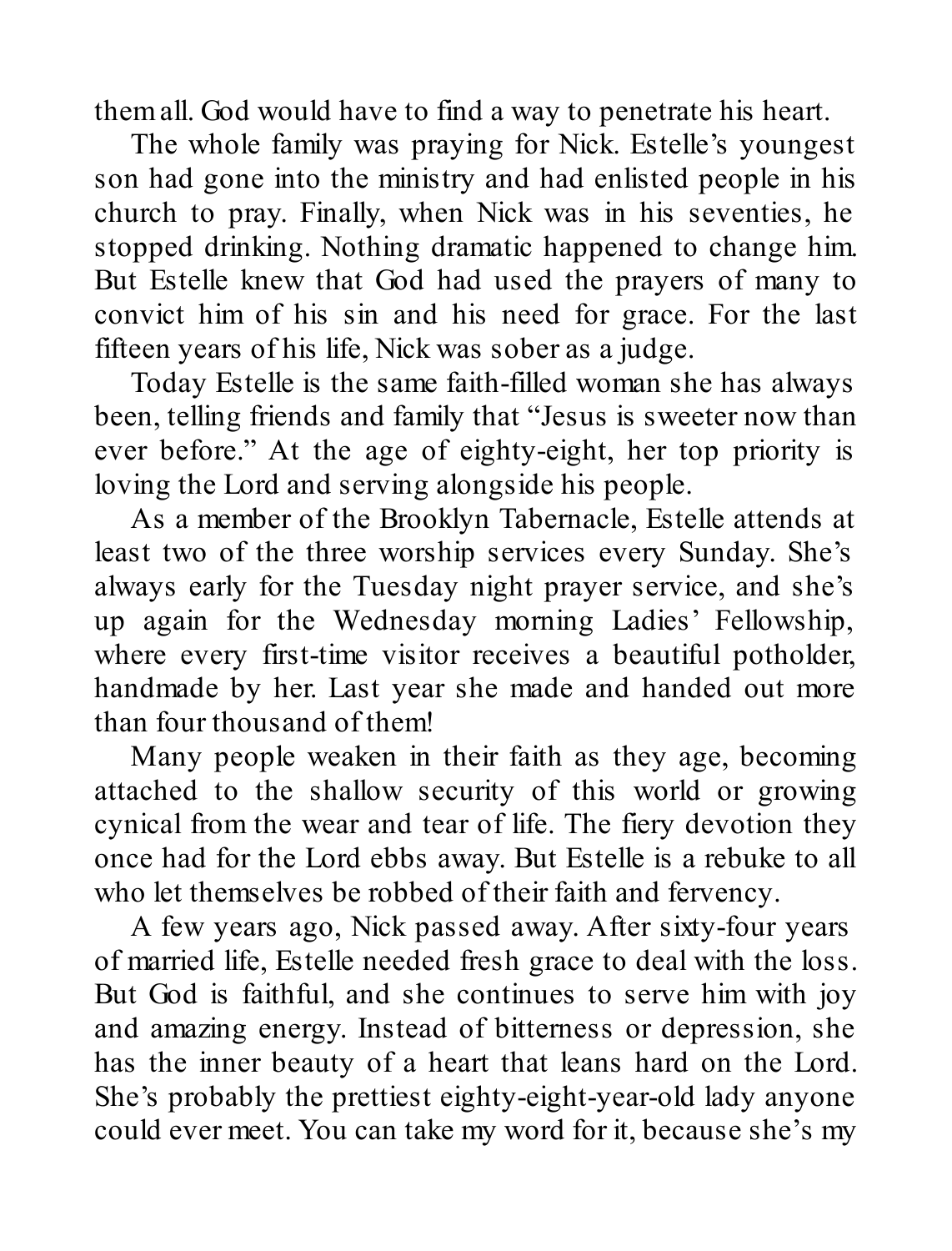mom.

### **CHAPTER ELEVEN**

### **BREAK THROUGH TIMING**

**W**hether it's in business, politics, sports, or standup comedy, experts tell us that timing doesn't mean anything—it means *everything.* Prayer, too, can be a matter of timing. Failure to understand God's timing regarding a matter we are praying about can lead to spiritual disappointment and missed opportunities. Whenever we pray, it's vital to distinguish among four different directives from the Lord. Doing so can give us the breakthrough timing we need in order to do his will. For any given prayer or undertaking in our life, we need to discern whether the Lord is saying one of these four things: Never

Always

At certain times Not now

One of my earliest memories of church is of a short chorus I heard the congregation singing. I barely understood the hymn at the time. The words were profound but simple:

To be like Jesus, to be like Jesus All I ask is to be like him,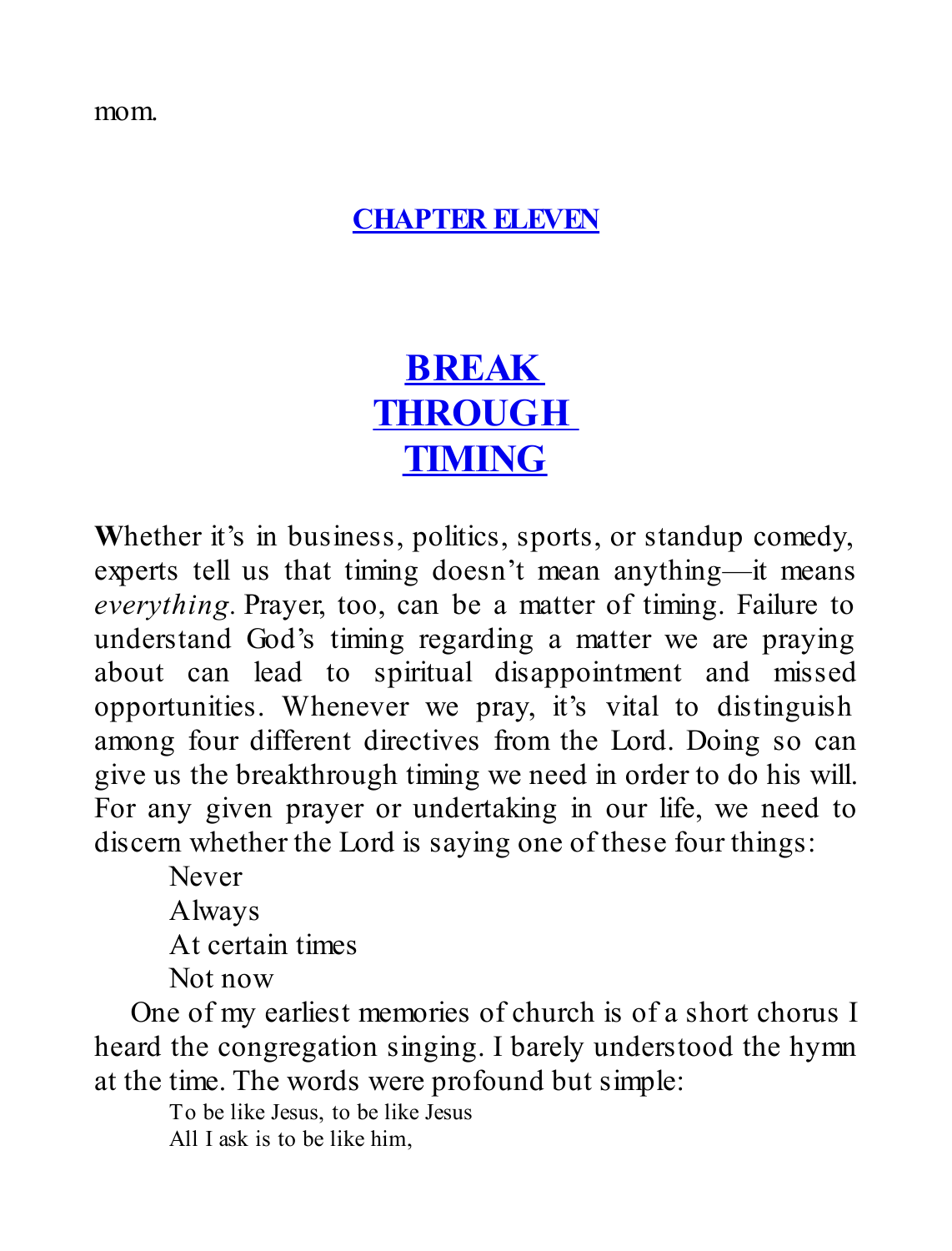All through life's journey, from earth to glory, All I ask is to be like him.

The goal of spiritual growth is simply that: To become like Jesus. The Bible declares that from before the creation of the world, God intended us to be "conformed to the likeness of his Son" (Romans 8:29). This is the spiritual yardstick by which we can measure our progress: Are we becoming more like Jesus? Using that measure, we begin to realize that the most Christlike person often is not the one who has memorized the most Scripture or the one most visible in leadership.

Anyone who studies the life of Jesus can't help but be impressed with his unruffled peace and perfect spiritual poise. No matter the situation, the Lord knew what to say and when to say it. He also knew when to be silent. He always did the right thing with perfect timing. He also knew when to withdraw from the clamoring crowds for a time of rest or prayer. Whether he was healing the sick, walking the dusty roads of Judea, or preaching and praying, Jesus' sense of what the moment required was flawless.

This keen understanding of divine imperatives and precise spiritual timing is at the heart of what it means to be mature in Christ. Some things must *never* be done, while others must *always* be observed. *At certain times* a particular action is the only proper course to take; at other times even good things are inappropriate because the Lord is saying *"not now."* Understanding God's imperatives and his timing—his *never, always, at certain times,* a n d *not now*—can help us avoid painful pitfalls and guide us into his perfect will.

An inability to understand and obey these principles is a mark of spiritual immaturity and carnality. When we fail to believe that God is serious when he says *never,* we suffer the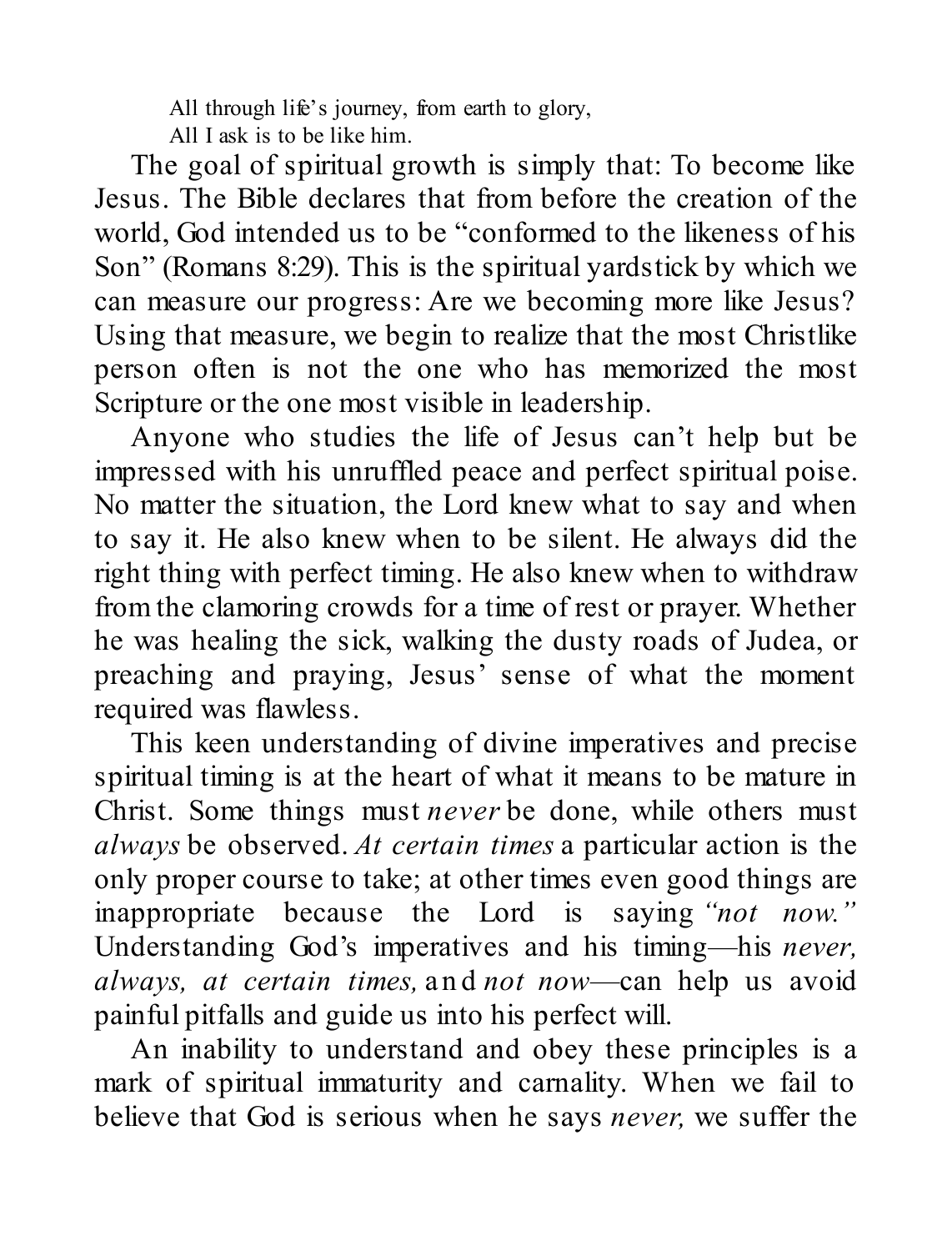hurtful consequences of our disobedience. The same is true when we respond halfheartedly to an *always* command. But when God responds by saying *"at certain times,"* it can be difficult to know what precisely to do, especially when the decision has no obvious moral quality to it. Just as challenging is the ability to hear God's *"not now"* response, bidding us to cease an otherwise proper course of action.

A most dramatic moment in Old Testament history well illustrates these principles. The Israelites had just left Egypt after the Lord had delivered ten plagues on their enemy. Following the desert road that led to the Red Sea, they had camped at its edge. But Pharaoh, who had let them go with great reluctance, changed his mind once again, pursuing them into the desert with a host of chariots and soldiers.

As Pharaoh approached, the Israelites looked up, and there were the Egyptians, marching after them. They were terrified and cried out to the LORD. They said to Moses, "Was it because there were no graves in Egypt that you brought us to the desert to die? What have you done to us by bringing us out of Egypt? Didn't we say to you in Egypt, 'Leave us alone; let us serve the Egyptians'? It would have been better for us to serve the Egyptians than to die in the desert!"

Moses answered the people, "Do not be afraid. Stand firmand you willsee the deliverance the LORD will bring you today. The Egyptians you see today you will never see again. The LORD will fight for you; you need only to be still."

Then the LORD said to Moses, "Why are you crying out to me? Tell the Israelites to move on. Raise your staff and stretch out your hand over the sea to divide the water so that the Israelites can go through the sea on dry ground" (Exodus 14:10–16).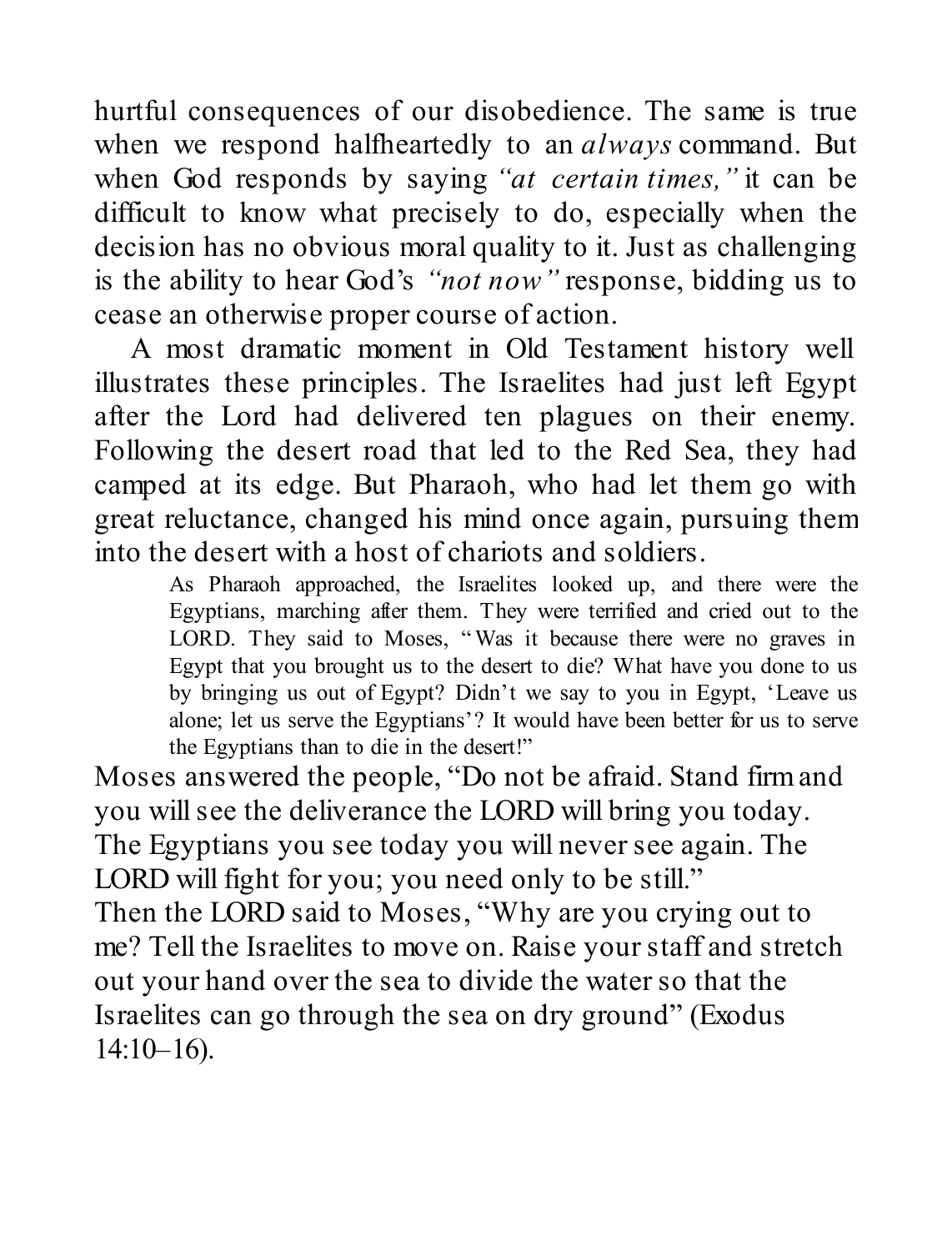### GOD'S NEVER WORDS

This was the first spiritual test God's people faced after their emancipation. As Pharaoh's army drew near, they panicked blaming Moses for delivering them in the first place. It would have been better to have stayed in Egypt as slaves, they reasoned, than to face Pharaoh's chariots with their backs to the sea. Convinced this was the end, they regretted believing in the word of the Lord delivered through Moses. Gone was their memory of how God had powerfully vindicated Moses by raining down plagues of blood, insects, and illness on their Egyptian captors. Gone, too, was their memory of the Passover night, when their children were spared and the Egyptians' children taken. In their moment of crisis, the Israelites couldn't muster an ounce of faith in the God who had already proven his love and faithfulness.

It was in this setting that they heard one of the Lord's most important *never* words, a word that applies to us today. It came through Moses, who boldly declared, "Do not be afraid."

Whether it's the Israelites at the Red Sea or you and I at the beginning of the twenty-first century, fear and timidity are *never* God's will for his people. To be controlled by fear means the death of faith. "Without faith it is impossible to please God" (Hebrews 11:6). It doesn't matter how many chariots pursued the Israelites then or how many terrorist cells plot mayhem today. Fear is never an option for the children of the living God.

Whether it's the Israelites at the Red Sea or you and I at the beginning of the twenty-first century, fear and timidity are *never* God's will for his

people.

When we ignore God's word, "Do not be afraid," we sadden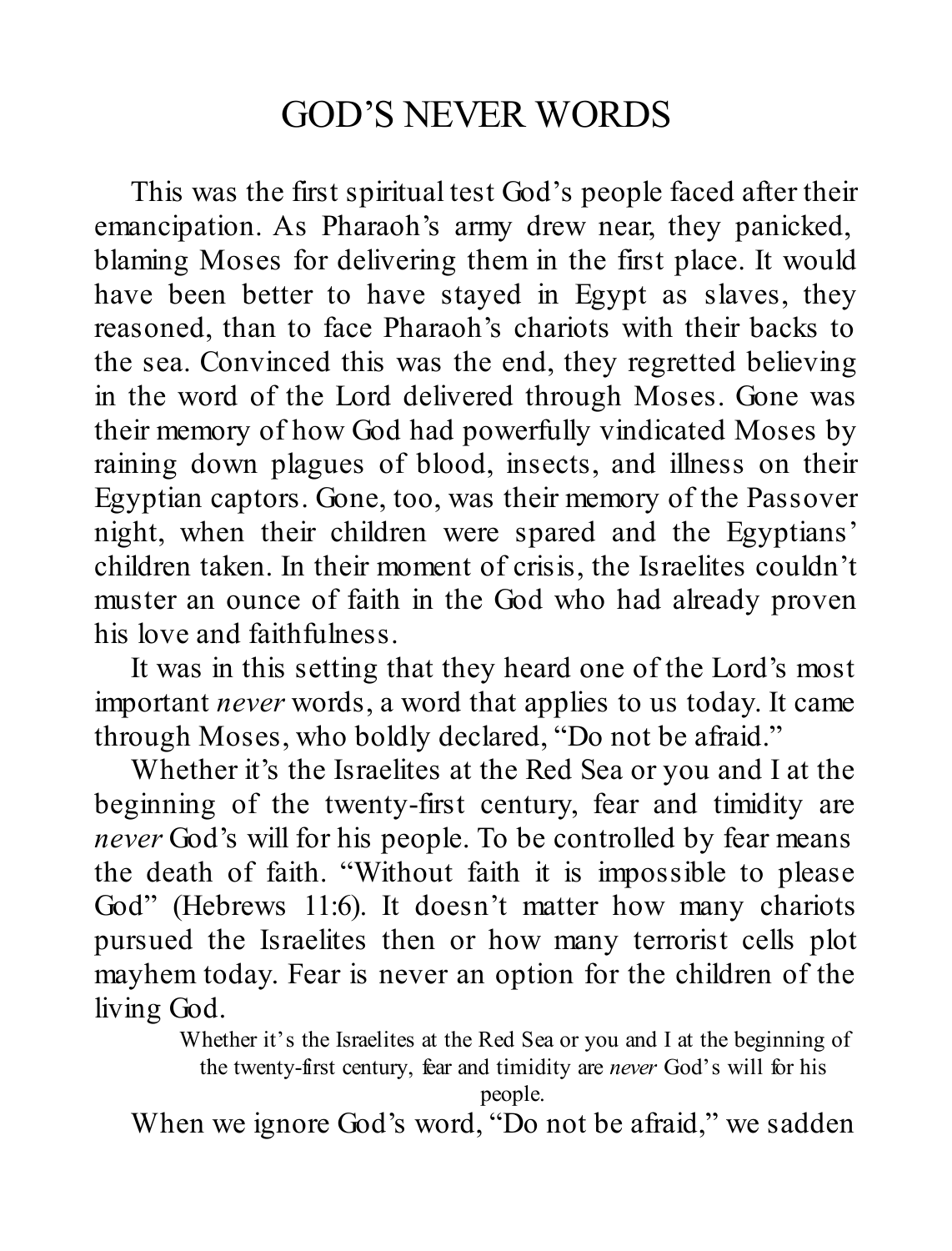the Spirit of God and forfeit the blessings he intends for us. In fact, fear is far worse than diseases like cancer or AIDS because they only attack the body while fear assaults the soul. In times of doubt and anxiety, Christians must distinguish themselves by their faith and fearlessness. You may protest when looking at ominous headlines or shaky financial markets and wonder, "How can we not be afraid?" Instead of letting the news control your emotions, read what the Bible declares:

God is our refuge and strength

an ever-present help in trouble.

Therefore we will not fear, though the earth give way

and the mountains fall into the heart ofthe sea,

though its waters roar and foam

and the mountains quake with their surging (Psalm 46:1–3).

We should begin every day by reminding ourselves of this *never* word from God. We will not fear, no matter how bad the news or how dire the world may seem, since God is still in control. The psalmist was determined to stay calm and fearless even if the earth itself should give way. Compare his attitude with the jitters we sometimes feel when the government warns that something terrible *might* happen somewhere sometime. To live in fear is as much a disobedience to God as stealing or lying. The same God who said not to covet also declared that we are *never* to fear.

After witnessing the ten plagues, Passover night, the plunder of the Egyptians, and God's pillar of fire guiding them, the Israelites should have trusted the Lord, even with chariots chasing them. God would not forsake them at the Red Sea after doing so much to deliver them, and Pharaoh would not have the last laugh over the Creator of the universe.

We wonder why the Israelites had so little faith. But how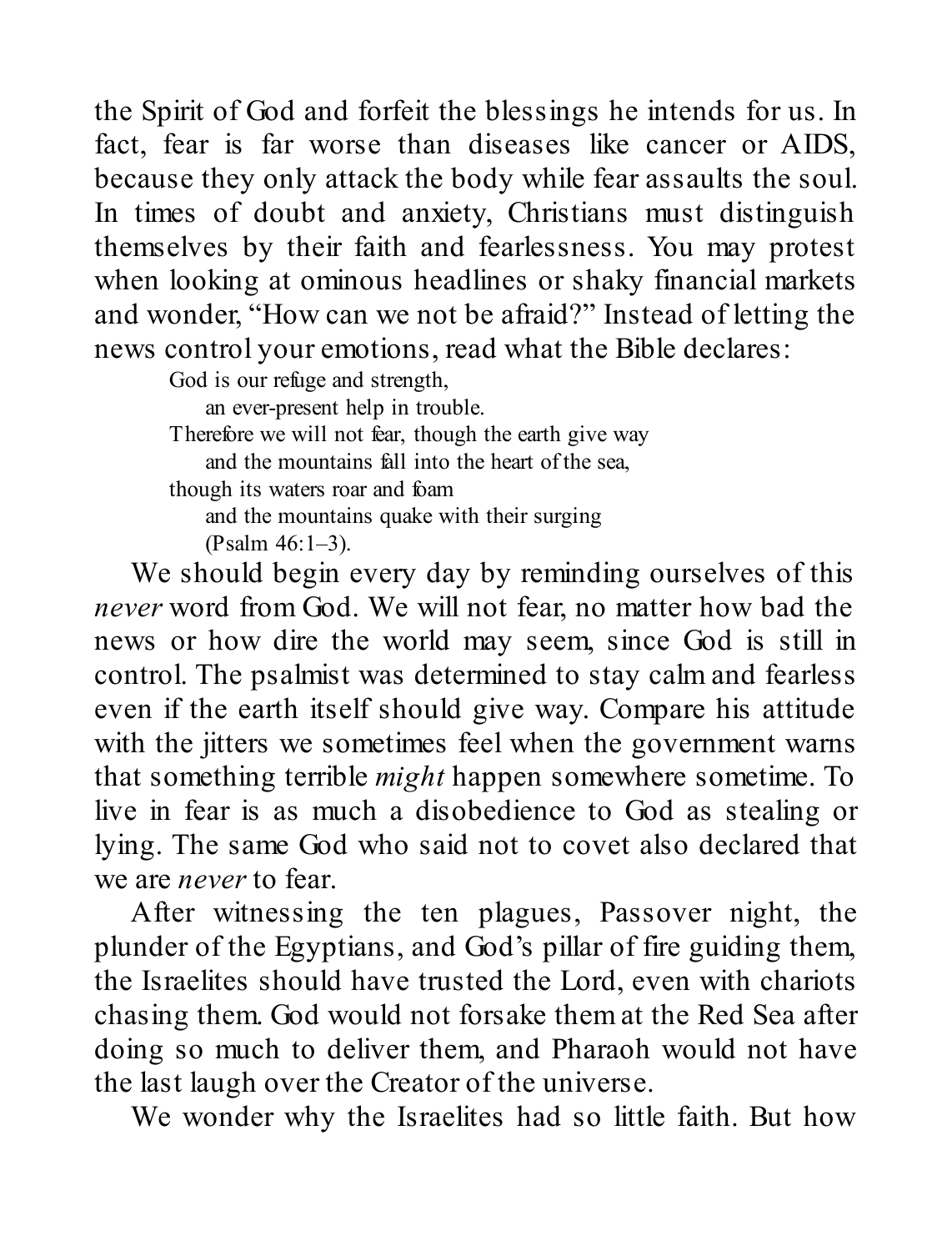big is our own faith when a crisis occurs? Do we remember that God loves us with an everlasting love; that he sent his only Son to pay the price for our sins; that he made costly provision for our pardon, cleansing, and eternal salvation; that our Savior has gone to prepare a place for us in heaven; that he has sent the Holy Spirit as our comforter and given us precious promises backed by his own great faithfulness? Since God has done all that for us, why should we be afraid even if "the mountains fall into the sea"?

To live in fear is as much a disobedience to God as stealing or lying.

We can't let mood swings challenge God's *never* word to us. We must grow up into our salvation so that bold confidence in our Lord will characterize our daily lives. There is a simple but powerful phrase from Psalm 23 that many of us learned as children: "I will fear no evil." These are not the words of a nursery rhyme, but words from the Bible that can help us live by God's grace regardless of how ominous things seem.

Psalm 34 speaks of a great promise concerning breakthrough prayer. It comes from a time in David's life when King Saul and his army were stalking him. David prayed and received something deeper than deliverance from trouble. "I sought the LORD, and he answered me; he delivered me from all my fears" (Psalm34:4).

Not only can God protect us from danger, but he can also rescue us from the nagging fear of what *might* happen to us. That kind of anxiety creates spiritual chaos in us, robbing us of joy and peace. As we pray in faith to God, he will give us a nocturnal blessing that will affect both body and soul.

When you lie down, you will *not be afraid;* when you lie down, your sleep will be sweet. *Have no fear* ofsudden disaster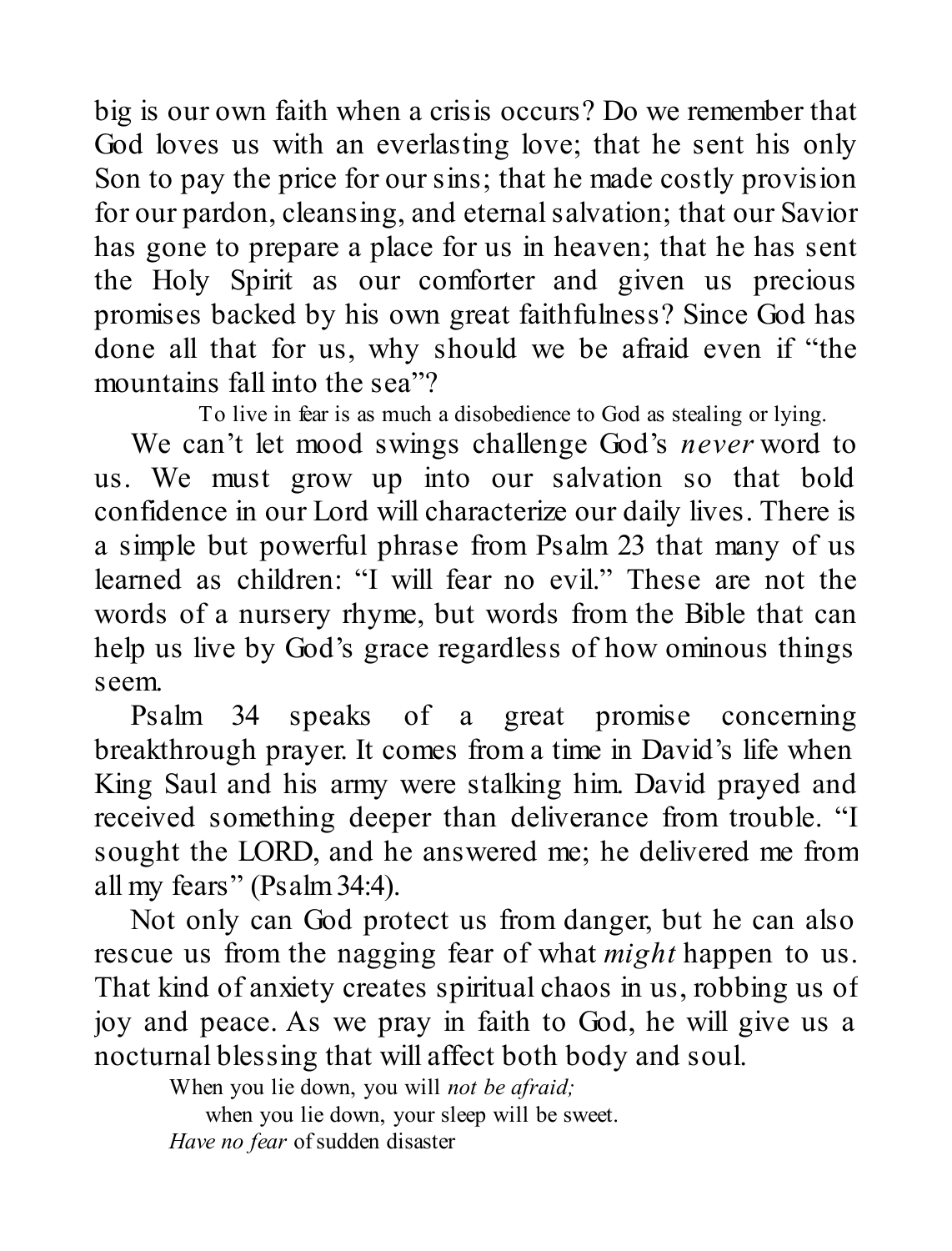or of the ruin that overtakes the wicked (Proverbs 3:24–25).

Having faith doesn't mean we can't be honest with God about our struggles with fear. I have battled with strong anxiety before preaching in certain venues even though I knew my fear would hinder the work of the Holy Spirit. We all have our areas of structural weakness, but so did David, who was especially favored by God.

When I am afraid I will trust in you.

In God, whose word I praise

in God I trust; I will not be afraid.

What can mortal man do to me? (Psalm 56:3–4).

David doesn't say, "I am never attacked by fear," but rather "when I am afraid, I will trust in you.... I will not be afraid." We are assaulted by fears of every kind, but we needn't let them find a resting place in our hearts. Break through into a new confidence in God that dethrones fear and keeps it from ruling our lives. As we walk by faith and not by sight, we can rest in the words of Jesus that have comforted so many before us: "Don't be afraid; just believe" (Mark 5:36).

#### GOD'S ALWAYS WORDS

While making it clear that we must never be afraid, Moses conveyed another of God's imperatives to the people: "Stand firm and you will see the deliverance [of] the LORD" (Exodus 14:13). God's people must *always stand firm in faith* no matter what happens around them. The basic truth of salvation is that "the righteous will live by faith" (Galatians 3:11). This same faith should characterize our daily life in Christ. Faith brings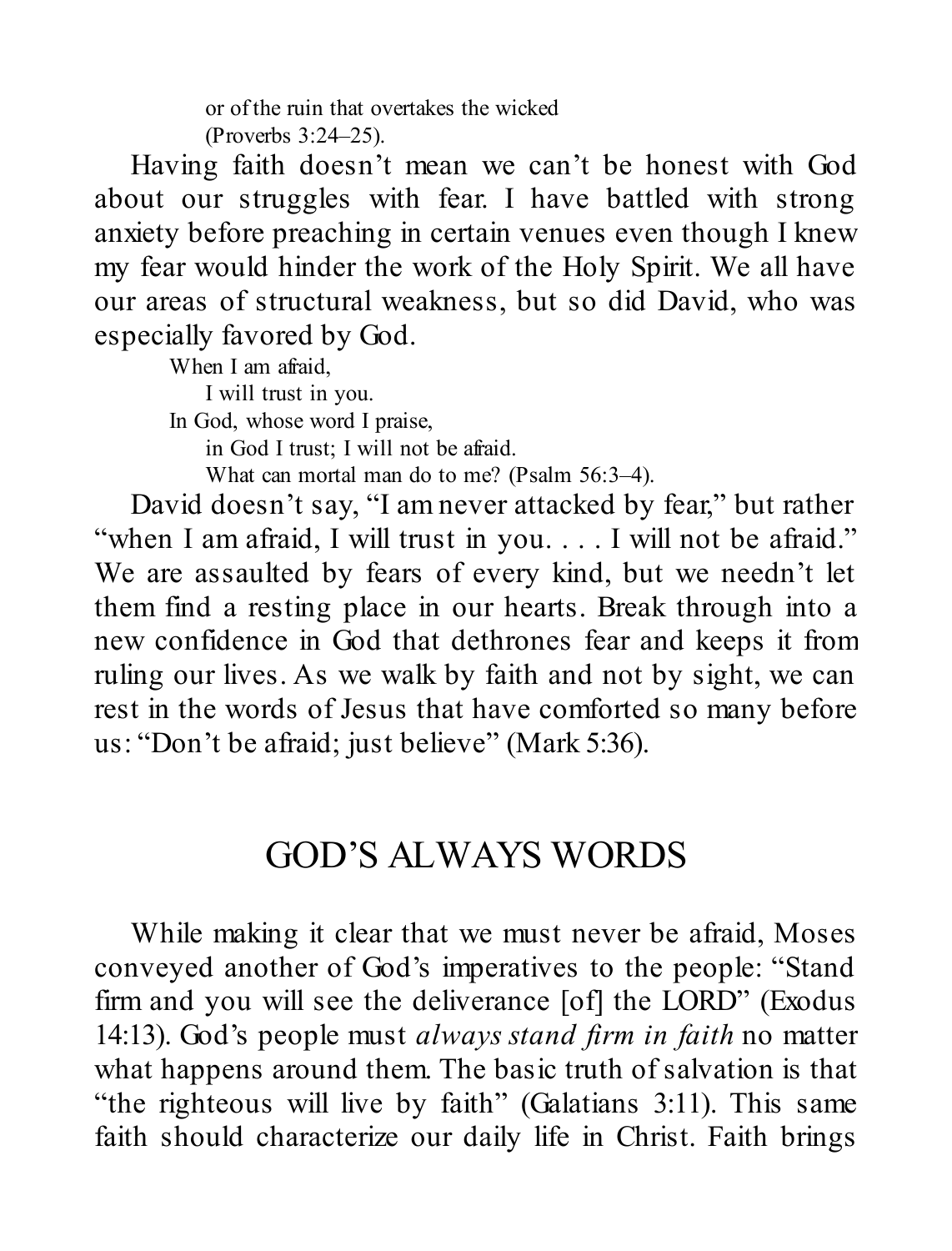stability in times of uncertainty while unbelief causes vacillation. The apostle Paul wrote words to the believers in Corinth that still apply to us today: "Be on your guard; stand firm in the faith; be men of courage; be strong" (1 Corinthians 16:13).

That almost sounds like a locker-room pep talk before a big football game. In fact, it is God's directive for each day of our lives: *Always* walk by faith in the Lord.

Not sometimes or most times, but always have faith and be courageous in God. Christians whose faith gets wobbly in times of stress and difficulty must remember, "It is *by faith* you stand firm" (2 Corinthians 1:24). "Trying harder" to do the right thing is not what's needed. Instead, we must have faith in what God can and will do for us.

When the Israelites were pinned between the Red Sea and Pharaoh's army, God said, "Stand firm in faith." Pharaoh's chariots came thundering down on a people who had absolutely no military experience, yet God said, "Trust me to handle this."

This *always* word from God was written for our instruction and encouragement today as we face a post-9/11 world filled with nuclear and biological terror. We must stand firm, be strong in the Lord, and face the future with courage.

" Trying harder" to do the right thing is not what's needed. Instead, we must have faith in what God can and will do for us.

If you doubt the importance of standing firm in faith, consider the alternative: "If you do not stand firm in your faith, you will not stand at all" (Isaiah 7:9). If your trust in God falters, you are flirting with disaster. These are not melodramatic words, but a warning rooted in Scripture.

So do not throw away your confidence: it will be richly rewarded. You need to persevere so that when you have done the will of God, you will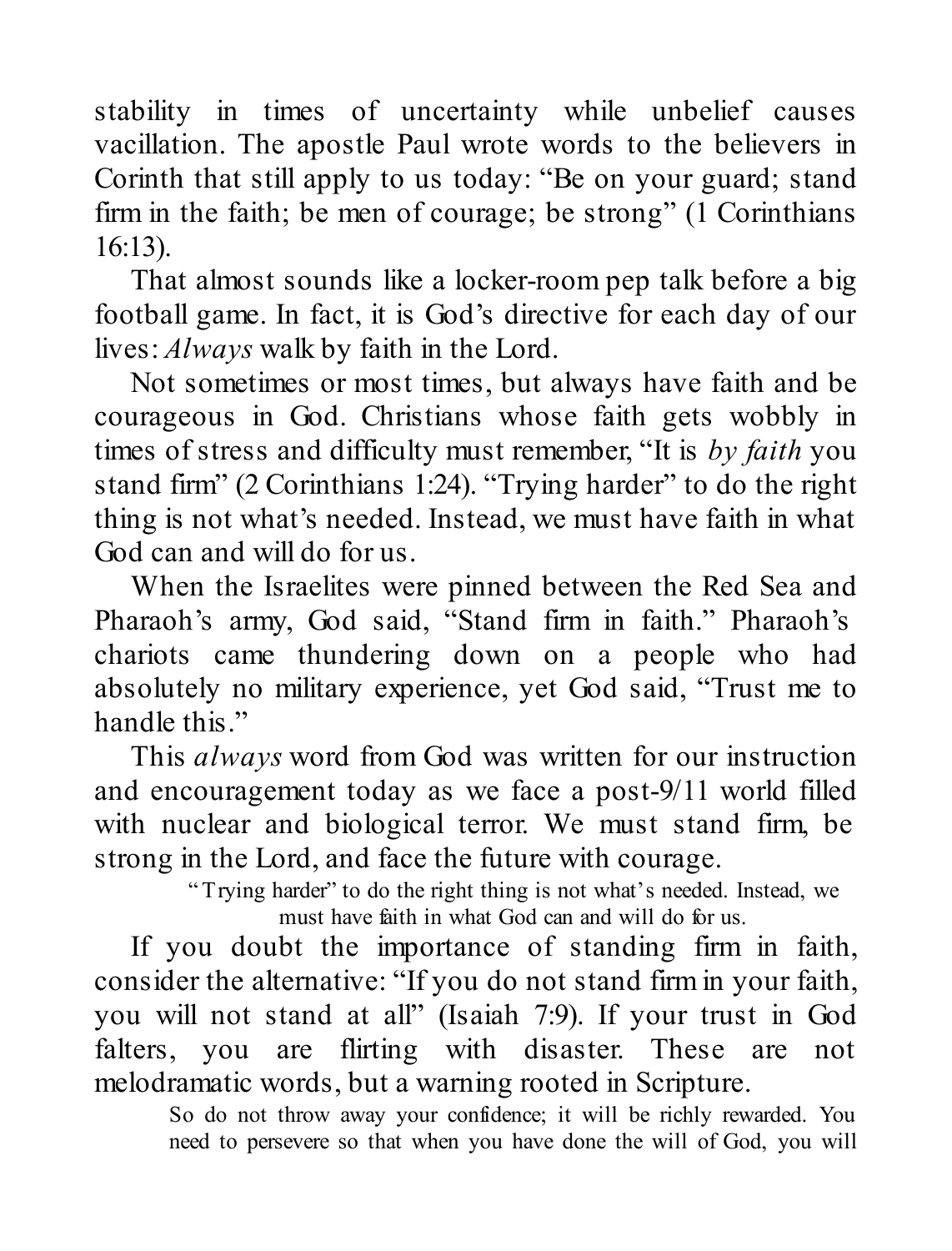receive what he has promised. For in just a little while,

" He who is coming will come and will not delay.

But my righteous one will live by faith.

*And if he shrinks back,*

*I will not be pleased* with him."

But we are not of those who shrink back and are destroyed, but of those who believe and are saved (Hebrews 10:35–39).

No matter what or who threatens us, we must seek the face of God and look to him in faith. Don't lose your confidence when others who once clung to Christ fall away. Remember the word of caution from the Lord: If we shrink back in unbelief, God will not be pleased with us.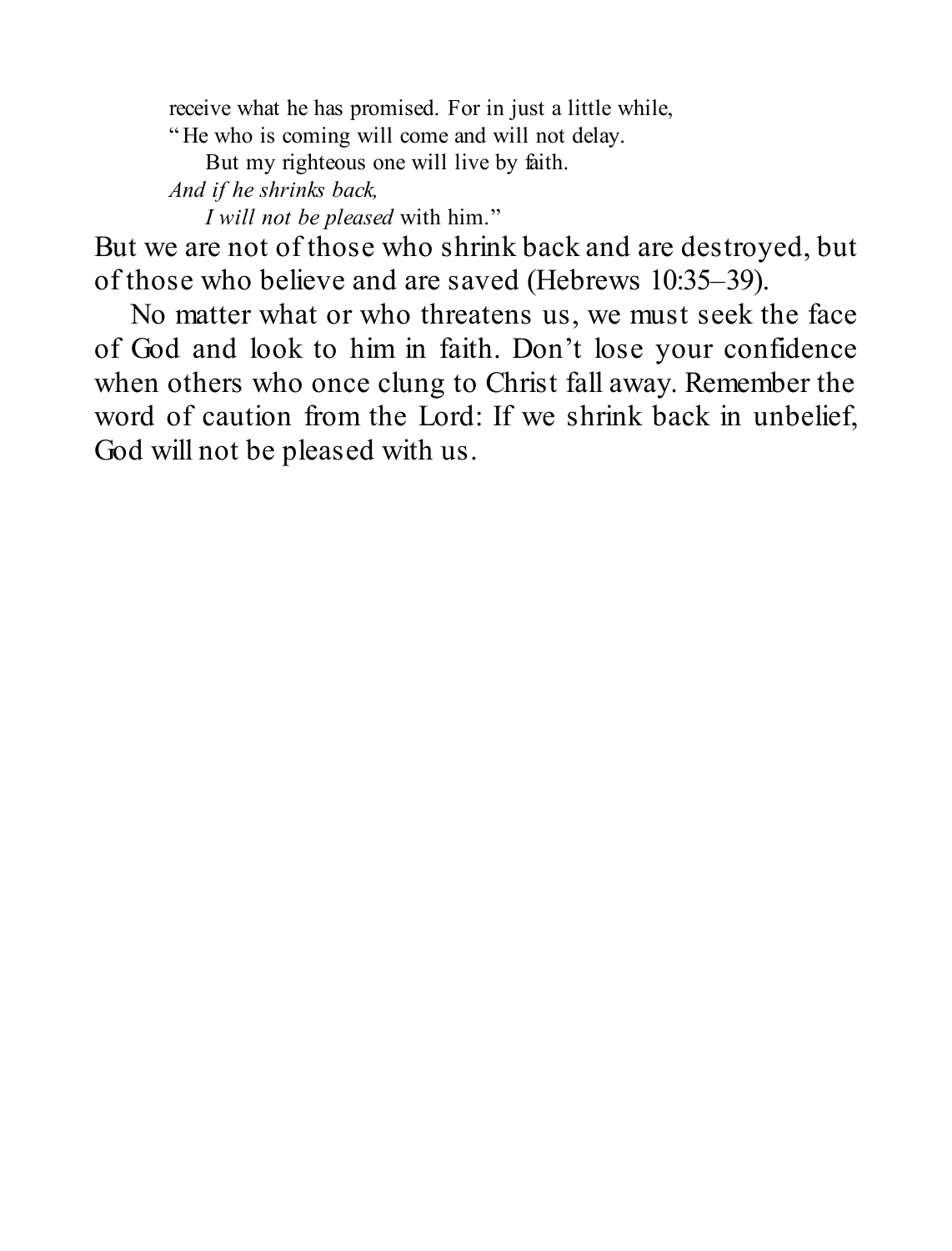# **AT CERTAIN TIMES**

Backed up against the sea with the enemy pursuing, Moses gave an unusual command: "The LORD will fight for you; *you need only to be still*." That day, God would destroy the Egyptian army without one Israelite striking a blow. His people had to let him do the work while quietly observing his hand of power.

The way God guided his people that day doesn't mean he will act that way in every situation. It doesn't automatically follow that we should always sit quietly, letting God do all the work. This was God's word for a particular moment, one that applies *at certain times.*

Unfortunately, some Christians have tried to make a complete theology out of this and similar passages, emphasizing that God will always do the fighting for us. According to them, believers are merely to watch passively for the salvation of the Lord, no matter the circumstances. Some people emphasize another story from the Bible in which the Israelites sang and worshiped as God overcame their enemies. They use it to try to prove that praising God is the secret to success in *every* situation. These mistaken interpretations have given birth to quietist groups, who concentrate solely on "waiting," as well as to "praise and worship" churches that prescribe almost nothing but making a joyful noise to the Lord.

When it comes to being led by the Lord, there are no simple formulas that apply to every situation. We need to learn to follow God's leading day by day. When Moses directed the Israelites to stand still and observe the power of God, he was not laying down a principle to be obeyed in all situations. In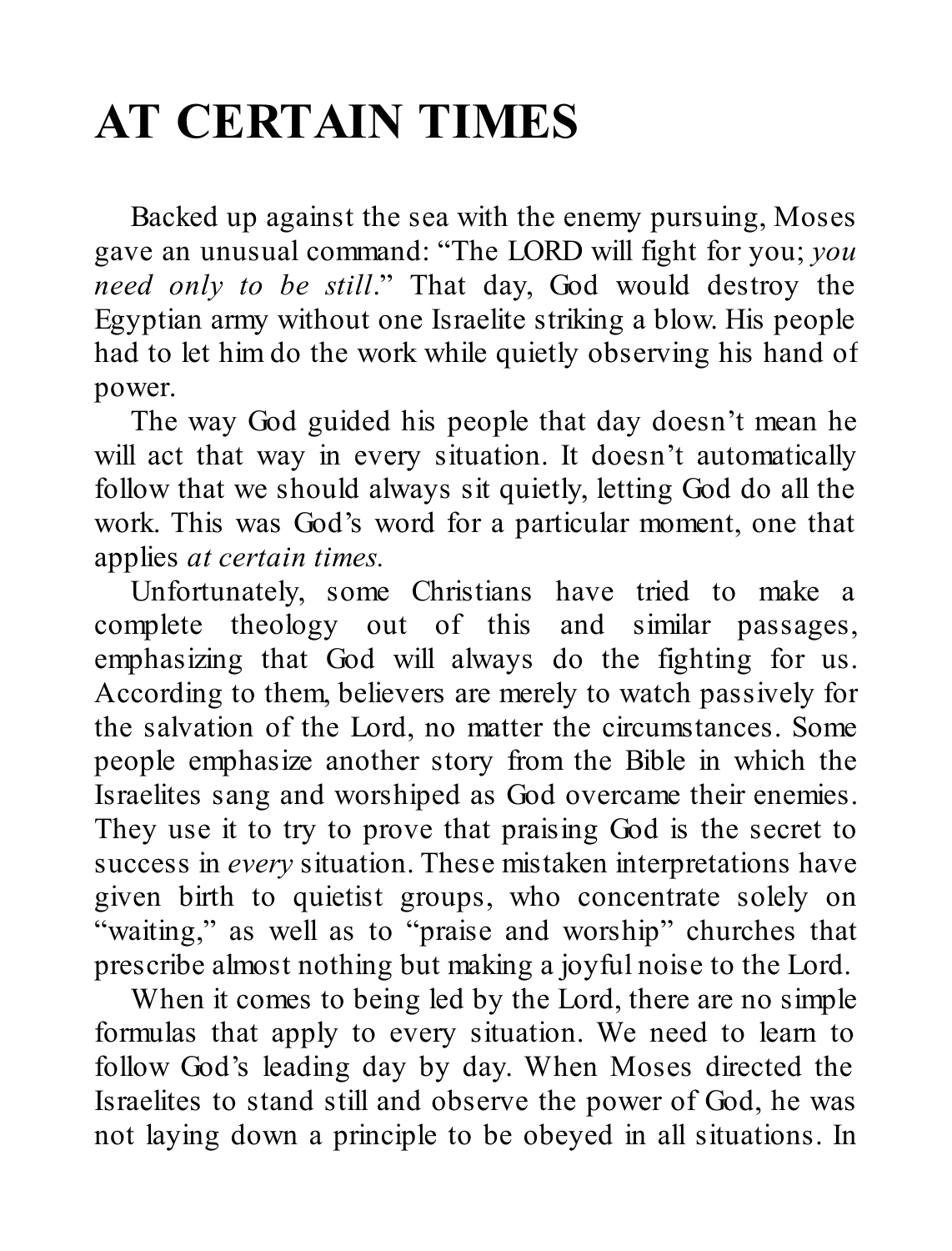fact, in the centuries that followed, it was the armies of Israel, commanded by people like Joshua, David, and Joab, that God used to overcome the enemies who threatened his people.

When it comes to being led by the Lord, there are no simple formulas that apply to every situation.

If we are going to break through into new power in prayer and service to others, we must make a deeper acquaintance with the Holy Spirit of God. In the same way that God instructed Moses to direct the people to stand still, the Spirit of God is able to lead us in every new situation we face. Such cases do not call for simple commands like "do not lie" or "do not steal," but subtler, *at-certain-times* directions that only the Spirit can impart.

It is a shame that evangelical seminaries and churches often downplay the importance of the Holy Spirit. According to them, the Spirit is the author of Scripture and the one who convicts the world of sin. But much more is attributed to the Holy Spirit in the Bible he inspired. Without being Spirit-led, we cannot possibly live victoriously for Christ. We are not smart enough to know on our own what the will of God is in each situation we encounter. Has the Holy Spirit departed this earth so we can no longer experience his guidance as did the early church?

If the apostles of the early church returned to earth today, they would be shocked by our cavalier dismissal of the idea of being led by the Spirit. While many warn of fanaticism and mystical excesses, others contend that we don't need God's supernatural direction anymore because we have the canon of Scripture. But how would the moral precepts of all sixty-six books of the Bible have helped Paul to know God's will at a particular moment of his missionary journeys?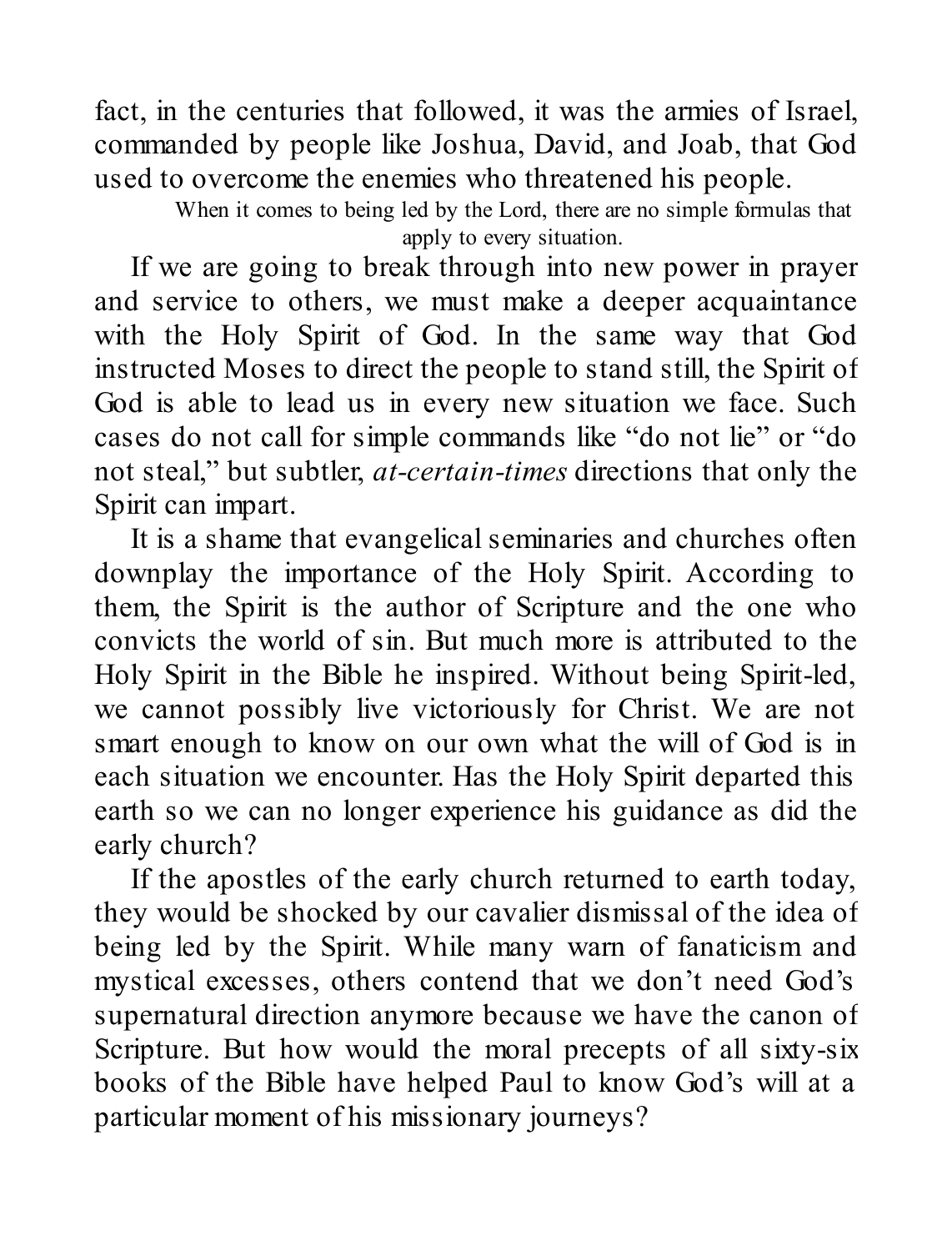Paul and his companions traveled throughout the region of Phrygia and Galatia, *having been kept by the Holy Spirit* from preaching the word in the province of Asia. When they came to the border of Mysia, they tried to enter Bithynia, but *the Spirit of Jesus would not allow them to* (Acts  $16:6 - 7$ 

The apostle and his companions weren't hoping to enter Asia (modern Turkey) in order to sell magazine subscriptions. They wanted to spread the gospel *at a certain point in time* in a certain place. But the Lord had other plans. When they attempted to make their way into Bithynia, "the Spirit of Jesus would not allow them to." The book of Acts doesn't describe how the Spirit made his will known, but it does make it clear that God was the one who altered their plans. Paul and his companions were not left confused and idle for long, because whenever people are willing to be led, the Lord is faithful to reveal what they should do at any particular moment.

During the night Paul had a vision of a man of Macedonia standing and begging him, "Come over to Macedonia and help us." After Paul had seen the vision, we got ready at once to leave for Macedonia, concluding that *God had called us* to preach the gospel to them (Acts 16:9–10).

Breakthrough timing is all about knowing the exact will of God at a given moment. The Lord doesn't expect us to try to understand his plan for our lives merely by relying on our limited intelligence. He has sent the Holy Spirit to guide our steps in the paths he has marked out for us. We are not talking about resolving moral questions, but about making important decisions at life's crossroads.

> Whenever people are willing to be led, the Lord is faithful to reveal what they should do at any particular moment.

In the case of the Israelites, each new battle meant discovering what God's strategy for them might be. The Lord's direction for them at the Red Sea was merely his plan for victory at that particular time; the battle for Jericho would yield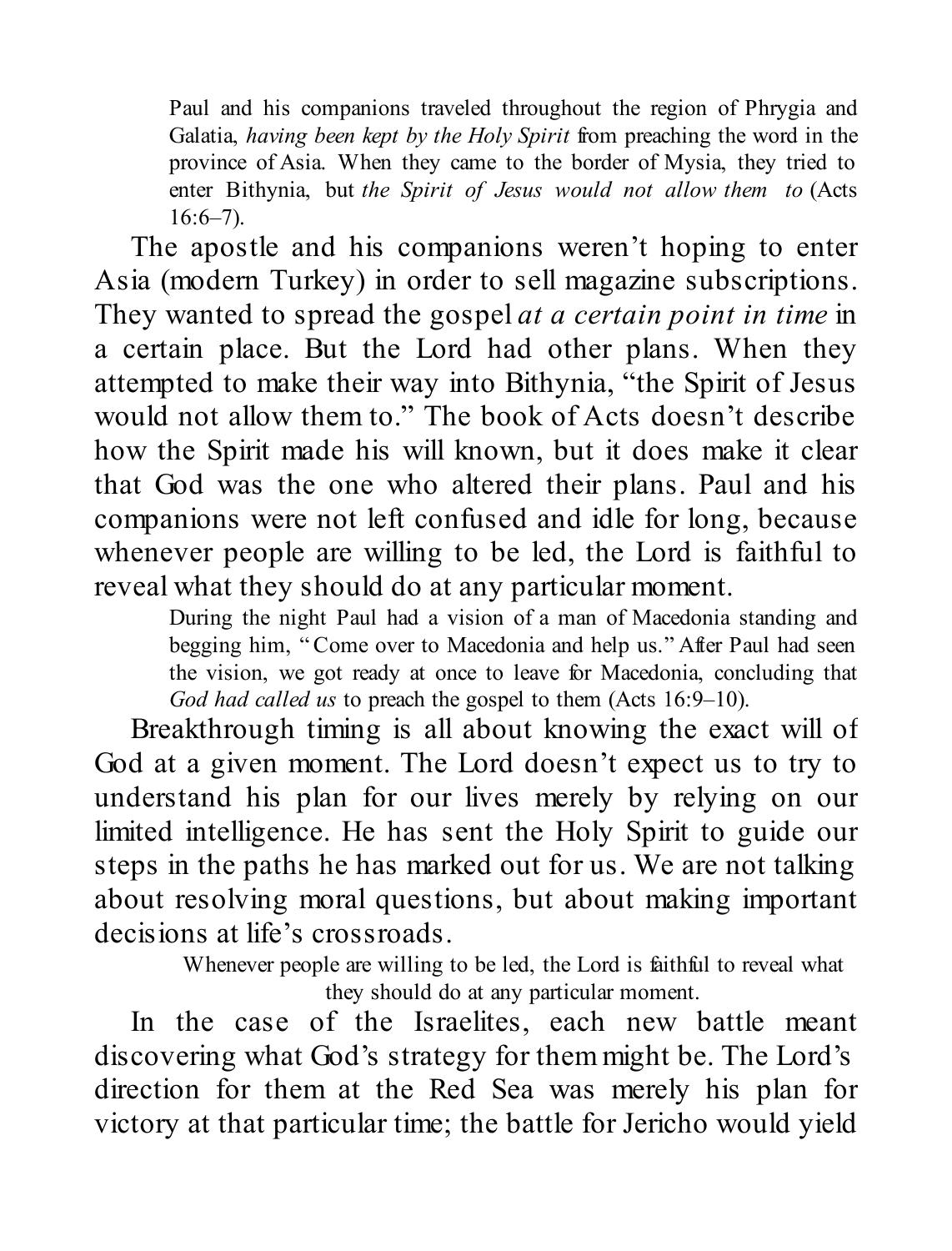a different military strategy. It is the same for us today. God the Holy Spirit will show us the best path to follow if we are willing to be led by him.

We need to ask the Lord to guide us as we try to raise our children in the Lord, because each one is different. Each child offers a unique challenge. The same goes for changing jobs, relocating, or finding a new church. The God who directed the Israelites for forty years in the wilderness is still able to lead his children. Sadly, too few of us make these kinds of decisions a matter of earnest prayer and open our hearts to the Spirit's leading. Rather than longing for communion with the living God, most pastors are searching frantically for techniques that "work." But they have forgotten that nothing produces *spiritual* results like being led by the Spirit.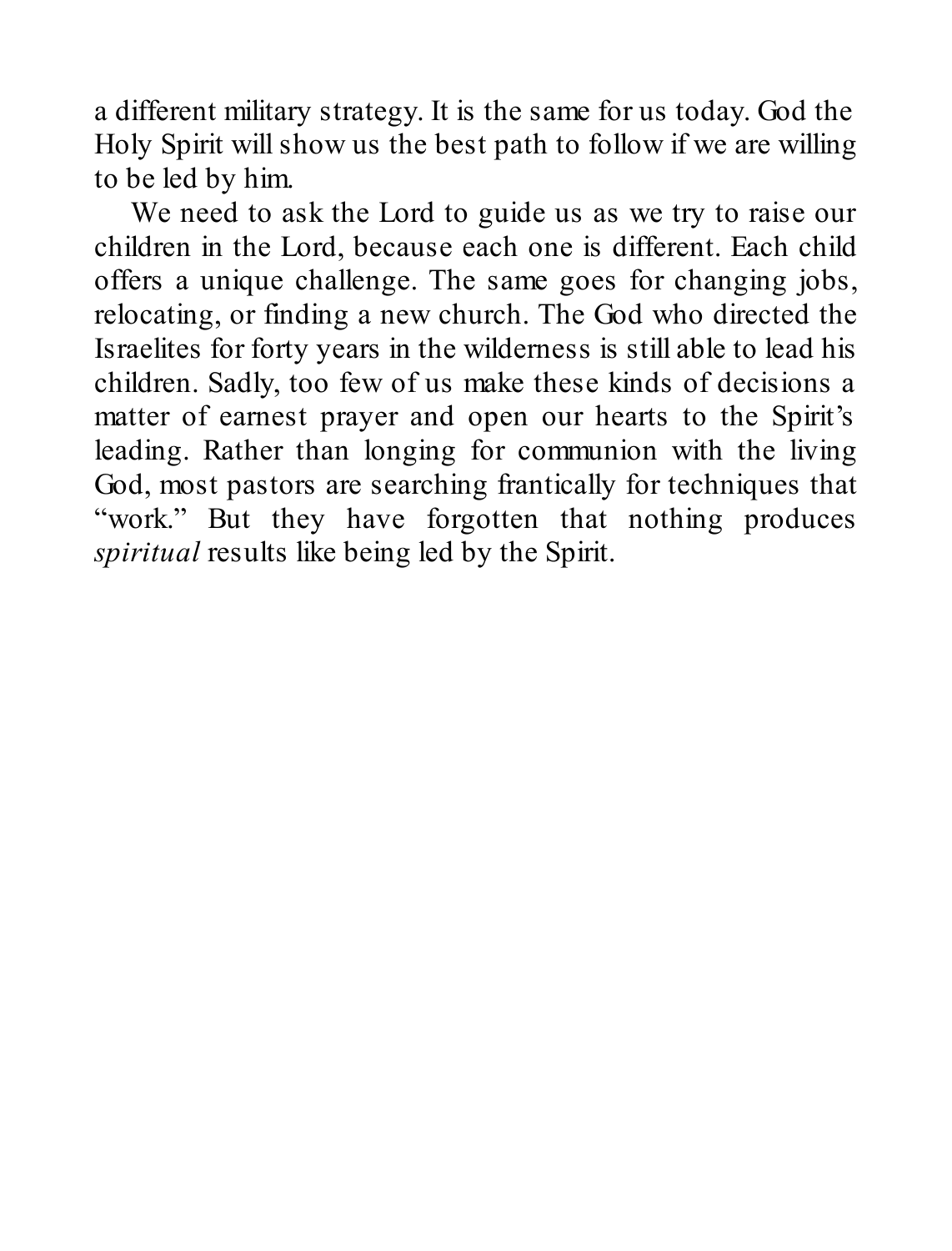# **WHEN GOD SAYS NOT NOW**

The last part of our Bible story is the most unusual of all. Rarely do we read of God telling someone to stop praying, but that is exactly what happened.

Then the LORD said to Moses, " *Why are you crying out to me?* Tell the Israelites to move on. Raise your staff and stretch out your hand over the sea to divide the water so that the Israelites can go through the sea on dry ground" (Exodus 14:15–16).

Prayer is precious to the Lord, a fact that makes this passage all the more striking. Moses was doing a noble thing, but God directed him to stop. He wanted Moses to do something better—to act in faith so that God could deliver his people from Pharaoh's army. Sometimes even the best of activities must come to a halt at the command of God so a critical deed can be accomplished.

A man I know was almost murdered forty years ago on a rooftop in the Bronx. This man was so strung out on heroin that he couldn't think of anything but his next fix. Desperate for more drugs, George did one of the stupidest things an addict can do: He stole heroin from a drug dealer. When the enraged dealer, a guy named "Crazy Joe," and his sidekick caught up with him in an abandoned building, threatening to cut him into a thousand pieces, George didn't beg for his life but merely said, "Do what you have to do—just let me get high."

> Sometimes even the best of activities must come to a halt at the command of God so a critical deed can be accomplished.

Realizing he was about to witness a murder, Crazy Joe's accomplice argued that George's life wasn't worth taking, since he was nothing but a dirty drug addict. Amazingly, the irate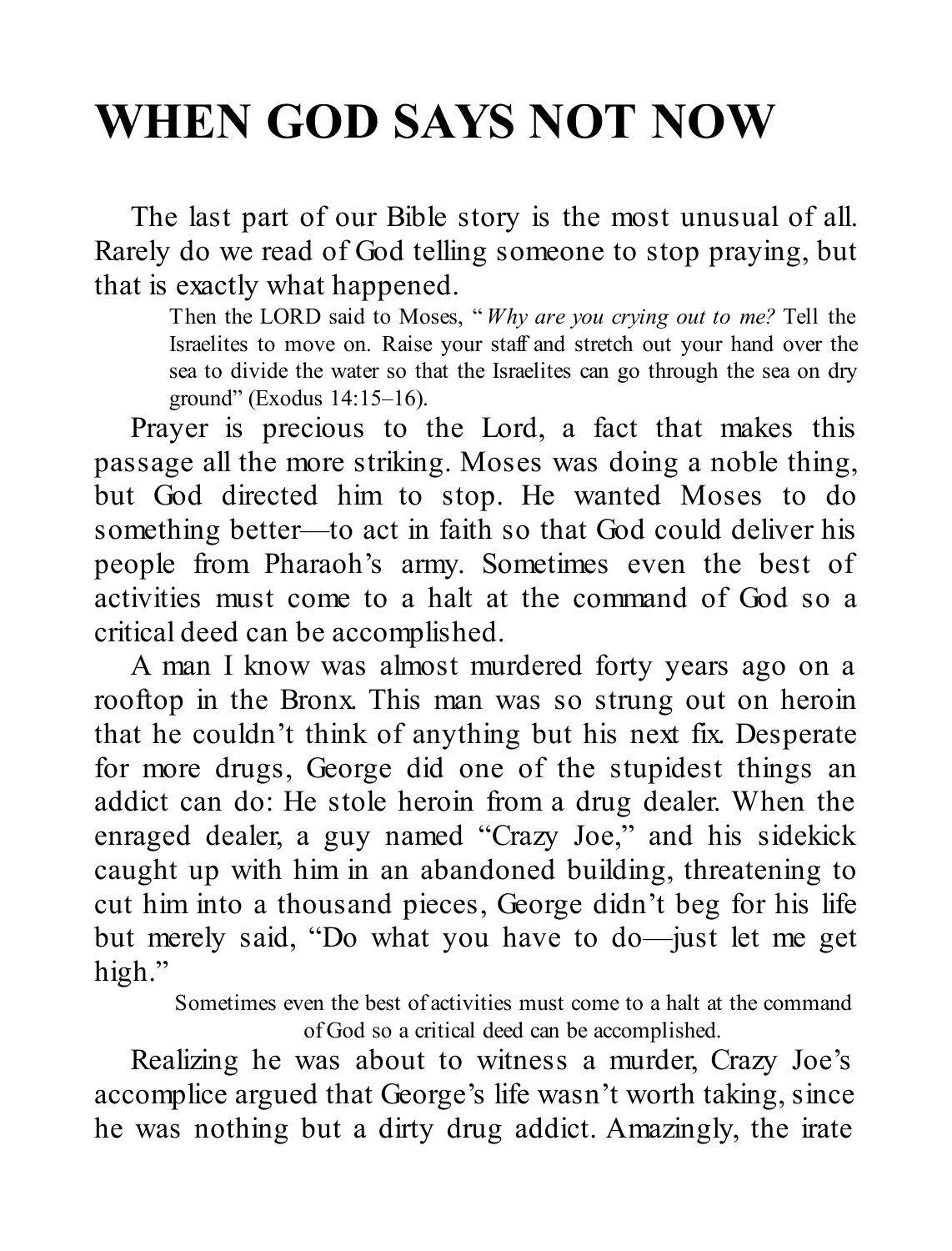drug dealer softened and let George go. What had seemed like the certain end of his life turned into one more chance to receive help. George had had other opportunities. He was once released from the Rikers Island prison to attend a drug program. Another time, he overdosed on heroin and ended up in the hospital, surrounded by police. That time he was so freaked out that he jumped out of a window to get away.

George's brush with death with Crazy Joe was the experience that finally got the message through his head. Soon after, he turned away from a life of drug abuse and entered a Christian rehab program, where he learned to live victoriously through faith in God.

The change was remarkable. The former addict became walking proof of the truth found in 2 Corinthians 5:17: "The old has gone, the new has come!"

After completing the program, George served on staff for a year and then attended Bible school. Two weeks after graduating, George married his school sweetheart and settled down to work at the Detention Center run by the Commonwealth of Massachusetts. His clients, who were eightto-fifteen-year-old boys, were mostly runaways and thieves, with a handful of murderers thrown in. But as far as George was concerned, this was a dream assignment. He felt the Lord calling him to help hurting people, just as he had been helped in his time of despair.

But no matter how hard he prayed and worked, George made little progress with the kids. The program seemed a complete failure. It didn't help that some of his coworkers kept getting high on drugs themselves, spending more time at meetings, lunch appointments, and after-hours office parties than with the young people they were supposed to help.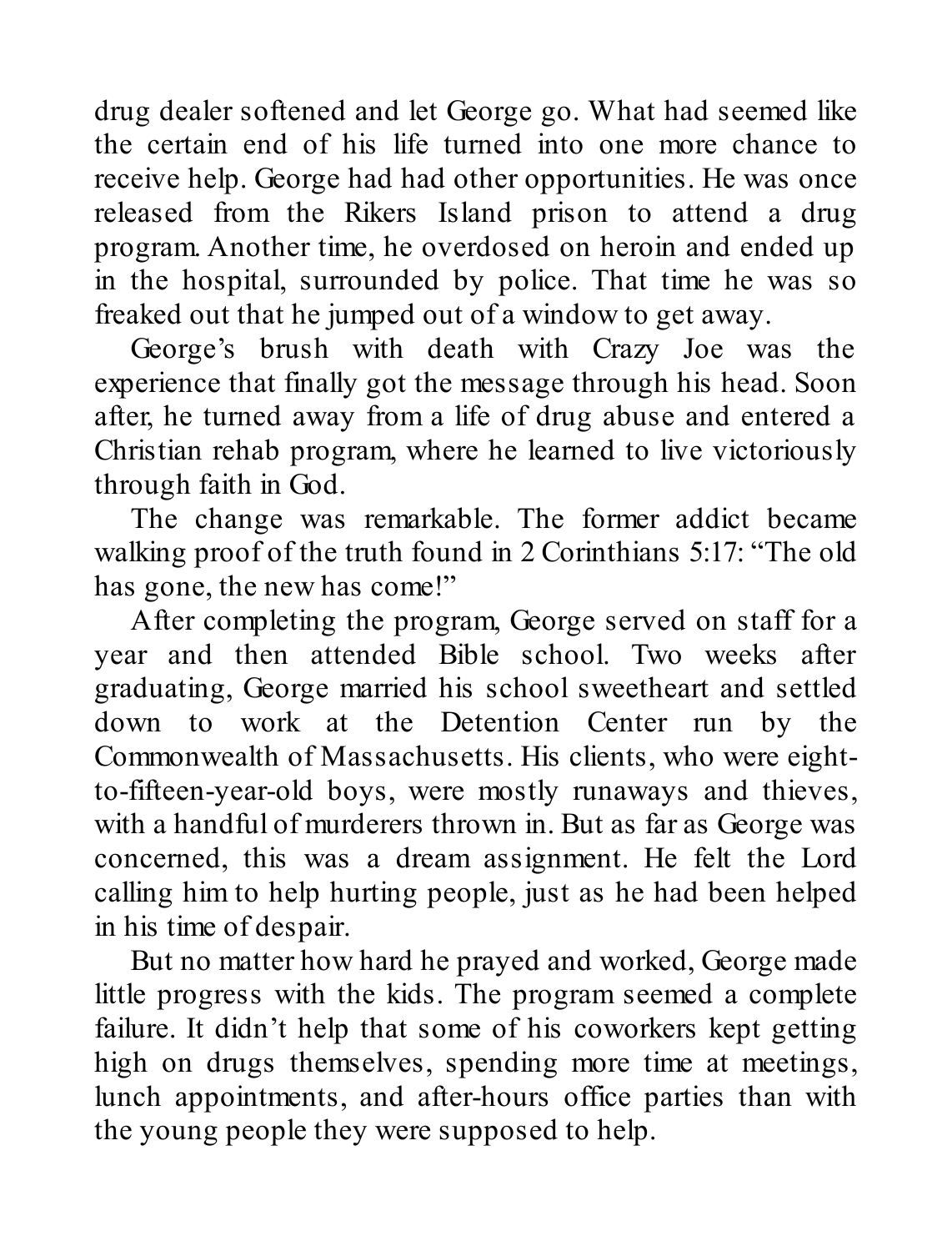Things got worse before they got better. George's next job was as the outside program director at Walpole Prison. Oddly, the prisoners themselves ran the therapeutic program at the prison. George didn't mind interviewing with a small committee who would decide whether to hire him. But he did think it was strange that the committee was composed entirely of convicted murderers.

Still, George kept praying for direction, determined to break through the bureaucratic inertia and ineffectiveness of the government programs for which he worked. His efforts met with only disillusionment and disappointment. Why wasn't God answering his prayers for help?

George's last assignment was as an aftercare worker at the Boston City Methadone Clinic. There was only one problem: There was no aftercare. George worked for several months without even one client because addicts simply came to the clinic to secure their supply of methadone, a synthetic addictive drug used to replace heroin. When he finally did get a client, it was someone who was new to the program and needed help filling out government forms. George spent six hours helping him fill out the required stack of paperwork. That was it.

George had gone into social services to help people, but he felt as if he wasn't making a difference. Had he mistaken God's call on his life, missed some sign from heaven that would have directed his steps another way? Though George didn't realize it at the time, his fervent prayers had been answered, but with a *not now* word from God. Everything that had happened in George's life was preparation for what he would be doing in the future.

God was about to act. He began by placing a desire in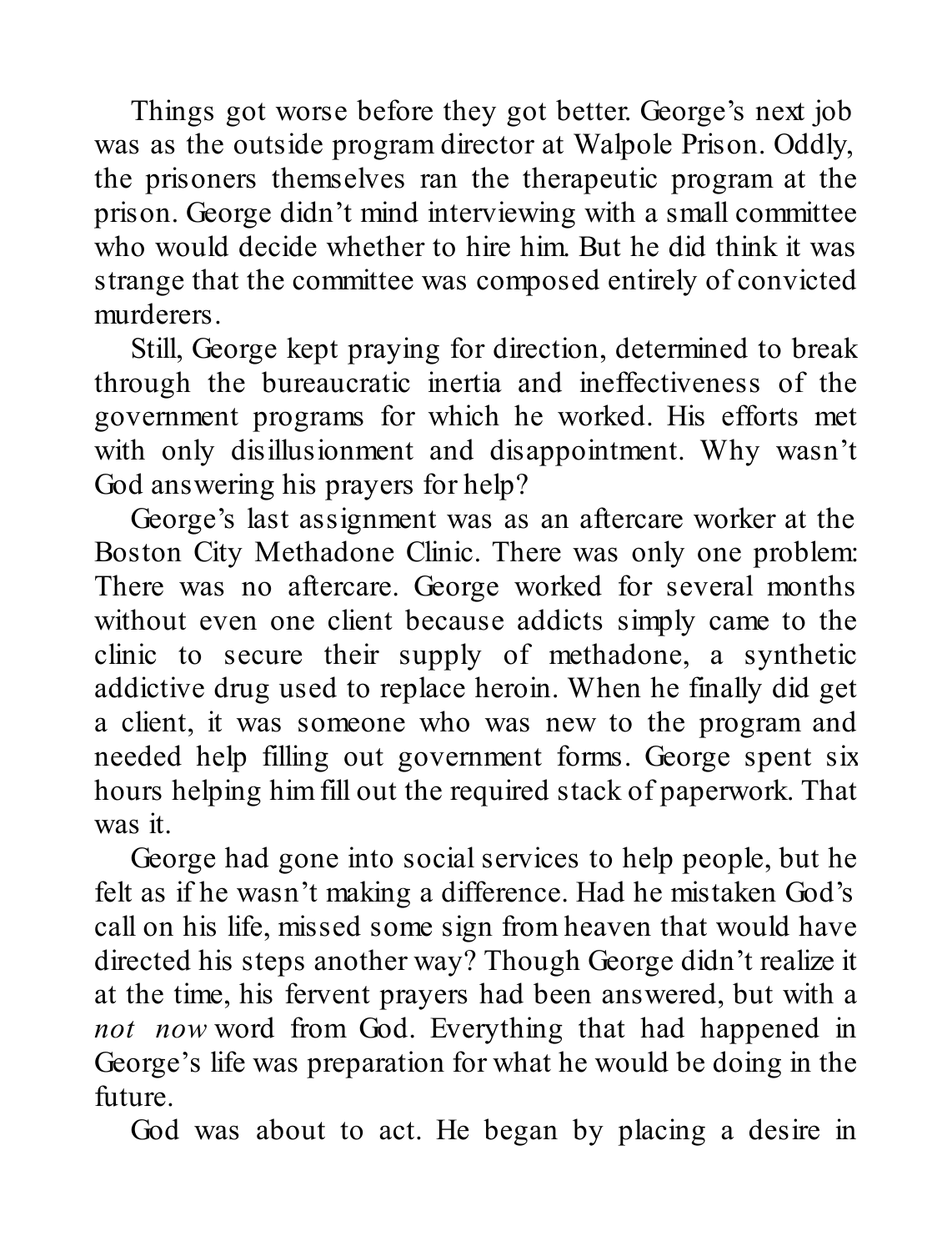George's wife's heart that soon caught fire in his heart as well.

George Rosado, the former junkie, had married Grace, the pastor's daughter. Together they established New Life, a ministry that has been helping hundreds of hurting women in New England and elsewhere for more than twenty-five years.

If you happened to be in New Hampshire and dropped by to see George and Grace, you would see that the ministry is located in a spacious house. Every morning the women who live there gather for a Bible study, and among them sits Farah, the young woman from Haiti whose life had once seemed so hopeless. Three lives that God touched with his grace have come together in a marvelous way.

There are more wonderful things to come that we can't even imagine. Beautiful, life-changing breakthroughs are what God is all about.

#### **CHAPTER TWELV E**

### **BREAK THROUGH JOY**

**M**uch of the political debate in the United States revolves not only around the stock market or threats of terrorism, but also the soaring costs of health care. Although the country is fortunate to have treatments and prescription drugs for almost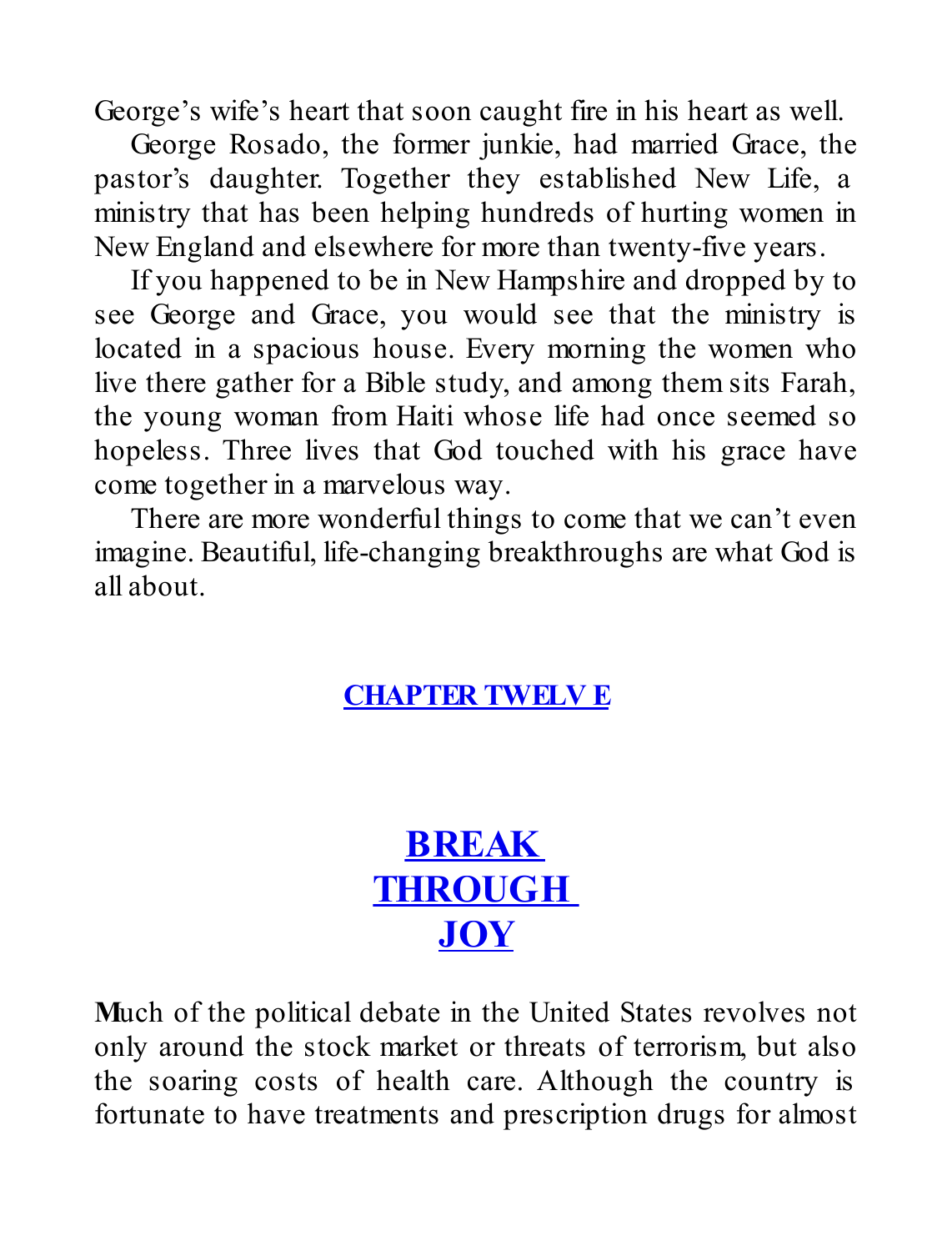every malady, many people simply cannot afford them. The nightly news is filled with stories about health management organizations (HMOs), drug company profits, doctor's fees, and the plight of senior citizens living on fixed incomes.

We want access to the best medical treatment possible throughout the course of our lives. As Christians we thank God for the blessings of modern medicine that relieve so much human suffering. But no matter how rich we are, no matter what kind of health plan we have, there are still some antibiotics we can obtain only fromGod's pharmacy.

Our loving Creator fashioned us in his likeness and is deeply concerned for our welfare. In addition to having a physical body and a soul, each of us is also a *spiritual* being. This is why the apostle Paul prayed, "May your *whole spirit, soul and body* be kept blameless at the coming of our Lord Jesus Christ" (1 Thessalonians 5:23). It is this spiritual dimension that makes us unique and separates humankind from the rest of creation.

No matter how rich we are, no matter what kind of health plan we have there are still some antibiotics we can obtain only from God's pharmacy.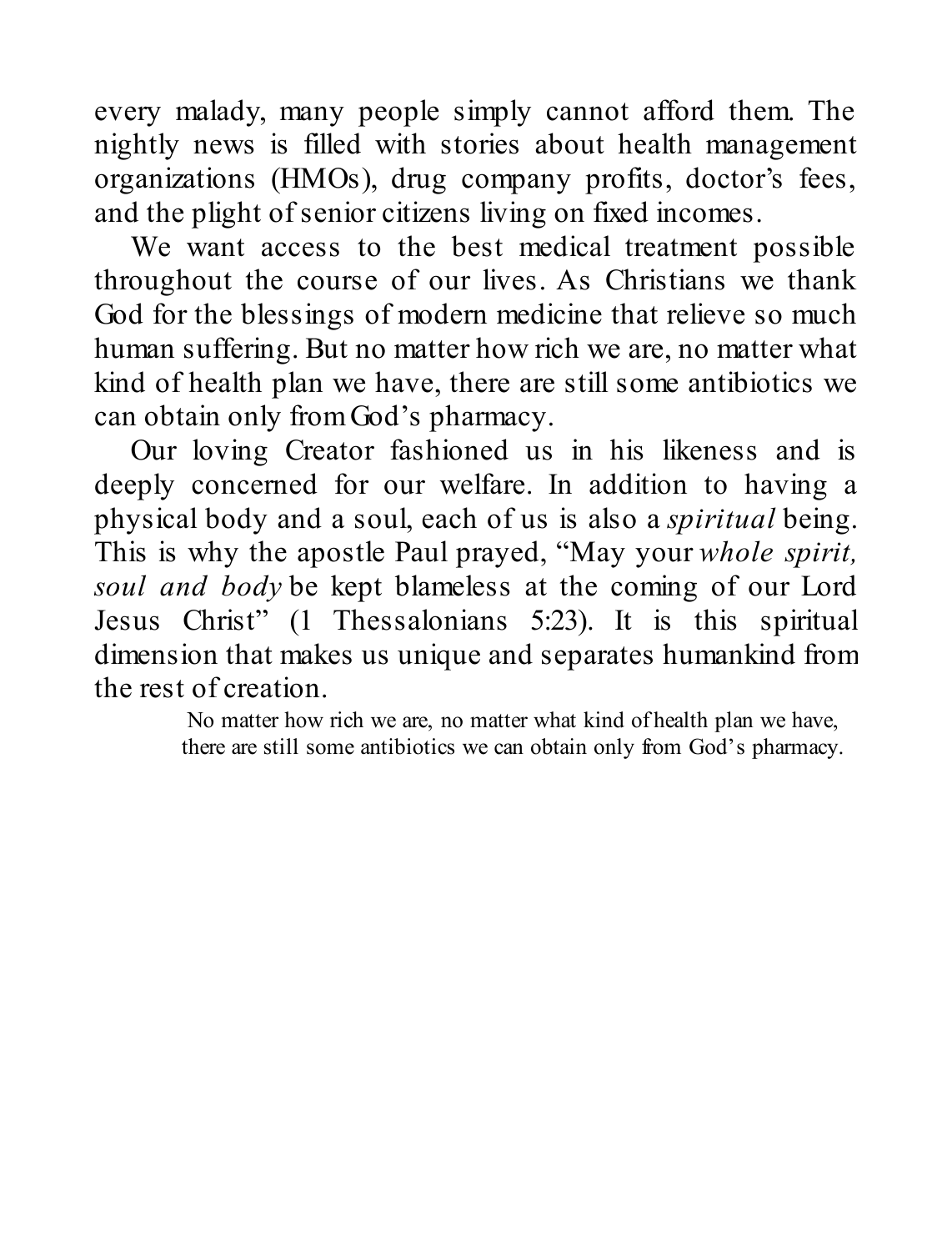# **THE KEYS TO SPIRITUAL HEALTH**

Most of the time we are more preoccupied with our bodies than our spirits. But my spirit, the essential "Jim Cymbala," and its state of being can have a strong affect on the rest of me. I may be taking daily doses of barley green, flaxseed, and fish oil. I may be popping vitamins and working out. I may be consuming vast amounts of fruits and vegetables. Yet I may have poor *spiritual* health. Just as there are natural laws governing physical well-being, so there are also certain keys to robust *spiritual* health. These keys are presented in Scripture.

Let's visit God's pharmacy and learn from the Word of God about a key building block of vigorous spiritual health: "A joyful heart is good medicine, but a broken spirit dries up the bones" (Proverbs 17:22 NASB).

The Bible focuses on the state of the "heart." which here stands for the human spirit, as the critical factor. In this case it is a *joy-filled, cheerful* inner being that brings a widespread soundness to the whole person. A crushed spirit has the opposite affect. Although joy is vital to our well-being, we rarely pray for it. When is the last time you heard someone pray, "Lord, fill me with the joy you promised me"? This is what I call one of the forgotten prayers of the Bible. It's something God wants to give us, but we have to ask for it. Believing, praying Christians should be filled with the joy of the Lord.

The New King James Version, which comes closer to the meaning of the Hebrew text, renders the verse, "A merry heart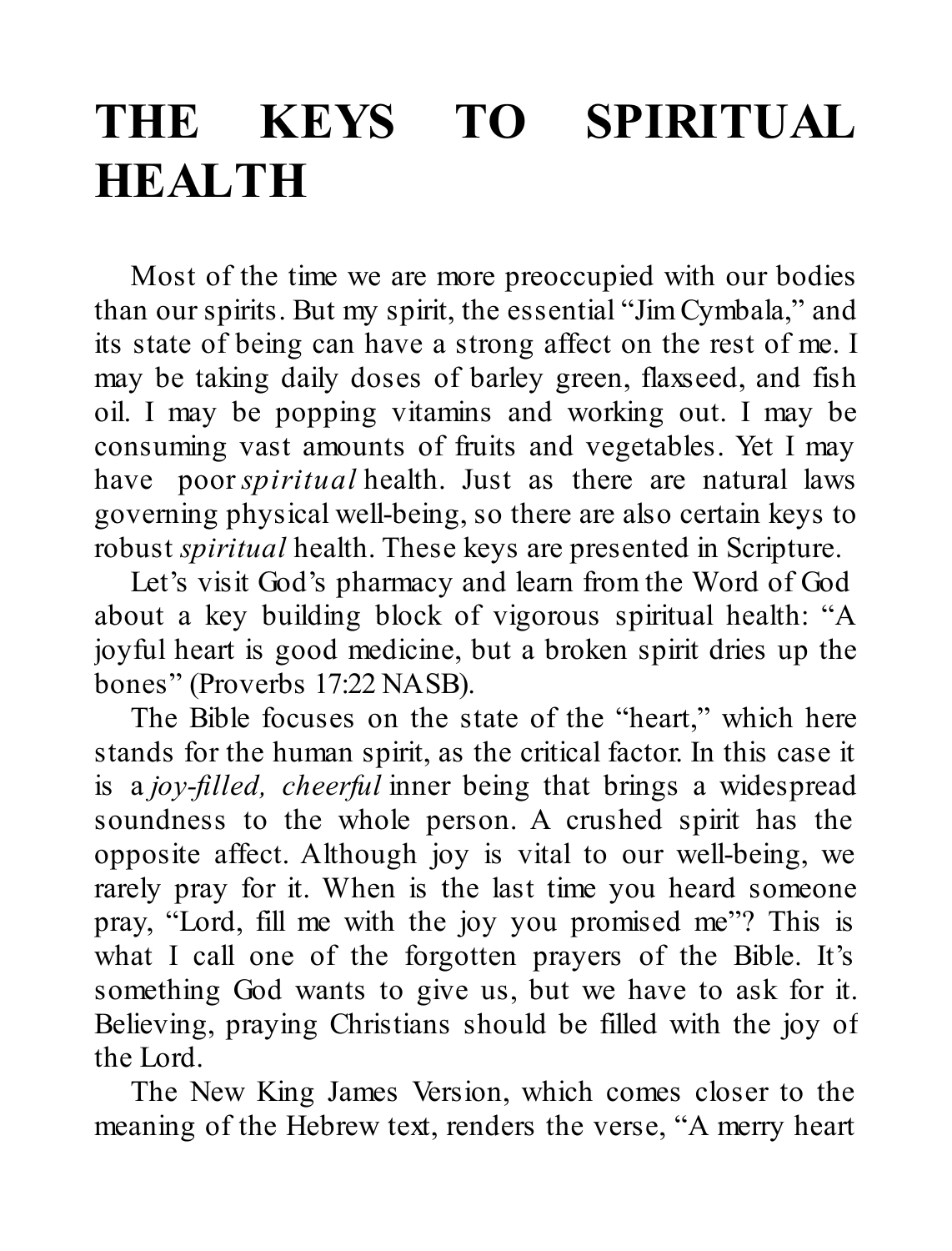does good, like medicine." Literally, it could read, "A merry heart works a good healing, brings good improvement, and powerfully advances the recovery." The root of the Hebrew word denotes the healing of a wound even to the removal of a scar. The "medicine" that brings such deep healing is a heart filled with the joy of the Lord. In stark contrast, a broken or crushed spirit dries up the bones. Joy is vital to our spiritual well-being.

*ABC World News Tonight* recently told a story that seems to bear out this point. A lab technician from Rochester, Minnesota, fell and shattered her wrist while walking to work one day. The damage was so bad that she said it looked as though she had been thrown through a car windshield. How had a woman who took great pains to maintain her health by exercising regularly, eating well, and taking vitamin and mineral supplements sustained such an injury?

Even her doctors were surprised by the amount of damage she had suffered. " Usually a woman that age can sustain a fall and put their wrist out and catch themselves and not have any problem,"said her physician, Dr. Lorraine Fitzpatrick of the Mayo Clinic. "But she had this very bad fracture. $\frac{1}{2}$ 

While operating to repair the damage, doctors discovered the problem. This forty-six-year-old woman had unusually brittle bones. The diagnosis was advanced osteoporosis. Dr. Fitzpatrick commented that her patient had the bones of a woman fifteen-to-twenty years older. Doctors believe the problem may have stemmed from a bout of depression the woman had suffered years earlier. Apparently there is significant evidence showing that depression can lead to bone density loss in both men and women.

A recent medical study offered X-ray evidence of the bone density loss in women who suffered even mild depression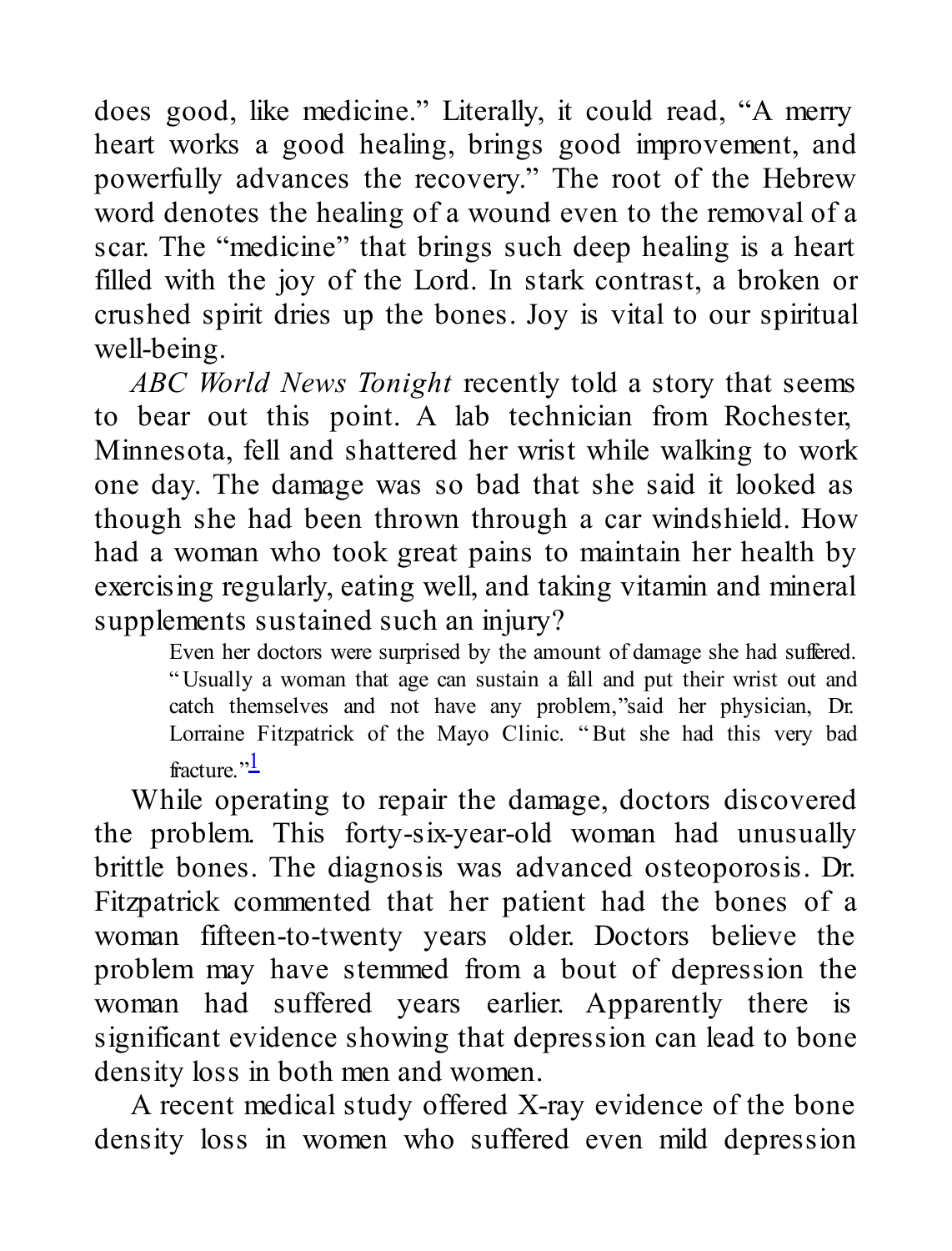compared with those who never suffered depression. The study revealed that when depression lifted, new pockets of calcium would amazingly form and strengthen the weakened bones. Ironically, in that verse from Proverbs, Solomon spoke through the Holy Spirit concerning this more than three thousand years ago.

Think about the spiritual maladies that affect us. Consider, too, the negative influence these maladies have on our families and our ability to witness for Christ. Many people plod through their days with a sour, irritable spirit that is corrosive to themselves and others. I once counseled a pastor whose spirit was so bitter that even his wife couldn't bear his sermons. His messages were not doctrinally wrong, but he drove everyone away with the attitude of his heart.

We can't run the race of life while weighed down by a bitter spirit. I am saddened when I think of some single adults whose sour, irritable ways may prevent them from finding the companion they long for. Others have hearts loaded down by care and anxiety. Constant worry robs many people of the spiritual resources God gladly provides. Eventually anxiety crushes us under its weight. This is not pop psychology, but the truth of God's Word: "An anxious heart weighs a man down" (Proverbs 12:25).

The word for "anxious" is translated in the King James Version as "heaviness," vividly depicting the burdensome effect worry has on us. Anxiety has taken a terrible toll on many people in the body of Christ. Instead of walking by faith, we are prone to walk by worry. Our spirits trudge wearily through life instead of soaring like an eagle, as God promised they would. We are spiritually grounded by anxiety, which only worsens our situation.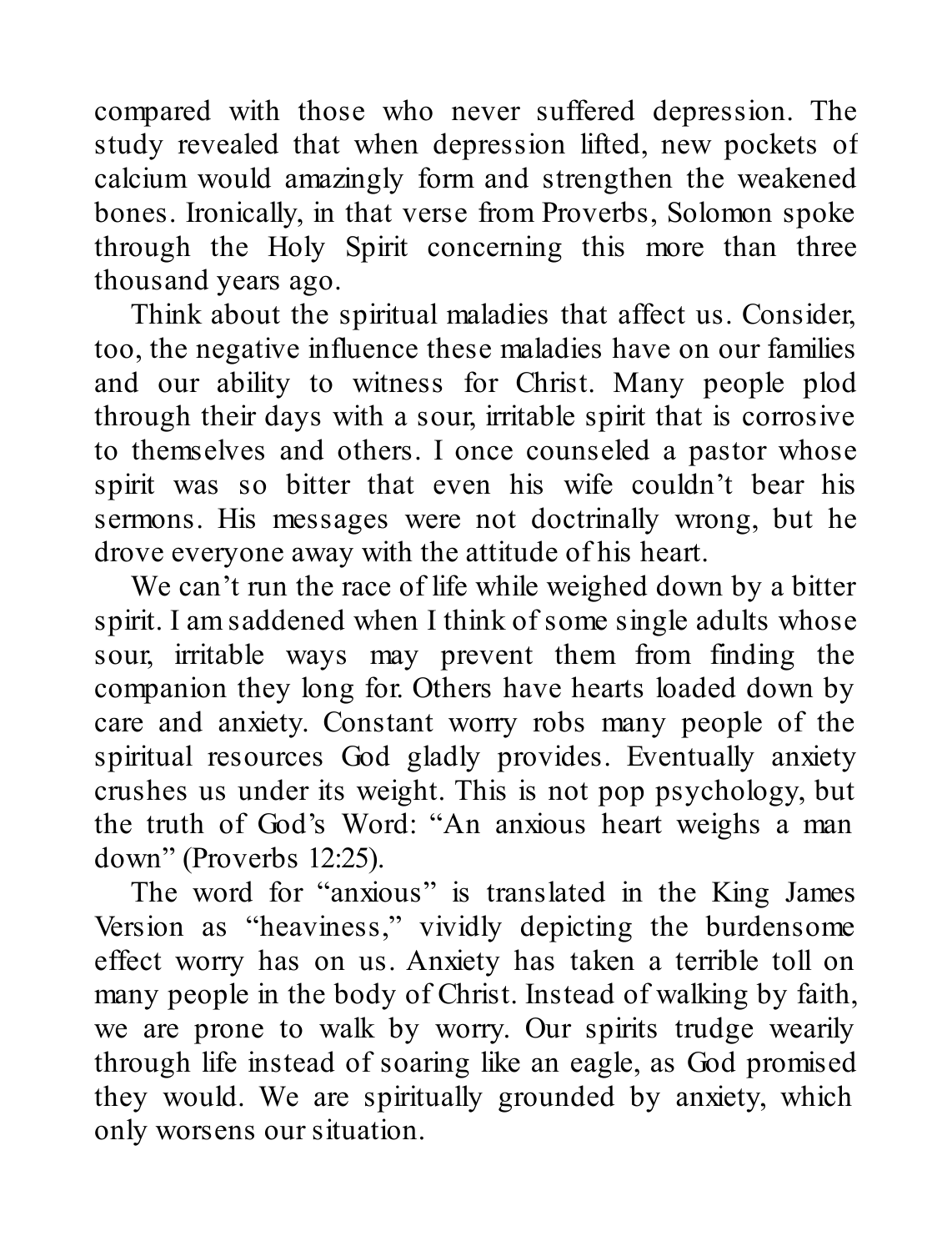Many people plod through their days with a sour, irritable spirit that is corrosive to themselves and others.

Also, there is the "crushed spirit" of deep sorrow. The apostle Paul cautioned the believers at Corinth to comfort an erring brother who had been reprimanded by the church. This brother had repented of his sin, and Paul was concerned that he might now be "overwhelmed by excessive sorrow" (2 Corinthians 2:7). Another time, Paul expressed gratitude that God had kept an ailing associate minister from dying, sparing the apostle "sorrow upon sorrow" (Philippians 2:27). Paul knew the numbing and disabling effect of a heart swamped by sorrow.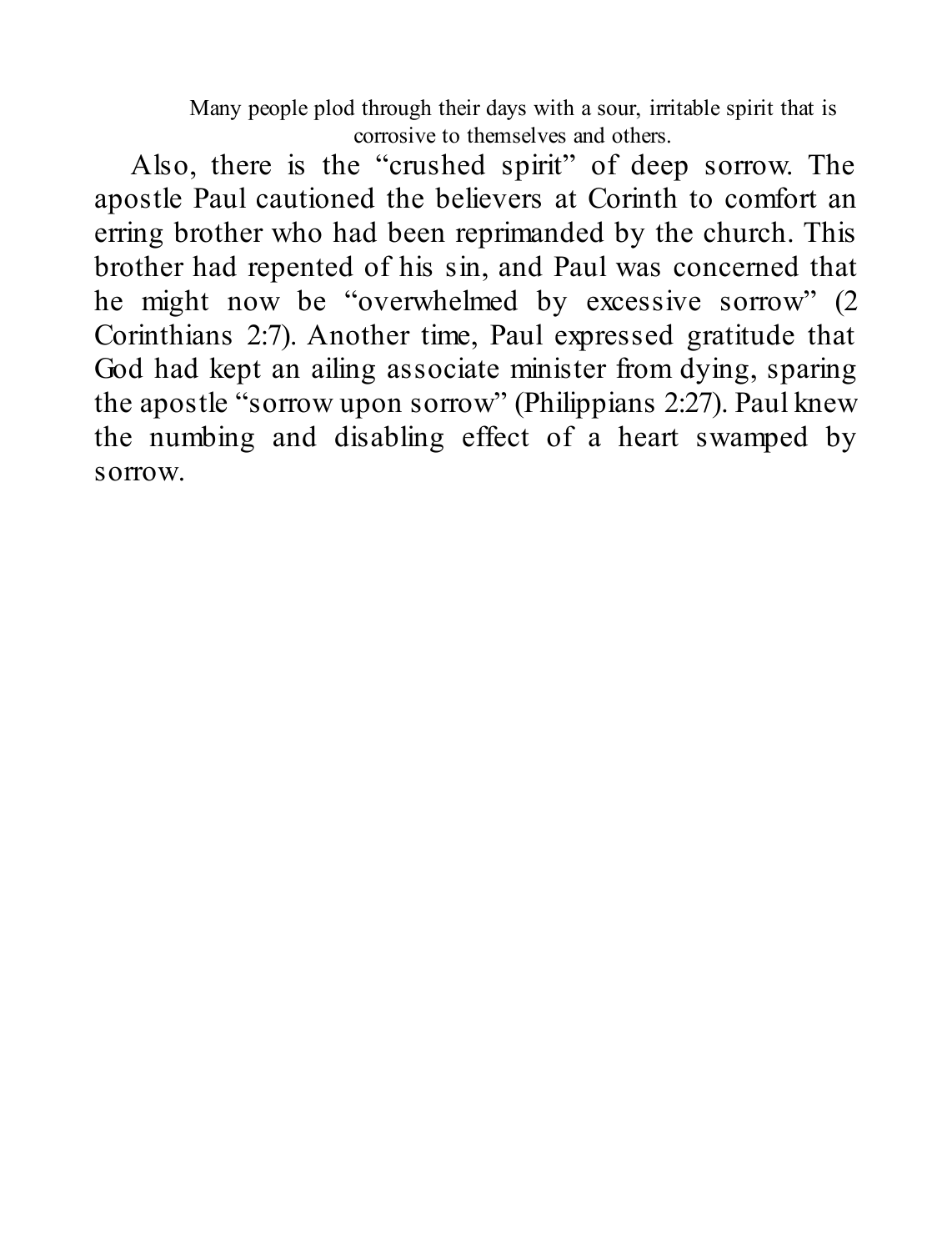# **A SPIRITUAL CURE**

The cure God offers for these maladies is simply the *joy of the Lord*. Real joy is not mere "happiness," a feeling that fluctuates with our circumstances. Rather, it is a deep, inner delight in God that only the Holy Spirit can produce. This divine joy is more than medicine. It is our strength! "Do not grieve, for the joy of the LORD is your strength" (Nehemiah 8:10).

This is the strength we need to engage in spiritual warfare. Otherwise, Satan, who has many cunning strategies, will try to get us to begin our days with a joyless attitude. Thus weakened, we make easy targets for even heavier satanic artillery aimed at destroying our faith.

George Mueller, a spiritual giant and man of faith of the nineteenth century, asserted that he couldn't safely start a new day without first being "happy in God." Mueller was a man who trusted God to feed thousands of orphans in his care over the course of several decades. He found this happiness by starting every day with prayer and meditation on Scripture. He learned valuable secrets about faith in God, one of which concerns the fortifying element of joy: "May the God of hope fill you with *all joy* and peace as you *trust in him*" (Romans  $15:13$ 

If we are going to walk victoriously by faith, we must maintain a daily spirit of joy in the Lord. Trust and joylessness cannot coexist for very long. The positive effects of joy reach to the very perimeter of our being: "A happy heart makes the face cheerful" (Proverbs 15:13).

Some people who attend church and sing hymns about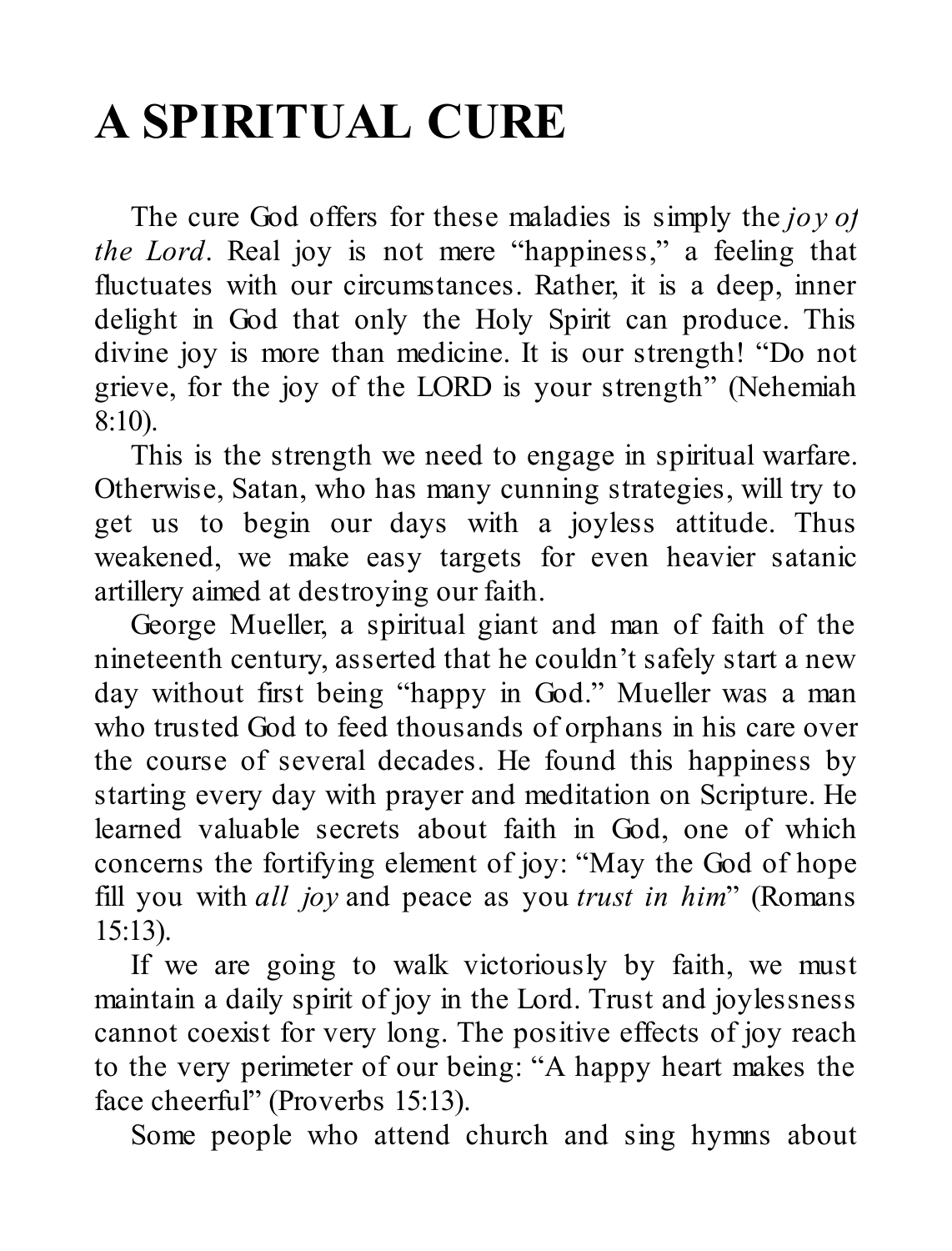God's love look as if they were baptized in lemon juice. This fact is sadder than it is funny. Christians should be the happiest people on earth, with smiles that proclaim God's goodness. Glum and despondent believers should be sued for false advertising—Jesus Christ is far greater than they're letting on.

Glum and despondent believers should be sued for false advertising—Jesus Christ is far greater than they're letting on.

I will never forget a woman in the church I attended as a kid who always wore a black dress, black shoes, a black coat, and black stockings (and those stockings weren't even "in" yet). She never sat with anyone, never talked to anyone, and never smiled. I certainly couldn't imagine her ever laughing. Once I asked an adult why the "lady in black" seemed so downcast. His answer puzzled me. He said she looked that way because she walked with God and lived a holy life. If that were true, I wondered what she would look like if she backslid.

Many people throughout church history have made the very same mistake about what holiness looks like. Contrary to what I was told as a youngster, I believe that those who live closest to God are the most joyful people on the planet. Although my own experience in church may have been different from yours, we all need this reminder: "For the kingdom of God is not a matter of eating and drinking, but of righteousness, peace and joy in the Holy Spirit" (Romans 14:17).

We have all heard sermons exalting the righteousness of Christ and the peace of God. The kingdom of God also has to do with this gift of joy, a gift he bestows on everyone who belongs to him. Joy, in fact, is an important piece of biblical evidence showing that a person has truly turned to Christ for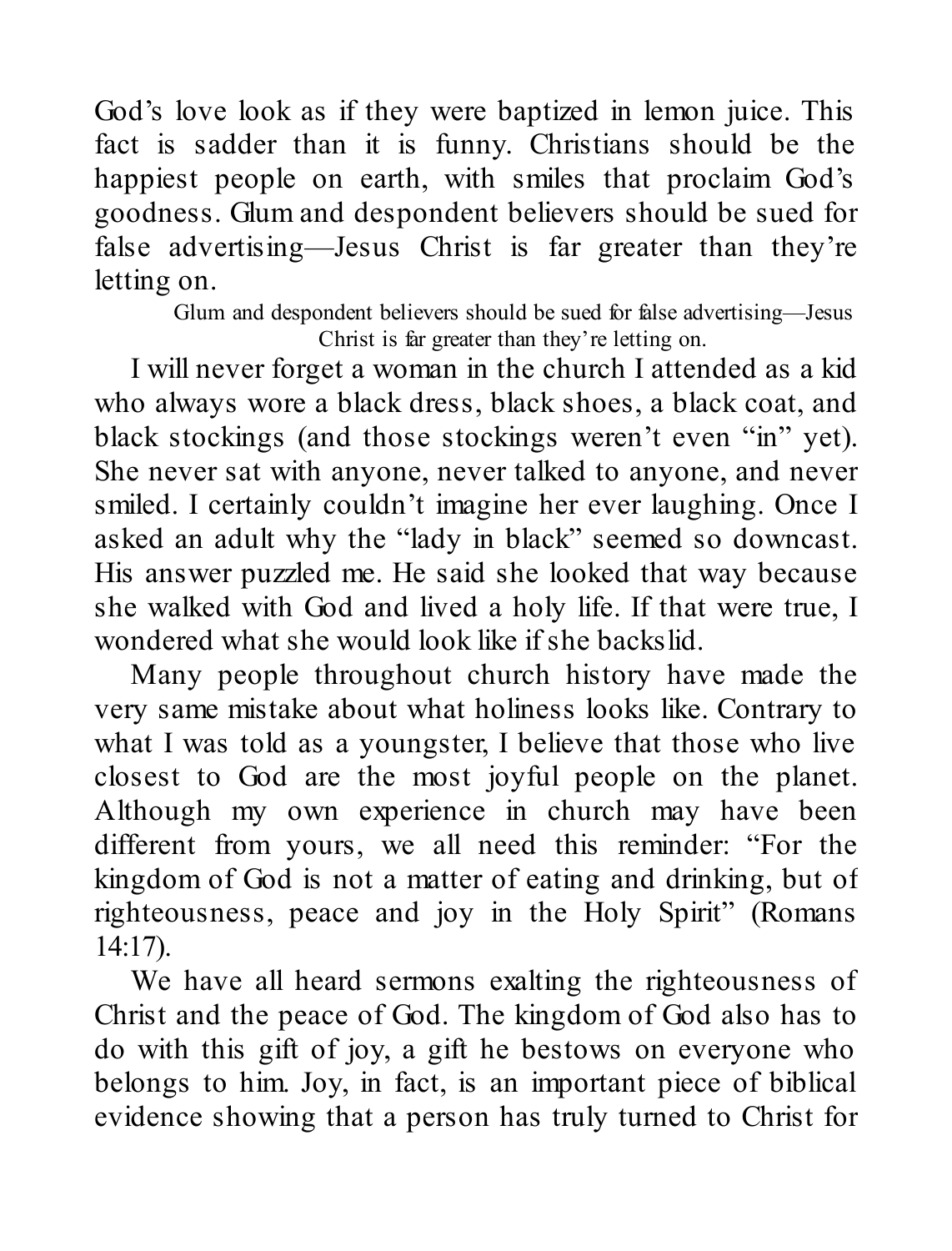salvation:

The disciples were filled with joy and with the Holy Spirit (Acts 13:52).

You welcomed the message with the joy given by the Holy Spirit. And so you became a model to all the believers in Macedonia and Achaia (1 Thessalonians 1:6–7).

Let's not miss what God is saying here. If we are not living with joy, we have to ask ourselves why. With God:

- All our sins have been completely erased through the blood of Jesus.
- There is no record of even one transgression against us before a holy God.
- Our names have been written in the Lamb's book of life.
- Christ has gone to prepare a place for us in heaven, where we will spend eternity with him—which means, for instance, that the worst a terrorist can do is transfer us into our Father's arms.
- The Lord has promised never to leave or forsake us while we live here on earth.
- God has given the Holy Spirit as our Comforter and his Word to guide us into his arms.
- God has pledged to supply our needs and hear us when we pray.

With all this in our favor, how can we trudge through life with a gloomy spirit? What else can our Savior do to make us rejoice in him? If we can't be happy, who can be?

You may think this is not a realistic theological position. With all the troubles and heartaches life brings, it's difficult to imagine leading a life full of such joy. But it's possible because God supernaturally supplies his joy to us through the Holy Spirit. It is "the joy of the Lord," not some hyped-up happiness, that sustains us despite the trials we may pass through. This is why the apostle declares: "But the fruit of the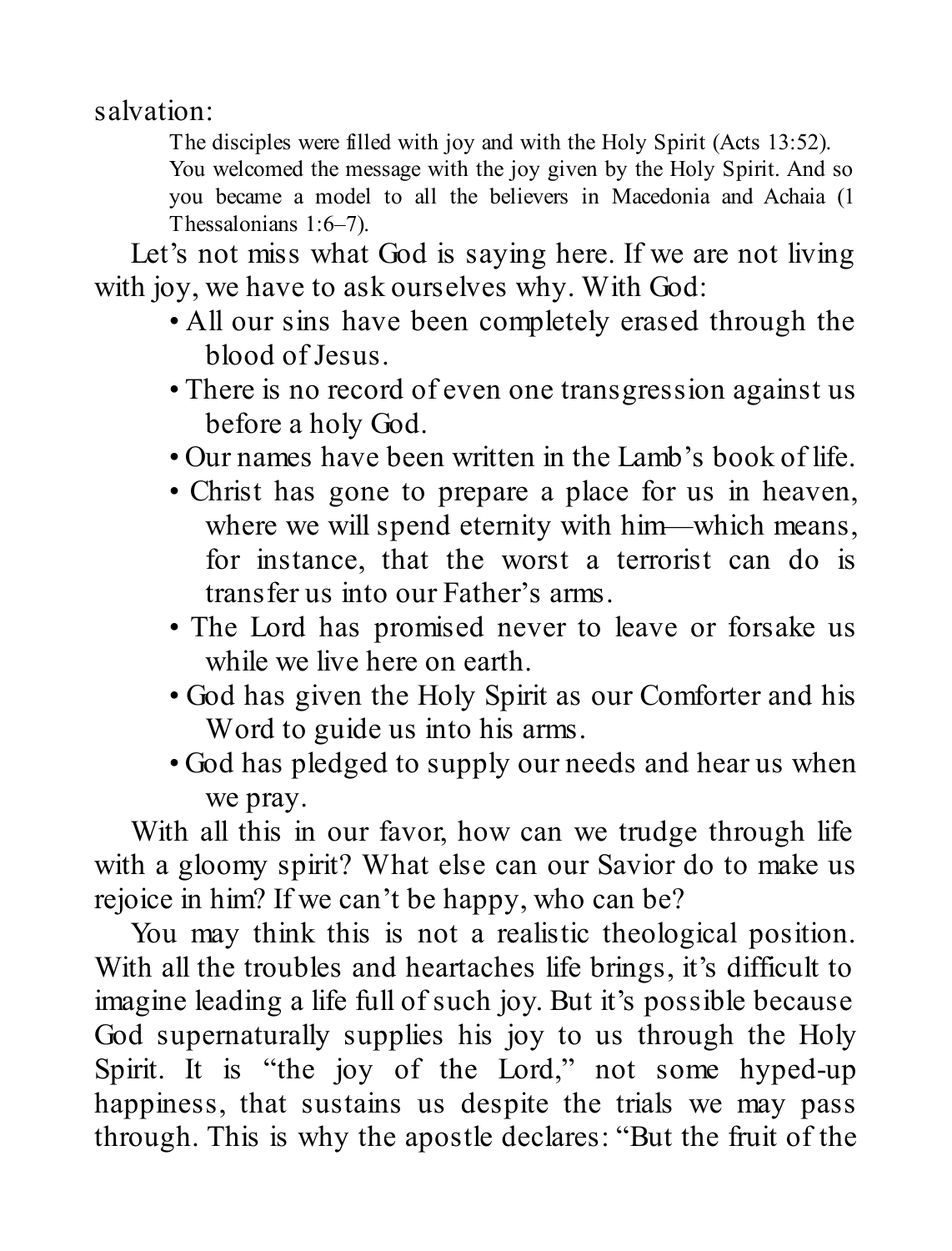Spirit is love, *joy* . . ." (Galatians 5:22).

It would be absurd to imagine that the love we are to show one another originates with us.After all, Jesus said, "As I have loved you, so you must love one another" (John 13:34). It must be the Spirit working in me that produces a Jesus kind of love. The same is true for joy. Our moods vacillate like the stock market, but the Spirit's joy is quite another matter. Paul boldly testified, "In all our troubles my joy knows no bounds" (2 Corinthians 7:4). He characterized himself as "sorrowful, yet always rejoicing" (2 Corinthians 6:10). This godly servant of Christ experienced fierce persecution and understood real sorrow. Yet underneath it all was a mighty river of joy from God. Some of us fret for days over trivial things, yet Paul sang for joy at midnight in a prison. He would ask the same question of us that he did of the Christians in Galatia, "What has happened to all your joy?"(Galatians 4:15).

We don't have to live with heavy, cheerless hearts. When we are full of God's joy, every ordinary day becomes a happy celebration of his goodness. If that seems an exaggeration, listen to this: "All the days of the oppressed are wretched, but the *cheerful heart has a continual feast*" (Proverbs 15:15).

Joy-filled believers don't require endless holidays or nonstop entertainment to make them merry. The world, with all its shallow entertainments, can't satisfy our spiritual need for God. The Lord provides a perpetual banquet through his own presence, just as the Scriptures indicate: "Though you have not seen him, you love him; and even though you do not see himnow, you believe in himand are filled with an *inexpressible and glorious joy*" (1 Peter 1:8).

We desperately need a spiritual breakthrough so we can experience triumphant joy rather than the gloom and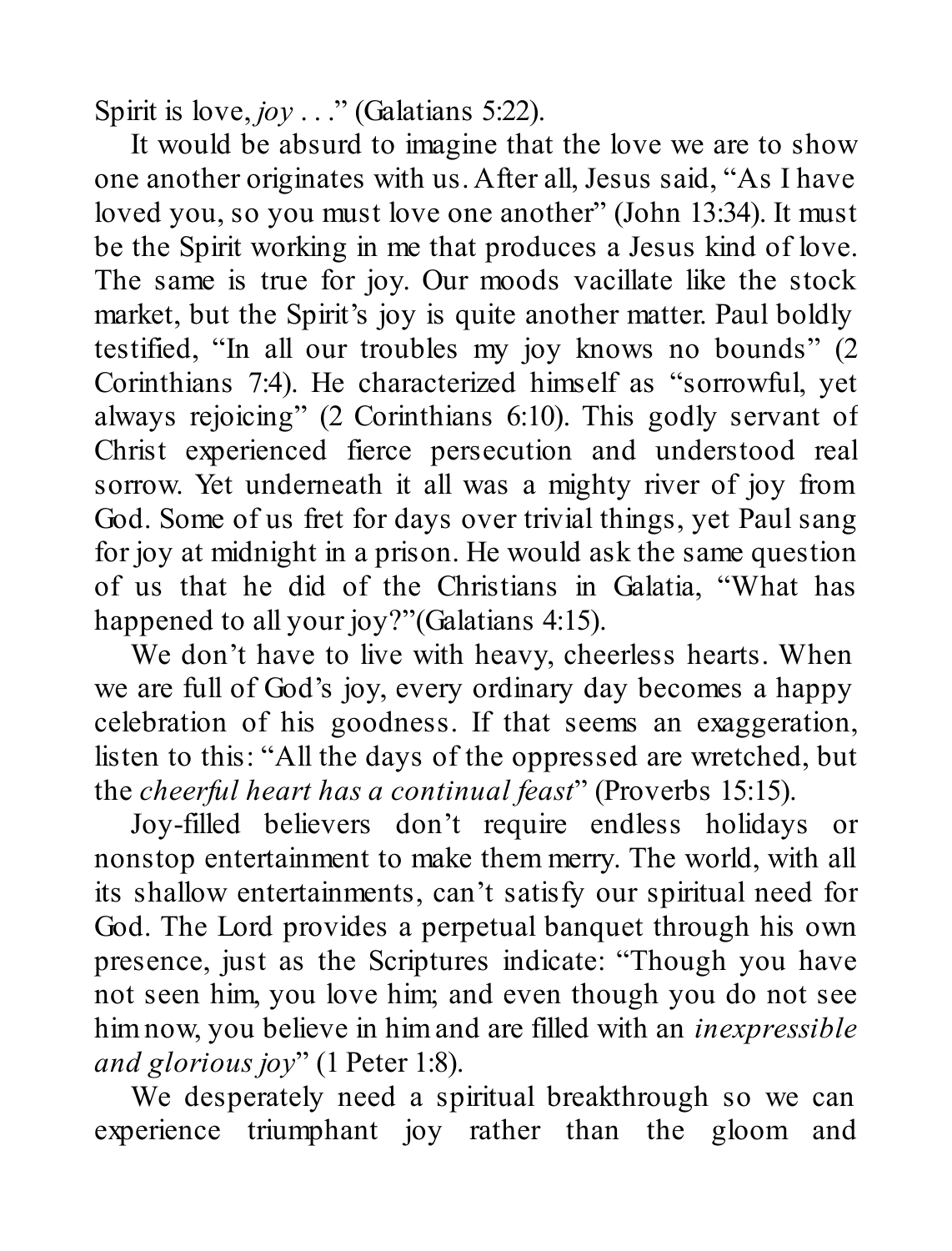lifelessness we often see in our churches. Only then will Scripture's word-picture of the early church be true of us: "They broke bread in their homes and ate together with glad and sincere hearts" (Acts 2:46). A fresh visit from the Holy Spirit can produce a new streamof joy fromthe Lord.

Lynette Mohammed has learned to find joy in the midst of life's trials. If you had asked Lynette two years ago who her best friend was, she wouldn't have skipped a beat. It was Boyie, her husband of twenty-four years. The two had met as youngsters in Trinidad, West Indies, and Boyie had been her first and only boyfriend. After they married, the two did everything together. They were the epitome of a couple in love with Jesus and each other.

Boyie and Lynette lived in Brooklyn with their two children, who were in their early twenties. Every day, Boyie went off to work in downtown Manhattan. The view of the city was breathtaking from the ninety-third floor of Tower One of the World Trade Center, where he worked. He was there on September 11, 2001, when both towers collapsed from a terrorist attack.

Both Boyie and Lynette were dedicated followers of Christ and members of the Brooklyn Tabernacle. I spoke to Lynette two days after the attack, searching for the right words with which to comfort her. Although Mayor Rudolf Giulianistill held out hope for possible survivors, things looked pretty grim. Lynette had already accepted the fact that her husband would never come home again. She had lost her best friend.

One Sunday Lynette and her daughter stood on the platform together as the entire Brooklyn Tabernacle called on "the God of all comfort" to help our sister and give her consolation. I can still see her with hands lifted and tears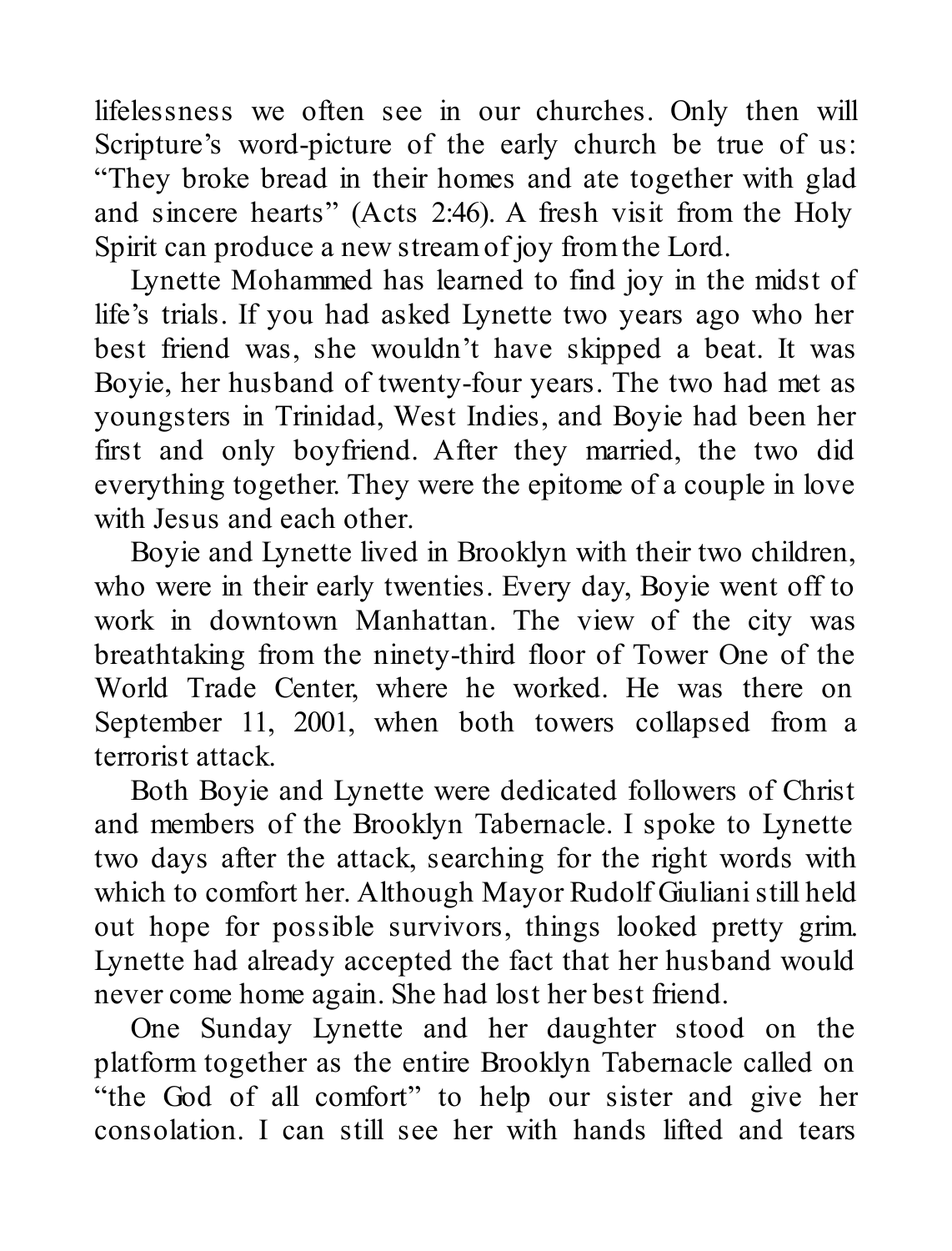running down her cheeks.

Lynette struggled most at night when she was alone in her bedroom. Without Boyie, the house seemed strange, and it was filled with painful reminders. I spoke almost daily with Lynette, and one day I called to find out how she was doing.

"Pastor, thanks for calling," she replied. "The Lord has been so good to me." Her voice and spirit seemed strong and vibrant.

"The other night the most wonderful thing happened. I couldn't sleep, so I went into the living room to spend time with the Lord. I sat in his presence and told him how hard it was to carry on without my husband. Oh Pastor, his Spirit came to me as I was sitting there, and he flooded me with not only peace, but his joy also. I began singing and worshiping God there in my living room as if I was in a sanctuary filled with other Christians. Oh Pastor, God has been so good to me!"

I was stunned. I was the one who had called to encourage Lynette, and here she was, lifting my spirits. The fullness of her joy flooded over into my life, and I praised God for his faithfulness and tender care. Lynette needed all that comfort and more in the months that followed.

Just as she was healing from the tragic loss of 9/11, Lynette was contacted by the city with news that her husband's "body" had been found. This news took Lynette back to a painful time, but she carried on with stamina and a cheerful heart.

I was the one who had called to encourage Lynette, and here she was, lifting my spirits.

To make matters worse, Lynette's grown son had been troubled by deep emotional problems for several years. Though I knew the family was gravely concerned for him, no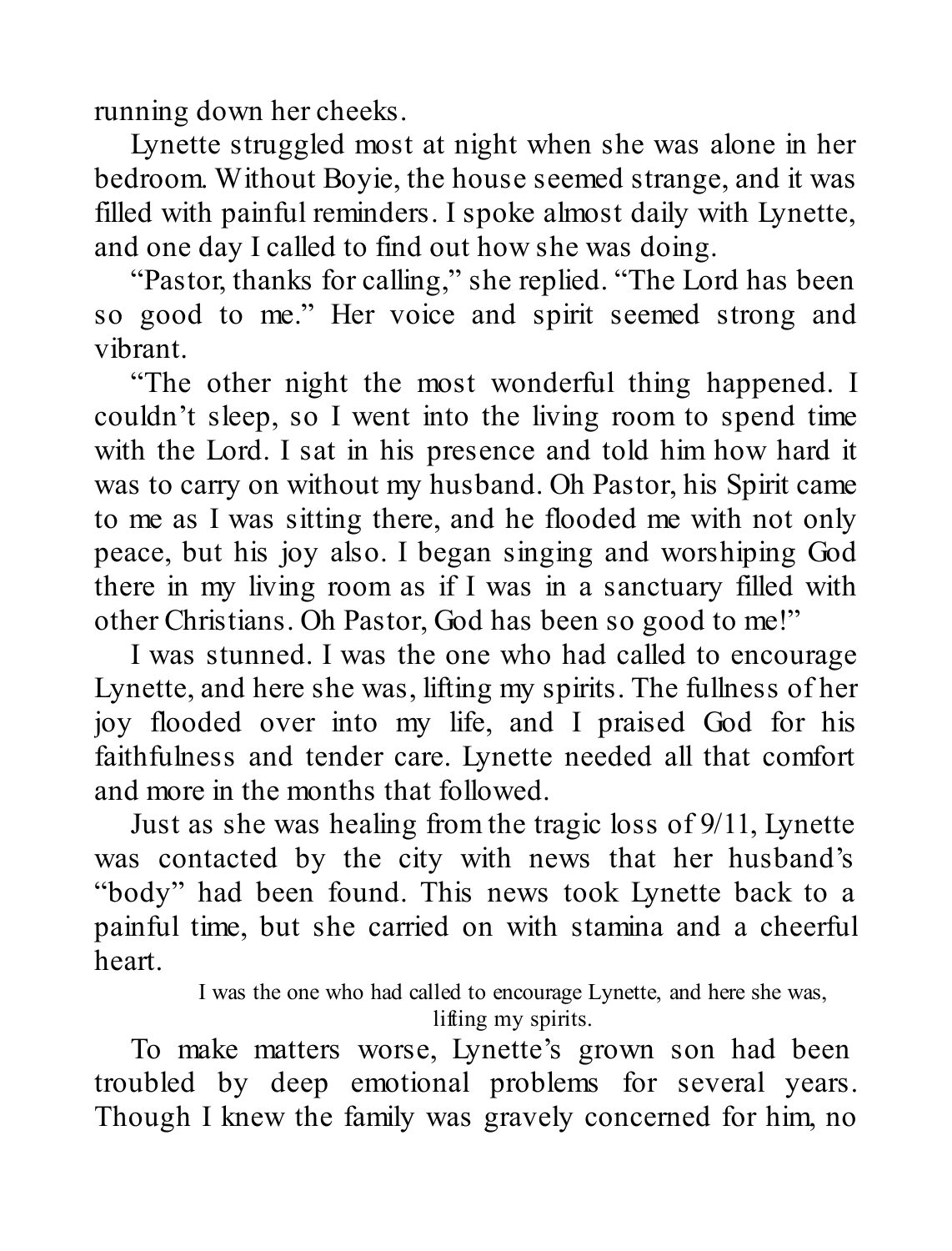one anticipated that he would commit suicide only months after his father's tragic death. Once again Lynette's heart was shattered. But the same God who comforted her after the loss of her husband consoled her again at the loss of her son.

If you visit the Brooklyn Tabernacle, you will find Lynette serving in the hospitality ministry. She is one of the folks who makes the long Sunday schedule easier on the pastoral staff, the musicians, and any special guests present. Though she has an attractive, youthful appearance, her smile is what stands out. Whether serving food or greeting guests, she fulfills, through supernatural grace, the wise word spoken by Moses long ago: "You are to rejoice before the LORD your God in everything you put your hand to" (Deuteronomy 12:18).

We need to follow Lynette's example so that we, too, follow the counsel of Scripture. It is not enough to rejoice once a week in church or when our circumstances seem rosy. Like Lynette, we must rejoice in the Lord in everything we put our hands to.

Living in the joy of the Lord can serve as a great preventive against unhealthy words and actions. If we can't honestly "rejoice before the Lord" while listening, saying, or doing something, we shouldn't engage in those activities, because they can't possibly be good for our souls.

Today is the first day of all the days you have left to live. That makes it the perfect—and only—time to begin. Difficult and painful times may be facing you, but God's joy is greater! It was for you and me that God had the prophet testify:

Though the fig tree does not bud

and there are no grapes on the vines,

though the olive crop fails

and the fields produce no food, though there are no sheep in the pen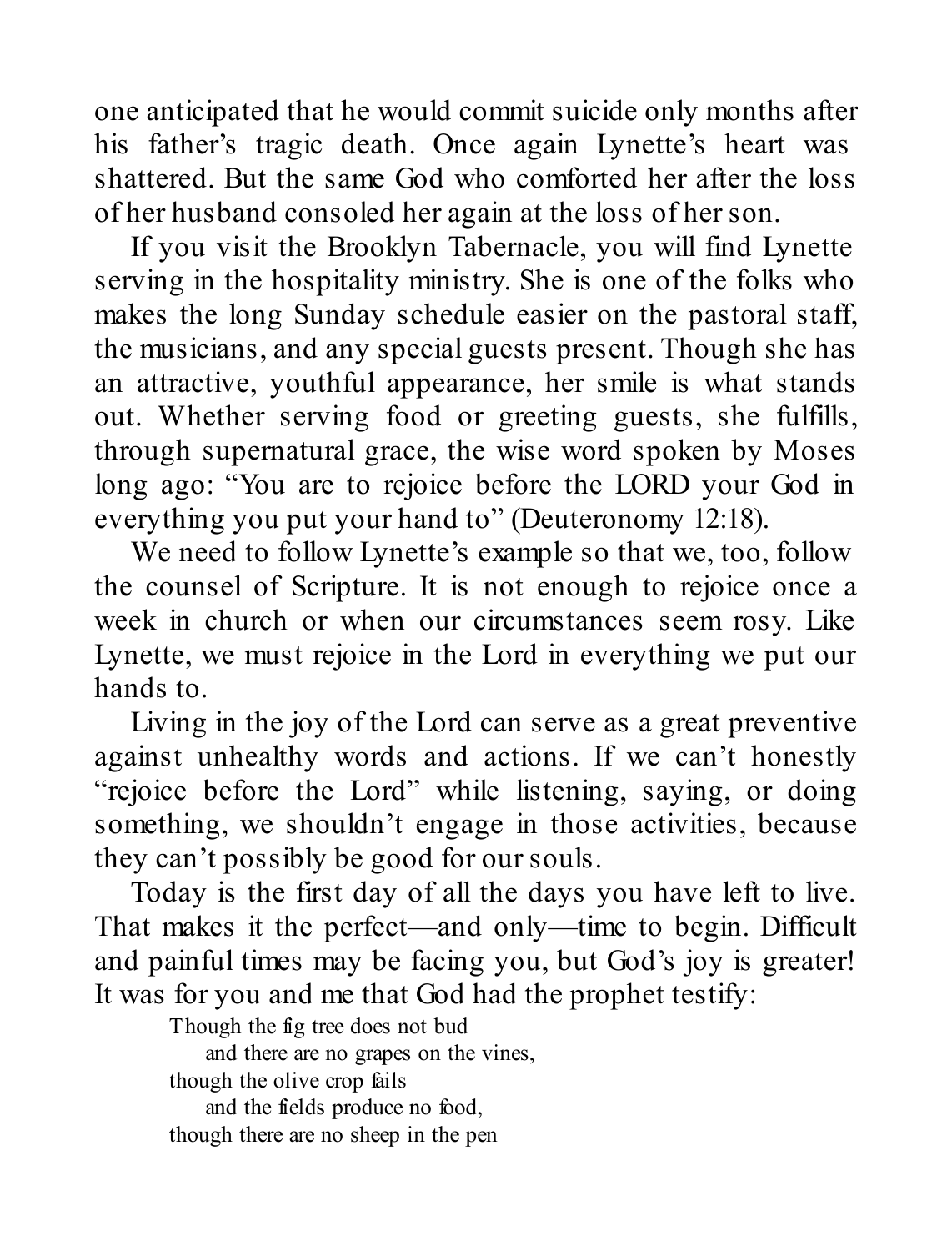and no cattle in the stalls, yet I will rejoice in the LORD, I will be joyful in God my Savior (Habakkuk 3:17–18).

#### **CHAPTER THIRTEEN**

### **BEYOND BREAKTHROUGH**

**W**hat would you ask for if you were absolutely certain God would give you anything you wanted? Long life? Riches? A great marriage? Healthy children? A successful career? A fruitful ministry? The one man in the Bible who was given exactly this promise asked for something quite surprising. His name was Solomon, and his story illustrates the unexpected and unimaginable results that can occur when our prayers touch the heart of God in a special way.

Solomon was King David's son and heir. Let's look at the setting for his momentous prayer and God's incredible response:

The king went to Gibeon to offer sacrifices, for that was the most important high place, and Solomon offered a thousand burnt offerings on that altar. At Gibeon the LORD appeared to Solomon during the night in a dream, and God said, " Ask for whatever you want me to give you" (1 Kings 3:4–5).

In response to the young king's extravagant and expensive sacrifices—a thousand burnt offerings—the Lord responded to Solomon's display of love with an incredible offer: "Ask for whatever you want me to give you"! God's offer seems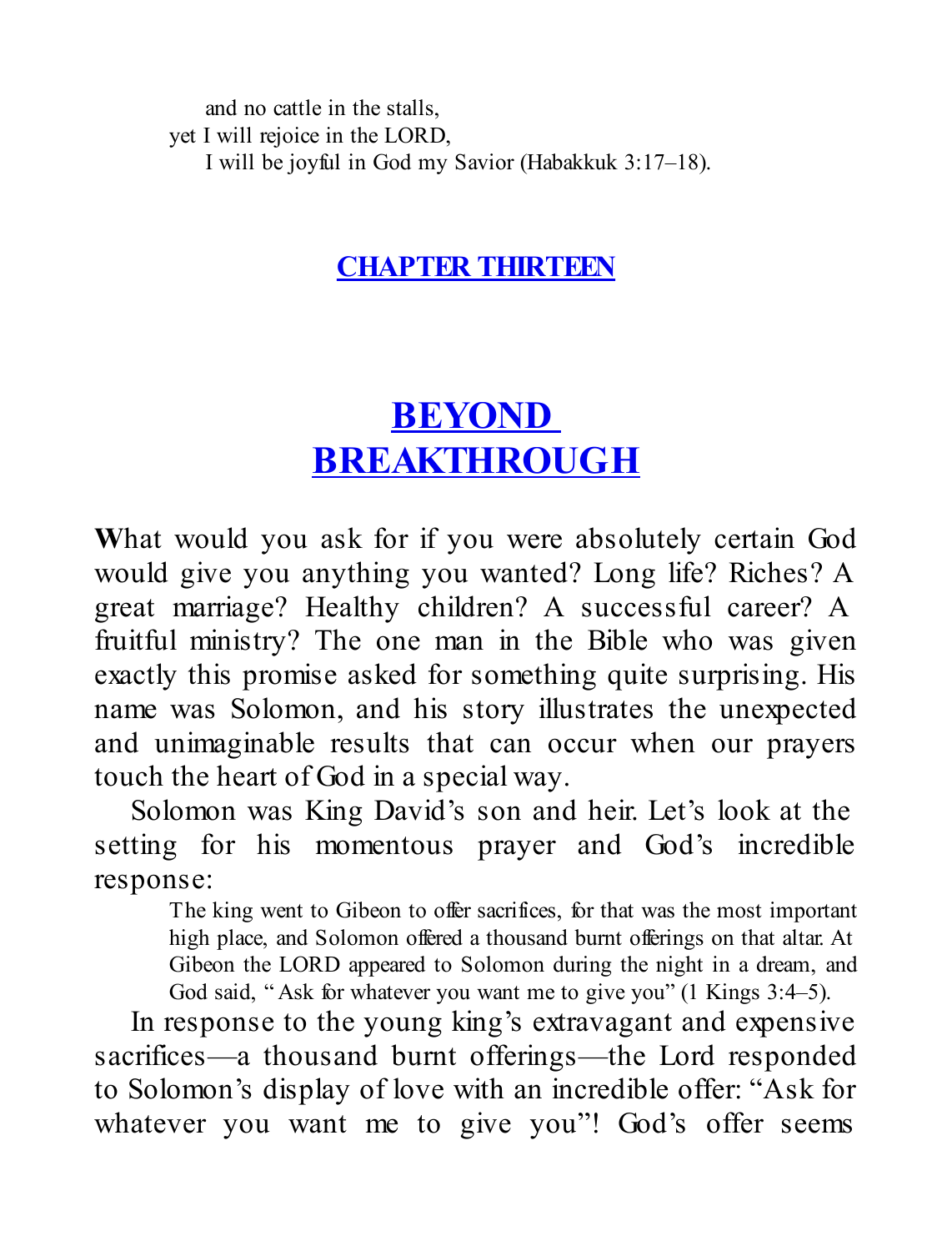especially gracious in light of the fact that Solomon had already made several mistakes since ascending to the throne of his father David. First, he made an alliance with Pharaoh, king of Egypt. Then he made matters worse by marrying Pharaoh's daughter to cement the alliance. Both actions were prohibited by the law of God. Further, we are told that although Solomon loved the Lord, he permitted acts of worship to be carried out improperly:

Solomon showed his love for the LORD by walking according to the statutes of his father David, *except* that he offered sacrifices and burned incense on the high places (1 Kings 3:3).

The "high places" mentioned in this passage were associated with the idolatrous worship traditions of the local Canaanite tribes. God had commanded Moses to warn the people not to mix pagan elements with their own worship. Even so, Israel eventually incorporated pagan rites and "sacred" places" into their own religious practices. In this case, instead of offering sacrifices properly at the tabernacle, Solomon expressed his devotion to the God of Israel at Gibeon, which was the most important high place.

You might wonder why God didn't depose Solomon, forcing him off the throne because of his spiritual weakness. Or why didn't he send fire from heaven to obliterate the pagan shrine at Gibeon? Instead, he looked past Solomon's frailties and mixed-up theology and responded to his worship with a carte blanche offer to fulfill his next prayer, whatever it might be.

Aren't you glad that God is full of mercy and compassion? Though many turn Christianity into a legalistic tit-for-tat theology, isn't it true that God has shown amazing patience with all of us? Haven't some of his choicest blessings come at times when we were not doing splendidly in our walk with him?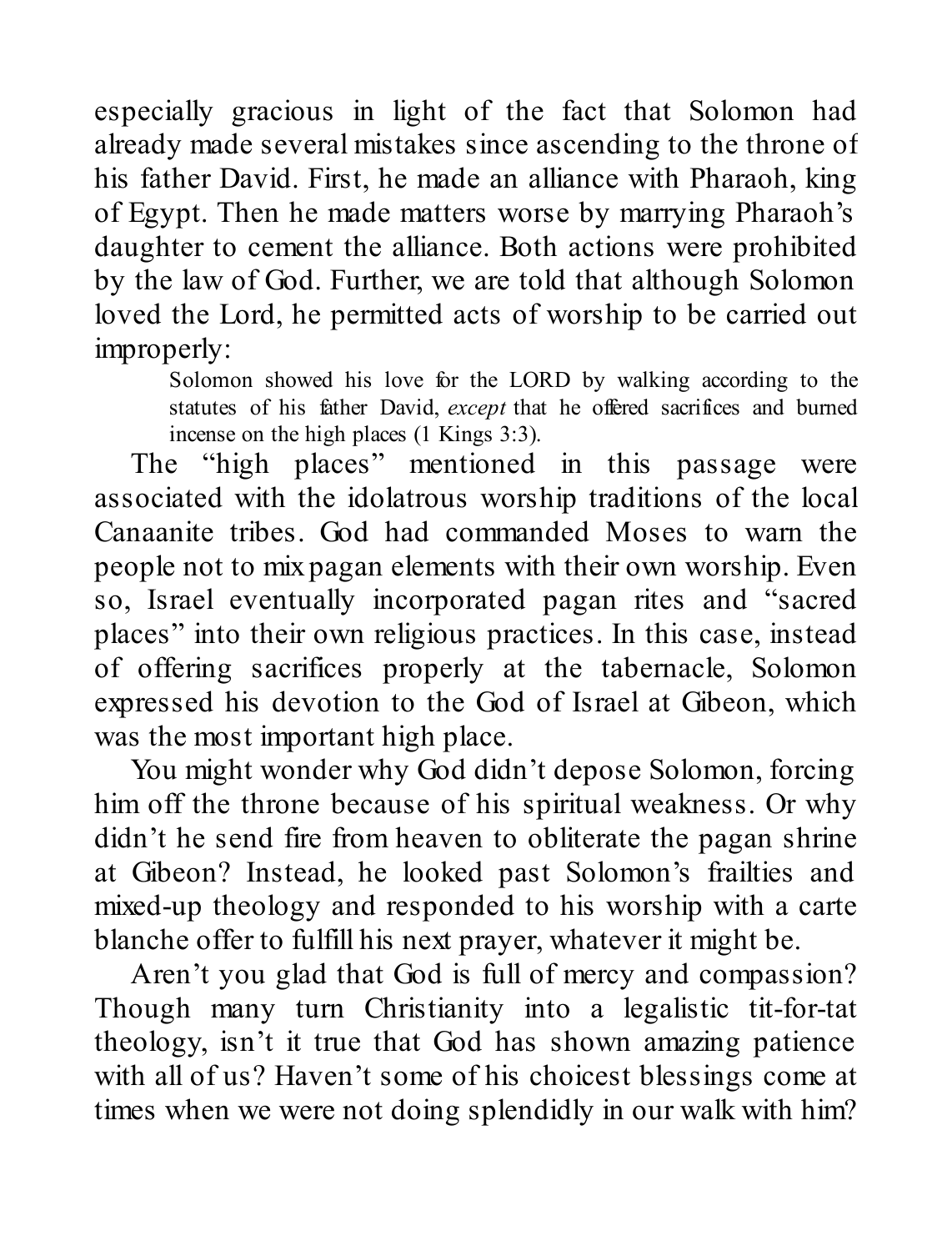Hasn't his gracious attitude toward our shortcomings been what has melted our hearts and drawn us close to him? I don't know about anyone else, but as I look back over my own life, all I see is "goodness and mercy" written in large letters over my feeble efforts to serve Christ.

> Though Solomon was flawed, he also loved the Lord, and it was this love that God focused on.

Yet this is not to excuse sin or justify disobedience. Rather, it is to portray the setting for one of the most amazing prayers ever prayed. Though Solomon was flawed, he also loved the Lord, and it was this love that God focused on. That's why I am profoundly thankful for this portion of Scripture. My best sermons and prayers are never what they should or could be, yet God keeps on working with me all the same. Thank God for his long-suffering love that delights in mercy!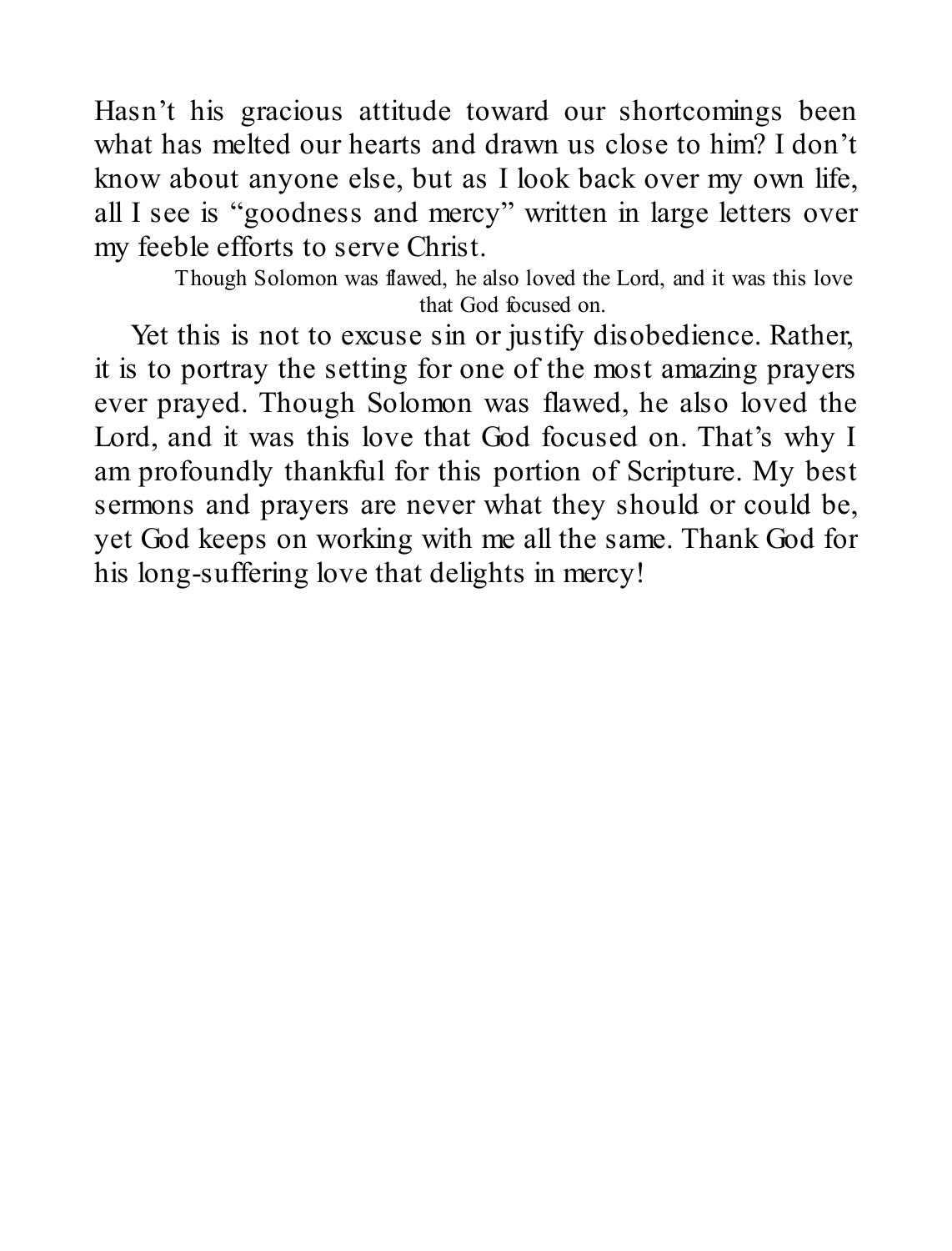# **FOUR ELEMENTS OF PRAYER**

King Solomon's powerful petition has four key elements that can instruct our own prayers:

*1. Solomon approached God first with thanks and praise.*

" Now, O LORD my God, *you have made your servant king* in place of my father David" (1 Kings 3:7a).

Solomon began by praising and thanking God for placing him on the throne. He acknowledged that he had come to his position, not by an accident of history nor because of superior qualifications, but because of God's gracious choice. How surprising that Solomon, the son of David and Bathsheba would have become king at all!

Bathsheba, you will remember, was the woman David seduced while her husband was away at war. When she became pregnant with his child, David arranged for her husband to be murdered in battle in order to cover up the sin. Solomon would have known that he should have had little hope of inheriting his father's throne. In fact, his mother's name would only remind people of King David's moral failure. But God allowed Solomon to become king and Bathsheba's name to go down in history. No wonder God, who is so different fromus, is called the "father of mercies"!

Like Solomon we should approach God with praise on our lips. Everything we are and everything we have comes from him. As Scripture tells us, "Every good and perfect gift is from above, coming down from the Father of the heavenly lights" (James 1:17). Let us not approach the throne of grace with a complaining spirit, but rather by counting our blessings and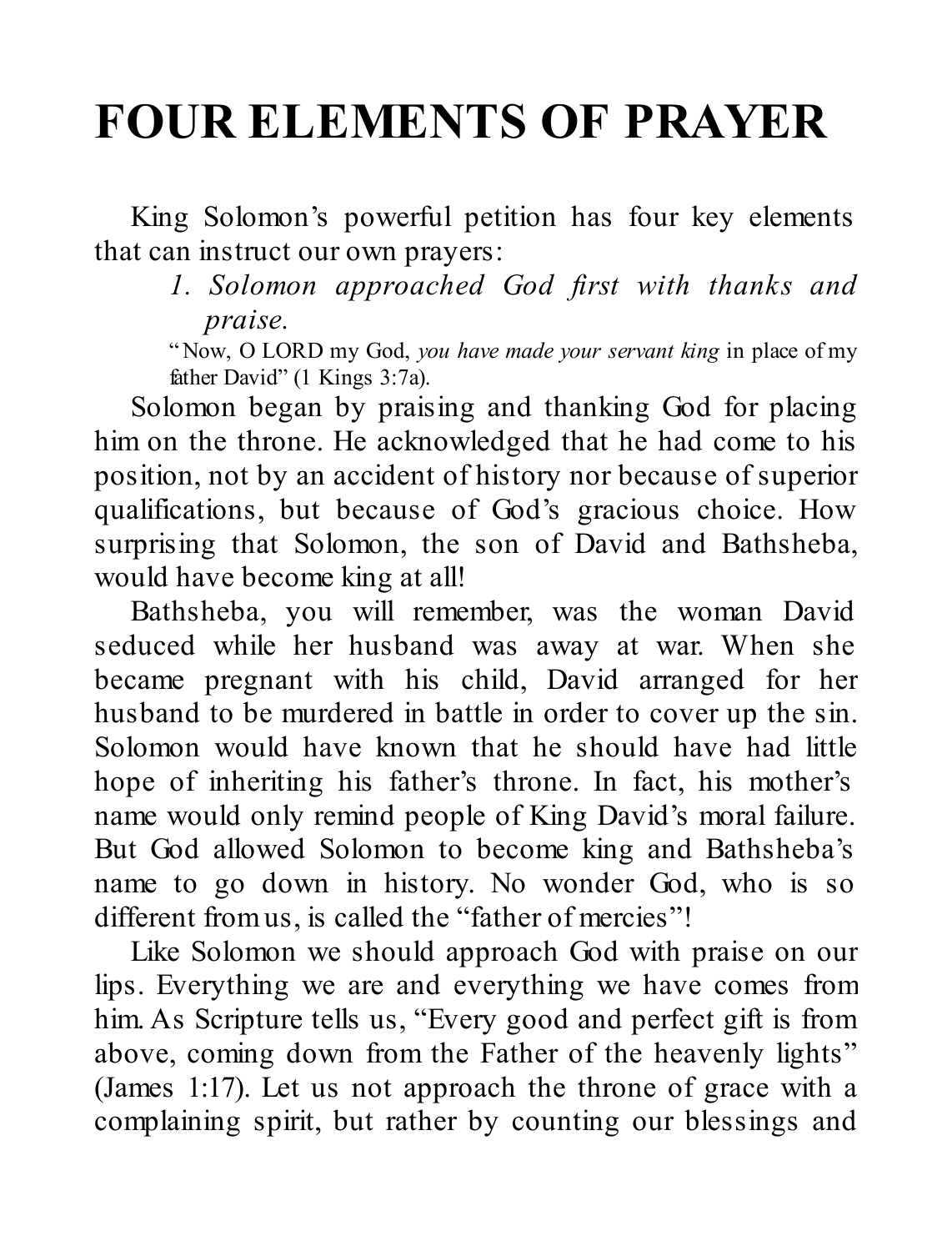thanking God for each of them.

*2. Solomon prayed with great humility.*

"But I am only a little child and do not know how to carry out my duties"  $(v. 7b)$ 

Instead of boasting about his superior education or his being trained by Israel's finest leaders, Solomon acknowledged that he was unfit for such an important position unless God equipped him. Amazingly, the king who would become known as the wisest man in history compared himself to a little child. Solomon's belief in his natural inability is exactly what qualified him to receive supernatural help. His humble spirit helped to unlock the treasury of heaven.

The same holds true for us. If we humble ourselves before God, he will certainly lift us up. But if we rely on our own abilities, connections, or position, we will receive little help fromGod.

*3. Solomon defined himself as God's servant, ready to do his will.*

" Your *servant* is here among the people you have chosen, a great people, too numerous to count or number" (v. 8).

Three times in his brief prayer Solomon referred to himself, not as the king, but as God's *servant*. No wonder he received such an incredible answer to prayer! A servant's task is simple —to follow orders. Solomon had no thought of "using" God but instead displayed a fervent desire to be used *by* him. This was Solomon's attitude as he prepared to respond to God's invitation to ask for whatever he wanted.

*4. Solomon asked for a blessing that would bless God's people.*

"So give your servant a discerning heart to govern your people and to distinguish between right and wrong. For who is able to govern this great people of yours?" (v. 9).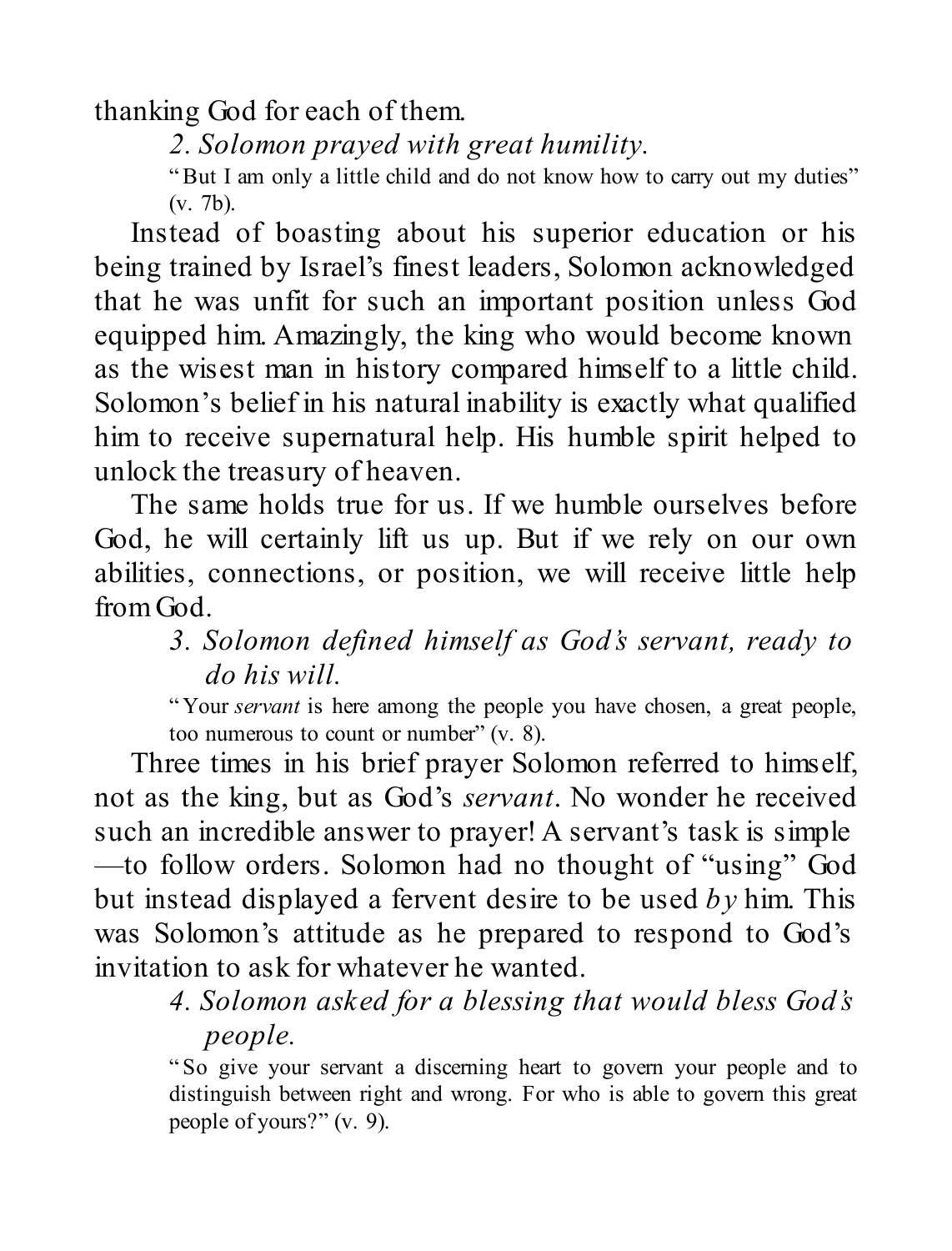This final portion of Solomon's prayer was the real key to God's overwhelming response. Rather than asking selfishly for himself, Solomon called on the Lord for help so *he might serve God's people effectively*. He asked for a wise and discerning heart so that he might govern fairly and lead Israel with wisdom. When God heard his request for a blessing that would *make him a blessing to others,* he answered with such liberality that Solomon became the richest and most glorious king of his time.

Solomon's petition highlights an often overlooked facet of prayer. The Lord took notice that he didn't ask for himself but rather was concerned for the welfare of God's own people. By contrast, almost all of our prayers have to do only with *us —*what *w e* lack, the challenges *w e* face, the needs of *our* family.

The LORD was pleased that Solomon had asked for this. So God said to him. "Since you have asked for this and not for long life or wealth for yourself, nor have asked for the death of your enemies but for discernment in administering justice, I will do what you have asked. I will give you a wise and discerning heart, so that there will never have been anyone like you, nor will there ever be. Moreover, I will give you what you have not asked for—both riches and honor—so that in your lifetime you will have no equal among kings" (vv. 10–13).

What an outpouring of God's favor on young Solomon! Because he asked unselfishly, God blessed him far beyond what he asked. The same principle still applies. When we learn to pray more for God's people than for ourselves, we will find a liberality of response beyond what we can ask or imagine. Remember that God intends not only to supply our needs through prayer but to make us channels of his blessings so that we can bless others in his name.

God intends to make us channels of his blessings so that we can bless others in his name.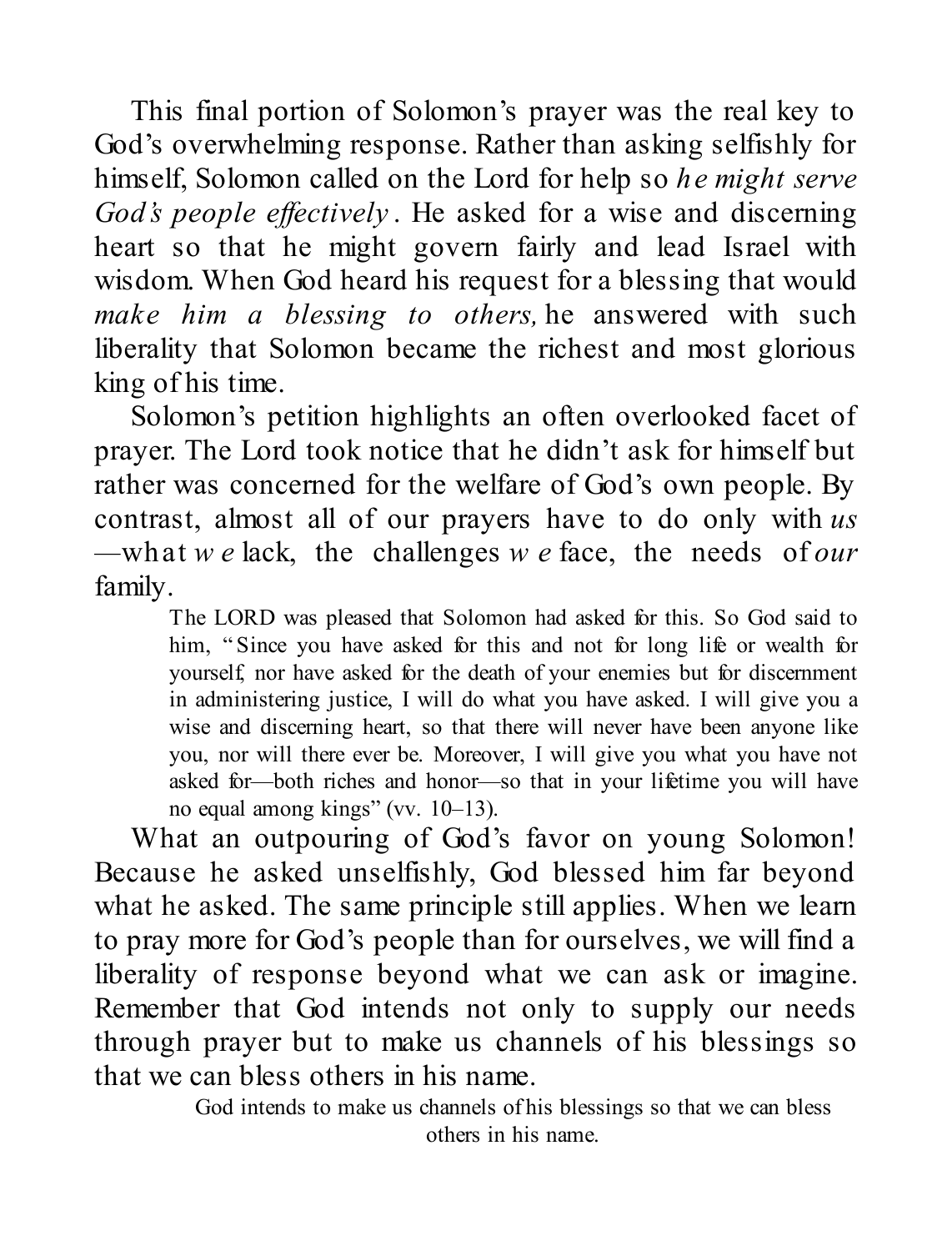### **A SURPRISE BLESSING**

As I was putting the finishing touches on this book, a remarkable set of circumstances unfolded in the life of the church. I wondered about God's timing. It seemed as though he might be making a point, wanting me to encourage you with an up-to-the-minute report about his desire to bless his people with surprising answers to their prayers.

During a recent Sunday afternoon service at the Brooklyn Tabernacle, a children's choir fromUganda sang and presented the gospel. The children were orphans whose parents had died from the AIDS epidemic ravaging Africa. Prior to the meeting, one of the leaders asked if he could show a ten-minute video about their ministry to orphans. Always careful about subjecting the congregation to yet another request for money, I was hesitant, unsure whether the video would be appropriate in the worship service. But after the children sang and shared their love for Jesus, I felt led to show the video at the close of the service. It was a powerful story of a ministry reaching out to some of the most vulnerable children on earth.

As we watched this moving testimony on screen, I prayed that God would show me how to lead the service. Should the children continue singing? Should I close the service with an invitation for people to receive Christ? As I sought the Lord, I felt directed to take a special offering to help the ministry in Uganda.

But the church was under intense financial pressure at the time. Just that week I learned we didn't have the money to complete the last phase of a multimillion dollar construction project. If any church needed every dollar it could put its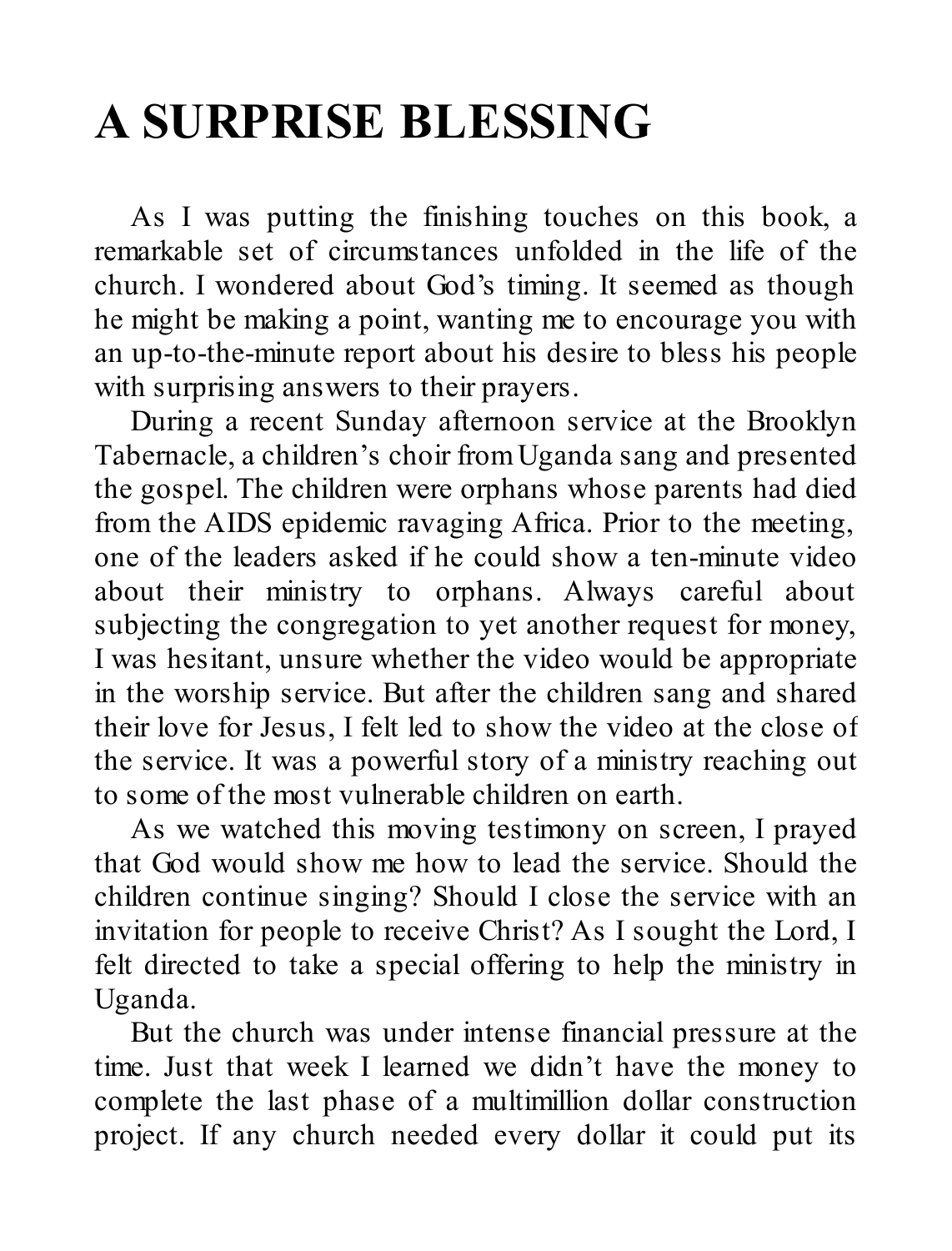hands on, we were it. And here we were in the inner city, I reasoned, with our own critical needs, doing our best to help hurting people around us. Anyway, we had just taken our own general collection fifty minutes earlier. How could we raise up another offering so soon after for this ministry in Africa?

These thoughts flitted through my mind for a few seconds, but the voice in my heart quickly overpowered them: "You know what you should do. Give a generous offering and help these people. Just bless them and trust me to look after you and your needs." I felt prompted to start the giving with the \$100 bill that happened to be in my billfold. When the video ended, I walked out on the platform and told the audience what I felt the Lord wanted us to do. There was a great sense of confirmation among everyone, and an offering was taken as the children from Uganda sang a few more songs. The meeting closed soon afterward, and I went home convinced that I had obeyed the Lord.

Two days later, I ran into our financial administrator, who asked if I knew the amount of that second offering we took on Sunday. She happily told me that more than \$23,000 had come in for the ministry. What amazing generosity by mostly poor people for a wonderful ministry doing God's work in Africa! I went into my office overjoyed that I had done what God wanted me to do.

About two hours later I received an unexpected call from a woman in another part of the country. She explained that she had been reading my book *Fresh Wind, Fresh Fire* and wanted to inquire about the work we were doing for the Lord in downtown Brooklyn. She said she had recently come into an inheritance and wanted to make a donation to the church.

"That would be wonderful!" I responded, filling her in on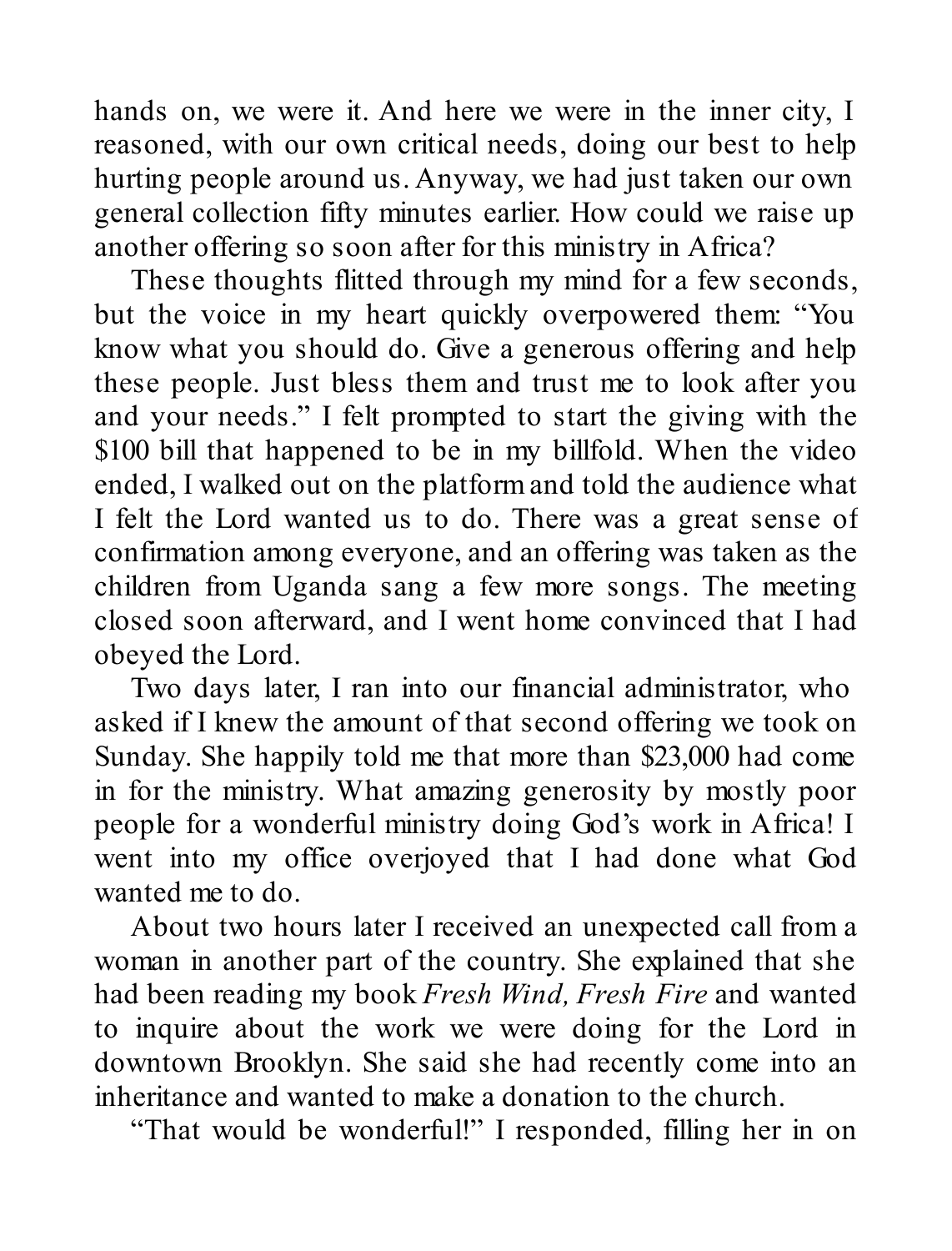our exact situation. She had no idea that we had recently relocated to a new campus nor that we were in the middle of a vast expansion project. I let her know that we were proceeding by faith. I had no idea whether she intended to send us a few hundred or a few thousand dollars. I was just glad of her interest.

As our conversation drew to a close, I assured the woman, "Please know that anything you send will be deeply appreciated."

"Good!" she replied. "I need to ask you to overnight some documentation about your church. Please make sure it gets to me by tomorrow, since I am meeting with lawyers and accountants to settle a lot of details about the inheritance. As soon as these matters are settled. I'll be sending you a check." I caught my breath when she told me the amount. She wasn't sending a check for \$50,000. Nor \$100,000. No, she intended to contribute a check in the vicinity of \$3,000,000!

Here was a total stranger telling me how God had moved her heart to help us at just the right moment in time. While we chatted some more and then said good-bye, words I had heard before were resounding within me: *Just bless them and trust me to look after you and your needs.*

God's promise applies to each of us today. If you haven't already done so, make it your habit to pray that he will use you to touch the lives of others. As you open your heart to compassion and mercy, God will do exceedingly beyond what you can ever ask or think. As King Solomon experienced so many years ago, God will not only supply the things you ask for, but will also grant you unimaginable blessings. For the Lord is faithful. He does not change. Because he is our Source, we, too, can step out in faith into the realm of breakthrough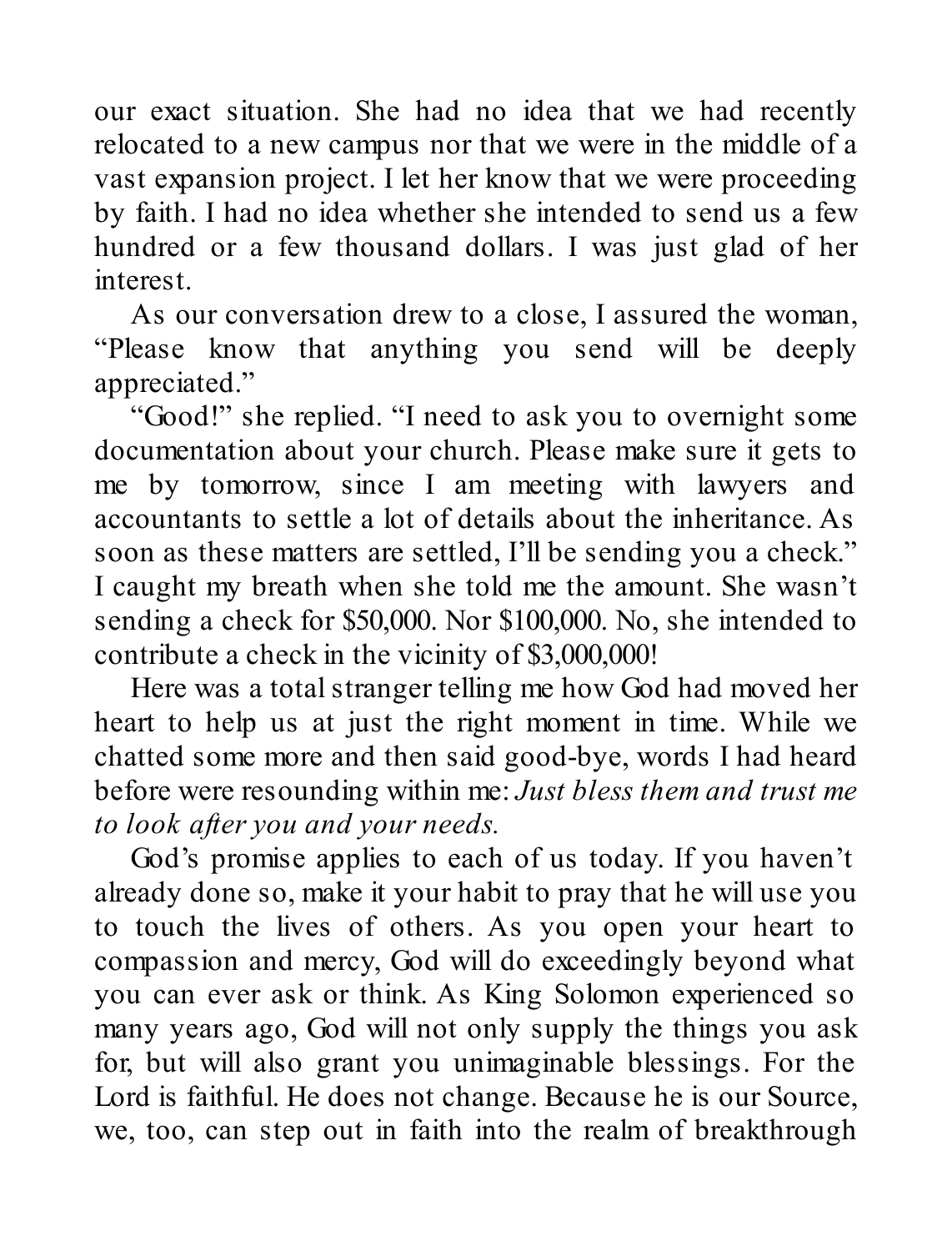**NOTES** 

prayer.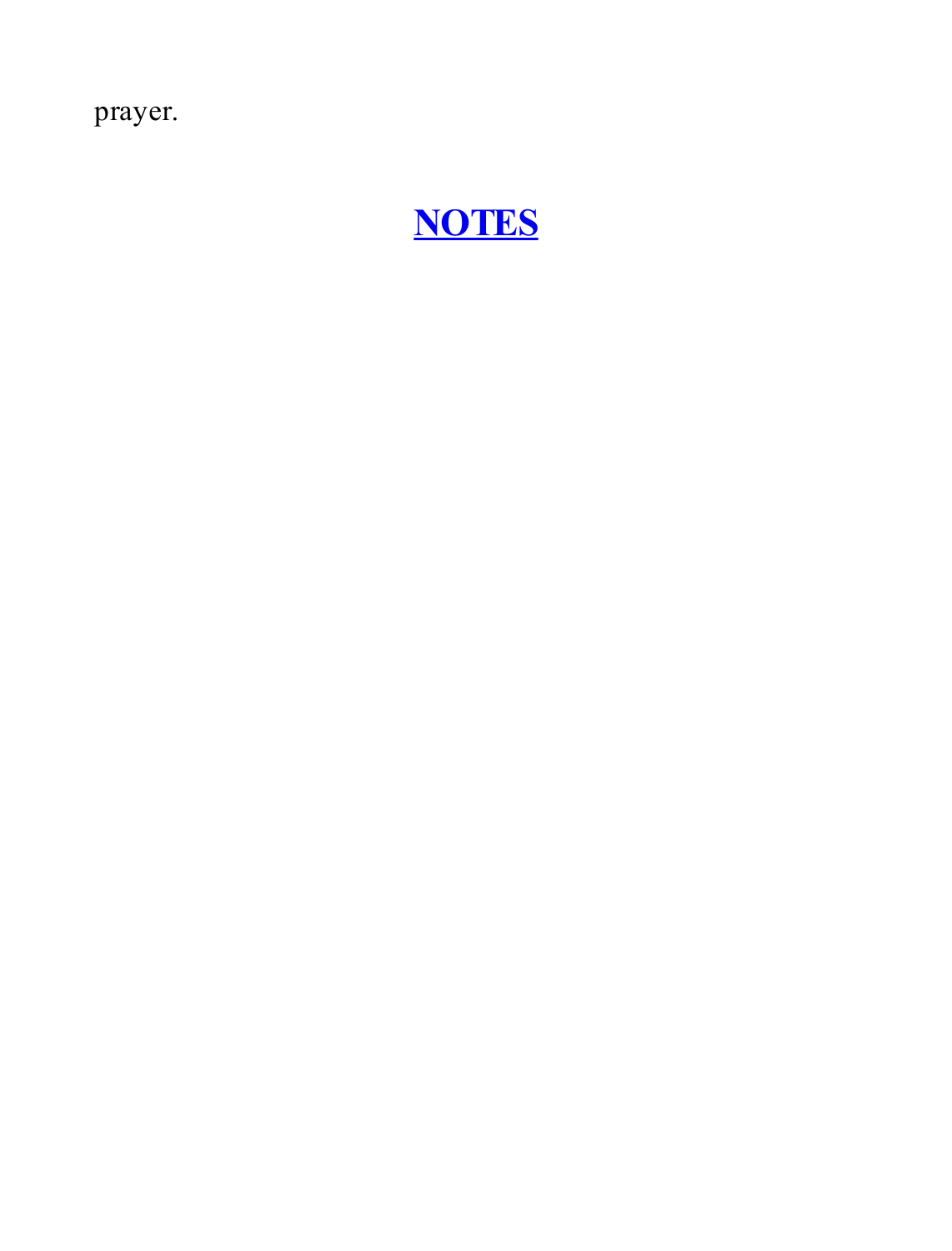## **CHAPTER 1: BREAKTHROUGH PRAYER**

- 
- 1. Nicky Cruz's story is told in his book *Run Baby Run* (Plainfield, N.J.:<br>Logos Associates, 1988). first published in London in 1748, is available<br>loday in various editions, both complete and abridged.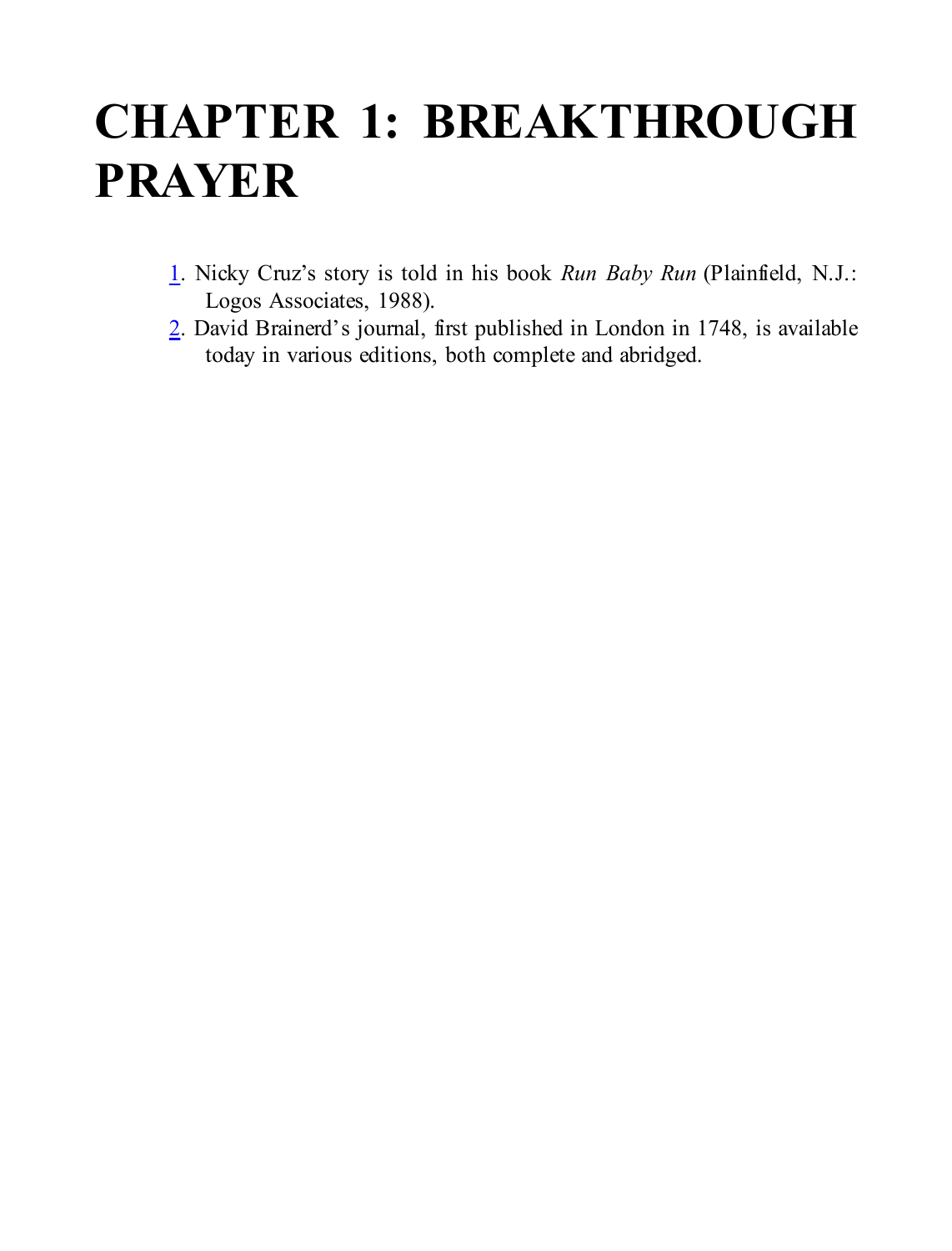# **Chapter 3: Calling 911**

1. Words and music by Dan Dean, Dave Clark, and Don Koch. Copyright<br>
© 1995 Dawn Treader Music (SESAC)/ Word Music (a division of<br>
Word, Inc.) (BMI).<br>
of Word, Inc.) (BMI).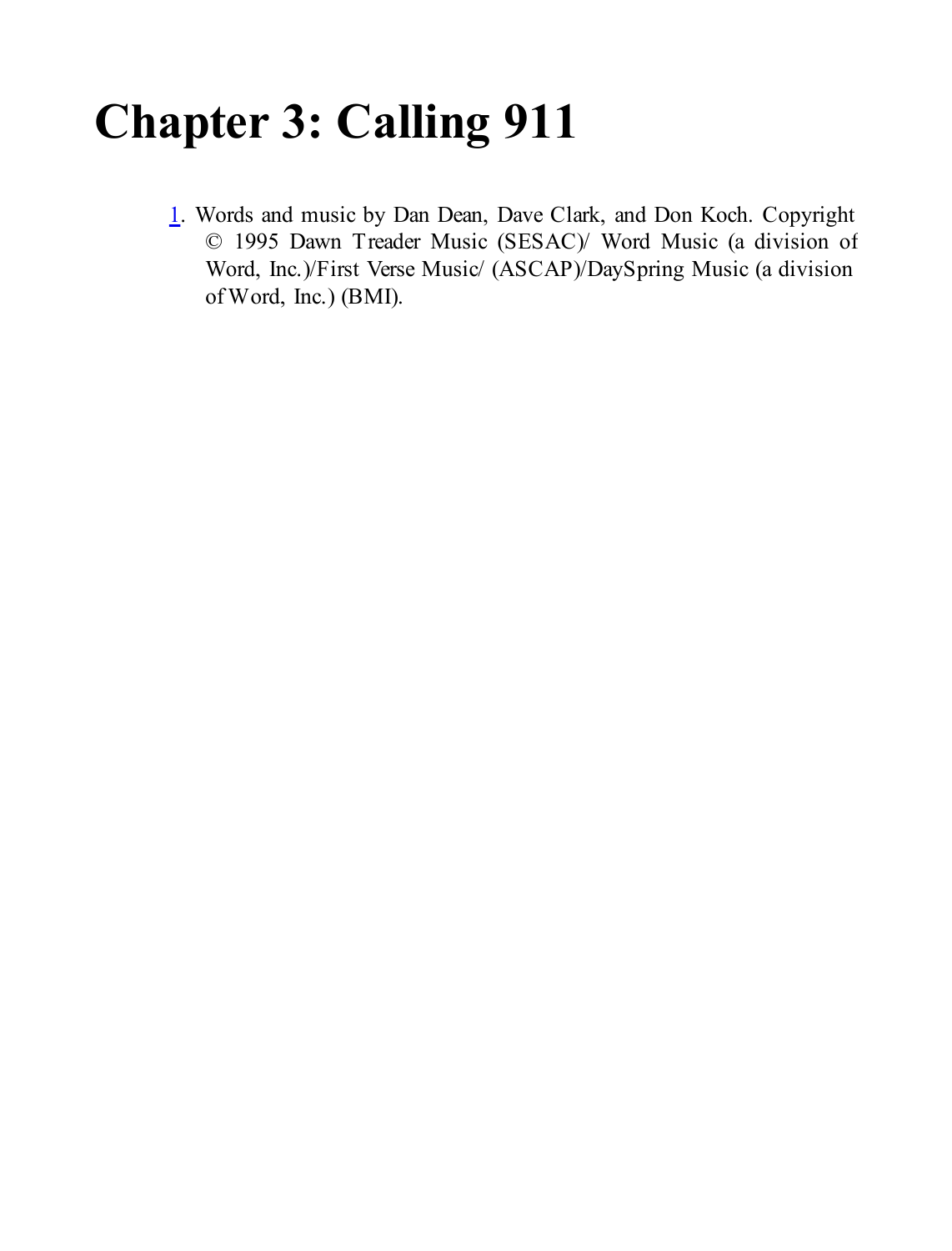## **Chapter 12: Breakthrough Joy**

1. *ABC World News Tonight* with Peter Jennings, January 14, 2003.

#### **Fresh Wind, Fresh Fire**

What Happens When God's Spirit Invades the Hearts of His People *Jim Cymbala with Dean Merrill* Softcover: 0-310-25153-2 Unabridged Audio CD: 0-310-23649-5

### **Fresh Faith**

What Happens When Real Faith Ignites God's People *Jim Cymbala with Dean Merrill* Softcover: 0-310-25155-9 Unabridged Audio Pages® CD: 0-310-23639-8

#### **Fresh Power**

What Happens When God Leads and You Follow *Jim Cymbala with Dean Merrill* Softcover: 0-310-25154-0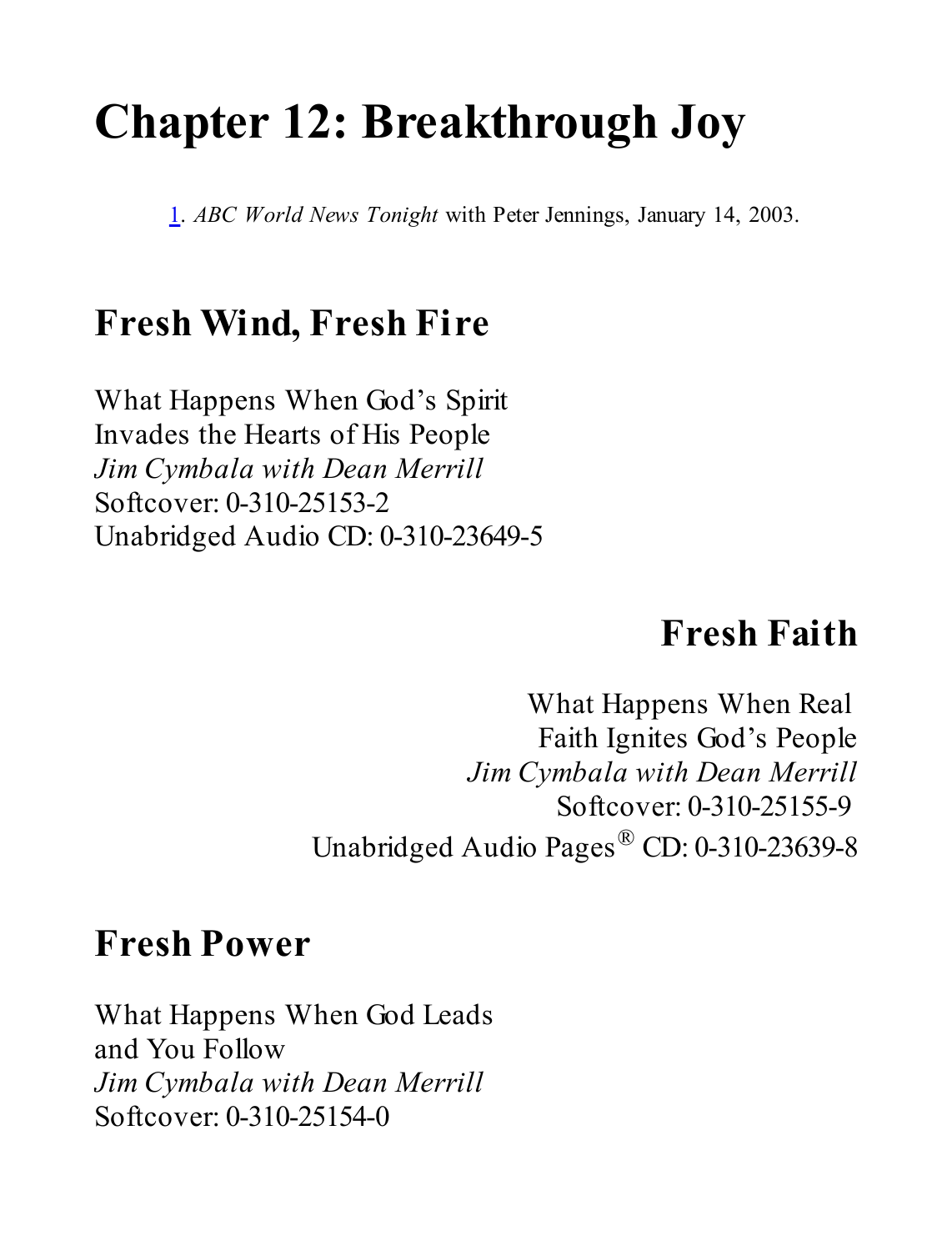#### **The Church God Blesses**

#### *Jim Cymbala with Stephen Sorenson*

God wants to transform his church into a people of power, joy, and peace. Jim Cymbala reminds us that Christianity is only as strong as the local church and that God wants to bless our churches in ways we can't possibly imagine. It doesn't matter whether a church is alive and growing or barely surviving on life support. God has a plan for it. It doesn't matter whether a church is facing financial challenges, internal divisions, or strife among its leaders. God has a plan for it. God is able to deal with any problem a church will ever face—as long as his people earnestly seek him.

Hardcover: 0-310-24203-7

#### **God Is Searching for People to Bless!**

#### **The Life God Blesses**

The Secret of Enjoying God's Favor *Jim Cymbala with Stephen Sorenson* Jim Cymbala believes that God plays "favorites" —that certain people experience his blessings more abundantly than others.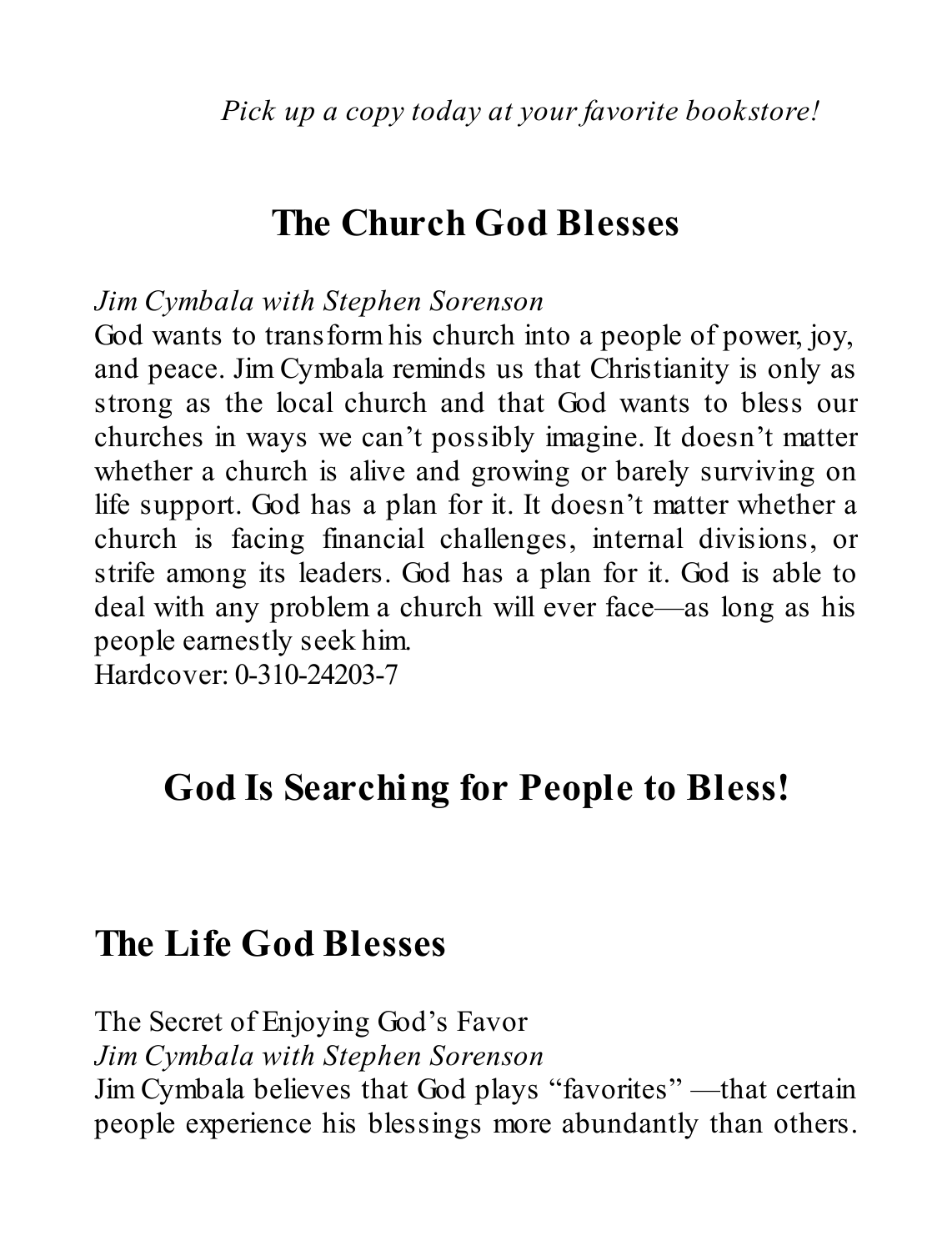Have these people learned a formula or a simple technique that will guarantee his blessing? Or is there something more profound at work in their lives?

In *The Life God Blesses*, Jim Cymbala points out that God is constantly searching for people to bless. He's not looking for men and women with special talents or unusual intelligence or great strength but for those who possess a certain kind of heart. Find out how to have a heart that God cannot resist and you will become a channel of his blessing for your family, your church, and your world.

Hardcover: 0-310-24202-9

We want to hear fromyou. Please send your comments about this book to us in care of zreview@zondervan.com. Thank

you.

#### **ABOUTTHE PUBLISHER**

Founded in 1931, Grand Rapids, Michigan-based Zondervan, a division of HarperCollins*Publishers*, is the leading international Christian communications company, producing best-selling Bibles, books, new media products, a growing line of gift products and award-winning children's products. The world's largest Bible publisher, Zondervan publisher, (www.zondervan.com) holds exclusive publishing rights to the *New International Version of the Bible* and has distributed more than 150 million copies worldwide. It is also one of the top Christian publishers in the world, selling its award-winning books through Christian retailers, general market bookstores,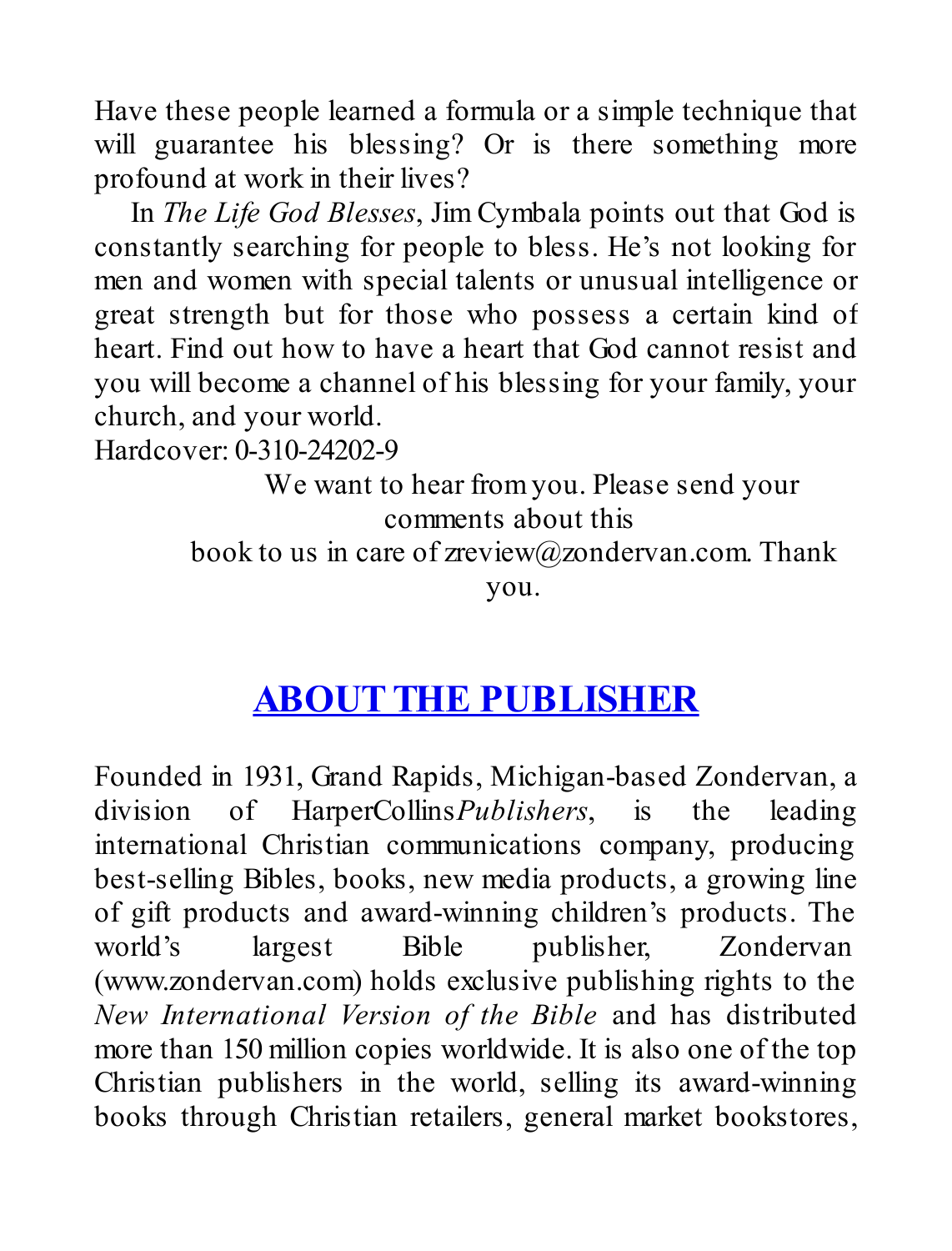mass merchandisers, specialty retailers, and the Internet. Zondervan has received a total of 68 Gold Medallion awards for its books, more than any other publisher.

#### **SHARE YOUR THOUGHTS**

**With the Author:** Your comments will be forwarded to the author when you send themto *zauthor@zondervan.com.* **With Zondervan:** Submit your review of this book by writing to *zreview@zondervan.com.* **Free Online Resources at www.zondervan.com/hello**

**Zondervan AuthorTracker:** Be notified whenever your favorite authors publish new books, go on tour, or post an update about what's happening in their lives.

**Daily Bible Verses and Devotions:** Enrich your life with daily Bible verses or devotions that help you start every morning focused on God.

**Free Email Publications:** Sign up for newsletters on fiction, Christian living, church ministry, parenting, and more. **Zondervan Bible Search:** Find and compare Bible passages in a variety of translations at www.zondervanbiblesearch.com. **Other Benefits:** Register yourself to receive online benefits like coupons and special offers, or to participate in research.